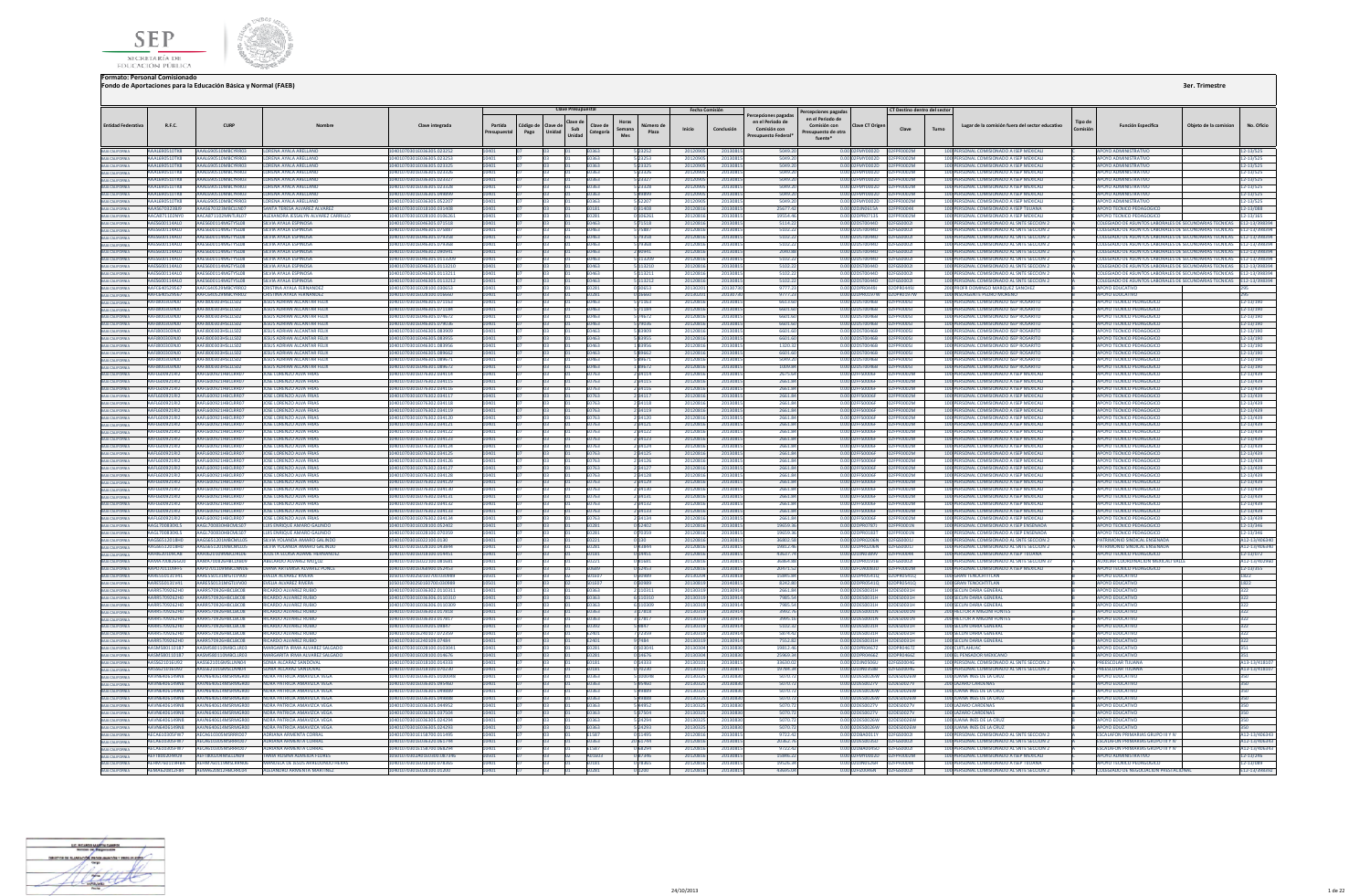



**3er. Trimestre**

## **Formato: Personal Comisionado Fondo de Aportaciones para la Educación Básica y Normal (FAEB)**

|                                                                                             |                                       |                                                    |                                                                               |                                                      |                        |      |                             | <b>Clave Presupuestal</b> |                                                 |                            | Fecha Comisión       |                      |                                                                                 | Percepciones pagadas                                                                 | CT Destino dentro del sector |       |                                                                                          |         |                                                                                                                                   |                       |                                         |
|---------------------------------------------------------------------------------------------|---------------------------------------|----------------------------------------------------|-------------------------------------------------------------------------------|------------------------------------------------------|------------------------|------|-----------------------------|---------------------------|-------------------------------------------------|----------------------------|----------------------|----------------------|---------------------------------------------------------------------------------|--------------------------------------------------------------------------------------|------------------------------|-------|------------------------------------------------------------------------------------------|---------|-----------------------------------------------------------------------------------------------------------------------------------|-----------------------|-----------------------------------------|
| <b>Entidad Federativa</b>                                                                   | R.F.C.                                | <b>CURP</b>                                        | Nombre                                                                        | Clave integrada                                      | Partida<br>Presupuesta | Pago | ódigo de Clave de<br>Unidad | Sub<br>Unidad             | Horas<br>Clave de<br>Semana<br>Categoría<br>Mes | Número de<br>Plaza         | Inicio               | Conclusión           | Percepciones pagadas<br>en el Periodo de<br>Comisión con<br>Presupuesto Federal | en el Periodo de<br>Comisión con<br>Clave CT Origen<br>resupuesto de otra<br>fuente* | Clave                        | Turno | Lugar de la comisión fuera del sector educativo                                          | Tipo de | <b>Función Específica</b>                                                                                                         | Obieto de la comision | No. Oficio                              |
| BAIA CALIFORNIA<br>BAIA CALIFORNIA                                                          | <b>AFMA620812F84</b><br>AFRRR40306MA  | AEMA620812HBCRRIOL<br><b>AFRRR40306MRCRYT03</b>    | ALEJANDRO ARMENTA MARTINEZ<br><b>RETZARE ARECHIGA REVES</b>                   | 10401070301E028100.04700<br>101070301E018100.083061  |                        |      |                             |                           | F <sub>02</sub> R <sup>*</sup>                  | 04700                      | 20120816<br>20120816 | 2013081<br>2013081   | 25025.42<br>1952634                                                             | 0.00.02EIZ0046N 02EGS0002<br>0.0002DIN0434R 02FPF0004K                               |                              |       | 100 PERSONAL COMISIONADO AL SNTF SECCION 2<br>100 PERSONAL COMISIONADO A ISEP TIILIANA   |         | COLEGIADO DE NEGOCIACION PRESTACIONAL<br>APOYO TECNICO PEDAGOGICO                                                                 |                       | F12-13/398393<br>$2 - 13/085$           |
|                                                                                             | AERB840306IVA                         | RB840306MBCRYT03                                   | <b>TZABE ARECHIGA REYES</b>                                                   | 1070301E018100.010947                                |                        |      |                             |                           | E0181<br>E0181                                  | 083061<br>109472           | 2012081              | 2013081              | 19526.34                                                                        | 0.00 02DJN0642Y                                                                      | PFPF0004K                    |       | 100 PERSONAL COMISIONADO A ISEP TUUANA                                                   |         | <b>APOYO TECNICO PEDAGOGICO</b>                                                                                                   |                       | 2-13/085                                |
| BAJA CALIFORNIA<br>BAJA CALIFORNIA                                                          | AERE571204CG7                         | ERES71204HBCMYG00                                  | UGENIO JOSE AMES REYNOSO                                                      | 01070301E076302.081331                               | 0401                   |      | 03                          |                           | E0763                                           | 281331                     | 2013030              | 20130831             | 2040.88                                                                         | 0.00 02DPR0084T  02DPR0084T                                                          |                              |       | 200 NUEVA CREACION CUMBRES                                                               |         | <b>APOYO EDUCATIVO</b>                                                                                                            |                       |                                         |
|                                                                                             | AERE571204CG7                         | AERES71204HBCMYG00                                 | <b>UGENIO JOSE AMES REYNOSC</b>                                               | 01070301E076302.081330                               |                        |      | 03                          |                           | E0763                                           | 281330                     | 2013030              | 2013083              | 2040.88                                                                         | 0.00 02DPR0561D                                                                      | 02DPR0561D                   |       | 100 NIDOS HEROES DE CHAPULTEPEC                                                          |         | <b>APOYO EDUCATIVO</b>                                                                                                            |                       |                                         |
| BAIA CALIFORNIA<br>BAIA CALIFORNIA                                                          | <b>AFRES71204067</b>                  | AFRES71204HRCMYG00                                 | <b>FUGENIO JOSE AMES REYNOSO</b>                                              | 401070301E076302.072161                              | 1401                   |      | n <sub>2</sub>              |                           | F0763                                           | 2 72161                    | 2013030              | 20130831             | 266184                                                                          | 0.0002DPR0084T 02DPR0084T                                                            |                              |       | 200 NUEVA CREACION CUMBRES                                                               |         | ΔΡΟΥΩ ΕΒΗΓΑΤΙΝΩ                                                                                                                   |                       |                                         |
| BAJA CALIFORNIA                                                                             | AFRES71204067                         | <b>SERES71204HRCMYGOO</b>                          | <b>UGENIO JOSE AMES REYNOSC</b>                                               | 401070301E076302.060397                              |                        |      |                             |                           | 0763                                            | PEN <sub>a</sub>           | 201303               | 2013083              | 2661.84                                                                         | 0.00 02DPR0084T                                                                      | 02DPR0084T                   |       | 200 NUEVA CREACION CUMBRES                                                               |         | <b>APOVO EDUCATIVO</b>                                                                                                            |                       |                                         |
| BAJA CALIFORNIA<br>BAJA CALIFORNIA                                                          | <b>AERES71204CG7</b>                  | ERES71204HRCMVG00                                  | <b>ENIO JOSE AMES REYNOSO</b>                                                 | 01070301E076302.060396                               |                        |      |                             |                           |                                                 |                            | 201303               | 2013083              | 2661.84                                                                         | 0.00 02DPR0084T                                                                      | <b>DPROORAT</b>              |       | 200 NUEVA CREACION CUMBRE                                                                |         | <b>APOYO EDUCATIVO</b>                                                                                                            |                       |                                         |
|                                                                                             | AFRES71204CG7                         | RES71204HRCMYGOO                                   | GENIO JOSE AMES REYNOS                                                        | 01070301E076302.053443                               |                        |      |                             |                           |                                                 | 53443                      | 20130                | 2013083              | 2661.84                                                                         | 0.00 02DPR04985                                                                      | <b>DRRAGS</b>                |       | 200 IGNACIO RAMIRE                                                                       |         | OYO EDUCATIV                                                                                                                      |                       |                                         |
| .<br>Baja California<br>Baja California                                                     | <b>AERES71204CG7</b>                  | ERES71204HBCMYG00                                  | <b>GENIO JOSE AMES REYNOSC</b>                                                | 01070301E076302.053442                               |                        |      |                             |                           | 0763                                            | 53442                      | 201303               | 2013083              | 2661.84                                                                         | 0.00 02DPR0498S                                                                      | 2DPR04985                    |       | 200 IGNACIO RAMIREZ                                                                      |         | <b>APOYO EDUCATIVO</b>                                                                                                            |                       |                                         |
|                                                                                             | AFRES71204CG7<br>AFRES71204067        | AFRES71204HRCMYG00<br>AFRES71204HRCMYG00           | <b>FUGENIO JOSE AMES REYNOSC</b><br><b>FUGENIO JOSE AMES REYNOSC</b>          | 401070301E076302.053441<br>401070301E076302.032194   |                        |      |                             |                           | F0763<br><b>E0763</b>                           | 253441                     | 2013030<br>2013030   | 20130831<br>2013083  | 266184                                                                          | 0.00.02DPR04985 02DPR04985                                                           |                              |       | 200 IGNACIO RAMIREZ                                                                      |         | ΔΡΟΥΩ ΕΡΗΓΑΤΙΝΩ<br>ΔΡΟΥΩ ΕΒΗΓΑΤΙΝΩ                                                                                                |                       |                                         |
|                                                                                             | AFRES71204CG7                         | RES71204HRCMYG00                                   | ENIO JOSE AMES REYNOSO                                                        | 076302.03219                                         |                        |      |                             |                           |                                                 | 2 3 2 1 9 4                | 201303               | 201308               | 2661.84<br>2661.8                                                               | 0.00 02DPR0498S   02DPR0498S<br><b>PRO4985</b>                                       |                              |       | 200 IGNACIO RAMIREZ<br><b>200 IGNACIO RAMIREZ</b>                                        |         | <b>OYO EDUCATIV</b>                                                                                                               |                       |                                         |
| BAJA CALIFORNIA<br>BAJA CALIFORNIA<br>BAJA CALIFORNIA                                       | AERE571204CG7                         | ERES71204HBCMYG00                                  | <b>JGENIO JOSE AMES REYNOSO</b>                                               | 01070301E076302.032192                               |                        |      |                             |                           | E0763                                           | 2 3 2 1 9 2                | 201303               | 2013083              | 2661.84                                                                         | 0.00 02DPR0498S   02DPR0498S                                                         |                              |       | 200 IGNACIO RAMIREZ                                                                      |         | <b>APOYO EDUCATIVO</b>                                                                                                            |                       |                                         |
| BAIA CALIFORNIA                                                                             | AERES71204CG7                         | ERES71204HBCMYG00                                  | <b>GENIO JOSE AMES REYNOSO</b>                                                | 101070301E076302.032191                              |                        |      |                             |                           | 1763                                            | 3219:                      | 20130                | 2013083              | 2661.84                                                                         | 0.00 02DPR0561D                                                                      | 2DPR0561D                    |       | 100 NIDOS HEROES DE CHAPULTEPI                                                           |         | <b>POYO EDUCATIVO</b>                                                                                                             |                       |                                         |
| <b>BAJA CALIFORNIA</b>                                                                      | AFRES71204CG7                         | AFRES71204HRCMYGOO                                 | <b>FUGENIO JOSE AMES REYNOSC</b>                                              | 1401070301E076302.032190                             |                        |      |                             |                           | F0763                                           | 2 3 2 1 9 0                | 2013030              | 20130831             | 2661.84                                                                         | 0.00 02DPR0561D 02DPR0561D                                                           |                              |       | 100 NIROS HEROES DE CHAPULITEREC                                                         |         | ΔΡΟΥΩ ΕΒΗΓΑΤΙΝΩ                                                                                                                   |                       |                                         |
| BAIA CALIFORNIA<br>BAIA CALIFORNIA<br>BAIA CALIFORNIA                                       | AERE571204CG7                         | ERES71204HBCMYG00                                  | <b>UGENIO JOSE AMES REYNOSC</b>                                               | 01070301E076302.032189                               |                        |      |                             |                           | 1763                                            | 232189                     | 201303               | 2013083              | 2661.84                                                                         | 0.00 02DPR0561D                                                                      | 020PR0561F                   |       | 100 NIDOS HEROES DE CHAPULTEPE                                                           |         | <b>APOYO EDUCATIVO</b>                                                                                                            |                       |                                         |
|                                                                                             | AFRES71204CG7                         | <b>FRES71204HRCMYGOD</b>                           | <b>IGENIO IOSE AMES REYNOSC</b>                                               | 01070301F076302.032188                               |                        |      |                             |                           |                                                 | 232188                     | 201303               | 2013083              | 2661.84                                                                         | 0.00.02DPR0561D                                                                      | <b>020PR0561F</b>            |       | 100 NIROS HEROES DE CHAPLILTEPE                                                          |         | ΙΡΟΥΩ ΕΠΙΙΣΑΤΙΜ                                                                                                                   |                       |                                         |
|                                                                                             | AERES71204067                         | <b>SPES71204HRCMVGOO</b>                           | <b>IGENIO IOSE AMES REYNOSC</b>                                               | 401070301F076302.032187                              |                        |      |                             |                           | 0763                                            | 232187                     | 201303               | 2013083              | 2661.84                                                                         | 0.00 02DPR0561D                                                                      | 1200005610                   |       | 100 NIDOS HEROES DE CHAPULTEPE                                                           |         | ΔΡΟΥΩ ΕΠΙΙΣΑΤΙΚ                                                                                                                   |                       |                                         |
| BAIA CALIFORNIA<br>BAIA CALIFORNIA                                                          | AERES71204CG7                         | ERES71204HBCMYG00                                  | <b>GENIO JOSE AMES REYNOSO</b>                                                | 01070301E076302.032186                               |                        |      |                             |                           | 0763                                            | 232186                     | 2013030              | 20130831             | 2661.84                                                                         |                                                                                      |                              |       | 100 NIDOS HEROES DE CHAPULTEPEC                                                          |         | APOYO EDUCATIVO                                                                                                                   |                       |                                         |
| <b>BAIA CALIFORNIA</b>                                                                      | AERE571204CG7<br>AFRES71204067        | <b>SERES71204HRCMYGOO</b><br>AFRES71204HRCMYGOO    | <b>LIGENIO JOSE AMES REYNOSC</b><br><b>FLIGENIO JOSE AMES REYNOSO</b>         | 01070301E076302.032185<br>401070301F076302 032184    | 0.401                  |      |                             |                           | <b>F0763</b><br><b>E0763</b>                    | 2 3 2 1 8 5                | 2013030<br>2013030   | 2013083<br>20130831  | 2661.84<br>266184                                                               | 0.00.02DPR0561D 02DPR0561D                                                           |                              |       | 100 NIDOS HEROES DE CHAPULTEPEC<br>100 NIĐOS HEROES DE CHAPLILTEREC                      |         | <b>APOYO EDUCATIVO</b><br>ΔΡΟΥΩ ΕΒΗΓΑΤΙΝΩ                                                                                         |                       | 353.<br>$353 -$                         |
|                                                                                             | AFRES71204CG7                         | FRES71204HRCMYG00                                  | <b>IGENIO IOSE AMES REYNOSC</b>                                               | 101070301F076302.032183                              |                        |      | na                          |                           |                                                 | 2 3 2 1 8 4<br>2 3 2 1 8 3 | 201303               | 2013083              | 2661.84                                                                         | 0.00 02DPR0561D                                                                      | 12DPR0561F                   |       | 100 NIDOS HEROES DE CHAPLILTEPE                                                          |         | <b>POYO FDUCATIVO</b>                                                                                                             |                       |                                         |
| BAJA CALIFORNIA<br>BAJA CALIFORNIA<br>BAJA CALIFORNIA                                       | AERES71204CG7                         | <b>ERES71204HBCMVG00</b>                           | <b>GENIO IOSE AMES REVNOSC</b>                                                | 101070201E076202.032182                              |                        |      |                             |                           | 0763                                            | 232182                     | 201303               | 2013083              | 2680.84                                                                         | 0.00 02DPR0561D                                                                      | 2DPR0561F                    |       | 100 NIROS HEROES DE CHAPLILTERE                                                          |         | <b>AROVO EDUCATIVO</b>                                                                                                            |                       |                                         |
|                                                                                             | ERM600806ED3                          | M600806MBCRMY00                                    | <b>ELA DEL REFUGIO ARCE ROMI</b>                                              | 1070301E039203.09824                                 |                        |      |                             |                           |                                                 |                            | 201208               | 2013081              | 5199.9                                                                          | ES0026W                                                                              |                              |       | 100 PERSONAL COMISIONADO AL SNTE SECCION                                                 |         | OMITE TECNICO FOBEN VOCAL TEO                                                                                                     |                       | 12-13/4063                              |
| BAIA CALIFORNIA<br>BAIA CALIFORNIA                                                          | RM600806ED3                           |                                                    | AYELA DEL REFUGIO ARCE ROMERO                                                 | 01070301E106702.024295                               |                        |      |                             |                           |                                                 | 2 24295                    | 201208               | 2013081              | 3409.60                                                                         | 0.00 02DES0026W                                                                      | 02FGS0003ł                   |       | 100 PERSONAL COMISIONADO AL SNTE SECCION 2                                               |         | COMITE TECNICO FOBEN VOCAL TECA                                                                                                   |                       | 12-13/40633                             |
| BAJA CALIFORNIA                                                                             | <b>AFRM600806FD3</b>                  | <b>FRM600806MRCRMY00</b>                           | <b><i>MAYELA DEL REFLIGIO ARCE ROMERO</i></b>                                 | 01070301E106702.024296                               |                        |      |                             |                           | F1067                                           | 2 24296                    | 20120816             | 2013081              | 3402.60                                                                         | 0.00.02DES0026W                                                                      | 02FGS0003H                   |       | 100 PERSONAL COMISIONADO AL SNTE SECCION 2                                               |         | COMITE TECNICO FOBEN VOCAL TECATI                                                                                                 |                       | 12-13/40633                             |
| BAIA CALIFORNIA<br>BAIA CALIFORNIA<br>BAIA CALIFORNIA<br>BAIA CALIFORNIA                    | AFRM600806FD3                         | <b>SERM600806MBCRMY00</b>                          | MAYELA DEL REFLIGIO ARCE ROMERO                                               | 401070301E106702 024297                              |                        |      |                             |                           | F1067                                           | 2 24297                    | 20120816             | 20130815             | 3402.60                                                                         | 0.00.02DES0027V 02EGS0003H                                                           |                              |       | 100 PERSONAL COMISIONADO AL SNTE SECCION 2                                               |         | COMITE TECNICO FOREN VOCAL TECATI                                                                                                 |                       | 12-13/40633                             |
|                                                                                             | <b>ERM600806ED3</b>                   | <b>AADCDAAVOO</b>                                  | <b>AAYELA DEL REFUGIO ARCE ROMERO</b>                                         | 1201E106707.024298                                   |                        |      |                             |                           | F1067                                           | 2 24298                    | 2012081              | 2013081              | 3402.60                                                                         | 0.00 02DES0027V                                                                      |                              |       | 100 PERSONAL COMISIONADO AL SNTE SECCIÓN                                                 |         | COMITE TECNICO FOREN VOCAL TECA                                                                                                   |                       | 12-13/4063                              |
|                                                                                             | RM600806ED3                           | 00806MBCRMY00                                      | <b>FLA DEL REFUGIO ARCE ROMERO</b>                                            | 070301E106702.024299                                 |                        |      |                             |                           |                                                 | 2 24299                    | 201208               | 2013081              | 3402.60                                                                         | 0.00 02DES0027V                                                                      | 02FGS0003F                   |       | 100 PERSONAL COMISIONADO AL SNTE SECCION 2                                               |         | OMITE TECNICO FOBEN VOCAL TECAT                                                                                                   |                       | 12-13/40633                             |
|                                                                                             | AERM600806ED3<br>AFRM600806FD3        | 1600806MBCRMY00<br><b>FRM600806MRCRMY00</b>        | <b>MAYELA DEL REFUGIO ARCE ROMERO</b><br><b>ANELA DEL REFUGIO ARCE ROMERO</b> | 1070301E106702.024300<br>01070301E106702.024301      |                        |      |                             |                           | E1067                                           | 2 24300                    | 2012081              | 2013081              | 3402.60                                                                         | 0.00 02DES0027V                                                                      | 02FGS0003F                   |       | 100 PERSONAL COMISIONADO AL SNTE SECCION 2<br>100 PERSONAL COMISIONADO AL SNTE SECCIÓN 2 |         | COMITE TECNICO FOBEN VOCAL TECATI<br>COMITE TECNICO FOREN VOCAL TECATI                                                            |                       | 12-13/40633                             |
| BAJA CALIFORNIA<br>BAJA CALIFORNIA<br>BAJA CALIFORNIA                                       | <b>AFRM600806FD3</b>                  | <b>SERM600806MRCRMY00</b>                          | MAYELA DEL REFUGIO ARCE ROMERO                                                | 101070301E106702.024302                              |                        |      |                             |                           | F1067<br>1067                                   | 2 24301                    | 20120816<br>2012081  | 20130815<br>2013081  | 3402.60<br>3402.60                                                              | 0.00 02DES0027V<br>0.00 02DES0027V                                                   | 02FGS0003H<br>02FGS0003H     |       | 100 PERSONAL COMISIONADO AL SNTE SECCION 2                                               |         | COMITE TECNICO FOBEN VOCAL TECAT                                                                                                  |                       | 12-13/406339<br>A12-13/40633            |
|                                                                                             | AERM600806ED3                         | RM600806MBCRMY00                                   | <b>AAYELA DEL REFUGIO ARCE ROMERO</b>                                         | 101070301E106702.024303                              |                        |      |                             |                           | 1067                                            | 2 24302<br>24303           | 201208               | 2013081              | 3402.60                                                                         | 0.00.02DES0027V                                                                      | <b>PEGSOODRH</b>             |       | 100 PERSONAL COMISIONADO AL SNTE SECCIÓN 2                                               |         | COMITE TECNICO FOREN VOCAL TECAT                                                                                                  |                       | 12-13/40633                             |
|                                                                                             | <b>EDMANOROSED2</b>                   | <b>M600806MBCRMV00</b>                             | <b>AYELA DEL REFUGIO ARCE ROMERO</b>                                          | 11070301E106702.024430                               |                        |      |                             |                           |                                                 | 24430                      | 201208               | 201308               | 3402.6                                                                          | 2DES0027V                                                                            | FGS0003H                     |       | 100 PERSONAL COMISIONADO AL SNTE SECCION :                                               |         | COMITE TECNICO FOBEN VOCAL TECAT                                                                                                  |                       | 12-13/40633                             |
| BAJA CALIFORNIA<br>BAJA CALIFORNIA                                                          | AERM600806ED3                         | M600806MBCRMY00                                    | MAYELA DEL REFUGIO ARCE ROMERO                                                | 01070301E106702.024431                               | 0401                   |      |                             |                           | E1067                                           | 2 2 4 4 3 1                | 20120816             | 20130815             | 3402.60                                                                         | 0.00 02DES0027V 02FGS0003H                                                           |                              |       | 100 PERSONAL COMISIONADO AL SNTE SECCION 2                                               |         | COMITE TECNICO FOBEN VOCAL TECATE                                                                                                 |                       | A12-13/40633                            |
| BAIA CALIFORNIA<br>BAIA CALIFORNIA                                                          | AFRM600806FD3                         | <b>M600806MRCRMY00</b>                             | AYELA DEL REFLIGIO ARCE ROMERO                                                | 070301E106702.024432                                 |                        |      |                             |                           | F1067                                           | 2 24432                    | 20120816             | 2013081              | 3402.60                                                                         | 0.00 02DES0027V                                                                      | 02EGS0003H                   |       | 100 PERSONAL COMISIONADO AL SNTE SECCION 2                                               |         | COMITE TECNICO FOREN VOCAL TECATE                                                                                                 |                       | 12-13/40633                             |
|                                                                                             | AERM600806ED3                         | AERM600806MBCRMY00                                 | MAYELA DEL REFUGIO ARCE ROMERO                                                | 401070301E106702.024433                              | 10401                  |      | na                          |                           | F1067                                           | 2 24433                    | 20120816             | 20130815             | 3402.60                                                                         | 0.00 02DES0027V 02FGS0003H                                                           |                              |       | 100 PERSONAL COMISIONADO AL SNTE SECCION 2                                               |         | COMITE TECNICO FOBEN VOCAL TECATE                                                                                                 |                       | A12-13/40633                            |
| BAJA CALIFORNIA                                                                             | AFRM600806ED3                         | AFRM600806MRCRMY00                                 | MAYELA DEL REFLIGIO ARCE ROMERO                                               | 0401070301F106702 024434                             | 0401                   |      |                             |                           | F1067                                           | 2 24434                    | 20120816             | 20130815             | 3402.60                                                                         | 0.00.02DES0027V                                                                      | 02FGS0003H                   |       | 100 PERSONAL COMISIONADO AL SNTE SECCION 2                                               |         | COMITE TECNICO FOREN VOCAL TECATE                                                                                                 |                       | 412-13/40633                            |
| BAIA CALIFORNIA<br>BAIA CALIFORNIA                                                          | <b>EDMANDROAFD3</b>                   | <b>M600806MBCRMV00</b>                             | <b>NYELA DEL PECHGIO ARCE ROMERO</b>                                          | 11070301E106702.024435                               |                        |      |                             |                           |                                                 | 2 24435                    | 201208               | 2013081              | 3402.60                                                                         | 0.00 02DES0027V                                                                      | <b>FGS00031</b>              |       | 100 PERSONAL COMISIONADO AL SNTE SECCION 2                                               |         | <b>COMITE TECNICO FOREN VOCAL TECAT</b>                                                                                           |                       | 12-13/40633                             |
|                                                                                             | <b>FOM600806FD3</b>                   | <b>M600806MBCRMV00</b>                             | AYELA DEL REFUGIO ARCE ROMERO                                                 | 01070301E106702.050071                               |                        |      |                             |                           | 1067                                            |                            | 201208               | 2013081              | 3402.60                                                                         | 0.00 02DES0027V                                                                      | 2FGS0003F                    |       | 100 PERSONAL COMISIONADO AL SNTE SECCION 2                                               |         | COMITE TECNICO FOBEN VOCAL TECAT                                                                                                  |                       | 12-13/4063                              |
| BAIA CALIFORNIA<br>BAIA CALIFORNIA                                                          | RM600806ED3<br>AIRT530823PR5          | <b>IGOORDGMRCRMYDD</b><br><b>NRTS30823MRCSLR14</b> | <b>YELA DEL REFUGIO ARCE ROMERO</b><br>RINIDAD MAR AISPURO BELTRAN            | 01070301E036302.053429<br>01070301E032100.046320     |                        |      |                             |                           | 0363                                            | 2 5 3 4 2 9<br>0.46320     | 201208<br>201208     | 2013081<br>2013081   | 2666.6<br>87947.02                                                              | 0.00 02DES0027V<br>0.00 02DES001RN                                                   | 2FGS0003H<br>02FGS00040      |       | 100 PERSONAL COMISIONADO AL SNTE SECCION 2<br>100 PERSONAL COMISIONADO AL SNTE SECCION 2 |         | OMITE TECNICO FOBEN VOCAL TECATI<br>COLEGIADO DE INNOVACION TEC Y REINGENIERIA ORGANIZATIVA                                       |                       | 12-13/40633                             |
|                                                                                             | AICE520202D27                         | AICES20202HRCRNR05                                 | <b>FRANCISCO ARRII CANIZALEZ</b>                                              | IS01070302S01E0700.03802                             |                        |      |                             |                           | FN321<br><b>SO1E07</b>                          |                            | 2013010              | 20130813             | 1611784                                                                         | 0.00.02DPR0387N 02DPR0387N                                                           |                              |       | 100 ESTADO DE BAJA CALIFORNIA                                                            |         | ΔΡΟΥΩ ΕΠΙΙΣΑΤΙΝΩ                                                                                                                  |                       | E12-13/39838<br>814                     |
| BAJA CALIFORNIA<br>BAJA CALIFORNIA<br>BAJA CALIFORNIA<br>BAJA CALIFORNIA                    | ICE520202027                          | <b>ESPORTABLEMENT</b>                              | <b>PANCISCO ARRIL CANIZALEZ</b>                                               | 2020250150200.03802                                  |                        |      |                             |                           |                                                 | 03802                      | 201208               | 2014081              | 8378.70                                                                         | PRO387N                                                                              | 02DPP0287M                   |       | STADO DE BAJA CALIFORNIA                                                                 |         | <b>DVO EDUCATIVO</b>                                                                                                              |                       |                                         |
|                                                                                             | AICM630826MJ6                         | CM630826HBCVRN01                                   | MANUEL ANTONIO AVILA CARRAZ                                                   | 01070301E036322.087238                               |                        |      | 03                          |                           |                                                 | 22 87238                   | 2012081              | 2013081              | 22216.48                                                                        | 0.00 02FMY0002D                                                                      |                              |       | 100 PERSONAL COMISIONADO A ISEP MEXICAL                                                  |         | <b>APOYO ADMINISTRATIVE</b>                                                                                                       |                       | 12-13/374                               |
|                                                                                             | <b>IHI680128FRA</b>                   | 680128MBCVRR00                                     | MA ROSA AVILA HERNANDEZ                                                       | 01070301E036306.087727                               |                        |      |                             |                           | E0363                                           | 687727                     | 2012081              | 2013081              | 6084.8                                                                          | 0.00 02DES0050W                                                                      | 02FGS0004G                   |       | 100 PERSONAL COMISIONADO AL SNTE SECCION :                                               |         | SECUNDARIAS GENERALES TUUANA                                                                                                      |                       | A12-13/40640                            |
| BAJA CALIFORNIA                                                                             | AIHI6R012RFRA                         | 1680128MRCVRR00                                    | RMA ROSA AVILA HERNANDEZ                                                      | 101070301E036306.098076                              |                        |      |                             |                           | <b>FN363</b>                                    | 698076                     | 2012081              | 2013081              | 6084.86                                                                         | 0.00 02DES0014R 02EGS0004G                                                           |                              |       | 100 PERSONAL COMISIONADO AL SNTE SECCIÓN 2                                               |         | SECUNDARIAS GENERALES THUANA                                                                                                      |                       | A12-13/40640                            |
| BAIA CALIFORNIA<br>BAIA CALIFORNIA<br>BAIA CALIFORNIA                                       | AIHI680128FRA                         | 1680128MRCVRR00                                    | <b>IRMA ROSA AVILA HERNANDEZ</b>                                              | 401070301E036306.098141                              |                        |      |                             |                           | FN363                                           | 698141                     | 2012081              | 2013081              | 6084.86                                                                         | 0.00 02DES0014R                                                                      | 02FGS0004G                   |       | 100 PERSONAL COMISIONADO AL SNTE SECCIÓN 2                                               |         | SECUNDARIAS GENERALES TUUANA                                                                                                      |                       | 12-13/40640                             |
|                                                                                             | <b>IHI680128FRA</b>                   | 680128MRCVRR00                                     | RMA ROSA AVII A HERNANDEZ                                                     | 01070301E036306 0114657                              |                        |      |                             |                           |                                                 | 6 11465                    | 2012081              | 2013081              | 6084.86                                                                         | 0.00.02DES0050W                                                                      | <b>2EGS0004G</b>             |       | 100 PERSONAL COMISIONADO AL SNTE SECCION 2                                               |         | SECUNDARIAS GENERALES TULIANA                                                                                                     |                       | 12-13/40640                             |
|                                                                                             | <b>NICRO12REPA</b>                    | 1680128MBCVRR00                                    | <b>RMA ROSA AVILA HERMANDEZ</b>                                               | 101070301E036306.0114670                             |                        |      |                             |                           | EN 262                                          | 6 11467                    | 2012081              | 2012091              | 6084.86                                                                         | 0.00 02DES0050W                                                                      | 02FGS0004G                   |       | 100 PERSONAL COMISIONADO AL SNTE SECCION 2                                               |         | <b>SECUNDARIAS GENERALES THUANA</b>                                                                                               |                       | 12-13/40640                             |
| BAIA CALIFORNIA<br>BAIA CALIFORNIA                                                          | 1680128FRA                            | 680128MRCVRR00                                     | MA ROSA AVILA HERNANDEZ                                                       | 01070301E036306.011467                               |                        |      |                             |                           |                                                 | 11467                      | 201208               | 2013081              | 6084.86                                                                         | DES0050W                                                                             | <b>FGS00040</b>              |       | 100 PERSONAL COMISIONADO AL SNTE SECCION :                                               |         | ECUNDARIAS GENERALES TUUANA                                                                                                       |                       | 12-13/40640                             |
| BAJA CALIFORNIA                                                                             | HI680128FRA<br>AIPY69081518A          | 680128MBCVRR00<br>JPY690815MNTRCD05                | <b>RMA ROSA AVILA HERNANDEZ</b>                                               | 070301E036306.0114674<br>401070301E018100.01493      |                        |      |                             |                           | F0363                                           | 6 114674                   | 2012081<br>20120816  | 20130815<br>20130815 | 6084.86<br>43431.24                                                             | 0.00.02DES0050W 02EGS0004G<br>0.00 02DJN0506U                                        |                              |       | 100 PERSONAL COMISIONADO AL SNTE SECCION 2<br>100 PERSONAL COMISIONADO AL SNTE SECCION 2 |         | SECUNDARIAS GENERALES THUANA<br>COLEGIADO DE DESARROLLO Y SUPERACION PROFESIONAL PROMO                                            |                       | 12-13/40640<br>E12-13/39839             |
| <b>BAJA CALIFORNIA</b>                                                                      | AIPY69081518A                         | JPY690815MNTRCD05                                  | YADIRA ARIAO PACHECO<br>VADIRA ARILO PACHECO                                  | 401070301F018100.054382                              |                        |      | 03                          |                           | E0181<br><b>F0181</b>                           | 0 1493<br>0.54382          | 2012081              | 2013081              | 25677.42                                                                        | 0.00.02DIN0358B                                                                      | 02FGS0004G<br>02FGS0004G     |       | 100 PERSONAL COMISIONADO AL SNTE SECCION 2                                               |         | COLEGIADO DE DESARROLLO Y SUPERACION PROFESIONAL PROMO                                                                            |                       | F12-13/39839                            |
| BAJA CALIFORNIA                                                                             | 101500722114                          | <b>BISQN723HSLVDS06</b>                            | SUS ANTONIO AVILA RODRIGUE                                                    | 101070301E016515 068750                              |                        |      |                             |                           | <b>FN465</b>                                    | 5 68750                    | 2012081              | 2013081              | 15252.08                                                                        | 0.00102DST0018E                                                                      | 02EGS0002                    |       | 100 PERSONAL COMISIONADO AL SNTE SECCION 2                                               |         | <b>SECUNDARIAS TECNICAS MEYICAU</b>                                                                                               |                       | 12-13/40638                             |
|                                                                                             | RJ590723114                           | 590723HSLVDS06                                     | <b>SUS ANTONIO AVILA RODRIGUE</b>                                             | 01070301E046308.070491                               |                        |      |                             |                           |                                                 |                            | 201208               | 2013081              | 8128.3                                                                          | <b>ST0018F</b>                                                                       | <b>FGS0002</b>               |       | 100 PERSONAL COMISIONADO AL SNTE SECCION :                                               |         | <b>ECUNDARIAS TECNICAS MEXICALI</b>                                                                                               |                       | 12-13/40638                             |
| BAJA CALIFORNIA<br>BAJA CALIFORNIA                                                          | IRJ590723114                          |                                                    | <b>ESUS ANTONIO AVILA RODRIGUE</b>                                            | 01070301E046308.084585                               |                        |      |                             |                           |                                                 |                            | 201208               | 2013081              | 8128.30                                                                         | <b>STOO1 RF</b>                                                                      | 02FGS0002                    |       | 100 PERSONAL COMISIONADO AL SNTE SECCION 2                                               |         | ECUNDARIAS TECNICAS MEXICALI                                                                                                      |                       | 12-13/40638                             |
|                                                                                             | URJ590723114                          | JRJ590723HSLVDS06                                  | JESUS ANTONIO AVI <sub>Á</sub> A RODRIGUEZ                                    | 01070301E046301.095435                               |                        |      |                             |                           | 0463                                            | 195435                     | 2012081              | 2013081              | 1016.04                                                                         | 0.00 02DST0018F                                                                      | 02FGS00021                   |       | 100 PERSONAL COMISIONADO AL SNTE SECCION 2                                               |         | SECUNDARIAS TECNICAS MEXICALI                                                                                                     |                       | 12-13/40638                             |
|                                                                                             | AIRJ590723114                         | NRJ590723HSLVDS06                                  | <b>JESUS ANTONIO AVILA RODRIGUEZ</b>                                          | 401070301E046301.095444                              |                        |      |                             |                           | <b>F0463</b>                                    | 195444                     | 20120816             | 2013081              | 1016.04                                                                         |                                                                                      |                              |       | 100 PERSONAL COMISIONADO AL SNTE SECCION 2                                               |         | SECUNDARIAS TECNICAS MEXICALI                                                                                                     |                       | A12-13/40638                            |
| BAIA CALIFORNIA<br>BAIA CALIFORNIA<br>BAIA CALIFORNIA<br>BAIA CALIFORNIA<br>BAIA CALIFORNIA | COO POCOCAHOL                         | SH620201HBCVI COS                                  | <b>HECTOR JAVIER AVILA SILVA</b>                                              | 01070301E028100.014843                               |                        |      |                             |                           | <b>F0281</b>                                    | 0 14843                    | 2012021              | 2012091              | 69253.20                                                                        | 0.00 02DPR05020                                                                      | nascsonna                    |       | 400 PERSONAL COMISIONADO AL SNTE SECCION 2                                               |         | COMITE NACIONAL                                                                                                                   |                       | 13-13/42326                             |
|                                                                                             | AIZV581130H12                         | EV581130HBCSZC01                                   | <b>CTOR MANUEL AISPURO ZAZUET</b>                                             | 1070201A01E0700.04347                                |                        |      |                             |                           |                                                 | 043477                     | 201208               | 2013081              | 23084.30                                                                        | 0.00 02ADG0001M                                                                      |                              |       | 100 PERSONAL COMISIONADO AL SNTE SECCION 2                                               |         | COLEGIADO DESARROLLO Y SUPERACION PROFESIONAL CARRER.                                                                             |                       | E12-13/40410                            |
|                                                                                             | AIZV581130H12                         | AIZV581130HBCSZC01                                 | VICTOR MANUEL AISPURO ZAZUETA<br>TANIA IVETHE ACOSTA ALEXANDER                | 401070201E046509.087030                              |                        |      |                             |                           | E0465                                           | 987030                     | 2012081              | 20130815             | 9183.98                                                                         | 0.00 02ADG0001M 02FGS0002I                                                           |                              |       | 100 PERSONAL COMISIONADO AL SNTE SECCION 2                                               |         | COLEGIADO DESARROLLO Y SUPERACION PROFESIONAL CARRERA N E12-13/40410-                                                             |                       |                                         |
| BAIA CALIFORNIA                                                                             | AOAT8109155M9<br><b>AOATR109155M9</b> | AOAT810915MBCCLN08<br>MOATR10915MRCCLN08           | ΤΑΝΙΑ ΙΝΈΤΗΕ ΑΓΩΝΤΑ ΑΙ ΕΧΑΝΩΕΡ                                                | 01070301E018100.073845<br>11070301F018100.0109471    |                        |      |                             |                           | E0181<br>F0181                                  | 073845<br>110947           | 20120816<br>2012081  | 20130815<br>2013081  | 19526.34<br>19526.34                                                            | 0.00 02DJN0199D<br>0.00.02DIN0604V                                                   | 02FPF0004K<br>02FPF0004K     |       | 100 PERSONAL COMISIONADO A ISEP TUUANA<br>100 PERSONAL COMISIONADO A ISEP TIILIANA       |         | <b>APOYO TECNICO PEDAGOGICO</b><br>APOYO TECNICO PEDAGOGICO                                                                       |                       | 12-13/423<br>2-13/423                   |
| BAIA CALIFORNIA<br>BAIA CALIFORNIA<br>BAIA CALIFORNIA<br>BAIA CALIFORNIA                    | <b>AOCA6109251M7</b>                  | MCA610925MBCCXR07                                  | <b>MIRELIA ACOSTA CADEZ</b>                                                   | 101070301E028100.074811                              |                        |      |                             |                           | <b>FN281</b>                                    | 174811                     | 2013081              | 2014071              | 10233.38                                                                        | 0.00.02DPR0738A                                                                      | 02DPR0738A                   |       | 200 ELITANIA OCHOA CARRANZA                                                              |         | ΔΡΟΥΩ ΕΠΙΙΣΑΤΙΝΩ                                                                                                                  |                       |                                         |
|                                                                                             | <b>MOCA6109251M7</b>                  | OCA610925MBCCXR07                                  | <b>URFUA ACOSTA CADEZ</b>                                                     | 01070301E028100.050836                               |                        |      |                             |                           |                                                 | 50836                      | 201308               | 201407               | 10233.3                                                                         | 0.00 02DPR0693V                                                                      | <b>IDPRO693V</b>             |       | 100 JUANA INES DE LA CRUZ                                                                |         | ΙΡΟΥΩ ΕΠΙΙΓΑΤΙΝΩ                                                                                                                  |                       |                                         |
|                                                                                             | <b>MOGCR40314AR9</b>                  | OGCR40314MRCRRIOS                                  | CLAUDIA IACOUFUNE ARROYO GARCH                                                | 101070301E018100.0100302                             |                        |      |                             |                           | E0181                                           | 10030                      | 201208               | 2013081              | 19526.34                                                                        | 0.00 02DJN0375S                                                                      | EDENNAM                      |       | 100 PERSONAL COMISIONADO A ISEP TUUANA                                                   |         | APOYO TECNICO PEDAGOGICO                                                                                                          |                       | 2-13/090                                |
|                                                                                             | <b>AOI R560811FU4</b>                 | OLBS60811HBCCPM09                                  | OMULO ACOSTA LOPEZ                                                            | 01070301E028100.054160                               |                        |      |                             |                           | 0281                                            | 054160                     | 2012081              | 2013081              | 25995.32                                                                        | 0.00 02FJS0001X                                                                      | <b>FPF0001N</b>              |       | 400 PERSONAL COMISIONADO A ISEP ENSENADA                                                 |         | <b>APOYO TECNICO PEDAGOGICO</b>                                                                                                   |                       | 2-13/219                                |
| BAIA CALIFORNIA<br>BAIA CALIFORNIA                                                          | AOMR710911798                         | AOMR710911MDGCNQ08                                 | <b>RAQUEL ACOSTA MENDEZ</b>                                                   | 401070301E012100.086512                              |                        |      | ln3.                        |                           | E0121                                           | 086512                     | 20120816             | 20130815             | 45629.36                                                                        | 0.00 02DJN0567H                                                                      | 02EGS0003H                   |       | 100 PERSONAL COMISIONADO AL SNTE SECCION 2                                               |         | REPRESENTANTE ANTE ISSSTE TECATE                                                                                                  |                       | A12-13/406314                           |
|                                                                                             | AONS8102196P4                         | AONS810219MBCCVIOR                                 | SILVIA LORENA ACOSTA NAVARRO                                                  | 0401070301F018100 071421                             | LOAD1                  |      | n3.                         |                           | <b>F0181</b>                                    | 0 71421                    | 20120816             | 20130815             | 1952634                                                                         | 0.0002EZP0083A 02EPE0005L                                                            |                              |       | 100 PERSONAL COMISIONADO ISEP ROSARITO                                                   |         | APOYO TECNICO PEDAGOGICO                                                                                                          |                       | 12-13/188                               |
| BAIA CALIFORNIA<br>BAIA CALIFORNIA<br>BAIA CALIFORNIA                                       | AOPC751111PH6                         | MPC751111MRCRGR19                                  | <b>CRISTINA UZETH ARGOTE PAGOLA</b>                                           | 501070302401E0300.067709                             |                        |      |                             |                           | <b>A01E03</b>                                   | 0 67709                    | 2012081              | 2013081              | 16096 22                                                                        | 0.00.02E120004D                                                                      | 02EPE0002M                   |       | 400 PERSONAL COMISIONADO A ISEP MEXICALL                                                 |         | ΔΡΟΥΩ ΔΟΜΙΝΙΚΤΡΑΤΙΝΟ                                                                                                              |                       | $2 - 13/367$                            |
|                                                                                             | UIAL651108DO2                         |                                                    | GIA IOSEEINA AGUILAR AGUILAR                                                  | 101070301F018100 011854                              |                        |      |                             |                           | 0181                                            | 11854                      | 201302               | 2013081              | 25941.22                                                                        | 0.00 02DJN0032X                                                                      | DIN0032X                     |       | 100 ENRIQUE PESTALOZZI                                                                   |         | ΔΡΟΥΩ ΕΠΗΓΑΤΙΝΩ                                                                                                                   |                       |                                         |
| BAIA CALIFORNIA<br>BAIA CALIFORNIA                                                          | UBH6404017W7<br>AUBJ820526FW2         | H640401MRCRI Y09                                   | <b>YDE OFELIA ARGUMEDO BELTRAN</b><br><b>JAZMIN AGUERO BERNAI</b>             | 01070301E018100.02667                                |                        |      |                             |                           | 0181                                            |                            | 201304               | 201310               | 83429.04<br>25705.54                                                            | <b>DJN01291</b><br>0.00 02DPR0810U                                                   | UN01291                      |       | 100 MEXICALI<br>100 PERSONAL COMISIONADO A ISEP TUUANA                                   |         | POYO EDUCATIVO                                                                                                                    |                       | 12-13/387                               |
|                                                                                             | AUBJ820526FW2                         | UBJ820526MBCGRZ00<br>AURI820526MRCGRZ00            | <b>IAZMIN AGUERO BERNAL</b>                                                   | 1070301E028100.078465<br>0401070301E028100.0107781   |                        |      |                             |                           | E0281<br>E0281                                  | 0 78465<br>0 107781        | 201208<br>20120816   | 2013081<br>20130815  | 19526.34                                                                        | 0.00 02FIZ0109I                                                                      | 02FPF0004K                   |       | 100 PERSONAL COMISIONADO A ISEP TIJUANA                                                  |         | APOYO TECNICO PEDAGOGICO<br>APOYO TECNICO PEDAGOGICO                                                                              |                       | 12-13/387                               |
| BAIA CALIFORNIA<br>BAIA CALIFORNIA<br>BAIA CALIFORNIA                                       | AURS670213FT1                         | URS670213HRCGRG03                                  | <b>JOSE SEGUNDO AGUILAR BARRON</b>                                            | 401070301F046303.033775                              |                        |      |                             |                           | ENA63                                           | 22775                      | 2012081              | 2013081              | 3041.52                                                                         | 0.00 02DST0019E                                                                      | 02EGS00011                   |       | 100 PERSONAL COMISIONADO AL SNTE SECCION 2                                               |         | COLEGIADO DE INNOVACION TECNOLOGICA Y REINGENIERIA ORGI                                                                           |                       | F12-13/39838                            |
|                                                                                             | AUBS670213ET1                         | IRS670213HRCGRG03                                  | JOSE SEGUNDO AGUILAR BARRO                                                    | <b>FN46303 03377</b>                                 |                        |      |                             |                           |                                                 | 333776                     | 2012081              | 2013081              | 3029.52                                                                         | 0.00 02DST0019E                                                                      |                              |       | 100 PERSONAL COMISIONADO AL SNTE SECCIÓN :                                               |         | COLEGIADO DE INNOVACION TECNOLOGICA Y REINGENIERIA ORG/                                                                           |                       | E12-13/39838                            |
|                                                                                             | AUBS670213ET1                         | JBS670213HBCGRG03                                  | JOSE SEGUNDO AGUILAR BARRON                                                   | 70301E046303.03377                                   |                        |      |                             |                           |                                                 |                            | 2012081              | 2013081              | 3029.5                                                                          | DST0019E                                                                             | 02FGS0001J                   |       | 100 PERSONAL COMISIONADO AL SNTE SECCION 2                                               |         | COLEGIADO DE INNOVACION TECNOLOGICA Y REINGENIERIA ORGA                                                                           |                       | E12-13/39838                            |
| BAIA CALIFORNIA<br>BAIA CALIFORNIA                                                          | AUBS670213ET1                         | UBS670213HBCGRG03                                  | JOSE SEGUNDO AGUILAR BARRON                                                   | 401070301E046303.03858B                              |                        |      |                             |                           | E0463                                           | 338588                     | 2012081              | 2013081              | 3029.52                                                                         | 0.00 02DST0019E                                                                      | 02FGS0001J                   |       | 100 PERSONAL COMISIONADO AL SNTE SECCION 2                                               |         | COLEGIADO DE INNOVACION TECNOLOGICA Y REINGENIERIA ORGA                                                                           |                       | <b>VIZAZIVA/BESSERCILLO TECNOLOGICO</b> |
| BAIA CALIFORNIA<br>BAIA CALIFORNIA<br>BAIA CALIFORNIA                                       | AUBS670213ET1                         | NUBS670213HBCGRG03                                 | <b>JOSE SEGUNDO AGUILAR BARRON</b>                                            | 101070301E046303.043017                              |                        |      |                             |                           | FN463                                           | 343017                     | 20120816             | 2013081              | 3029.52                                                                         | 0.0002DST0019E                                                                       | 02FGS0001J                   |       | 100 PERSONAL COMISIONADO AL SNTE SECCION 2                                               |         | COLEGIADO DE INNOVACION TECNOLOGICA Y REINGENIERIA ORGANIZAZIVA/BESBBBCLLO TECNOLOGICO                                            |                       |                                         |
|                                                                                             | AURS670213FT1                         | URS670213HRCGRG03                                  | <b>IOSE SEGUNDO AGUILAR BARRON</b>                                            | 401070301F046303.043018                              |                        |      |                             |                           | 0462                                            | 3 43018                    | 2012081              | 2013081              | 3029.52                                                                         | 0.00 02DST0019F                                                                      | 12EGS00011                   |       | 100 PERSONAL COMISIONADO AL SNTE SECCION 2                                               |         | COLEGIADO DE INNOVACIÓN TECNOLOGICA Y REINGENIERIA ORGAN E12-13/39838                                                             |                       |                                         |
|                                                                                             | AURS670213FT1                         | IRS670213HRCGRG03                                  | <b>JOSE SEGUNDO AGUILAR BARRON</b>                                            | 01070301F046303.053114                               |                        |      |                             |                           |                                                 | \$3114                     | 201208               | 2013081              | 3029.53                                                                         | 0.00 02DST0019F                                                                      | <b>FGS0001</b>               |       | 100 PERSONAL COMISIONADO AL SNTE SECCION :                                               |         | OLEGIADO DE INNOVACIÓN TECNOLOGICA Y REINGENIERIA ORGA                                                                            |                       | 12-13/39838                             |
| BAJA CALIFORNIA                                                                             | AUBS670213ET1                         | BS670213HBCGRG03                                   | JOSE SEGUNDO AGUILAR BARRON                                                   | 1070301E046303.055113                                |                        |      |                             |                           | 1463                                            | 55113                      | 201208               | 2013081              | 3029.52                                                                         | DST0019E                                                                             | 02FGS0001J                   |       | 100 PERSONAL COMISIONADO AL SNTE SECCION 2                                               |         | COLEGIADO DE INNOVACION TECNOLOGICA Y REINGENIERIA ORG/                                                                           |                       | E12-13/398388                           |
| BAJA CALIFORNIA                                                                             | AUBS670213ET1                         | UBS670213HBCGRG03                                  | JOSE SEGUNDO AGUILAR BARRON                                                   | 01070301E046303.055230                               | 10401                  |      | 03                          |                           | E0463                                           | 355230                     | 20120816             | 2013081              | 3029.52                                                                         |                                                                                      |                              |       | 100 PERSONAL COMISIONADO AL SNTE SECCION 2                                               |         | COLEGIADO DE INNOVACION TECNOLOGICA Y REINGENIERIA ORGAN E12-13/398388                                                            |                       |                                         |
| BAIA CALIFORNIA                                                                             | AUBS670213ET1                         | AUBS670213HBCGRG03                                 | JOSE SEGUNDO AGUILAR BARRON                                                   | 0401070301E046303.055625<br>1401070301F046303.057477 | 10401                  |      | 03                          |                           | E0463                                           | 3 5 5 6 2 5                | 20120816             | 20130815             | 3029.52                                                                         | 0.00 02DST0019E                                                                      |                              |       | 100 PERSONAL COMISIONADO AL SNTE SECCION 2                                               |         | COLEGIADO DE INNOVACION TECNOLOGICA Y REINGENIERIA ORGAN E12-13/398388<br>COLEGIADO DE INNOVACION TECNOLOGICA Y REINGENIERIA ORGA |                       |                                         |
|                                                                                             | AURS670213FT1                         | URS670213HRCGRG03                                  | <b>IOSE SEGUNDO AGUILAR BARRON</b>                                            |                                                      |                        |      |                             |                           | 6360                                            | 57471                      | 2012081              | 2012091              | 3029.52                                                                         |                                                                                      | 2EGS00011                    |       | 100 PERSONAL COMISIONADO AL SNTE SECCION 2                                               |         |                                                                                                                                   |                       | F12-13/398388                           |

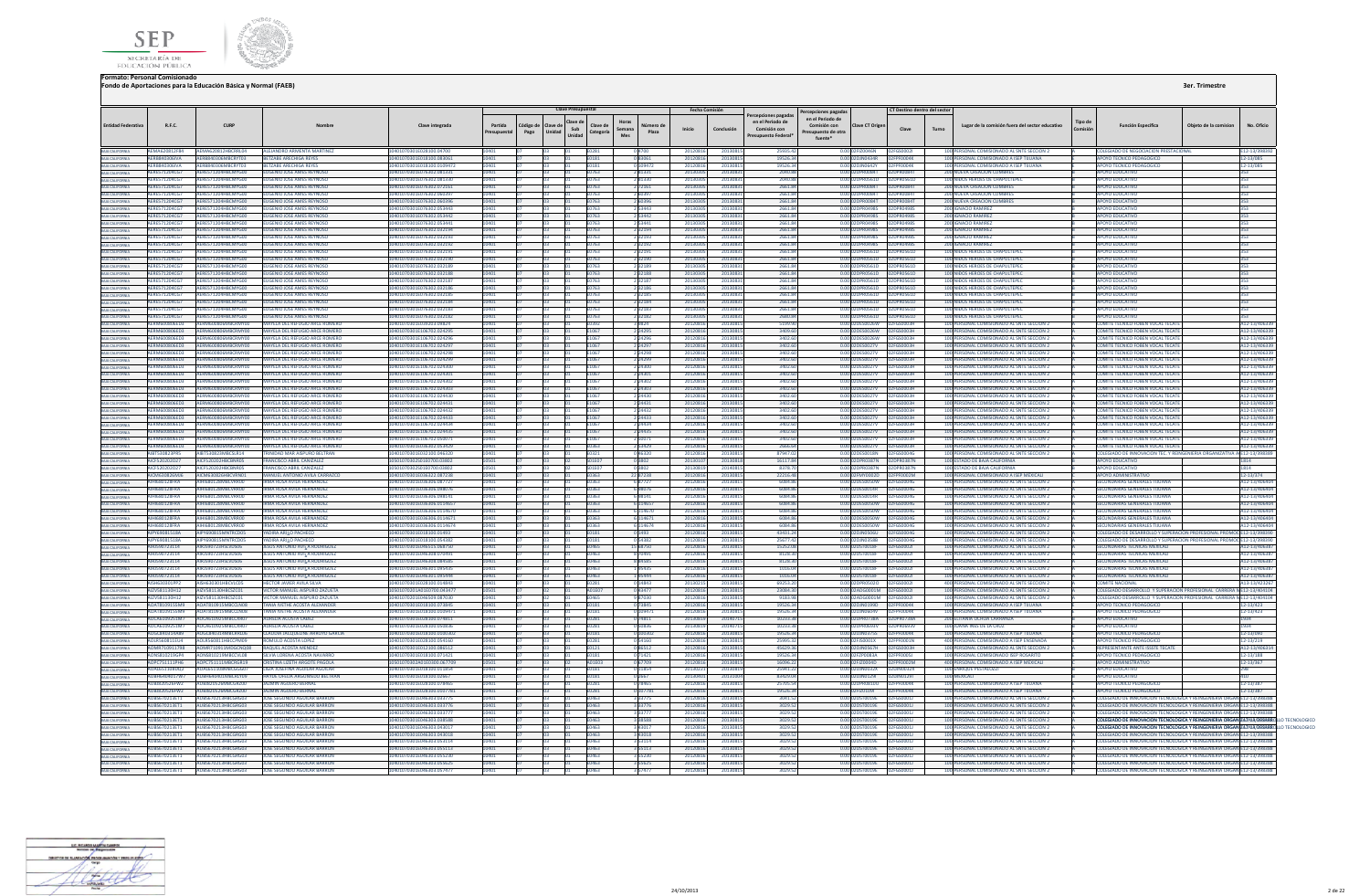



| en el Periodo de<br>en el Periodo de<br>Horas<br>Tipo de<br>Clave d<br><b>Fntidad Federativ</b><br>R.F.C.<br>CURP<br>Clave integrada<br>Partida<br>ódigo de<br>Clave de<br>Clave de<br>Vúmero de<br>Comisión con<br><b>Clave CT Origer</b><br>Lugar de la comisión fuera del sector educativo<br><b>Función Específica</b><br>Nombre<br>Sub<br>Semana<br>Inicio<br>Conclusión<br>Comisión con<br>Clave<br>Turno<br>Pago<br>Unidad<br>Categoría<br>Plaza<br>resupuesto de otra<br>Presupuestal<br>Unidad<br>Mes<br>Presupuesto Federa<br>fuente*<br>BAJA CALIFORNIA<br>AURS670213FT1<br>AURS670213HRCGRG03 UOSE SEGUNDO AGUILAR BARRON<br>10401070301F046303 057478<br><b>F0463</b><br>3 57478<br>20120816<br>20130815<br>3029.52<br>0.00 02DST0019E 02EGS0001L<br>100 PERSONAL COMISIONADO AL SNTE SECCION 2<br>COLEGIADO DE INNOVACION TECNOLOGICA Y REINGENIERIA ORGANIE12-13/398388<br>10401<br>Tn3<br>AURS670212ET1<br>AURS670212HRCGRG03<br><b>IOSE SEGUNDO AGUILAR BARRON</b><br>101070301E046303.058479<br><b>F0463</b><br>258470<br>20120816<br>20130811<br>3020.52<br>0.0002DST0019E 02EGS0001L<br>100 PERSONAL COMISIONADO AL SNTE SECCION 2<br>COLEGIADO DE INNOVACION TECNOLOGICA Y REINGENIERIA ORGAN E12-13/398388<br>BAJA CALIFORNIA<br>10401<br>BAJA CALIFORNIA<br>BAJA CALIFORNIA<br>AUBS670213ET1<br>UBS670213HBCGRG03<br><b>OSE SEGUNDO AGUILAR BARRON</b><br>01070301E046303.062739<br>2012081<br>2013081<br>3029.57<br>ERSONAL COMISIONADO AL SNTE SECCION 2<br>OLEGIADO DE INNOVACION TECNOLOGICA Y REINGENIERIA ORG<br>62739<br>DST0019E<br>2FGS0001J<br>0463<br>20130815<br>5049.20<br>0.00 02DES0033E<br>100 PERSONAL COMISIONADO A ISEP MEXICALI<br><b>ALICM690603GY9</b><br>ARGOT AGUILAR CASTRO<br><b>FO36305 059008</b><br>59008<br>2012081<br><b>APOYO ADMINISTRATIVE</b><br><b>UCM690603MRSGSR00</b><br>6380<br>FPE0002M<br>5049.20<br><b>AUCM690603GY9</b><br><b>AARGOT AGUILAR CASTRO</b><br>01070301E036305.059018<br>2012081<br>2013081<br>100 PERSONAL COMISIONADO A ISEP MEXICALI<br><b>APOYO ADMINISTRATIVO</b><br><b>NUCMEROGORMRSGSROOT</b><br>5363<br>559018<br>0.00 02DES0033E<br><b>DENNATA</b><br><b><i>RYDE0806036V9</i></b><br><b>UCM690603MBSGSR00</b><br><b><i>JARGOT AGUILAR CASTRO</i></b><br>401070301E036305.060864<br><b>5 60864</b><br>2012081<br>2013081<br>5049.20<br>0.00.02DES0033E<br>PE0002M<br>100 PERSONAL COMISIONADO A ISEP MEXICALI<br><b>APOYO ADMINISTRATIVO</b><br>A CALIFORNIA<br>0363<br>BAJA CALIFORNIA<br>ALICMAGOOGO3GYQ<br><b>ALICMARDORO3MBSGSROOT</b><br>MARGOT AGUILAR CASTRO<br>101070301E036305.062832<br>5 62832<br>20120816<br>20120915<br>5049.20<br>0.00020ES0033E<br>EDENNOTAE<br>100 PERSONAL COMISIONADO A ISEP MEXICALI<br><b>AROVO ADMINISTRATIVO</b><br><b>M01</b><br>F0363<br><b>PYDEGGGGGYS</b><br>01070301E036305.062843<br>562843<br>5049.20<br>100 PERSONAL COMISIONADO A ISEP MEXICAL<br><b>APOYO ADMINISTRATIVO</b><br>BAJA CALIFORNIA<br>CM690603MBSGSR00<br>ARGOT AGUILAR CASTRO<br>201208<br>2013081<br>0.00 02DES0033F<br>FOODZM<br>5049.20<br><b>APOYO ADMINISTRATIVO</b><br><b>PYDEGGGGANNIA</b><br><b>CM690603MBSGSR00</b><br><b>MARGOT AGUILAR CASTRO</b><br>101070301E036305.063006<br>5 63006<br>2012081<br>2013081<br>0.00 02DES0033F<br>100 PERSONAL COMISIONADO A ISEP MEXICAL<br>AUCM690603GY9<br>UCM690603MBSGSR00<br><b>ARGOT AGUILAR CASTRO</b><br>01070301E036305.066266<br>2012081<br>2013081<br>5049.20<br>0.00 02DES0033F<br>F0002M<br>100 PERSONAL COMISIONADO A ISEP MEXICAL<br><b>POYO ADMINISTRATIVO</b><br>363<br><b>AUCM690603GY9</b><br>66276<br>5049.20<br>0.00.02DES0033E<br>100 PERSONAL COMISIONADO A ISEP MEXICALL<br>ΔΡΟΥΩ ΔΟΜΙΝΙΚΤΡΑΤΙΝΟ<br>AUCM690603MBSGSR00<br>MARGOT AGUILAR CASTRO<br>401070301E036305.066276<br>F0363<br>20120816<br>20130815<br>2505000284<br>ALIEC61052QNDA<br><b>MIEC610529MICGST09</b><br>CATALINA AGUAYO ESPARZA<br>101070201E018100.051777<br><b>E0181</b><br>0.51777<br>20120816<br>2012091<br>43431.24<br>0.00 020 N0395E<br><b>EDENNAK</b><br><b>400 PERSONAL COMISIONADO A ISER TILLIANA</b><br>APOVO TECNICO PEDAGOGICI<br>AUEC610529NPA<br>UEC610529MJCGST09<br><b>CATALINA AGUAYO ESPARZA</b><br>01070301E012100.079489<br>70396.6<br>0.00 02D IN0473T<br>400 PERSONAL COMISIONADO A ISEP TUUANA<br><b>APOYO TECNICO PEDAGOGICO</b><br>79489<br>201208<br>201308<br>EDODAK<br>AULS841008DV7<br>NULS841008MBCNPL07<br>SILVIA ANGULO LOPEZ<br>101070301E018100.083059<br>083059<br>201208<br>2013081<br>19526.34<br>0.00 02DJN0654C<br>100 PERSONAL COMISIONADO A ISEP MEXICALI<br>APOYO TECNICO PEDAGOGICO<br>E0181<br>AURJ801125UM2<br>NURJ801125MBCHDV02<br><b>OVITA BERENICE AHUMADA RODRIGUEZ</b><br>01070301E036312.080095<br>2013052<br>20130815<br>12118.08<br>0.00 02FJE0004R<br>PF0001N<br>100 PERSONAL COMISIONADO A ISEP ENSENADA<br>APOYO TECNICO PEDAGOGICO<br>0363<br>12 80095<br><b>IOVITA RERENICE AHUMADA RODRIGUEZ</b><br>AURIR01125UM2<br>AURIS01125MBCHDV02<br>1401070301F036314 0109345<br>2013052<br>20130815<br>0.00 02FIS0025R<br>100 PERSONAL COMISIONADO A ISEP ENSENADA<br>APOYO TECNICO PEDAGOGICO<br>14 10934<br>14137.76<br>F0363<br>02FPF0001N<br>AURR630914629<br>AURR630914MNTGBG08<br>0401070301E018100.011928<br>20130819<br>20140715<br>0.00 02DJN0261Q 02DJN0261Q<br>ROGELIA AGUILAR RUBINO<br>10219.32<br>100 JOSE MARTI<br>APOYO EDUCATIVO<br>E0181<br>0 11928<br>10401<br>BAJA CALIFORNIA<br>RAAM620416UR4<br>COLEGIADO DE SEGURIDAD Y DERECHOS SOCIALES CREDITOS<br>RAAM620416MNTRVR21<br>MIRTILA FLIZARETH RARRIOS AVENDALO<br>0401070301F012100.01237<br>n 1237<br>2012081<br>2013081<br>36774.46<br>0.00.02DIN03600<br>02FGS0004G<br>100 PERSONAL COMISIONADO AL SNTE SECCION 2<br>EN171<br><b>BAAM620416URA</b><br><b>RAAM620416MNTPVP21</b><br>MIRTILA FLIZARETH RARRIOS AVENDALO<br>101070201E018100.012012<br>EN181<br>0 12012<br>2012081<br>20120915<br>25025.42<br>0.000201N0358B<br><b>DREGSOONE</b><br>100 PERSONAL COMISIONADO AL SNTE SECCION 2<br>COLEGIADO DE SEGURIDAD Y DERECHOS SOCIALES CREDITOS<br>0404<br>A CALIFORNIA<br>ABI610108M82<br><b>BI610108HSRRIS06</b><br><b>OSE ISIDRO BARAJAS BOJORQUEZ</b><br>1070302S01E0700.04071<br>201301<br>2013081<br>15845.84<br>0.00 02DES0011U<br><b>100 VICENTE GUERRERO</b><br>POYO EDUCATIVO<br>02DES0011U<br>BAJA CALIFORNIA<br>RARI610108M82<br>04071<br>2014081<br>0.00.02DES0011U<br>100 VICENTE GUERRERO<br>ARI610108HSRRIS06<br><b>IOSE ISIDRO BARAJAS ROJOROUEZ</b><br>10302501E0700.04071<br>2013081<br>8242.80<br>02DES0011U<br>ΔΡΟΥΩ ΕΒΗΓΑΤΙΝΩ<br>501F07<br>BACA840919QH5<br>BACAR40919HBCRML00<br>ALEXANDRO BARRAZA CAMACHO<br>01070301E068700.0109704<br>2012081<br>2013081<br>20366.62<br>0.00 02FUA0025N<br>400 PERSONAL COMISIONADO A ISEP TUUAN<br>APOYO TECNICO PEDAGOGICO<br><b>DZEPENNAK</b><br>0687<br>0 10970<br>3ACN610227MRCNRR07<br>401070301E062900.061352<br>58720.92<br>COLEGIADO DESARROLLO, Y SUPERACION PROFESIONAL, CARRERA N E12-13/39839<br><b>RACN610227T76</b><br>NORMA LORENA RANDA CORREA<br><b>DCAN:</b><br>0.61352<br>2012081<br>2013081<br>0.00.02DMI0018C 02EGS0002L<br>100 PERSONAL COMISIONADO AL SNTE SECCION 2<br>CALIFORNIA<br><b>BADI611106017</b><br>ADI611106MBCRSS07<br><b>IOSEEINA BRACAMONTE DE DIOS</b><br>401070301E062900.055899<br>05303<br>055899<br>2012081<br>2013091<br>58774.87<br>0.00.02EUA0074W<br>256500046<br>100 PERSONAL COMISIONADO AL SNTE SECCION 2<br>COLEGIADOS DE ASUNTOS LARORALES PRIMARIAS<br>BADJ611106OL7<br>DI611106MRCRSS07<br><b>SEFINA BRACAMONTE DE DIOS</b><br>101070301F022100.081403<br>201208<br>57530.82<br>0.00102DPR0324B<br>100 PERSONAL COMISIONADO AL SNTE SECCION 2<br><b>COLEGIADOS DE ASUNTOS LABORALES PRIMARIAS</b><br>0.8140<br>2013081<br><b>FGS0004G</b><br>BAJA CALIFORNIA<br>102010100101<br><b>2201000148CNN4H00</b><br>SHEYLA DINORA RANDA DOMINGUE<br>101070401E930510.077889<br>10 7788<br>201208<br>2013081<br>8480.80<br>0.0002011P0001H<br>100 PERSONAL COMISIONADO A ISEP MEXICAL<br>ABOVO ADAMINICTRATIVO<br>8480.80<br>ADS701009SR1<br>S701009MRCNMH09<br>EYLA DINORA BANDA DOMINGUEZ<br>101070401E930510.077885<br>10 77885<br>201301<br>2013081<br>0.00 02DUP0001H<br><b>FGS00021</b><br>100 PERSONAL COMISIONADO AL SNTE SECCION :<br>INLACE CON ORGANO DE EVALUACION INDEPENDIENTE CON CAR<br>9305<br>3AFA530422HGRHLL03<br>0.523<br>45689.56<br>0.00 02DPR0353X<br>100 PERSONAL COMISIONADO A ISEP MEXICALL<br><b>RAFAS30422859</b><br>ALEIANDRO BAHENA FLORES<br>401070301E022100.0523<br>EN221<br>201210<br>20130815<br>12EDE0002M<br>APOYO ADMINISTRATIVO<br><b>APOYO ADMINISTRATIVO</b><br><b>RAFA530422859</b><br><b>3AFA530422HGRHII03</b><br>ΔΙΕΙΔΝΩΡΩ ΒΑΗΕΝΑ ΕΙΩΡΕΣ<br>401070301F028100.036042<br><b>F0281</b><br>036042<br>201210<br>20130815<br>19812.46<br>0.00.02DPR0258T<br>02FPF0002M<br>100 PERSONAL COMISIONADO A ISEP MEXICALI<br><b>BAGO630927M69</b><br>50630927MRC22L04<br><b>JIGA BAZAN GUZMAN</b><br>1070301F148500.04898<br>5494736<br>400 PERSONAL COMISIONADO A ISEP ENSENAD<br>POYO TECNICO PEDAGOGIO<br>201208<br>201308<br>0.00.02DPR0002S<br><b>DENNA1N</b><br>19847.86<br>BAGO630927M69<br>0630927MRC22L04<br><b>OLGA BAZAN GUZMAN</b><br>101070301E028100.010532<br>E0281<br>0 105326<br>201208<br>2013081<br>0.00 02DPR0032N<br>400 PERSONAL COMISIONADO A ISEP ENSENADA<br>APOYO TECNICO PEDAGOGICO<br>BAJA CALIFORNIA<br>AGP7505296C4<br>P750529HBCRZD09<br><b>DRO BARAJAS GUZMAN</b><br>01070301E028100.051524<br>2012081<br>2013081<br>19659.36<br>0.00 02DPR0089O<br>100 PERSONAL COMISIONADO AL SNTE SECCION 3<br>UXILIAR SECRETARIA PARTICULAI<br>PFGS00021<br>0281<br>BAJA CALIFORNIA<br><b>RAGP7505296C4</b><br>3462750529HRCR2D09<br>0401070301E026103.086051<br>2351.16<br>0.00020PR00890 02EGS0002<br>100 PERSONAL COMISIONADO AL SNTE SECCION 37<br>AUXILIAR SECRETARIA PARTICULAR<br>PEDRO BARAIAS GUZMAN<br>3 86051<br>2012081<br>20130815<br><b>PAIA CALIFORNIA</b><br>FN261<br><b>RAHISSO316H7A</b><br><b>ANISSO316HICNRSOR</b><br>JOSE DE JESUS BANDA HERNANDEZ<br>0401070301E049207.010147<br>20130323<br>20130815<br>0.00 02DST0029L<br>400 PERSONAL COMISIONADO AL SNTE SECCION 2<br><b>AUXILIAR COORDINACION ENSENADA</b><br>7171.54<br>02FGS0001J<br>10147<br>BAJA CALIFORNIA<br><b>F0492</b><br><b>RAHISSO316H7A</b><br>1401070301F046502.050551<br>400 PERSONAL COMISIONADO AL SNTE SECCION 2<br>AUXILIAR COORDINACION ENSENADA<br><b>NHISSO316HICNRSOR</b><br><b>IOSE DE IESUS RANDA HERNANDEZ</b><br>23M0<br>50551<br>2013032<br>20130815<br>2045.68<br>0.00102DST0029L<br>02FGS0001L<br>BAHJ550316H7A<br>JOSE DE JESUS BANDA HERNANNE:<br>1070301E046303.0121359<br>121359<br>2013081<br>3068.52<br>0.00 02DST0029L<br>400 PERSONAL COMISIONADO AL SNTE SECCION 2<br>U550316HJCNRS08<br>E0463<br>2013032<br>02FGS0001.<br>UXILIAR COORDINACION ENSENADA<br>BAJA CALIFORNIA<br>BAHJ550316H7A<br>U550316HJCNRS08<br>DSE DE JESUS BANDA HERNANDEZ<br>01070301E046303.0121360<br>121360<br>201303<br>2013081<br>3068.52<br>0.00 02DST0029L<br>400 PERSONAL COMISIONADO AL SNTE SECCION 2<br>IXILIAR COORDINACION ENSENADA<br>BAJA CALIFORNIA<br>0463<br>02FGS0001J<br><b>AHI550316H7A</b><br>1070301F046303 0121361<br>1463<br>20130815<br>3068.52<br>0.00 02DST0029L<br>400 PERSONAL COMISIONADO AL SNTE SECCION 2<br><b>MIXILIAR COORDINACION ENSENADA</b><br>HISS0316HICNRS08<br><b>IOSE DE JESUS RANDA HERNANDEZ</b><br>121361<br>2013032<br>02EGS00011<br>A CALIFORNIA<br><b>RAHISSO316H7A</b><br>101070301E046303.0121362<br>20130815<br>3068.52<br>400 PERSONAL COMISIONADO AL SNTE SECCION 2<br><b>MIXILIAR COORDINACION ENSENADA</b><br><b>HISSO316HICNRSOR</b><br>JOSE DE JESUS BANDA HERNANDEZ<br>2013032<br>0.00 02DST0029L<br>3 121362<br>02FGS0001J<br><b>A CALIFORNIA</b><br><b>Fab0</b><br><b>RAHIS50316H7A</b><br>1401070301F046303 0121363<br>3068.52<br>400 PERSONAL COMISIONADO AL SNTE SECCION 2<br><b>HISSO316HICNRSOR</b><br><b>JOSE DE JESUS RANDA HERNANDEZ</b><br>ENA63<br>121363<br>2013032<br>2013081<br>0.00102DST0029L<br>02EGS00011<br>ΔΗΧΙΗΔΒ ΣΩΩΒΩΙΝΑΣΙΩΝ ΕΝSΕΝΑΩΔ<br><b>RAHISSO316H7A</b><br><b>JOSE DE JESUS BANDA HERNANDEZ</b><br>1401070301F046303 0121364<br>400 PERSONAL COMISIONADO AL SNTE SECCIÓN 2<br>HISS0316HICNRS08<br><b>FN463</b><br>121364<br>20130323<br>2013081<br>3068.52<br>0.00.02DST0029L 02EGS0001L<br>AUXILIAR COORDINACION ENSENADA<br>LUVUI<br><b>RAHISSO316H7A</b><br>HISSO216HICNPSOS<br><b>IOSE DE JESUS RANDA HERNANDEZ</b><br>101070301E046303.0121365<br>12136<br>201303<br>2012091<br>3068.52<br>0.000205700291<br>ADDIRERSONAL COMISIONADO AL SNTE SECCION 2<br>AUXILIAR COORDINACION ENSENADA<br>nasa<br>12EGS00011<br>BAJA CALIFORNIA<br><b>RAHISSO316H7A</b><br>JOSE DE JESUS BANDA HERNANDEZ<br>1401070301F046303 0121366<br>2013081<br>3068.52<br>0.00 02DST0029L<br>400 PERSONAL COMISIONADO AL SNTE SECCION 2<br>AUXILIAR COORDINACION ENSENADA<br>HISSO316HICNRSOS<br>E0463<br>121366<br>2013032<br>2FGS0001J<br>3068.52<br>400 PERSONAL COMISIONADO AL SNTE SECCIÓN 2<br>AHJ550316H7A<br>HJ550316HJCNRS08<br>DSE DE JESUS BANDA HERNANDEZ<br>01070301E046303.0125798<br>201303<br>2013081<br>0.00 02DST0029L<br>UXILIAR COORDINACION ENSENADA<br>125798<br>EGS00011<br>1463<br>RAHI550316H7A<br>JOSE DE JESUS BANDA HERNANDEZ<br>401070301F046303 0125799<br>3068.52<br>0.00 02DST0029L<br>400 PERSONAL COMISIONADO AL SNTE SECCION 2<br>AHISSO316HICNRSOR<br>EaMO<br>3 125799<br>2013032<br>20130815<br>1256500011<br><b>MIXILIAR COORDINACION ENSENADA</b><br><b>BAME570106U27</b><br>BAXM570106HGTRXL05<br>MELCHOR BARAIAS<br>401070301F079206.04644<br>F0792<br>6.4644<br>20120816<br>2013081<br>6134.78<br>0.00.02EES0005G<br>02FPF0001N<br>100 PERSONAL COMISIONADO A ISEP ENSENADA<br><b>APOYO ADMINISTRATIVO</b><br><b>RAME570106U27</b><br><b>AYMS70106HCTPYIOS</b><br><b>FICHOR BARAIA</b><br>101070301E076302.034651<br>201208<br>2040.8<br>0.00 02FFS0005G<br>100 PERSONAL COMISIONADO A ISEP ENSENADA<br>ΔΡΟΥΩ ΔΟΜΙΝΙΝΤΑ ΤΙΜ<br>34651<br>2013081<br><b>DENNA1N</b><br>RAME570106U27<br>234652<br>2040.88<br>100 PERSONAL COMISIONADO A ISEP ENSENADA<br><b>APOYO ADMINISTRATIVO</b><br><b>AYMS70106HCTRYLOS</b><br><b><i>IFI CHOR BARAIA</i></b><br>101070301E076302.034652<br>0763<br>201208<br>2013081<br>0.00 02FFS0005G<br>AME570106U27<br>M570106HGTRXL05<br>ELCHOR BARAJA<br>01070301E076302.034653<br>201208<br>2013081<br>2040.8<br>0.00 02FFS0005G<br>PFOOD1N<br>100 PERSONAL COMISIONADO A ISEP ENSENADA<br>POYO ADMINISTRATIVO<br>763<br>BAJA CALIFORNIA<br>2040.88<br>100 PERSONAL COMISIONADO A ISEP ENSENADA<br><b>APOYO ADMINISTRATIVO</b><br>AME570106U27<br>AXM570106HGTRXL05<br>ELCHOR BARAJAS<br>01070301E076302.034654<br>2 34654<br>20120816<br>2013081<br>0.00 02FFS0005G<br>0763<br>BAME570106U27<br>RAXM570106HGTRXL05<br><b>MELCHOR BARAJAS</b><br>0401070301E076302.034655<br>20120816<br>20130815<br>2040.88<br>0.00 02FFS0005G<br>02FPF0001N<br>100 PERSONAL COMISIONADO A ISEP ENSENADA<br>APOYO ADMINISTRATIVO<br>2 3 4 6 5 5<br>E0763<br>BAJA CALIFORNIA<br><b>RAMES70106U27</b><br>RAXM570106HGTRXL05<br><b><i>MELCHOR BARAIAS</i></b><br>0401070301E076302.034656<br>234656<br>20130815<br><b>2040 88</b><br>0.00102EES0005G<br>100 PERSONAL COMISIONADO A ISEP ENSENADA<br><b>APOYO ADMINISTRATIVO</b><br>F0763<br>20120816<br>02EDE0001N<br><b>RAME570106U27</b><br><b>AYMS70106HGTPYIOS</b><br><b>FICHOR BARAIA</b><br>01070301E076302.034657<br>34657<br>2012081<br>2013081<br>2040 88<br>0.00.02EES0005G<br>100 PERSONAL COMISIONADO A ISEP ENSENADA<br>APOVO ADMINISTRATIVO<br>F0763<br><b>EDENNAN</b><br>BAME570106U27<br>XM570106HGTRXL05<br>LCHOR BARAJA<br>01070301E076302.034658<br>201208<br>2013081<br>2040.8<br>0.00 02FFS0005G<br>100 PERSONAL COMISIONADO A ISEP ENSENAD<br><b>APOYO ADMINISTRATIVO</b><br>BAJA CALIFORNIA<br>BAIA CALIFORNIA<br>BAME570106U27<br>2 3 4 6 5 9<br>20120816<br>20130815<br>2040.88<br>100 PERSONAL COMISIONADO A ISEP ENSENADA<br><b>APOYO ADMINISTRATIVO</b><br>BAXM570106HGTRXL05<br><b>MELCHOR BARAJAS</b><br>401070301E076302.034659<br>E0763<br>03<br>BAJA CALIFORNIA<br><b>RAMES70106U27</b><br>RAXM570106HGTRXL05<br>MELCHOR BARAIAS<br>401070301E076302.034660<br>20120816<br>20130815<br>2040.88<br>0.00 02FFS0005G<br>100 PERSONAL COMISIONADO A ISEP ENSENADA<br><b>APOYO ADMINISTRATIVO</b><br>02FPF0001N<br>E0763<br>234660<br><b>RAMES70106U27</b><br>0.000 02FES0005G 02FPE0001N<br><b>APOYO ADMINISTRATIVO</b><br>BAJA CALIFORNIA<br><b>RAXM570106HGTRXL05</b><br><b>MELCHOR BARAIAS</b><br>124661 202311-076302<br>234661<br>20120816<br>2013081<br><b>2040 88</b><br>100 PERSONAL COMISIONADO A ISEP ENSENADA<br><b>E0763</b><br><b>APOYO ADMINISTRATIVO</b><br>RAME570106U27<br>RAXM570106HGTRXL05<br><b><i>IFI CHOR BARAIAS</i></b><br>401070301E076302.034662<br>2012081<br>0.00 02FFS0005G<br>100 PERSONAL COMISIONADO A ISEP ENSENADA<br>F0763<br>34662<br>2013081<br>2040.88<br><b>COENNAIN</b><br><b>BAMES70106U27</b><br><b>AVMS70106HGTPYIOS</b><br>ELCHOR BARAIAS<br>101070301E076302.034663<br>2 34663<br>2012081<br>2012081<br><b>2040 88</b><br>0.00 02FES0005G<br>100 PERSONAL COMISIONADO A ISER ENSENADA<br>AROVO ADMINISTRATIVO<br>0762<br><b>EDENNA1N</b><br>A CALIFORNIA<br><b>RAMES70106U27</b><br><b>BAYMS70106HCTRYLOS</b><br>MELCHOP BARAIAS<br>401070301E076302.034664<br>234664<br>2012081<br>2013081<br><b>2040 88</b><br>0.0002FFS0005G<br>100 PERSONAL COMISIONADO A ISEP ENSENADA<br><b>AROVO ADMINISTRATIVO</b><br>E0763<br><b>REPERDATING</b><br>A CALIFORNIA<br>AME570106U27<br>AXM570106HGTRXIOS<br>CHOR BARAIAS<br>01070301E076302.034665<br>2012081<br>2013081<br>2040.88<br>0.00 02FFS0005G<br>100 PERSONAL COMISIONADO A ISEP ENSENADA<br><b>APOYO ADMINISTRATIVO</b><br><b>FPE0001N</b><br>34665<br>1763<br>BAME570106U27<br>0.00 02FFS0005G<br>100 PERSONAL COMISIONADO A ISEP ENSENADA<br><b>3AXMS70106HGTRXL0S</b><br>070301E076302.034666<br>34666<br>2012081<br>2013081<br>2040.88<br><b>APOYO ADMINISTRATIVO</b><br>ELCHOR BARAJAS<br>0763<br>PE0001N<br><b>APOYO ADMINISTRATIVO</b><br><b>RAME570106U27</b><br>BAXM570106HGTRXL05<br><b>FLCHOR BARAIAS</b><br>401070301E076302.034667<br>2012081<br>2040.88<br>100 PERSONAL COMISIONADO A ISEP ENSENADA<br>F0763<br>34667<br>20130815<br>0.00.02EES0005G<br><b>DEPERADINAL</b><br><b>BAMES70106U27</b><br><b>AYMS70106HGTPYIOS</b><br><b>ELCHOR BARAIAS</b><br>11070301E076302.034669<br>201208<br>2040.81<br>0.00 02EES0005G<br>100 PERSONAL COMISIONADO A ISEP ENSENADA<br><b>AROVO ADMINISTRATIVO</b><br>34668<br>2013091<br>DEGOOS N<br><b>BARM7802078H7</b><br><b>BARM780207MBCLRG09</b><br><b>MAGDALENA RALDERAS PERI</b><br>101070301E028100.053917<br>0 53917<br>20120816<br>2013081<br>19554.46<br>0.00102DPR0552W<br>100 PERSONAL COMISIONADO AL SNTE SECCION 2<br><b>COORDINADOR PRIMARIAS THUAMA</b><br>BAJA CALIFORNIA<br>E0281<br><b>FGS0004G</b><br>APM7802078H7<br>M780207MBCLRG09<br><b>GDALENA BALDERAS PERE</b><br>01070301E028100.067143<br>201208<br>2013081<br>19554.4<br>0.00 02DPR0222E<br><b>FGS00040</b><br>100 PERSONAL COMISIONADO AL SNTE SECCION :<br>OORDINADOR PRIMARIAS TIILIANA<br>028<br>67143<br><b>BAIA CALIFORNIA</b><br>BARF621221H64<br>F621221HBCRDR05<br>RANCISCO JAVIER BARRAZA RODRIGUEZ<br>01070301E044100.0117814<br>0441<br>117814<br>2012081<br>2013081<br>62636.06<br>0.00 02DST0040H<br>100 PERSONAL COMISIONADO AL SNTE SECCION 2<br><b>ESCALAFON GRUPO III TIJUANA</b><br>2FGS00040<br>RASISRO109PE3<br><b>ASIS80109HRCRRN01</b><br><b>ILIAN BRAMBILA SUAREZ</b><br>01070301E036301.094660<br>20130426<br>2013102<br>1533.14<br>0.00 02DES0031H<br>12DE50031H<br>100 SECUN DARIA GENERAL<br><b>APOYO EDUCATIVO</b><br>1363<br>94660<br>494659<br>0.00.02DES0031H 02DES0031H<br>100 SECUN DARIA GENERAL<br><b>RASIS80109PF3</b><br><b>3ASIS80109HRCRRN01</b><br><b>ILIAN BRAMBILA SUAREZ</b><br>401070301F036304 094659<br>F0363<br>20130426<br>2013102<br>8021.72<br>ΔΡΟΥΩ ΕΒΗΓΑΤΙΝΩ<br>2000110402124<br>ASIS80109HBCPPMO<br><b>ILIAN RRAMBILA SUAREZ</b><br><b>20301F036304 094522</b><br>494577<br>20130426<br>2013102<br>802172<br>02DES0031<br>100 SECUN DARIA GENERA<br>ΔΡΟΥΩ ΕΠΙΙΣΑΤΙΜ<br>E0363<br>0.00.02DES0031H<br>BASJ580109PF3<br>SI580109HRCRRNO<br><b>JAN BRAMBILA SUARE</b><br>01070301E036304.09457<br>494576<br>201304<br>201310<br>8021.7<br>0.00 02DES0031H<br>02DES0031H<br>100 SECUN DARIA GENERAL<br><b>APOYO EDUCATIV</b><br>BAJA CALIFORNIA<br>BASJ580109PF3<br><b>JUAN BRAMBILA SUAREZ</b><br>494575<br>8021.72<br>3ASJ580109HBCRRN0:<br>01070301E036304.094575<br>E0363<br>2013042<br>2013102<br>0.00 02DES0031H 02DES0031H<br>100 SECUN DARIA GENERAL<br><b>APOYO EDUCATIVO</b><br><b>RASISR0109PE3</b><br><b>RASISRO109HRCRRNO1</b><br><b>ILIAN BRAMBILA SUAREZ</b><br>0401070301E036304.094574<br>20130426<br>20131022<br>8021.72<br>0.0002DES0031H<br>02DE50031H<br>100 SECUN DARIA GENERAL<br><b>APOYO EDUCATIVO</b><br>494574<br>RAIA CALIFORNIA<br>F0363<br><b>RASISR0109PF3</b><br><b>RASISRO109HRCRRNO1</b><br><b>ILIAN BRAMBILA SUAREZ</b><br>0401070301E036304.094573<br>494573<br>2013102<br>8021.72<br>0.00 02DES0031H 02DES0031H<br><b>APOYO EDUCATIVO</b><br>F0363<br>20130426<br>100 SECUN DARIA GENERAL<br><b>JUAN BRAMBILA SUAREZ</b><br>RASISRO109PE3<br><b>ASIS80109HRCRRN01</b><br>0401070301F036304 094572<br>20131023<br>100 SECUN DARIA GENERAL<br>ΔΡΟΥΩ ΕΒΗΓΑΤΙΝΩ<br>494572<br>20130426<br>802172<br>0.0002DES0031H 02DES0031H<br>F0363<br>230001100023<br><b>ASISRO10QHRCRRNO1</b><br><b>ILIAN RRAMBILA SITAREZ</b><br>101070201E026204.094571<br>$A$ 04571<br>2013042<br>2013107<br>8021.77<br>0.00 02DES0021H<br>02DES0021H<br>100 SECUN DARIA GENERAL<br>AROVO EDITCATIVO<br>0262<br><b>BASISR0100DE3</b><br><b>ASISRO109HBCRRNO1</b><br><b>ILIAN BRAMBILA SUARES</b><br>M01070201E026202.056154<br>3 56154<br>20130426<br>20131023<br>601634<br>0.00102DES0006L<br>02DE50006<br>200 ESC SEC GRAL 2 JORGE SALAZAR CERALLOS<br>AROVO EDUCATIVO<br><b>FN363</b><br><b>MASISRO109PF3</b><br>UAN BRAMBILA SUAREZ<br>2013042<br>6016.34<br>200 ESC SEC GRAL 2 JORGE SALAZAR CEBALLOS<br>ISIS80109HRCRRNO<br>11070301F036303.019834<br>2013102<br>0.00 02DES0006L<br>2DES00061<br>POYO EDUCATIVO<br>19834<br>1363<br>RASISR0109PF3<br>ASIS80109HRCRRN01<br>70301E036303.019474<br>3 19474<br>2013102<br>6016.34<br>0.00.02DES0006L<br>200 ESC SEC GRAL 2 JORGE SALAZAR CEBALLOS<br><b>ILIAN BRAMBILA SUAREZ</b><br>2013042<br>02DES00061<br><b>APOYO EDUCATIVO</b><br><b>Eagn</b><br><b>RASR561008U5</b><br>ASR561008HRCRRG01<br>101070301F022100.0102794<br>2013060<br>6664714<br>0.00 02DPR0063G<br><b>IOSE ROGELIO BRAMBILA SLIARE</b><br>0221<br>0102794<br>201312<br>02DPR00630<br>200 CIUR ROTARIO<br><b>APOYO EDUCATIVO</b><br><b>RASRS61008US</b><br>ASR561008HRCRRG01<br><b>JOSE ROGELIO BRAMBILA SUAREZ</b><br>401070301E028100.069355<br>0 69355<br>2013060<br>2013120<br>51121.60<br>0.0002DPR0667X 02DPR0667X<br>100 15 DE MAYO<br>ΔΡΟΥΩ ΕΒΗΓΑΤΙΝΩ<br><b>FN281</b><br><b>RATAS40307EK1</b><br><b>ATAS40307MSRDRIO7</b><br>AUCIA IRENE RADIUA TRASRIDA<br>101070301E028100.07246<br>07246<br>2012081<br>2013091<br>25821.42<br>0.00 02FIZ0086O<br>100 PERSONAL COMISIONADO A ISEP ENSENADA<br><b>AROVO ADMINISTRATIVO</b><br><b>F0281</b><br><b>NOEDENNATN</b><br><b>ATAS40307FK1</b><br>100 PERSONAL COMISIONADO A ISEP ENSENADA<br><b>APOYO ADMINISTRATIVO</b><br><b>ATAS40307MSPDPI07</b><br>ΜΙΓΙΑ ΙΒΕΝΕ ΒΑΠΙΙΤΑ ΤΒΑSΒΙΘΑ<br>01070301E028100.089956<br>201208<br>201308<br>19708.46<br>0.00 02DPR0387N<br>PENNO1 N<br>400 PERSONAL COMISIONADO A ISEP ENSENADA<br>REAA680816GI1<br>REAA680816MBCLIN01<br>097240<br>2013042<br>2013081<br>36722.96<br>0.00.02DIN0628F<br>ANA MARIA RELTRAN ALMADA<br>F012100.097240<br>F0121<br>FPE0001N<br>APOYO TECNICO PEDAGOGICO<br>5049.20<br>100 PERSONAL COMISIONADO AL SNTE SECCIÓN 2<br><b>REAL770803572</b><br>REAL770R03HSRNRR16<br><b>LIBRADO BENITEZ ARELLANO</b><br>401070301F046305 026519<br>20120816<br>20130815<br>0.00.02DST0011M 02EGS0001L<br><b>FN463</b><br>5 26519<br>PROMOCIONES ECONOMICAS ENSENAD<br><b>REAL770803572</b><br>0.00.02DST0011M 02EGS0001L<br>100 PERSONAL COMISIONADO AL SNTE SECCIÓN 2 |  |                    |                                 |                          |  | <b>Clave Presupuestal</b> |       |        | Fecha Comisión |         | ercepciones pagadas | Percepciones pagadas | CT Destino dentro del sector |  |                                 |                       |               |
|----------------------------------------------------------------------------------------------------------------------------------------------------------------------------------------------------------------------------------------------------------------------------------------------------------------------------------------------------------------------------------------------------------------------------------------------------------------------------------------------------------------------------------------------------------------------------------------------------------------------------------------------------------------------------------------------------------------------------------------------------------------------------------------------------------------------------------------------------------------------------------------------------------------------------------------------------------------------------------------------------------------------------------------------------------------------------------------------------------------------------------------------------------------------------------------------------------------------------------------------------------------------------------------------------------------------------------------------------------------------------------------------------------------------------------------------------------------------------------------------------------------------------------------------------------------------------------------------------------------------------------------------------------------------------------------------------------------------------------------------------------------------------------------------------------------------------------------------------------------------------------------------------------------------------------------------------------------------------------------------------------------------------------------------------------------------------------------------------------------------------------------------------------------------------------------------------------------------------------------------------------------------------------------------------------------------------------------------------------------------------------------------------------------------------------------------------------------------------------------------------------------------------------------------------------------------------------------------------------------------------------------------------------------------------------------------------------------------------------------------------------------------------------------------------------------------------------------------------------------------------------------------------------------------------------------------------------------------------------------------------------------------------------------------------------------------------------------------------------------------------------------------------------------------------------------------------------------------------------------------------------------------------------------------------------------------------------------------------------------------------------------------------------------------------------------------------------------------------------------------------------------------------------------------------------------------------------------------------------------------------------------------------------------------------------------------------------------------------------------------------------------------------------------------------------------------------------------------------------------------------------------------------------------------------------------------------------------------------------------------------------------------------------------------------------------------------------------------------------------------------------------------------------------------------------------------------------------------------------------------------------------------------------------------------------------------------------------------------------------------------------------------------------------------------------------------------------------------------------------------------------------------------------------------------------------------------------------------------------------------------------------------------------------------------------------------------------------------------------------------------------------------------------------------------------------------------------------------------------------------------------------------------------------------------------------------------------------------------------------------------------------------------------------------------------------------------------------------------------------------------------------------------------------------------------------------------------------------------------------------------------------------------------------------------------------------------------------------------------------------------------------------------------------------------------------------------------------------------------------------------------------------------------------------------------------------------------------------------------------------------------------------------------------------------------------------------------------------------------------------------------------------------------------------------------------------------------------------------------------------------------------------------------------------------------------------------------------------------------------------------------------------------------------------------------------------------------------------------------------------------------------------------------------------------------------------------------------------------------------------------------------------------------------------------------------------------------------------------------------------------------------------------------------------------------------------------------------------------------------------------------------------------------------------------------------------------------------------------------------------------------------------------------------------------------------------------------------------------------------------------------------------------------------------------------------------------------------------------------------------------------------------------------------------------------------------------------------------------------------------------------------------------------------------------------------------------------------------------------------------------------------------------------------------------------------------------------------------------------------------------------------------------------------------------------------------------------------------------------------------------------------------------------------------------------------------------------------------------------------------------------------------------------------------------------------------------------------------------------------------------------------------------------------------------------------------------------------------------------------------------------------------------------------------------------------------------------------------------------------------------------------------------------------------------------------------------------------------------------------------------------------------------------------------------------------------------------------------------------------------------------------------------------------------------------------------------------------------------------------------------------------------------------------------------------------------------------------------------------------------------------------------------------------------------------------------------------------------------------------------------------------------------------------------------------------------------------------------------------------------------------------------------------------------------------------------------------------------------------------------------------------------------------------------------------------------------------------------------------------------------------------------------------------------------------------------------------------------------------------------------------------------------------------------------------------------------------------------------------------------------------------------------------------------------------------------------------------------------------------------------------------------------------------------------------------------------------------------------------------------------------------------------------------------------------------------------------------------------------------------------------------------------------------------------------------------------------------------------------------------------------------------------------------------------------------------------------------------------------------------------------------------------------------------------------------------------------------------------------------------------------------------------------------------------------------------------------------------------------------------------------------------------------------------------------------------------------------------------------------------------------------------------------------------------------------------------------------------------------------------------------------------------------------------------------------------------------------------------------------------------------------------------------------------------------------------------------------------------------------------------------------------------------------------------------------------------------------------------------------------------------------------------------------------------------------------------------------------------------------------------------------------------------------------------------------------------------------------------------------------------------------------------------------------------------------------------------------------------------------------------------------------------------------------------------------------------------------------------------------------------------------------------------------------------------------------------------------------------------------------------------------------------------------------------------------------------------------------------------------------------------------------------------------------------------------------------------------------------------------------------------------------------------------------------------------------------------------------------------------------------------------------------------------------------------------------------------------------------------------------------------------------------------------------------------------------------------------------------------------------------------------------------------------------------------------------------------------------------------------------------------------------------------------------------------------------------------------------------------------------------------------------------------------------------------------------------------------------------------------------------------------------------------------------------------------------------------------------------------------------------------------------------------------------------------------------------------------------------------------------------------------------------------------------------------------------------------------------------------------------------------------------------------------------------------------------------------------------------------------------------------------------------------------------------------------------------------------------------------------------------------------------------------------------------------------------------------------------------------------------------------------------------------------------------------------------------------------------------------------------------------------------------------------------------------------------------------------------------------------------------------------------------------------------------------------------------------------------------------------------------------------------------------------------------------------------------------------------------------------------------------------------------------------------------------------------------------------------------------------------------------------------------------------------------------------------------------------------------------------------------------------------------------------------------------------------------------------------------------------------------------------------------------------------------------------------------------------------------------------------------------------------------------------------------------------------------------------------------------------------------------------------------------------------------------------------------------------------------------------------------------------------------------------------------------------------------------------------------------------------------------------------------------------------------------------------------------------------------------------------------------------------------------------------------------------------------------------------------------------------------------------------------------------------------------------------------------------------------------------------------------------------------------------------------------------------------------------------------------------------------------------------------------------------------------------------------------------------------------------------------------------------------------------------------------------------------------------------------------------------------------------------------------------------------------------------------------------------------------------------------------------------------------------------------------------------------------------------------------------------------------------------------------------------------------------------------------------------------------------------------------------------------------------------------------------------------------------------------------------------------------------------------------------------------------------------------------------------------------------------------------------------------------------------------------------------------------------------------------------------------------------------------------------------------------------------------------------------------------------------------------------------------------------------------------------------------------------------------------------------------------------------------------------------------------------------------------------------------------------------------------------------------------------------------------------------------------------------------------------------------------------------------------------------------------------------------------------------------------------------------------------------------------------------------------------------------------------------------------------------------------------------------------------------------------------------------------------------------------------------------------------------------------------------------------------------------------------------------------------------------------------------------------------------------------------------------------------------------------------------------------------------------------------------------------------------------------------------------------------------------------------------------------------------------------------------------------------------------------------------------------------------------------------------------------------------------------------------------------------------------------------------------------------------------------------------------------------------------------------------------------------------------------------------------------------------------------------------------------------------------------------------------------------------------------------------------------------------------------------------------------------------------------------------------------------------------------------------------------------------------------------------------------------------------------------------------------------------------------------------------------------------------------------------------------------------------------------------------------------------------------------------------------------------------------------------------------------------------------------------------------------------------------------------------------------------------------------------------------------------------------------------------------------------------------------------------------------------------------------------------------------------------------------------------------------------------------------------------------------------------------------------------------------------------------------------------------------------------------------------------------------------------------------------------------------------------------------------------------------------------------------------------------------------------------------------------------------------------------------------------------------------------------------------------------------------------------------------------------------------------------------------------------------------------------------------------------------------------------------------------------------------------------------------------------------------------------------------------------------------------------------------------------------------------------------------------------------------------------------------------------------------------------------------------------------------------------------------------------------------------------------------------------------------------------------------------------------------------------------------------------------------------------------------------------------------------------------------------------------------------------------------------------------------------------------------------------------------------------------------------------------------------------------------------------------------------------------------------------------------------------------------------------------------------------------------------------------------------------------------------------------------------------------------------------------------------------------------------------------------------------------------------------------------------------------------------------------------------------------------------------------------------------------------------------------------------------------------------------------------------------------------------------------------------------------------------------------------------------------------------------------------------------------------------------------------------------------------------------------------------------------------------------------------------------------------------------------------------------------------------------------------------------------------------------------------------------------------------------------------------------------------------------------------------------------------------------------------------------------------------------------------------------------------------------------------------------------------------------------------------------------------------------------------------------------------------------------------------------------------------------------------------------------------------------------------------------------------------------------------------------------------------------------------------------------------------------------------------------------------------------------------------------------------------------------------------------------------------------------------------------------------------------------------------------------------------------------------------------------------------------------------------------------------------------------------------------------------------------------------------------------------------------------------------------------------------------------------------------------------------------------------------------------------------------------------------------------------------------------------------------------------------------------------------------------------------------------------------------------------------------------------------------------------------------------------------------------------------------------------------------------------------------------------------------------------------------------------------------------------------------------------------------------------------------------------------------------------------------------------------------------------------------------------------------------------------------------------------------------------------------------------------------------------------------------------------------------------------------------------------------------------------------------------------------------------------------------------------------------------------------------------------------------------------------------------------------------------------------------------------------------------------------------------------------------------------------------------------------------------------------------------------------------------------------------------------------------------------------------------------------------------------------------------------------------------------------------------------------------------------------------------------------------------------------------------------------------------------------------------------------------------------------------------------------------------------------------------------------------------------------------------------------------------------------------------------------------------------------------------------------------------------------------------------------------------------------------------------------------|--|--------------------|---------------------------------|--------------------------|--|---------------------------|-------|--------|----------------|---------|---------------------|----------------------|------------------------------|--|---------------------------------|-----------------------|---------------|
|                                                                                                                                                                                                                                                                                                                                                                                                                                                                                                                                                                                                                                                                                                                                                                                                                                                                                                                                                                                                                                                                                                                                                                                                                                                                                                                                                                                                                                                                                                                                                                                                                                                                                                                                                                                                                                                                                                                                                                                                                                                                                                                                                                                                                                                                                                                                                                                                                                                                                                                                                                                                                                                                                                                                                                                                                                                                                                                                                                                                                                                                                                                                                                                                                                                                                                                                                                                                                                                                                                                                                                                                                                                                                                                                                                                                                                                                                                                                                                                                                                                                                                                                                                                                                                                                                                                                                                                                                                                                                                                                                                                                                                                                                                                                                                                                                                                                                                                                                                                                                                                                                                                                                                                                                                                                                                                                                                                                                                                                                                                                                                                                                                                                                                                                                                                                                                                                                                                                                                                                                                                                                                                                                                                                                                                                                                                                                                                                                                                                                                                                                                                                                                                                                                                                                                                                                                                                                                                                                                                                                                                                                                                                                                                                                                                                                                                                                                                                                                                                                                                                                                                                                                                                                                                                                                                                                                                                                                                                                                                                                                                                                                                                                                                                                                                                                                                                                                                                                                                                                                                                                                                                                                                                                                                                                                                                                                                                                                                                                                                                                                                                                                                                                                                                                                                                                                                                                                                                                                                                                                                                                                                                                                                                                                                                                                                                                                                                                                                                                                                                                                                                                                                                                                                                                                                                                                                                                                                                                                                                                                                                                                                                                                                                                                                                                                                                                                                                                                                                                                                                                                                                                                                                                                                                                                                                                                                                                                                                                                                                                                                                                                                                                                                                                                                                                                                                                                                                                                                                                                                                                                                                                                                                                                                                                                                                                                                                                                                                                                                                                                                                                                                                                                                                                                                                                                                                                                                                                                                                                                                                                                                                                                                                                                                                                                                                                                                                                                                                                                                                                                                                                                                                                                                                                                                                                                                                                                                                                                                                                                                                                                                                                                                                                                                                                                                                                                                                                                                                                                                                                                                                                                                                                                                                                                                                                                                                                                                                                                                                                                                                                                                                                                                                                                                                                                                                                                                                                                                                                                                                                                                                                                                                                                                                                                                                                                                                                                                                                                                                                                                                                                                                                                                                                                                                                                                                                                                                                                                                                                                                                                                                                                                                                                                                                                                                                                                                                                                                                                                                                                                                                                                                                                                                                                                                                                                                                                                                                                                                                                                                                                                                                                                                                                                                                                                                                                                                                                                                                                                                                                                                                                                                                                                                                                                                                                                                                                                                                                                                                                                                                                                                                                                                                                                                                                                                                                                                                                                                                                                                                                                                                                                                                                                                                                                                                                                                                                                                                                                                                                                                                                                                                                                                                                                                                                                                                                                                                                                                                                                                                                                                                                                                                                                                                                                                                                                                                                                                                                                                                                                                                                                                                                                                                                                                                                                                                                                                                                                                                                                                                                                                                                                                                                                                                                                                                                                                                                                                                                                                                                                                                                                                                                                                                                                                                                                                                                                                                                                                                                                                                                                                                                                                                                                                                                                                                                                                                                                                                                                                                                                                                                                                                                                                                                                                                                                                                                                                                                                                                                                                                                                                                                                                                                                                                                                                                                                                                                                                                                                                                                                                                                                                                                                                                                                                                                                                                                                                                                                                                                                                                                                                                                                                                                                                                                                                                                        |  |                    |                                 |                          |  |                           |       |        |                |         |                     |                      |                              |  |                                 | Objeto de la comision | No. Oficio    |
|                                                                                                                                                                                                                                                                                                                                                                                                                                                                                                                                                                                                                                                                                                                                                                                                                                                                                                                                                                                                                                                                                                                                                                                                                                                                                                                                                                                                                                                                                                                                                                                                                                                                                                                                                                                                                                                                                                                                                                                                                                                                                                                                                                                                                                                                                                                                                                                                                                                                                                                                                                                                                                                                                                                                                                                                                                                                                                                                                                                                                                                                                                                                                                                                                                                                                                                                                                                                                                                                                                                                                                                                                                                                                                                                                                                                                                                                                                                                                                                                                                                                                                                                                                                                                                                                                                                                                                                                                                                                                                                                                                                                                                                                                                                                                                                                                                                                                                                                                                                                                                                                                                                                                                                                                                                                                                                                                                                                                                                                                                                                                                                                                                                                                                                                                                                                                                                                                                                                                                                                                                                                                                                                                                                                                                                                                                                                                                                                                                                                                                                                                                                                                                                                                                                                                                                                                                                                                                                                                                                                                                                                                                                                                                                                                                                                                                                                                                                                                                                                                                                                                                                                                                                                                                                                                                                                                                                                                                                                                                                                                                                                                                                                                                                                                                                                                                                                                                                                                                                                                                                                                                                                                                                                                                                                                                                                                                                                                                                                                                                                                                                                                                                                                                                                                                                                                                                                                                                                                                                                                                                                                                                                                                                                                                                                                                                                                                                                                                                                                                                                                                                                                                                                                                                                                                                                                                                                                                                                                                                                                                                                                                                                                                                                                                                                                                                                                                                                                                                                                                                                                                                                                                                                                                                                                                                                                                                                                                                                                                                                                                                                                                                                                                                                                                                                                                                                                                                                                                                                                                                                                                                                                                                                                                                                                                                                                                                                                                                                                                                                                                                                                                                                                                                                                                                                                                                                                                                                                                                                                                                                                                                                                                                                                                                                                                                                                                                                                                                                                                                                                                                                                                                                                                                                                                                                                                                                                                                                                                                                                                                                                                                                                                                                                                                                                                                                                                                                                                                                                                                                                                                                                                                                                                                                                                                                                                                                                                                                                                                                                                                                                                                                                                                                                                                                                                                                                                                                                                                                                                                                                                                                                                                                                                                                                                                                                                                                                                                                                                                                                                                                                                                                                                                                                                                                                                                                                                                                                                                                                                                                                                                                                                                                                                                                                                                                                                                                                                                                                                                                                                                                                                                                                                                                                                                                                                                                                                                                                                                                                                                                                                                                                                                                                                                                                                                                                                                                                                                                                                                                                                                                                                                                                                                                                                                                                                                                                                                                                                                                                                                                                                                                                                                                                                                                                                                                                                                                                                                                                                                                                                                                                                                                                                                                                                                                                                                                                                                                                                                                                                                                                                                                                                                                                                                                                                                                                                                                                                                                                                                                                                                                                                                                                                                                                                                                                                                                                                                                                                                                                                                                                                                                                                                                                                                                                                                                                                                                                                                                                                                                                                                                                                                                                                                                                                                                                                                                                                                                                                                                                                                                                                                                                                                                                                                                                                                                                                                                                                                                                                                                                                                                                                                                                                                                                                                                                                                                                                                                                                                                                                                                                                                                                                                                                                                                                                                                                                                                                                                                                                                                                                                                                                                                                                                                                                                                                                                                                                                                                                                                                                                                                                                                                                                                                                                                                                                                                                                                                                                                                                                                                                                                                                                                                                                                                                                                                                        |  |                    |                                 |                          |  |                           |       |        |                |         |                     |                      |                              |  |                                 |                       |               |
|                                                                                                                                                                                                                                                                                                                                                                                                                                                                                                                                                                                                                                                                                                                                                                                                                                                                                                                                                                                                                                                                                                                                                                                                                                                                                                                                                                                                                                                                                                                                                                                                                                                                                                                                                                                                                                                                                                                                                                                                                                                                                                                                                                                                                                                                                                                                                                                                                                                                                                                                                                                                                                                                                                                                                                                                                                                                                                                                                                                                                                                                                                                                                                                                                                                                                                                                                                                                                                                                                                                                                                                                                                                                                                                                                                                                                                                                                                                                                                                                                                                                                                                                                                                                                                                                                                                                                                                                                                                                                                                                                                                                                                                                                                                                                                                                                                                                                                                                                                                                                                                                                                                                                                                                                                                                                                                                                                                                                                                                                                                                                                                                                                                                                                                                                                                                                                                                                                                                                                                                                                                                                                                                                                                                                                                                                                                                                                                                                                                                                                                                                                                                                                                                                                                                                                                                                                                                                                                                                                                                                                                                                                                                                                                                                                                                                                                                                                                                                                                                                                                                                                                                                                                                                                                                                                                                                                                                                                                                                                                                                                                                                                                                                                                                                                                                                                                                                                                                                                                                                                                                                                                                                                                                                                                                                                                                                                                                                                                                                                                                                                                                                                                                                                                                                                                                                                                                                                                                                                                                                                                                                                                                                                                                                                                                                                                                                                                                                                                                                                                                                                                                                                                                                                                                                                                                                                                                                                                                                                                                                                                                                                                                                                                                                                                                                                                                                                                                                                                                                                                                                                                                                                                                                                                                                                                                                                                                                                                                                                                                                                                                                                                                                                                                                                                                                                                                                                                                                                                                                                                                                                                                                                                                                                                                                                                                                                                                                                                                                                                                                                                                                                                                                                                                                                                                                                                                                                                                                                                                                                                                                                                                                                                                                                                                                                                                                                                                                                                                                                                                                                                                                                                                                                                                                                                                                                                                                                                                                                                                                                                                                                                                                                                                                                                                                                                                                                                                                                                                                                                                                                                                                                                                                                                                                                                                                                                                                                                                                                                                                                                                                                                                                                                                                                                                                                                                                                                                                                                                                                                                                                                                                                                                                                                                                                                                                                                                                                                                                                                                                                                                                                                                                                                                                                                                                                                                                                                                                                                                                                                                                                                                                                                                                                                                                                                                                                                                                                                                                                                                                                                                                                                                                                                                                                                                                                                                                                                                                                                                                                                                                                                                                                                                                                                                                                                                                                                                                                                                                                                                                                                                                                                                                                                                                                                                                                                                                                                                                                                                                                                                                                                                                                                                                                                                                                                                                                                                                                                                                                                                                                                                                                                                                                                                                                                                                                                                                                                                                                                                                                                                                                                                                                                                                                                                                                                                                                                                                                                                                                                                                                                                                                                                                                                                                                                                                                                                                                                                                                                                                                                                                                                                                                                                                                                                                                                                                                                                                                                                                                                                                                                                                                                                                                                                                                                                                                                                                                                                                                                                                                                                                                                                                                                                                                                                                                                                                                                                                                                                                                                                                                                                                                                                                                                                                                                                                                                                                                                                                                                                                                                                                                                                                                                                                                                                                                                                                                                                                                                                                                                                                                                                                                                                                                                                                                                                                                                                                                                                                                                                                                                                                                                                                                                                                                                                                                                                                                                                                                                                                                                                                                                                                                                                                                                                                                                                                                        |  |                    |                                 |                          |  |                           |       |        |                |         |                     |                      |                              |  |                                 |                       |               |
|                                                                                                                                                                                                                                                                                                                                                                                                                                                                                                                                                                                                                                                                                                                                                                                                                                                                                                                                                                                                                                                                                                                                                                                                                                                                                                                                                                                                                                                                                                                                                                                                                                                                                                                                                                                                                                                                                                                                                                                                                                                                                                                                                                                                                                                                                                                                                                                                                                                                                                                                                                                                                                                                                                                                                                                                                                                                                                                                                                                                                                                                                                                                                                                                                                                                                                                                                                                                                                                                                                                                                                                                                                                                                                                                                                                                                                                                                                                                                                                                                                                                                                                                                                                                                                                                                                                                                                                                                                                                                                                                                                                                                                                                                                                                                                                                                                                                                                                                                                                                                                                                                                                                                                                                                                                                                                                                                                                                                                                                                                                                                                                                                                                                                                                                                                                                                                                                                                                                                                                                                                                                                                                                                                                                                                                                                                                                                                                                                                                                                                                                                                                                                                                                                                                                                                                                                                                                                                                                                                                                                                                                                                                                                                                                                                                                                                                                                                                                                                                                                                                                                                                                                                                                                                                                                                                                                                                                                                                                                                                                                                                                                                                                                                                                                                                                                                                                                                                                                                                                                                                                                                                                                                                                                                                                                                                                                                                                                                                                                                                                                                                                                                                                                                                                                                                                                                                                                                                                                                                                                                                                                                                                                                                                                                                                                                                                                                                                                                                                                                                                                                                                                                                                                                                                                                                                                                                                                                                                                                                                                                                                                                                                                                                                                                                                                                                                                                                                                                                                                                                                                                                                                                                                                                                                                                                                                                                                                                                                                                                                                                                                                                                                                                                                                                                                                                                                                                                                                                                                                                                                                                                                                                                                                                                                                                                                                                                                                                                                                                                                                                                                                                                                                                                                                                                                                                                                                                                                                                                                                                                                                                                                                                                                                                                                                                                                                                                                                                                                                                                                                                                                                                                                                                                                                                                                                                                                                                                                                                                                                                                                                                                                                                                                                                                                                                                                                                                                                                                                                                                                                                                                                                                                                                                                                                                                                                                                                                                                                                                                                                                                                                                                                                                                                                                                                                                                                                                                                                                                                                                                                                                                                                                                                                                                                                                                                                                                                                                                                                                                                                                                                                                                                                                                                                                                                                                                                                                                                                                                                                                                                                                                                                                                                                                                                                                                                                                                                                                                                                                                                                                                                                                                                                                                                                                                                                                                                                                                                                                                                                                                                                                                                                                                                                                                                                                                                                                                                                                                                                                                                                                                                                                                                                                                                                                                                                                                                                                                                                                                                                                                                                                                                                                                                                                                                                                                                                                                                                                                                                                                                                                                                                                                                                                                                                                                                                                                                                                                                                                                                                                                                                                                                                                                                                                                                                                                                                                                                                                                                                                                                                                                                                                                                                                                                                                                                                                                                                                                                                                                                                                                                                                                                                                                                                                                                                                                                                                                                                                                                                                                                                                                                                                                                                                                                                                                                                                                                                                                                                                                                                                                                                                                                                                                                                                                                                                                                                                                                                                                                                                                                                                                                                                                                                                                                                                                                                                                                                                                                                                                                                                                                                                                                                                                                                                                                                                                                                                                                                                                                                                                                                                                                                                                                                                                                                                                                                                                                                                                                                                                                                                                                                                                                                                                                                                                                                                                                                                                                                                                                                                                                                                                                                                                                                                                                                                                                                        |  |                    |                                 |                          |  |                           |       |        |                |         |                     |                      |                              |  |                                 |                       | 12-13/39838   |
|                                                                                                                                                                                                                                                                                                                                                                                                                                                                                                                                                                                                                                                                                                                                                                                                                                                                                                                                                                                                                                                                                                                                                                                                                                                                                                                                                                                                                                                                                                                                                                                                                                                                                                                                                                                                                                                                                                                                                                                                                                                                                                                                                                                                                                                                                                                                                                                                                                                                                                                                                                                                                                                                                                                                                                                                                                                                                                                                                                                                                                                                                                                                                                                                                                                                                                                                                                                                                                                                                                                                                                                                                                                                                                                                                                                                                                                                                                                                                                                                                                                                                                                                                                                                                                                                                                                                                                                                                                                                                                                                                                                                                                                                                                                                                                                                                                                                                                                                                                                                                                                                                                                                                                                                                                                                                                                                                                                                                                                                                                                                                                                                                                                                                                                                                                                                                                                                                                                                                                                                                                                                                                                                                                                                                                                                                                                                                                                                                                                                                                                                                                                                                                                                                                                                                                                                                                                                                                                                                                                                                                                                                                                                                                                                                                                                                                                                                                                                                                                                                                                                                                                                                                                                                                                                                                                                                                                                                                                                                                                                                                                                                                                                                                                                                                                                                                                                                                                                                                                                                                                                                                                                                                                                                                                                                                                                                                                                                                                                                                                                                                                                                                                                                                                                                                                                                                                                                                                                                                                                                                                                                                                                                                                                                                                                                                                                                                                                                                                                                                                                                                                                                                                                                                                                                                                                                                                                                                                                                                                                                                                                                                                                                                                                                                                                                                                                                                                                                                                                                                                                                                                                                                                                                                                                                                                                                                                                                                                                                                                                                                                                                                                                                                                                                                                                                                                                                                                                                                                                                                                                                                                                                                                                                                                                                                                                                                                                                                                                                                                                                                                                                                                                                                                                                                                                                                                                                                                                                                                                                                                                                                                                                                                                                                                                                                                                                                                                                                                                                                                                                                                                                                                                                                                                                                                                                                                                                                                                                                                                                                                                                                                                                                                                                                                                                                                                                                                                                                                                                                                                                                                                                                                                                                                                                                                                                                                                                                                                                                                                                                                                                                                                                                                                                                                                                                                                                                                                                                                                                                                                                                                                                                                                                                                                                                                                                                                                                                                                                                                                                                                                                                                                                                                                                                                                                                                                                                                                                                                                                                                                                                                                                                                                                                                                                                                                                                                                                                                                                                                                                                                                                                                                                                                                                                                                                                                                                                                                                                                                                                                                                                                                                                                                                                                                                                                                                                                                                                                                                                                                                                                                                                                                                                                                                                                                                                                                                                                                                                                                                                                                                                                                                                                                                                                                                                                                                                                                                                                                                                                                                                                                                                                                                                                                                                                                                                                                                                                                                                                                                                                                                                                                                                                                                                                                                                                                                                                                                                                                                                                                                                                                                                                                                                                                                                                                                                                                                                                                                                                                                                                                                                                                                                                                                                                                                                                                                                                                                                                                                                                                                                                                                                                                                                                                                                                                                                                                                                                                                                                                                                                                                                                                                                                                                                                                                                                                                                                                                                                                                                                                                                                                                                                                                                                                                                                                                                                                                                                                                                                                                                                                                                                                                                                                                                                                                                                                                                                                                                                                                                                                                                                                                                                                                                                                                                                                                                                                                                                                                                                                                                                                                                                                                                                                                                                                                                                                                                                                                                                                                                                                                                                                                                                                                                                                                                                                                                        |  |                    |                                 |                          |  |                           |       |        |                |         |                     |                      |                              |  |                                 |                       | 2-13/438      |
|                                                                                                                                                                                                                                                                                                                                                                                                                                                                                                                                                                                                                                                                                                                                                                                                                                                                                                                                                                                                                                                                                                                                                                                                                                                                                                                                                                                                                                                                                                                                                                                                                                                                                                                                                                                                                                                                                                                                                                                                                                                                                                                                                                                                                                                                                                                                                                                                                                                                                                                                                                                                                                                                                                                                                                                                                                                                                                                                                                                                                                                                                                                                                                                                                                                                                                                                                                                                                                                                                                                                                                                                                                                                                                                                                                                                                                                                                                                                                                                                                                                                                                                                                                                                                                                                                                                                                                                                                                                                                                                                                                                                                                                                                                                                                                                                                                                                                                                                                                                                                                                                                                                                                                                                                                                                                                                                                                                                                                                                                                                                                                                                                                                                                                                                                                                                                                                                                                                                                                                                                                                                                                                                                                                                                                                                                                                                                                                                                                                                                                                                                                                                                                                                                                                                                                                                                                                                                                                                                                                                                                                                                                                                                                                                                                                                                                                                                                                                                                                                                                                                                                                                                                                                                                                                                                                                                                                                                                                                                                                                                                                                                                                                                                                                                                                                                                                                                                                                                                                                                                                                                                                                                                                                                                                                                                                                                                                                                                                                                                                                                                                                                                                                                                                                                                                                                                                                                                                                                                                                                                                                                                                                                                                                                                                                                                                                                                                                                                                                                                                                                                                                                                                                                                                                                                                                                                                                                                                                                                                                                                                                                                                                                                                                                                                                                                                                                                                                                                                                                                                                                                                                                                                                                                                                                                                                                                                                                                                                                                                                                                                                                                                                                                                                                                                                                                                                                                                                                                                                                                                                                                                                                                                                                                                                                                                                                                                                                                                                                                                                                                                                                                                                                                                                                                                                                                                                                                                                                                                                                                                                                                                                                                                                                                                                                                                                                                                                                                                                                                                                                                                                                                                                                                                                                                                                                                                                                                                                                                                                                                                                                                                                                                                                                                                                                                                                                                                                                                                                                                                                                                                                                                                                                                                                                                                                                                                                                                                                                                                                                                                                                                                                                                                                                                                                                                                                                                                                                                                                                                                                                                                                                                                                                                                                                                                                                                                                                                                                                                                                                                                                                                                                                                                                                                                                                                                                                                                                                                                                                                                                                                                                                                                                                                                                                                                                                                                                                                                                                                                                                                                                                                                                                                                                                                                                                                                                                                                                                                                                                                                                                                                                                                                                                                                                                                                                                                                                                                                                                                                                                                                                                                                                                                                                                                                                                                                                                                                                                                                                                                                                                                                                                                                                                                                                                                                                                                                                                                                                                                                                                                                                                                                                                                                                                                                                                                                                                                                                                                                                                                                                                                                                                                                                                                                                                                                                                                                                                                                                                                                                                                                                                                                                                                                                                                                                                                                                                                                                                                                                                                                                                                                                                                                                                                                                                                                                                                                                                                                                                                                                                                                                                                                                                                                                                                                                                                                                                                                                                                                                                                                                                                                                                                                                                                                                                                                                                                                                                                                                                                                                                                                                                                                                                                                                                                                                                                                                                                                                                                                                                                                                                                                                                                                                                                                                                                                                                                                                                                                                                                                                                                                                                                                                                                                                                                                                                                                                                                                                                                                                                                                                                                                                                                                                                                                                                                                                                                                                                                                                                                                                                                                                                                                                                                                                                                                                                                        |  |                    |                                 |                          |  |                           |       |        |                |         |                     |                      |                              |  |                                 |                       | $2 - 13/438$  |
|                                                                                                                                                                                                                                                                                                                                                                                                                                                                                                                                                                                                                                                                                                                                                                                                                                                                                                                                                                                                                                                                                                                                                                                                                                                                                                                                                                                                                                                                                                                                                                                                                                                                                                                                                                                                                                                                                                                                                                                                                                                                                                                                                                                                                                                                                                                                                                                                                                                                                                                                                                                                                                                                                                                                                                                                                                                                                                                                                                                                                                                                                                                                                                                                                                                                                                                                                                                                                                                                                                                                                                                                                                                                                                                                                                                                                                                                                                                                                                                                                                                                                                                                                                                                                                                                                                                                                                                                                                                                                                                                                                                                                                                                                                                                                                                                                                                                                                                                                                                                                                                                                                                                                                                                                                                                                                                                                                                                                                                                                                                                                                                                                                                                                                                                                                                                                                                                                                                                                                                                                                                                                                                                                                                                                                                                                                                                                                                                                                                                                                                                                                                                                                                                                                                                                                                                                                                                                                                                                                                                                                                                                                                                                                                                                                                                                                                                                                                                                                                                                                                                                                                                                                                                                                                                                                                                                                                                                                                                                                                                                                                                                                                                                                                                                                                                                                                                                                                                                                                                                                                                                                                                                                                                                                                                                                                                                                                                                                                                                                                                                                                                                                                                                                                                                                                                                                                                                                                                                                                                                                                                                                                                                                                                                                                                                                                                                                                                                                                                                                                                                                                                                                                                                                                                                                                                                                                                                                                                                                                                                                                                                                                                                                                                                                                                                                                                                                                                                                                                                                                                                                                                                                                                                                                                                                                                                                                                                                                                                                                                                                                                                                                                                                                                                                                                                                                                                                                                                                                                                                                                                                                                                                                                                                                                                                                                                                                                                                                                                                                                                                                                                                                                                                                                                                                                                                                                                                                                                                                                                                                                                                                                                                                                                                                                                                                                                                                                                                                                                                                                                                                                                                                                                                                                                                                                                                                                                                                                                                                                                                                                                                                                                                                                                                                                                                                                                                                                                                                                                                                                                                                                                                                                                                                                                                                                                                                                                                                                                                                                                                                                                                                                                                                                                                                                                                                                                                                                                                                                                                                                                                                                                                                                                                                                                                                                                                                                                                                                                                                                                                                                                                                                                                                                                                                                                                                                                                                                                                                                                                                                                                                                                                                                                                                                                                                                                                                                                                                                                                                                                                                                                                                                                                                                                                                                                                                                                                                                                                                                                                                                                                                                                                                                                                                                                                                                                                                                                                                                                                                                                                                                                                                                                                                                                                                                                                                                                                                                                                                                                                                                                                                                                                                                                                                                                                                                                                                                                                                                                                                                                                                                                                                                                                                                                                                                                                                                                                                                                                                                                                                                                                                                                                                                                                                                                                                                                                                                                                                                                                                                                                                                                                                                                                                                                                                                                                                                                                                                                                                                                                                                                                                                                                                                                                                                                                                                                                                                                                                                                                                                                                                                                                                                                                                                                                                                                                                                                                                                                                                                                                                                                                                                                                                                                                                                                                                                                                                                                                                                                                                                                                                                                                                                                                                                                                                                                                                                                                                                                                                                                                                                                                                                                                                                                                                                                                                                                                                                                                                                                                                                                                                                                                                                                                                                                                                                                                                                                                                                                                                                                                                                                                                                                                                                                                                                                                                                                                                                                                                                                                                                                                                                                                                                                                                                                                                                                                        |  |                    |                                 |                          |  |                           |       |        |                |         |                     |                      |                              |  |                                 |                       | 2-13/438      |
|                                                                                                                                                                                                                                                                                                                                                                                                                                                                                                                                                                                                                                                                                                                                                                                                                                                                                                                                                                                                                                                                                                                                                                                                                                                                                                                                                                                                                                                                                                                                                                                                                                                                                                                                                                                                                                                                                                                                                                                                                                                                                                                                                                                                                                                                                                                                                                                                                                                                                                                                                                                                                                                                                                                                                                                                                                                                                                                                                                                                                                                                                                                                                                                                                                                                                                                                                                                                                                                                                                                                                                                                                                                                                                                                                                                                                                                                                                                                                                                                                                                                                                                                                                                                                                                                                                                                                                                                                                                                                                                                                                                                                                                                                                                                                                                                                                                                                                                                                                                                                                                                                                                                                                                                                                                                                                                                                                                                                                                                                                                                                                                                                                                                                                                                                                                                                                                                                                                                                                                                                                                                                                                                                                                                                                                                                                                                                                                                                                                                                                                                                                                                                                                                                                                                                                                                                                                                                                                                                                                                                                                                                                                                                                                                                                                                                                                                                                                                                                                                                                                                                                                                                                                                                                                                                                                                                                                                                                                                                                                                                                                                                                                                                                                                                                                                                                                                                                                                                                                                                                                                                                                                                                                                                                                                                                                                                                                                                                                                                                                                                                                                                                                                                                                                                                                                                                                                                                                                                                                                                                                                                                                                                                                                                                                                                                                                                                                                                                                                                                                                                                                                                                                                                                                                                                                                                                                                                                                                                                                                                                                                                                                                                                                                                                                                                                                                                                                                                                                                                                                                                                                                                                                                                                                                                                                                                                                                                                                                                                                                                                                                                                                                                                                                                                                                                                                                                                                                                                                                                                                                                                                                                                                                                                                                                                                                                                                                                                                                                                                                                                                                                                                                                                                                                                                                                                                                                                                                                                                                                                                                                                                                                                                                                                                                                                                                                                                                                                                                                                                                                                                                                                                                                                                                                                                                                                                                                                                                                                                                                                                                                                                                                                                                                                                                                                                                                                                                                                                                                                                                                                                                                                                                                                                                                                                                                                                                                                                                                                                                                                                                                                                                                                                                                                                                                                                                                                                                                                                                                                                                                                                                                                                                                                                                                                                                                                                                                                                                                                                                                                                                                                                                                                                                                                                                                                                                                                                                                                                                                                                                                                                                                                                                                                                                                                                                                                                                                                                                                                                                                                                                                                                                                                                                                                                                                                                                                                                                                                                                                                                                                                                                                                                                                                                                                                                                                                                                                                                                                                                                                                                                                                                                                                                                                                                                                                                                                                                                                                                                                                                                                                                                                                                                                                                                                                                                                                                                                                                                                                                                                                                                                                                                                                                                                                                                                                                                                                                                                                                                                                                                                                                                                                                                                                                                                                                                                                                                                                                                                                                                                                                                                                                                                                                                                                                                                                                                                                                                                                                                                                                                                                                                                                                                                                                                                                                                                                                                                                                                                                                                                                                                                                                                                                                                                                                                                                                                                                                                                                                                                                                                                                                                                                                                                                                                                                                                                                                                                                                                                                                                                                                                                                                                                                                                                                                                                                                                                                                                                                                                                                                                                                                                                                                                                                                                                                                                                                                                                                                                                                                                                                                                                                                                                                                                                                                                                                                                                                                                                                                                                                                                                                                                                                                                                                                                                                                                                                                                                                                                                                                                                                                                                                                                                                                                                                                                                                        |  |                    |                                 |                          |  |                           |       |        |                |         |                     |                      |                              |  |                                 |                       | 2-13/438      |
|                                                                                                                                                                                                                                                                                                                                                                                                                                                                                                                                                                                                                                                                                                                                                                                                                                                                                                                                                                                                                                                                                                                                                                                                                                                                                                                                                                                                                                                                                                                                                                                                                                                                                                                                                                                                                                                                                                                                                                                                                                                                                                                                                                                                                                                                                                                                                                                                                                                                                                                                                                                                                                                                                                                                                                                                                                                                                                                                                                                                                                                                                                                                                                                                                                                                                                                                                                                                                                                                                                                                                                                                                                                                                                                                                                                                                                                                                                                                                                                                                                                                                                                                                                                                                                                                                                                                                                                                                                                                                                                                                                                                                                                                                                                                                                                                                                                                                                                                                                                                                                                                                                                                                                                                                                                                                                                                                                                                                                                                                                                                                                                                                                                                                                                                                                                                                                                                                                                                                                                                                                                                                                                                                                                                                                                                                                                                                                                                                                                                                                                                                                                                                                                                                                                                                                                                                                                                                                                                                                                                                                                                                                                                                                                                                                                                                                                                                                                                                                                                                                                                                                                                                                                                                                                                                                                                                                                                                                                                                                                                                                                                                                                                                                                                                                                                                                                                                                                                                                                                                                                                                                                                                                                                                                                                                                                                                                                                                                                                                                                                                                                                                                                                                                                                                                                                                                                                                                                                                                                                                                                                                                                                                                                                                                                                                                                                                                                                                                                                                                                                                                                                                                                                                                                                                                                                                                                                                                                                                                                                                                                                                                                                                                                                                                                                                                                                                                                                                                                                                                                                                                                                                                                                                                                                                                                                                                                                                                                                                                                                                                                                                                                                                                                                                                                                                                                                                                                                                                                                                                                                                                                                                                                                                                                                                                                                                                                                                                                                                                                                                                                                                                                                                                                                                                                                                                                                                                                                                                                                                                                                                                                                                                                                                                                                                                                                                                                                                                                                                                                                                                                                                                                                                                                                                                                                                                                                                                                                                                                                                                                                                                                                                                                                                                                                                                                                                                                                                                                                                                                                                                                                                                                                                                                                                                                                                                                                                                                                                                                                                                                                                                                                                                                                                                                                                                                                                                                                                                                                                                                                                                                                                                                                                                                                                                                                                                                                                                                                                                                                                                                                                                                                                                                                                                                                                                                                                                                                                                                                                                                                                                                                                                                                                                                                                                                                                                                                                                                                                                                                                                                                                                                                                                                                                                                                                                                                                                                                                                                                                                                                                                                                                                                                                                                                                                                                                                                                                                                                                                                                                                                                                                                                                                                                                                                                                                                                                                                                                                                                                                                                                                                                                                                                                                                                                                                                                                                                                                                                                                                                                                                                                                                                                                                                                                                                                                                                                                                                                                                                                                                                                                                                                                                                                                                                                                                                                                                                                                                                                                                                                                                                                                                                                                                                                                                                                                                                                                                                                                                                                                                                                                                                                                                                                                                                                                                                                                                                                                                                                                                                                                                                                                                                                                                                                                                                                                                                                                                                                                                                                                                                                                                                                                                                                                                                                                                                                                                                                                                                                                                                                                                                                                                                                                                                                                                                                                                                                                                                                                                                                                                                                                                                                                                                                                                                                                                                                                                                                                                                                                                                                                                                                                                                                                                                                                                                                                                                                                                                                                                                                                                                                                                                                                                                                                                                                                                                                                                                                                                                                                                                                                                                                                                                                                                                                                                                                                        |  |                    |                                 |                          |  |                           |       |        |                |         |                     |                      |                              |  |                                 |                       | 2-13/438      |
|                                                                                                                                                                                                                                                                                                                                                                                                                                                                                                                                                                                                                                                                                                                                                                                                                                                                                                                                                                                                                                                                                                                                                                                                                                                                                                                                                                                                                                                                                                                                                                                                                                                                                                                                                                                                                                                                                                                                                                                                                                                                                                                                                                                                                                                                                                                                                                                                                                                                                                                                                                                                                                                                                                                                                                                                                                                                                                                                                                                                                                                                                                                                                                                                                                                                                                                                                                                                                                                                                                                                                                                                                                                                                                                                                                                                                                                                                                                                                                                                                                                                                                                                                                                                                                                                                                                                                                                                                                                                                                                                                                                                                                                                                                                                                                                                                                                                                                                                                                                                                                                                                                                                                                                                                                                                                                                                                                                                                                                                                                                                                                                                                                                                                                                                                                                                                                                                                                                                                                                                                                                                                                                                                                                                                                                                                                                                                                                                                                                                                                                                                                                                                                                                                                                                                                                                                                                                                                                                                                                                                                                                                                                                                                                                                                                                                                                                                                                                                                                                                                                                                                                                                                                                                                                                                                                                                                                                                                                                                                                                                                                                                                                                                                                                                                                                                                                                                                                                                                                                                                                                                                                                                                                                                                                                                                                                                                                                                                                                                                                                                                                                                                                                                                                                                                                                                                                                                                                                                                                                                                                                                                                                                                                                                                                                                                                                                                                                                                                                                                                                                                                                                                                                                                                                                                                                                                                                                                                                                                                                                                                                                                                                                                                                                                                                                                                                                                                                                                                                                                                                                                                                                                                                                                                                                                                                                                                                                                                                                                                                                                                                                                                                                                                                                                                                                                                                                                                                                                                                                                                                                                                                                                                                                                                                                                                                                                                                                                                                                                                                                                                                                                                                                                                                                                                                                                                                                                                                                                                                                                                                                                                                                                                                                                                                                                                                                                                                                                                                                                                                                                                                                                                                                                                                                                                                                                                                                                                                                                                                                                                                                                                                                                                                                                                                                                                                                                                                                                                                                                                                                                                                                                                                                                                                                                                                                                                                                                                                                                                                                                                                                                                                                                                                                                                                                                                                                                                                                                                                                                                                                                                                                                                                                                                                                                                                                                                                                                                                                                                                                                                                                                                                                                                                                                                                                                                                                                                                                                                                                                                                                                                                                                                                                                                                                                                                                                                                                                                                                                                                                                                                                                                                                                                                                                                                                                                                                                                                                                                                                                                                                                                                                                                                                                                                                                                                                                                                                                                                                                                                                                                                                                                                                                                                                                                                                                                                                                                                                                                                                                                                                                                                                                                                                                                                                                                                                                                                                                                                                                                                                                                                                                                                                                                                                                                                                                                                                                                                                                                                                                                                                                                                                                                                                                                                                                                                                                                                                                                                                                                                                                                                                                                                                                                                                                                                                                                                                                                                                                                                                                                                                                                                                                                                                                                                                                                                                                                                                                                                                                                                                                                                                                                                                                                                                                                                                                                                                                                                                                                                                                                                                                                                                                                                                                                                                                                                                                                                                                                                                                                                                                                                                                                                                                                                                                                                                                                                                                                                                                                                                                                                                                                                                                                                                                                                                                                                                                                                                                                                                                                                                                                                                                                                                                                                                                                                                                                                                                                                                                                                                                                                                                                                                                                                                                                                                                                                                                                                                                                                                                                                                                                                                                                                                                                                                                                                                                        |  |                    |                                 |                          |  |                           |       |        |                |         |                     |                      |                              |  |                                 |                       | 2-13/438      |
|                                                                                                                                                                                                                                                                                                                                                                                                                                                                                                                                                                                                                                                                                                                                                                                                                                                                                                                                                                                                                                                                                                                                                                                                                                                                                                                                                                                                                                                                                                                                                                                                                                                                                                                                                                                                                                                                                                                                                                                                                                                                                                                                                                                                                                                                                                                                                                                                                                                                                                                                                                                                                                                                                                                                                                                                                                                                                                                                                                                                                                                                                                                                                                                                                                                                                                                                                                                                                                                                                                                                                                                                                                                                                                                                                                                                                                                                                                                                                                                                                                                                                                                                                                                                                                                                                                                                                                                                                                                                                                                                                                                                                                                                                                                                                                                                                                                                                                                                                                                                                                                                                                                                                                                                                                                                                                                                                                                                                                                                                                                                                                                                                                                                                                                                                                                                                                                                                                                                                                                                                                                                                                                                                                                                                                                                                                                                                                                                                                                                                                                                                                                                                                                                                                                                                                                                                                                                                                                                                                                                                                                                                                                                                                                                                                                                                                                                                                                                                                                                                                                                                                                                                                                                                                                                                                                                                                                                                                                                                                                                                                                                                                                                                                                                                                                                                                                                                                                                                                                                                                                                                                                                                                                                                                                                                                                                                                                                                                                                                                                                                                                                                                                                                                                                                                                                                                                                                                                                                                                                                                                                                                                                                                                                                                                                                                                                                                                                                                                                                                                                                                                                                                                                                                                                                                                                                                                                                                                                                                                                                                                                                                                                                                                                                                                                                                                                                                                                                                                                                                                                                                                                                                                                                                                                                                                                                                                                                                                                                                                                                                                                                                                                                                                                                                                                                                                                                                                                                                                                                                                                                                                                                                                                                                                                                                                                                                                                                                                                                                                                                                                                                                                                                                                                                                                                                                                                                                                                                                                                                                                                                                                                                                                                                                                                                                                                                                                                                                                                                                                                                                                                                                                                                                                                                                                                                                                                                                                                                                                                                                                                                                                                                                                                                                                                                                                                                                                                                                                                                                                                                                                                                                                                                                                                                                                                                                                                                                                                                                                                                                                                                                                                                                                                                                                                                                                                                                                                                                                                                                                                                                                                                                                                                                                                                                                                                                                                                                                                                                                                                                                                                                                                                                                                                                                                                                                                                                                                                                                                                                                                                                                                                                                                                                                                                                                                                                                                                                                                                                                                                                                                                                                                                                                                                                                                                                                                                                                                                                                                                                                                                                                                                                                                                                                                                                                                                                                                                                                                                                                                                                                                                                                                                                                                                                                                                                                                                                                                                                                                                                                                                                                                                                                                                                                                                                                                                                                                                                                                                                                                                                                                                                                                                                                                                                                                                                                                                                                                                                                                                                                                                                                                                                                                                                                                                                                                                                                                                                                                                                                                                                                                                                                                                                                                                                                                                                                                                                                                                                                                                                                                                                                                                                                                                                                                                                                                                                                                                                                                                                                                                                                                                                                                                                                                                                                                                                                                                                                                                                                                                                                                                                                                                                                                                                                                                                                                                                                                                                                                                                                                                                                                                                                                                                                                                                                                                                                                                                                                                                                                                                                                                                                                                                                                                                                                                                                                                                                                                                                                                                                                                                                                                                                                                                                                                                                                                                                                                                                                                                                                                                                                                                                                                                                                                                                                                                                                                                                                                                                                                                                                                                                                                                                                                                                                                                                                                                        |  |                    |                                 |                          |  |                           |       |        |                |         |                     |                      |                              |  |                                 |                       | 2-13/438      |
|                                                                                                                                                                                                                                                                                                                                                                                                                                                                                                                                                                                                                                                                                                                                                                                                                                                                                                                                                                                                                                                                                                                                                                                                                                                                                                                                                                                                                                                                                                                                                                                                                                                                                                                                                                                                                                                                                                                                                                                                                                                                                                                                                                                                                                                                                                                                                                                                                                                                                                                                                                                                                                                                                                                                                                                                                                                                                                                                                                                                                                                                                                                                                                                                                                                                                                                                                                                                                                                                                                                                                                                                                                                                                                                                                                                                                                                                                                                                                                                                                                                                                                                                                                                                                                                                                                                                                                                                                                                                                                                                                                                                                                                                                                                                                                                                                                                                                                                                                                                                                                                                                                                                                                                                                                                                                                                                                                                                                                                                                                                                                                                                                                                                                                                                                                                                                                                                                                                                                                                                                                                                                                                                                                                                                                                                                                                                                                                                                                                                                                                                                                                                                                                                                                                                                                                                                                                                                                                                                                                                                                                                                                                                                                                                                                                                                                                                                                                                                                                                                                                                                                                                                                                                                                                                                                                                                                                                                                                                                                                                                                                                                                                                                                                                                                                                                                                                                                                                                                                                                                                                                                                                                                                                                                                                                                                                                                                                                                                                                                                                                                                                                                                                                                                                                                                                                                                                                                                                                                                                                                                                                                                                                                                                                                                                                                                                                                                                                                                                                                                                                                                                                                                                                                                                                                                                                                                                                                                                                                                                                                                                                                                                                                                                                                                                                                                                                                                                                                                                                                                                                                                                                                                                                                                                                                                                                                                                                                                                                                                                                                                                                                                                                                                                                                                                                                                                                                                                                                                                                                                                                                                                                                                                                                                                                                                                                                                                                                                                                                                                                                                                                                                                                                                                                                                                                                                                                                                                                                                                                                                                                                                                                                                                                                                                                                                                                                                                                                                                                                                                                                                                                                                                                                                                                                                                                                                                                                                                                                                                                                                                                                                                                                                                                                                                                                                                                                                                                                                                                                                                                                                                                                                                                                                                                                                                                                                                                                                                                                                                                                                                                                                                                                                                                                                                                                                                                                                                                                                                                                                                                                                                                                                                                                                                                                                                                                                                                                                                                                                                                                                                                                                                                                                                                                                                                                                                                                                                                                                                                                                                                                                                                                                                                                                                                                                                                                                                                                                                                                                                                                                                                                                                                                                                                                                                                                                                                                                                                                                                                                                                                                                                                                                                                                                                                                                                                                                                                                                                                                                                                                                                                                                                                                                                                                                                                                                                                                                                                                                                                                                                                                                                                                                                                                                                                                                                                                                                                                                                                                                                                                                                                                                                                                                                                                                                                                                                                                                                                                                                                                                                                                                                                                                                                                                                                                                                                                                                                                                                                                                                                                                                                                                                                                                                                                                                                                                                                                                                                                                                                                                                                                                                                                                                                                                                                                                                                                                                                                                                                                                                                                                                                                                                                                                                                                                                                                                                                                                                                                                                                                                                                                                                                                                                                                                                                                                                                                                                                                                                                                                                                                                                                                                                                                                                                                                                                                                                                                                                                                                                                                                                                                                                                                                                                                                                                                                                                                                                                                                                                                                                                                                                                                                                                                                                                                                                                                                                                                                                                                                                                                                                                                                                                                                                                                                                                                                                                                                                                                                                                                                                                                                                                                                                                                                                                                                                                                        |  |                    |                                 |                          |  |                           |       |        |                |         |                     |                      |                              |  |                                 |                       | 12-13/438     |
|                                                                                                                                                                                                                                                                                                                                                                                                                                                                                                                                                                                                                                                                                                                                                                                                                                                                                                                                                                                                                                                                                                                                                                                                                                                                                                                                                                                                                                                                                                                                                                                                                                                                                                                                                                                                                                                                                                                                                                                                                                                                                                                                                                                                                                                                                                                                                                                                                                                                                                                                                                                                                                                                                                                                                                                                                                                                                                                                                                                                                                                                                                                                                                                                                                                                                                                                                                                                                                                                                                                                                                                                                                                                                                                                                                                                                                                                                                                                                                                                                                                                                                                                                                                                                                                                                                                                                                                                                                                                                                                                                                                                                                                                                                                                                                                                                                                                                                                                                                                                                                                                                                                                                                                                                                                                                                                                                                                                                                                                                                                                                                                                                                                                                                                                                                                                                                                                                                                                                                                                                                                                                                                                                                                                                                                                                                                                                                                                                                                                                                                                                                                                                                                                                                                                                                                                                                                                                                                                                                                                                                                                                                                                                                                                                                                                                                                                                                                                                                                                                                                                                                                                                                                                                                                                                                                                                                                                                                                                                                                                                                                                                                                                                                                                                                                                                                                                                                                                                                                                                                                                                                                                                                                                                                                                                                                                                                                                                                                                                                                                                                                                                                                                                                                                                                                                                                                                                                                                                                                                                                                                                                                                                                                                                                                                                                                                                                                                                                                                                                                                                                                                                                                                                                                                                                                                                                                                                                                                                                                                                                                                                                                                                                                                                                                                                                                                                                                                                                                                                                                                                                                                                                                                                                                                                                                                                                                                                                                                                                                                                                                                                                                                                                                                                                                                                                                                                                                                                                                                                                                                                                                                                                                                                                                                                                                                                                                                                                                                                                                                                                                                                                                                                                                                                                                                                                                                                                                                                                                                                                                                                                                                                                                                                                                                                                                                                                                                                                                                                                                                                                                                                                                                                                                                                                                                                                                                                                                                                                                                                                                                                                                                                                                                                                                                                                                                                                                                                                                                                                                                                                                                                                                                                                                                                                                                                                                                                                                                                                                                                                                                                                                                                                                                                                                                                                                                                                                                                                                                                                                                                                                                                                                                                                                                                                                                                                                                                                                                                                                                                                                                                                                                                                                                                                                                                                                                                                                                                                                                                                                                                                                                                                                                                                                                                                                                                                                                                                                                                                                                                                                                                                                                                                                                                                                                                                                                                                                                                                                                                                                                                                                                                                                                                                                                                                                                                                                                                                                                                                                                                                                                                                                                                                                                                                                                                                                                                                                                                                                                                                                                                                                                                                                                                                                                                                                                                                                                                                                                                                                                                                                                                                                                                                                                                                                                                                                                                                                                                                                                                                                                                                                                                                                                                                                                                                                                                                                                                                                                                                                                                                                                                                                                                                                                                                                                                                                                                                                                                                                                                                                                                                                                                                                                                                                                                                                                                                                                                                                                                                                                                                                                                                                                                                                                                                                                                                                                                                                                                                                                                                                                                                                                                                                                                                                                                                                                                                                                                                                                                                                                                                                                                                                                                                                                                                                                                                                                                                                                                                                                                                                                                                                                                                                                                                                                                                                                                                                                                                                                                                                                                                                                                                                                                                                                                                                                                                                                                                                                                                                                                                                                                                                                                                                                                                                                                                                                                                                                                                                                                                                                                                                                                                                                                                                                                                                                                                        |  |                    |                                 |                          |  |                           |       |        |                |         |                     |                      |                              |  |                                 |                       | 2-13/091      |
|                                                                                                                                                                                                                                                                                                                                                                                                                                                                                                                                                                                                                                                                                                                                                                                                                                                                                                                                                                                                                                                                                                                                                                                                                                                                                                                                                                                                                                                                                                                                                                                                                                                                                                                                                                                                                                                                                                                                                                                                                                                                                                                                                                                                                                                                                                                                                                                                                                                                                                                                                                                                                                                                                                                                                                                                                                                                                                                                                                                                                                                                                                                                                                                                                                                                                                                                                                                                                                                                                                                                                                                                                                                                                                                                                                                                                                                                                                                                                                                                                                                                                                                                                                                                                                                                                                                                                                                                                                                                                                                                                                                                                                                                                                                                                                                                                                                                                                                                                                                                                                                                                                                                                                                                                                                                                                                                                                                                                                                                                                                                                                                                                                                                                                                                                                                                                                                                                                                                                                                                                                                                                                                                                                                                                                                                                                                                                                                                                                                                                                                                                                                                                                                                                                                                                                                                                                                                                                                                                                                                                                                                                                                                                                                                                                                                                                                                                                                                                                                                                                                                                                                                                                                                                                                                                                                                                                                                                                                                                                                                                                                                                                                                                                                                                                                                                                                                                                                                                                                                                                                                                                                                                                                                                                                                                                                                                                                                                                                                                                                                                                                                                                                                                                                                                                                                                                                                                                                                                                                                                                                                                                                                                                                                                                                                                                                                                                                                                                                                                                                                                                                                                                                                                                                                                                                                                                                                                                                                                                                                                                                                                                                                                                                                                                                                                                                                                                                                                                                                                                                                                                                                                                                                                                                                                                                                                                                                                                                                                                                                                                                                                                                                                                                                                                                                                                                                                                                                                                                                                                                                                                                                                                                                                                                                                                                                                                                                                                                                                                                                                                                                                                                                                                                                                                                                                                                                                                                                                                                                                                                                                                                                                                                                                                                                                                                                                                                                                                                                                                                                                                                                                                                                                                                                                                                                                                                                                                                                                                                                                                                                                                                                                                                                                                                                                                                                                                                                                                                                                                                                                                                                                                                                                                                                                                                                                                                                                                                                                                                                                                                                                                                                                                                                                                                                                                                                                                                                                                                                                                                                                                                                                                                                                                                                                                                                                                                                                                                                                                                                                                                                                                                                                                                                                                                                                                                                                                                                                                                                                                                                                                                                                                                                                                                                                                                                                                                                                                                                                                                                                                                                                                                                                                                                                                                                                                                                                                                                                                                                                                                                                                                                                                                                                                                                                                                                                                                                                                                                                                                                                                                                                                                                                                                                                                                                                                                                                                                                                                                                                                                                                                                                                                                                                                                                                                                                                                                                                                                                                                                                                                                                                                                                                                                                                                                                                                                                                                                                                                                                                                                                                                                                                                                                                                                                                                                                                                                                                                                                                                                                                                                                                                                                                                                                                                                                                                                                                                                                                                                                                                                                                                                                                                                                                                                                                                                                                                                                                                                                                                                                                                                                                                                                                                                                                                                                                                                                                                                                                                                                                                                                                                                                                                                                                                                                                                                                                                                                                                                                                                                                                                                                                                                                                                                                                                                                                                                                                                                                                                                                                                                                                                                                                                                                                                                                                                                                                                                                                                                                                                                                                                                                                                                                                                                                                                                                                                                                                                                                                                                                                                                                                                                                                                                                                                                                                                                                                                                                                                                                                                                                                                                                                                                                                                                                                                                                                                        |  |                    |                                 |                          |  |                           |       |        |                |         |                     |                      |                              |  |                                 |                       | $-13/091$     |
|                                                                                                                                                                                                                                                                                                                                                                                                                                                                                                                                                                                                                                                                                                                                                                                                                                                                                                                                                                                                                                                                                                                                                                                                                                                                                                                                                                                                                                                                                                                                                                                                                                                                                                                                                                                                                                                                                                                                                                                                                                                                                                                                                                                                                                                                                                                                                                                                                                                                                                                                                                                                                                                                                                                                                                                                                                                                                                                                                                                                                                                                                                                                                                                                                                                                                                                                                                                                                                                                                                                                                                                                                                                                                                                                                                                                                                                                                                                                                                                                                                                                                                                                                                                                                                                                                                                                                                                                                                                                                                                                                                                                                                                                                                                                                                                                                                                                                                                                                                                                                                                                                                                                                                                                                                                                                                                                                                                                                                                                                                                                                                                                                                                                                                                                                                                                                                                                                                                                                                                                                                                                                                                                                                                                                                                                                                                                                                                                                                                                                                                                                                                                                                                                                                                                                                                                                                                                                                                                                                                                                                                                                                                                                                                                                                                                                                                                                                                                                                                                                                                                                                                                                                                                                                                                                                                                                                                                                                                                                                                                                                                                                                                                                                                                                                                                                                                                                                                                                                                                                                                                                                                                                                                                                                                                                                                                                                                                                                                                                                                                                                                                                                                                                                                                                                                                                                                                                                                                                                                                                                                                                                                                                                                                                                                                                                                                                                                                                                                                                                                                                                                                                                                                                                                                                                                                                                                                                                                                                                                                                                                                                                                                                                                                                                                                                                                                                                                                                                                                                                                                                                                                                                                                                                                                                                                                                                                                                                                                                                                                                                                                                                                                                                                                                                                                                                                                                                                                                                                                                                                                                                                                                                                                                                                                                                                                                                                                                                                                                                                                                                                                                                                                                                                                                                                                                                                                                                                                                                                                                                                                                                                                                                                                                                                                                                                                                                                                                                                                                                                                                                                                                                                                                                                                                                                                                                                                                                                                                                                                                                                                                                                                                                                                                                                                                                                                                                                                                                                                                                                                                                                                                                                                                                                                                                                                                                                                                                                                                                                                                                                                                                                                                                                                                                                                                                                                                                                                                                                                                                                                                                                                                                                                                                                                                                                                                                                                                                                                                                                                                                                                                                                                                                                                                                                                                                                                                                                                                                                                                                                                                                                                                                                                                                                                                                                                                                                                                                                                                                                                                                                                                                                                                                                                                                                                                                                                                                                                                                                                                                                                                                                                                                                                                                                                                                                                                                                                                                                                                                                                                                                                                                                                                                                                                                                                                                                                                                                                                                                                                                                                                                                                                                                                                                                                                                                                                                                                                                                                                                                                                                                                                                                                                                                                                                                                                                                                                                                                                                                                                                                                                                                                                                                                                                                                                                                                                                                                                                                                                                                                                                                                                                                                                                                                                                                                                                                                                                                                                                                                                                                                                                                                                                                                                                                                                                                                                                                                                                                                                                                                                                                                                                                                                                                                                                                                                                                                                                                                                                                                                                                                                                                                                                                                                                                                                                                                                                                                                                                                                                                                                                                                                                                                                                                                                                                                                                                                                                                                                                                                                                                                                                                                                                                                                                                                                                                                                                                                                                                                                                                                                                                                                                                                                                                                                                                                                                                                                                                                                                                                                                                                                                                                                                                                                                                                                                                                                                                                                                                                                                                                                                                                                                                                                                                                                                                                                                        |  |                    |                                 |                          |  |                           |       |        |                |         |                     |                      |                              |  |                                 |                       | 2-13/426      |
|                                                                                                                                                                                                                                                                                                                                                                                                                                                                                                                                                                                                                                                                                                                                                                                                                                                                                                                                                                                                                                                                                                                                                                                                                                                                                                                                                                                                                                                                                                                                                                                                                                                                                                                                                                                                                                                                                                                                                                                                                                                                                                                                                                                                                                                                                                                                                                                                                                                                                                                                                                                                                                                                                                                                                                                                                                                                                                                                                                                                                                                                                                                                                                                                                                                                                                                                                                                                                                                                                                                                                                                                                                                                                                                                                                                                                                                                                                                                                                                                                                                                                                                                                                                                                                                                                                                                                                                                                                                                                                                                                                                                                                                                                                                                                                                                                                                                                                                                                                                                                                                                                                                                                                                                                                                                                                                                                                                                                                                                                                                                                                                                                                                                                                                                                                                                                                                                                                                                                                                                                                                                                                                                                                                                                                                                                                                                                                                                                                                                                                                                                                                                                                                                                                                                                                                                                                                                                                                                                                                                                                                                                                                                                                                                                                                                                                                                                                                                                                                                                                                                                                                                                                                                                                                                                                                                                                                                                                                                                                                                                                                                                                                                                                                                                                                                                                                                                                                                                                                                                                                                                                                                                                                                                                                                                                                                                                                                                                                                                                                                                                                                                                                                                                                                                                                                                                                                                                                                                                                                                                                                                                                                                                                                                                                                                                                                                                                                                                                                                                                                                                                                                                                                                                                                                                                                                                                                                                                                                                                                                                                                                                                                                                                                                                                                                                                                                                                                                                                                                                                                                                                                                                                                                                                                                                                                                                                                                                                                                                                                                                                                                                                                                                                                                                                                                                                                                                                                                                                                                                                                                                                                                                                                                                                                                                                                                                                                                                                                                                                                                                                                                                                                                                                                                                                                                                                                                                                                                                                                                                                                                                                                                                                                                                                                                                                                                                                                                                                                                                                                                                                                                                                                                                                                                                                                                                                                                                                                                                                                                                                                                                                                                                                                                                                                                                                                                                                                                                                                                                                                                                                                                                                                                                                                                                                                                                                                                                                                                                                                                                                                                                                                                                                                                                                                                                                                                                                                                                                                                                                                                                                                                                                                                                                                                                                                                                                                                                                                                                                                                                                                                                                                                                                                                                                                                                                                                                                                                                                                                                                                                                                                                                                                                                                                                                                                                                                                                                                                                                                                                                                                                                                                                                                                                                                                                                                                                                                                                                                                                                                                                                                                                                                                                                                                                                                                                                                                                                                                                                                                                                                                                                                                                                                                                                                                                                                                                                                                                                                                                                                                                                                                                                                                                                                                                                                                                                                                                                                                                                                                                                                                                                                                                                                                                                                                                                                                                                                                                                                                                                                                                                                                                                                                                                                                                                                                                                                                                                                                                                                                                                                                                                                                                                                                                                                                                                                                                                                                                                                                                                                                                                                                                                                                                                                                                                                                                                                                                                                                                                                                                                                                                                                                                                                                                                                                                                                                                                                                                                                                                                                                                                                                                                                                                                                                                                                                                                                                                                                                                                                                                                                                                                                                                                                                                                                                                                                                                                                                                                                                                                                                                                                                                                                                                                                                                                                                                                                                                                                                                                                                                                                                                                                                                                                                                                                                                                                                                                                                                                                                                                                                                                                                                                                                                                                                                                                                                                                                                                                                                                                                                                                                                                                                                                                                                                                                                                        |  |                    |                                 |                          |  |                           |       |        |                |         |                     |                      |                              |  |                                 |                       | 2-13/486      |
|                                                                                                                                                                                                                                                                                                                                                                                                                                                                                                                                                                                                                                                                                                                                                                                                                                                                                                                                                                                                                                                                                                                                                                                                                                                                                                                                                                                                                                                                                                                                                                                                                                                                                                                                                                                                                                                                                                                                                                                                                                                                                                                                                                                                                                                                                                                                                                                                                                                                                                                                                                                                                                                                                                                                                                                                                                                                                                                                                                                                                                                                                                                                                                                                                                                                                                                                                                                                                                                                                                                                                                                                                                                                                                                                                                                                                                                                                                                                                                                                                                                                                                                                                                                                                                                                                                                                                                                                                                                                                                                                                                                                                                                                                                                                                                                                                                                                                                                                                                                                                                                                                                                                                                                                                                                                                                                                                                                                                                                                                                                                                                                                                                                                                                                                                                                                                                                                                                                                                                                                                                                                                                                                                                                                                                                                                                                                                                                                                                                                                                                                                                                                                                                                                                                                                                                                                                                                                                                                                                                                                                                                                                                                                                                                                                                                                                                                                                                                                                                                                                                                                                                                                                                                                                                                                                                                                                                                                                                                                                                                                                                                                                                                                                                                                                                                                                                                                                                                                                                                                                                                                                                                                                                                                                                                                                                                                                                                                                                                                                                                                                                                                                                                                                                                                                                                                                                                                                                                                                                                                                                                                                                                                                                                                                                                                                                                                                                                                                                                                                                                                                                                                                                                                                                                                                                                                                                                                                                                                                                                                                                                                                                                                                                                                                                                                                                                                                                                                                                                                                                                                                                                                                                                                                                                                                                                                                                                                                                                                                                                                                                                                                                                                                                                                                                                                                                                                                                                                                                                                                                                                                                                                                                                                                                                                                                                                                                                                                                                                                                                                                                                                                                                                                                                                                                                                                                                                                                                                                                                                                                                                                                                                                                                                                                                                                                                                                                                                                                                                                                                                                                                                                                                                                                                                                                                                                                                                                                                                                                                                                                                                                                                                                                                                                                                                                                                                                                                                                                                                                                                                                                                                                                                                                                                                                                                                                                                                                                                                                                                                                                                                                                                                                                                                                                                                                                                                                                                                                                                                                                                                                                                                                                                                                                                                                                                                                                                                                                                                                                                                                                                                                                                                                                                                                                                                                                                                                                                                                                                                                                                                                                                                                                                                                                                                                                                                                                                                                                                                                                                                                                                                                                                                                                                                                                                                                                                                                                                                                                                                                                                                                                                                                                                                                                                                                                                                                                                                                                                                                                                                                                                                                                                                                                                                                                                                                                                                                                                                                                                                                                                                                                                                                                                                                                                                                                                                                                                                                                                                                                                                                                                                                                                                                                                                                                                                                                                                                                                                                                                                                                                                                                                                                                                                                                                                                                                                                                                                                                                                                                                                                                                                                                                                                                                                                                                                                                                                                                                                                                                                                                                                                                                                                                                                                                                                                                                                                                                                                                                                                                                                                                                                                                                                                                                                                                                                                                                                                                                                                                                                                                                                                                                                                                                                                                                                                                                                                                                                                                                                                                                                                                                                                                                                                                                                                                                                                                                                                                                                                                                                                                                                                                                                                                                                                                                                                                                                                                                                                                                                                                                                                                                                                                                                                                                                                                                                                                                                                                                                                                                                                                                                                                                                                                                                                                                                                                                                                                                                                                                                                                                                                                                                                                                                                                                                                                                                                        |  |                    |                                 |                          |  |                           |       |        |                |         |                     |                      |                              |  |                                 |                       | 12-13/486     |
|                                                                                                                                                                                                                                                                                                                                                                                                                                                                                                                                                                                                                                                                                                                                                                                                                                                                                                                                                                                                                                                                                                                                                                                                                                                                                                                                                                                                                                                                                                                                                                                                                                                                                                                                                                                                                                                                                                                                                                                                                                                                                                                                                                                                                                                                                                                                                                                                                                                                                                                                                                                                                                                                                                                                                                                                                                                                                                                                                                                                                                                                                                                                                                                                                                                                                                                                                                                                                                                                                                                                                                                                                                                                                                                                                                                                                                                                                                                                                                                                                                                                                                                                                                                                                                                                                                                                                                                                                                                                                                                                                                                                                                                                                                                                                                                                                                                                                                                                                                                                                                                                                                                                                                                                                                                                                                                                                                                                                                                                                                                                                                                                                                                                                                                                                                                                                                                                                                                                                                                                                                                                                                                                                                                                                                                                                                                                                                                                                                                                                                                                                                                                                                                                                                                                                                                                                                                                                                                                                                                                                                                                                                                                                                                                                                                                                                                                                                                                                                                                                                                                                                                                                                                                                                                                                                                                                                                                                                                                                                                                                                                                                                                                                                                                                                                                                                                                                                                                                                                                                                                                                                                                                                                                                                                                                                                                                                                                                                                                                                                                                                                                                                                                                                                                                                                                                                                                                                                                                                                                                                                                                                                                                                                                                                                                                                                                                                                                                                                                                                                                                                                                                                                                                                                                                                                                                                                                                                                                                                                                                                                                                                                                                                                                                                                                                                                                                                                                                                                                                                                                                                                                                                                                                                                                                                                                                                                                                                                                                                                                                                                                                                                                                                                                                                                                                                                                                                                                                                                                                                                                                                                                                                                                                                                                                                                                                                                                                                                                                                                                                                                                                                                                                                                                                                                                                                                                                                                                                                                                                                                                                                                                                                                                                                                                                                                                                                                                                                                                                                                                                                                                                                                                                                                                                                                                                                                                                                                                                                                                                                                                                                                                                                                                                                                                                                                                                                                                                                                                                                                                                                                                                                                                                                                                                                                                                                                                                                                                                                                                                                                                                                                                                                                                                                                                                                                                                                                                                                                                                                                                                                                                                                                                                                                                                                                                                                                                                                                                                                                                                                                                                                                                                                                                                                                                                                                                                                                                                                                                                                                                                                                                                                                                                                                                                                                                                                                                                                                                                                                                                                                                                                                                                                                                                                                                                                                                                                                                                                                                                                                                                                                                                                                                                                                                                                                                                                                                                                                                                                                                                                                                                                                                                                                                                                                                                                                                                                                                                                                                                                                                                                                                                                                                                                                                                                                                                                                                                                                                                                                                                                                                                                                                                                                                                                                                                                                                                                                                                                                                                                                                                                                                                                                                                                                                                                                                                                                                                                                                                                                                                                                                                                                                                                                                                                                                                                                                                                                                                                                                                                                                                                                                                                                                                                                                                                                                                                                                                                                                                                                                                                                                                                                                                                                                                                                                                                                                                                                                                                                                                                                                                                                                                                                                                                                                                                                                                                                                                                                                                                                                                                                                                                                                                                                                                                                                                                                                                                                                                                                                                                                                                                                                                                                                                                                                                                                                                                                                                                                                                                                                                                                                                                                                                                                                                                                                                                                                                                                                                                                                                                                                                                                                                                                                                                                                                                                                                                                                                                                                                                                                                                                                                                                                                                                                                                                                                                        |  |                    |                                 |                          |  |                           |       |        |                |         |                     |                      |                              |  |                                 |                       | 819           |
|                                                                                                                                                                                                                                                                                                                                                                                                                                                                                                                                                                                                                                                                                                                                                                                                                                                                                                                                                                                                                                                                                                                                                                                                                                                                                                                                                                                                                                                                                                                                                                                                                                                                                                                                                                                                                                                                                                                                                                                                                                                                                                                                                                                                                                                                                                                                                                                                                                                                                                                                                                                                                                                                                                                                                                                                                                                                                                                                                                                                                                                                                                                                                                                                                                                                                                                                                                                                                                                                                                                                                                                                                                                                                                                                                                                                                                                                                                                                                                                                                                                                                                                                                                                                                                                                                                                                                                                                                                                                                                                                                                                                                                                                                                                                                                                                                                                                                                                                                                                                                                                                                                                                                                                                                                                                                                                                                                                                                                                                                                                                                                                                                                                                                                                                                                                                                                                                                                                                                                                                                                                                                                                                                                                                                                                                                                                                                                                                                                                                                                                                                                                                                                                                                                                                                                                                                                                                                                                                                                                                                                                                                                                                                                                                                                                                                                                                                                                                                                                                                                                                                                                                                                                                                                                                                                                                                                                                                                                                                                                                                                                                                                                                                                                                                                                                                                                                                                                                                                                                                                                                                                                                                                                                                                                                                                                                                                                                                                                                                                                                                                                                                                                                                                                                                                                                                                                                                                                                                                                                                                                                                                                                                                                                                                                                                                                                                                                                                                                                                                                                                                                                                                                                                                                                                                                                                                                                                                                                                                                                                                                                                                                                                                                                                                                                                                                                                                                                                                                                                                                                                                                                                                                                                                                                                                                                                                                                                                                                                                                                                                                                                                                                                                                                                                                                                                                                                                                                                                                                                                                                                                                                                                                                                                                                                                                                                                                                                                                                                                                                                                                                                                                                                                                                                                                                                                                                                                                                                                                                                                                                                                                                                                                                                                                                                                                                                                                                                                                                                                                                                                                                                                                                                                                                                                                                                                                                                                                                                                                                                                                                                                                                                                                                                                                                                                                                                                                                                                                                                                                                                                                                                                                                                                                                                                                                                                                                                                                                                                                                                                                                                                                                                                                                                                                                                                                                                                                                                                                                                                                                                                                                                                                                                                                                                                                                                                                                                                                                                                                                                                                                                                                                                                                                                                                                                                                                                                                                                                                                                                                                                                                                                                                                                                                                                                                                                                                                                                                                                                                                                                                                                                                                                                                                                                                                                                                                                                                                                                                                                                                                                                                                                                                                                                                                                                                                                                                                                                                                                                                                                                                                                                                                                                                                                                                                                                                                                                                                                                                                                                                                                                                                                                                                                                                                                                                                                                                                                                                                                                                                                                                                                                                                                                                                                                                                                                                                                                                                                                                                                                                                                                                                                                                                                                                                                                                                                                                                                                                                                                                                                                                                                                                                                                                                                                                                                                                                                                                                                                                                                                                                                                                                                                                                                                                                                                                                                                                                                                                                                                                                                                                                                                                                                                                                                                                                                                                                                                                                                                                                                                                                                                                                                                                                                                                                                                                                                                                                                                                                                                                                                                                                                                                                                                                                                                                                                                                                                                                                                                                                                                                                                                                                                                                                                                                                                                                                                                                                                                                                                                                                                                                                                                                                                                                                                                                                                                                                                                                                                                                                                                                                                                                                                                                                                                                                                                                                                                                                                                                                                                                                                                                                                                                                                                                                                                                                                                        |  |                    |                                 |                          |  |                           |       |        |                |         |                     |                      |                              |  |                                 |                       | 12-13/39911   |
|                                                                                                                                                                                                                                                                                                                                                                                                                                                                                                                                                                                                                                                                                                                                                                                                                                                                                                                                                                                                                                                                                                                                                                                                                                                                                                                                                                                                                                                                                                                                                                                                                                                                                                                                                                                                                                                                                                                                                                                                                                                                                                                                                                                                                                                                                                                                                                                                                                                                                                                                                                                                                                                                                                                                                                                                                                                                                                                                                                                                                                                                                                                                                                                                                                                                                                                                                                                                                                                                                                                                                                                                                                                                                                                                                                                                                                                                                                                                                                                                                                                                                                                                                                                                                                                                                                                                                                                                                                                                                                                                                                                                                                                                                                                                                                                                                                                                                                                                                                                                                                                                                                                                                                                                                                                                                                                                                                                                                                                                                                                                                                                                                                                                                                                                                                                                                                                                                                                                                                                                                                                                                                                                                                                                                                                                                                                                                                                                                                                                                                                                                                                                                                                                                                                                                                                                                                                                                                                                                                                                                                                                                                                                                                                                                                                                                                                                                                                                                                                                                                                                                                                                                                                                                                                                                                                                                                                                                                                                                                                                                                                                                                                                                                                                                                                                                                                                                                                                                                                                                                                                                                                                                                                                                                                                                                                                                                                                                                                                                                                                                                                                                                                                                                                                                                                                                                                                                                                                                                                                                                                                                                                                                                                                                                                                                                                                                                                                                                                                                                                                                                                                                                                                                                                                                                                                                                                                                                                                                                                                                                                                                                                                                                                                                                                                                                                                                                                                                                                                                                                                                                                                                                                                                                                                                                                                                                                                                                                                                                                                                                                                                                                                                                                                                                                                                                                                                                                                                                                                                                                                                                                                                                                                                                                                                                                                                                                                                                                                                                                                                                                                                                                                                                                                                                                                                                                                                                                                                                                                                                                                                                                                                                                                                                                                                                                                                                                                                                                                                                                                                                                                                                                                                                                                                                                                                                                                                                                                                                                                                                                                                                                                                                                                                                                                                                                                                                                                                                                                                                                                                                                                                                                                                                                                                                                                                                                                                                                                                                                                                                                                                                                                                                                                                                                                                                                                                                                                                                                                                                                                                                                                                                                                                                                                                                                                                                                                                                                                                                                                                                                                                                                                                                                                                                                                                                                                                                                                                                                                                                                                                                                                                                                                                                                                                                                                                                                                                                                                                                                                                                                                                                                                                                                                                                                                                                                                                                                                                                                                                                                                                                                                                                                                                                                                                                                                                                                                                                                                                                                                                                                                                                                                                                                                                                                                                                                                                                                                                                                                                                                                                                                                                                                                                                                                                                                                                                                                                                                                                                                                                                                                                                                                                                                                                                                                                                                                                                                                                                                                                                                                                                                                                                                                                                                                                                                                                                                                                                                                                                                                                                                                                                                                                                                                                                                                                                                                                                                                                                                                                                                                                                                                                                                                                                                                                                                                                                                                                                                                                                                                                                                                                                                                                                                                                                                                                                                                                                                                                                                                                                                                                                                                                                                                                                                                                                                                                                                                                                                                                                                                                                                                                                                                                                                                                                                                                                                                                                                                                                                                                                                                                                                                                                                                                                                                                                                                                                                                                                                                                                                                                                                                                                                                                                                                                                                                                                                                                                                                                                                                                                                                                                                                                                                                                                                                                                                                                                                                                                                                                                                                                                                                                                                                                                                                                                                                                                        |  |                    |                                 |                          |  |                           |       |        |                |         |                     |                      |                              |  |                                 |                       | F12-13/399111 |
|                                                                                                                                                                                                                                                                                                                                                                                                                                                                                                                                                                                                                                                                                                                                                                                                                                                                                                                                                                                                                                                                                                                                                                                                                                                                                                                                                                                                                                                                                                                                                                                                                                                                                                                                                                                                                                                                                                                                                                                                                                                                                                                                                                                                                                                                                                                                                                                                                                                                                                                                                                                                                                                                                                                                                                                                                                                                                                                                                                                                                                                                                                                                                                                                                                                                                                                                                                                                                                                                                                                                                                                                                                                                                                                                                                                                                                                                                                                                                                                                                                                                                                                                                                                                                                                                                                                                                                                                                                                                                                                                                                                                                                                                                                                                                                                                                                                                                                                                                                                                                                                                                                                                                                                                                                                                                                                                                                                                                                                                                                                                                                                                                                                                                                                                                                                                                                                                                                                                                                                                                                                                                                                                                                                                                                                                                                                                                                                                                                                                                                                                                                                                                                                                                                                                                                                                                                                                                                                                                                                                                                                                                                                                                                                                                                                                                                                                                                                                                                                                                                                                                                                                                                                                                                                                                                                                                                                                                                                                                                                                                                                                                                                                                                                                                                                                                                                                                                                                                                                                                                                                                                                                                                                                                                                                                                                                                                                                                                                                                                                                                                                                                                                                                                                                                                                                                                                                                                                                                                                                                                                                                                                                                                                                                                                                                                                                                                                                                                                                                                                                                                                                                                                                                                                                                                                                                                                                                                                                                                                                                                                                                                                                                                                                                                                                                                                                                                                                                                                                                                                                                                                                                                                                                                                                                                                                                                                                                                                                                                                                                                                                                                                                                                                                                                                                                                                                                                                                                                                                                                                                                                                                                                                                                                                                                                                                                                                                                                                                                                                                                                                                                                                                                                                                                                                                                                                                                                                                                                                                                                                                                                                                                                                                                                                                                                                                                                                                                                                                                                                                                                                                                                                                                                                                                                                                                                                                                                                                                                                                                                                                                                                                                                                                                                                                                                                                                                                                                                                                                                                                                                                                                                                                                                                                                                                                                                                                                                                                                                                                                                                                                                                                                                                                                                                                                                                                                                                                                                                                                                                                                                                                                                                                                                                                                                                                                                                                                                                                                                                                                                                                                                                                                                                                                                                                                                                                                                                                                                                                                                                                                                                                                                                                                                                                                                                                                                                                                                                                                                                                                                                                                                                                                                                                                                                                                                                                                                                                                                                                                                                                                                                                                                                                                                                                                                                                                                                                                                                                                                                                                                                                                                                                                                                                                                                                                                                                                                                                                                                                                                                                                                                                                                                                                                                                                                                                                                                                                                                                                                                                                                                                                                                                                                                                                                                                                                                                                                                                                                                                                                                                                                                                                                                                                                                                                                                                                                                                                                                                                                                                                                                                                                                                                                                                                                                                                                                                                                                                                                                                                                                                                                                                                                                                                                                                                                                                                                                                                                                                                                                                                                                                                                                                                                                                                                                                                                                                                                                                                                                                                                                                                                                                                                                                                                                                                                                                                                                                                                                                                                                                                                                                                                                                                                                                                                                                                                                                                                                                                                                                                                                                                                                                                                                                                                                                                                                                                                                                                                                                                                                                                                                                                                                                                                                                                                                                                                                                                                                                                                                                                                                                                                                                                                                                                                                                                                                                                                                                                                                                                                                                                                                                                                                                                                                                                                                                                                        |  |                    |                                 |                          |  |                           |       |        |                |         |                     |                      |                              |  |                                 |                       |               |
|                                                                                                                                                                                                                                                                                                                                                                                                                                                                                                                                                                                                                                                                                                                                                                                                                                                                                                                                                                                                                                                                                                                                                                                                                                                                                                                                                                                                                                                                                                                                                                                                                                                                                                                                                                                                                                                                                                                                                                                                                                                                                                                                                                                                                                                                                                                                                                                                                                                                                                                                                                                                                                                                                                                                                                                                                                                                                                                                                                                                                                                                                                                                                                                                                                                                                                                                                                                                                                                                                                                                                                                                                                                                                                                                                                                                                                                                                                                                                                                                                                                                                                                                                                                                                                                                                                                                                                                                                                                                                                                                                                                                                                                                                                                                                                                                                                                                                                                                                                                                                                                                                                                                                                                                                                                                                                                                                                                                                                                                                                                                                                                                                                                                                                                                                                                                                                                                                                                                                                                                                                                                                                                                                                                                                                                                                                                                                                                                                                                                                                                                                                                                                                                                                                                                                                                                                                                                                                                                                                                                                                                                                                                                                                                                                                                                                                                                                                                                                                                                                                                                                                                                                                                                                                                                                                                                                                                                                                                                                                                                                                                                                                                                                                                                                                                                                                                                                                                                                                                                                                                                                                                                                                                                                                                                                                                                                                                                                                                                                                                                                                                                                                                                                                                                                                                                                                                                                                                                                                                                                                                                                                                                                                                                                                                                                                                                                                                                                                                                                                                                                                                                                                                                                                                                                                                                                                                                                                                                                                                                                                                                                                                                                                                                                                                                                                                                                                                                                                                                                                                                                                                                                                                                                                                                                                                                                                                                                                                                                                                                                                                                                                                                                                                                                                                                                                                                                                                                                                                                                                                                                                                                                                                                                                                                                                                                                                                                                                                                                                                                                                                                                                                                                                                                                                                                                                                                                                                                                                                                                                                                                                                                                                                                                                                                                                                                                                                                                                                                                                                                                                                                                                                                                                                                                                                                                                                                                                                                                                                                                                                                                                                                                                                                                                                                                                                                                                                                                                                                                                                                                                                                                                                                                                                                                                                                                                                                                                                                                                                                                                                                                                                                                                                                                                                                                                                                                                                                                                                                                                                                                                                                                                                                                                                                                                                                                                                                                                                                                                                                                                                                                                                                                                                                                                                                                                                                                                                                                                                                                                                                                                                                                                                                                                                                                                                                                                                                                                                                                                                                                                                                                                                                                                                                                                                                                                                                                                                                                                                                                                                                                                                                                                                                                                                                                                                                                                                                                                                                                                                                                                                                                                                                                                                                                                                                                                                                                                                                                                                                                                                                                                                                                                                                                                                                                                                                                                                                                                                                                                                                                                                                                                                                                                                                                                                                                                                                                                                                                                                                                                                                                                                                                                                                                                                                                                                                                                                                                                                                                                                                                                                                                                                                                                                                                                                                                                                                                                                                                                                                                                                                                                                                                                                                                                                                                                                                                                                                                                                                                                                                                                                                                                                                                                                                                                                                                                                                                                                                                                                                                                                                                                                                                                                                                                                                                                                                                                                                                                                                                                                                                                                                                                                                                                                                                                                                                                                                                                                                                                                                                                                                                                                                                                                                                                                                                                                                                                                                                                                                                                                                                                                                                                                                                                                                                                                                                                                                                                                                                                                                                                                                                                                                                                                                                                                                                                                                                                                                                                                                                                                                                                                                                                                                                                                                                                                                                                        |  |                    |                                 |                          |  |                           |       |        |                |         |                     |                      |                              |  |                                 |                       | 804           |
|                                                                                                                                                                                                                                                                                                                                                                                                                                                                                                                                                                                                                                                                                                                                                                                                                                                                                                                                                                                                                                                                                                                                                                                                                                                                                                                                                                                                                                                                                                                                                                                                                                                                                                                                                                                                                                                                                                                                                                                                                                                                                                                                                                                                                                                                                                                                                                                                                                                                                                                                                                                                                                                                                                                                                                                                                                                                                                                                                                                                                                                                                                                                                                                                                                                                                                                                                                                                                                                                                                                                                                                                                                                                                                                                                                                                                                                                                                                                                                                                                                                                                                                                                                                                                                                                                                                                                                                                                                                                                                                                                                                                                                                                                                                                                                                                                                                                                                                                                                                                                                                                                                                                                                                                                                                                                                                                                                                                                                                                                                                                                                                                                                                                                                                                                                                                                                                                                                                                                                                                                                                                                                                                                                                                                                                                                                                                                                                                                                                                                                                                                                                                                                                                                                                                                                                                                                                                                                                                                                                                                                                                                                                                                                                                                                                                                                                                                                                                                                                                                                                                                                                                                                                                                                                                                                                                                                                                                                                                                                                                                                                                                                                                                                                                                                                                                                                                                                                                                                                                                                                                                                                                                                                                                                                                                                                                                                                                                                                                                                                                                                                                                                                                                                                                                                                                                                                                                                                                                                                                                                                                                                                                                                                                                                                                                                                                                                                                                                                                                                                                                                                                                                                                                                                                                                                                                                                                                                                                                                                                                                                                                                                                                                                                                                                                                                                                                                                                                                                                                                                                                                                                                                                                                                                                                                                                                                                                                                                                                                                                                                                                                                                                                                                                                                                                                                                                                                                                                                                                                                                                                                                                                                                                                                                                                                                                                                                                                                                                                                                                                                                                                                                                                                                                                                                                                                                                                                                                                                                                                                                                                                                                                                                                                                                                                                                                                                                                                                                                                                                                                                                                                                                                                                                                                                                                                                                                                                                                                                                                                                                                                                                                                                                                                                                                                                                                                                                                                                                                                                                                                                                                                                                                                                                                                                                                                                                                                                                                                                                                                                                                                                                                                                                                                                                                                                                                                                                                                                                                                                                                                                                                                                                                                                                                                                                                                                                                                                                                                                                                                                                                                                                                                                                                                                                                                                                                                                                                                                                                                                                                                                                                                                                                                                                                                                                                                                                                                                                                                                                                                                                                                                                                                                                                                                                                                                                                                                                                                                                                                                                                                                                                                                                                                                                                                                                                                                                                                                                                                                                                                                                                                                                                                                                                                                                                                                                                                                                                                                                                                                                                                                                                                                                                                                                                                                                                                                                                                                                                                                                                                                                                                                                                                                                                                                                                                                                                                                                                                                                                                                                                                                                                                                                                                                                                                                                                                                                                                                                                                                                                                                                                                                                                                                                                                                                                                                                                                                                                                                                                                                                                                                                                                                                                                                                                                                                                                                                                                                                                                                                                                                                                                                                                                                                                                                                                                                                                                                                                                                                                                                                                                                                                                                                                                                                                                                                                                                                                                                                                                                                                                                                                                                                                                                                                                                                                                                                                                                                                                                                                                                                                                                                                                                                                                                                                                                                                                                                                                                                                                                                                                                                                                                                                                                                                                                                                                                                                                                                                                                                                                                                                                                                                                                                                                                                                                                                                                                                                                                                                                                                                                                                                                                                                                                                                                                                                                                        |  |                    |                                 |                          |  |                           |       |        |                |         |                     |                      |                              |  |                                 |                       | 2-13/264      |
|                                                                                                                                                                                                                                                                                                                                                                                                                                                                                                                                                                                                                                                                                                                                                                                                                                                                                                                                                                                                                                                                                                                                                                                                                                                                                                                                                                                                                                                                                                                                                                                                                                                                                                                                                                                                                                                                                                                                                                                                                                                                                                                                                                                                                                                                                                                                                                                                                                                                                                                                                                                                                                                                                                                                                                                                                                                                                                                                                                                                                                                                                                                                                                                                                                                                                                                                                                                                                                                                                                                                                                                                                                                                                                                                                                                                                                                                                                                                                                                                                                                                                                                                                                                                                                                                                                                                                                                                                                                                                                                                                                                                                                                                                                                                                                                                                                                                                                                                                                                                                                                                                                                                                                                                                                                                                                                                                                                                                                                                                                                                                                                                                                                                                                                                                                                                                                                                                                                                                                                                                                                                                                                                                                                                                                                                                                                                                                                                                                                                                                                                                                                                                                                                                                                                                                                                                                                                                                                                                                                                                                                                                                                                                                                                                                                                                                                                                                                                                                                                                                                                                                                                                                                                                                                                                                                                                                                                                                                                                                                                                                                                                                                                                                                                                                                                                                                                                                                                                                                                                                                                                                                                                                                                                                                                                                                                                                                                                                                                                                                                                                                                                                                                                                                                                                                                                                                                                                                                                                                                                                                                                                                                                                                                                                                                                                                                                                                                                                                                                                                                                                                                                                                                                                                                                                                                                                                                                                                                                                                                                                                                                                                                                                                                                                                                                                                                                                                                                                                                                                                                                                                                                                                                                                                                                                                                                                                                                                                                                                                                                                                                                                                                                                                                                                                                                                                                                                                                                                                                                                                                                                                                                                                                                                                                                                                                                                                                                                                                                                                                                                                                                                                                                                                                                                                                                                                                                                                                                                                                                                                                                                                                                                                                                                                                                                                                                                                                                                                                                                                                                                                                                                                                                                                                                                                                                                                                                                                                                                                                                                                                                                                                                                                                                                                                                                                                                                                                                                                                                                                                                                                                                                                                                                                                                                                                                                                                                                                                                                                                                                                                                                                                                                                                                                                                                                                                                                                                                                                                                                                                                                                                                                                                                                                                                                                                                                                                                                                                                                                                                                                                                                                                                                                                                                                                                                                                                                                                                                                                                                                                                                                                                                                                                                                                                                                                                                                                                                                                                                                                                                                                                                                                                                                                                                                                                                                                                                                                                                                                                                                                                                                                                                                                                                                                                                                                                                                                                                                                                                                                                                                                                                                                                                                                                                                                                                                                                                                                                                                                                                                                                                                                                                                                                                                                                                                                                                                                                                                                                                                                                                                                                                                                                                                                                                                                                                                                                                                                                                                                                                                                                                                                                                                                                                                                                                                                                                                                                                                                                                                                                                                                                                                                                                                                                                                                                                                                                                                                                                                                                                                                                                                                                                                                                                                                                                                                                                                                                                                                                                                                                                                                                                                                                                                                                                                                                                                                                                                                                                                                                                                                                                                                                                                                                                                                                                                                                                                                                                                                                                                                                                                                                                                                                                                                                                                                                                                                                                                                                                                                                                                                                                                                                                                                                                                                                                                                                                                                                                                                                                                                                                                                                                                                                                                                                                                                                                                                                                                                                                                                                                                                                                                                                                                                                                                                                                                                                                                                                                                                                                                                                                                                                                                                                                                                                                                                                                        |  |                    |                                 |                          |  |                           |       |        |                |         |                     |                      |                              |  |                                 |                       |               |
|                                                                                                                                                                                                                                                                                                                                                                                                                                                                                                                                                                                                                                                                                                                                                                                                                                                                                                                                                                                                                                                                                                                                                                                                                                                                                                                                                                                                                                                                                                                                                                                                                                                                                                                                                                                                                                                                                                                                                                                                                                                                                                                                                                                                                                                                                                                                                                                                                                                                                                                                                                                                                                                                                                                                                                                                                                                                                                                                                                                                                                                                                                                                                                                                                                                                                                                                                                                                                                                                                                                                                                                                                                                                                                                                                                                                                                                                                                                                                                                                                                                                                                                                                                                                                                                                                                                                                                                                                                                                                                                                                                                                                                                                                                                                                                                                                                                                                                                                                                                                                                                                                                                                                                                                                                                                                                                                                                                                                                                                                                                                                                                                                                                                                                                                                                                                                                                                                                                                                                                                                                                                                                                                                                                                                                                                                                                                                                                                                                                                                                                                                                                                                                                                                                                                                                                                                                                                                                                                                                                                                                                                                                                                                                                                                                                                                                                                                                                                                                                                                                                                                                                                                                                                                                                                                                                                                                                                                                                                                                                                                                                                                                                                                                                                                                                                                                                                                                                                                                                                                                                                                                                                                                                                                                                                                                                                                                                                                                                                                                                                                                                                                                                                                                                                                                                                                                                                                                                                                                                                                                                                                                                                                                                                                                                                                                                                                                                                                                                                                                                                                                                                                                                                                                                                                                                                                                                                                                                                                                                                                                                                                                                                                                                                                                                                                                                                                                                                                                                                                                                                                                                                                                                                                                                                                                                                                                                                                                                                                                                                                                                                                                                                                                                                                                                                                                                                                                                                                                                                                                                                                                                                                                                                                                                                                                                                                                                                                                                                                                                                                                                                                                                                                                                                                                                                                                                                                                                                                                                                                                                                                                                                                                                                                                                                                                                                                                                                                                                                                                                                                                                                                                                                                                                                                                                                                                                                                                                                                                                                                                                                                                                                                                                                                                                                                                                                                                                                                                                                                                                                                                                                                                                                                                                                                                                                                                                                                                                                                                                                                                                                                                                                                                                                                                                                                                                                                                                                                                                                                                                                                                                                                                                                                                                                                                                                                                                                                                                                                                                                                                                                                                                                                                                                                                                                                                                                                                                                                                                                                                                                                                                                                                                                                                                                                                                                                                                                                                                                                                                                                                                                                                                                                                                                                                                                                                                                                                                                                                                                                                                                                                                                                                                                                                                                                                                                                                                                                                                                                                                                                                                                                                                                                                                                                                                                                                                                                                                                                                                                                                                                                                                                                                                                                                                                                                                                                                                                                                                                                                                                                                                                                                                                                                                                                                                                                                                                                                                                                                                                                                                                                                                                                                                                                                                                                                                                                                                                                                                                                                                                                                                                                                                                                                                                                                                                                                                                                                                                                                                                                                                                                                                                                                                                                                                                                                                                                                                                                                                                                                                                                                                                                                                                                                                                                                                                                                                                                                                                                                                                                                                                                                                                                                                                                                                                                                                                                                                                                                                                                                                                                                                                                                                                                                                                                                                                                                                                                                                                                                                                                                                                                                                                                                                                                                                                                                                                                                                                                                                                                                                                                                                                                                                                                                                                                                                                                                                                                                                                                                                                                                                                                                                                                                                                                                                                                                                                                                                                                                                                                                                                                                                                                                                                                                                                                                                                                                        |  |                    |                                 |                          |  |                           |       |        |                |         |                     |                      |                              |  |                                 |                       | 12.12/20942   |
|                                                                                                                                                                                                                                                                                                                                                                                                                                                                                                                                                                                                                                                                                                                                                                                                                                                                                                                                                                                                                                                                                                                                                                                                                                                                                                                                                                                                                                                                                                                                                                                                                                                                                                                                                                                                                                                                                                                                                                                                                                                                                                                                                                                                                                                                                                                                                                                                                                                                                                                                                                                                                                                                                                                                                                                                                                                                                                                                                                                                                                                                                                                                                                                                                                                                                                                                                                                                                                                                                                                                                                                                                                                                                                                                                                                                                                                                                                                                                                                                                                                                                                                                                                                                                                                                                                                                                                                                                                                                                                                                                                                                                                                                                                                                                                                                                                                                                                                                                                                                                                                                                                                                                                                                                                                                                                                                                                                                                                                                                                                                                                                                                                                                                                                                                                                                                                                                                                                                                                                                                                                                                                                                                                                                                                                                                                                                                                                                                                                                                                                                                                                                                                                                                                                                                                                                                                                                                                                                                                                                                                                                                                                                                                                                                                                                                                                                                                                                                                                                                                                                                                                                                                                                                                                                                                                                                                                                                                                                                                                                                                                                                                                                                                                                                                                                                                                                                                                                                                                                                                                                                                                                                                                                                                                                                                                                                                                                                                                                                                                                                                                                                                                                                                                                                                                                                                                                                                                                                                                                                                                                                                                                                                                                                                                                                                                                                                                                                                                                                                                                                                                                                                                                                                                                                                                                                                                                                                                                                                                                                                                                                                                                                                                                                                                                                                                                                                                                                                                                                                                                                                                                                                                                                                                                                                                                                                                                                                                                                                                                                                                                                                                                                                                                                                                                                                                                                                                                                                                                                                                                                                                                                                                                                                                                                                                                                                                                                                                                                                                                                                                                                                                                                                                                                                                                                                                                                                                                                                                                                                                                                                                                                                                                                                                                                                                                                                                                                                                                                                                                                                                                                                                                                                                                                                                                                                                                                                                                                                                                                                                                                                                                                                                                                                                                                                                                                                                                                                                                                                                                                                                                                                                                                                                                                                                                                                                                                                                                                                                                                                                                                                                                                                                                                                                                                                                                                                                                                                                                                                                                                                                                                                                                                                                                                                                                                                                                                                                                                                                                                                                                                                                                                                                                                                                                                                                                                                                                                                                                                                                                                                                                                                                                                                                                                                                                                                                                                                                                                                                                                                                                                                                                                                                                                                                                                                                                                                                                                                                                                                                                                                                                                                                                                                                                                                                                                                                                                                                                                                                                                                                                                                                                                                                                                                                                                                                                                                                                                                                                                                                                                                                                                                                                                                                                                                                                                                                                                                                                                                                                                                                                                                                                                                                                                                                                                                                                                                                                                                                                                                                                                                                                                                                                                                                                                                                                                                                                                                                                                                                                                                                                                                                                                                                                                                                                                                                                                                                                                                                                                                                                                                                                                                                                                                                                                                                                                                                                                                                                                                                                                                                                                                                                                                                                                                                                                                                                                                                                                                                                                                                                                                                                                                                                                                                                                                                                                                                                                                                                                                                                                                                                                                                                                                                                                                                                                                                                                                                                                                                                                                                                                                                                                                                                                                                                                                                                                                                                                                                                                                                                                                                                                                                                                                                                                                                                                                                                                                                                                                                                                                                                                                                                                                                                                                                                                                                                                                                                                                                                                                                                                                                                                                                                                                                                                                                                                                        |  |                    |                                 |                          |  |                           |       |        |                |         |                     |                      |                              |  |                                 |                       | 2-13/39843    |
|                                                                                                                                                                                                                                                                                                                                                                                                                                                                                                                                                                                                                                                                                                                                                                                                                                                                                                                                                                                                                                                                                                                                                                                                                                                                                                                                                                                                                                                                                                                                                                                                                                                                                                                                                                                                                                                                                                                                                                                                                                                                                                                                                                                                                                                                                                                                                                                                                                                                                                                                                                                                                                                                                                                                                                                                                                                                                                                                                                                                                                                                                                                                                                                                                                                                                                                                                                                                                                                                                                                                                                                                                                                                                                                                                                                                                                                                                                                                                                                                                                                                                                                                                                                                                                                                                                                                                                                                                                                                                                                                                                                                                                                                                                                                                                                                                                                                                                                                                                                                                                                                                                                                                                                                                                                                                                                                                                                                                                                                                                                                                                                                                                                                                                                                                                                                                                                                                                                                                                                                                                                                                                                                                                                                                                                                                                                                                                                                                                                                                                                                                                                                                                                                                                                                                                                                                                                                                                                                                                                                                                                                                                                                                                                                                                                                                                                                                                                                                                                                                                                                                                                                                                                                                                                                                                                                                                                                                                                                                                                                                                                                                                                                                                                                                                                                                                                                                                                                                                                                                                                                                                                                                                                                                                                                                                                                                                                                                                                                                                                                                                                                                                                                                                                                                                                                                                                                                                                                                                                                                                                                                                                                                                                                                                                                                                                                                                                                                                                                                                                                                                                                                                                                                                                                                                                                                                                                                                                                                                                                                                                                                                                                                                                                                                                                                                                                                                                                                                                                                                                                                                                                                                                                                                                                                                                                                                                                                                                                                                                                                                                                                                                                                                                                                                                                                                                                                                                                                                                                                                                                                                                                                                                                                                                                                                                                                                                                                                                                                                                                                                                                                                                                                                                                                                                                                                                                                                                                                                                                                                                                                                                                                                                                                                                                                                                                                                                                                                                                                                                                                                                                                                                                                                                                                                                                                                                                                                                                                                                                                                                                                                                                                                                                                                                                                                                                                                                                                                                                                                                                                                                                                                                                                                                                                                                                                                                                                                                                                                                                                                                                                                                                                                                                                                                                                                                                                                                                                                                                                                                                                                                                                                                                                                                                                                                                                                                                                                                                                                                                                                                                                                                                                                                                                                                                                                                                                                                                                                                                                                                                                                                                                                                                                                                                                                                                                                                                                                                                                                                                                                                                                                                                                                                                                                                                                                                                                                                                                                                                                                                                                                                                                                                                                                                                                                                                                                                                                                                                                                                                                                                                                                                                                                                                                                                                                                                                                                                                                                                                                                                                                                                                                                                                                                                                                                                                                                                                                                                                                                                                                                                                                                                                                                                                                                                                                                                                                                                                                                                                                                                                                                                                                                                                                                                                                                                                                                                                                                                                                                                                                                                                                                                                                                                                                                                                                                                                                                                                                                                                                                                                                                                                                                                                                                                                                                                                                                                                                                                                                                                                                                                                                                                                                                                                                                                                                                                                                                                                                                                                                                                                                                                                                                                                                                                                                                                                                                                                                                                                                                                                                                                                                                                                                                                                                                                                                                                                                                                                                                                                                                                                                                                                                                                                                                                                                                                                                                                                                                                                                                                                                                                                                                                                                                                                                                                                                                                                                                                                                                                                                                                                                                                                                                                                                                                                                                                                                                                                                                                                                                                                                                                                                                                                                                                                                                                                                                        |  |                    |                                 |                          |  |                           |       |        |                |         |                     |                      |                              |  |                                 |                       | $2 - 13/549$  |
|                                                                                                                                                                                                                                                                                                                                                                                                                                                                                                                                                                                                                                                                                                                                                                                                                                                                                                                                                                                                                                                                                                                                                                                                                                                                                                                                                                                                                                                                                                                                                                                                                                                                                                                                                                                                                                                                                                                                                                                                                                                                                                                                                                                                                                                                                                                                                                                                                                                                                                                                                                                                                                                                                                                                                                                                                                                                                                                                                                                                                                                                                                                                                                                                                                                                                                                                                                                                                                                                                                                                                                                                                                                                                                                                                                                                                                                                                                                                                                                                                                                                                                                                                                                                                                                                                                                                                                                                                                                                                                                                                                                                                                                                                                                                                                                                                                                                                                                                                                                                                                                                                                                                                                                                                                                                                                                                                                                                                                                                                                                                                                                                                                                                                                                                                                                                                                                                                                                                                                                                                                                                                                                                                                                                                                                                                                                                                                                                                                                                                                                                                                                                                                                                                                                                                                                                                                                                                                                                                                                                                                                                                                                                                                                                                                                                                                                                                                                                                                                                                                                                                                                                                                                                                                                                                                                                                                                                                                                                                                                                                                                                                                                                                                                                                                                                                                                                                                                                                                                                                                                                                                                                                                                                                                                                                                                                                                                                                                                                                                                                                                                                                                                                                                                                                                                                                                                                                                                                                                                                                                                                                                                                                                                                                                                                                                                                                                                                                                                                                                                                                                                                                                                                                                                                                                                                                                                                                                                                                                                                                                                                                                                                                                                                                                                                                                                                                                                                                                                                                                                                                                                                                                                                                                                                                                                                                                                                                                                                                                                                                                                                                                                                                                                                                                                                                                                                                                                                                                                                                                                                                                                                                                                                                                                                                                                                                                                                                                                                                                                                                                                                                                                                                                                                                                                                                                                                                                                                                                                                                                                                                                                                                                                                                                                                                                                                                                                                                                                                                                                                                                                                                                                                                                                                                                                                                                                                                                                                                                                                                                                                                                                                                                                                                                                                                                                                                                                                                                                                                                                                                                                                                                                                                                                                                                                                                                                                                                                                                                                                                                                                                                                                                                                                                                                                                                                                                                                                                                                                                                                                                                                                                                                                                                                                                                                                                                                                                                                                                                                                                                                                                                                                                                                                                                                                                                                                                                                                                                                                                                                                                                                                                                                                                                                                                                                                                                                                                                                                                                                                                                                                                                                                                                                                                                                                                                                                                                                                                                                                                                                                                                                                                                                                                                                                                                                                                                                                                                                                                                                                                                                                                                                                                                                                                                                                                                                                                                                                                                                                                                                                                                                                                                                                                                                                                                                                                                                                                                                                                                                                                                                                                                                                                                                                                                                                                                                                                                                                                                                                                                                                                                                                                                                                                                                                                                                                                                                                                                                                                                                                                                                                                                                                                                                                                                                                                                                                                                                                                                                                                                                                                                                                                                                                                                                                                                                                                                                                                                                                                                                                                                                                                                                                                                                                                                                                                                                                                                                                                                                                                                                                                                                                                                                                                                                                                                                                                                                                                                                                                                                                                                                                                                                                                                                                                                                                                                                                                                                                                                                                                                                                                                                                                                                                                                                                                                                                                                                                                                                                                                                                                                                                                                                                                                                                                                                                                                                                                                                                                                                                                                                                                                                                                                                                                                                                                                                                                                                                                                                                                                                                                                                                                                                                                                                                                                                                                                        |  |                    |                                 |                          |  |                           |       |        |                |         |                     |                      |                              |  |                                 |                       | 13-13/42097   |
|                                                                                                                                                                                                                                                                                                                                                                                                                                                                                                                                                                                                                                                                                                                                                                                                                                                                                                                                                                                                                                                                                                                                                                                                                                                                                                                                                                                                                                                                                                                                                                                                                                                                                                                                                                                                                                                                                                                                                                                                                                                                                                                                                                                                                                                                                                                                                                                                                                                                                                                                                                                                                                                                                                                                                                                                                                                                                                                                                                                                                                                                                                                                                                                                                                                                                                                                                                                                                                                                                                                                                                                                                                                                                                                                                                                                                                                                                                                                                                                                                                                                                                                                                                                                                                                                                                                                                                                                                                                                                                                                                                                                                                                                                                                                                                                                                                                                                                                                                                                                                                                                                                                                                                                                                                                                                                                                                                                                                                                                                                                                                                                                                                                                                                                                                                                                                                                                                                                                                                                                                                                                                                                                                                                                                                                                                                                                                                                                                                                                                                                                                                                                                                                                                                                                                                                                                                                                                                                                                                                                                                                                                                                                                                                                                                                                                                                                                                                                                                                                                                                                                                                                                                                                                                                                                                                                                                                                                                                                                                                                                                                                                                                                                                                                                                                                                                                                                                                                                                                                                                                                                                                                                                                                                                                                                                                                                                                                                                                                                                                                                                                                                                                                                                                                                                                                                                                                                                                                                                                                                                                                                                                                                                                                                                                                                                                                                                                                                                                                                                                                                                                                                                                                                                                                                                                                                                                                                                                                                                                                                                                                                                                                                                                                                                                                                                                                                                                                                                                                                                                                                                                                                                                                                                                                                                                                                                                                                                                                                                                                                                                                                                                                                                                                                                                                                                                                                                                                                                                                                                                                                                                                                                                                                                                                                                                                                                                                                                                                                                                                                                                                                                                                                                                                                                                                                                                                                                                                                                                                                                                                                                                                                                                                                                                                                                                                                                                                                                                                                                                                                                                                                                                                                                                                                                                                                                                                                                                                                                                                                                                                                                                                                                                                                                                                                                                                                                                                                                                                                                                                                                                                                                                                                                                                                                                                                                                                                                                                                                                                                                                                                                                                                                                                                                                                                                                                                                                                                                                                                                                                                                                                                                                                                                                                                                                                                                                                                                                                                                                                                                                                                                                                                                                                                                                                                                                                                                                                                                                                                                                                                                                                                                                                                                                                                                                                                                                                                                                                                                                                                                                                                                                                                                                                                                                                                                                                                                                                                                                                                                                                                                                                                                                                                                                                                                                                                                                                                                                                                                                                                                                                                                                                                                                                                                                                                                                                                                                                                                                                                                                                                                                                                                                                                                                                                                                                                                                                                                                                                                                                                                                                                                                                                                                                                                                                                                                                                                                                                                                                                                                                                                                                                                                                                                                                                                                                                                                                                                                                                                                                                                                                                                                                                                                                                                                                                                                                                                                                                                                                                                                                                                                                                                                                                                                                                                                                                                                                                                                                                                                                                                                                                                                                                                                                                                                                                                                                                                                                                                                                                                                                                                                                                                                                                                                                                                                                                                                                                                                                                                                                                                                                                                                                                                                                                                                                                                                                                                                                                                                                                                                                                                                                                                                                                                                                                                                                                                                                                                                                                                                                                                                                                                                                                                                                                                                                                                                                                                                                                                                                                                                                                                                                                                                                                                                                                                                                                                                                                                                                                                                                                                                                                                                                                                                                                                                                                                        |  |                    |                                 |                          |  |                           |       |        |                |         |                     |                      |                              |  |                                 |                       | $2 - 13/516$  |
|                                                                                                                                                                                                                                                                                                                                                                                                                                                                                                                                                                                                                                                                                                                                                                                                                                                                                                                                                                                                                                                                                                                                                                                                                                                                                                                                                                                                                                                                                                                                                                                                                                                                                                                                                                                                                                                                                                                                                                                                                                                                                                                                                                                                                                                                                                                                                                                                                                                                                                                                                                                                                                                                                                                                                                                                                                                                                                                                                                                                                                                                                                                                                                                                                                                                                                                                                                                                                                                                                                                                                                                                                                                                                                                                                                                                                                                                                                                                                                                                                                                                                                                                                                                                                                                                                                                                                                                                                                                                                                                                                                                                                                                                                                                                                                                                                                                                                                                                                                                                                                                                                                                                                                                                                                                                                                                                                                                                                                                                                                                                                                                                                                                                                                                                                                                                                                                                                                                                                                                                                                                                                                                                                                                                                                                                                                                                                                                                                                                                                                                                                                                                                                                                                                                                                                                                                                                                                                                                                                                                                                                                                                                                                                                                                                                                                                                                                                                                                                                                                                                                                                                                                                                                                                                                                                                                                                                                                                                                                                                                                                                                                                                                                                                                                                                                                                                                                                                                                                                                                                                                                                                                                                                                                                                                                                                                                                                                                                                                                                                                                                                                                                                                                                                                                                                                                                                                                                                                                                                                                                                                                                                                                                                                                                                                                                                                                                                                                                                                                                                                                                                                                                                                                                                                                                                                                                                                                                                                                                                                                                                                                                                                                                                                                                                                                                                                                                                                                                                                                                                                                                                                                                                                                                                                                                                                                                                                                                                                                                                                                                                                                                                                                                                                                                                                                                                                                                                                                                                                                                                                                                                                                                                                                                                                                                                                                                                                                                                                                                                                                                                                                                                                                                                                                                                                                                                                                                                                                                                                                                                                                                                                                                                                                                                                                                                                                                                                                                                                                                                                                                                                                                                                                                                                                                                                                                                                                                                                                                                                                                                                                                                                                                                                                                                                                                                                                                                                                                                                                                                                                                                                                                                                                                                                                                                                                                                                                                                                                                                                                                                                                                                                                                                                                                                                                                                                                                                                                                                                                                                                                                                                                                                                                                                                                                                                                                                                                                                                                                                                                                                                                                                                                                                                                                                                                                                                                                                                                                                                                                                                                                                                                                                                                                                                                                                                                                                                                                                                                                                                                                                                                                                                                                                                                                                                                                                                                                                                                                                                                                                                                                                                                                                                                                                                                                                                                                                                                                                                                                                                                                                                                                                                                                                                                                                                                                                                                                                                                                                                                                                                                                                                                                                                                                                                                                                                                                                                                                                                                                                                                                                                                                                                                                                                                                                                                                                                                                                                                                                                                                                                                                                                                                                                                                                                                                                                                                                                                                                                                                                                                                                                                                                                                                                                                                                                                                                                                                                                                                                                                                                                                                                                                                                                                                                                                                                                                                                                                                                                                                                                                                                                                                                                                                                                                                                                                                                                                                                                                                                                                                                                                                                                                                                                                                                                                                                                                                                                                                                                                                                                                                                                                                                                                                                                                                                                                                                                                                                                                                                                                                                                                                                                                                                                                                                                                                                                                                                                                                                                                                                                                                                                                                                                                                                                                                                                                                                                                                                                                                                                                                                                                                                                                                                                                                                                                                                                                                                                                                                                                                                                                                                                                                                                                                                                                                                                                                        |  |                    |                                 |                          |  |                           |       |        |                |         |                     |                      |                              |  |                                 |                       | $2 - 13/516$  |
|                                                                                                                                                                                                                                                                                                                                                                                                                                                                                                                                                                                                                                                                                                                                                                                                                                                                                                                                                                                                                                                                                                                                                                                                                                                                                                                                                                                                                                                                                                                                                                                                                                                                                                                                                                                                                                                                                                                                                                                                                                                                                                                                                                                                                                                                                                                                                                                                                                                                                                                                                                                                                                                                                                                                                                                                                                                                                                                                                                                                                                                                                                                                                                                                                                                                                                                                                                                                                                                                                                                                                                                                                                                                                                                                                                                                                                                                                                                                                                                                                                                                                                                                                                                                                                                                                                                                                                                                                                                                                                                                                                                                                                                                                                                                                                                                                                                                                                                                                                                                                                                                                                                                                                                                                                                                                                                                                                                                                                                                                                                                                                                                                                                                                                                                                                                                                                                                                                                                                                                                                                                                                                                                                                                                                                                                                                                                                                                                                                                                                                                                                                                                                                                                                                                                                                                                                                                                                                                                                                                                                                                                                                                                                                                                                                                                                                                                                                                                                                                                                                                                                                                                                                                                                                                                                                                                                                                                                                                                                                                                                                                                                                                                                                                                                                                                                                                                                                                                                                                                                                                                                                                                                                                                                                                                                                                                                                                                                                                                                                                                                                                                                                                                                                                                                                                                                                                                                                                                                                                                                                                                                                                                                                                                                                                                                                                                                                                                                                                                                                                                                                                                                                                                                                                                                                                                                                                                                                                                                                                                                                                                                                                                                                                                                                                                                                                                                                                                                                                                                                                                                                                                                                                                                                                                                                                                                                                                                                                                                                                                                                                                                                                                                                                                                                                                                                                                                                                                                                                                                                                                                                                                                                                                                                                                                                                                                                                                                                                                                                                                                                                                                                                                                                                                                                                                                                                                                                                                                                                                                                                                                                                                                                                                                                                                                                                                                                                                                                                                                                                                                                                                                                                                                                                                                                                                                                                                                                                                                                                                                                                                                                                                                                                                                                                                                                                                                                                                                                                                                                                                                                                                                                                                                                                                                                                                                                                                                                                                                                                                                                                                                                                                                                                                                                                                                                                                                                                                                                                                                                                                                                                                                                                                                                                                                                                                                                                                                                                                                                                                                                                                                                                                                                                                                                                                                                                                                                                                                                                                                                                                                                                                                                                                                                                                                                                                                                                                                                                                                                                                                                                                                                                                                                                                                                                                                                                                                                                                                                                                                                                                                                                                                                                                                                                                                                                                                                                                                                                                                                                                                                                                                                                                                                                                                                                                                                                                                                                                                                                                                                                                                                                                                                                                                                                                                                                                                                                                                                                                                                                                                                                                                                                                                                                                                                                                                                                                                                                                                                                                                                                                                                                                                                                                                                                                                                                                                                                                                                                                                                                                                                                                                                                                                                                                                                                                                                                                                                                                                                                                                                                                                                                                                                                                                                                                                                                                                                                                                                                                                                                                                                                                                                                                                                                                                                                                                                                                                                                                                                                                                                                                                                                                                                                                                                                                                                                                                                                                                                                                                                                                                                                                                                                                                                                                                                                                                                                                                                                                                                                                                                                                                                                                                                                                                                                                                                                                                                                                                                                                                                                                                                                                                                                                                                                                                                                                                                                                                                                                                                                                                                                                                                                                                                                                                                                                                                                                                                                                                                                                                                                                                                                                                                                                                                                                                                                                                                        |  |                    |                                 |                          |  |                           |       |        |                |         |                     |                      |                              |  |                                 |                       | $-13/062$     |
|                                                                                                                                                                                                                                                                                                                                                                                                                                                                                                                                                                                                                                                                                                                                                                                                                                                                                                                                                                                                                                                                                                                                                                                                                                                                                                                                                                                                                                                                                                                                                                                                                                                                                                                                                                                                                                                                                                                                                                                                                                                                                                                                                                                                                                                                                                                                                                                                                                                                                                                                                                                                                                                                                                                                                                                                                                                                                                                                                                                                                                                                                                                                                                                                                                                                                                                                                                                                                                                                                                                                                                                                                                                                                                                                                                                                                                                                                                                                                                                                                                                                                                                                                                                                                                                                                                                                                                                                                                                                                                                                                                                                                                                                                                                                                                                                                                                                                                                                                                                                                                                                                                                                                                                                                                                                                                                                                                                                                                                                                                                                                                                                                                                                                                                                                                                                                                                                                                                                                                                                                                                                                                                                                                                                                                                                                                                                                                                                                                                                                                                                                                                                                                                                                                                                                                                                                                                                                                                                                                                                                                                                                                                                                                                                                                                                                                                                                                                                                                                                                                                                                                                                                                                                                                                                                                                                                                                                                                                                                                                                                                                                                                                                                                                                                                                                                                                                                                                                                                                                                                                                                                                                                                                                                                                                                                                                                                                                                                                                                                                                                                                                                                                                                                                                                                                                                                                                                                                                                                                                                                                                                                                                                                                                                                                                                                                                                                                                                                                                                                                                                                                                                                                                                                                                                                                                                                                                                                                                                                                                                                                                                                                                                                                                                                                                                                                                                                                                                                                                                                                                                                                                                                                                                                                                                                                                                                                                                                                                                                                                                                                                                                                                                                                                                                                                                                                                                                                                                                                                                                                                                                                                                                                                                                                                                                                                                                                                                                                                                                                                                                                                                                                                                                                                                                                                                                                                                                                                                                                                                                                                                                                                                                                                                                                                                                                                                                                                                                                                                                                                                                                                                                                                                                                                                                                                                                                                                                                                                                                                                                                                                                                                                                                                                                                                                                                                                                                                                                                                                                                                                                                                                                                                                                                                                                                                                                                                                                                                                                                                                                                                                                                                                                                                                                                                                                                                                                                                                                                                                                                                                                                                                                                                                                                                                                                                                                                                                                                                                                                                                                                                                                                                                                                                                                                                                                                                                                                                                                                                                                                                                                                                                                                                                                                                                                                                                                                                                                                                                                                                                                                                                                                                                                                                                                                                                                                                                                                                                                                                                                                                                                                                                                                                                                                                                                                                                                                                                                                                                                                                                                                                                                                                                                                                                                                                                                                                                                                                                                                                                                                                                                                                                                                                                                                                                                                                                                                                                                                                                                                                                                                                                                                                                                                                                                                                                                                                                                                                                                                                                                                                                                                                                                                                                                                                                                                                                                                                                                                                                                                                                                                                                                                                                                                                                                                                                                                                                                                                                                                                                                                                                                                                                                                                                                                                                                                                                                                                                                                                                                                                                                                                                                                                                                                                                                                                                                                                                                                                                                                                                                                                                                                                                                                                                                                                                                                                                                                                                                                                                                                                                                                                                                                                                                                                                                                                                                                                                                                                                                                                                                                                                                                                                                                                                                                                                                                                                                                                                                                                                                                                                                                                                                                                                                                                                                                                                                                                                                                                                                                                                                                                                                                                                                                                                                                                                                                                                                                                                                                                                                                                                                                                                                                                                                                                                                                                                                        |  |                    |                                 |                          |  |                           |       |        |                |         |                     |                      |                              |  |                                 |                       | $2 - 13/062$  |
|                                                                                                                                                                                                                                                                                                                                                                                                                                                                                                                                                                                                                                                                                                                                                                                                                                                                                                                                                                                                                                                                                                                                                                                                                                                                                                                                                                                                                                                                                                                                                                                                                                                                                                                                                                                                                                                                                                                                                                                                                                                                                                                                                                                                                                                                                                                                                                                                                                                                                                                                                                                                                                                                                                                                                                                                                                                                                                                                                                                                                                                                                                                                                                                                                                                                                                                                                                                                                                                                                                                                                                                                                                                                                                                                                                                                                                                                                                                                                                                                                                                                                                                                                                                                                                                                                                                                                                                                                                                                                                                                                                                                                                                                                                                                                                                                                                                                                                                                                                                                                                                                                                                                                                                                                                                                                                                                                                                                                                                                                                                                                                                                                                                                                                                                                                                                                                                                                                                                                                                                                                                                                                                                                                                                                                                                                                                                                                                                                                                                                                                                                                                                                                                                                                                                                                                                                                                                                                                                                                                                                                                                                                                                                                                                                                                                                                                                                                                                                                                                                                                                                                                                                                                                                                                                                                                                                                                                                                                                                                                                                                                                                                                                                                                                                                                                                                                                                                                                                                                                                                                                                                                                                                                                                                                                                                                                                                                                                                                                                                                                                                                                                                                                                                                                                                                                                                                                                                                                                                                                                                                                                                                                                                                                                                                                                                                                                                                                                                                                                                                                                                                                                                                                                                                                                                                                                                                                                                                                                                                                                                                                                                                                                                                                                                                                                                                                                                                                                                                                                                                                                                                                                                                                                                                                                                                                                                                                                                                                                                                                                                                                                                                                                                                                                                                                                                                                                                                                                                                                                                                                                                                                                                                                                                                                                                                                                                                                                                                                                                                                                                                                                                                                                                                                                                                                                                                                                                                                                                                                                                                                                                                                                                                                                                                                                                                                                                                                                                                                                                                                                                                                                                                                                                                                                                                                                                                                                                                                                                                                                                                                                                                                                                                                                                                                                                                                                                                                                                                                                                                                                                                                                                                                                                                                                                                                                                                                                                                                                                                                                                                                                                                                                                                                                                                                                                                                                                                                                                                                                                                                                                                                                                                                                                                                                                                                                                                                                                                                                                                                                                                                                                                                                                                                                                                                                                                                                                                                                                                                                                                                                                                                                                                                                                                                                                                                                                                                                                                                                                                                                                                                                                                                                                                                                                                                                                                                                                                                                                                                                                                                                                                                                                                                                                                                                                                                                                                                                                                                                                                                                                                                                                                                                                                                                                                                                                                                                                                                                                                                                                                                                                                                                                                                                                                                                                                                                                                                                                                                                                                                                                                                                                                                                                                                                                                                                                                                                                                                                                                                                                                                                                                                                                                                                                                                                                                                                                                                                                                                                                                                                                                                                                                                                                                                                                                                                                                                                                                                                                                                                                                                                                                                                                                                                                                                                                                                                                                                                                                                                                                                                                                                                                                                                                                                                                                                                                                                                                                                                                                                                                                                                                                                                                                                                                                                                                                                                                                                                                                                                                                                                                                                                                                                                                                                                                                                                                                                                                                                                                                                                                                                                                                                                                                                                                                                                                                                                                                                                                                                                                                                                                                                                                                                                                                                                                                                                                                                                                                                                                                                                                                                                                                                                                                                                                                                                                                                                                                                                                                                                                                                                                                                                                                                                                                                                                                                                                        |  |                    |                                 |                          |  |                           |       |        |                |         |                     |                      |                              |  |                                 |                       | 12-13/40298   |
|                                                                                                                                                                                                                                                                                                                                                                                                                                                                                                                                                                                                                                                                                                                                                                                                                                                                                                                                                                                                                                                                                                                                                                                                                                                                                                                                                                                                                                                                                                                                                                                                                                                                                                                                                                                                                                                                                                                                                                                                                                                                                                                                                                                                                                                                                                                                                                                                                                                                                                                                                                                                                                                                                                                                                                                                                                                                                                                                                                                                                                                                                                                                                                                                                                                                                                                                                                                                                                                                                                                                                                                                                                                                                                                                                                                                                                                                                                                                                                                                                                                                                                                                                                                                                                                                                                                                                                                                                                                                                                                                                                                                                                                                                                                                                                                                                                                                                                                                                                                                                                                                                                                                                                                                                                                                                                                                                                                                                                                                                                                                                                                                                                                                                                                                                                                                                                                                                                                                                                                                                                                                                                                                                                                                                                                                                                                                                                                                                                                                                                                                                                                                                                                                                                                                                                                                                                                                                                                                                                                                                                                                                                                                                                                                                                                                                                                                                                                                                                                                                                                                                                                                                                                                                                                                                                                                                                                                                                                                                                                                                                                                                                                                                                                                                                                                                                                                                                                                                                                                                                                                                                                                                                                                                                                                                                                                                                                                                                                                                                                                                                                                                                                                                                                                                                                                                                                                                                                                                                                                                                                                                                                                                                                                                                                                                                                                                                                                                                                                                                                                                                                                                                                                                                                                                                                                                                                                                                                                                                                                                                                                                                                                                                                                                                                                                                                                                                                                                                                                                                                                                                                                                                                                                                                                                                                                                                                                                                                                                                                                                                                                                                                                                                                                                                                                                                                                                                                                                                                                                                                                                                                                                                                                                                                                                                                                                                                                                                                                                                                                                                                                                                                                                                                                                                                                                                                                                                                                                                                                                                                                                                                                                                                                                                                                                                                                                                                                                                                                                                                                                                                                                                                                                                                                                                                                                                                                                                                                                                                                                                                                                                                                                                                                                                                                                                                                                                                                                                                                                                                                                                                                                                                                                                                                                                                                                                                                                                                                                                                                                                                                                                                                                                                                                                                                                                                                                                                                                                                                                                                                                                                                                                                                                                                                                                                                                                                                                                                                                                                                                                                                                                                                                                                                                                                                                                                                                                                                                                                                                                                                                                                                                                                                                                                                                                                                                                                                                                                                                                                                                                                                                                                                                                                                                                                                                                                                                                                                                                                                                                                                                                                                                                                                                                                                                                                                                                                                                                                                                                                                                                                                                                                                                                                                                                                                                                                                                                                                                                                                                                                                                                                                                                                                                                                                                                                                                                                                                                                                                                                                                                                                                                                                                                                                                                                                                                                                                                                                                                                                                                                                                                                                                                                                                                                                                                                                                                                                                                                                                                                                                                                                                                                                                                                                                                                                                                                                                                                                                                                                                                                                                                                                                                                                                                                                                                                                                                                                                                                                                                                                                                                                                                                                                                                                                                                                                                                                                                                                                                                                                                                                                                                                                                                                                                                                                                                                                                                                                                                                                                                                                                                                                                                                                                                                                                                                                                                                                                                                                                                                                                                                                                                                                                                                                                                                                                                                                                                                                                                                                                                                                                                                                                                                                                                                                                                                                                                                                                                                                                                                                                                                                                                                                                                                                                                                                                                                                                                                                                                                                                                                                                                                                                                                                                                                                                                                                                        |  |                    |                                 |                          |  |                           |       |        |                |         |                     |                      |                              |  |                                 |                       | A12-13/40298  |
|                                                                                                                                                                                                                                                                                                                                                                                                                                                                                                                                                                                                                                                                                                                                                                                                                                                                                                                                                                                                                                                                                                                                                                                                                                                                                                                                                                                                                                                                                                                                                                                                                                                                                                                                                                                                                                                                                                                                                                                                                                                                                                                                                                                                                                                                                                                                                                                                                                                                                                                                                                                                                                                                                                                                                                                                                                                                                                                                                                                                                                                                                                                                                                                                                                                                                                                                                                                                                                                                                                                                                                                                                                                                                                                                                                                                                                                                                                                                                                                                                                                                                                                                                                                                                                                                                                                                                                                                                                                                                                                                                                                                                                                                                                                                                                                                                                                                                                                                                                                                                                                                                                                                                                                                                                                                                                                                                                                                                                                                                                                                                                                                                                                                                                                                                                                                                                                                                                                                                                                                                                                                                                                                                                                                                                                                                                                                                                                                                                                                                                                                                                                                                                                                                                                                                                                                                                                                                                                                                                                                                                                                                                                                                                                                                                                                                                                                                                                                                                                                                                                                                                                                                                                                                                                                                                                                                                                                                                                                                                                                                                                                                                                                                                                                                                                                                                                                                                                                                                                                                                                                                                                                                                                                                                                                                                                                                                                                                                                                                                                                                                                                                                                                                                                                                                                                                                                                                                                                                                                                                                                                                                                                                                                                                                                                                                                                                                                                                                                                                                                                                                                                                                                                                                                                                                                                                                                                                                                                                                                                                                                                                                                                                                                                                                                                                                                                                                                                                                                                                                                                                                                                                                                                                                                                                                                                                                                                                                                                                                                                                                                                                                                                                                                                                                                                                                                                                                                                                                                                                                                                                                                                                                                                                                                                                                                                                                                                                                                                                                                                                                                                                                                                                                                                                                                                                                                                                                                                                                                                                                                                                                                                                                                                                                                                                                                                                                                                                                                                                                                                                                                                                                                                                                                                                                                                                                                                                                                                                                                                                                                                                                                                                                                                                                                                                                                                                                                                                                                                                                                                                                                                                                                                                                                                                                                                                                                                                                                                                                                                                                                                                                                                                                                                                                                                                                                                                                                                                                                                                                                                                                                                                                                                                                                                                                                                                                                                                                                                                                                                                                                                                                                                                                                                                                                                                                                                                                                                                                                                                                                                                                                                                                                                                                                                                                                                                                                                                                                                                                                                                                                                                                                                                                                                                                                                                                                                                                                                                                                                                                                                                                                                                                                                                                                                                                                                                                                                                                                                                                                                                                                                                                                                                                                                                                                                                                                                                                                                                                                                                                                                                                                                                                                                                                                                                                                                                                                                                                                                                                                                                                                                                                                                                                                                                                                                                                                                                                                                                                                                                                                                                                                                                                                                                                                                                                                                                                                                                                                                                                                                                                                                                                                                                                                                                                                                                                                                                                                                                                                                                                                                                                                                                                                                                                                                                                                                                                                                                                                                                                                                                                                                                                                                                                                                                                                                                                                                                                                                                                                                                                                                                                                                                                                                                                                                                                                                                                                                                                                                                                                                                                                                                                                                                                                                                                                                                                                                                                                                                                                                                                                                                                                                                                                                                                                                                                                                                                                                                                                                                                                                                                                                                                                                                                                                                                                                                                                                                                                                                                                                                                                                                                                                                                                                                                                                                                                                                                                                                                                                                                                                                                                                                                                                                                                                                                                                                                        |  |                    |                                 |                          |  |                           |       |        |                |         |                     |                      |                              |  |                                 |                       | A13-13/43699  |
|                                                                                                                                                                                                                                                                                                                                                                                                                                                                                                                                                                                                                                                                                                                                                                                                                                                                                                                                                                                                                                                                                                                                                                                                                                                                                                                                                                                                                                                                                                                                                                                                                                                                                                                                                                                                                                                                                                                                                                                                                                                                                                                                                                                                                                                                                                                                                                                                                                                                                                                                                                                                                                                                                                                                                                                                                                                                                                                                                                                                                                                                                                                                                                                                                                                                                                                                                                                                                                                                                                                                                                                                                                                                                                                                                                                                                                                                                                                                                                                                                                                                                                                                                                                                                                                                                                                                                                                                                                                                                                                                                                                                                                                                                                                                                                                                                                                                                                                                                                                                                                                                                                                                                                                                                                                                                                                                                                                                                                                                                                                                                                                                                                                                                                                                                                                                                                                                                                                                                                                                                                                                                                                                                                                                                                                                                                                                                                                                                                                                                                                                                                                                                                                                                                                                                                                                                                                                                                                                                                                                                                                                                                                                                                                                                                                                                                                                                                                                                                                                                                                                                                                                                                                                                                                                                                                                                                                                                                                                                                                                                                                                                                                                                                                                                                                                                                                                                                                                                                                                                                                                                                                                                                                                                                                                                                                                                                                                                                                                                                                                                                                                                                                                                                                                                                                                                                                                                                                                                                                                                                                                                                                                                                                                                                                                                                                                                                                                                                                                                                                                                                                                                                                                                                                                                                                                                                                                                                                                                                                                                                                                                                                                                                                                                                                                                                                                                                                                                                                                                                                                                                                                                                                                                                                                                                                                                                                                                                                                                                                                                                                                                                                                                                                                                                                                                                                                                                                                                                                                                                                                                                                                                                                                                                                                                                                                                                                                                                                                                                                                                                                                                                                                                                                                                                                                                                                                                                                                                                                                                                                                                                                                                                                                                                                                                                                                                                                                                                                                                                                                                                                                                                                                                                                                                                                                                                                                                                                                                                                                                                                                                                                                                                                                                                                                                                                                                                                                                                                                                                                                                                                                                                                                                                                                                                                                                                                                                                                                                                                                                                                                                                                                                                                                                                                                                                                                                                                                                                                                                                                                                                                                                                                                                                                                                                                                                                                                                                                                                                                                                                                                                                                                                                                                                                                                                                                                                                                                                                                                                                                                                                                                                                                                                                                                                                                                                                                                                                                                                                                                                                                                                                                                                                                                                                                                                                                                                                                                                                                                                                                                                                                                                                                                                                                                                                                                                                                                                                                                                                                                                                                                                                                                                                                                                                                                                                                                                                                                                                                                                                                                                                                                                                                                                                                                                                                                                                                                                                                                                                                                                                                                                                                                                                                                                                                                                                                                                                                                                                                                                                                                                                                                                                                                                                                                                                                                                                                                                                                                                                                                                                                                                                                                                                                                                                                                                                                                                                                                                                                                                                                                                                                                                                                                                                                                                                                                                                                                                                                                                                                                                                                                                                                                                                                                                                                                                                                                                                                                                                                                                                                                                                                                                                                                                                                                                                                                                                                                                                                                                                                                                                                                                                                                                                                                                                                                                                                                                                                                                                                                                                                                                                                                                                                                                                                                                                                                                                                                                                                                                                                                                                                                                                                                                                                                                                                                                                                                                                                                                                                                                                                                                                                                                                                                                                                                                                                                                                                                                                                                                                                                                                                                                                                                                                                                                                                                                                        |  |                    |                                 |                          |  |                           |       |        |                |         |                     |                      |                              |  |                                 |                       | 413-13/43699  |
|                                                                                                                                                                                                                                                                                                                                                                                                                                                                                                                                                                                                                                                                                                                                                                                                                                                                                                                                                                                                                                                                                                                                                                                                                                                                                                                                                                                                                                                                                                                                                                                                                                                                                                                                                                                                                                                                                                                                                                                                                                                                                                                                                                                                                                                                                                                                                                                                                                                                                                                                                                                                                                                                                                                                                                                                                                                                                                                                                                                                                                                                                                                                                                                                                                                                                                                                                                                                                                                                                                                                                                                                                                                                                                                                                                                                                                                                                                                                                                                                                                                                                                                                                                                                                                                                                                                                                                                                                                                                                                                                                                                                                                                                                                                                                                                                                                                                                                                                                                                                                                                                                                                                                                                                                                                                                                                                                                                                                                                                                                                                                                                                                                                                                                                                                                                                                                                                                                                                                                                                                                                                                                                                                                                                                                                                                                                                                                                                                                                                                                                                                                                                                                                                                                                                                                                                                                                                                                                                                                                                                                                                                                                                                                                                                                                                                                                                                                                                                                                                                                                                                                                                                                                                                                                                                                                                                                                                                                                                                                                                                                                                                                                                                                                                                                                                                                                                                                                                                                                                                                                                                                                                                                                                                                                                                                                                                                                                                                                                                                                                                                                                                                                                                                                                                                                                                                                                                                                                                                                                                                                                                                                                                                                                                                                                                                                                                                                                                                                                                                                                                                                                                                                                                                                                                                                                                                                                                                                                                                                                                                                                                                                                                                                                                                                                                                                                                                                                                                                                                                                                                                                                                                                                                                                                                                                                                                                                                                                                                                                                                                                                                                                                                                                                                                                                                                                                                                                                                                                                                                                                                                                                                                                                                                                                                                                                                                                                                                                                                                                                                                                                                                                                                                                                                                                                                                                                                                                                                                                                                                                                                                                                                                                                                                                                                                                                                                                                                                                                                                                                                                                                                                                                                                                                                                                                                                                                                                                                                                                                                                                                                                                                                                                                                                                                                                                                                                                                                                                                                                                                                                                                                                                                                                                                                                                                                                                                                                                                                                                                                                                                                                                                                                                                                                                                                                                                                                                                                                                                                                                                                                                                                                                                                                                                                                                                                                                                                                                                                                                                                                                                                                                                                                                                                                                                                                                                                                                                                                                                                                                                                                                                                                                                                                                                                                                                                                                                                                                                                                                                                                                                                                                                                                                                                                                                                                                                                                                                                                                                                                                                                                                                                                                                                                                                                                                                                                                                                                                                                                                                                                                                                                                                                                                                                                                                                                                                                                                                                                                                                                                                                                                                                                                                                                                                                                                                                                                                                                                                                                                                                                                                                                                                                                                                                                                                                                                                                                                                                                                                                                                                                                                                                                                                                                                                                                                                                                                                                                                                                                                                                                                                                                                                                                                                                                                                                                                                                                                                                                                                                                                                                                                                                                                                                                                                                                                                                                                                                                                                                                                                                                                                                                                                                                                                                                                                                                                                                                                                                                                                                                                                                                                                                                                                                                                                                                                                                                                                                                                                                                                                                                                                                                                                                                                                                                                                                                                                                                                                                                                                                                                                                                                                                                                                                                                                                                                                                                                                                                                                                                                                                                                                                                                                                                                                                                                                                                                                                                                                                                                                                                                                                                                                                                                                                                                                                                                                                                                                                                                                                                                                                                                                                                                                                                                                                                                                                                        |  |                    |                                 |                          |  |                           |       |        |                |         |                     |                      |                              |  |                                 |                       | 13-13/4369    |
|                                                                                                                                                                                                                                                                                                                                                                                                                                                                                                                                                                                                                                                                                                                                                                                                                                                                                                                                                                                                                                                                                                                                                                                                                                                                                                                                                                                                                                                                                                                                                                                                                                                                                                                                                                                                                                                                                                                                                                                                                                                                                                                                                                                                                                                                                                                                                                                                                                                                                                                                                                                                                                                                                                                                                                                                                                                                                                                                                                                                                                                                                                                                                                                                                                                                                                                                                                                                                                                                                                                                                                                                                                                                                                                                                                                                                                                                                                                                                                                                                                                                                                                                                                                                                                                                                                                                                                                                                                                                                                                                                                                                                                                                                                                                                                                                                                                                                                                                                                                                                                                                                                                                                                                                                                                                                                                                                                                                                                                                                                                                                                                                                                                                                                                                                                                                                                                                                                                                                                                                                                                                                                                                                                                                                                                                                                                                                                                                                                                                                                                                                                                                                                                                                                                                                                                                                                                                                                                                                                                                                                                                                                                                                                                                                                                                                                                                                                                                                                                                                                                                                                                                                                                                                                                                                                                                                                                                                                                                                                                                                                                                                                                                                                                                                                                                                                                                                                                                                                                                                                                                                                                                                                                                                                                                                                                                                                                                                                                                                                                                                                                                                                                                                                                                                                                                                                                                                                                                                                                                                                                                                                                                                                                                                                                                                                                                                                                                                                                                                                                                                                                                                                                                                                                                                                                                                                                                                                                                                                                                                                                                                                                                                                                                                                                                                                                                                                                                                                                                                                                                                                                                                                                                                                                                                                                                                                                                                                                                                                                                                                                                                                                                                                                                                                                                                                                                                                                                                                                                                                                                                                                                                                                                                                                                                                                                                                                                                                                                                                                                                                                                                                                                                                                                                                                                                                                                                                                                                                                                                                                                                                                                                                                                                                                                                                                                                                                                                                                                                                                                                                                                                                                                                                                                                                                                                                                                                                                                                                                                                                                                                                                                                                                                                                                                                                                                                                                                                                                                                                                                                                                                                                                                                                                                                                                                                                                                                                                                                                                                                                                                                                                                                                                                                                                                                                                                                                                                                                                                                                                                                                                                                                                                                                                                                                                                                                                                                                                                                                                                                                                                                                                                                                                                                                                                                                                                                                                                                                                                                                                                                                                                                                                                                                                                                                                                                                                                                                                                                                                                                                                                                                                                                                                                                                                                                                                                                                                                                                                                                                                                                                                                                                                                                                                                                                                                                                                                                                                                                                                                                                                                                                                                                                                                                                                                                                                                                                                                                                                                                                                                                                                                                                                                                                                                                                                                                                                                                                                                                                                                                                                                                                                                                                                                                                                                                                                                                                                                                                                                                                                                                                                                                                                                                                                                                                                                                                                                                                                                                                                                                                                                                                                                                                                                                                                                                                                                                                                                                                                                                                                                                                                                                                                                                                                                                                                                                                                                                                                                                                                                                                                                                                                                                                                                                                                                                                                                                                                                                                                                                                                                                                                                                                                                                                                                                                                                                                                                                                                                                                                                                                                                                                                                                                                                                                                                                                                                                                                                                                                                                                                                                                                                                                                                                                                                                                                                                                                                                                                                                                                                                                                                                                                                                                                                                                                                                                                                                                                                                                                                                                                                                                                                                                                                                                                                                                                                                                                                                                                                                                                                                                                                                                                                                                                                                                                                                                        |  |                    |                                 |                          |  |                           |       |        |                |         |                     |                      |                              |  |                                 |                       | 13-13/43699   |
|                                                                                                                                                                                                                                                                                                                                                                                                                                                                                                                                                                                                                                                                                                                                                                                                                                                                                                                                                                                                                                                                                                                                                                                                                                                                                                                                                                                                                                                                                                                                                                                                                                                                                                                                                                                                                                                                                                                                                                                                                                                                                                                                                                                                                                                                                                                                                                                                                                                                                                                                                                                                                                                                                                                                                                                                                                                                                                                                                                                                                                                                                                                                                                                                                                                                                                                                                                                                                                                                                                                                                                                                                                                                                                                                                                                                                                                                                                                                                                                                                                                                                                                                                                                                                                                                                                                                                                                                                                                                                                                                                                                                                                                                                                                                                                                                                                                                                                                                                                                                                                                                                                                                                                                                                                                                                                                                                                                                                                                                                                                                                                                                                                                                                                                                                                                                                                                                                                                                                                                                                                                                                                                                                                                                                                                                                                                                                                                                                                                                                                                                                                                                                                                                                                                                                                                                                                                                                                                                                                                                                                                                                                                                                                                                                                                                                                                                                                                                                                                                                                                                                                                                                                                                                                                                                                                                                                                                                                                                                                                                                                                                                                                                                                                                                                                                                                                                                                                                                                                                                                                                                                                                                                                                                                                                                                                                                                                                                                                                                                                                                                                                                                                                                                                                                                                                                                                                                                                                                                                                                                                                                                                                                                                                                                                                                                                                                                                                                                                                                                                                                                                                                                                                                                                                                                                                                                                                                                                                                                                                                                                                                                                                                                                                                                                                                                                                                                                                                                                                                                                                                                                                                                                                                                                                                                                                                                                                                                                                                                                                                                                                                                                                                                                                                                                                                                                                                                                                                                                                                                                                                                                                                                                                                                                                                                                                                                                                                                                                                                                                                                                                                                                                                                                                                                                                                                                                                                                                                                                                                                                                                                                                                                                                                                                                                                                                                                                                                                                                                                                                                                                                                                                                                                                                                                                                                                                                                                                                                                                                                                                                                                                                                                                                                                                                                                                                                                                                                                                                                                                                                                                                                                                                                                                                                                                                                                                                                                                                                                                                                                                                                                                                                                                                                                                                                                                                                                                                                                                                                                                                                                                                                                                                                                                                                                                                                                                                                                                                                                                                                                                                                                                                                                                                                                                                                                                                                                                                                                                                                                                                                                                                                                                                                                                                                                                                                                                                                                                                                                                                                                                                                                                                                                                                                                                                                                                                                                                                                                                                                                                                                                                                                                                                                                                                                                                                                                                                                                                                                                                                                                                                                                                                                                                                                                                                                                                                                                                                                                                                                                                                                                                                                                                                                                                                                                                                                                                                                                                                                                                                                                                                                                                                                                                                                                                                                                                                                                                                                                                                                                                                                                                                                                                                                                                                                                                                                                                                                                                                                                                                                                                                                                                                                                                                                                                                                                                                                                                                                                                                                                                                                                                                                                                                                                                                                                                                                                                                                                                                                                                                                                                                                                                                                                                                                                                                                                                                                                                                                                                                                                                                                                                                                                                                                                                                                                                                                                                                                                                                                                                                                                                                                                                                                                                                                                                                                                                                                                                                                                                                                                                                                                                                                                                                                                                                                                                                                                                                                                                                                                                                                                                                                                                                                                                                                                                                                                                                                                                                                                                                                                                                                                                                                                                                                                                                                                                                                                                                                                                                                                                                                                                                                                                                                                                                                                                                                                        |  |                    |                                 |                          |  |                           |       |        |                |         |                     |                      |                              |  |                                 |                       | A13-13/4369   |
|                                                                                                                                                                                                                                                                                                                                                                                                                                                                                                                                                                                                                                                                                                                                                                                                                                                                                                                                                                                                                                                                                                                                                                                                                                                                                                                                                                                                                                                                                                                                                                                                                                                                                                                                                                                                                                                                                                                                                                                                                                                                                                                                                                                                                                                                                                                                                                                                                                                                                                                                                                                                                                                                                                                                                                                                                                                                                                                                                                                                                                                                                                                                                                                                                                                                                                                                                                                                                                                                                                                                                                                                                                                                                                                                                                                                                                                                                                                                                                                                                                                                                                                                                                                                                                                                                                                                                                                                                                                                                                                                                                                                                                                                                                                                                                                                                                                                                                                                                                                                                                                                                                                                                                                                                                                                                                                                                                                                                                                                                                                                                                                                                                                                                                                                                                                                                                                                                                                                                                                                                                                                                                                                                                                                                                                                                                                                                                                                                                                                                                                                                                                                                                                                                                                                                                                                                                                                                                                                                                                                                                                                                                                                                                                                                                                                                                                                                                                                                                                                                                                                                                                                                                                                                                                                                                                                                                                                                                                                                                                                                                                                                                                                                                                                                                                                                                                                                                                                                                                                                                                                                                                                                                                                                                                                                                                                                                                                                                                                                                                                                                                                                                                                                                                                                                                                                                                                                                                                                                                                                                                                                                                                                                                                                                                                                                                                                                                                                                                                                                                                                                                                                                                                                                                                                                                                                                                                                                                                                                                                                                                                                                                                                                                                                                                                                                                                                                                                                                                                                                                                                                                                                                                                                                                                                                                                                                                                                                                                                                                                                                                                                                                                                                                                                                                                                                                                                                                                                                                                                                                                                                                                                                                                                                                                                                                                                                                                                                                                                                                                                                                                                                                                                                                                                                                                                                                                                                                                                                                                                                                                                                                                                                                                                                                                                                                                                                                                                                                                                                                                                                                                                                                                                                                                                                                                                                                                                                                                                                                                                                                                                                                                                                                                                                                                                                                                                                                                                                                                                                                                                                                                                                                                                                                                                                                                                                                                                                                                                                                                                                                                                                                                                                                                                                                                                                                                                                                                                                                                                                                                                                                                                                                                                                                                                                                                                                                                                                                                                                                                                                                                                                                                                                                                                                                                                                                                                                                                                                                                                                                                                                                                                                                                                                                                                                                                                                                                                                                                                                                                                                                                                                                                                                                                                                                                                                                                                                                                                                                                                                                                                                                                                                                                                                                                                                                                                                                                                                                                                                                                                                                                                                                                                                                                                                                                                                                                                                                                                                                                                                                                                                                                                                                                                                                                                                                                                                                                                                                                                                                                                                                                                                                                                                                                                                                                                                                                                                                                                                                                                                                                                                                                                                                                                                                                                                                                                                                                                                                                                                                                                                                                                                                                                                                                                                                                                                                                                                                                                                                                                                                                                                                                                                                                                                                                                                                                                                                                                                                                                                                                                                                                                                                                                                                                                                                                                                                                                                                                                                                                                                                                                                                                                                                                                                                                                                                                                                                                                                                                                                                                                                                                                                                                                                                                                                                                                                                                                                                                                                                                                                                                                                                                                                                                                                                                                                                                                                                                                                                                                                                                                                                                                                                                                                                                                                                                                                                                                                                                                                                                                                                                                                                                                                                                                                                                                                                                                                                                                                                                                                                                                                                                                                                                                                                                                                                                                                        |  |                    |                                 |                          |  |                           |       |        |                |         |                     |                      |                              |  |                                 |                       | A13-13/4369   |
|                                                                                                                                                                                                                                                                                                                                                                                                                                                                                                                                                                                                                                                                                                                                                                                                                                                                                                                                                                                                                                                                                                                                                                                                                                                                                                                                                                                                                                                                                                                                                                                                                                                                                                                                                                                                                                                                                                                                                                                                                                                                                                                                                                                                                                                                                                                                                                                                                                                                                                                                                                                                                                                                                                                                                                                                                                                                                                                                                                                                                                                                                                                                                                                                                                                                                                                                                                                                                                                                                                                                                                                                                                                                                                                                                                                                                                                                                                                                                                                                                                                                                                                                                                                                                                                                                                                                                                                                                                                                                                                                                                                                                                                                                                                                                                                                                                                                                                                                                                                                                                                                                                                                                                                                                                                                                                                                                                                                                                                                                                                                                                                                                                                                                                                                                                                                                                                                                                                                                                                                                                                                                                                                                                                                                                                                                                                                                                                                                                                                                                                                                                                                                                                                                                                                                                                                                                                                                                                                                                                                                                                                                                                                                                                                                                                                                                                                                                                                                                                                                                                                                                                                                                                                                                                                                                                                                                                                                                                                                                                                                                                                                                                                                                                                                                                                                                                                                                                                                                                                                                                                                                                                                                                                                                                                                                                                                                                                                                                                                                                                                                                                                                                                                                                                                                                                                                                                                                                                                                                                                                                                                                                                                                                                                                                                                                                                                                                                                                                                                                                                                                                                                                                                                                                                                                                                                                                                                                                                                                                                                                                                                                                                                                                                                                                                                                                                                                                                                                                                                                                                                                                                                                                                                                                                                                                                                                                                                                                                                                                                                                                                                                                                                                                                                                                                                                                                                                                                                                                                                                                                                                                                                                                                                                                                                                                                                                                                                                                                                                                                                                                                                                                                                                                                                                                                                                                                                                                                                                                                                                                                                                                                                                                                                                                                                                                                                                                                                                                                                                                                                                                                                                                                                                                                                                                                                                                                                                                                                                                                                                                                                                                                                                                                                                                                                                                                                                                                                                                                                                                                                                                                                                                                                                                                                                                                                                                                                                                                                                                                                                                                                                                                                                                                                                                                                                                                                                                                                                                                                                                                                                                                                                                                                                                                                                                                                                                                                                                                                                                                                                                                                                                                                                                                                                                                                                                                                                                                                                                                                                                                                                                                                                                                                                                                                                                                                                                                                                                                                                                                                                                                                                                                                                                                                                                                                                                                                                                                                                                                                                                                                                                                                                                                                                                                                                                                                                                                                                                                                                                                                                                                                                                                                                                                                                                                                                                                                                                                                                                                                                                                                                                                                                                                                                                                                                                                                                                                                                                                                                                                                                                                                                                                                                                                                                                                                                                                                                                                                                                                                                                                                                                                                                                                                                                                                                                                                                                                                                                                                                                                                                                                                                                                                                                                                                                                                                                                                                                                                                                                                                                                                                                                                                                                                                                                                                                                                                                                                                                                                                                                                                                                                                                                                                                                                                                                                                                                                                                                                                                                                                                                                                                                                                                                                                                                                                                                                                                                                                                                                                                                                                                                                                                                                                                                                                                                                                                                                                                                                                                                                                                                                                                                                                                                                                                                                                                                                                                                                                                                                                                                                                                                                                                                                                                                                                                                                                                                                                                                                                                                                                                                                                                                                                                                                                                                                                                                                                                                                                                                                                                                                                                                                                                                                                                                                                                                                                        |  |                    |                                 |                          |  |                           |       |        |                |         |                     |                      |                              |  |                                 |                       | 13-13/4369    |
|                                                                                                                                                                                                                                                                                                                                                                                                                                                                                                                                                                                                                                                                                                                                                                                                                                                                                                                                                                                                                                                                                                                                                                                                                                                                                                                                                                                                                                                                                                                                                                                                                                                                                                                                                                                                                                                                                                                                                                                                                                                                                                                                                                                                                                                                                                                                                                                                                                                                                                                                                                                                                                                                                                                                                                                                                                                                                                                                                                                                                                                                                                                                                                                                                                                                                                                                                                                                                                                                                                                                                                                                                                                                                                                                                                                                                                                                                                                                                                                                                                                                                                                                                                                                                                                                                                                                                                                                                                                                                                                                                                                                                                                                                                                                                                                                                                                                                                                                                                                                                                                                                                                                                                                                                                                                                                                                                                                                                                                                                                                                                                                                                                                                                                                                                                                                                                                                                                                                                                                                                                                                                                                                                                                                                                                                                                                                                                                                                                                                                                                                                                                                                                                                                                                                                                                                                                                                                                                                                                                                                                                                                                                                                                                                                                                                                                                                                                                                                                                                                                                                                                                                                                                                                                                                                                                                                                                                                                                                                                                                                                                                                                                                                                                                                                                                                                                                                                                                                                                                                                                                                                                                                                                                                                                                                                                                                                                                                                                                                                                                                                                                                                                                                                                                                                                                                                                                                                                                                                                                                                                                                                                                                                                                                                                                                                                                                                                                                                                                                                                                                                                                                                                                                                                                                                                                                                                                                                                                                                                                                                                                                                                                                                                                                                                                                                                                                                                                                                                                                                                                                                                                                                                                                                                                                                                                                                                                                                                                                                                                                                                                                                                                                                                                                                                                                                                                                                                                                                                                                                                                                                                                                                                                                                                                                                                                                                                                                                                                                                                                                                                                                                                                                                                                                                                                                                                                                                                                                                                                                                                                                                                                                                                                                                                                                                                                                                                                                                                                                                                                                                                                                                                                                                                                                                                                                                                                                                                                                                                                                                                                                                                                                                                                                                                                                                                                                                                                                                                                                                                                                                                                                                                                                                                                                                                                                                                                                                                                                                                                                                                                                                                                                                                                                                                                                                                                                                                                                                                                                                                                                                                                                                                                                                                                                                                                                                                                                                                                                                                                                                                                                                                                                                                                                                                                                                                                                                                                                                                                                                                                                                                                                                                                                                                                                                                                                                                                                                                                                                                                                                                                                                                                                                                                                                                                                                                                                                                                                                                                                                                                                                                                                                                                                                                                                                                                                                                                                                                                                                                                                                                                                                                                                                                                                                                                                                                                                                                                                                                                                                                                                                                                                                                                                                                                                                                                                                                                                                                                                                                                                                                                                                                                                                                                                                                                                                                                                                                                                                                                                                                                                                                                                                                                                                                                                                                                                                                                                                                                                                                                                                                                                                                                                                                                                                                                                                                                                                                                                                                                                                                                                                                                                                                                                                                                                                                                                                                                                                                                                                                                                                                                                                                                                                                                                                                                                                                                                                                                                                                                                                                                                                                                                                                                                                                                                                                                                                                                                                                                                                                                                                                                                                                                                                                                                                                                                                                                                                                                                                                                                                                                                                                                                                                                                                                                                                                                                                                                                                                                                                                                                                                                                                                                                                                                                                                                                                                                                                                                                                                                                                                                                                                                                                                                                                                                                                                                                                                                                                                                                                                                                                                                                                                                                                                                                                                                                                        |  |                    |                                 |                          |  |                           |       |        |                |         |                     |                      |                              |  |                                 |                       | 13-13/43699   |
|                                                                                                                                                                                                                                                                                                                                                                                                                                                                                                                                                                                                                                                                                                                                                                                                                                                                                                                                                                                                                                                                                                                                                                                                                                                                                                                                                                                                                                                                                                                                                                                                                                                                                                                                                                                                                                                                                                                                                                                                                                                                                                                                                                                                                                                                                                                                                                                                                                                                                                                                                                                                                                                                                                                                                                                                                                                                                                                                                                                                                                                                                                                                                                                                                                                                                                                                                                                                                                                                                                                                                                                                                                                                                                                                                                                                                                                                                                                                                                                                                                                                                                                                                                                                                                                                                                                                                                                                                                                                                                                                                                                                                                                                                                                                                                                                                                                                                                                                                                                                                                                                                                                                                                                                                                                                                                                                                                                                                                                                                                                                                                                                                                                                                                                                                                                                                                                                                                                                                                                                                                                                                                                                                                                                                                                                                                                                                                                                                                                                                                                                                                                                                                                                                                                                                                                                                                                                                                                                                                                                                                                                                                                                                                                                                                                                                                                                                                                                                                                                                                                                                                                                                                                                                                                                                                                                                                                                                                                                                                                                                                                                                                                                                                                                                                                                                                                                                                                                                                                                                                                                                                                                                                                                                                                                                                                                                                                                                                                                                                                                                                                                                                                                                                                                                                                                                                                                                                                                                                                                                                                                                                                                                                                                                                                                                                                                                                                                                                                                                                                                                                                                                                                                                                                                                                                                                                                                                                                                                                                                                                                                                                                                                                                                                                                                                                                                                                                                                                                                                                                                                                                                                                                                                                                                                                                                                                                                                                                                                                                                                                                                                                                                                                                                                                                                                                                                                                                                                                                                                                                                                                                                                                                                                                                                                                                                                                                                                                                                                                                                                                                                                                                                                                                                                                                                                                                                                                                                                                                                                                                                                                                                                                                                                                                                                                                                                                                                                                                                                                                                                                                                                                                                                                                                                                                                                                                                                                                                                                                                                                                                                                                                                                                                                                                                                                                                                                                                                                                                                                                                                                                                                                                                                                                                                                                                                                                                                                                                                                                                                                                                                                                                                                                                                                                                                                                                                                                                                                                                                                                                                                                                                                                                                                                                                                                                                                                                                                                                                                                                                                                                                                                                                                                                                                                                                                                                                                                                                                                                                                                                                                                                                                                                                                                                                                                                                                                                                                                                                                                                                                                                                                                                                                                                                                                                                                                                                                                                                                                                                                                                                                                                                                                                                                                                                                                                                                                                                                                                                                                                                                                                                                                                                                                                                                                                                                                                                                                                                                                                                                                                                                                                                                                                                                                                                                                                                                                                                                                                                                                                                                                                                                                                                                                                                                                                                                                                                                                                                                                                                                                                                                                                                                                                                                                                                                                                                                                                                                                                                                                                                                                                                                                                                                                                                                                                                                                                                                                                                                                                                                                                                                                                                                                                                                                                                                                                                                                                                                                                                                                                                                                                                                                                                                                                                                                                                                                                                                                                                                                                                                                                                                                                                                                                                                                                                                                                                                                                                                                                                                                                                                                                                                                                                                                                                                                                                                                                                                                                                                                                                                                                                                                                                                                                                                                                                                                                                                                                                                                                                                                                                                                                                                                                                                                                                                                                                                                                                                                                                                                                                                                                                                                                                                                                                                                                                                                                                                                                                                                                                                                                                                                                                                                                                                                                                                                                                                        |  |                    |                                 |                          |  |                           |       |        |                |         |                     |                      |                              |  |                                 |                       | 13-13/43699   |
|                                                                                                                                                                                                                                                                                                                                                                                                                                                                                                                                                                                                                                                                                                                                                                                                                                                                                                                                                                                                                                                                                                                                                                                                                                                                                                                                                                                                                                                                                                                                                                                                                                                                                                                                                                                                                                                                                                                                                                                                                                                                                                                                                                                                                                                                                                                                                                                                                                                                                                                                                                                                                                                                                                                                                                                                                                                                                                                                                                                                                                                                                                                                                                                                                                                                                                                                                                                                                                                                                                                                                                                                                                                                                                                                                                                                                                                                                                                                                                                                                                                                                                                                                                                                                                                                                                                                                                                                                                                                                                                                                                                                                                                                                                                                                                                                                                                                                                                                                                                                                                                                                                                                                                                                                                                                                                                                                                                                                                                                                                                                                                                                                                                                                                                                                                                                                                                                                                                                                                                                                                                                                                                                                                                                                                                                                                                                                                                                                                                                                                                                                                                                                                                                                                                                                                                                                                                                                                                                                                                                                                                                                                                                                                                                                                                                                                                                                                                                                                                                                                                                                                                                                                                                                                                                                                                                                                                                                                                                                                                                                                                                                                                                                                                                                                                                                                                                                                                                                                                                                                                                                                                                                                                                                                                                                                                                                                                                                                                                                                                                                                                                                                                                                                                                                                                                                                                                                                                                                                                                                                                                                                                                                                                                                                                                                                                                                                                                                                                                                                                                                                                                                                                                                                                                                                                                                                                                                                                                                                                                                                                                                                                                                                                                                                                                                                                                                                                                                                                                                                                                                                                                                                                                                                                                                                                                                                                                                                                                                                                                                                                                                                                                                                                                                                                                                                                                                                                                                                                                                                                                                                                                                                                                                                                                                                                                                                                                                                                                                                                                                                                                                                                                                                                                                                                                                                                                                                                                                                                                                                                                                                                                                                                                                                                                                                                                                                                                                                                                                                                                                                                                                                                                                                                                                                                                                                                                                                                                                                                                                                                                                                                                                                                                                                                                                                                                                                                                                                                                                                                                                                                                                                                                                                                                                                                                                                                                                                                                                                                                                                                                                                                                                                                                                                                                                                                                                                                                                                                                                                                                                                                                                                                                                                                                                                                                                                                                                                                                                                                                                                                                                                                                                                                                                                                                                                                                                                                                                                                                                                                                                                                                                                                                                                                                                                                                                                                                                                                                                                                                                                                                                                                                                                                                                                                                                                                                                                                                                                                                                                                                                                                                                                                                                                                                                                                                                                                                                                                                                                                                                                                                                                                                                                                                                                                                                                                                                                                                                                                                                                                                                                                                                                                                                                                                                                                                                                                                                                                                                                                                                                                                                                                                                                                                                                                                                                                                                                                                                                                                                                                                                                                                                                                                                                                                                                                                                                                                                                                                                                                                                                                                                                                                                                                                                                                                                                                                                                                                                                                                                                                                                                                                                                                                                                                                                                                                                                                                                                                                                                                                                                                                                                                                                                                                                                                                                                                                                                                                                                                                                                                                                                                                                                                                                                                                                                                                                                                                                                                                                                                                                                                                                                                                                                                                                                                                                                                                                                                                                                                                                                                                                                                                                                                                                                                                                                                                                                                                                                                                                                                                                                                                                                                                                                                                                                                                                                                                                                                                                                                                                                                                                                                                                                                                                                                                                                                                                                                                                                                                                                                                                                                                                                                                                                                                                                                                                                        |  |                    |                                 |                          |  |                           |       |        |                |         |                     |                      |                              |  |                                 |                       | 13-13/43699   |
|                                                                                                                                                                                                                                                                                                                                                                                                                                                                                                                                                                                                                                                                                                                                                                                                                                                                                                                                                                                                                                                                                                                                                                                                                                                                                                                                                                                                                                                                                                                                                                                                                                                                                                                                                                                                                                                                                                                                                                                                                                                                                                                                                                                                                                                                                                                                                                                                                                                                                                                                                                                                                                                                                                                                                                                                                                                                                                                                                                                                                                                                                                                                                                                                                                                                                                                                                                                                                                                                                                                                                                                                                                                                                                                                                                                                                                                                                                                                                                                                                                                                                                                                                                                                                                                                                                                                                                                                                                                                                                                                                                                                                                                                                                                                                                                                                                                                                                                                                                                                                                                                                                                                                                                                                                                                                                                                                                                                                                                                                                                                                                                                                                                                                                                                                                                                                                                                                                                                                                                                                                                                                                                                                                                                                                                                                                                                                                                                                                                                                                                                                                                                                                                                                                                                                                                                                                                                                                                                                                                                                                                                                                                                                                                                                                                                                                                                                                                                                                                                                                                                                                                                                                                                                                                                                                                                                                                                                                                                                                                                                                                                                                                                                                                                                                                                                                                                                                                                                                                                                                                                                                                                                                                                                                                                                                                                                                                                                                                                                                                                                                                                                                                                                                                                                                                                                                                                                                                                                                                                                                                                                                                                                                                                                                                                                                                                                                                                                                                                                                                                                                                                                                                                                                                                                                                                                                                                                                                                                                                                                                                                                                                                                                                                                                                                                                                                                                                                                                                                                                                                                                                                                                                                                                                                                                                                                                                                                                                                                                                                                                                                                                                                                                                                                                                                                                                                                                                                                                                                                                                                                                                                                                                                                                                                                                                                                                                                                                                                                                                                                                                                                                                                                                                                                                                                                                                                                                                                                                                                                                                                                                                                                                                                                                                                                                                                                                                                                                                                                                                                                                                                                                                                                                                                                                                                                                                                                                                                                                                                                                                                                                                                                                                                                                                                                                                                                                                                                                                                                                                                                                                                                                                                                                                                                                                                                                                                                                                                                                                                                                                                                                                                                                                                                                                                                                                                                                                                                                                                                                                                                                                                                                                                                                                                                                                                                                                                                                                                                                                                                                                                                                                                                                                                                                                                                                                                                                                                                                                                                                                                                                                                                                                                                                                                                                                                                                                                                                                                                                                                                                                                                                                                                                                                                                                                                                                                                                                                                                                                                                                                                                                                                                                                                                                                                                                                                                                                                                                                                                                                                                                                                                                                                                                                                                                                                                                                                                                                                                                                                                                                                                                                                                                                                                                                                                                                                                                                                                                                                                                                                                                                                                                                                                                                                                                                                                                                                                                                                                                                                                                                                                                                                                                                                                                                                                                                                                                                                                                                                                                                                                                                                                                                                                                                                                                                                                                                                                                                                                                                                                                                                                                                                                                                                                                                                                                                                                                                                                                                                                                                                                                                                                                                                                                                                                                                                                                                                                                                                                                                                                                                                                                                                                                                                                                                                                                                                                                                                                                                                                                                                                                                                                                                                                                                                                                                                                                                                                                                                                                                                                                                                                                                                                                                                                                                                                                                                                                                                                                                                                                                                                                                                                                                                                                                                                                                                                                                                                                                                                                                                                                                                                                                                                                                                                                                                                                                                                                                                                                                                                                                                                                                                                                                                                                                                                                                                                        |  |                    |                                 |                          |  |                           |       |        |                |         |                     |                      |                              |  |                                 |                       | 13-13/4369    |
|                                                                                                                                                                                                                                                                                                                                                                                                                                                                                                                                                                                                                                                                                                                                                                                                                                                                                                                                                                                                                                                                                                                                                                                                                                                                                                                                                                                                                                                                                                                                                                                                                                                                                                                                                                                                                                                                                                                                                                                                                                                                                                                                                                                                                                                                                                                                                                                                                                                                                                                                                                                                                                                                                                                                                                                                                                                                                                                                                                                                                                                                                                                                                                                                                                                                                                                                                                                                                                                                                                                                                                                                                                                                                                                                                                                                                                                                                                                                                                                                                                                                                                                                                                                                                                                                                                                                                                                                                                                                                                                                                                                                                                                                                                                                                                                                                                                                                                                                                                                                                                                                                                                                                                                                                                                                                                                                                                                                                                                                                                                                                                                                                                                                                                                                                                                                                                                                                                                                                                                                                                                                                                                                                                                                                                                                                                                                                                                                                                                                                                                                                                                                                                                                                                                                                                                                                                                                                                                                                                                                                                                                                                                                                                                                                                                                                                                                                                                                                                                                                                                                                                                                                                                                                                                                                                                                                                                                                                                                                                                                                                                                                                                                                                                                                                                                                                                                                                                                                                                                                                                                                                                                                                                                                                                                                                                                                                                                                                                                                                                                                                                                                                                                                                                                                                                                                                                                                                                                                                                                                                                                                                                                                                                                                                                                                                                                                                                                                                                                                                                                                                                                                                                                                                                                                                                                                                                                                                                                                                                                                                                                                                                                                                                                                                                                                                                                                                                                                                                                                                                                                                                                                                                                                                                                                                                                                                                                                                                                                                                                                                                                                                                                                                                                                                                                                                                                                                                                                                                                                                                                                                                                                                                                                                                                                                                                                                                                                                                                                                                                                                                                                                                                                                                                                                                                                                                                                                                                                                                                                                                                                                                                                                                                                                                                                                                                                                                                                                                                                                                                                                                                                                                                                                                                                                                                                                                                                                                                                                                                                                                                                                                                                                                                                                                                                                                                                                                                                                                                                                                                                                                                                                                                                                                                                                                                                                                                                                                                                                                                                                                                                                                                                                                                                                                                                                                                                                                                                                                                                                                                                                                                                                                                                                                                                                                                                                                                                                                                                                                                                                                                                                                                                                                                                                                                                                                                                                                                                                                                                                                                                                                                                                                                                                                                                                                                                                                                                                                                                                                                                                                                                                                                                                                                                                                                                                                                                                                                                                                                                                                                                                                                                                                                                                                                                                                                                                                                                                                                                                                                                                                                                                                                                                                                                                                                                                                                                                                                                                                                                                                                                                                                                                                                                                                                                                                                                                                                                                                                                                                                                                                                                                                                                                                                                                                                                                                                                                                                                                                                                                                                                                                                                                                                                                                                                                                                                                                                                                                                                                                                                                                                                                                                                                                                                                                                                                                                                                                                                                                                                                                                                                                                                                                                                                                                                                                                                                                                                                                                                                                                                                                                                                                                                                                                                                                                                                                                                                                                                                                                                                                                                                                                                                                                                                                                                                                                                                                                                                                                                                                                                                                                                                                                                                                                                                                                                                                                                                                                                                                                                                                                                                                                                                                                                                                                                                                                                                                                                                                                                                                                                                                                                                                                                                                                                                                                                                                                                                                                                                                                                                                                                                                                                                                                                                                                                                                                                                                                                                                                                                                                                                                                                                                                                                                                                                                                                                        |  |                    |                                 |                          |  |                           |       |        |                |         |                     |                      |                              |  |                                 |                       | 413-13/43699  |
|                                                                                                                                                                                                                                                                                                                                                                                                                                                                                                                                                                                                                                                                                                                                                                                                                                                                                                                                                                                                                                                                                                                                                                                                                                                                                                                                                                                                                                                                                                                                                                                                                                                                                                                                                                                                                                                                                                                                                                                                                                                                                                                                                                                                                                                                                                                                                                                                                                                                                                                                                                                                                                                                                                                                                                                                                                                                                                                                                                                                                                                                                                                                                                                                                                                                                                                                                                                                                                                                                                                                                                                                                                                                                                                                                                                                                                                                                                                                                                                                                                                                                                                                                                                                                                                                                                                                                                                                                                                                                                                                                                                                                                                                                                                                                                                                                                                                                                                                                                                                                                                                                                                                                                                                                                                                                                                                                                                                                                                                                                                                                                                                                                                                                                                                                                                                                                                                                                                                                                                                                                                                                                                                                                                                                                                                                                                                                                                                                                                                                                                                                                                                                                                                                                                                                                                                                                                                                                                                                                                                                                                                                                                                                                                                                                                                                                                                                                                                                                                                                                                                                                                                                                                                                                                                                                                                                                                                                                                                                                                                                                                                                                                                                                                                                                                                                                                                                                                                                                                                                                                                                                                                                                                                                                                                                                                                                                                                                                                                                                                                                                                                                                                                                                                                                                                                                                                                                                                                                                                                                                                                                                                                                                                                                                                                                                                                                                                                                                                                                                                                                                                                                                                                                                                                                                                                                                                                                                                                                                                                                                                                                                                                                                                                                                                                                                                                                                                                                                                                                                                                                                                                                                                                                                                                                                                                                                                                                                                                                                                                                                                                                                                                                                                                                                                                                                                                                                                                                                                                                                                                                                                                                                                                                                                                                                                                                                                                                                                                                                                                                                                                                                                                                                                                                                                                                                                                                                                                                                                                                                                                                                                                                                                                                                                                                                                                                                                                                                                                                                                                                                                                                                                                                                                                                                                                                                                                                                                                                                                                                                                                                                                                                                                                                                                                                                                                                                                                                                                                                                                                                                                                                                                                                                                                                                                                                                                                                                                                                                                                                                                                                                                                                                                                                                                                                                                                                                                                                                                                                                                                                                                                                                                                                                                                                                                                                                                                                                                                                                                                                                                                                                                                                                                                                                                                                                                                                                                                                                                                                                                                                                                                                                                                                                                                                                                                                                                                                                                                                                                                                                                                                                                                                                                                                                                                                                                                                                                                                                                                                                                                                                                                                                                                                                                                                                                                                                                                                                                                                                                                                                                                                                                                                                                                                                                                                                                                                                                                                                                                                                                                                                                                                                                                                                                                                                                                                                                                                                                                                                                                                                                                                                                                                                                                                                                                                                                                                                                                                                                                                                                                                                                                                                                                                                                                                                                                                                                                                                                                                                                                                                                                                                                                                                                                                                                                                                                                                                                                                                                                                                                                                                                                                                                                                                                                                                                                                                                                                                                                                                                                                                                                                                                                                                                                                                                                                                                                                                                                                                                                                                                                                                                                                                                                                                                                                                                                                                                                                                                                                                                                                                                                                                                                                                                                                                                                                                                                                                                                                                                                                                                                                                                                                                                                                                                                                                                                                                                                                                                                                                                                                                                                                                                                                                                                                                                                                                                                                                                                                                                                                                                                                                                                                                                                                                                                                                                                                                                                                                                                                                                                                                                                                                                                                                                                                                                                                                        |  |                    |                                 |                          |  |                           |       |        |                |         |                     |                      |                              |  |                                 |                       | $2 - 13/058$  |
|                                                                                                                                                                                                                                                                                                                                                                                                                                                                                                                                                                                                                                                                                                                                                                                                                                                                                                                                                                                                                                                                                                                                                                                                                                                                                                                                                                                                                                                                                                                                                                                                                                                                                                                                                                                                                                                                                                                                                                                                                                                                                                                                                                                                                                                                                                                                                                                                                                                                                                                                                                                                                                                                                                                                                                                                                                                                                                                                                                                                                                                                                                                                                                                                                                                                                                                                                                                                                                                                                                                                                                                                                                                                                                                                                                                                                                                                                                                                                                                                                                                                                                                                                                                                                                                                                                                                                                                                                                                                                                                                                                                                                                                                                                                                                                                                                                                                                                                                                                                                                                                                                                                                                                                                                                                                                                                                                                                                                                                                                                                                                                                                                                                                                                                                                                                                                                                                                                                                                                                                                                                                                                                                                                                                                                                                                                                                                                                                                                                                                                                                                                                                                                                                                                                                                                                                                                                                                                                                                                                                                                                                                                                                                                                                                                                                                                                                                                                                                                                                                                                                                                                                                                                                                                                                                                                                                                                                                                                                                                                                                                                                                                                                                                                                                                                                                                                                                                                                                                                                                                                                                                                                                                                                                                                                                                                                                                                                                                                                                                                                                                                                                                                                                                                                                                                                                                                                                                                                                                                                                                                                                                                                                                                                                                                                                                                                                                                                                                                                                                                                                                                                                                                                                                                                                                                                                                                                                                                                                                                                                                                                                                                                                                                                                                                                                                                                                                                                                                                                                                                                                                                                                                                                                                                                                                                                                                                                                                                                                                                                                                                                                                                                                                                                                                                                                                                                                                                                                                                                                                                                                                                                                                                                                                                                                                                                                                                                                                                                                                                                                                                                                                                                                                                                                                                                                                                                                                                                                                                                                                                                                                                                                                                                                                                                                                                                                                                                                                                                                                                                                                                                                                                                                                                                                                                                                                                                                                                                                                                                                                                                                                                                                                                                                                                                                                                                                                                                                                                                                                                                                                                                                                                                                                                                                                                                                                                                                                                                                                                                                                                                                                                                                                                                                                                                                                                                                                                                                                                                                                                                                                                                                                                                                                                                                                                                                                                                                                                                                                                                                                                                                                                                                                                                                                                                                                                                                                                                                                                                                                                                                                                                                                                                                                                                                                                                                                                                                                                                                                                                                                                                                                                                                                                                                                                                                                                                                                                                                                                                                                                                                                                                                                                                                                                                                                                                                                                                                                                                                                                                                                                                                                                                                                                                                                                                                                                                                                                                                                                                                                                                                                                                                                                                                                                                                                                                                                                                                                                                                                                                                                                                                                                                                                                                                                                                                                                                                                                                                                                                                                                                                                                                                                                                                                                                                                                                                                                                                                                                                                                                                                                                                                                                                                                                                                                                                                                                                                                                                                                                                                                                                                                                                                                                                                                                                                                                                                                                                                                                                                                                                                                                                                                                                                                                                                                                                                                                                                                                                                                                                                                                                                                                                                                                                                                                                                                                                                                                                                                                                                                                                                                                                                                                                                                                                                                                                                                                                                                                                                                                                                                                                                                                                                                                                                                                                                                                                                                                                                                                                                                                                                                                                                                                                                                                                                                                                                                                                                                                                                                                                                                                                                                                                                                                                                                                                                                                                                                                                                                                                                                                                                                                                                                                                                                                                                                                                                        |  |                    |                                 |                          |  |                           |       |        |                |         |                     |                      |                              |  |                                 |                       | 2-13/058      |
|                                                                                                                                                                                                                                                                                                                                                                                                                                                                                                                                                                                                                                                                                                                                                                                                                                                                                                                                                                                                                                                                                                                                                                                                                                                                                                                                                                                                                                                                                                                                                                                                                                                                                                                                                                                                                                                                                                                                                                                                                                                                                                                                                                                                                                                                                                                                                                                                                                                                                                                                                                                                                                                                                                                                                                                                                                                                                                                                                                                                                                                                                                                                                                                                                                                                                                                                                                                                                                                                                                                                                                                                                                                                                                                                                                                                                                                                                                                                                                                                                                                                                                                                                                                                                                                                                                                                                                                                                                                                                                                                                                                                                                                                                                                                                                                                                                                                                                                                                                                                                                                                                                                                                                                                                                                                                                                                                                                                                                                                                                                                                                                                                                                                                                                                                                                                                                                                                                                                                                                                                                                                                                                                                                                                                                                                                                                                                                                                                                                                                                                                                                                                                                                                                                                                                                                                                                                                                                                                                                                                                                                                                                                                                                                                                                                                                                                                                                                                                                                                                                                                                                                                                                                                                                                                                                                                                                                                                                                                                                                                                                                                                                                                                                                                                                                                                                                                                                                                                                                                                                                                                                                                                                                                                                                                                                                                                                                                                                                                                                                                                                                                                                                                                                                                                                                                                                                                                                                                                                                                                                                                                                                                                                                                                                                                                                                                                                                                                                                                                                                                                                                                                                                                                                                                                                                                                                                                                                                                                                                                                                                                                                                                                                                                                                                                                                                                                                                                                                                                                                                                                                                                                                                                                                                                                                                                                                                                                                                                                                                                                                                                                                                                                                                                                                                                                                                                                                                                                                                                                                                                                                                                                                                                                                                                                                                                                                                                                                                                                                                                                                                                                                                                                                                                                                                                                                                                                                                                                                                                                                                                                                                                                                                                                                                                                                                                                                                                                                                                                                                                                                                                                                                                                                                                                                                                                                                                                                                                                                                                                                                                                                                                                                                                                                                                                                                                                                                                                                                                                                                                                                                                                                                                                                                                                                                                                                                                                                                                                                                                                                                                                                                                                                                                                                                                                                                                                                                                                                                                                                                                                                                                                                                                                                                                                                                                                                                                                                                                                                                                                                                                                                                                                                                                                                                                                                                                                                                                                                                                                                                                                                                                                                                                                                                                                                                                                                                                                                                                                                                                                                                                                                                                                                                                                                                                                                                                                                                                                                                                                                                                                                                                                                                                                                                                                                                                                                                                                                                                                                                                                                                                                                                                                                                                                                                                                                                                                                                                                                                                                                                                                                                                                                                                                                                                                                                                                                                                                                                                                                                                                                                                                                                                                                                                                                                                                                                                                                                                                                                                                                                                                                                                                                                                                                                                                                                                                                                                                                                                                                                                                                                                                                                                                                                                                                                                                                                                                                                                                                                                                                                                                                                                                                                                                                                                                                                                                                                                                                                                                                                                                                                                                                                                                                                                                                                                                                                                                                                                                                                                                                                                                                                                                                                                                                                                                                                                                                                                                                                                                                                                                                                                                                                                                                                                                                                                                                                                                                                                                                                                                                                                                                                                                                                                                                                                                                                                                                                                                                                                                                                                                                                                                                                                                                                                                                                                                                                                                                                                                                                                                                                                                                                                                                                                                                                                                                                                                                                                                                                                                                                                                                                                                                                                                                                                                                                                                                        |  |                    |                                 |                          |  |                           |       |        |                |         |                     |                      |                              |  |                                 |                       | 2-13/058      |
|                                                                                                                                                                                                                                                                                                                                                                                                                                                                                                                                                                                                                                                                                                                                                                                                                                                                                                                                                                                                                                                                                                                                                                                                                                                                                                                                                                                                                                                                                                                                                                                                                                                                                                                                                                                                                                                                                                                                                                                                                                                                                                                                                                                                                                                                                                                                                                                                                                                                                                                                                                                                                                                                                                                                                                                                                                                                                                                                                                                                                                                                                                                                                                                                                                                                                                                                                                                                                                                                                                                                                                                                                                                                                                                                                                                                                                                                                                                                                                                                                                                                                                                                                                                                                                                                                                                                                                                                                                                                                                                                                                                                                                                                                                                                                                                                                                                                                                                                                                                                                                                                                                                                                                                                                                                                                                                                                                                                                                                                                                                                                                                                                                                                                                                                                                                                                                                                                                                                                                                                                                                                                                                                                                                                                                                                                                                                                                                                                                                                                                                                                                                                                                                                                                                                                                                                                                                                                                                                                                                                                                                                                                                                                                                                                                                                                                                                                                                                                                                                                                                                                                                                                                                                                                                                                                                                                                                                                                                                                                                                                                                                                                                                                                                                                                                                                                                                                                                                                                                                                                                                                                                                                                                                                                                                                                                                                                                                                                                                                                                                                                                                                                                                                                                                                                                                                                                                                                                                                                                                                                                                                                                                                                                                                                                                                                                                                                                                                                                                                                                                                                                                                                                                                                                                                                                                                                                                                                                                                                                                                                                                                                                                                                                                                                                                                                                                                                                                                                                                                                                                                                                                                                                                                                                                                                                                                                                                                                                                                                                                                                                                                                                                                                                                                                                                                                                                                                                                                                                                                                                                                                                                                                                                                                                                                                                                                                                                                                                                                                                                                                                                                                                                                                                                                                                                                                                                                                                                                                                                                                                                                                                                                                                                                                                                                                                                                                                                                                                                                                                                                                                                                                                                                                                                                                                                                                                                                                                                                                                                                                                                                                                                                                                                                                                                                                                                                                                                                                                                                                                                                                                                                                                                                                                                                                                                                                                                                                                                                                                                                                                                                                                                                                                                                                                                                                                                                                                                                                                                                                                                                                                                                                                                                                                                                                                                                                                                                                                                                                                                                                                                                                                                                                                                                                                                                                                                                                                                                                                                                                                                                                                                                                                                                                                                                                                                                                                                                                                                                                                                                                                                                                                                                                                                                                                                                                                                                                                                                                                                                                                                                                                                                                                                                                                                                                                                                                                                                                                                                                                                                                                                                                                                                                                                                                                                                                                                                                                                                                                                                                                                                                                                                                                                                                                                                                                                                                                                                                                                                                                                                                                                                                                                                                                                                                                                                                                                                                                                                                                                                                                                                                                                                                                                                                                                                                                                                                                                                                                                                                                                                                                                                                                                                                                                                                                                                                                                                                                                                                                                                                                                                                                                                                                                                                                                                                                                                                                                                                                                                                                                                                                                                                                                                                                                                                                                                                                                                                                                                                                                                                                                                                                                                                                                                                                                                                                                                                                                                                                                                                                                                                                                                                                                                                                                                                                                                                                                                                                                                                                                                                                                                                                                                                                                                                                                                                                                                                                                                                                                                                                                                                                                                                                                                                                                                                                                                                                                                                                                                                                                                                                                                                                                                                                                                                                                                                                                                                                                                                                                                                                                                                                                                                                                                                                                                                                                                                        |  |                    |                                 |                          |  |                           |       |        |                |         |                     |                      |                              |  |                                 |                       | 2-13/058      |
|                                                                                                                                                                                                                                                                                                                                                                                                                                                                                                                                                                                                                                                                                                                                                                                                                                                                                                                                                                                                                                                                                                                                                                                                                                                                                                                                                                                                                                                                                                                                                                                                                                                                                                                                                                                                                                                                                                                                                                                                                                                                                                                                                                                                                                                                                                                                                                                                                                                                                                                                                                                                                                                                                                                                                                                                                                                                                                                                                                                                                                                                                                                                                                                                                                                                                                                                                                                                                                                                                                                                                                                                                                                                                                                                                                                                                                                                                                                                                                                                                                                                                                                                                                                                                                                                                                                                                                                                                                                                                                                                                                                                                                                                                                                                                                                                                                                                                                                                                                                                                                                                                                                                                                                                                                                                                                                                                                                                                                                                                                                                                                                                                                                                                                                                                                                                                                                                                                                                                                                                                                                                                                                                                                                                                                                                                                                                                                                                                                                                                                                                                                                                                                                                                                                                                                                                                                                                                                                                                                                                                                                                                                                                                                                                                                                                                                                                                                                                                                                                                                                                                                                                                                                                                                                                                                                                                                                                                                                                                                                                                                                                                                                                                                                                                                                                                                                                                                                                                                                                                                                                                                                                                                                                                                                                                                                                                                                                                                                                                                                                                                                                                                                                                                                                                                                                                                                                                                                                                                                                                                                                                                                                                                                                                                                                                                                                                                                                                                                                                                                                                                                                                                                                                                                                                                                                                                                                                                                                                                                                                                                                                                                                                                                                                                                                                                                                                                                                                                                                                                                                                                                                                                                                                                                                                                                                                                                                                                                                                                                                                                                                                                                                                                                                                                                                                                                                                                                                                                                                                                                                                                                                                                                                                                                                                                                                                                                                                                                                                                                                                                                                                                                                                                                                                                                                                                                                                                                                                                                                                                                                                                                                                                                                                                                                                                                                                                                                                                                                                                                                                                                                                                                                                                                                                                                                                                                                                                                                                                                                                                                                                                                                                                                                                                                                                                                                                                                                                                                                                                                                                                                                                                                                                                                                                                                                                                                                                                                                                                                                                                                                                                                                                                                                                                                                                                                                                                                                                                                                                                                                                                                                                                                                                                                                                                                                                                                                                                                                                                                                                                                                                                                                                                                                                                                                                                                                                                                                                                                                                                                                                                                                                                                                                                                                                                                                                                                                                                                                                                                                                                                                                                                                                                                                                                                                                                                                                                                                                                                                                                                                                                                                                                                                                                                                                                                                                                                                                                                                                                                                                                                                                                                                                                                                                                                                                                                                                                                                                                                                                                                                                                                                                                                                                                                                                                                                                                                                                                                                                                                                                                                                                                                                                                                                                                                                                                                                                                                                                                                                                                                                                                                                                                                                                                                                                                                                                                                                                                                                                                                                                                                                                                                                                                                                                                                                                                                                                                                                                                                                                                                                                                                                                                                                                                                                                                                                                                                                                                                                                                                                                                                                                                                                                                                                                                                                                                                                                                                                                                                                                                                                                                                                                                                                                                                                                                                                                                                                                                                                                                                                                                                                                                                                                                                                                                                                                                                                                                                                                                                                                                                                                                                                                                                                                                                                                                                                                                                                                                                                                                                                                                                                                                                                                                                                                                                                                                                                                                                                                                                                                                                                                                                                                                                                                                                                                                                                                                                                                                                                                                                                                                                                                                                                                                                                                                                                                                        |  |                    |                                 |                          |  |                           |       |        |                |         |                     |                      |                              |  |                                 |                       | 2-13/058      |
|                                                                                                                                                                                                                                                                                                                                                                                                                                                                                                                                                                                                                                                                                                                                                                                                                                                                                                                                                                                                                                                                                                                                                                                                                                                                                                                                                                                                                                                                                                                                                                                                                                                                                                                                                                                                                                                                                                                                                                                                                                                                                                                                                                                                                                                                                                                                                                                                                                                                                                                                                                                                                                                                                                                                                                                                                                                                                                                                                                                                                                                                                                                                                                                                                                                                                                                                                                                                                                                                                                                                                                                                                                                                                                                                                                                                                                                                                                                                                                                                                                                                                                                                                                                                                                                                                                                                                                                                                                                                                                                                                                                                                                                                                                                                                                                                                                                                                                                                                                                                                                                                                                                                                                                                                                                                                                                                                                                                                                                                                                                                                                                                                                                                                                                                                                                                                                                                                                                                                                                                                                                                                                                                                                                                                                                                                                                                                                                                                                                                                                                                                                                                                                                                                                                                                                                                                                                                                                                                                                                                                                                                                                                                                                                                                                                                                                                                                                                                                                                                                                                                                                                                                                                                                                                                                                                                                                                                                                                                                                                                                                                                                                                                                                                                                                                                                                                                                                                                                                                                                                                                                                                                                                                                                                                                                                                                                                                                                                                                                                                                                                                                                                                                                                                                                                                                                                                                                                                                                                                                                                                                                                                                                                                                                                                                                                                                                                                                                                                                                                                                                                                                                                                                                                                                                                                                                                                                                                                                                                                                                                                                                                                                                                                                                                                                                                                                                                                                                                                                                                                                                                                                                                                                                                                                                                                                                                                                                                                                                                                                                                                                                                                                                                                                                                                                                                                                                                                                                                                                                                                                                                                                                                                                                                                                                                                                                                                                                                                                                                                                                                                                                                                                                                                                                                                                                                                                                                                                                                                                                                                                                                                                                                                                                                                                                                                                                                                                                                                                                                                                                                                                                                                                                                                                                                                                                                                                                                                                                                                                                                                                                                                                                                                                                                                                                                                                                                                                                                                                                                                                                                                                                                                                                                                                                                                                                                                                                                                                                                                                                                                                                                                                                                                                                                                                                                                                                                                                                                                                                                                                                                                                                                                                                                                                                                                                                                                                                                                                                                                                                                                                                                                                                                                                                                                                                                                                                                                                                                                                                                                                                                                                                                                                                                                                                                                                                                                                                                                                                                                                                                                                                                                                                                                                                                                                                                                                                                                                                                                                                                                                                                                                                                                                                                                                                                                                                                                                                                                                                                                                                                                                                                                                                                                                                                                                                                                                                                                                                                                                                                                                                                                                                                                                                                                                                                                                                                                                                                                                                                                                                                                                                                                                                                                                                                                                                                                                                                                                                                                                                                                                                                                                                                                                                                                                                                                                                                                                                                                                                                                                                                                                                                                                                                                                                                                                                                                                                                                                                                                                                                                                                                                                                                                                                                                                                                                                                                                                                                                                                                                                                                                                                                                                                                                                                                                                                                                                                                                                                                                                                                                                                                                                                                                                                                                                                                                                                                                                                                                                                                                                                                                                                                                                                                                                                                                                                                                                                                                                                                                                                                                                                                                                                                                                                                                                                                                                                                                                                                                                                                                                                                                                                                                                                                                                                                                                                                                                                                                                                                                                                                                                                                                                                                                                                                                                                                                                                                                                                                                                                                                                                                                                                                                                                                                                                                                                                                        |  |                    |                                 |                          |  |                           |       |        |                |         |                     |                      |                              |  |                                 |                       | 12-13/058     |
|                                                                                                                                                                                                                                                                                                                                                                                                                                                                                                                                                                                                                                                                                                                                                                                                                                                                                                                                                                                                                                                                                                                                                                                                                                                                                                                                                                                                                                                                                                                                                                                                                                                                                                                                                                                                                                                                                                                                                                                                                                                                                                                                                                                                                                                                                                                                                                                                                                                                                                                                                                                                                                                                                                                                                                                                                                                                                                                                                                                                                                                                                                                                                                                                                                                                                                                                                                                                                                                                                                                                                                                                                                                                                                                                                                                                                                                                                                                                                                                                                                                                                                                                                                                                                                                                                                                                                                                                                                                                                                                                                                                                                                                                                                                                                                                                                                                                                                                                                                                                                                                                                                                                                                                                                                                                                                                                                                                                                                                                                                                                                                                                                                                                                                                                                                                                                                                                                                                                                                                                                                                                                                                                                                                                                                                                                                                                                                                                                                                                                                                                                                                                                                                                                                                                                                                                                                                                                                                                                                                                                                                                                                                                                                                                                                                                                                                                                                                                                                                                                                                                                                                                                                                                                                                                                                                                                                                                                                                                                                                                                                                                                                                                                                                                                                                                                                                                                                                                                                                                                                                                                                                                                                                                                                                                                                                                                                                                                                                                                                                                                                                                                                                                                                                                                                                                                                                                                                                                                                                                                                                                                                                                                                                                                                                                                                                                                                                                                                                                                                                                                                                                                                                                                                                                                                                                                                                                                                                                                                                                                                                                                                                                                                                                                                                                                                                                                                                                                                                                                                                                                                                                                                                                                                                                                                                                                                                                                                                                                                                                                                                                                                                                                                                                                                                                                                                                                                                                                                                                                                                                                                                                                                                                                                                                                                                                                                                                                                                                                                                                                                                                                                                                                                                                                                                                                                                                                                                                                                                                                                                                                                                                                                                                                                                                                                                                                                                                                                                                                                                                                                                                                                                                                                                                                                                                                                                                                                                                                                                                                                                                                                                                                                                                                                                                                                                                                                                                                                                                                                                                                                                                                                                                                                                                                                                                                                                                                                                                                                                                                                                                                                                                                                                                                                                                                                                                                                                                                                                                                                                                                                                                                                                                                                                                                                                                                                                                                                                                                                                                                                                                                                                                                                                                                                                                                                                                                                                                                                                                                                                                                                                                                                                                                                                                                                                                                                                                                                                                                                                                                                                                                                                                                                                                                                                                                                                                                                                                                                                                                                                                                                                                                                                                                                                                                                                                                                                                                                                                                                                                                                                                                                                                                                                                                                                                                                                                                                                                                                                                                                                                                                                                                                                                                                                                                                                                                                                                                                                                                                                                                                                                                                                                                                                                                                                                                                                                                                                                                                                                                                                                                                                                                                                                                                                                                                                                                                                                                                                                                                                                                                                                                                                                                                                                                                                                                                                                                                                                                                                                                                                                                                                                                                                                                                                                                                                                                                                                                                                                                                                                                                                                                                                                                                                                                                                                                                                                                                                                                                                                                                                                                                                                                                                                                                                                                                                                                                                                                                                                                                                                                                                                                                                                                                                                                                                                                                                                                                                                                                                                                                                                                                                                                                                                                                                                                                                                                                                                                                                                                                                                                                                                                                                                                                                                                                                                                                                                                                                                                                                                                                                                                                                                                                                                                                                                                                                                                                                                                                                                                                                                                                                                                                                                                                                                                                                                                                        |  |                    |                                 |                          |  |                           |       |        |                |         |                     |                      |                              |  |                                 |                       | 12-13/058     |
|                                                                                                                                                                                                                                                                                                                                                                                                                                                                                                                                                                                                                                                                                                                                                                                                                                                                                                                                                                                                                                                                                                                                                                                                                                                                                                                                                                                                                                                                                                                                                                                                                                                                                                                                                                                                                                                                                                                                                                                                                                                                                                                                                                                                                                                                                                                                                                                                                                                                                                                                                                                                                                                                                                                                                                                                                                                                                                                                                                                                                                                                                                                                                                                                                                                                                                                                                                                                                                                                                                                                                                                                                                                                                                                                                                                                                                                                                                                                                                                                                                                                                                                                                                                                                                                                                                                                                                                                                                                                                                                                                                                                                                                                                                                                                                                                                                                                                                                                                                                                                                                                                                                                                                                                                                                                                                                                                                                                                                                                                                                                                                                                                                                                                                                                                                                                                                                                                                                                                                                                                                                                                                                                                                                                                                                                                                                                                                                                                                                                                                                                                                                                                                                                                                                                                                                                                                                                                                                                                                                                                                                                                                                                                                                                                                                                                                                                                                                                                                                                                                                                                                                                                                                                                                                                                                                                                                                                                                                                                                                                                                                                                                                                                                                                                                                                                                                                                                                                                                                                                                                                                                                                                                                                                                                                                                                                                                                                                                                                                                                                                                                                                                                                                                                                                                                                                                                                                                                                                                                                                                                                                                                                                                                                                                                                                                                                                                                                                                                                                                                                                                                                                                                                                                                                                                                                                                                                                                                                                                                                                                                                                                                                                                                                                                                                                                                                                                                                                                                                                                                                                                                                                                                                                                                                                                                                                                                                                                                                                                                                                                                                                                                                                                                                                                                                                                                                                                                                                                                                                                                                                                                                                                                                                                                                                                                                                                                                                                                                                                                                                                                                                                                                                                                                                                                                                                                                                                                                                                                                                                                                                                                                                                                                                                                                                                                                                                                                                                                                                                                                                                                                                                                                                                                                                                                                                                                                                                                                                                                                                                                                                                                                                                                                                                                                                                                                                                                                                                                                                                                                                                                                                                                                                                                                                                                                                                                                                                                                                                                                                                                                                                                                                                                                                                                                                                                                                                                                                                                                                                                                                                                                                                                                                                                                                                                                                                                                                                                                                                                                                                                                                                                                                                                                                                                                                                                                                                                                                                                                                                                                                                                                                                                                                                                                                                                                                                                                                                                                                                                                                                                                                                                                                                                                                                                                                                                                                                                                                                                                                                                                                                                                                                                                                                                                                                                                                                                                                                                                                                                                                                                                                                                                                                                                                                                                                                                                                                                                                                                                                                                                                                                                                                                                                                                                                                                                                                                                                                                                                                                                                                                                                                                                                                                                                                                                                                                                                                                                                                                                                                                                                                                                                                                                                                                                                                                                                                                                                                                                                                                                                                                                                                                                                                                                                                                                                                                                                                                                                                                                                                                                                                                                                                                                                                                                                                                                                                                                                                                                                                                                                                                                                                                                                                                                                                                                                                                                                                                                                                                                                                                                                                                                                                                                                                                                                                                                                                                                                                                                                                                                                                                                                                                                                                                                                                                                                                                                                                                                                                                                                                                                                                                                                                                                                                                                                                                                                                                                                                                                                                                                                                                                                                                                                                                                                                                                                                                                                                                                                                                                                                                                                                                                                                                                                                                                                                                                                                                                                                                                                                                                                                                                                                                                                                                                                                                                                                        |  |                    |                                 |                          |  |                           |       |        |                |         |                     |                      |                              |  |                                 |                       | 2-13/058      |
|                                                                                                                                                                                                                                                                                                                                                                                                                                                                                                                                                                                                                                                                                                                                                                                                                                                                                                                                                                                                                                                                                                                                                                                                                                                                                                                                                                                                                                                                                                                                                                                                                                                                                                                                                                                                                                                                                                                                                                                                                                                                                                                                                                                                                                                                                                                                                                                                                                                                                                                                                                                                                                                                                                                                                                                                                                                                                                                                                                                                                                                                                                                                                                                                                                                                                                                                                                                                                                                                                                                                                                                                                                                                                                                                                                                                                                                                                                                                                                                                                                                                                                                                                                                                                                                                                                                                                                                                                                                                                                                                                                                                                                                                                                                                                                                                                                                                                                                                                                                                                                                                                                                                                                                                                                                                                                                                                                                                                                                                                                                                                                                                                                                                                                                                                                                                                                                                                                                                                                                                                                                                                                                                                                                                                                                                                                                                                                                                                                                                                                                                                                                                                                                                                                                                                                                                                                                                                                                                                                                                                                                                                                                                                                                                                                                                                                                                                                                                                                                                                                                                                                                                                                                                                                                                                                                                                                                                                                                                                                                                                                                                                                                                                                                                                                                                                                                                                                                                                                                                                                                                                                                                                                                                                                                                                                                                                                                                                                                                                                                                                                                                                                                                                                                                                                                                                                                                                                                                                                                                                                                                                                                                                                                                                                                                                                                                                                                                                                                                                                                                                                                                                                                                                                                                                                                                                                                                                                                                                                                                                                                                                                                                                                                                                                                                                                                                                                                                                                                                                                                                                                                                                                                                                                                                                                                                                                                                                                                                                                                                                                                                                                                                                                                                                                                                                                                                                                                                                                                                                                                                                                                                                                                                                                                                                                                                                                                                                                                                                                                                                                                                                                                                                                                                                                                                                                                                                                                                                                                                                                                                                                                                                                                                                                                                                                                                                                                                                                                                                                                                                                                                                                                                                                                                                                                                                                                                                                                                                                                                                                                                                                                                                                                                                                                                                                                                                                                                                                                                                                                                                                                                                                                                                                                                                                                                                                                                                                                                                                                                                                                                                                                                                                                                                                                                                                                                                                                                                                                                                                                                                                                                                                                                                                                                                                                                                                                                                                                                                                                                                                                                                                                                                                                                                                                                                                                                                                                                                                                                                                                                                                                                                                                                                                                                                                                                                                                                                                                                                                                                                                                                                                                                                                                                                                                                                                                                                                                                                                                                                                                                                                                                                                                                                                                                                                                                                                                                                                                                                                                                                                                                                                                                                                                                                                                                                                                                                                                                                                                                                                                                                                                                                                                                                                                                                                                                                                                                                                                                                                                                                                                                                                                                                                                                                                                                                                                                                                                                                                                                                                                                                                                                                                                                                                                                                                                                                                                                                                                                                                                                                                                                                                                                                                                                                                                                                                                                                                                                                                                                                                                                                                                                                                                                                                                                                                                                                                                                                                                                                                                                                                                                                                                                                                                                                                                                                                                                                                                                                                                                                                                                                                                                                                                                                                                                                                                                                                                                                                                                                                                                                                                                                                                                                                                                                                                                                                                                                                                                                                                                                                                                                                                                                                                                                                                                                                                                                                                                                                                                                                                                                                                                                                                                                                                                                                                                                                                                                                                                                                                                                                                                                                                                                                                                                                                                                                                                                                                                                                                                                                                                                                                                                                                                                                                                                                                                                                        |  |                    |                                 |                          |  |                           |       |        |                |         |                     |                      |                              |  |                                 |                       | 2-13/058      |
|                                                                                                                                                                                                                                                                                                                                                                                                                                                                                                                                                                                                                                                                                                                                                                                                                                                                                                                                                                                                                                                                                                                                                                                                                                                                                                                                                                                                                                                                                                                                                                                                                                                                                                                                                                                                                                                                                                                                                                                                                                                                                                                                                                                                                                                                                                                                                                                                                                                                                                                                                                                                                                                                                                                                                                                                                                                                                                                                                                                                                                                                                                                                                                                                                                                                                                                                                                                                                                                                                                                                                                                                                                                                                                                                                                                                                                                                                                                                                                                                                                                                                                                                                                                                                                                                                                                                                                                                                                                                                                                                                                                                                                                                                                                                                                                                                                                                                                                                                                                                                                                                                                                                                                                                                                                                                                                                                                                                                                                                                                                                                                                                                                                                                                                                                                                                                                                                                                                                                                                                                                                                                                                                                                                                                                                                                                                                                                                                                                                                                                                                                                                                                                                                                                                                                                                                                                                                                                                                                                                                                                                                                                                                                                                                                                                                                                                                                                                                                                                                                                                                                                                                                                                                                                                                                                                                                                                                                                                                                                                                                                                                                                                                                                                                                                                                                                                                                                                                                                                                                                                                                                                                                                                                                                                                                                                                                                                                                                                                                                                                                                                                                                                                                                                                                                                                                                                                                                                                                                                                                                                                                                                                                                                                                                                                                                                                                                                                                                                                                                                                                                                                                                                                                                                                                                                                                                                                                                                                                                                                                                                                                                                                                                                                                                                                                                                                                                                                                                                                                                                                                                                                                                                                                                                                                                                                                                                                                                                                                                                                                                                                                                                                                                                                                                                                                                                                                                                                                                                                                                                                                                                                                                                                                                                                                                                                                                                                                                                                                                                                                                                                                                                                                                                                                                                                                                                                                                                                                                                                                                                                                                                                                                                                                                                                                                                                                                                                                                                                                                                                                                                                                                                                                                                                                                                                                                                                                                                                                                                                                                                                                                                                                                                                                                                                                                                                                                                                                                                                                                                                                                                                                                                                                                                                                                                                                                                                                                                                                                                                                                                                                                                                                                                                                                                                                                                                                                                                                                                                                                                                                                                                                                                                                                                                                                                                                                                                                                                                                                                                                                                                                                                                                                                                                                                                                                                                                                                                                                                                                                                                                                                                                                                                                                                                                                                                                                                                                                                                                                                                                                                                                                                                                                                                                                                                                                                                                                                                                                                                                                                                                                                                                                                                                                                                                                                                                                                                                                                                                                                                                                                                                                                                                                                                                                                                                                                                                                                                                                                                                                                                                                                                                                                                                                                                                                                                                                                                                                                                                                                                                                                                                                                                                                                                                                                                                                                                                                                                                                                                                                                                                                                                                                                                                                                                                                                                                                                                                                                                                                                                                                                                                                                                                                                                                                                                                                                                                                                                                                                                                                                                                                                                                                                                                                                                                                                                                                                                                                                                                                                                                                                                                                                                                                                                                                                                                                                                                                                                                                                                                                                                                                                                                                                                                                                                                                                                                                                                                                                                                                                                                                                                                                                                                                                                                                                                                                                                                                                                                                                                                                                                                                                                                                                                                                                                                                                                                                                                                                                                                                                                                                                                                                                                                                                                                                                                                                                                                                                                                                                                                                                                                                                                                                                                                                                                                                                                                                                                                                                                                                                                                                                                                                                                                                                                                                                                                                        |  |                    |                                 |                          |  |                           |       |        |                |         |                     |                      |                              |  |                                 |                       | 12-13/058     |
|                                                                                                                                                                                                                                                                                                                                                                                                                                                                                                                                                                                                                                                                                                                                                                                                                                                                                                                                                                                                                                                                                                                                                                                                                                                                                                                                                                                                                                                                                                                                                                                                                                                                                                                                                                                                                                                                                                                                                                                                                                                                                                                                                                                                                                                                                                                                                                                                                                                                                                                                                                                                                                                                                                                                                                                                                                                                                                                                                                                                                                                                                                                                                                                                                                                                                                                                                                                                                                                                                                                                                                                                                                                                                                                                                                                                                                                                                                                                                                                                                                                                                                                                                                                                                                                                                                                                                                                                                                                                                                                                                                                                                                                                                                                                                                                                                                                                                                                                                                                                                                                                                                                                                                                                                                                                                                                                                                                                                                                                                                                                                                                                                                                                                                                                                                                                                                                                                                                                                                                                                                                                                                                                                                                                                                                                                                                                                                                                                                                                                                                                                                                                                                                                                                                                                                                                                                                                                                                                                                                                                                                                                                                                                                                                                                                                                                                                                                                                                                                                                                                                                                                                                                                                                                                                                                                                                                                                                                                                                                                                                                                                                                                                                                                                                                                                                                                                                                                                                                                                                                                                                                                                                                                                                                                                                                                                                                                                                                                                                                                                                                                                                                                                                                                                                                                                                                                                                                                                                                                                                                                                                                                                                                                                                                                                                                                                                                                                                                                                                                                                                                                                                                                                                                                                                                                                                                                                                                                                                                                                                                                                                                                                                                                                                                                                                                                                                                                                                                                                                                                                                                                                                                                                                                                                                                                                                                                                                                                                                                                                                                                                                                                                                                                                                                                                                                                                                                                                                                                                                                                                                                                                                                                                                                                                                                                                                                                                                                                                                                                                                                                                                                                                                                                                                                                                                                                                                                                                                                                                                                                                                                                                                                                                                                                                                                                                                                                                                                                                                                                                                                                                                                                                                                                                                                                                                                                                                                                                                                                                                                                                                                                                                                                                                                                                                                                                                                                                                                                                                                                                                                                                                                                                                                                                                                                                                                                                                                                                                                                                                                                                                                                                                                                                                                                                                                                                                                                                                                                                                                                                                                                                                                                                                                                                                                                                                                                                                                                                                                                                                                                                                                                                                                                                                                                                                                                                                                                                                                                                                                                                                                                                                                                                                                                                                                                                                                                                                                                                                                                                                                                                                                                                                                                                                                                                                                                                                                                                                                                                                                                                                                                                                                                                                                                                                                                                                                                                                                                                                                                                                                                                                                                                                                                                                                                                                                                                                                                                                                                                                                                                                                                                                                                                                                                                                                                                                                                                                                                                                                                                                                                                                                                                                                                                                                                                                                                                                                                                                                                                                                                                                                                                                                                                                                                                                                                                                                                                                                                                                                                                                                                                                                                                                                                                                                                                                                                                                                                                                                                                                                                                                                                                                                                                                                                                                                                                                                                                                                                                                                                                                                                                                                                                                                                                                                                                                                                                                                                                                                                                                                                                                                                                                                                                                                                                                                                                                                                                                                                                                                                                                                                                                                                                                                                                                                                                                                                                                                                                                                                                                                                                                                                                                                                                                                                                                                                                                                                                                                                                                                                                                                                                                                                                                                                                                                                                                                                                                                                                                                                                                                                                                                                                                                                                                                                                                                                                                                                                                                                                                                                                                                                                                                                                                                                                                                                                                                        |  |                    |                                 |                          |  |                           |       |        |                |         |                     |                      |                              |  |                                 |                       | 12-13/058     |
|                                                                                                                                                                                                                                                                                                                                                                                                                                                                                                                                                                                                                                                                                                                                                                                                                                                                                                                                                                                                                                                                                                                                                                                                                                                                                                                                                                                                                                                                                                                                                                                                                                                                                                                                                                                                                                                                                                                                                                                                                                                                                                                                                                                                                                                                                                                                                                                                                                                                                                                                                                                                                                                                                                                                                                                                                                                                                                                                                                                                                                                                                                                                                                                                                                                                                                                                                                                                                                                                                                                                                                                                                                                                                                                                                                                                                                                                                                                                                                                                                                                                                                                                                                                                                                                                                                                                                                                                                                                                                                                                                                                                                                                                                                                                                                                                                                                                                                                                                                                                                                                                                                                                                                                                                                                                                                                                                                                                                                                                                                                                                                                                                                                                                                                                                                                                                                                                                                                                                                                                                                                                                                                                                                                                                                                                                                                                                                                                                                                                                                                                                                                                                                                                                                                                                                                                                                                                                                                                                                                                                                                                                                                                                                                                                                                                                                                                                                                                                                                                                                                                                                                                                                                                                                                                                                                                                                                                                                                                                                                                                                                                                                                                                                                                                                                                                                                                                                                                                                                                                                                                                                                                                                                                                                                                                                                                                                                                                                                                                                                                                                                                                                                                                                                                                                                                                                                                                                                                                                                                                                                                                                                                                                                                                                                                                                                                                                                                                                                                                                                                                                                                                                                                                                                                                                                                                                                                                                                                                                                                                                                                                                                                                                                                                                                                                                                                                                                                                                                                                                                                                                                                                                                                                                                                                                                                                                                                                                                                                                                                                                                                                                                                                                                                                                                                                                                                                                                                                                                                                                                                                                                                                                                                                                                                                                                                                                                                                                                                                                                                                                                                                                                                                                                                                                                                                                                                                                                                                                                                                                                                                                                                                                                                                                                                                                                                                                                                                                                                                                                                                                                                                                                                                                                                                                                                                                                                                                                                                                                                                                                                                                                                                                                                                                                                                                                                                                                                                                                                                                                                                                                                                                                                                                                                                                                                                                                                                                                                                                                                                                                                                                                                                                                                                                                                                                                                                                                                                                                                                                                                                                                                                                                                                                                                                                                                                                                                                                                                                                                                                                                                                                                                                                                                                                                                                                                                                                                                                                                                                                                                                                                                                                                                                                                                                                                                                                                                                                                                                                                                                                                                                                                                                                                                                                                                                                                                                                                                                                                                                                                                                                                                                                                                                                                                                                                                                                                                                                                                                                                                                                                                                                                                                                                                                                                                                                                                                                                                                                                                                                                                                                                                                                                                                                                                                                                                                                                                                                                                                                                                                                                                                                                                                                                                                                                                                                                                                                                                                                                                                                                                                                                                                                                                                                                                                                                                                                                                                                                                                                                                                                                                                                                                                                                                                                                                                                                                                                                                                                                                                                                                                                                                                                                                                                                                                                                                                                                                                                                                                                                                                                                                                                                                                                                                                                                                                                                                                                                                                                                                                                                                                                                                                                                                                                                                                                                                                                                                                                                                                                                                                                                                                                                                                                                                                                                                                                                                                                                                                                                                                                                                                                                                                                                                                                                                                                                                                                                                                                                                                                                                                                                                                                                                                                                                                                                                                                                                                                                                                                                                                                                                                                                                                                                                                                                                                                                                                                                                                                                                                                                                                                                                                                                                                                                                                                                                                                        |  |                    |                                 |                          |  |                           |       |        |                |         |                     |                      |                              |  |                                 |                       | 12-13/058     |
|                                                                                                                                                                                                                                                                                                                                                                                                                                                                                                                                                                                                                                                                                                                                                                                                                                                                                                                                                                                                                                                                                                                                                                                                                                                                                                                                                                                                                                                                                                                                                                                                                                                                                                                                                                                                                                                                                                                                                                                                                                                                                                                                                                                                                                                                                                                                                                                                                                                                                                                                                                                                                                                                                                                                                                                                                                                                                                                                                                                                                                                                                                                                                                                                                                                                                                                                                                                                                                                                                                                                                                                                                                                                                                                                                                                                                                                                                                                                                                                                                                                                                                                                                                                                                                                                                                                                                                                                                                                                                                                                                                                                                                                                                                                                                                                                                                                                                                                                                                                                                                                                                                                                                                                                                                                                                                                                                                                                                                                                                                                                                                                                                                                                                                                                                                                                                                                                                                                                                                                                                                                                                                                                                                                                                                                                                                                                                                                                                                                                                                                                                                                                                                                                                                                                                                                                                                                                                                                                                                                                                                                                                                                                                                                                                                                                                                                                                                                                                                                                                                                                                                                                                                                                                                                                                                                                                                                                                                                                                                                                                                                                                                                                                                                                                                                                                                                                                                                                                                                                                                                                                                                                                                                                                                                                                                                                                                                                                                                                                                                                                                                                                                                                                                                                                                                                                                                                                                                                                                                                                                                                                                                                                                                                                                                                                                                                                                                                                                                                                                                                                                                                                                                                                                                                                                                                                                                                                                                                                                                                                                                                                                                                                                                                                                                                                                                                                                                                                                                                                                                                                                                                                                                                                                                                                                                                                                                                                                                                                                                                                                                                                                                                                                                                                                                                                                                                                                                                                                                                                                                                                                                                                                                                                                                                                                                                                                                                                                                                                                                                                                                                                                                                                                                                                                                                                                                                                                                                                                                                                                                                                                                                                                                                                                                                                                                                                                                                                                                                                                                                                                                                                                                                                                                                                                                                                                                                                                                                                                                                                                                                                                                                                                                                                                                                                                                                                                                                                                                                                                                                                                                                                                                                                                                                                                                                                                                                                                                                                                                                                                                                                                                                                                                                                                                                                                                                                                                                                                                                                                                                                                                                                                                                                                                                                                                                                                                                                                                                                                                                                                                                                                                                                                                                                                                                                                                                                                                                                                                                                                                                                                                                                                                                                                                                                                                                                                                                                                                                                                                                                                                                                                                                                                                                                                                                                                                                                                                                                                                                                                                                                                                                                                                                                                                                                                                                                                                                                                                                                                                                                                                                                                                                                                                                                                                                                                                                                                                                                                                                                                                                                                                                                                                                                                                                                                                                                                                                                                                                                                                                                                                                                                                                                                                                                                                                                                                                                                                                                                                                                                                                                                                                                                                                                                                                                                                                                                                                                                                                                                                                                                                                                                                                                                                                                                                                                                                                                                                                                                                                                                                                                                                                                                                                                                                                                                                                                                                                                                                                                                                                                                                                                                                                                                                                                                                                                                                                                                                                                                                                                                                                                                                                                                                                                                                                                                                                                                                                                                                                                                                                                                                                                                                                                                                                                                                                                                                                                                                                                                                                                                                                                                                                                                                                                                                                                                                                                                                                                                                                                                                                                                                                                                                                                                                                                                                                                                                                                                                                                                                                                                                                                                                                                                                                                                                                                                                                                                                                                                                                                                                                                                                                                                                                                                                                                                                                                                        |  |                    |                                 |                          |  |                           |       |        |                |         |                     |                      |                              |  |                                 |                       | 2-13/058      |
|                                                                                                                                                                                                                                                                                                                                                                                                                                                                                                                                                                                                                                                                                                                                                                                                                                                                                                                                                                                                                                                                                                                                                                                                                                                                                                                                                                                                                                                                                                                                                                                                                                                                                                                                                                                                                                                                                                                                                                                                                                                                                                                                                                                                                                                                                                                                                                                                                                                                                                                                                                                                                                                                                                                                                                                                                                                                                                                                                                                                                                                                                                                                                                                                                                                                                                                                                                                                                                                                                                                                                                                                                                                                                                                                                                                                                                                                                                                                                                                                                                                                                                                                                                                                                                                                                                                                                                                                                                                                                                                                                                                                                                                                                                                                                                                                                                                                                                                                                                                                                                                                                                                                                                                                                                                                                                                                                                                                                                                                                                                                                                                                                                                                                                                                                                                                                                                                                                                                                                                                                                                                                                                                                                                                                                                                                                                                                                                                                                                                                                                                                                                                                                                                                                                                                                                                                                                                                                                                                                                                                                                                                                                                                                                                                                                                                                                                                                                                                                                                                                                                                                                                                                                                                                                                                                                                                                                                                                                                                                                                                                                                                                                                                                                                                                                                                                                                                                                                                                                                                                                                                                                                                                                                                                                                                                                                                                                                                                                                                                                                                                                                                                                                                                                                                                                                                                                                                                                                                                                                                                                                                                                                                                                                                                                                                                                                                                                                                                                                                                                                                                                                                                                                                                                                                                                                                                                                                                                                                                                                                                                                                                                                                                                                                                                                                                                                                                                                                                                                                                                                                                                                                                                                                                                                                                                                                                                                                                                                                                                                                                                                                                                                                                                                                                                                                                                                                                                                                                                                                                                                                                                                                                                                                                                                                                                                                                                                                                                                                                                                                                                                                                                                                                                                                                                                                                                                                                                                                                                                                                                                                                                                                                                                                                                                                                                                                                                                                                                                                                                                                                                                                                                                                                                                                                                                                                                                                                                                                                                                                                                                                                                                                                                                                                                                                                                                                                                                                                                                                                                                                                                                                                                                                                                                                                                                                                                                                                                                                                                                                                                                                                                                                                                                                                                                                                                                                                                                                                                                                                                                                                                                                                                                                                                                                                                                                                                                                                                                                                                                                                                                                                                                                                                                                                                                                                                                                                                                                                                                                                                                                                                                                                                                                                                                                                                                                                                                                                                                                                                                                                                                                                                                                                                                                                                                                                                                                                                                                                                                                                                                                                                                                                                                                                                                                                                                                                                                                                                                                                                                                                                                                                                                                                                                                                                                                                                                                                                                                                                                                                                                                                                                                                                                                                                                                                                                                                                                                                                                                                                                                                                                                                                                                                                                                                                                                                                                                                                                                                                                                                                                                                                                                                                                                                                                                                                                                                                                                                                                                                                                                                                                                                                                                                                                                                                                                                                                                                                                                                                                                                                                                                                                                                                                                                                                                                                                                                                                                                                                                                                                                                                                                                                                                                                                                                                                                                                                                                                                                                                                                                                                                                                                                                                                                                                                                                                                                                                                                                                                                                                                                                                                                                                                                                                                                                                                                                                                                                                                                                                                                                                                                                                                                                                                                                                                                                                                                                                                                                                                                                                                                                                                                                                                                                                                                                                                                                                                                                                                                                                                                                                                                                                                                                                                                                                                                                                                                                                                                                                                                                                                                                                                                                                                                                                                                                                                                                        |  |                    |                                 |                          |  |                           |       |        |                |         |                     |                      |                              |  |                                 |                       | 2-13/058      |
|                                                                                                                                                                                                                                                                                                                                                                                                                                                                                                                                                                                                                                                                                                                                                                                                                                                                                                                                                                                                                                                                                                                                                                                                                                                                                                                                                                                                                                                                                                                                                                                                                                                                                                                                                                                                                                                                                                                                                                                                                                                                                                                                                                                                                                                                                                                                                                                                                                                                                                                                                                                                                                                                                                                                                                                                                                                                                                                                                                                                                                                                                                                                                                                                                                                                                                                                                                                                                                                                                                                                                                                                                                                                                                                                                                                                                                                                                                                                                                                                                                                                                                                                                                                                                                                                                                                                                                                                                                                                                                                                                                                                                                                                                                                                                                                                                                                                                                                                                                                                                                                                                                                                                                                                                                                                                                                                                                                                                                                                                                                                                                                                                                                                                                                                                                                                                                                                                                                                                                                                                                                                                                                                                                                                                                                                                                                                                                                                                                                                                                                                                                                                                                                                                                                                                                                                                                                                                                                                                                                                                                                                                                                                                                                                                                                                                                                                                                                                                                                                                                                                                                                                                                                                                                                                                                                                                                                                                                                                                                                                                                                                                                                                                                                                                                                                                                                                                                                                                                                                                                                                                                                                                                                                                                                                                                                                                                                                                                                                                                                                                                                                                                                                                                                                                                                                                                                                                                                                                                                                                                                                                                                                                                                                                                                                                                                                                                                                                                                                                                                                                                                                                                                                                                                                                                                                                                                                                                                                                                                                                                                                                                                                                                                                                                                                                                                                                                                                                                                                                                                                                                                                                                                                                                                                                                                                                                                                                                                                                                                                                                                                                                                                                                                                                                                                                                                                                                                                                                                                                                                                                                                                                                                                                                                                                                                                                                                                                                                                                                                                                                                                                                                                                                                                                                                                                                                                                                                                                                                                                                                                                                                                                                                                                                                                                                                                                                                                                                                                                                                                                                                                                                                                                                                                                                                                                                                                                                                                                                                                                                                                                                                                                                                                                                                                                                                                                                                                                                                                                                                                                                                                                                                                                                                                                                                                                                                                                                                                                                                                                                                                                                                                                                                                                                                                                                                                                                                                                                                                                                                                                                                                                                                                                                                                                                                                                                                                                                                                                                                                                                                                                                                                                                                                                                                                                                                                                                                                                                                                                                                                                                                                                                                                                                                                                                                                                                                                                                                                                                                                                                                                                                                                                                                                                                                                                                                                                                                                                                                                                                                                                                                                                                                                                                                                                                                                                                                                                                                                                                                                                                                                                                                                                                                                                                                                                                                                                                                                                                                                                                                                                                                                                                                                                                                                                                                                                                                                                                                                                                                                                                                                                                                                                                                                                                                                                                                                                                                                                                                                                                                                                                                                                                                                                                                                                                                                                                                                                                                                                                                                                                                                                                                                                                                                                                                                                                                                                                                                                                                                                                                                                                                                                                                                                                                                                                                                                                                                                                                                                                                                                                                                                                                                                                                                                                                                                                                                                                                                                                                                                                                                                                                                                                                                                                                                                                                                                                                                                                                                                                                                                                                                                                                                                                                                                                                                                                                                                                                                                                                                                                                                                                                                                                                                                                                                                                                                                                                                                                                                                                                                                                                                                                                                                                                                                                                                                                                                                                                                                                                                                                                                                                                                                                                                                                                                                                                                                                                                                                                                                                                                                                                                                                                                                                                                                                                                                                        |  |                    |                                 |                          |  |                           |       |        |                |         |                     |                      |                              |  |                                 |                       | 2-13/058      |
|                                                                                                                                                                                                                                                                                                                                                                                                                                                                                                                                                                                                                                                                                                                                                                                                                                                                                                                                                                                                                                                                                                                                                                                                                                                                                                                                                                                                                                                                                                                                                                                                                                                                                                                                                                                                                                                                                                                                                                                                                                                                                                                                                                                                                                                                                                                                                                                                                                                                                                                                                                                                                                                                                                                                                                                                                                                                                                                                                                                                                                                                                                                                                                                                                                                                                                                                                                                                                                                                                                                                                                                                                                                                                                                                                                                                                                                                                                                                                                                                                                                                                                                                                                                                                                                                                                                                                                                                                                                                                                                                                                                                                                                                                                                                                                                                                                                                                                                                                                                                                                                                                                                                                                                                                                                                                                                                                                                                                                                                                                                                                                                                                                                                                                                                                                                                                                                                                                                                                                                                                                                                                                                                                                                                                                                                                                                                                                                                                                                                                                                                                                                                                                                                                                                                                                                                                                                                                                                                                                                                                                                                                                                                                                                                                                                                                                                                                                                                                                                                                                                                                                                                                                                                                                                                                                                                                                                                                                                                                                                                                                                                                                                                                                                                                                                                                                                                                                                                                                                                                                                                                                                                                                                                                                                                                                                                                                                                                                                                                                                                                                                                                                                                                                                                                                                                                                                                                                                                                                                                                                                                                                                                                                                                                                                                                                                                                                                                                                                                                                                                                                                                                                                                                                                                                                                                                                                                                                                                                                                                                                                                                                                                                                                                                                                                                                                                                                                                                                                                                                                                                                                                                                                                                                                                                                                                                                                                                                                                                                                                                                                                                                                                                                                                                                                                                                                                                                                                                                                                                                                                                                                                                                                                                                                                                                                                                                                                                                                                                                                                                                                                                                                                                                                                                                                                                                                                                                                                                                                                                                                                                                                                                                                                                                                                                                                                                                                                                                                                                                                                                                                                                                                                                                                                                                                                                                                                                                                                                                                                                                                                                                                                                                                                                                                                                                                                                                                                                                                                                                                                                                                                                                                                                                                                                                                                                                                                                                                                                                                                                                                                                                                                                                                                                                                                                                                                                                                                                                                                                                                                                                                                                                                                                                                                                                                                                                                                                                                                                                                                                                                                                                                                                                                                                                                                                                                                                                                                                                                                                                                                                                                                                                                                                                                                                                                                                                                                                                                                                                                                                                                                                                                                                                                                                                                                                                                                                                                                                                                                                                                                                                                                                                                                                                                                                                                                                                                                                                                                                                                                                                                                                                                                                                                                                                                                                                                                                                                                                                                                                                                                                                                                                                                                                                                                                                                                                                                                                                                                                                                                                                                                                                                                                                                                                                                                                                                                                                                                                                                                                                                                                                                                                                                                                                                                                                                                                                                                                                                                                                                                                                                                                                                                                                                                                                                                                                                                                                                                                                                                                                                                                                                                                                                                                                                                                                                                                                                                                                                                                                                                                                                                                                                                                                                                                                                                                                                                                                                                                                                                                                                                                                                                                                                                                                                                                                                                                                                                                                                                                                                                                                                                                                                                                                                                                                                                                                                                                                                                                                                                                                                                                                                                                                                                                                                                                                                                                                                                                                                                                                                                                                                                                                                                                                                                                                                                                                                                                                                                                                                                                                                                                                                                                                                                                                                                                                                                                                                                                                                                                                                                                                                                                                                                                                                                                                                                                                        |  |                    |                                 |                          |  |                           |       |        |                |         |                     |                      |                              |  |                                 |                       | 2-13/058      |
|                                                                                                                                                                                                                                                                                                                                                                                                                                                                                                                                                                                                                                                                                                                                                                                                                                                                                                                                                                                                                                                                                                                                                                                                                                                                                                                                                                                                                                                                                                                                                                                                                                                                                                                                                                                                                                                                                                                                                                                                                                                                                                                                                                                                                                                                                                                                                                                                                                                                                                                                                                                                                                                                                                                                                                                                                                                                                                                                                                                                                                                                                                                                                                                                                                                                                                                                                                                                                                                                                                                                                                                                                                                                                                                                                                                                                                                                                                                                                                                                                                                                                                                                                                                                                                                                                                                                                                                                                                                                                                                                                                                                                                                                                                                                                                                                                                                                                                                                                                                                                                                                                                                                                                                                                                                                                                                                                                                                                                                                                                                                                                                                                                                                                                                                                                                                                                                                                                                                                                                                                                                                                                                                                                                                                                                                                                                                                                                                                                                                                                                                                                                                                                                                                                                                                                                                                                                                                                                                                                                                                                                                                                                                                                                                                                                                                                                                                                                                                                                                                                                                                                                                                                                                                                                                                                                                                                                                                                                                                                                                                                                                                                                                                                                                                                                                                                                                                                                                                                                                                                                                                                                                                                                                                                                                                                                                                                                                                                                                                                                                                                                                                                                                                                                                                                                                                                                                                                                                                                                                                                                                                                                                                                                                                                                                                                                                                                                                                                                                                                                                                                                                                                                                                                                                                                                                                                                                                                                                                                                                                                                                                                                                                                                                                                                                                                                                                                                                                                                                                                                                                                                                                                                                                                                                                                                                                                                                                                                                                                                                                                                                                                                                                                                                                                                                                                                                                                                                                                                                                                                                                                                                                                                                                                                                                                                                                                                                                                                                                                                                                                                                                                                                                                                                                                                                                                                                                                                                                                                                                                                                                                                                                                                                                                                                                                                                                                                                                                                                                                                                                                                                                                                                                                                                                                                                                                                                                                                                                                                                                                                                                                                                                                                                                                                                                                                                                                                                                                                                                                                                                                                                                                                                                                                                                                                                                                                                                                                                                                                                                                                                                                                                                                                                                                                                                                                                                                                                                                                                                                                                                                                                                                                                                                                                                                                                                                                                                                                                                                                                                                                                                                                                                                                                                                                                                                                                                                                                                                                                                                                                                                                                                                                                                                                                                                                                                                                                                                                                                                                                                                                                                                                                                                                                                                                                                                                                                                                                                                                                                                                                                                                                                                                                                                                                                                                                                                                                                                                                                                                                                                                                                                                                                                                                                                                                                                                                                                                                                                                                                                                                                                                                                                                                                                                                                                                                                                                                                                                                                                                                                                                                                                                                                                                                                                                                                                                                                                                                                                                                                                                                                                                                                                                                                                                                                                                                                                                                                                                                                                                                                                                                                                                                                                                                                                                                                                                                                                                                                                                                                                                                                                                                                                                                                                                                                                                                                                                                                                                                                                                                                                                                                                                                                                                                                                                                                                                                                                                                                                                                                                                                                                                                                                                                                                                                                                                                                                                                                                                                                                                                                                                                                                                                                                                                                                                                                                                                                                                                                                                                                                                                                                                                                                                                                                                                                                                                                                                                                                                                                                                                                                                                                                                                                                                                                                                                                                                                                                                                                                                                                                                                                                                                                                                                                                                                                                                                                                                                                                                                                                                                                                                                                                                                                                                                                                                                                                        |  |                    |                                 |                          |  |                           |       |        |                |         |                     |                      |                              |  |                                 |                       | 2-13/058      |
|                                                                                                                                                                                                                                                                                                                                                                                                                                                                                                                                                                                                                                                                                                                                                                                                                                                                                                                                                                                                                                                                                                                                                                                                                                                                                                                                                                                                                                                                                                                                                                                                                                                                                                                                                                                                                                                                                                                                                                                                                                                                                                                                                                                                                                                                                                                                                                                                                                                                                                                                                                                                                                                                                                                                                                                                                                                                                                                                                                                                                                                                                                                                                                                                                                                                                                                                                                                                                                                                                                                                                                                                                                                                                                                                                                                                                                                                                                                                                                                                                                                                                                                                                                                                                                                                                                                                                                                                                                                                                                                                                                                                                                                                                                                                                                                                                                                                                                                                                                                                                                                                                                                                                                                                                                                                                                                                                                                                                                                                                                                                                                                                                                                                                                                                                                                                                                                                                                                                                                                                                                                                                                                                                                                                                                                                                                                                                                                                                                                                                                                                                                                                                                                                                                                                                                                                                                                                                                                                                                                                                                                                                                                                                                                                                                                                                                                                                                                                                                                                                                                                                                                                                                                                                                                                                                                                                                                                                                                                                                                                                                                                                                                                                                                                                                                                                                                                                                                                                                                                                                                                                                                                                                                                                                                                                                                                                                                                                                                                                                                                                                                                                                                                                                                                                                                                                                                                                                                                                                                                                                                                                                                                                                                                                                                                                                                                                                                                                                                                                                                                                                                                                                                                                                                                                                                                                                                                                                                                                                                                                                                                                                                                                                                                                                                                                                                                                                                                                                                                                                                                                                                                                                                                                                                                                                                                                                                                                                                                                                                                                                                                                                                                                                                                                                                                                                                                                                                                                                                                                                                                                                                                                                                                                                                                                                                                                                                                                                                                                                                                                                                                                                                                                                                                                                                                                                                                                                                                                                                                                                                                                                                                                                                                                                                                                                                                                                                                                                                                                                                                                                                                                                                                                                                                                                                                                                                                                                                                                                                                                                                                                                                                                                                                                                                                                                                                                                                                                                                                                                                                                                                                                                                                                                                                                                                                                                                                                                                                                                                                                                                                                                                                                                                                                                                                                                                                                                                                                                                                                                                                                                                                                                                                                                                                                                                                                                                                                                                                                                                                                                                                                                                                                                                                                                                                                                                                                                                                                                                                                                                                                                                                                                                                                                                                                                                                                                                                                                                                                                                                                                                                                                                                                                                                                                                                                                                                                                                                                                                                                                                                                                                                                                                                                                                                                                                                                                                                                                                                                                                                                                                                                                                                                                                                                                                                                                                                                                                                                                                                                                                                                                                                                                                                                                                                                                                                                                                                                                                                                                                                                                                                                                                                                                                                                                                                                                                                                                                                                                                                                                                                                                                                                                                                                                                                                                                                                                                                                                                                                                                                                                                                                                                                                                                                                                                                                                                                                                                                                                                                                                                                                                                                                                                                                                                                                                                                                                                                                                                                                                                                                                                                                                                                                                                                                                                                                                                                                                                                                                                                                                                                                                                                                                                                                                                                                                                                                                                                                                                                                                                                                                                                                                                                                                                                                                                                                                                                                                                                                                                                                                                                                                                                                                                                                                                                                                                                                                                                                                                                                                                                                                                                                                                                                                                                                                                                                                                                                                                                                                                                                                                                                                                                                                                                                                                                                                                                                                                                                                                                                                                                                                                                                                                                                                                                                                                                                                        |  |                    |                                 |                          |  |                           |       |        |                |         |                     |                      |                              |  |                                 |                       | 2-13/058      |
|                                                                                                                                                                                                                                                                                                                                                                                                                                                                                                                                                                                                                                                                                                                                                                                                                                                                                                                                                                                                                                                                                                                                                                                                                                                                                                                                                                                                                                                                                                                                                                                                                                                                                                                                                                                                                                                                                                                                                                                                                                                                                                                                                                                                                                                                                                                                                                                                                                                                                                                                                                                                                                                                                                                                                                                                                                                                                                                                                                                                                                                                                                                                                                                                                                                                                                                                                                                                                                                                                                                                                                                                                                                                                                                                                                                                                                                                                                                                                                                                                                                                                                                                                                                                                                                                                                                                                                                                                                                                                                                                                                                                                                                                                                                                                                                                                                                                                                                                                                                                                                                                                                                                                                                                                                                                                                                                                                                                                                                                                                                                                                                                                                                                                                                                                                                                                                                                                                                                                                                                                                                                                                                                                                                                                                                                                                                                                                                                                                                                                                                                                                                                                                                                                                                                                                                                                                                                                                                                                                                                                                                                                                                                                                                                                                                                                                                                                                                                                                                                                                                                                                                                                                                                                                                                                                                                                                                                                                                                                                                                                                                                                                                                                                                                                                                                                                                                                                                                                                                                                                                                                                                                                                                                                                                                                                                                                                                                                                                                                                                                                                                                                                                                                                                                                                                                                                                                                                                                                                                                                                                                                                                                                                                                                                                                                                                                                                                                                                                                                                                                                                                                                                                                                                                                                                                                                                                                                                                                                                                                                                                                                                                                                                                                                                                                                                                                                                                                                                                                                                                                                                                                                                                                                                                                                                                                                                                                                                                                                                                                                                                                                                                                                                                                                                                                                                                                                                                                                                                                                                                                                                                                                                                                                                                                                                                                                                                                                                                                                                                                                                                                                                                                                                                                                                                                                                                                                                                                                                                                                                                                                                                                                                                                                                                                                                                                                                                                                                                                                                                                                                                                                                                                                                                                                                                                                                                                                                                                                                                                                                                                                                                                                                                                                                                                                                                                                                                                                                                                                                                                                                                                                                                                                                                                                                                                                                                                                                                                                                                                                                                                                                                                                                                                                                                                                                                                                                                                                                                                                                                                                                                                                                                                                                                                                                                                                                                                                                                                                                                                                                                                                                                                                                                                                                                                                                                                                                                                                                                                                                                                                                                                                                                                                                                                                                                                                                                                                                                                                                                                                                                                                                                                                                                                                                                                                                                                                                                                                                                                                                                                                                                                                                                                                                                                                                                                                                                                                                                                                                                                                                                                                                                                                                                                                                                                                                                                                                                                                                                                                                                                                                                                                                                                                                                                                                                                                                                                                                                                                                                                                                                                                                                                                                                                                                                                                                                                                                                                                                                                                                                                                                                                                                                                                                                                                                                                                                                                                                                                                                                                                                                                                                                                                                                                                                                                                                                                                                                                                                                                                                                                                                                                                                                                                                                                                                                                                                                                                                                                                                                                                                                                                                                                                                                                                                                                                                                                                                                                                                                                                                                                                                                                                                                                                                                                                                                                                                                                                                                                                                                                                                                                                                                                                                                                                                                                                                                                                                                                                                                                                                                                                                                                                                                                                                                                                                                                                                                                                                                                                                                                                                                                                                                                                                                                                                                                                                                                                                                                                                                                                                                                                                                                                                                                                                                                                                                                                                                                                                                                                                                                                                                                                                                                                                                                                                                                                                        |  |                    |                                 |                          |  |                           |       |        |                |         |                     |                      |                              |  |                                 |                       | 2-13/058      |
|                                                                                                                                                                                                                                                                                                                                                                                                                                                                                                                                                                                                                                                                                                                                                                                                                                                                                                                                                                                                                                                                                                                                                                                                                                                                                                                                                                                                                                                                                                                                                                                                                                                                                                                                                                                                                                                                                                                                                                                                                                                                                                                                                                                                                                                                                                                                                                                                                                                                                                                                                                                                                                                                                                                                                                                                                                                                                                                                                                                                                                                                                                                                                                                                                                                                                                                                                                                                                                                                                                                                                                                                                                                                                                                                                                                                                                                                                                                                                                                                                                                                                                                                                                                                                                                                                                                                                                                                                                                                                                                                                                                                                                                                                                                                                                                                                                                                                                                                                                                                                                                                                                                                                                                                                                                                                                                                                                                                                                                                                                                                                                                                                                                                                                                                                                                                                                                                                                                                                                                                                                                                                                                                                                                                                                                                                                                                                                                                                                                                                                                                                                                                                                                                                                                                                                                                                                                                                                                                                                                                                                                                                                                                                                                                                                                                                                                                                                                                                                                                                                                                                                                                                                                                                                                                                                                                                                                                                                                                                                                                                                                                                                                                                                                                                                                                                                                                                                                                                                                                                                                                                                                                                                                                                                                                                                                                                                                                                                                                                                                                                                                                                                                                                                                                                                                                                                                                                                                                                                                                                                                                                                                                                                                                                                                                                                                                                                                                                                                                                                                                                                                                                                                                                                                                                                                                                                                                                                                                                                                                                                                                                                                                                                                                                                                                                                                                                                                                                                                                                                                                                                                                                                                                                                                                                                                                                                                                                                                                                                                                                                                                                                                                                                                                                                                                                                                                                                                                                                                                                                                                                                                                                                                                                                                                                                                                                                                                                                                                                                                                                                                                                                                                                                                                                                                                                                                                                                                                                                                                                                                                                                                                                                                                                                                                                                                                                                                                                                                                                                                                                                                                                                                                                                                                                                                                                                                                                                                                                                                                                                                                                                                                                                                                                                                                                                                                                                                                                                                                                                                                                                                                                                                                                                                                                                                                                                                                                                                                                                                                                                                                                                                                                                                                                                                                                                                                                                                                                                                                                                                                                                                                                                                                                                                                                                                                                                                                                                                                                                                                                                                                                                                                                                                                                                                                                                                                                                                                                                                                                                                                                                                                                                                                                                                                                                                                                                                                                                                                                                                                                                                                                                                                                                                                                                                                                                                                                                                                                                                                                                                                                                                                                                                                                                                                                                                                                                                                                                                                                                                                                                                                                                                                                                                                                                                                                                                                                                                                                                                                                                                                                                                                                                                                                                                                                                                                                                                                                                                                                                                                                                                                                                                                                                                                                                                                                                                                                                                                                                                                                                                                                                                                                                                                                                                                                                                                                                                                                                                                                                                                                                                                                                                                                                                                                                                                                                                                                                                                                                                                                                                                                                                                                                                                                                                                                                                                                                                                                                                                                                                                                                                                                                                                                                                                                                                                                                                                                                                                                                                                                                                                                                                                                                                                                                                                                                                                                                                                                                                                                                                                                                                                                                                                                                                                                                                                                                                                                                                                                                                                                                                                                                                                                                                                                                                                                                                                                                                                                                                                                                                                                                                                                                                                                                                                                                                                                                                                                                                                                                                                                                                                                                                                                                                                                                                                                                                                                                                                                                                                                                                                                                                                                                                                                                                                                                                                                                        |  |                    |                                 |                          |  |                           |       |        |                |         |                     |                      |                              |  |                                 |                       | 12-13/40639   |
|                                                                                                                                                                                                                                                                                                                                                                                                                                                                                                                                                                                                                                                                                                                                                                                                                                                                                                                                                                                                                                                                                                                                                                                                                                                                                                                                                                                                                                                                                                                                                                                                                                                                                                                                                                                                                                                                                                                                                                                                                                                                                                                                                                                                                                                                                                                                                                                                                                                                                                                                                                                                                                                                                                                                                                                                                                                                                                                                                                                                                                                                                                                                                                                                                                                                                                                                                                                                                                                                                                                                                                                                                                                                                                                                                                                                                                                                                                                                                                                                                                                                                                                                                                                                                                                                                                                                                                                                                                                                                                                                                                                                                                                                                                                                                                                                                                                                                                                                                                                                                                                                                                                                                                                                                                                                                                                                                                                                                                                                                                                                                                                                                                                                                                                                                                                                                                                                                                                                                                                                                                                                                                                                                                                                                                                                                                                                                                                                                                                                                                                                                                                                                                                                                                                                                                                                                                                                                                                                                                                                                                                                                                                                                                                                                                                                                                                                                                                                                                                                                                                                                                                                                                                                                                                                                                                                                                                                                                                                                                                                                                                                                                                                                                                                                                                                                                                                                                                                                                                                                                                                                                                                                                                                                                                                                                                                                                                                                                                                                                                                                                                                                                                                                                                                                                                                                                                                                                                                                                                                                                                                                                                                                                                                                                                                                                                                                                                                                                                                                                                                                                                                                                                                                                                                                                                                                                                                                                                                                                                                                                                                                                                                                                                                                                                                                                                                                                                                                                                                                                                                                                                                                                                                                                                                                                                                                                                                                                                                                                                                                                                                                                                                                                                                                                                                                                                                                                                                                                                                                                                                                                                                                                                                                                                                                                                                                                                                                                                                                                                                                                                                                                                                                                                                                                                                                                                                                                                                                                                                                                                                                                                                                                                                                                                                                                                                                                                                                                                                                                                                                                                                                                                                                                                                                                                                                                                                                                                                                                                                                                                                                                                                                                                                                                                                                                                                                                                                                                                                                                                                                                                                                                                                                                                                                                                                                                                                                                                                                                                                                                                                                                                                                                                                                                                                                                                                                                                                                                                                                                                                                                                                                                                                                                                                                                                                                                                                                                                                                                                                                                                                                                                                                                                                                                                                                                                                                                                                                                                                                                                                                                                                                                                                                                                                                                                                                                                                                                                                                                                                                                                                                                                                                                                                                                                                                                                                                                                                                                                                                                                                                                                                                                                                                                                                                                                                                                                                                                                                                                                                                                                                                                                                                                                                                                                                                                                                                                                                                                                                                                                                                                                                                                                                                                                                                                                                                                                                                                                                                                                                                                                                                                                                                                                                                                                                                                                                                                                                                                                                                                                                                                                                                                                                                                                                                                                                                                                                                                                                                                                                                                                                                                                                                                                                                                                                                                                                                                                                                                                                                                                                                                                                                                                                                                                                                                                                                                                                                                                                                                                                                                                                                                                                                                                                                                                                                                                                                                                                                                                                                                                                                                                                                                                                                                                                                                                                                                                                                                                                                                                                                                                                                                                                                                                                                                                                                                                                                                                                                                                                                                                                                                                                                                                                                                                                                                                                                                                                                                                                                                                                                                                                                                                                                                                                                                                                                                                                                                                                                                                                                                                                                                                                                                                                                                                                                                                                                                                                                                                                                                                                                                                                                                                                                                                                                                                                                                        |  |                    |                                 |                          |  |                           |       |        |                |         |                     |                      |                              |  |                                 |                       | 12-13/4063    |
|                                                                                                                                                                                                                                                                                                                                                                                                                                                                                                                                                                                                                                                                                                                                                                                                                                                                                                                                                                                                                                                                                                                                                                                                                                                                                                                                                                                                                                                                                                                                                                                                                                                                                                                                                                                                                                                                                                                                                                                                                                                                                                                                                                                                                                                                                                                                                                                                                                                                                                                                                                                                                                                                                                                                                                                                                                                                                                                                                                                                                                                                                                                                                                                                                                                                                                                                                                                                                                                                                                                                                                                                                                                                                                                                                                                                                                                                                                                                                                                                                                                                                                                                                                                                                                                                                                                                                                                                                                                                                                                                                                                                                                                                                                                                                                                                                                                                                                                                                                                                                                                                                                                                                                                                                                                                                                                                                                                                                                                                                                                                                                                                                                                                                                                                                                                                                                                                                                                                                                                                                                                                                                                                                                                                                                                                                                                                                                                                                                                                                                                                                                                                                                                                                                                                                                                                                                                                                                                                                                                                                                                                                                                                                                                                                                                                                                                                                                                                                                                                                                                                                                                                                                                                                                                                                                                                                                                                                                                                                                                                                                                                                                                                                                                                                                                                                                                                                                                                                                                                                                                                                                                                                                                                                                                                                                                                                                                                                                                                                                                                                                                                                                                                                                                                                                                                                                                                                                                                                                                                                                                                                                                                                                                                                                                                                                                                                                                                                                                                                                                                                                                                                                                                                                                                                                                                                                                                                                                                                                                                                                                                                                                                                                                                                                                                                                                                                                                                                                                                                                                                                                                                                                                                                                                                                                                                                                                                                                                                                                                                                                                                                                                                                                                                                                                                                                                                                                                                                                                                                                                                                                                                                                                                                                                                                                                                                                                                                                                                                                                                                                                                                                                                                                                                                                                                                                                                                                                                                                                                                                                                                                                                                                                                                                                                                                                                                                                                                                                                                                                                                                                                                                                                                                                                                                                                                                                                                                                                                                                                                                                                                                                                                                                                                                                                                                                                                                                                                                                                                                                                                                                                                                                                                                                                                                                                                                                                                                                                                                                                                                                                                                                                                                                                                                                                                                                                                                                                                                                                                                                                                                                                                                                                                                                                                                                                                                                                                                                                                                                                                                                                                                                                                                                                                                                                                                                                                                                                                                                                                                                                                                                                                                                                                                                                                                                                                                                                                                                                                                                                                                                                                                                                                                                                                                                                                                                                                                                                                                                                                                                                                                                                                                                                                                                                                                                                                                                                                                                                                                                                                                                                                                                                                                                                                                                                                                                                                                                                                                                                                                                                                                                                                                                                                                                                                                                                                                                                                                                                                                                                                                                                                                                                                                                                                                                                                                                                                                                                                                                                                                                                                                                                                                                                                                                                                                                                                                                                                                                                                                                                                                                                                                                                                                                                                                                                                                                                                                                                                                                                                                                                                                                                                                                                                                                                                                                                                                                                                                                                                                                                                                                                                                                                                                                                                                                                                                                                                                                                                                                                                                                                                                                                                                                                                                                                                                                                                                                                                                                                                                                                                                                                                                                                                                                                                                                                                                                                                                                                                                                                                                                                                                                                                                                                                                                                                                                                                                                                                                                                                                                                                                                                                                                                                                                                                                                                                                                                                                                                                                                                                                                                                                                                                                                                                                                                                                                                                                                                                                                                                                                                                                                                                                                                                                                                                                                                                                        |  |                    |                                 |                          |  |                           |       |        |                |         |                     |                      |                              |  |                                 |                       | 12-13/40641   |
|                                                                                                                                                                                                                                                                                                                                                                                                                                                                                                                                                                                                                                                                                                                                                                                                                                                                                                                                                                                                                                                                                                                                                                                                                                                                                                                                                                                                                                                                                                                                                                                                                                                                                                                                                                                                                                                                                                                                                                                                                                                                                                                                                                                                                                                                                                                                                                                                                                                                                                                                                                                                                                                                                                                                                                                                                                                                                                                                                                                                                                                                                                                                                                                                                                                                                                                                                                                                                                                                                                                                                                                                                                                                                                                                                                                                                                                                                                                                                                                                                                                                                                                                                                                                                                                                                                                                                                                                                                                                                                                                                                                                                                                                                                                                                                                                                                                                                                                                                                                                                                                                                                                                                                                                                                                                                                                                                                                                                                                                                                                                                                                                                                                                                                                                                                                                                                                                                                                                                                                                                                                                                                                                                                                                                                                                                                                                                                                                                                                                                                                                                                                                                                                                                                                                                                                                                                                                                                                                                                                                                                                                                                                                                                                                                                                                                                                                                                                                                                                                                                                                                                                                                                                                                                                                                                                                                                                                                                                                                                                                                                                                                                                                                                                                                                                                                                                                                                                                                                                                                                                                                                                                                                                                                                                                                                                                                                                                                                                                                                                                                                                                                                                                                                                                                                                                                                                                                                                                                                                                                                                                                                                                                                                                                                                                                                                                                                                                                                                                                                                                                                                                                                                                                                                                                                                                                                                                                                                                                                                                                                                                                                                                                                                                                                                                                                                                                                                                                                                                                                                                                                                                                                                                                                                                                                                                                                                                                                                                                                                                                                                                                                                                                                                                                                                                                                                                                                                                                                                                                                                                                                                                                                                                                                                                                                                                                                                                                                                                                                                                                                                                                                                                                                                                                                                                                                                                                                                                                                                                                                                                                                                                                                                                                                                                                                                                                                                                                                                                                                                                                                                                                                                                                                                                                                                                                                                                                                                                                                                                                                                                                                                                                                                                                                                                                                                                                                                                                                                                                                                                                                                                                                                                                                                                                                                                                                                                                                                                                                                                                                                                                                                                                                                                                                                                                                                                                                                                                                                                                                                                                                                                                                                                                                                                                                                                                                                                                                                                                                                                                                                                                                                                                                                                                                                                                                                                                                                                                                                                                                                                                                                                                                                                                                                                                                                                                                                                                                                                                                                                                                                                                                                                                                                                                                                                                                                                                                                                                                                                                                                                                                                                                                                                                                                                                                                                                                                                                                                                                                                                                                                                                                                                                                                                                                                                                                                                                                                                                                                                                                                                                                                                                                                                                                                                                                                                                                                                                                                                                                                                                                                                                                                                                                                                                                                                                                                                                                                                                                                                                                                                                                                                                                                                                                                                                                                                                                                                                                                                                                                                                                                                                                                                                                                                                                                                                                                                                                                                                                                                                                                                                                                                                                                                                                                                                                                                                                                                                                                                                                                                                                                                                                                                                                                                                                                                                                                                                                                                                                                                                                                                                                                                                                                                                                                                                                                                                                                                                                                                                                                                                                                                                                                                                                                                                                                                                                                                                                                                                                                                                                                                                                                                                                                                                                                                                                                                                                                                                                                                                                                                                                                                                                                                                                                                                                                                                                                                                                                                                                                                                                                                                                                                                                                                                                                                                                                                                                                                                                                                                                                                                                                                                                                                                                                                                                                                                                        |  |                    |                                 |                          |  |                           |       |        |                |         |                     |                      |                              |  |                                 |                       |               |
|                                                                                                                                                                                                                                                                                                                                                                                                                                                                                                                                                                                                                                                                                                                                                                                                                                                                                                                                                                                                                                                                                                                                                                                                                                                                                                                                                                                                                                                                                                                                                                                                                                                                                                                                                                                                                                                                                                                                                                                                                                                                                                                                                                                                                                                                                                                                                                                                                                                                                                                                                                                                                                                                                                                                                                                                                                                                                                                                                                                                                                                                                                                                                                                                                                                                                                                                                                                                                                                                                                                                                                                                                                                                                                                                                                                                                                                                                                                                                                                                                                                                                                                                                                                                                                                                                                                                                                                                                                                                                                                                                                                                                                                                                                                                                                                                                                                                                                                                                                                                                                                                                                                                                                                                                                                                                                                                                                                                                                                                                                                                                                                                                                                                                                                                                                                                                                                                                                                                                                                                                                                                                                                                                                                                                                                                                                                                                                                                                                                                                                                                                                                                                                                                                                                                                                                                                                                                                                                                                                                                                                                                                                                                                                                                                                                                                                                                                                                                                                                                                                                                                                                                                                                                                                                                                                                                                                                                                                                                                                                                                                                                                                                                                                                                                                                                                                                                                                                                                                                                                                                                                                                                                                                                                                                                                                                                                                                                                                                                                                                                                                                                                                                                                                                                                                                                                                                                                                                                                                                                                                                                                                                                                                                                                                                                                                                                                                                                                                                                                                                                                                                                                                                                                                                                                                                                                                                                                                                                                                                                                                                                                                                                                                                                                                                                                                                                                                                                                                                                                                                                                                                                                                                                                                                                                                                                                                                                                                                                                                                                                                                                                                                                                                                                                                                                                                                                                                                                                                                                                                                                                                                                                                                                                                                                                                                                                                                                                                                                                                                                                                                                                                                                                                                                                                                                                                                                                                                                                                                                                                                                                                                                                                                                                                                                                                                                                                                                                                                                                                                                                                                                                                                                                                                                                                                                                                                                                                                                                                                                                                                                                                                                                                                                                                                                                                                                                                                                                                                                                                                                                                                                                                                                                                                                                                                                                                                                                                                                                                                                                                                                                                                                                                                                                                                                                                                                                                                                                                                                                                                                                                                                                                                                                                                                                                                                                                                                                                                                                                                                                                                                                                                                                                                                                                                                                                                                                                                                                                                                                                                                                                                                                                                                                                                                                                                                                                                                                                                                                                                                                                                                                                                                                                                                                                                                                                                                                                                                                                                                                                                                                                                                                                                                                                                                                                                                                                                                                                                                                                                                                                                                                                                                                                                                                                                                                                                                                                                                                                                                                                                                                                                                                                                                                                                                                                                                                                                                                                                                                                                                                                                                                                                                                                                                                                                                                                                                                                                                                                                                                                                                                                                                                                                                                                                                                                                                                                                                                                                                                                                                                                                                                                                                                                                                                                                                                                                                                                                                                                                                                                                                                                                                                                                                                                                                                                                                                                                                                                                                                                                                                                                                                                                                                                                                                                                                                                                                                                                                                                                                                                                                                                                                                                                                                                                                                                                                                                                                                                                                                                                                                                                                                                                                                                                                                                                                                                                                                                                                                                                                                                                                                                                                                                                                                                                                                                                                                                                                                                                                                                                                                                                                                                                                                                                                                                                                                                                                                                                                                                                                                                                                                                                                                                                                                                                                                                                                                                                                                                                                                                                                                                                                                                                                                                                                                                                                                                        |  |                    |                                 |                          |  |                           |       |        |                |         |                     |                      |                              |  |                                 |                       |               |
|                                                                                                                                                                                                                                                                                                                                                                                                                                                                                                                                                                                                                                                                                                                                                                                                                                                                                                                                                                                                                                                                                                                                                                                                                                                                                                                                                                                                                                                                                                                                                                                                                                                                                                                                                                                                                                                                                                                                                                                                                                                                                                                                                                                                                                                                                                                                                                                                                                                                                                                                                                                                                                                                                                                                                                                                                                                                                                                                                                                                                                                                                                                                                                                                                                                                                                                                                                                                                                                                                                                                                                                                                                                                                                                                                                                                                                                                                                                                                                                                                                                                                                                                                                                                                                                                                                                                                                                                                                                                                                                                                                                                                                                                                                                                                                                                                                                                                                                                                                                                                                                                                                                                                                                                                                                                                                                                                                                                                                                                                                                                                                                                                                                                                                                                                                                                                                                                                                                                                                                                                                                                                                                                                                                                                                                                                                                                                                                                                                                                                                                                                                                                                                                                                                                                                                                                                                                                                                                                                                                                                                                                                                                                                                                                                                                                                                                                                                                                                                                                                                                                                                                                                                                                                                                                                                                                                                                                                                                                                                                                                                                                                                                                                                                                                                                                                                                                                                                                                                                                                                                                                                                                                                                                                                                                                                                                                                                                                                                                                                                                                                                                                                                                                                                                                                                                                                                                                                                                                                                                                                                                                                                                                                                                                                                                                                                                                                                                                                                                                                                                                                                                                                                                                                                                                                                                                                                                                                                                                                                                                                                                                                                                                                                                                                                                                                                                                                                                                                                                                                                                                                                                                                                                                                                                                                                                                                                                                                                                                                                                                                                                                                                                                                                                                                                                                                                                                                                                                                                                                                                                                                                                                                                                                                                                                                                                                                                                                                                                                                                                                                                                                                                                                                                                                                                                                                                                                                                                                                                                                                                                                                                                                                                                                                                                                                                                                                                                                                                                                                                                                                                                                                                                                                                                                                                                                                                                                                                                                                                                                                                                                                                                                                                                                                                                                                                                                                                                                                                                                                                                                                                                                                                                                                                                                                                                                                                                                                                                                                                                                                                                                                                                                                                                                                                                                                                                                                                                                                                                                                                                                                                                                                                                                                                                                                                                                                                                                                                                                                                                                                                                                                                                                                                                                                                                                                                                                                                                                                                                                                                                                                                                                                                                                                                                                                                                                                                                                                                                                                                                                                                                                                                                                                                                                                                                                                                                                                                                                                                                                                                                                                                                                                                                                                                                                                                                                                                                                                                                                                                                                                                                                                                                                                                                                                                                                                                                                                                                                                                                                                                                                                                                                                                                                                                                                                                                                                                                                                                                                                                                                                                                                                                                                                                                                                                                                                                                                                                                                                                                                                                                                                                                                                                                                                                                                                                                                                                                                                                                                                                                                                                                                                                                                                                                                                                                                                                                                                                                                                                                                                                                                                                                                                                                                                                                                                                                                                                                                                                                                                                                                                                                                                                                                                                                                                                                                                                                                                                                                                                                                                                                                                                                                                                                                                                                                                                                                                                                                                                                                                                                                                                                                                                                                                                                                                                                                                                                                                                                                                                                                                                                                                                                                                                                                                                                                                                                                                                                                                                                                                                                                                                                                                                                                                                                                                                                                                                                                                                                                                                                                                                                                                                                                                                                                                                                                                                                                                                                                                                                                                                                                                                                                                                                                                                                                                                                                                        |  |                    |                                 |                          |  |                           |       |        |                |         |                     |                      |                              |  |                                 |                       |               |
|                                                                                                                                                                                                                                                                                                                                                                                                                                                                                                                                                                                                                                                                                                                                                                                                                                                                                                                                                                                                                                                                                                                                                                                                                                                                                                                                                                                                                                                                                                                                                                                                                                                                                                                                                                                                                                                                                                                                                                                                                                                                                                                                                                                                                                                                                                                                                                                                                                                                                                                                                                                                                                                                                                                                                                                                                                                                                                                                                                                                                                                                                                                                                                                                                                                                                                                                                                                                                                                                                                                                                                                                                                                                                                                                                                                                                                                                                                                                                                                                                                                                                                                                                                                                                                                                                                                                                                                                                                                                                                                                                                                                                                                                                                                                                                                                                                                                                                                                                                                                                                                                                                                                                                                                                                                                                                                                                                                                                                                                                                                                                                                                                                                                                                                                                                                                                                                                                                                                                                                                                                                                                                                                                                                                                                                                                                                                                                                                                                                                                                                                                                                                                                                                                                                                                                                                                                                                                                                                                                                                                                                                                                                                                                                                                                                                                                                                                                                                                                                                                                                                                                                                                                                                                                                                                                                                                                                                                                                                                                                                                                                                                                                                                                                                                                                                                                                                                                                                                                                                                                                                                                                                                                                                                                                                                                                                                                                                                                                                                                                                                                                                                                                                                                                                                                                                                                                                                                                                                                                                                                                                                                                                                                                                                                                                                                                                                                                                                                                                                                                                                                                                                                                                                                                                                                                                                                                                                                                                                                                                                                                                                                                                                                                                                                                                                                                                                                                                                                                                                                                                                                                                                                                                                                                                                                                                                                                                                                                                                                                                                                                                                                                                                                                                                                                                                                                                                                                                                                                                                                                                                                                                                                                                                                                                                                                                                                                                                                                                                                                                                                                                                                                                                                                                                                                                                                                                                                                                                                                                                                                                                                                                                                                                                                                                                                                                                                                                                                                                                                                                                                                                                                                                                                                                                                                                                                                                                                                                                                                                                                                                                                                                                                                                                                                                                                                                                                                                                                                                                                                                                                                                                                                                                                                                                                                                                                                                                                                                                                                                                                                                                                                                                                                                                                                                                                                                                                                                                                                                                                                                                                                                                                                                                                                                                                                                                                                                                                                                                                                                                                                                                                                                                                                                                                                                                                                                                                                                                                                                                                                                                                                                                                                                                                                                                                                                                                                                                                                                                                                                                                                                                                                                                                                                                                                                                                                                                                                                                                                                                                                                                                                                                                                                                                                                                                                                                                                                                                                                                                                                                                                                                                                                                                                                                                                                                                                                                                                                                                                                                                                                                                                                                                                                                                                                                                                                                                                                                                                                                                                                                                                                                                                                                                                                                                                                                                                                                                                                                                                                                                                                                                                                                                                                                                                                                                                                                                                                                                                                                                                                                                                                                                                                                                                                                                                                                                                                                                                                                                                                                                                                                                                                                                                                                                                                                                                                                                                                                                                                                                                                                                                                                                                                                                                                                                                                                                                                                                                                                                                                                                                                                                                                                                                                                                                                                                                                                                                                                                                                                                                                                                                                                                                                                                                                                                                                                                                                                                                                                                                                                                                                                                                                                                                                                                                                                                                                                                                                                                                                                                                                                                                                                                                                                                                                                                                                                                                                                                                                                                                                                                                                                                                                                                                                                                                                                                                                                                                                                                                                                                                                                                                                                                                                                                                                                                                                                                        |  |                    |                                 |                          |  |                           |       |        |                |         |                     |                      |                              |  |                                 |                       |               |
|                                                                                                                                                                                                                                                                                                                                                                                                                                                                                                                                                                                                                                                                                                                                                                                                                                                                                                                                                                                                                                                                                                                                                                                                                                                                                                                                                                                                                                                                                                                                                                                                                                                                                                                                                                                                                                                                                                                                                                                                                                                                                                                                                                                                                                                                                                                                                                                                                                                                                                                                                                                                                                                                                                                                                                                                                                                                                                                                                                                                                                                                                                                                                                                                                                                                                                                                                                                                                                                                                                                                                                                                                                                                                                                                                                                                                                                                                                                                                                                                                                                                                                                                                                                                                                                                                                                                                                                                                                                                                                                                                                                                                                                                                                                                                                                                                                                                                                                                                                                                                                                                                                                                                                                                                                                                                                                                                                                                                                                                                                                                                                                                                                                                                                                                                                                                                                                                                                                                                                                                                                                                                                                                                                                                                                                                                                                                                                                                                                                                                                                                                                                                                                                                                                                                                                                                                                                                                                                                                                                                                                                                                                                                                                                                                                                                                                                                                                                                                                                                                                                                                                                                                                                                                                                                                                                                                                                                                                                                                                                                                                                                                                                                                                                                                                                                                                                                                                                                                                                                                                                                                                                                                                                                                                                                                                                                                                                                                                                                                                                                                                                                                                                                                                                                                                                                                                                                                                                                                                                                                                                                                                                                                                                                                                                                                                                                                                                                                                                                                                                                                                                                                                                                                                                                                                                                                                                                                                                                                                                                                                                                                                                                                                                                                                                                                                                                                                                                                                                                                                                                                                                                                                                                                                                                                                                                                                                                                                                                                                                                                                                                                                                                                                                                                                                                                                                                                                                                                                                                                                                                                                                                                                                                                                                                                                                                                                                                                                                                                                                                                                                                                                                                                                                                                                                                                                                                                                                                                                                                                                                                                                                                                                                                                                                                                                                                                                                                                                                                                                                                                                                                                                                                                                                                                                                                                                                                                                                                                                                                                                                                                                                                                                                                                                                                                                                                                                                                                                                                                                                                                                                                                                                                                                                                                                                                                                                                                                                                                                                                                                                                                                                                                                                                                                                                                                                                                                                                                                                                                                                                                                                                                                                                                                                                                                                                                                                                                                                                                                                                                                                                                                                                                                                                                                                                                                                                                                                                                                                                                                                                                                                                                                                                                                                                                                                                                                                                                                                                                                                                                                                                                                                                                                                                                                                                                                                                                                                                                                                                                                                                                                                                                                                                                                                                                                                                                                                                                                                                                                                                                                                                                                                                                                                                                                                                                                                                                                                                                                                                                                                                                                                                                                                                                                                                                                                                                                                                                                                                                                                                                                                                                                                                                                                                                                                                                                                                                                                                                                                                                                                                                                                                                                                                                                                                                                                                                                                                                                                                                                                                                                                                                                                                                                                                                                                                                                                                                                                                                                                                                                                                                                                                                                                                                                                                                                                                                                                                                                                                                                                                                                                                                                                                                                                                                                                                                                                                                                                                                                                                                                                                                                                                                                                                                                                                                                                                                                                                                                                                                                                                                                                                                                                                                                                                                                                                                                                                                                                                                                                                                                                                                                                                                                                                                                                                                                                                                                                                                                                                                                                                                                                                                                                                                                                                                                                                                                                                                                                                                                                                                                                                                                                                                                                                                                                                                                                                                                                                                                                                                                                                                                                                                                                                                                                                                                                                                                        |  |                    |                                 |                          |  |                           |       |        |                |         |                     |                      |                              |  |                                 |                       |               |
|                                                                                                                                                                                                                                                                                                                                                                                                                                                                                                                                                                                                                                                                                                                                                                                                                                                                                                                                                                                                                                                                                                                                                                                                                                                                                                                                                                                                                                                                                                                                                                                                                                                                                                                                                                                                                                                                                                                                                                                                                                                                                                                                                                                                                                                                                                                                                                                                                                                                                                                                                                                                                                                                                                                                                                                                                                                                                                                                                                                                                                                                                                                                                                                                                                                                                                                                                                                                                                                                                                                                                                                                                                                                                                                                                                                                                                                                                                                                                                                                                                                                                                                                                                                                                                                                                                                                                                                                                                                                                                                                                                                                                                                                                                                                                                                                                                                                                                                                                                                                                                                                                                                                                                                                                                                                                                                                                                                                                                                                                                                                                                                                                                                                                                                                                                                                                                                                                                                                                                                                                                                                                                                                                                                                                                                                                                                                                                                                                                                                                                                                                                                                                                                                                                                                                                                                                                                                                                                                                                                                                                                                                                                                                                                                                                                                                                                                                                                                                                                                                                                                                                                                                                                                                                                                                                                                                                                                                                                                                                                                                                                                                                                                                                                                                                                                                                                                                                                                                                                                                                                                                                                                                                                                                                                                                                                                                                                                                                                                                                                                                                                                                                                                                                                                                                                                                                                                                                                                                                                                                                                                                                                                                                                                                                                                                                                                                                                                                                                                                                                                                                                                                                                                                                                                                                                                                                                                                                                                                                                                                                                                                                                                                                                                                                                                                                                                                                                                                                                                                                                                                                                                                                                                                                                                                                                                                                                                                                                                                                                                                                                                                                                                                                                                                                                                                                                                                                                                                                                                                                                                                                                                                                                                                                                                                                                                                                                                                                                                                                                                                                                                                                                                                                                                                                                                                                                                                                                                                                                                                                                                                                                                                                                                                                                                                                                                                                                                                                                                                                                                                                                                                                                                                                                                                                                                                                                                                                                                                                                                                                                                                                                                                                                                                                                                                                                                                                                                                                                                                                                                                                                                                                                                                                                                                                                                                                                                                                                                                                                                                                                                                                                                                                                                                                                                                                                                                                                                                                                                                                                                                                                                                                                                                                                                                                                                                                                                                                                                                                                                                                                                                                                                                                                                                                                                                                                                                                                                                                                                                                                                                                                                                                                                                                                                                                                                                                                                                                                                                                                                                                                                                                                                                                                                                                                                                                                                                                                                                                                                                                                                                                                                                                                                                                                                                                                                                                                                                                                                                                                                                                                                                                                                                                                                                                                                                                                                                                                                                                                                                                                                                                                                                                                                                                                                                                                                                                                                                                                                                                                                                                                                                                                                                                                                                                                                                                                                                                                                                                                                                                                                                                                                                                                                                                                                                                                                                                                                                                                                                                                                                                                                                                                                                                                                                                                                                                                                                                                                                                                                                                                                                                                                                                                                                                                                                                                                                                                                                                                                                                                                                                                                                                                                                                                                                                                                                                                                                                                                                                                                                                                                                                                                                                                                                                                                                                                                                                                                                                                                                                                                                                                                                                                                                                                                                                                                                                                                                                                                                                                                                                                                                                                                                                                                                                                                                                                                                                                                                                                                                                                                                                                                                                                                                                                                                                                                                                                                                                                                                                                                                                                                                                                                                                                                                                                                                                                                                                                                                                                                                                                                                                                                                                                                                                                                                                                                                                        |  |                    |                                 |                          |  |                           |       |        |                |         |                     |                      |                              |  |                                 |                       |               |
|                                                                                                                                                                                                                                                                                                                                                                                                                                                                                                                                                                                                                                                                                                                                                                                                                                                                                                                                                                                                                                                                                                                                                                                                                                                                                                                                                                                                                                                                                                                                                                                                                                                                                                                                                                                                                                                                                                                                                                                                                                                                                                                                                                                                                                                                                                                                                                                                                                                                                                                                                                                                                                                                                                                                                                                                                                                                                                                                                                                                                                                                                                                                                                                                                                                                                                                                                                                                                                                                                                                                                                                                                                                                                                                                                                                                                                                                                                                                                                                                                                                                                                                                                                                                                                                                                                                                                                                                                                                                                                                                                                                                                                                                                                                                                                                                                                                                                                                                                                                                                                                                                                                                                                                                                                                                                                                                                                                                                                                                                                                                                                                                                                                                                                                                                                                                                                                                                                                                                                                                                                                                                                                                                                                                                                                                                                                                                                                                                                                                                                                                                                                                                                                                                                                                                                                                                                                                                                                                                                                                                                                                                                                                                                                                                                                                                                                                                                                                                                                                                                                                                                                                                                                                                                                                                                                                                                                                                                                                                                                                                                                                                                                                                                                                                                                                                                                                                                                                                                                                                                                                                                                                                                                                                                                                                                                                                                                                                                                                                                                                                                                                                                                                                                                                                                                                                                                                                                                                                                                                                                                                                                                                                                                                                                                                                                                                                                                                                                                                                                                                                                                                                                                                                                                                                                                                                                                                                                                                                                                                                                                                                                                                                                                                                                                                                                                                                                                                                                                                                                                                                                                                                                                                                                                                                                                                                                                                                                                                                                                                                                                                                                                                                                                                                                                                                                                                                                                                                                                                                                                                                                                                                                                                                                                                                                                                                                                                                                                                                                                                                                                                                                                                                                                                                                                                                                                                                                                                                                                                                                                                                                                                                                                                                                                                                                                                                                                                                                                                                                                                                                                                                                                                                                                                                                                                                                                                                                                                                                                                                                                                                                                                                                                                                                                                                                                                                                                                                                                                                                                                                                                                                                                                                                                                                                                                                                                                                                                                                                                                                                                                                                                                                                                                                                                                                                                                                                                                                                                                                                                                                                                                                                                                                                                                                                                                                                                                                                                                                                                                                                                                                                                                                                                                                                                                                                                                                                                                                                                                                                                                                                                                                                                                                                                                                                                                                                                                                                                                                                                                                                                                                                                                                                                                                                                                                                                                                                                                                                                                                                                                                                                                                                                                                                                                                                                                                                                                                                                                                                                                                                                                                                                                                                                                                                                                                                                                                                                                                                                                                                                                                                                                                                                                                                                                                                                                                                                                                                                                                                                                                                                                                                                                                                                                                                                                                                                                                                                                                                                                                                                                                                                                                                                                                                                                                                                                                                                                                                                                                                                                                                                                                                                                                                                                                                                                                                                                                                                                                                                                                                                                                                                                                                                                                                                                                                                                                                                                                                                                                                                                                                                                                                                                                                                                                                                                                                                                                                                                                                                                                                                                                                                                                                                                                                                                                                                                                                                                                                                                                                                                                                                                                                                                                                                                                                                                                                                                                                                                                                                                                                                                                                                                                                                                                                                                                                                                                                                                                                                                                                                                                                                                                                                                                                                                                                                                                                                                                                                                                                                                                                                                                                                                                                                                                                                                                                                                                                                                                                                                                                                                                                                                                                                                                                                                                                                                                                        |  |                    |                                 |                          |  |                           |       |        |                |         |                     |                      |                              |  |                                 |                       |               |
|                                                                                                                                                                                                                                                                                                                                                                                                                                                                                                                                                                                                                                                                                                                                                                                                                                                                                                                                                                                                                                                                                                                                                                                                                                                                                                                                                                                                                                                                                                                                                                                                                                                                                                                                                                                                                                                                                                                                                                                                                                                                                                                                                                                                                                                                                                                                                                                                                                                                                                                                                                                                                                                                                                                                                                                                                                                                                                                                                                                                                                                                                                                                                                                                                                                                                                                                                                                                                                                                                                                                                                                                                                                                                                                                                                                                                                                                                                                                                                                                                                                                                                                                                                                                                                                                                                                                                                                                                                                                                                                                                                                                                                                                                                                                                                                                                                                                                                                                                                                                                                                                                                                                                                                                                                                                                                                                                                                                                                                                                                                                                                                                                                                                                                                                                                                                                                                                                                                                                                                                                                                                                                                                                                                                                                                                                                                                                                                                                                                                                                                                                                                                                                                                                                                                                                                                                                                                                                                                                                                                                                                                                                                                                                                                                                                                                                                                                                                                                                                                                                                                                                                                                                                                                                                                                                                                                                                                                                                                                                                                                                                                                                                                                                                                                                                                                                                                                                                                                                                                                                                                                                                                                                                                                                                                                                                                                                                                                                                                                                                                                                                                                                                                                                                                                                                                                                                                                                                                                                                                                                                                                                                                                                                                                                                                                                                                                                                                                                                                                                                                                                                                                                                                                                                                                                                                                                                                                                                                                                                                                                                                                                                                                                                                                                                                                                                                                                                                                                                                                                                                                                                                                                                                                                                                                                                                                                                                                                                                                                                                                                                                                                                                                                                                                                                                                                                                                                                                                                                                                                                                                                                                                                                                                                                                                                                                                                                                                                                                                                                                                                                                                                                                                                                                                                                                                                                                                                                                                                                                                                                                                                                                                                                                                                                                                                                                                                                                                                                                                                                                                                                                                                                                                                                                                                                                                                                                                                                                                                                                                                                                                                                                                                                                                                                                                                                                                                                                                                                                                                                                                                                                                                                                                                                                                                                                                                                                                                                                                                                                                                                                                                                                                                                                                                                                                                                                                                                                                                                                                                                                                                                                                                                                                                                                                                                                                                                                                                                                                                                                                                                                                                                                                                                                                                                                                                                                                                                                                                                                                                                                                                                                                                                                                                                                                                                                                                                                                                                                                                                                                                                                                                                                                                                                                                                                                                                                                                                                                                                                                                                                                                                                                                                                                                                                                                                                                                                                                                                                                                                                                                                                                                                                                                                                                                                                                                                                                                                                                                                                                                                                                                                                                                                                                                                                                                                                                                                                                                                                                                                                                                                                                                                                                                                                                                                                                                                                                                                                                                                                                                                                                                                                                                                                                                                                                                                                                                                                                                                                                                                                                                                                                                                                                                                                                                                                                                                                                                                                                                                                                                                                                                                                                                                                                                                                                                                                                                                                                                                                                                                                                                                                                                                                                                                                                                                                                                                                                                                                                                                                                                                                                                                                                                                                                                                                                                                                                                                                                                                                                                                                                                                                                                                                                                                                                                                                                                                                                                                                                                                                                                                                                                                                                                                                                                                                                                                                                                                                                                                                                                                                                                                                                                                                                                                                                                                                                                                                                                                                                                                                                                                                                                                                                                                                                                                                                                                                                                                                                                                                                                                                                                                                                                                                                                                                                                                                                                        |  |                    |                                 |                          |  |                           |       |        |                |         |                     |                      |                              |  |                                 |                       |               |
|                                                                                                                                                                                                                                                                                                                                                                                                                                                                                                                                                                                                                                                                                                                                                                                                                                                                                                                                                                                                                                                                                                                                                                                                                                                                                                                                                                                                                                                                                                                                                                                                                                                                                                                                                                                                                                                                                                                                                                                                                                                                                                                                                                                                                                                                                                                                                                                                                                                                                                                                                                                                                                                                                                                                                                                                                                                                                                                                                                                                                                                                                                                                                                                                                                                                                                                                                                                                                                                                                                                                                                                                                                                                                                                                                                                                                                                                                                                                                                                                                                                                                                                                                                                                                                                                                                                                                                                                                                                                                                                                                                                                                                                                                                                                                                                                                                                                                                                                                                                                                                                                                                                                                                                                                                                                                                                                                                                                                                                                                                                                                                                                                                                                                                                                                                                                                                                                                                                                                                                                                                                                                                                                                                                                                                                                                                                                                                                                                                                                                                                                                                                                                                                                                                                                                                                                                                                                                                                                                                                                                                                                                                                                                                                                                                                                                                                                                                                                                                                                                                                                                                                                                                                                                                                                                                                                                                                                                                                                                                                                                                                                                                                                                                                                                                                                                                                                                                                                                                                                                                                                                                                                                                                                                                                                                                                                                                                                                                                                                                                                                                                                                                                                                                                                                                                                                                                                                                                                                                                                                                                                                                                                                                                                                                                                                                                                                                                                                                                                                                                                                                                                                                                                                                                                                                                                                                                                                                                                                                                                                                                                                                                                                                                                                                                                                                                                                                                                                                                                                                                                                                                                                                                                                                                                                                                                                                                                                                                                                                                                                                                                                                                                                                                                                                                                                                                                                                                                                                                                                                                                                                                                                                                                                                                                                                                                                                                                                                                                                                                                                                                                                                                                                                                                                                                                                                                                                                                                                                                                                                                                                                                                                                                                                                                                                                                                                                                                                                                                                                                                                                                                                                                                                                                                                                                                                                                                                                                                                                                                                                                                                                                                                                                                                                                                                                                                                                                                                                                                                                                                                                                                                                                                                                                                                                                                                                                                                                                                                                                                                                                                                                                                                                                                                                                                                                                                                                                                                                                                                                                                                                                                                                                                                                                                                                                                                                                                                                                                                                                                                                                                                                                                                                                                                                                                                                                                                                                                                                                                                                                                                                                                                                                                                                                                                                                                                                                                                                                                                                                                                                                                                                                                                                                                                                                                                                                                                                                                                                                                                                                                                                                                                                                                                                                                                                                                                                                                                                                                                                                                                                                                                                                                                                                                                                                                                                                                                                                                                                                                                                                                                                                                                                                                                                                                                                                                                                                                                                                                                                                                                                                                                                                                                                                                                                                                                                                                                                                                                                                                                                                                                                                                                                                                                                                                                                                                                                                                                                                                                                                                                                                                                                                                                                                                                                                                                                                                                                                                                                                                                                                                                                                                                                                                                                                                                                                                                                                                                                                                                                                                                                                                                                                                                                                                                                                                                                                                                                                                                                                                                                                                                                                                                                                                                                                                                                                                                                                                                                                                                                                                                                                                                                                                                                                                                                                                                                                                                                                                                                                                                                                                                                                                                                                                                                                                                                                                                                                                                                                                                                                                                                                                                                                                                                                                                                                                                                                                                                                                                                                                                                                                                                                                                                                                                                                                                                                                                                                                                                                                                                                                                                                                                                                                                                                                                                                                                                        |  |                    |                                 |                          |  |                           |       |        |                |         |                     |                      |                              |  |                                 |                       |               |
|                                                                                                                                                                                                                                                                                                                                                                                                                                                                                                                                                                                                                                                                                                                                                                                                                                                                                                                                                                                                                                                                                                                                                                                                                                                                                                                                                                                                                                                                                                                                                                                                                                                                                                                                                                                                                                                                                                                                                                                                                                                                                                                                                                                                                                                                                                                                                                                                                                                                                                                                                                                                                                                                                                                                                                                                                                                                                                                                                                                                                                                                                                                                                                                                                                                                                                                                                                                                                                                                                                                                                                                                                                                                                                                                                                                                                                                                                                                                                                                                                                                                                                                                                                                                                                                                                                                                                                                                                                                                                                                                                                                                                                                                                                                                                                                                                                                                                                                                                                                                                                                                                                                                                                                                                                                                                                                                                                                                                                                                                                                                                                                                                                                                                                                                                                                                                                                                                                                                                                                                                                                                                                                                                                                                                                                                                                                                                                                                                                                                                                                                                                                                                                                                                                                                                                                                                                                                                                                                                                                                                                                                                                                                                                                                                                                                                                                                                                                                                                                                                                                                                                                                                                                                                                                                                                                                                                                                                                                                                                                                                                                                                                                                                                                                                                                                                                                                                                                                                                                                                                                                                                                                                                                                                                                                                                                                                                                                                                                                                                                                                                                                                                                                                                                                                                                                                                                                                                                                                                                                                                                                                                                                                                                                                                                                                                                                                                                                                                                                                                                                                                                                                                                                                                                                                                                                                                                                                                                                                                                                                                                                                                                                                                                                                                                                                                                                                                                                                                                                                                                                                                                                                                                                                                                                                                                                                                                                                                                                                                                                                                                                                                                                                                                                                                                                                                                                                                                                                                                                                                                                                                                                                                                                                                                                                                                                                                                                                                                                                                                                                                                                                                                                                                                                                                                                                                                                                                                                                                                                                                                                                                                                                                                                                                                                                                                                                                                                                                                                                                                                                                                                                                                                                                                                                                                                                                                                                                                                                                                                                                                                                                                                                                                                                                                                                                                                                                                                                                                                                                                                                                                                                                                                                                                                                                                                                                                                                                                                                                                                                                                                                                                                                                                                                                                                                                                                                                                                                                                                                                                                                                                                                                                                                                                                                                                                                                                                                                                                                                                                                                                                                                                                                                                                                                                                                                                                                                                                                                                                                                                                                                                                                                                                                                                                                                                                                                                                                                                                                                                                                                                                                                                                                                                                                                                                                                                                                                                                                                                                                                                                                                                                                                                                                                                                                                                                                                                                                                                                                                                                                                                                                                                                                                                                                                                                                                                                                                                                                                                                                                                                                                                                                                                                                                                                                                                                                                                                                                                                                                                                                                                                                                                                                                                                                                                                                                                                                                                                                                                                                                                                                                                                                                                                                                                                                                                                                                                                                                                                                                                                                                                                                                                                                                                                                                                                                                                                                                                                                                                                                                                                                                                                                                                                                                                                                                                                                                                                                                                                                                                                                                                                                                                                                                                                                                                                                                                                                                                                                                                                                                                                                                                                                                                                                                                                                                                                                                                                                                                                                                                                                                                                                                                                                                                                                                                                                                                                                                                                                                                                                                                                                                                                                                                                                                                                                                                                                                                                                                                                                                                                                                                                                                                                                                                                                                                                                                                                                                                                                                                                                                                                                                                                                                                                                                                                                                                                                                                                                                                                                                                                                                                                                                                                                                                                                                                                                                        |  |                    |                                 |                          |  |                           |       |        |                |         |                     |                      |                              |  |                                 |                       |               |
|                                                                                                                                                                                                                                                                                                                                                                                                                                                                                                                                                                                                                                                                                                                                                                                                                                                                                                                                                                                                                                                                                                                                                                                                                                                                                                                                                                                                                                                                                                                                                                                                                                                                                                                                                                                                                                                                                                                                                                                                                                                                                                                                                                                                                                                                                                                                                                                                                                                                                                                                                                                                                                                                                                                                                                                                                                                                                                                                                                                                                                                                                                                                                                                                                                                                                                                                                                                                                                                                                                                                                                                                                                                                                                                                                                                                                                                                                                                                                                                                                                                                                                                                                                                                                                                                                                                                                                                                                                                                                                                                                                                                                                                                                                                                                                                                                                                                                                                                                                                                                                                                                                                                                                                                                                                                                                                                                                                                                                                                                                                                                                                                                                                                                                                                                                                                                                                                                                                                                                                                                                                                                                                                                                                                                                                                                                                                                                                                                                                                                                                                                                                                                                                                                                                                                                                                                                                                                                                                                                                                                                                                                                                                                                                                                                                                                                                                                                                                                                                                                                                                                                                                                                                                                                                                                                                                                                                                                                                                                                                                                                                                                                                                                                                                                                                                                                                                                                                                                                                                                                                                                                                                                                                                                                                                                                                                                                                                                                                                                                                                                                                                                                                                                                                                                                                                                                                                                                                                                                                                                                                                                                                                                                                                                                                                                                                                                                                                                                                                                                                                                                                                                                                                                                                                                                                                                                                                                                                                                                                                                                                                                                                                                                                                                                                                                                                                                                                                                                                                                                                                                                                                                                                                                                                                                                                                                                                                                                                                                                                                                                                                                                                                                                                                                                                                                                                                                                                                                                                                                                                                                                                                                                                                                                                                                                                                                                                                                                                                                                                                                                                                                                                                                                                                                                                                                                                                                                                                                                                                                                                                                                                                                                                                                                                                                                                                                                                                                                                                                                                                                                                                                                                                                                                                                                                                                                                                                                                                                                                                                                                                                                                                                                                                                                                                                                                                                                                                                                                                                                                                                                                                                                                                                                                                                                                                                                                                                                                                                                                                                                                                                                                                                                                                                                                                                                                                                                                                                                                                                                                                                                                                                                                                                                                                                                                                                                                                                                                                                                                                                                                                                                                                                                                                                                                                                                                                                                                                                                                                                                                                                                                                                                                                                                                                                                                                                                                                                                                                                                                                                                                                                                                                                                                                                                                                                                                                                                                                                                                                                                                                                                                                                                                                                                                                                                                                                                                                                                                                                                                                                                                                                                                                                                                                                                                                                                                                                                                                                                                                                                                                                                                                                                                                                                                                                                                                                                                                                                                                                                                                                                                                                                                                                                                                                                                                                                                                                                                                                                                                                                                                                                                                                                                                                                                                                                                                                                                                                                                                                                                                                                                                                                                                                                                                                                                                                                                                                                                                                                                                                                                                                                                                                                                                                                                                                                                                                                                                                                                                                                                                                                                                                                                                                                                                                                                                                                                                                                                                                                                                                                                                                                                                                                                                                                                                                                                                                                                                                                                                                                                                                                                                                                                                                                                                                                                                                                                                                                                                                                                                                                                                                                                                                                                                                                                                                                                                                                                                                                                                                                                                                                                                                                                                                                                                                                                                                                                                                                                                                                                                                                                                                                                                                                                                                                                                                                                                                                                                                                                                                                                                                                                                                                                                                                                                                                                                                                        |  |                    |                                 |                          |  |                           |       |        |                |         |                     |                      |                              |  |                                 |                       |               |
|                                                                                                                                                                                                                                                                                                                                                                                                                                                                                                                                                                                                                                                                                                                                                                                                                                                                                                                                                                                                                                                                                                                                                                                                                                                                                                                                                                                                                                                                                                                                                                                                                                                                                                                                                                                                                                                                                                                                                                                                                                                                                                                                                                                                                                                                                                                                                                                                                                                                                                                                                                                                                                                                                                                                                                                                                                                                                                                                                                                                                                                                                                                                                                                                                                                                                                                                                                                                                                                                                                                                                                                                                                                                                                                                                                                                                                                                                                                                                                                                                                                                                                                                                                                                                                                                                                                                                                                                                                                                                                                                                                                                                                                                                                                                                                                                                                                                                                                                                                                                                                                                                                                                                                                                                                                                                                                                                                                                                                                                                                                                                                                                                                                                                                                                                                                                                                                                                                                                                                                                                                                                                                                                                                                                                                                                                                                                                                                                                                                                                                                                                                                                                                                                                                                                                                                                                                                                                                                                                                                                                                                                                                                                                                                                                                                                                                                                                                                                                                                                                                                                                                                                                                                                                                                                                                                                                                                                                                                                                                                                                                                                                                                                                                                                                                                                                                                                                                                                                                                                                                                                                                                                                                                                                                                                                                                                                                                                                                                                                                                                                                                                                                                                                                                                                                                                                                                                                                                                                                                                                                                                                                                                                                                                                                                                                                                                                                                                                                                                                                                                                                                                                                                                                                                                                                                                                                                                                                                                                                                                                                                                                                                                                                                                                                                                                                                                                                                                                                                                                                                                                                                                                                                                                                                                                                                                                                                                                                                                                                                                                                                                                                                                                                                                                                                                                                                                                                                                                                                                                                                                                                                                                                                                                                                                                                                                                                                                                                                                                                                                                                                                                                                                                                                                                                                                                                                                                                                                                                                                                                                                                                                                                                                                                                                                                                                                                                                                                                                                                                                                                                                                                                                                                                                                                                                                                                                                                                                                                                                                                                                                                                                                                                                                                                                                                                                                                                                                                                                                                                                                                                                                                                                                                                                                                                                                                                                                                                                                                                                                                                                                                                                                                                                                                                                                                                                                                                                                                                                                                                                                                                                                                                                                                                                                                                                                                                                                                                                                                                                                                                                                                                                                                                                                                                                                                                                                                                                                                                                                                                                                                                                                                                                                                                                                                                                                                                                                                                                                                                                                                                                                                                                                                                                                                                                                                                                                                                                                                                                                                                                                                                                                                                                                                                                                                                                                                                                                                                                                                                                                                                                                                                                                                                                                                                                                                                                                                                                                                                                                                                                                                                                                                                                                                                                                                                                                                                                                                                                                                                                                                                                                                                                                                                                                                                                                                                                                                                                                                                                                                                                                                                                                                                                                                                                                                                                                                                                                                                                                                                                                                                                                                                                                                                                                                                                                                                                                                                                                                                                                                                                                                                                                                                                                                                                                                                                                                                                                                                                                                                                                                                                                                                                                                                                                                                                                                                                                                                                                                                                                                                                                                                                                                                                                                                                                                                                                                                                                                                                                                                                                                                                                                                                                                                                                                                                                                                                                                                                                                                                                                                                                                                                                                                                                                                                                                                                                                                                                                                                                                                                                                                                                                                                                                                                                                                                                                                                                                                                                                                                                                                                                                                                                                                                                                                                                                                                                                                                                                                                                                                                                                                                                                                                                                                                                                                                                                                        |  |                    |                                 |                          |  |                           |       |        |                |         |                     |                      |                              |  |                                 |                       |               |
|                                                                                                                                                                                                                                                                                                                                                                                                                                                                                                                                                                                                                                                                                                                                                                                                                                                                                                                                                                                                                                                                                                                                                                                                                                                                                                                                                                                                                                                                                                                                                                                                                                                                                                                                                                                                                                                                                                                                                                                                                                                                                                                                                                                                                                                                                                                                                                                                                                                                                                                                                                                                                                                                                                                                                                                                                                                                                                                                                                                                                                                                                                                                                                                                                                                                                                                                                                                                                                                                                                                                                                                                                                                                                                                                                                                                                                                                                                                                                                                                                                                                                                                                                                                                                                                                                                                                                                                                                                                                                                                                                                                                                                                                                                                                                                                                                                                                                                                                                                                                                                                                                                                                                                                                                                                                                                                                                                                                                                                                                                                                                                                                                                                                                                                                                                                                                                                                                                                                                                                                                                                                                                                                                                                                                                                                                                                                                                                                                                                                                                                                                                                                                                                                                                                                                                                                                                                                                                                                                                                                                                                                                                                                                                                                                                                                                                                                                                                                                                                                                                                                                                                                                                                                                                                                                                                                                                                                                                                                                                                                                                                                                                                                                                                                                                                                                                                                                                                                                                                                                                                                                                                                                                                                                                                                                                                                                                                                                                                                                                                                                                                                                                                                                                                                                                                                                                                                                                                                                                                                                                                                                                                                                                                                                                                                                                                                                                                                                                                                                                                                                                                                                                                                                                                                                                                                                                                                                                                                                                                                                                                                                                                                                                                                                                                                                                                                                                                                                                                                                                                                                                                                                                                                                                                                                                                                                                                                                                                                                                                                                                                                                                                                                                                                                                                                                                                                                                                                                                                                                                                                                                                                                                                                                                                                                                                                                                                                                                                                                                                                                                                                                                                                                                                                                                                                                                                                                                                                                                                                                                                                                                                                                                                                                                                                                                                                                                                                                                                                                                                                                                                                                                                                                                                                                                                                                                                                                                                                                                                                                                                                                                                                                                                                                                                                                                                                                                                                                                                                                                                                                                                                                                                                                                                                                                                                                                                                                                                                                                                                                                                                                                                                                                                                                                                                                                                                                                                                                                                                                                                                                                                                                                                                                                                                                                                                                                                                                                                                                                                                                                                                                                                                                                                                                                                                                                                                                                                                                                                                                                                                                                                                                                                                                                                                                                                                                                                                                                                                                                                                                                                                                                                                                                                                                                                                                                                                                                                                                                                                                                                                                                                                                                                                                                                                                                                                                                                                                                                                                                                                                                                                                                                                                                                                                                                                                                                                                                                                                                                                                                                                                                                                                                                                                                                                                                                                                                                                                                                                                                                                                                                                                                                                                                                                                                                                                                                                                                                                                                                                                                                                                                                                                                                                                                                                                                                                                                                                                                                                                                                                                                                                                                                                                                                                                                                                                                                                                                                                                                                                                                                                                                                                                                                                                                                                                                                                                                                                                                                                                                                                                                                                                                                                                                                                                                                                                                                                                                                                                                                                                                                                                                                                                                                                                                                                                                                                                                                                                                                                                                                                                                                                                                                                                                                                                                                                                                                                                                                                                                                                                                                                                                                                                                                                                                                                                                                                                                                                                                                                                                                                                                                                                                                                                                                                                                                                                                                                                                                                                                                                                                                                                                                                                                                                                                                                                                                                                                                                                                                                                                                                                                                                                                                                                                                                                                                                                                        |  |                    |                                 |                          |  |                           |       |        |                |         |                     |                      |                              |  |                                 |                       |               |
|                                                                                                                                                                                                                                                                                                                                                                                                                                                                                                                                                                                                                                                                                                                                                                                                                                                                                                                                                                                                                                                                                                                                                                                                                                                                                                                                                                                                                                                                                                                                                                                                                                                                                                                                                                                                                                                                                                                                                                                                                                                                                                                                                                                                                                                                                                                                                                                                                                                                                                                                                                                                                                                                                                                                                                                                                                                                                                                                                                                                                                                                                                                                                                                                                                                                                                                                                                                                                                                                                                                                                                                                                                                                                                                                                                                                                                                                                                                                                                                                                                                                                                                                                                                                                                                                                                                                                                                                                                                                                                                                                                                                                                                                                                                                                                                                                                                                                                                                                                                                                                                                                                                                                                                                                                                                                                                                                                                                                                                                                                                                                                                                                                                                                                                                                                                                                                                                                                                                                                                                                                                                                                                                                                                                                                                                                                                                                                                                                                                                                                                                                                                                                                                                                                                                                                                                                                                                                                                                                                                                                                                                                                                                                                                                                                                                                                                                                                                                                                                                                                                                                                                                                                                                                                                                                                                                                                                                                                                                                                                                                                                                                                                                                                                                                                                                                                                                                                                                                                                                                                                                                                                                                                                                                                                                                                                                                                                                                                                                                                                                                                                                                                                                                                                                                                                                                                                                                                                                                                                                                                                                                                                                                                                                                                                                                                                                                                                                                                                                                                                                                                                                                                                                                                                                                                                                                                                                                                                                                                                                                                                                                                                                                                                                                                                                                                                                                                                                                                                                                                                                                                                                                                                                                                                                                                                                                                                                                                                                                                                                                                                                                                                                                                                                                                                                                                                                                                                                                                                                                                                                                                                                                                                                                                                                                                                                                                                                                                                                                                                                                                                                                                                                                                                                                                                                                                                                                                                                                                                                                                                                                                                                                                                                                                                                                                                                                                                                                                                                                                                                                                                                                                                                                                                                                                                                                                                                                                                                                                                                                                                                                                                                                                                                                                                                                                                                                                                                                                                                                                                                                                                                                                                                                                                                                                                                                                                                                                                                                                                                                                                                                                                                                                                                                                                                                                                                                                                                                                                                                                                                                                                                                                                                                                                                                                                                                                                                                                                                                                                                                                                                                                                                                                                                                                                                                                                                                                                                                                                                                                                                                                                                                                                                                                                                                                                                                                                                                                                                                                                                                                                                                                                                                                                                                                                                                                                                                                                                                                                                                                                                                                                                                                                                                                                                                                                                                                                                                                                                                                                                                                                                                                                                                                                                                                                                                                                                                                                                                                                                                                                                                                                                                                                                                                                                                                                                                                                                                                                                                                                                                                                                                                                                                                                                                                                                                                                                                                                                                                                                                                                                                                                                                                                                                                                                                                                                                                                                                                                                                                                                                                                                                                                                                                                                                                                                                                                                                                                                                                                                                                                                                                                                                                                                                                                                                                                                                                                                                                                                                                                                                                                                                                                                                                                                                                                                                                                                                                                                                                                                                                                                                                                                                                                                                                                                                                                                                                                                                                                                                                                                                                                                                                                                                                                                                                                                                                                                                                                                                                                                                                                                                                                                                                                                                                                                                                                                                                                                                                                                                                                                                                                                                                                                                                                                                                                                                                                                                                                                                                                                                                                                                                                                                                                                                                                                                                                                                                                                                                                                                                                                                                                                                                                                                                                                                                                                                                        |  |                    |                                 |                          |  |                           |       |        |                |         |                     |                      |                              |  |                                 |                       |               |
|                                                                                                                                                                                                                                                                                                                                                                                                                                                                                                                                                                                                                                                                                                                                                                                                                                                                                                                                                                                                                                                                                                                                                                                                                                                                                                                                                                                                                                                                                                                                                                                                                                                                                                                                                                                                                                                                                                                                                                                                                                                                                                                                                                                                                                                                                                                                                                                                                                                                                                                                                                                                                                                                                                                                                                                                                                                                                                                                                                                                                                                                                                                                                                                                                                                                                                                                                                                                                                                                                                                                                                                                                                                                                                                                                                                                                                                                                                                                                                                                                                                                                                                                                                                                                                                                                                                                                                                                                                                                                                                                                                                                                                                                                                                                                                                                                                                                                                                                                                                                                                                                                                                                                                                                                                                                                                                                                                                                                                                                                                                                                                                                                                                                                                                                                                                                                                                                                                                                                                                                                                                                                                                                                                                                                                                                                                                                                                                                                                                                                                                                                                                                                                                                                                                                                                                                                                                                                                                                                                                                                                                                                                                                                                                                                                                                                                                                                                                                                                                                                                                                                                                                                                                                                                                                                                                                                                                                                                                                                                                                                                                                                                                                                                                                                                                                                                                                                                                                                                                                                                                                                                                                                                                                                                                                                                                                                                                                                                                                                                                                                                                                                                                                                                                                                                                                                                                                                                                                                                                                                                                                                                                                                                                                                                                                                                                                                                                                                                                                                                                                                                                                                                                                                                                                                                                                                                                                                                                                                                                                                                                                                                                                                                                                                                                                                                                                                                                                                                                                                                                                                                                                                                                                                                                                                                                                                                                                                                                                                                                                                                                                                                                                                                                                                                                                                                                                                                                                                                                                                                                                                                                                                                                                                                                                                                                                                                                                                                                                                                                                                                                                                                                                                                                                                                                                                                                                                                                                                                                                                                                                                                                                                                                                                                                                                                                                                                                                                                                                                                                                                                                                                                                                                                                                                                                                                                                                                                                                                                                                                                                                                                                                                                                                                                                                                                                                                                                                                                                                                                                                                                                                                                                                                                                                                                                                                                                                                                                                                                                                                                                                                                                                                                                                                                                                                                                                                                                                                                                                                                                                                                                                                                                                                                                                                                                                                                                                                                                                                                                                                                                                                                                                                                                                                                                                                                                                                                                                                                                                                                                                                                                                                                                                                                                                                                                                                                                                                                                                                                                                                                                                                                                                                                                                                                                                                                                                                                                                                                                                                                                                                                                                                                                                                                                                                                                                                                                                                                                                                                                                                                                                                                                                                                                                                                                                                                                                                                                                                                                                                                                                                                                                                                                                                                                                                                                                                                                                                                                                                                                                                                                                                                                                                                                                                                                                                                                                                                                                                                                                                                                                                                                                                                                                                                                                                                                                                                                                                                                                                                                                                                                                                                                                                                                                                                                                                                                                                                                                                                                                                                                                                                                                                                                                                                                                                                                                                                                                                                                                                                                                                                                                                                                                                                                                                                                                                                                                                                                                                                                                                                                                                                                                                                                                                                                                                                                                                                                                                                                                                                                                                                                                                                                                                                                                                                                                                                                                                                                                                                                                                                                                                                                                                                                                                                                                                                                                                                                                                                                                                                                                                                                                                                                                                                                                                                                                                                                                                                                                                                                                                                                                                                                                                                                                                                                                                                                                                                                                                                                                                                                                                                                                                                                                                                                                                                                                                                        |  |                    |                                 |                          |  |                           |       |        |                |         |                     |                      |                              |  |                                 |                       | 2-13/436      |
|                                                                                                                                                                                                                                                                                                                                                                                                                                                                                                                                                                                                                                                                                                                                                                                                                                                                                                                                                                                                                                                                                                                                                                                                                                                                                                                                                                                                                                                                                                                                                                                                                                                                                                                                                                                                                                                                                                                                                                                                                                                                                                                                                                                                                                                                                                                                                                                                                                                                                                                                                                                                                                                                                                                                                                                                                                                                                                                                                                                                                                                                                                                                                                                                                                                                                                                                                                                                                                                                                                                                                                                                                                                                                                                                                                                                                                                                                                                                                                                                                                                                                                                                                                                                                                                                                                                                                                                                                                                                                                                                                                                                                                                                                                                                                                                                                                                                                                                                                                                                                                                                                                                                                                                                                                                                                                                                                                                                                                                                                                                                                                                                                                                                                                                                                                                                                                                                                                                                                                                                                                                                                                                                                                                                                                                                                                                                                                                                                                                                                                                                                                                                                                                                                                                                                                                                                                                                                                                                                                                                                                                                                                                                                                                                                                                                                                                                                                                                                                                                                                                                                                                                                                                                                                                                                                                                                                                                                                                                                                                                                                                                                                                                                                                                                                                                                                                                                                                                                                                                                                                                                                                                                                                                                                                                                                                                                                                                                                                                                                                                                                                                                                                                                                                                                                                                                                                                                                                                                                                                                                                                                                                                                                                                                                                                                                                                                                                                                                                                                                                                                                                                                                                                                                                                                                                                                                                                                                                                                                                                                                                                                                                                                                                                                                                                                                                                                                                                                                                                                                                                                                                                                                                                                                                                                                                                                                                                                                                                                                                                                                                                                                                                                                                                                                                                                                                                                                                                                                                                                                                                                                                                                                                                                                                                                                                                                                                                                                                                                                                                                                                                                                                                                                                                                                                                                                                                                                                                                                                                                                                                                                                                                                                                                                                                                                                                                                                                                                                                                                                                                                                                                                                                                                                                                                                                                                                                                                                                                                                                                                                                                                                                                                                                                                                                                                                                                                                                                                                                                                                                                                                                                                                                                                                                                                                                                                                                                                                                                                                                                                                                                                                                                                                                                                                                                                                                                                                                                                                                                                                                                                                                                                                                                                                                                                                                                                                                                                                                                                                                                                                                                                                                                                                                                                                                                                                                                                                                                                                                                                                                                                                                                                                                                                                                                                                                                                                                                                                                                                                                                                                                                                                                                                                                                                                                                                                                                                                                                                                                                                                                                                                                                                                                                                                                                                                                                                                                                                                                                                                                                                                                                                                                                                                                                                                                                                                                                                                                                                                                                                                                                                                                                                                                                                                                                                                                                                                                                                                                                                                                                                                                                                                                                                                                                                                                                                                                                                                                                                                                                                                                                                                                                                                                                                                                                                                                                                                                                                                                                                                                                                                                                                                                                                                                                                                                                                                                                                                                                                                                                                                                                                                                                                                                                                                                                                                                                                                                                                                                                                                                                                                                                                                                                                                                                                                                                                                                                                                                                                                                                                                                                                                                                                                                                                                                                                                                                                                                                                                                                                                                                                                                                                                                                                                                                                                                                                                                                                                                                                                                                                                                                                                                                                                                                                                                                                                                                                                                                                                                                                                                                                                                                                                                                                                                                                                                                                                                                                                                                                                                                                                                                                                                                                                                                                                                                                                                                                                                                                                                                                                                                                                                                                                                                                                                                                                                                                        |  |                    |                                 |                          |  |                           |       |        |                |         |                     |                      |                              |  |                                 |                       | 2-13/436      |
|                                                                                                                                                                                                                                                                                                                                                                                                                                                                                                                                                                                                                                                                                                                                                                                                                                                                                                                                                                                                                                                                                                                                                                                                                                                                                                                                                                                                                                                                                                                                                                                                                                                                                                                                                                                                                                                                                                                                                                                                                                                                                                                                                                                                                                                                                                                                                                                                                                                                                                                                                                                                                                                                                                                                                                                                                                                                                                                                                                                                                                                                                                                                                                                                                                                                                                                                                                                                                                                                                                                                                                                                                                                                                                                                                                                                                                                                                                                                                                                                                                                                                                                                                                                                                                                                                                                                                                                                                                                                                                                                                                                                                                                                                                                                                                                                                                                                                                                                                                                                                                                                                                                                                                                                                                                                                                                                                                                                                                                                                                                                                                                                                                                                                                                                                                                                                                                                                                                                                                                                                                                                                                                                                                                                                                                                                                                                                                                                                                                                                                                                                                                                                                                                                                                                                                                                                                                                                                                                                                                                                                                                                                                                                                                                                                                                                                                                                                                                                                                                                                                                                                                                                                                                                                                                                                                                                                                                                                                                                                                                                                                                                                                                                                                                                                                                                                                                                                                                                                                                                                                                                                                                                                                                                                                                                                                                                                                                                                                                                                                                                                                                                                                                                                                                                                                                                                                                                                                                                                                                                                                                                                                                                                                                                                                                                                                                                                                                                                                                                                                                                                                                                                                                                                                                                                                                                                                                                                                                                                                                                                                                                                                                                                                                                                                                                                                                                                                                                                                                                                                                                                                                                                                                                                                                                                                                                                                                                                                                                                                                                                                                                                                                                                                                                                                                                                                                                                                                                                                                                                                                                                                                                                                                                                                                                                                                                                                                                                                                                                                                                                                                                                                                                                                                                                                                                                                                                                                                                                                                                                                                                                                                                                                                                                                                                                                                                                                                                                                                                                                                                                                                                                                                                                                                                                                                                                                                                                                                                                                                                                                                                                                                                                                                                                                                                                                                                                                                                                                                                                                                                                                                                                                                                                                                                                                                                                                                                                                                                                                                                                                                                                                                                                                                                                                                                                                                                                                                                                                                                                                                                                                                                                                                                                                                                                                                                                                                                                                                                                                                                                                                                                                                                                                                                                                                                                                                                                                                                                                                                                                                                                                                                                                                                                                                                                                                                                                                                                                                                                                                                                                                                                                                                                                                                                                                                                                                                                                                                                                                                                                                                                                                                                                                                                                                                                                                                                                                                                                                                                                                                                                                                                                                                                                                                                                                                                                                                                                                                                                                                                                                                                                                                                                                                                                                                                                                                                                                                                                                                                                                                                                                                                                                                                                                                                                                                                                                                                                                                                                                                                                                                                                                                                                                                                                                                                                                                                                                                                                                                                                                                                                                                                                                                                                                                                                                                                                                                                                                                                                                                                                                                                                                                                                                                                                                                                                                                                                                                                                                                                                                                                                                                                                                                                                                                                                                                                                                                                                                                                                                                                                                                                                                                                                                                                                                                                                                                                                                                                                                                                                                                                                                                                                                                                                                                                                                                                                                                                                                                                                                                                                                                                                                                                                                                                                                                                                                                                                                                                                                                                                                                                                                                                                                                                                                                                                                                                                                                                                                                                                                                                                                                                                                                                                                                                                                                                                                                                                                                                                                                                                                                                                                                                                                                                                                                                                                                                        |  |                    |                                 |                          |  |                           |       |        |                |         |                     |                      |                              |  |                                 |                       | 2-13/786      |
|                                                                                                                                                                                                                                                                                                                                                                                                                                                                                                                                                                                                                                                                                                                                                                                                                                                                                                                                                                                                                                                                                                                                                                                                                                                                                                                                                                                                                                                                                                                                                                                                                                                                                                                                                                                                                                                                                                                                                                                                                                                                                                                                                                                                                                                                                                                                                                                                                                                                                                                                                                                                                                                                                                                                                                                                                                                                                                                                                                                                                                                                                                                                                                                                                                                                                                                                                                                                                                                                                                                                                                                                                                                                                                                                                                                                                                                                                                                                                                                                                                                                                                                                                                                                                                                                                                                                                                                                                                                                                                                                                                                                                                                                                                                                                                                                                                                                                                                                                                                                                                                                                                                                                                                                                                                                                                                                                                                                                                                                                                                                                                                                                                                                                                                                                                                                                                                                                                                                                                                                                                                                                                                                                                                                                                                                                                                                                                                                                                                                                                                                                                                                                                                                                                                                                                                                                                                                                                                                                                                                                                                                                                                                                                                                                                                                                                                                                                                                                                                                                                                                                                                                                                                                                                                                                                                                                                                                                                                                                                                                                                                                                                                                                                                                                                                                                                                                                                                                                                                                                                                                                                                                                                                                                                                                                                                                                                                                                                                                                                                                                                                                                                                                                                                                                                                                                                                                                                                                                                                                                                                                                                                                                                                                                                                                                                                                                                                                                                                                                                                                                                                                                                                                                                                                                                                                                                                                                                                                                                                                                                                                                                                                                                                                                                                                                                                                                                                                                                                                                                                                                                                                                                                                                                                                                                                                                                                                                                                                                                                                                                                                                                                                                                                                                                                                                                                                                                                                                                                                                                                                                                                                                                                                                                                                                                                                                                                                                                                                                                                                                                                                                                                                                                                                                                                                                                                                                                                                                                                                                                                                                                                                                                                                                                                                                                                                                                                                                                                                                                                                                                                                                                                                                                                                                                                                                                                                                                                                                                                                                                                                                                                                                                                                                                                                                                                                                                                                                                                                                                                                                                                                                                                                                                                                                                                                                                                                                                                                                                                                                                                                                                                                                                                                                                                                                                                                                                                                                                                                                                                                                                                                                                                                                                                                                                                                                                                                                                                                                                                                                                                                                                                                                                                                                                                                                                                                                                                                                                                                                                                                                                                                                                                                                                                                                                                                                                                                                                                                                                                                                                                                                                                                                                                                                                                                                                                                                                                                                                                                                                                                                                                                                                                                                                                                                                                                                                                                                                                                                                                                                                                                                                                                                                                                                                                                                                                                                                                                                                                                                                                                                                                                                                                                                                                                                                                                                                                                                                                                                                                                                                                                                                                                                                                                                                                                                                                                                                                                                                                                                                                                                                                                                                                                                                                                                                                                                                                                                                                                                                                                                                                                                                                                                                                                                                                                                                                                                                                                                                                                                                                                                                                                                                                                                                                                                                                                                                                                                                                                                                                                                                                                                                                                                                                                                                                                                                                                                                                                                                                                                                                                                                                                                                                                                                                                                                                                                                                                                                                                                                                                                                                                                                                                                                                                                                                                                                                                                                                                                                                                                                                                                                                                                                                                                                                                                                                                                                                                                                                                                                                                                                                                                                                                                                                                                                                                                                                                                                                                                                                                                                                                                                                                                                                                                                                                                                                                                                                                                                                                                                                                                                                                                                                                                                                                                                                                                                        |  |                    |                                 |                          |  |                           |       |        |                |         |                     |                      |                              |  |                                 |                       | 412-13/40745  |
|                                                                                                                                                                                                                                                                                                                                                                                                                                                                                                                                                                                                                                                                                                                                                                                                                                                                                                                                                                                                                                                                                                                                                                                                                                                                                                                                                                                                                                                                                                                                                                                                                                                                                                                                                                                                                                                                                                                                                                                                                                                                                                                                                                                                                                                                                                                                                                                                                                                                                                                                                                                                                                                                                                                                                                                                                                                                                                                                                                                                                                                                                                                                                                                                                                                                                                                                                                                                                                                                                                                                                                                                                                                                                                                                                                                                                                                                                                                                                                                                                                                                                                                                                                                                                                                                                                                                                                                                                                                                                                                                                                                                                                                                                                                                                                                                                                                                                                                                                                                                                                                                                                                                                                                                                                                                                                                                                                                                                                                                                                                                                                                                                                                                                                                                                                                                                                                                                                                                                                                                                                                                                                                                                                                                                                                                                                                                                                                                                                                                                                                                                                                                                                                                                                                                                                                                                                                                                                                                                                                                                                                                                                                                                                                                                                                                                                                                                                                                                                                                                                                                                                                                                                                                                                                                                                                                                                                                                                                                                                                                                                                                                                                                                                                                                                                                                                                                                                                                                                                                                                                                                                                                                                                                                                                                                                                                                                                                                                                                                                                                                                                                                                                                                                                                                                                                                                                                                                                                                                                                                                                                                                                                                                                                                                                                                                                                                                                                                                                                                                                                                                                                                                                                                                                                                                                                                                                                                                                                                                                                                                                                                                                                                                                                                                                                                                                                                                                                                                                                                                                                                                                                                                                                                                                                                                                                                                                                                                                                                                                                                                                                                                                                                                                                                                                                                                                                                                                                                                                                                                                                                                                                                                                                                                                                                                                                                                                                                                                                                                                                                                                                                                                                                                                                                                                                                                                                                                                                                                                                                                                                                                                                                                                                                                                                                                                                                                                                                                                                                                                                                                                                                                                                                                                                                                                                                                                                                                                                                                                                                                                                                                                                                                                                                                                                                                                                                                                                                                                                                                                                                                                                                                                                                                                                                                                                                                                                                                                                                                                                                                                                                                                                                                                                                                                                                                                                                                                                                                                                                                                                                                                                                                                                                                                                                                                                                                                                                                                                                                                                                                                                                                                                                                                                                                                                                                                                                                                                                                                                                                                                                                                                                                                                                                                                                                                                                                                                                                                                                                                                                                                                                                                                                                                                                                                                                                                                                                                                                                                                                                                                                                                                                                                                                                                                                                                                                                                                                                                                                                                                                                                                                                                                                                                                                                                                                                                                                                                                                                                                                                                                                                                                                                                                                                                                                                                                                                                                                                                                                                                                                                                                                                                                                                                                                                                                                                                                                                                                                                                                                                                                                                                                                                                                                                                                                                                                                                                                                                                                                                                                                                                                                                                                                                                                                                                                                                                                                                                                                                                                                                                                                                                                                                                                                                                                                                                                                                                                                                                                                                                                                                                                                                                                                                                                                                                                                                                                                                                                                                                                                                                                                                                                                                                                                                                                                                                                                                                                                                                                                                                                                                                                                                                                                                                                                                                                                                                                                                                                                                                                                                                                                                                                                                                                                                                                                                                                                                                                                                                                                                                                                                                                                                                                                                                                                                                                                                                                                                                                                                                                                                                                                                                                                                                                                                                                                                                                                                                                                                                                                                                                                                                                                                                                                                                                                                                                                                        |  | REAL770803HSRNRR16 | <b>LIBRADO BENITEZ ARELLANO</b> | 0401070301F046305.057793 |  |                           | F0463 | 557793 | 2012081        | 2013081 | 5049.20             |                      |                              |  | PROMOCIONES ECONOMICAS ENSENADA |                       | A12-13/40745  |
| BEAL770803S72<br><b>REAL770803HSRNRR16</b><br>LIBRADO BENITEZ ARFITANO<br>1401070301E046305.057794<br>E0463<br>5 57794<br>2012081<br>2013081<br>5049.20<br>0.00 02DST0011M 02FGS0001J<br>100 PERSONAL COMISIONADO AL SNTE SECCION 2<br>PROMOCIONES ECONOMICAS ENSENADA                                                                                                                                                                                                                                                                                                                                                                                                                                                                                                                                                                                                                                                                                                                                                                                                                                                                                                                                                                                                                                                                                                                                                                                                                                                                                                                                                                                                                                                                                                                                                                                                                                                                                                                                                                                                                                                                                                                                                                                                                                                                                                                                                                                                                                                                                                                                                                                                                                                                                                                                                                                                                                                                                                                                                                                                                                                                                                                                                                                                                                                                                                                                                                                                                                                                                                                                                                                                                                                                                                                                                                                                                                                                                                                                                                                                                                                                                                                                                                                                                                                                                                                                                                                                                                                                                                                                                                                                                                                                                                                                                                                                                                                                                                                                                                                                                                                                                                                                                                                                                                                                                                                                                                                                                                                                                                                                                                                                                                                                                                                                                                                                                                                                                                                                                                                                                                                                                                                                                                                                                                                                                                                                                                                                                                                                                                                                                                                                                                                                                                                                                                                                                                                                                                                                                                                                                                                                                                                                                                                                                                                                                                                                                                                                                                                                                                                                                                                                                                                                                                                                                                                                                                                                                                                                                                                                                                                                                                                                                                                                                                                                                                                                                                                                                                                                                                                                                                                                                                                                                                                                                                                                                                                                                                                                                                                                                                                                                                                                                                                                                                                                                                                                                                                                                                                                                                                                                                                                                                                                                                                                                                                                                                                                                                                                                                                                                                                                                                                                                                                                                                                                                                                                                                                                                                                                                                                                                                                                                                                                                                                                                                                                                                                                                                                                                                                                                                                                                                                                                                                                                                                                                                                                                                                                                                                                                                                                                                                                                                                                                                                                                                                                                                                                                                                                                                                                                                                                                                                                                                                                                                                                                                                                                                                                                                                                                                                                                                                                                                                                                                                                                                                                                                                                                                                                                                                                                                                                                                                                                                                                                                                                                                                                                                                                                                                                                                                                                                                                                                                                                                                                                                                                                                                                                                                                                                                                                                                                                                                                                                                                                                                                                                                                                                                                                                                                                                                                                                                                                                                                                                                                                                                                                                                                                                                                                                                                                                                                                                                                                                                                                                                                                                                                                                                                                                                                                                                                                                                                                                                                                                                                                                                                                                                                                                                                                                                                                                                                                                                                                                                                                                                                                                                                                                                                                                                                                                                                                                                                                                                                                                                                                                                                                                                                                                                                                                                                                                                                                                                                                                                                                                                                                                                                                                                                                                                                                                                                                                                                                                                                                                                                                                                                                                                                                                                                                                                                                                                                                                                                                                                                                                                                                                                                                                                                                                                                                                                                                                                                                                                                                                                                                                                                                                                                                                                                                                                                                                                                                                                                                                                                                                                                                                                                                                                                                                                                                                                                                                                                                                                                                                                                                                                                                                                                                                                                                                                                                                                                                                                                                                                                                                                                                                                                                                                                                                                                                                                                                                                                                                                                                                                                                                                                                                                                                                                                                                                                                                                                                                                                                                                                                                                                                                                                                                                                                                                                                                                                                                                                                                                                                                                                                                                                                                                                                                                                                                                                                                                                                                                                                                                                                                                                                                                                                                                                                                                                                                                                                                                                                                                                                                                                                                                                                                                                                                                                                                                                                                                                                                                                                                                                                                                                                                                                                                                                                                                                                                                                                                                                                                                                                                                                                                                                                                                                                                                                                                                                                                                                                                                                                                 |  |                    |                                 |                          |  |                           |       |        |                |         |                     |                      |                              |  |                                 |                       | 12-13/40745   |

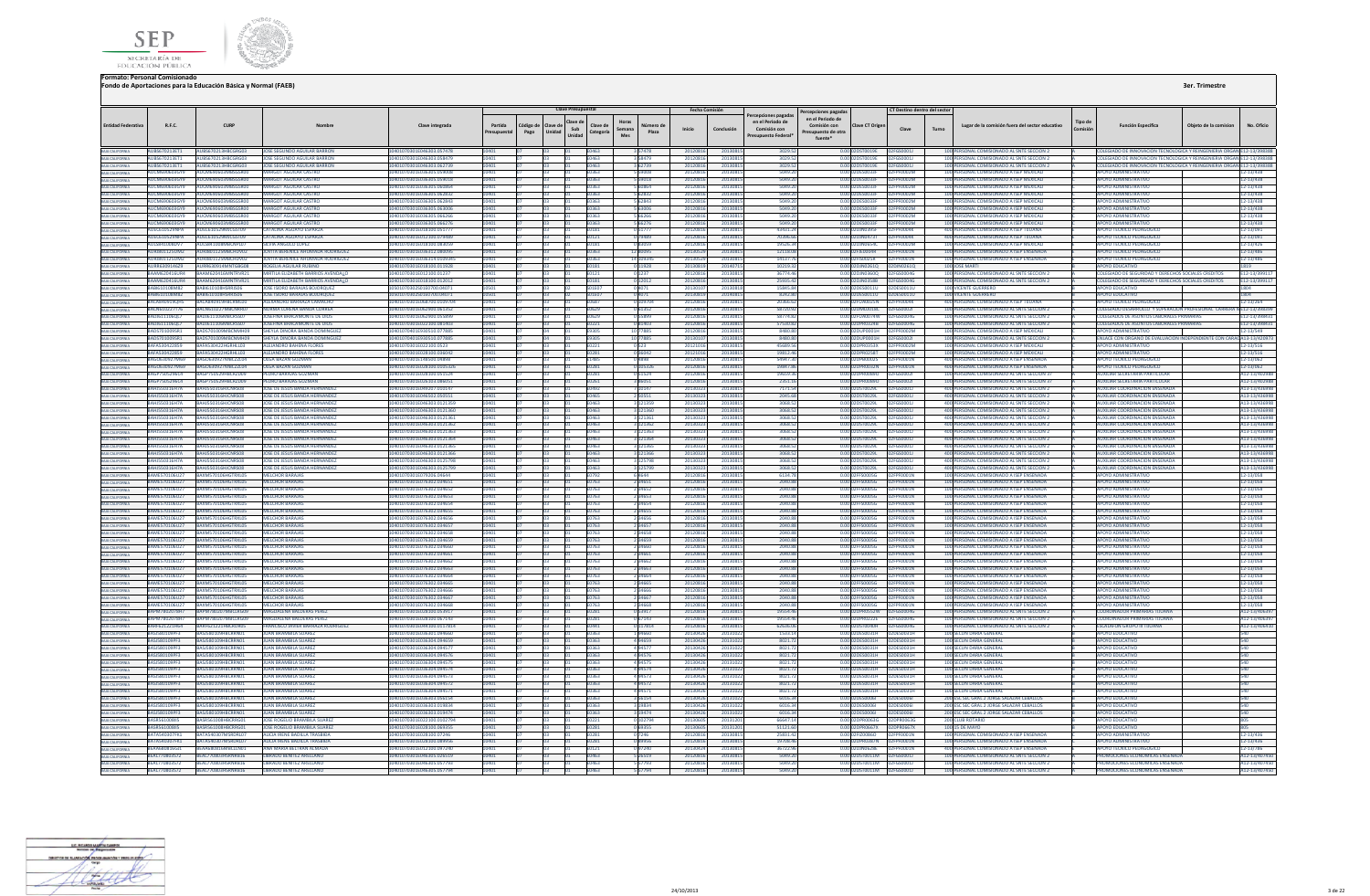



|                                                                          |                                       |                                                                                          |                                                                                 |                                                         |            |                   | <b>Clave Presupuestal</b>                       |                              |                                     | <b>Fecha Comisión</b> |                      |                                                                             | Percepciones pagadas                                              |                                               | CT Destino dentro del sector         |                                                                                                           |         |                                                                                |                       |                                |
|--------------------------------------------------------------------------|---------------------------------------|------------------------------------------------------------------------------------------|---------------------------------------------------------------------------------|---------------------------------------------------------|------------|-------------------|-------------------------------------------------|------------------------------|-------------------------------------|-----------------------|----------------------|-----------------------------------------------------------------------------|-------------------------------------------------------------------|-----------------------------------------------|--------------------------------------|-----------------------------------------------------------------------------------------------------------|---------|--------------------------------------------------------------------------------|-----------------------|--------------------------------|
| <b>Entidad Federativa</b>                                                | R.F.C.                                | CURP                                                                                     | Nombre                                                                          | Clave integrada                                         | Partida    | Código de<br>Pago | Clave di<br>clave de<br>Sub<br>Unidad<br>Unidad | Clave de<br>Categoria        | Número de<br>Semana<br>Plaza<br>Mes | Inicio                | Conclusión           | rcepciones pagada<br>en el Periodo de<br>Comisión con<br>resupuesto Federal | en el Periodo de<br>Comisión con<br>resupuesto de otra<br>fuente* | Clave CT Origen                               | Clave                                | Lugar de la comisión fuera del sector educativo<br>Turno                                                  | Tipo de | <b>Función Específica</b>                                                      | Obieto de la comision | No. Oficio                     |
| BAJA CALIFORNIA                                                          | BEAL770803572                         | BEAL770803HSRNRB16                                                                       | LIBRADO BENITEZ ARELLANO                                                        | 10401070301E046508.0100464                              | 10401      |                   |                                                 | <b>FO465</b>                 | 8 100464                            | 20120816              | 20130815             | 9080.27                                                                     |                                                                   | 0.00 02DST0011M 02EGS0001L                    |                                      | 100 PERSONAL COMISIONADO AL SNTE SECCIÓN 2                                                                |         | PROMOCIONES ECONOMICAS ENSENADA                                                |                       | A12-13/407450                  |
| BAJA CALIFORNIA                                                          | <b>REAL770803572</b>                  | <b>REAL220803HSPNPR16</b>                                                                | <b>URPADO RENITEZ ARELLANO</b>                                                  | 10401070301E046305.0111694                              |            |                   |                                                 | EO463                        | 111694                              | 20120816              | 2013091              | 5049.7                                                                      |                                                                   | 0.00 02DST0011M                               | CSOOD11                              | 100 PERSONAL COMISIONADO AL SNTE SECCION 2                                                                |         | PROMOCIONES ECONOMICAS ENSENADA                                                |                       | 12-13/407450                   |
| BAIA CALIFORNIA<br>BAIA CALIFORNIA                                       | BEAL770803572<br><b>REGA691019DR3</b> | BEAL770803HSRNRB16<br>REGA691019MDENNL07                                                 | <b>LIBRADO BENITEZ ARELLANO</b><br>MARIA ALFIANDRA RENITEZ GONZALEZ             | 10401070301E046305.0119571<br>10401070301E036310.066494 | 1401       |                   |                                                 | 0463<br><b>FO363</b>         | 5 119571<br>10 66494                | 20120816<br>20130107  | 2013081              | 5049.2<br>13203.2                                                           |                                                                   | 0.00 02DST0011M<br>0.00 02FIS0031B            | <b>FGS0001J</b><br>PEDDDAK           | 100 PERSONAL COMISIONADO AL SNTE SECCION 2<br>100 PERSONAL COMISIONADO A ISEP TUUANA                      |         | PROMOCIONES ECONOMICAS ENSENADA<br>APOYO TECNICO PEDAGOGICO                    |                       | 12-13/407450                   |
|                                                                          | <b>REGA691019DR3</b>                  | BEGA691019MDENNL07                                                                       | MARIA ALFIANDRA RENITEZ GONZALEZ                                                | 10401070301F036331 071417                               |            |                   |                                                 | F0363                        | 31 71417                            | 2013010               | 20130815<br>2013081  | 409299                                                                      |                                                                   | 0.00 02EIS0031B                               | PENNAK                               | 100 PERSONAL COMISIONADO A ISEP TIILIANA                                                                  |         | <b>APOYO TECNICO PEDAGOGICO</b>                                                |                       | 12-13/713<br>12-13/713         |
| BAIA CALIFORNIA<br>BAIA CALIFORNIA<br>BAIA CALIFORNIA                    | <b>REGA691019DR3</b>                  | <b>REGA691019MDENNL07</b>                                                                | MARIA ALFIANDRA RENITEZ GONZALEZ                                                | 10401070301F036301 084352                               |            |                   |                                                 | 6380                         | 184352                              | 201301                | 2013081              | 1320.3                                                                      |                                                                   | 0.00 02FIS0031B                               | <b>FOOD4K</b>                        | 100 PERSONAL COMISIONADO A ISEP TUUANA                                                                    |         | APOYO TECNICO PEDAGOGICO                                                       |                       | $2 - 13/713$                   |
|                                                                          | <b>BEGR650116EN6</b>                  | EGR650116MBCCNY02                                                                        | <b>REYNA BECERRA GONZALEZ</b>                                                   | 10401070301E028100.012863                               |            |                   |                                                 |                              | 0 12863                             | 201208                | 2013081              | 19760.                                                                      |                                                                   | 0.00 02DPR0839Z                               |                                      | 100 PERSONAL COMISIONADO AL SNTE SECCION 2                                                                |         | COORD. DE TRAB. Y CONFLICTOS DE EDUC. BASICA EN SAN QUIN                       |                       | A12-13/40641                   |
| BAJA CALIFORNIA                                                          | <b>BEGR650116EN6</b>                  | BEGR650116MBCCNY02                                                                       | REYNA BECERRA GONZALEZ                                                          | 10401070301E028100.0103159                              |            |                   |                                                 | 0281                         | 0 103159                            | 20120816              | 20130815             | 19760.9                                                                     |                                                                   | 0.00 02DPR0117U                               | GS0001J                              | 100 PERSONAL COMISIONADO AL SNTE SECCION 2                                                                |         | COORD, DE TRAB, Y CONFLICTOS DE EDUC, BASICA EN SAN QUIN                       |                       | A12-13/406411                  |
| <b>BAJA CALIFORNIA</b>                                                   | RERISTOTO4RK4<br>BESI740303J5A        | RERIS10104MRCLCH00<br>BESI740303MBCRLV05                                                 | <b>IOHANA LIZETH RELTRAN ROCHA</b><br><b>IVONNE IACOUFUNE BERRUFCOS SALDADA</b> | 10401070301F018100 078434<br>10401070301E046305.0118972 |            |                   |                                                 | <b>F0181</b><br><b>FN463</b> | 0.78434<br>5 118972                 | 20120816<br>20120816  | 20130815<br>20130815 | 195263<br>5049.2                                                            |                                                                   | 0.00 02FZP0083A<br>0.000205700064             | <b>PEPENDOSI</b><br><b>2FPF0002M</b> | 100 PERSONAL COMISIONADO ISEP ROSARITO<br>400 PERSONAL COMISIONADO A ISEP MEXICALI                        |         | APOVO TECNICO PEDAGOGICO<br>APOYO ADMINISTRATIVO                               |                       | 12-13/191<br>$12 - 13/383$     |
| BAJA CALIFORNIA<br>BAJA CALIFORNIA<br>BAJA CALIFORNIA                    | BESI740303J5A                         | BESI740303MBCRLV05                                                                       | ONNE JACQUELINE BERRUECOS SALDADA                                               | 10401070301E046305.011897                               |            |                   |                                                 |                              | 5 118973                            | 2012081               | 2013081              | 5049.2                                                                      |                                                                   | 0.00 02DST0006A                               | F0002M                               | 400 PERSONAL COMISIONADO A ISEP MEXICAL                                                                   |         | <b>APOYO ADMINISTRATIVO</b>                                                    |                       | 12-13/383                      |
|                                                                          | BOCH740908JE1                         | BOCH740908HBCJRR03                                                                       | <b>HIRAM BOJORQUEZ CARDOSO</b>                                                  | 10401070301E076302.0107039                              |            |                   |                                                 | E0763                        | 2 107039                            | 20130225              | 20130823             | 2032.01                                                                     |                                                                   | 0.00 02DES0040P                               | 2DES0040P                            | 200 SECUNDARIA GENERAL NO. 13 EUGENIO ELORDUY GALLE                                                       |         | <b>APOYO EDUCATIVO</b>                                                         |                       | 233                            |
| BAJA CALIFORNIA                                                          | BOCH740908JE1                         | BOCH740908HBCJRR03                                                                       | HIRAM BOJORQUEZ CARDOSO                                                         | 10401070301E076302.096289                               |            |                   |                                                 | 1763                         | 296289                              | 2013022               | 20130823             | 2032.0                                                                      |                                                                   | 0.00 02DES0040P                               | 2DES0040P                            | 200 SECUNDARIA GENERAL NO. 13 EUGENIO ELORDUY GAL                                                         |         | <b>APOYO EDUCATIVO</b>                                                         |                       |                                |
| BAIA CALIFORNIA                                                          | ROCH7409081F1                         | BOCH740908HBCIRR03                                                                       | HIRAM BOIOROUFZ CARDOSO                                                         | 10401070301E076302.083648                               |            |                   |                                                 | 63763                        | 2.83648                             | 2013022               | 20130823             | 2032.0                                                                      |                                                                   | 0.00 02DES0040P                               | <b>D2DES0040P</b>                    | 100 SECUNDARIA GENERAL NO. 13 FUGENIO FLORDUY GALL                                                        |         | ΔΡΟΥΩ ΕΒΗΓΑΤΙΥΩ                                                                |                       |                                |
| BAJA CALIFORNIA                                                          | <b>BOCH7409081E1</b>                  | <b>BOCHZ40908HBCIPP03</b>                                                                | HIRAM BOIOROUEZ CARDOSO                                                         | 10401070301E076302.083646                               |            |                   |                                                 | 0763                         | 2.83646                             | 20130225              | 20130823             | 20220                                                                       |                                                                   | 0.00 02DES0040R                               | <b>DODESCOMOR</b>                    | 100 SECUNDARIA GENERAL NO. 13 EUGENIO ELORDUY GALL                                                        |         | AROVO EDUCATIVO                                                                |                       |                                |
| BAIA CALIFORNIA<br>BAIA CALIFORNIA                                       | BOCH740908JE1<br>BOCH740908JE1        | 3OCH740908HBCJRR03<br>BOCH740908HBCJRR03                                                 | <b>IRAM BOJORQUEZ CARDOSC</b><br>HIRAM BOJORQUEZ CARDOS                         | 0401070301E076302.082457<br>10401070301E076302.082456   |            |                   |                                                 | 3763                         | 282457<br>282456                    | 201302<br>2013022     | 2013082<br>20130823  | 2032.0<br>2032.0                                                            |                                                                   | 0.00 02DES0040P<br>0.00 02DES0040P            | DES0040F<br>2DES0040                 | 100 SECUNDARIA GENERAL NO. 13 EUGENIO ELORDUY GAL<br>100 SECUNDARIA GENERAL NO. 13 EUGENIO ELORDUY GALL   |         | <b>APOYO EDUCATIVI</b><br><b>APOYO EDUCATIV</b>                                |                       |                                |
| BAJA CALIFORNIA                                                          | ROCH7409081F1                         | <b>BOCH740908HBCIRR03</b>                                                                | HIRAM BOJOROUEZ CARDOSO                                                         | 10401070301E076302.082455                               |            |                   |                                                 | 0763                         | 282455                              | 20130225              | 20130823             | 2032.0                                                                      |                                                                   | 0.00 02DES0040P                               | <b>2DES0040P</b>                     | 100 SECUNDARIA GENERAL NO. 13 EUGENIO ELORDUY GALL                                                        |         | ΔΡΟΥΩ ΕΠΙΙΣΑΤΙΜ                                                                |                       |                                |
|                                                                          | ROCH7409081F1                         | <b>BOCH740908HBCIRR03</b>                                                                | HIRAM BOIOROUEZ CARDOSO                                                         | 10401070301F076302.082454                               |            |                   |                                                 | 1762                         | 282454                              | 201302                | 20130823             | 2032.0                                                                      |                                                                   | 0.00 02DES0040P                               | <b>2DES0040P</b>                     | 100 SECUNDARIA GENERAL NO. 13 FUGENIO ELORDUY GALL                                                        |         | ΔΡΟΥΩ ΕΠΙΙΣΑΤΙΜ                                                                |                       |                                |
| BAIA CALIFORNIA<br>BAIA CALIFORNIA                                       | BOCH740908JE1                         | BOCH740908HBCJRR03                                                                       | <b>HIRAM BOJORQUEZ CARDOSO</b>                                                  | 10401070301E076302.079339                               |            |                   |                                                 | E0763                        | 2 79339                             | 20130225              | 20130823             | 2032.0                                                                      |                                                                   | 0.00 02DES0040P   02DES0040F                  |                                      | 100 SECUNDARIA GENERAL NO. 13 EUGENIO ELORDUY GALLE                                                       |         | <b>APOYO EDUCATIVI</b>                                                         |                       | 233                            |
| BAIA CALIFORNIA<br>BAIA CALIFORNIA                                       | BOCH740908JE1                         | BOCH740908HBCJRR03                                                                       | <b>IRAM BOJORQUEZ CARDOSO</b>                                                   | 10401070301E076302.079319                               |            |                   |                                                 | 0763                         | 2 79319                             | 20130225              | 20130823             | 2032.0                                                                      |                                                                   | 0.00 02DES0040P                               | 2DES0040F                            | 100 SECUNDARIA GENERAL NO. 13 EUGENIO ELORDUY GALL                                                        |         | <b>APOYO EDUCATIVO</b>                                                         |                       |                                |
| <b>BAJA CALIFORNIA</b>                                                   | ROCH7409081F1<br>ROCH7409081F1        | <b>BOCH740908HBCIRR03</b><br>BOCH740908HBCJRR03                                          | HIRAM ROJOROUFZ CARDOSC<br>HIRAM BOIOROUFZ CARDOSO                              | 10401070301F076302 079311<br>10401070301E076302.076328  |            |                   |                                                 | F0763                        | 2 79311                             | 20130225<br>20130225  | 20130823<br>20130823 | 2032.0                                                                      |                                                                   | 0.00 02DES0040P<br>0.00 02DES0040P            | 02DES0040P<br>02DES0040P             | 200 SECUNDARIA GENERAL NO. 13 EUGENIO ELORDUY GALLE<br>200 SECUNDARIA GENERAL NO. 13 EUGENIO ELORDUY GALL |         | <b>APOYO EDUCATIVO</b><br>ΔΡΟΥΩ ΕΠΙΙΣΑΤΙΝΩ                                     |                       | 233                            |
|                                                                          | ROCH7409081F1                         | <b>BOCH740908HBCIRR03</b>                                                                | HIRAM BOJORQUEZ CARDOSO                                                         | I0401070301E076302.075486                               |            |                   |                                                 | 0762<br>1763                 | 2 76328<br>75486                    | 201302                | 2013082              | 2032.0<br>2032.0                                                            |                                                                   | 0.00 02DES0040P                               | <b>2DES0040P</b>                     | 100 SECUNDARIA GENERAL NO. 13 EUGENIO ELORDUY GALL                                                        |         | ΙΡΟΥΩ ΕΠΙΙΣΑΤΙΜ                                                                |                       |                                |
| BAJA CALIFORNIA<br>BAJA CALIFORNIA                                       | BOCH740908JE1                         | BOCH740908HBCJRR03                                                                       | HIRAM BOJORQUEZ CARDOSO                                                         | 10401070301E076302.075477                               |            |                   |                                                 |                              | 2 7 5 4 7 7                         | 2013022               | 20130823             | 2032.0                                                                      |                                                                   | 0.00 02DES0040P                               | 02DES0040F                           | 100 SECUNDARIA GENERAL NO. 13 EUGENIO ELORDUY GALL                                                        |         | <b>APOYO EDUCATIVI</b>                                                         |                       |                                |
| BAJA CALIFORNIA                                                          | BOCH740908JE1                         | BOCH740908HBCJRR03                                                                       | <b>IRAM BOJORQUEZ CARDOSO</b>                                                   | I0401070301E076302.075469                               |            |                   |                                                 | 763                          | 2 75469                             | 2013022               | 20130823             | 2032.                                                                       |                                                                   | 0.00 02DES0040P                               | 2DES0040F                            | 100 SECUNDARIA GENERAL NO. 13 EUGENIO ELORDUY GALL                                                        |         | <b>APOYO EDUCATIVI</b>                                                         |                       |                                |
| <b>BAJA CALIFORNIA</b>                                                   | ROCH7409081F1                         | <b>BOCH740908HBCIRR03</b>                                                                | HIRAM BOJOROUEZ CARDOS                                                          | 10401070301E076302.074200                               |            |                   |                                                 | 1763                         | 2 74200                             | 2013022               | 20130823             | 20321                                                                       |                                                                   | 0.00 02DES0040P                               | <b>2DES0040E</b>                     | 100 SECUNDARIA GENERAL NO. 13 FUGENIO FLORDUY GAL                                                         |         | ΔΡΟΥΟ ΕΒΙΙΣΑΤΙΜ                                                                |                       |                                |
| BAIA CALIFORNIA                                                          | BOCH740908JE1                         | BOCH740908HBCIRR03                                                                       | HIRAM BOIOROUFZ CARDOSO                                                         | 10401070301E076302.074199                               |            |                   |                                                 | F0763                        | 2 74199                             | 20130225              | 20130823             | 2032.0                                                                      |                                                                   | 0.00 02DES0040P                               | 02DES0040P                           | 100 SECUNDARIA GENERAL NO. 13 EUGENIO ELORDUY GALL                                                        |         | ΔΡΟΥΩ ΕΒΗΓΑΤΙΜ                                                                 |                       | 233                            |
| BAIA CALIFORNIA                                                          | BOCH740908JE1                         | BOCH740908HBCJRR03                                                                       | HIRAM BOJORQUEZ CARDOS                                                          | 070301E076302.07419                                     |            |                   |                                                 |                              |                                     | 201302                | 2013082              | 2032                                                                        |                                                                   | DES0040P                                      | 2DES0040F                            | 100 SECUNDARIA GENERAL NO. 13 EUGENIO ELORDUY GAL                                                         |         | POYO EDUCATIV                                                                  |                       |                                |
| BAJA CALIFORNIA                                                          | BOCH740908JE1                         | BOCH740908HBCJRR03                                                                       | HIRAM BOJORQUEZ CARDOSO                                                         | 10401070301E076302.074197                               | 0401       |                   |                                                 | E0763                        | 2 74197                             | 20130225              | 20130823             | 2032.0                                                                      |                                                                   | 0.00 02DES0040P                               | 02DES0040P                           | 100 SECUNDARIA GENERAL NO. 13 EUGENIO ELORDUY GALL                                                        |         | <b>APOYO EDUCATIVO</b>                                                         |                       | 233                            |
| BAJA CALIFORNIA                                                          | BOCH740908JE1<br>ROCH7409081F1        | <b>BOCH740908HBCIRR03</b><br><b>BOCH740908HBCIRR03</b>                                   | HIRAM BOIOROUEZ CARDOSO<br>HIRAM BOIOROUFZ CARDOSO                              | 10401070301E076302.074196<br>10401070301E076302.072791  |            |                   |                                                 | F0763<br>0763                | 2 74196<br>2 72791                  | 20130225<br>20130225  | 20130823<br>20130823 | 2032.0<br>2044.0                                                            |                                                                   | 0.00 02DES0040P<br>0.00.02DES0040P            | 02DES0040P<br><b>D2DES0040P</b>      | 100 SECUNDARIA GENERAL NO. 13 EUGENIO ELORDUY GALL<br>100 SECUNDARIA GENERAL NO. 13 EUGENIO ELORDUY GALL  |         | <b>APOYO EDUCATIVO</b><br>ΔΡΟΥΩ ΕΠΙΙΣΑΤΙΝΟ                                     |                       | 233                            |
| BAIA CALIFORNIA<br>BAIA CALIFORNIA                                       | BOFS690426NA6                         | <b>BOES690426HSLINR07</b>                                                                | <b>SERGIO ROJOROUEZ FONSECA</b>                                                 | 10401070301E028100.01300                                |            |                   |                                                 | 0281                         | 0 13007                             | 2012081               | 2013081              | 257055                                                                      |                                                                   | 0.00 02DPR0511W                               | <b>EGS00011</b>                      | 100 PERSONAL COMISIONADO AL SNTE SECCION 2                                                                |         | <b>CREDITO Y VIVIENDA SAN OLUNTIN</b>                                          |                       | A12-13/406414                  |
|                                                                          | BOHR710910RS6                         | BOHR710910HBCCRL05                                                                       | RAUL BOCANEGRA HARO                                                             | 10401070401E921700.070253                               |            |                   |                                                 | 9217                         | 0 70253                             | 2012081               | 2013081              | 78052.4                                                                     |                                                                   | 0.00 02DUP0001H                               | SS0002                               | 100 PERSONAL COMISIONADO AL SNTE SECCION 2                                                                |         | COLEGIADO DE ORGANIZACION REGION MEXICA                                        |                       | 12-13/398429                   |
| BAJA CALIFORNIA<br>BAJA CALIFORNIA                                       | <b>BOVL740310UEA</b>                  | BOVL740310MBCRLS01                                                                       | <b>MARIA LUISA BORREGO VALL</b>                                                 | 10401070301E028100.069369                               |            |                   |                                                 | 0281                         | <b>Parea</b> 0                      | 2012081               | 2013081              | 25730                                                                       |                                                                   | 0.00 02DPR0240U                               | <b>FOODZM</b>                        | 100 PERSONAL COMISIONADO A ISEP MEXICALI                                                                  |         | APOYO TECNICO PEDAGOGICO                                                       |                       | $2 - 13/255$                   |
| BAJA CALIFORNIA<br>BAJA CALIFORNIA<br>BAJA CALIFORNIA                    | <b>BUCA620430676</b>                  | BUCA620430MBCRRD03                                                                       | ADRIANA BURGIAGA CORONA                                                         | 10401070301E028100 014981                               |            |                   |                                                 | FN281                        | 0.14981                             | 20120816              | 2013081              | 336581                                                                      |                                                                   | 0.00 02DPR0048Q                               | 2EGS00021                            | 100 PERSONAL COMISIONADO AL SNTE SECCION 2                                                                |         | <b>COORD CARRERA MAGISTERIAL</b>                                               |                       | 112-13/406418                  |
|                                                                          | BUCA620430676                         | BUCA620430MBCRRD03                                                                       | ADRIANA BURCIAGA CORONA                                                         | 10401070301E028100.055174                               |            |                   |                                                 | F0281                        | 055174                              | 20120816              | 2013081              | 19812.4                                                                     |                                                                   | 0.00.02DPR0057W                               | 2EGS00021                            | 100 PERSONAL COMISIONADO AL SNTE SECCION 2                                                                |         | <b>COORD CARRERA MAGISTERIAL</b>                                               |                       | A12-13/406418                  |
|                                                                          | <b>RUDV701116KF4</b>                  | <b>RUDV701116MRCRIR07</b>                                                                | <b>VERONICA BURUEL DOJAQUEZ</b>                                                 | 10401070301F068900.010843                               |            |                   |                                                 | E0689                        | 0 108430                            | 2013010               | 2013081              | 20366.6                                                                     |                                                                   | 0.00 02FUA0069K                               | PE0002M                              | 100 PERSONAL COMISIONADO A ISEP MEXICALI                                                                  |         | APOYO TECNICO PEDAGOGICO                                                       |                       | 12-13/742                      |
| BAJA CALIFORNIA<br><b>BAJA CALIFORNIA</b>                                | BUSG640801AZ9<br><b>RUZS791205133</b> | BUSG640801MNTNLR08<br>BUZS791205HBCRRL00                                                 | MA GRISELDA BUENO SALAZAI<br>SALVADOR BURGUEĐO ZARAGOZA                         | 10401070301E034500.065704<br>10401070301E028100 0110125 |            |                   |                                                 | 3345<br>FN 281               | 0 65704<br>0 110125                 | 2013062<br>20120816   | 2013121<br>20130815  | 79778.8<br>195544                                                           |                                                                   | 0.00 02DES0050W<br>0.00.02DPR0575G            | 2DES0050W<br><b>2FPF0001N</b>        | 100 SECUNDARIA GENERAL NO. 23<br>400 PERSONAL COMISIONADO A ISEP ENSENADA                                 |         | <b>APOYO EDUCATIVO</b><br>APOVO TECNICO PEDAGOGICO                             |                       | $12 - 13/211$                  |
|                                                                          | CAAA711216V89                         | CAAA711216HSRSLS02                                                                       | JOSE ASHAI CASILLAS ALBALEZ                                                     | 10401070301E076302.033101                               |            |                   |                                                 | 0763                         | 2 3 3 1 0 1                         | 20120816              | 2013081              | 4473.7                                                                      |                                                                   | 0.00 02DPR0488L                               | <b>EGS00011</b>                      | 100 PERSONAL COMISIONADO AL SNTE SECCION 2                                                                |         | REPRESENTANTE ANTE ISSSTE EN ENSENAL                                           |                       | A12-13/407072                  |
| BAIA CALIFORNIA<br>BAIA CALIFORNIA<br>BAIA CALIFORNIA                    | CAAA711216V89                         | CAAA711216HSRSLS02                                                                       | JOSE ASHAI CASILLAS ALBALEZ                                                     | 10401070301F076302 033102                               |            |                   |                                                 | 1763                         | 2 3 3 1 0 2                         | 20120816              | 20130815             | 44617                                                                       |                                                                   | 0.00 02DPR048BL                               | <b>EGS00011</b>                      | 100 PERSONAL COMISIONADO AL SNTE SECCION 2                                                                |         | REPRESENTANTE ANTE ISSSTE EN ENSENADA                                          |                       | A12-13/407072                  |
|                                                                          | <b>CAAA711216V89</b>                  | <b>CAAA711216HSRSIS02</b>                                                                | JOSE ASHAI CASILLAS ALBALEZ                                                     | 10401070201E076202.023102                               |            |                   |                                                 | 1763                         | 2 3 3 1 0 3                         | 20120816              | 20130815             | 44617                                                                       |                                                                   | 0.00 02DPR048BL                               | GSOOD11                              | 100 PERSONAL COMISIONADO AL SNTE SECCION 2                                                                |         | REPRESENTANTE ANTE ISSSTE EN ENSENADA                                          |                       | A12-13/407072                  |
| BAJA CALIFORNIA<br>BAJA CALIFORNIA                                       | CAAA711216V89                         | CAAA711216HSRSLS02                                                                       | <b>IOSE ASHALCASILLAS ALBALEZ</b>                                               | 10401070301E076302.034993                               |            |                   |                                                 | 1763                         | 2 34993                             | 20120816              | 20130815             | 4461.7                                                                      |                                                                   | 0.00 02DPR0488L                               | <b>EGS00011</b>                      | 100 PERSONAL COMISIONADO AL SNTE SECCION 2                                                                |         | REPRESENTANTE ANTE ISSSTE EN ENSENADA                                          |                       | 12-13/407072                   |
|                                                                          | CAAA711216V89                         | CAAA711216HSRSLS02                                                                       | JOSE ASHAI CASILLAS ALBALEZ                                                     | 10401070301E076302.034994                               |            |                   |                                                 | E0763                        | 2 3 4 9 9 4                         | 20120816              | 20130815             | 4461.7                                                                      |                                                                   | 0.00 02DPR0488L                               | 02FGS0001J                           | 100 PERSONAL COMISIONADO AL SNTE SECCION 2                                                                |         | REPRESENTANTE ANTE ISSSTE EN ENSENADA                                          |                       | A12-13/407072                  |
| BAIA CALIFORNIA<br>BAIA CALIFORNIA                                       |                                       | CAAA711216V89 CAAA711216HSRSIS02                                                         | <b>JOSE ASHALCASILLAS ALBALEZ</b><br>JOSE ASHAI CASILLAS ALBALE                 | 10401070301E076302.034996<br>10401070301E076302.03499J  | 0401       |                   |                                                 | <b>F0763</b>                 | 2 3 4 9 9 6<br>2 34998              | 20120816<br>2012081   | 20130815<br>2013081  | 4461.76<br>4461.                                                            |                                                                   | 0.00.02DPR0488L 02EGS0001L<br>0.00.02DPR0488L |                                      | 100 PERSONAL COMISIONADO AL SNTE SECCION 2<br>100 PERSONAL COMISIONADO AL SNTE SECCION                    |         | REPRESENTANTE ANTE ISSSTE EN ENSENADA<br>REPRESENTANTE ANTE ISSSTE EN ENSENAD. |                       | A12-13/407072                  |
| BAJA CALIFORNIA                                                          | CAAA711216V89<br>CAAA711216V89        | CAAA711216HSRSLS02<br>CAAA711216HSRSLS02                                                 | <b>JOSE ASHAI CASILLAS ALBALE</b>                                               | 10401070301E076302.034999                               |            |                   |                                                 |                              | 2 34999                             | 2012081               | 2013081              | 4461.                                                                       |                                                                   | 0.00 02DPR048BL                               |                                      | 100 PERSONAL COMISIONADO AL SNTE SECCION 2                                                                |         | REPRESENTANTE ANTE ISSSTE EN ENSENAD                                           |                       | 12-13/407072<br>A12-13/407072  |
| BAJA CALIFORNIA                                                          | <b>CAAA711216V89</b>                  | CAAA711216HSRSLS02                                                                       | <b>IOSE ASHALCASILLAS ALBALEZ</b>                                               | 10401070301E076302.03500                                |            |                   |                                                 | 1763                         | 2135000                             | 2012081               | 2013081              | 4461                                                                        |                                                                   | 0.0002DPR05891                                | GS00011                              | 100 PERSONAL COMISIONADO AL SNTE SECCIÓN 2                                                                |         | REPRESENTANTE ANTE ISSSTE EN ENSENADA                                          |                       | 12-13/407072                   |
|                                                                          | CAAA711216V89                         | CAAA711216HSRSLS02                                                                       | <b>JOSE ASHALCASILLAS ALBALEZ</b>                                               | 10401070301E076302.035002                               |            |                   |                                                 | FN763                        | 2 35002                             | 20120816              | 20130815             | 4461.7                                                                      |                                                                   | 0.00 02DPR0589J                               | 2EGS00011                            | 100 PERSONAL COMISIONADO AL SNTE SECCION 2                                                                |         | REPRESENTANTE ANTE ISSSTE EN ENSENADA                                          |                       | A12-13/407072                  |
| BAIA CALIFORNIA<br>BAIA CALIFORNIA                                       | <b>CAAA711216V89</b>                  | <b>CAAA711216HSRSLS02</b>                                                                | <b>JOSE ASHALCASILLAS ALBALEZ</b>                                               | 10401070301E076302.035004                               |            |                   |                                                 | 1763                         | 2 35004                             | 20120816              | 20130815             | 44617                                                                       |                                                                   | 0.00102DPR05891                               | <b>EGSOOD11</b>                      | 100 PERSONAL COMISIONADO AL SNTE SECCION 2                                                                |         | REPRESENTANTE ANTE ISSSTE EN ENSENADA                                          |                       | 112-13/407072                  |
| BAIA CALIFORNIA<br>BAIA CALIFORNIA                                       | CAAA711216V89                         | CAAA711216HSRSLS02                                                                       | JOSE ASHAI CASILLAS ALBALEZ                                                     | 10401070301E076302.040862                               |            |                   |                                                 | 0763                         | 2 40862                             | 2012081               | 2013081              | 44617                                                                       |                                                                   | 0.00102DPR05891                               | GSOOD11                              | 100 PERSONAL COMISIONADO AL SNTE SECCION 2                                                                |         | REPRESENTANTE ANTE ISSSTE EN ENSENADA                                          |                       | A12-13/407072                  |
|                                                                          | <b>CAAA711216V89</b>                  | CAAA711216HSRSLS02                                                                       | <b>IOSE ASHALCASILLAS ALBALEZ</b>                                               | 10401070301E076302.041617                               | 401        |                   |                                                 | 6763                         | 2 4 1 6 1 7                         | 20120816              | 20130815             | 44617                                                                       |                                                                   | 0.00.02DPR05891                               | <b>EGS00011</b>                      | 100 PERSONAL COMISIONADO AL SNTE SECCIÓN 2                                                                |         | REPRESENTANTE ANTE ISSSTE EN ENSENADA                                          |                       | A12-13/407072                  |
| BAJA CALIFORNIA<br>BAJA CALIFORNIA                                       | CAAA711216V89                         | CAAA711216V89 CAAA711216HSRSLS02<br>CAAA711216HSRSLS02                                   | JOSE ASHAI CASILLAS ALBALEZ<br><b>JOSE ASHALCASILLAS ALBALEZ</b>                | 10401070301E076302.041618<br>10401070301E076302.041619  | 0401       |                   |                                                 | E0763<br>F0763               | 2 4 1 6 1 8<br>241619               | 20120816<br>20120816  | 20130815<br>20130815 | 4461.7<br>44617                                                             |                                                                   | 0.00 02DPR0589J<br>0.00 02DPR05891            | 02FGS0001J<br>2EGS00011              | 100 PERSONAL COMISIONADO AL SNTE SECCION 2<br>100 PERSONAL COMISIONADO AL SNTE SECCION 2                  |         | REPRESENTANTE ANTE ISSSTE EN ENSENADA<br>REPRESENTANTE ANTE ISSSTE EN ENSENADA |                       | A12-13/407072<br>A12-13/407072 |
| BAJA CALIFORNIA                                                          |                                       | CAAA711216V89 CAAA711216HSRSLS02                                                         | JOSE ASHAI CASILLAS ALBALEZ                                                     | 10401070301E076302.041620                               |            |                   |                                                 | E0763                        | 2 41620                             | 20120816              | 20130815             | 44617                                                                       |                                                                   | 0.00 02DPR0589J                               | <b>EGSOOD11</b>                      | 100 PERSONAL COMISIONADO AL SNTE SECCION 2                                                                |         | REPRESENTANTE ANTE ISSSTE EN ENSENADA                                          |                       | A12-13/407072                  |
|                                                                          | CAAA711216V89                         | CAAA711216HSRSLS02                                                                       | JOSE ASHAI CASILLAS ALBALE                                                      | 10401070301E076302.041621                               |            |                   |                                                 |                              | 24162                               | 2012081               | 2013081              | 4461.                                                                       |                                                                   | 0.00 02DPR048BL                               | GS0001J                              | 100 PERSONAL COMISIONADO AL SNTE SECCION 2                                                                |         | REPRESENTANTE ANTE ISSSTE EN ENSENADA                                          |                       | 12-13/407072                   |
| .<br>Baja California<br>Baja California                                  | CAAA711216V89                         | CAAA711216HSRSLS02                                                                       | JOSE ASHAI CASILLAS ALBALEZ                                                     | 10401070301E076302.047544                               |            |                   |                                                 | 0763                         | 247544                              | 20120816              | 2013081              | 4461.                                                                       |                                                                   | 0.00 02DPR048BL                               | <b>FGS0001J</b>                      | 100 PERSONAL COMISIONADO AL SNTE SECCION 2                                                                |         | REPRESENTANTE ANTE ISSSTE EN ENSENADA                                          |                       | A12-13/407072                  |
| BAIA CALIFORNIA<br>BAIA CALIFORNIA                                       | CAAA711216V89                         | CAAA711216HSRSLS02                                                                       | JOSE ASHAI CASILLAS ALBALEZ                                                     | 10401070301E076302.047545                               |            |                   |                                                 | F0763                        | 247545                              | 20120816              | 2013081              | 4461.7                                                                      |                                                                   | 0.00 02DPR048BL                               | 12EGS00011                           | 100 PERSONAL COMISIONADO AL SNTE SECCION 2                                                                |         | REPRESENTANTE ANTE ISSSTE EN ENSENADA                                          |                       | A12-13/407072                  |
|                                                                          | <b>CAAA711216V89</b>                  | CAAA711216HSRSLS02                                                                       | <b>JOSE ASHALCASILLAS ALBALEZ</b>                                               | 10401070301F076302.047546                               |            |                   |                                                 | 1763                         | 2 47546                             | 20120816              | 20130815             | 44617                                                                       |                                                                   | 0.00.02DPR0488L                               | 2EGS00011                            | 100 PERSONAL COMISIONADO AL SNTE SECCION 2                                                                |         | REPRESENTANTE ANTE ISSSTE EN ENSENADA                                          |                       | A12-13/407072                  |
| BAJA CALIFORNIA                                                          | CAAA711216V89<br>CAAC5811037A1        | CAAA711216HSRSLS02<br>CAACS81103MSLSRL05                                                 | JOSE ASHAI CASILLAS ALBALEZ<br><b>CELIDA CASTORENA ARAGON</b>                   | 10401070301E076302.060595<br>10401070301E036320.081111  |            |                   |                                                 | 0363                         | 2 60595<br>20 81111                 | 20120816<br>20130819  | 2013081<br>20140214  | 4461.7<br>10465.6                                                           |                                                                   | 0.00 02DPR0441R<br>0.00 02DES0020B            | <b>FGS0001J</b><br>2DES0020B         | 100 PERSONAL COMISIONADO AL SNTE SECCION 2<br>200 ESC SEC NO 6 IGNACIO ZARAGOZA                           |         | REPRESENTANTE ANTE ISSSTE EN ENSENADA<br><b>APOYO EDUCATIVO</b>                |                       | A12-13/407072                  |
| BAIA CALIFORNIA<br>BAIA CALIFORNIA                                       | CAAC5811037A1                         | CAACS81103MSLSRL05                                                                       | <b>CELIDA CASTORENA ARAGON</b>                                                  | 10401070301E036305.023719                               | 1401       |                   |                                                 | E0363                        | 5 23719                             | 20130819              | 20140214             | 2616.4                                                                      |                                                                   | 0.00 02DES0020B                               | 02DES0020B                           | 200 ESC SEC NO 6 IGNACIO ZARAGOZA                                                                         |         | APOYO EDUCATIVO                                                                |                       | 1938<br>1938                   |
| BAJA CALIFORNIA                                                          | <b>CAACS811037A1</b>                  | CAACS81103MSLSRL05                                                                       | CELIDA CASTORENA ARAGON                                                         | 10401070301F036305 023715                               |            |                   |                                                 | <b>FN363</b>                 | 5 23715                             | 20130819              | 20140214             | 26164                                                                       |                                                                   | 0.00 02DES0020B                               | 2DE50020B                            | 200 FSC SEC NO 6 IGNACIO ZARAGOZA                                                                         |         | ΔΡΟΥΩ ΕΒΗΓΑΤΙΥΩ                                                                |                       | 1938                           |
| BAIA CALIFORNIA                                                          | <b>CAACSR11027A1</b>                  | CAACSR1103MSLSRL0S                                                                       | CELIDA CASTORENA ARAGON                                                         | 10401070301F036305 023490                               |            |                   |                                                 | 0363                         | 5 23490                             | 2013081               | 20140214             | 2616.4                                                                      |                                                                   | 0.00 02DES0020B                               | DES0020R                             | 200 FSC SEC NO 6 IGNACIO ZARAGOZA                                                                         |         | AROVO EDUCATIVO                                                                |                       | 1938                           |
| BAIA CALIFORNIA<br>BAIA CALIFORNIA<br>BAIA CALIFORNIA<br>BAIA CALIFORNIA | <b>CAAD6212241111</b>                 | CAAD621224MBCRMIN3                                                                       | DELEINA CARRAZCO AMADOR                                                         | 10401070301E022100.063763                               |            |                   |                                                 |                              | 0 63763                             | 20130610              | 2013120              | 52784.1                                                                     |                                                                   | 0.00.02DPR0369Y                               | <b>DPRO369Y</b>                      | 100 NETZAHLIALCOYOTI                                                                                      |         | ΔΡΩΥΩ ΕΠΙΙΣΑΤΙΝΩ                                                               |                       |                                |
|                                                                          | CAAD621224IU1                         | CAAD621224MBCRML03                                                                       | <b>DELFINA CARRAZCO AMADOI</b>                                                  | I0401070301E028100.014038                               |            |                   |                                                 | 0281                         | 0 14038                             | 20130610              | 20131206             | 51121.6                                                                     |                                                                   | 0.00 02DPR0793U                               | 2DPR0793U                            | <b>200 NUEVA CREACION</b>                                                                                 |         | <b>APOYO EDUCATIVO</b>                                                         |                       |                                |
|                                                                          | CAAM651112H12                         | CAAMS50628CB9 CAAMS50628MNTSLR01<br>CAAM651112HRSMPY02                                   | MARIA MARTHA CASTALEDA ALEGRE<br>MAXIMO CAMACHO ARCE                            | 10401070301E032100.082993<br>10401070201E076202.022685  |            |                   |                                                 | E0321<br>6350                | 082993                              | 20120816<br>20120816  | 20130815<br>2013081  | 87955.4<br><b>AA65.0</b>                                                    |                                                                   | 0.00 02DES0034E<br>0.00.02DES00170            | <b>DZEGSOODAG</b><br><b>DENNAK</b>   | 100 PERSONAL COMISIONADO AL SNTE SECCIÓN 2<br>100 PERSONAL COMISIONADO A ISEP TIILIANA                    |         | <b>COLEGIADO DE ORGANIZACION REGION TUUANA</b><br>AROVO TECNICO REDAGOGICO     |                       | E12-13/398433<br>$2 - 13/075$  |
|                                                                          | CAAM651112H12                         | CAAM651112HBSMRX03                                                                       | <b>MAXIMO CAMACHO ARCE</b>                                                      | 10401070301E076302.02268                                |            |                   |                                                 |                              | 2 2 2 6 8 5                         | 2012081               | 2013081              | 4465.9                                                                      |                                                                   | 0.00 02DES0017O                               | <b>FOOD4K</b>                        | 100 PERSONAL COMISIONADO A ISEP TUUANA                                                                    |         | <b>APOYO TECNICO PEDAGOGICO</b>                                                |                       | 12-13/075                      |
| BAIA CALIFORNIA<br>BAIA CALIFORNIA                                       |                                       | CAAM651112H12 CAAM651112HBSMRX03                                                         | MAXIMO CAMACHO ARCE                                                             | 10401070301E076302.032232                               | 0401       |                   |                                                 | E0763                        | 2 3 2 2 3 2                         | 20120816              | 20130815             | 4465.9                                                                      |                                                                   | 0.00 02DPR0548J                               | PF0004K                              | 100 PERSONAL COMISIONADO A ISEP TUUANA                                                                    |         | APOYO TECNICO PEDAGOGICO                                                       |                       | 12-13/075                      |
| BAJA CALIFORNIA                                                          | CAAM651112H12                         | CAAM651112HBSMRX03                                                                       | ΜΑΧΙΜΟ ΓΑΜΑΓΗΟ ΑRΓΕ                                                             | 10401070301E076302.032233                               |            |                   |                                                 | E0763                        | 2 3 2 2 3 3                         | 20120816              | 2013081              | 4465.9                                                                      |                                                                   | 0.00 02DPR0548J                               | PF0004K                              | 100 PERSONAL COMISIONADO A ISEP TUUANA                                                                    |         | APOYO TECNICO PEDAGOGICO                                                       |                       | 12-13/075                      |
| BAIA CALIFORNIA<br>BAIA CALIFORNIA                                       | <b>CAAM651112H12</b>                  | CAAM651112HRSMRX03                                                                       | MAXIMO CAMACHO ARCE                                                             | 10401070301F076302 032234                               |            |                   |                                                 | 0763                         | 232234                              | 20120816              | 2013081              | 4465.9                                                                      |                                                                   | 0.0002DPR05481                                | PENNAK                               | 100 PERSONAL COMISIONADO A ISEP TIILIANA                                                                  |         | APOYO TECNICO PEDAGOGICO                                                       |                       | 12-13/075                      |
|                                                                          |                                       | CAAM651112H12 CAAM651112HRSMRX03                                                         | MAXIMO CAMACHO ARCE                                                             | 10401070201E076202.032235                               |            |                   |                                                 | 0763                         | 2 3 2 2 3 5                         | 20120816              | 20130815             | <b>AA65.98</b>                                                              |                                                                   | 0.00.020PR05481                               | <b>PENNAK</b>                        | 100 PERSONAL COMISIONADO A ISER TILLIANA                                                                  |         | AROVO TECNICO REDAGOGICO                                                       |                       | 12-13/075                      |
| BAIA CALIFORNIA<br>BAIA CALIFORNIA                                       | CAAM651112H12                         | CAAM651112HBSMRX03                                                                       | MAXIMO CAMACHO ARCI                                                             | 10401070301E076302.032236                               |            |                   |                                                 |                              | 2 3 2 2 3 6                         | 2012081               | 2013081              | 4465.                                                                       | 0.00                                                              | 2DPR0548J                                     | 0004K                                | 100 PERSONAL COMISIONADO A ISEP TIJUANA                                                                   |         | APOYO TECNICO PEDAGOGICO                                                       |                       | 2-13/075                       |
|                                                                          | CAAM651112H12                         | CAAM651112H12 CAAM651112HBSMRX03<br>CAAM651112HBSMRX03                                   | MAXIMO CAMACHO ARCE<br>MAXIMO CAMACHO ARCE                                      | 10401070301E076302.032237<br>10401070301E076302.032238  |            |                   |                                                 | E0763<br>FN763               | 2 3 2 2 3 7<br>2 3 2 2 3 8          | 20120816<br>20120816  | 20130815<br>20130815 | 4465.9<br>4465.9                                                            |                                                                   | 0.00 02DPR0548J<br>0.00 02DPR0548J            | 0004K<br><b>FOODAK</b>               | 100 PERSONAL COMISIONADO A ISEP TUUANA<br>100 PERSONAL COMISIONADO A ISEP TUUANA                          |         | APOYO TECNICO PEDAGOGICO<br>APOYO TECNICO PEDAGOGICO                           |                       | 12-13/075<br>12-13/075         |
| BAIA CALIFORNIA<br>BAIA CALIFORNIA<br>BAIA CALIFORNIA                    | CAAM651112H12                         | CAAM651112HBSMRX03                                                                       | ΜΑΧΙΜΟ ΓΑΜΑΓΗΟ ΑRΓΕ                                                             | 10401070301F076302 032239                               |            |                   |                                                 | 0763                         | 2 32239                             | 20120816              | 2013081              | 4465.9                                                                      |                                                                   | 0.00 02DPR05481                               | PENNAK                               | 100 PERSONAL COMISIONADO A ISEP TUUANA                                                                    |         | <b>APOYO TECNICO PEDAGOGICO</b>                                                |                       | 12-13/075                      |
|                                                                          |                                       | CAAM651112H12 CAAM651112HBSMRX03                                                         | MAXIMO CAMACHO ARC                                                              | 10401070301E076302.03224                                |            |                   |                                                 |                              | 2 3 2 2 4 0                         | 20120816              | 2013081              | 4465.9                                                                      |                                                                   |                                               |                                      | 100 PERSONAL COMISIONADO A ISEP TIJUANA                                                                   |         | APOYO TECNICO PEDAGOGICO                                                       |                       | 12-13/075                      |
| BAJA CALIFORNIA                                                          | CAAM651112H12                         | CAAM651112HBSMRX03                                                                       | <b>MAXIMO CAMACHO ARCE</b>                                                      | 10401070301E076302.032241                               |            |                   |                                                 | E0763                        | 2 3 2 2 4 1                         | 20120816              | 20130815             | 4465.9                                                                      |                                                                   | 0.00 02DPR0548J                               | <b>FOOD4K</b>                        | 100 PERSONAL COMISIONADO A ISEP TUUANA                                                                    |         | APOYO TECNICO PEDAGOGICO                                                       |                       | 12-13/075                      |
| BAR CALIFORNIA<br>BAIA CALIFORNIA<br>BAIA CALIFORNIA<br>BAIA CALIFORNIA  |                                       | CAAM651112H12 CAAM651112HRSMRX03                                                         | MAXIMO CAMACHO ARCE                                                             | 10401070301E076302.032242                               |            |                   |                                                 | <b>F0763</b>                 | 2 3 2 2 4 2                         | 20120816              | 2013081              | 4465.9                                                                      |                                                                   | 0.00 02DPR0226A                               | PENNNAK                              | 100 PERSONAL COMISIONADO A ISEP TIILIANA                                                                  |         | APOYO TECNICO PEDAGOGICO                                                       |                       | 12-13/075                      |
|                                                                          |                                       | CAAM651112H12 CAAM651112HBSMRX03                                                         | MAXIMO CAMACHO ARCE                                                             | 10401070301E076306.047931                               | <b>M01</b> |                   |                                                 | F0763                        | 6 47931                             | 20120816              | 20130815             | 13409.86                                                                    |                                                                   | 0.00 02DPR0226A                               | <b>EPENNAK</b>                       | 100 PERSONAL COMISIONADO A ISEP TIILIANA                                                                  |         | APOYO TECNICO PEDAGOGICO                                                       |                       | $12 - 13/075$                  |
|                                                                          | CAAM651112H12                         | CAAM651112HBSMRV02                                                                       | MAXIMO CAMACHO ARCI                                                             | 10401070301E076302.065367                               |            |                   |                                                 | 762                          | 265367                              | 2012081               | 2012091              | AA65.0                                                                      |                                                                   | 0.00 0208802264                               | <b>PENNAK</b>                        | 100 PERSONAL COMISIONADO A ISER TILLIANA                                                                  |         | AROVO TECNICO REDAGOGICO                                                       |                       | 2-13/075                       |
| BAIA CALIFORNIA                                                          |                                       | CAAM651112H12 CAAM651112HBSMRX03 MAXIMO CAMACHO ARCE<br>CAAM651112H12 CAAM651112HBSMRX03 | MAXIMO CAMACHO ARCE                                                             | 10401070301E076302.065368<br>10401070301E076302.075650  | 1401       |                   |                                                 | E0763<br>1763                | 2 65368<br>2 75650                  | 20120816<br>20120816  | 20130815<br>20130815 | 4465.96<br>4465.9                                                           |                                                                   | 0.00 02DPR0226A<br>0.00 02DPR0226A            | FOOD4K<br><b>FOODAK</b>              | 100 PERSONAL COMISIONADO A ISEP TIJUANA<br>100 PERSONAL COMISIONADO A ISEP TIJUANA                        |         | APOYO TECNICO PEDAGOGICO<br>APOYO TECNICO PEDAGOGICO                           |                       | 12-13/075<br>12-13/075         |
|                                                                          |                                       | CAAM651112H12 CAAM651112HRSMRX03                                                         | MAXIMO CAMACHO ARCE                                                             | 10401070301E076302.075651                               |            |                   |                                                 | F0763                        | 2.75651                             | 20120816              | 20130815             | 4465.9                                                                      |                                                                   | 0.00 02DPR0226A                               | PENNAK                               | 100 PERSONAL COMISIONADO A ISEP TIILIANA                                                                  |         | APOYO TECNICO PEDAGOGICO                                                       |                       | 12-13/075                      |
|                                                                          | <b>CAAM651112H12</b>                  | CAAM651112HBSMRX03                                                                       | MAXIMO CAMACHO ARCE                                                             | 0401070301E076302.076490                                |            |                   |                                                 |                              |                                     | 20120816              | 2012091              | AACC O                                                                      |                                                                   | 0.00.020PR0226A                               | <b>ENNAV</b>                         | 100 PERSONAL COMISIONADO A ISER TILLIANA                                                                  |         | AROVO TECNICO REDAGOGICI                                                       |                       |                                |

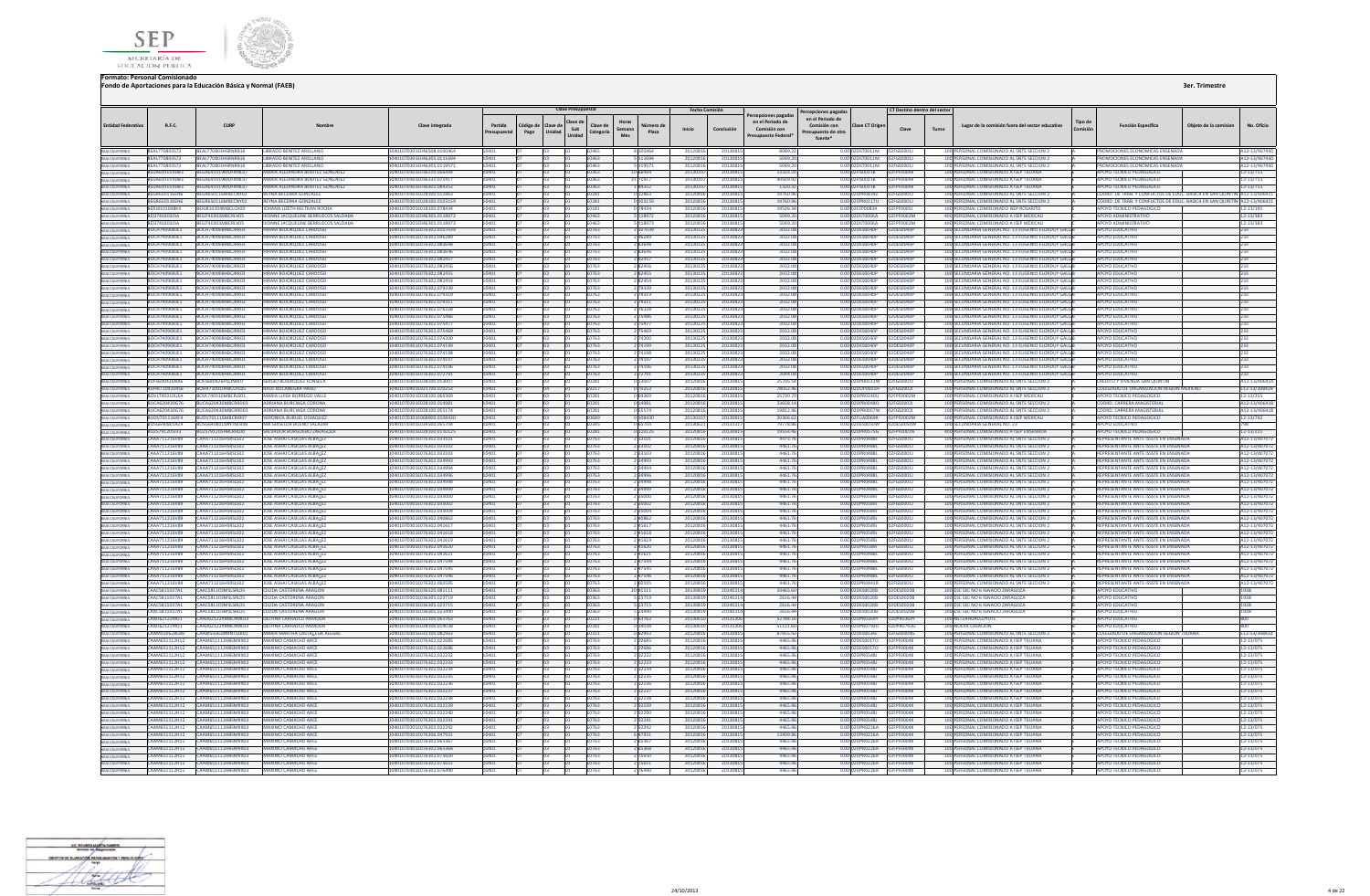



|                                                                                                                |                                              |                                                 |                                                                         |                                                        |                              |                                      | <b>Clave Presupuestal</b> |                              |                        |                    | Fecha Comisión     |                     |                                                                             |                                                                                           |                                                          | CT Destino dentro del sector |       |                                                                                          |         |                                                                                                                            |                       |                           |
|----------------------------------------------------------------------------------------------------------------|----------------------------------------------|-------------------------------------------------|-------------------------------------------------------------------------|--------------------------------------------------------|------------------------------|--------------------------------------|---------------------------|------------------------------|------------------------|--------------------|--------------------|---------------------|-----------------------------------------------------------------------------|-------------------------------------------------------------------------------------------|----------------------------------------------------------|------------------------------|-------|------------------------------------------------------------------------------------------|---------|----------------------------------------------------------------------------------------------------------------------------|-----------------------|---------------------------|
| <b>Entidad Federativa</b>                                                                                      | R.F.C.                                       | CURP                                            | Nombre                                                                  | Clave integrada                                        | Partida<br><b>resupuesta</b> | Código de Clave de<br>Pago<br>Unidad | Clave de<br>Sub<br>Unidad | Clave de<br>Categoría        | Horas<br>Semana<br>Mes | Número de<br>Plaza | Inicio             | Conclusión          | ercepciones pagadas<br>en el Periodo de<br>Comisión con<br>esupuesto Federa | Percepciones pagadas<br>en el Periodo de<br>Comisión con<br>resupuesto de otra<br>fuente* | <b>Clave CT Origen</b>                                   | Clave                        | Turno | Lugar de la comisión fuera del sector educativo                                          | Tipo de | <b>Función Específica</b>                                                                                                  | Objeto de la comision | No. Oficio                |
| BAIA CALIFORNIA<br>BAIA CALIFORNIA                                                                             |                                              | CAAM8406192S7 CAAM840619MBCSVR01                | <b>MARIANA CASTRO AVILES</b>                                            | 10401070301E068900 010599                              |                              | Tna                                  |                           | <b>FO689</b>                 |                        |                    | 2012081            |                     | 20366.62                                                                    |                                                                                           |                                                          |                              |       | 100 PERSONAL COMISIONADO A ISFP TIILIANA                                                 |         | APOYO TECNICO PEDAGOGICO                                                                                                   |                       | 12-13/046                 |
|                                                                                                                | CABJ7711199K9<br><b>CARM610514T06</b>        | CARI771119MRCRRN04<br>ARM610514MRCRNR09         | JUANITA NEUDA CARMONA BARRERA<br>MARGARITA CARRILLO BENITEZ             | 10401070201E028100.051608<br>0401070301E028100.064585  | 10401                        |                                      |                           | E0281<br>F0281               | 51608<br>64585         |                    | 2013081<br>2013061 | 201407<br>2013120   | 10130.1<br>300715                                                           |                                                                                           | 0.00 02DPR0772H 02DPR0772H<br>0.00.02DPR0588K            | 02DPR0588K                   |       | 100 LUIS DONALDO COLOSIO MURRIFTA<br>100 PROFR LIFSUS SIGALA OIFDA                       |         | ΔΡΟΥΩ ΕΠΙΙΣΑΤΙΝΩ<br><b>POYO FDUCATIVO</b>                                                                                  |                       | 1808                      |
| BAIA CALIFORNIA<br>BAIA CALIFORNIA                                                                             | CABM610514T06                                | CARM610514MRCRNR09                              | MARGARITA CARRILLO BENITEZ                                              | 10401070301E028100.050867                              | 10401<br>10401               |                                      |                           | E0281                        | 50867                  |                    | 2013061            | 201312              | 30071.51                                                                    |                                                                                           |                                                          |                              |       | <b>200 DERECHOS HUMANOS</b>                                                              |         | <b>APOYO EDUCATIVO</b>                                                                                                     |                       |                           |
| BAIA CALIFORNIA<br>BAIA CALIFORNIA<br>BAIA CALIFORNIA<br>BAIA CALIFORNIA<br>BAIA CALIFORNIA<br>BAIA CALIFORNIA | CACE840118912                                | CACER4011RHRCMNR09                              | <b>FRANCISCO IAVIER CAMACHO CONTRERAS</b>                               | 10401070301E028100.097100                              | 10401                        | na.                                  |                           | <b>F0281</b>                 | 0.97100                |                    | 20130416           | 20130815            | 1955446                                                                     |                                                                                           | 0.00.02DPR01287 02FPF0004K                               |                              |       | 100 PERSONAL COMISIONADO A ISEP TIILIANA                                                 |         | ΔΡΟΥΩ ΔΟΜΙΝΙΣΤΒΑΤΙΝΟ                                                                                                       |                       | $12 - 13/770$             |
|                                                                                                                | CACS640103LTA                                | CACS640103MCHRRL09                              | SILVIA FLENA CARRERA CERALLOS                                           | 10401070301E036306 010565                              | 10401                        |                                      |                           | <b>F0363</b>                 | 105650                 |                    | 2013081            | 201407              | 4123.6                                                                      |                                                                                           | 0.00 02DES00222                                          | 02DE500222                   |       | 200 SECUNDARIA GENERAL NO. 11                                                            |         | ΔΡΟΥΩ ΕΒΗΓΑΤΙΚ                                                                                                             |                       | 817                       |
|                                                                                                                | CACS640103LTA                                | CACS640103MCHRRI09                              | SILVIA ELENA CABRERA CERALLOS                                           | 10401070301E036306 010564                              | 10401                        |                                      |                           | E0363                        | 105649                 |                    | 2013081            | 2014071             | 4123.62                                                                     |                                                                                           | 0.00 02DES0022Z 02DES0022Z                               |                              |       | 200 SECUNDARIA GENERAL NO. 11                                                            |         | ΔΡΟΥΩ ΕΠΙΙΣΑΤΙΚ                                                                                                            |                       | 1817                      |
|                                                                                                                | CACS640103LTA                                | <b>CACS640103MCHRRI09</b>                       | SILVIA FI FNA CARRERA CERALLO                                           | 10401070301E036305.059574                              |                              |                                      |                           | E0363                        |                        |                    | 201308             | 201407              | 34364                                                                       |                                                                                           | 0.00 02DES0022Z                                          | 02DES0022Z                   |       | 100 SECUNDARIA GENERAL NO. :                                                             |         | OYO EDUCATIVO                                                                                                              |                       |                           |
|                                                                                                                | <b>CACS640103LTA</b>                         | CACS640103MCHBBL09                              | SILVIA ELENA CABRERA CEBALLOS                                           | I0401070301E036305.055428                              |                              |                                      |                           | E0363                        | 55428                  |                    | 201308             | 201407              | 3436.4                                                                      |                                                                                           | 0.00 02DES0022Z                                          | 02DES0022Z                   |       | 100 SECUNDARIA GENERAL NO. 11                                                            |         | <b>POYO EDUCATIVO</b>                                                                                                      |                       | 1817                      |
| BAIA CALIFORNIA<br>BAIA CALIFORNIA<br>BAIA CALIFORNIA<br>BAIA CALIFORNIA<br>BAIA CALIFORNIA                    | CACS640103LTA                                | CACS640103MCHRRI09                              | SILVIA FIENA CARRERA CERAILOS                                           | 10401070301E036305.055417                              |                              |                                      |                           | E0363                        | 55417                  |                    | 2013081            | 2014071             | 3436.40                                                                     |                                                                                           | 0.00 02DES0022Z 02DES0022Z                               |                              |       | 100 SECUNDARIA GENERAL NO. 11                                                            |         | <b>APOYO EDUCATIVO</b>                                                                                                     |                       | 1817                      |
|                                                                                                                | CACS640103LTA                                | <b>CACS640103MCHRRIO9</b>                       | SILVIA FIENA CARRERA CERAILOS                                           | 10401070301E036305.055406                              | 10401                        |                                      |                           | <b>E0363</b>                 | 55406                  |                    | 2013081            | 2014071             | 3436.40                                                                     |                                                                                           | 0.00.02DES00222 02DES00222                               |                              |       | 100 SECUNDARIA GENERAL NO. 11                                                            |         | ΔΡΟΥΩ ΕΒΗΓΑΤΙΝΩ                                                                                                            |                       | 1817                      |
|                                                                                                                | CACS640103LTA                                | <b>CACS640103MCHRRIO9</b>                       | SILVIA ELENA CABRERA CEBALLOS                                           | 10401070301E036305.05295                               |                              |                                      |                           | E0363                        | 52057                  |                    | 2013081            | 201407              | 3436.40                                                                     |                                                                                           | 0.00.02DES00222 02DES00222                               |                              |       | 100 SECUNDARIA GENERAL NO. 11                                                            |         | <b>OVO EDUCATIVO</b>                                                                                                       |                       | 1817                      |
|                                                                                                                | CACS640103LTA<br>CACS830509QB5               | ACS640103MCHBBL09<br>CACS830509HBCMNR09         | SILVIA ELENA CABRERA CEBALLOS<br>SERGIO YEUDIEL CAMARENA CANCIN         | 10401070301E036305.0529<br>10401070301E028100.07550    | 10401                        |                                      |                           | 0363<br>E0281                | 75505                  |                    | 201308<br>2012081  | 201407<br>2013081   | 3436.4<br>19554.4                                                           |                                                                                           | 0.00 02DES0022Z 02DES0022Z<br>0.00 02DPR0247N 02FPF0002M |                              |       | 100 SECUNDARIA GENERAL NO. 11<br>400 PERSONAL COMISIONADO A ISEP MEXICALI                |         | OYO EDUCATIVO<br>APOYO TECNICO PEDAGOGICO                                                                                  |                       | 12-13/495                 |
| BAJA CALIFORNIA                                                                                                | CACS830509QB5                                | <b>CACSR30509HRCMNR09</b>                       | SERGIO YEUDIEL CAMARENA CANCINO                                         | 10401070301E028100.0108294                             |                              |                                      |                           | E0281                        | 108294                 |                    | 2012081            | 2013081             | 19554.46                                                                    |                                                                                           | 0.0002DPR0645L 02FPF0002M                                |                              |       | 400 PERSONAL COMISIONADO A ISEP MEXICALI                                                 |         | APOYO TECNICO PEDAGOGICO                                                                                                   |                       | 12-13/495                 |
| BAIA CALIFORNIA<br>BAIA CALIFORNIA<br>BAIA CALIFORNIA<br>BAIA CALIFORNIA                                       | CACX680105PL0                                | <b>CXCA680105HRCMN100</b>                       | <b>IOSE ALBERTO CAMACHO CONTRERAS</b>                                   | 10401070301E068700.041193                              | 10401                        |                                      |                           | E0687                        | 41193                  |                    | 2012081            | 2013081             | 45449.10                                                                    |                                                                                           | 0.00 02FAS0004M 02FGS0002I                               |                              |       | 100 PERSONAL COMISIONADO AL SNTE SECCION 2                                               |         | <b>COORDINADOR VIVIENDA</b>                                                                                                |                       | A12-13/40642              |
|                                                                                                                | CADV7504288M3                                | CADV75042RMRCSMN00                              | VANESSA CASTILLO DOMINGUEZ                                              | 10401070301E018100.013641                              | LOVU <sub>1</sub>            |                                      |                           | <b>F0181</b>                 | 13641                  |                    | 2012081            | 2013081             | 2567742                                                                     |                                                                                           | 0.0002DIN0197E 02EPE0003L                                |                              |       | 100 PERSONAL COMISIONADO A TECATE                                                        |         | APOYO TECNICO PEDAGOGICO                                                                                                   |                       | $2 - 13/455$              |
|                                                                                                                | CAFE681022RM6                                | CAFE681022MBSSUVM                               | <b>EVA TERESA CASTILLO ELORES</b>                                       | 10401070301F018100 01317                               |                              |                                      |                           | 1181                         |                        |                    | 201208             | 201208              | 25943.8                                                                     |                                                                                           | 0.00.0251700074                                          | <b>DREPERDAMK</b>            |       | 100 PERSONAL COMISIONADO A ISEP TIILIANA                                                 |         | <b>NROVO TECNICO REDAGOGIO</b>                                                                                             |                       | !-13/093                  |
|                                                                                                                | CAFE681022RM6                                | CAFF681022MBSSLV04                              | <b>EVA TERESA CASTILLO FLORES</b>                                       | 10401070301E012100.046736                              |                              |                                      |                           | E0121                        |                        |                    | 201208             | 201308              | 36782.8                                                                     |                                                                                           | 0.00 02DJN0506U 02FPF0004K                               |                              |       | 100 PERSONAL COMISIONADO A ISEP TUUANA                                                   |         | <b>APOYO TECNICO PEDAGOGICO</b>                                                                                            |                       | 2-13/093                  |
| BAIA CALIFORNIA<br>BAIA CALIFORNIA<br>BAIA CALIFORNIA<br>BAIA CALIFORNIA<br>BAIA CALIFORNIA                    | CAGC781110A79                                | AGC781110MBCRRR02                               | CRISTINA CARRILLO GARCIA                                                | 0401070301E028100.010465                               |                              |                                      |                           | 0281                         |                        |                    | 2012081            | 2013081             | 19554.4                                                                     |                                                                                           | 0.00 02DPR0095Z                                          | 2FPF0002M                    |       | 400 PERSONAL COMISIONADO A ISEP MEXICALI                                                 |         | OYO TECNICO PEDAGOGICO                                                                                                     |                       | $2 - 13/167$              |
|                                                                                                                | CAGIS30402IVS                                | CAGIR30402HRCSMN03                              | <b>ILIAN CARLOS CASSIO GOME?</b>                                        | 10501070302401E0300.053952                             |                              |                                      |                           | A01E03                       | 53952                  |                    | 2012081            | 2013081             | 16096.2                                                                     |                                                                                           | 0.00 02FIS0032A 02FPF0002M                               |                              |       | 100 PERSONAL COMISIONADO A ISEP MEXICALI                                                 |         | ΔΡΟΥΩ ΔΟΜΙΝΙΣΤΒΑΤΙΝΩ                                                                                                       |                       | 12-13/142                 |
|                                                                                                                | CAGIR30402IVR<br><b>CAGR770611N78</b>        | CAG IR30402HRCSMN03<br>CAGR770611HRCSRR09       | <b>ILIAN CARLOS CASSIO GOMEZ</b><br><b>ROBERTO CARLOS CASTRO GARCIA</b> | 10401070301F036304 098851<br>10401070301F028100.060844 | 10401                        | n3.                                  |                           | <b>E0363</b><br><b>FN281</b> | 498851<br>60844        |                    | 2012081<br>2012081 | 2013081<br>2013081  | 4039.36<br>196593                                                           |                                                                                           | 0.00.02FIS0032A 02FPF0002M                               |                              |       | 100 PERSONAL COMISIONADO A ISEP MEXICALI<br>100 PERSONAL COMISIONADO AL SNTE SECCION :   |         | ΔΡΩΥΩ ΔΩΜΙΝΙΝΤΑΤΙΝΩ<br><b>REPRESENTANTE ESCALAEON III MEXICA</b>                                                           |                       | 12-13/142                 |
|                                                                                                                | CAGR770611NZ8                                | CAGR770611HBCSRB09                              | ROBERTO CARLOS CASTRO GARCIA                                            | I0401070301E028100.092758                              |                              |                                      |                           | E0281                        | 92758                  |                    | 201208             | 201308              | 196593                                                                      |                                                                                           | 0.00 02DPR0463C 02FGS0002I<br>0.00 02DPR0153Z 02FGS0002I |                              |       | 100 PERSONAL COMISIONADO AL SNTE SECCION 2                                               |         | REPRESENTANTE ESCALAFON III MEXICA                                                                                         |                       | 12-13/407<br>12-13/4074   |
|                                                                                                                | <b>CAGT660622TN1</b>                         | GT660622MBCLSR10                                | <b>TERESA ISAURA CALVO GUISA</b>                                        | I0401070301E028100.03103                               |                              |                                      |                           | 10281                        | 1031                   |                    | 201208             | 2013081             | 25831.4                                                                     |                                                                                           | 0.00 02FIZ0115T                                          | 2FPF0003L                    |       | 100 PERSONAL COMISIONADO A TECATE                                                        |         | OYO TECNICO PEDAGOGICO                                                                                                     |                       | 2-13/065                  |
|                                                                                                                | CAGT660622TN1                                | AGT660622MBCLSR10                               | TERESA ISAURA CALVO GUISA                                               | 0401070301E028100.03718                                |                              |                                      |                           | 0281                         | 7181                   |                    | 201208             | 201308              | 25859.                                                                      |                                                                                           | 0.00 02DPR05667                                          | <b>2EPE00031</b>             |       | 100 PERSONAL COMISIONADO A TECAT                                                         |         |                                                                                                                            |                       | $2 - 13/065$              |
| BAIA CALIFORNIA<br>BAIA CALIFORNIA<br>BAIA CALIFORNIA<br>BAIA CALIFORNIA<br>BAIA CALIFORNIA                    | CAGX650714l68                                | CXGA650714MBCRRN10                              | ANA CECILIA CARLOS GUERRERO                                             | 10401070301E018100.014454                              | 10401                        |                                      |                           | E0181                        | 14454                  |                    | 2012081            | 2013081             | 43708.84                                                                    |                                                                                           | 0.00 02DJN0680A 02FPF0003L                               |                              |       | 100 PERSONAL COMISIONADO A TECATE                                                        |         | APOYO TECNICO PEDAGOGICO                                                                                                   |                       | 2-13/033                  |
|                                                                                                                | CAGY650714168                                | CYGA650714MBCRRN10                              | ANA CECILIA CARLOS GUERRERO                                             | 10401070201E018100.0110169                             |                              |                                      |                           | <b>F0181</b>                 | 110168                 |                    | 2012081            | 2013081             | 19795.94                                                                    |                                                                                           | 0.00.02DIN0078S 02EPE0003L                               |                              |       | 100 PERSONAL COMISIONADO A TECATE                                                        |         | AROVO TECNICO REDAGOGICO                                                                                                   |                       | $2 - 13/033$              |
|                                                                                                                | <b>CAGX681219IN8</b>                         | CXGO681219HSRHNS01                              | OSCAR MARTIN CHACON GAUNA                                               | 10401070301F076302.042176                              |                              |                                      |                           | E0763                        | 42176                  |                    | 201208             | 2013081             | 2048.2                                                                      |                                                                                           | 0.00 02DPR0280V 02FPF0001N                               |                              |       | 100 PERSONAL COMISIONADO A ISEP ENSENAD                                                  |         | <b>DOVO ADMINISTRATIVO</b>                                                                                                 |                       | 2-13/055                  |
| BAIA CALIFORNIA<br>BAIA CALIFORNIA                                                                             | CAGX681219IN8                                | XG0681219HSRHNS01                               | OSCAR MARTIN CHACON GAUNA                                               | 0401070301E076302.04217                                |                              |                                      |                           | :0763                        |                        |                    | 201208             | 2013081             | 2036.2                                                                      |                                                                                           | 0.00 02DPR0280V                                          | 2FPF0001N                    |       | 100 PERSONAL COMISIONADO A ISEP ENSENADA                                                 |         | OYO ADMINISTRATIVO                                                                                                         |                       | 2-13/055                  |
|                                                                                                                | <b>CAGX681219IN8</b>                         | CXGO681219HSRHNS01                              | <b>OSCAR MARTIN CHACON GAUNA</b>                                        | 10401070301E076302.043356                              | 10401                        |                                      |                           | E0763                        | 43356                  |                    | 2012081            | 2013081             | 2036.28                                                                     |                                                                                           | 0.00 02DPR0280V 02FPF0001N                               |                              |       | 100 PERSONAL COMISIONADO A ISEP ENSENADA                                                 |         | <b>APOYO ADMINISTRATIVO</b>                                                                                                |                       | 12-13/055                 |
| BAIA CALIFORNIA<br>BAIA CALIFORNIA<br>BAIA CALIFORNIA                                                          | <b>CAGX681219IN8</b>                         | CXGO681219HSRHNS01                              | <b>OSCAR MARTIN CHACON GAUNA</b>                                        | I0401070301E076302.044195                              |                              |                                      |                           | E0763                        | 44195                  |                    | 2012081            | 2013081             | 2036.28                                                                     |                                                                                           | 0.0002DPR0239E 02EPE0001N                                |                              |       | 100 PERSONAL COMISIONADO A ISEP ENSENADA                                                 |         | <b>POYO ADMINISTRATIVO</b>                                                                                                 |                       | $2 - 13/055$              |
|                                                                                                                | <b>CAGX681219IN8</b><br><b>CAGX681219IN8</b> | <b>CXGO681219HSRHNS01</b><br>CXGO681219HSRHNS01 | <b>OSCAR MARTIN CHACON GAUNA</b><br>OSCAR MARTIN CHACON GAUNA           | 10401070301F076302.044199<br>10401070301E076302.044200 |                              |                                      |                           | <b>F0763</b><br><b>F0763</b> | 44199<br><b>AA200</b>  |                    | 2012081<br>2012081 | 2013081<br>2013081  | 2036.28<br>2036.21                                                          |                                                                                           | 0.0002DPR05247 02EPE0001N<br>0.0002DPR0239E 02EPE0001N   |                              |       | 100 PERSONAL COMISIONADO A ISEP ENSENADA<br>100 PERSONAL COMISIONADO A ISEP ENSENADA     |         | <b>APOYO ADMINISTRATIVO</b><br><b>APOYO ADMINISTRATIVO</b>                                                                 |                       | 12-13/055<br>$2 - 13/055$ |
|                                                                                                                | <b>CAGX681219IN8</b>                         | <b>XGO681219HSRHNS01</b>                        | <b>DSCAR MARTIN CHACON GAUNA</b>                                        | 10401070301F076302.044230                              |                              |                                      |                           | E0763                        | <b>AA230</b>           |                    | 2012081            | 2013081             | 2036.2                                                                      |                                                                                           | 0.00102DPR0239E                                          | 02ERE0001N                   |       | 100 PERSONAL COMISIONADO A ISEP ENSENADA                                                 |         | <b>MROYO ADMINISTRATIVE</b>                                                                                                |                       | 2-13/055                  |
| BAIA CALIFORNIA<br>BAIA CALIFORNIA                                                                             | CAGX681219IN8                                | CXGO681219HSRHNS01                              | OSCAR MARTIN CHACON GAUNA                                               | 10401070301E076302.044231                              | 10401                        |                                      |                           | E0763                        | 244231                 |                    | 2012081            | 2013081             | 2036.28                                                                     |                                                                                           |                                                          |                              |       | 100 PERSONAL COMISIONADO A ISEP ENSENADA                                                 |         | <b>APOYO ADMINISTRATIVO</b>                                                                                                |                       | 12-13/055                 |
|                                                                                                                | CAGX681219IN8                                | <b>CXGO681219HSRHNS01</b>                       | OSCAR MARTIN CHACON GALINA                                              | I0401070301E076302.044232                              | 10401                        |                                      |                           | E0763                        | 44232                  |                    | 2012081            | 2013081             | 2036.2                                                                      |                                                                                           | 0.00 02DPR0239E 02FPF0001N                               |                              |       | 100 PERSONAL COMISIONADO A ISEP ENSENADA                                                 |         | POYO ADMINISTRATIVO                                                                                                        |                       | $2 - 13/055$              |
| BAIA CALIFORNIA<br>BAIA CALIFORNIA                                                                             | CAGX681219IN8                                | CXGO681219HSRHNS01                              | <b>OSCAR MARTIN CHACON GAUNA</b>                                        | 10401070301E076302.044239                              | 10401                        |                                      |                           | E0763                        | 44239                  |                    | 2012081            | 2013081             | 2036.2                                                                      |                                                                                           | 0.00 02DPR0524Z                                          | 02ERE0001N                   |       | 100 PERSONAL COMISIONADO A ISEP ENSENADA                                                 |         | <b>APOYO ADMINISTRATIVO</b>                                                                                                |                       | 12-13/055                 |
| BAJA CALIFORNIA                                                                                                | <b>CAGX681219IN8</b>                         | CXGO681219HSRHNS01                              | OSCAR MARTIN CHACON GALINA                                              | 10401070301F076302.044240                              | 10401                        |                                      |                           | <b>E0763</b>                 | 44240                  |                    | 2012081            | 2013081             | 2036.28                                                                     |                                                                                           | 0.00.02DPR05247 02EPE0001N                               |                              |       | 100 PERSONAL COMISIONADO A ISEP ENSENADA                                                 |         | <b>APOYO ADMINISTRATIVO</b>                                                                                                |                       | $2 - 13/055$              |
| BAIA CALIFORNIA<br>BAIA CALIFORNIA                                                                             | <b>CAGX681219IN8</b>                         | VGO681210HSPHNS01                               | OSCAR MARTIN CHACON GALINA                                              | 10401070301F076302.044241                              |                              |                                      |                           | <b>FN763</b>                 | <b>AA2A1</b>           |                    | 2012081            | 2013081             | 2026.2                                                                      |                                                                                           | 0.00.020PR05247                                          | <b>DEDENNATN</b>             |       | 100 PERSONAL COMISIONADO A ISER ENSENADA                                                 |         | <b>MROYO ADMINISTRATIVE</b>                                                                                                |                       | 2-13/055                  |
|                                                                                                                | CAGX681219IN8                                | KGO681219HSRHNS01                               | <b>OSCAR MARTIN CHACON GAUNA</b>                                        | 10401070301E076302.044242                              | 10401                        |                                      |                           | E0763                        | 44242                  |                    | 201208             | 2013081             | 2036.28                                                                     |                                                                                           | 0.00 02DPR0524Z                                          | 2FPF0001N                    |       | 100 PERSONAL COMISIONADO A ISEP ENSENADA                                                 |         | ΔΡΟΥΟ ΔΟΜΙΝΙΣΤΡΑΤΙΝΟ                                                                                                       |                       | $2 - 13/055$              |
| BAIA CALIFORNIA<br>BAIA CALIFORNIA                                                                             | <b>CAGX681219IN8</b><br>CAGX681219IN8        | XGO681219HSRHNS01                               | OSCAR MARTIN CHACON GAUNA<br>OSCAR MARTIN CHACON GAUNA                  | 0401070301E076302.044243<br>I0401070301E076302.044244  |                              |                                      |                           | E0763                        | 14243                  |                    | 201208             | 2013081             | 2036.2                                                                      |                                                                                           | 0.00 02DPR05242<br>0.00 02DPR0524Z                       | <b>FOOD1N</b>                |       | 100 PERSONAL COMISIONADO A ISEP ENSENADA                                                 |         | POYO ADMINISTRATIV<br><b>APOYO ADMINISTRATIVO</b>                                                                          |                       | 2-13/055                  |
|                                                                                                                | <b>CAGX681219IN8</b>                         | XG0681219HSRHNS01<br><b>EXGO681219HSRHNS01</b>  | OSCAR MARTIN CHACON GAUNA                                               | 10401070301F076302.044245                              |                              |                                      |                           | E0763<br>F0763               | 44244<br>44245         |                    | 201208<br>2012081  | 2013081<br>2013081  | 2036.2<br>2036.21                                                           |                                                                                           | 0.00.02DPR0239E                                          | PF0001N<br>02FPF0001N        |       | 100 PERSONAL COMISIONADO A ISEP ENSENADA<br>100 PERSONAL COMISIONADO A ISEP ENSENADA     |         | <b>APOYO ADMINISTRATIVE</b>                                                                                                |                       | 2-13/055<br>$2 - 13/055$  |
| BAIA CALIFORNIA<br>BAIA CALIFORNIA<br>BAIA CALIFORNIA                                                          | <b>CAGX681219IN8</b>                         | <b>CXGO681219HSRHNS01</b>                       | <b>OSCAR MARTIN CHACON GAUNA</b>                                        | 10401070301E076302.044246                              |                              |                                      |                           | <b>F0763</b>                 |                        |                    | 2012081            | 2013081             | 2036.21                                                                     |                                                                                           | 0.00.02DPR0239E 02EPE0001N                               |                              |       | 100 PERSONAL COMISIONADO A ISEP ENSENADA                                                 |         | POYO ADMINISTRATIVO                                                                                                        |                       | 2-13/055                  |
|                                                                                                                | CAGX681219IN8                                |                                                 | <b>OSCAR MARTIN CHACON GAUNA</b>                                        | 0401070301E076302.04424                                |                              |                                      |                           | E0763                        | 44247                  |                    | 201208             | 2013081             | 2036.28                                                                     |                                                                                           | 0.00 02DPR0239E 02FPF0001N                               |                              |       | 100 PERSONAL COMISIONADO A ISEP ENSENAD                                                  |         |                                                                                                                            |                       | 12-13/055                 |
| BAJA CALIFORNIA                                                                                                | <b>CAGX681219IN8</b>                         | XGO681219HSRHNS01                               | <b>OSCAR MARTIN CHACON GAUNA</b>                                        | 10401070301E076302.050366                              |                              |                                      |                           | 0763                         |                        |                    | 201208             | 2013081             | 2036.2                                                                      |                                                                                           | 0.00 02DPR0280V                                          | 2FPF0001N                    |       | 100 PERSONAL COMISIONADO A ISEP ENSENADA                                                 |         | OYO ADMINISTRATIVO                                                                                                         |                       | 2-13/055                  |
| <b>BAJA CALIFORNIA</b>                                                                                         | <b>CAGX681219IN8</b>                         | CXGO681219HSRHNS01                              | OSCAR MARTIN CHACON GAUNA                                               | 10401070301E076302.05036                               |                              |                                      |                           | E0763                        |                        |                    | 2012081            | 2013081             | 2036.2                                                                      |                                                                                           | 0.00 02DPR0280V                                          | 02FPF0001N                   |       | 100 PERSONAL COMISIONADO A ISEP ENSENADA                                                 |         | <b>APOYO ADMINISTRATIVO</b>                                                                                                |                       | 2-13/055                  |
| BAJA CALIFORNIA                                                                                                | CAGX681219IN8                                | <b>CXGO681219HSRHNS01</b>                       | <b>OSCAR MARTIN CHACON GALINA</b>                                       | I0401070301E076302.050368                              |                              |                                      |                           | E0763                        | 83802                  |                    | 2012081            | 2013081             | 2036.28                                                                     |                                                                                           | 0.0002DPR0280V 02FPE0001N                                |                              |       | 100 PERSONAL COMISIONADO A ISEP ENSENADA                                                 |         | <b>POYO ADMINISTRATIVO</b>                                                                                                 |                       | $2 - 13/055$              |
| BAIA CALIFORNIA<br>BAIA CALIFORNIA                                                                             | CAHF690816FD4                                | <b>ANCEODE16HOCODOG</b>                         | <b>FRANCISCO IAVIER CARIEDES HERNANDE</b>                               | 10401070301F036319.07153                               |                              |                                      |                           | <b>FN363</b>                 |                        |                    | 2012081            | 2013081             | 19344.63                                                                    |                                                                                           | 0.00 02FIF0004R                                          | <b>INTERFORM</b>             |       | 100 PERSONAL COMISIONADO A ISEP ENSENADA                                                 |         | POYO TECNICO PEDAGOGIO                                                                                                     |                       | $2 - 13/220$              |
|                                                                                                                | CAHF690816FD4                                | CAHE690816HDEBBB06                              | <b>FRANCISCO JAVIER CARIEDES HERNANDEZ</b>                              | 10401070301F046305.07337                               | 10401                        |                                      |                           | <b>F0463</b>                 | 7337                   |                    | 2012081            | 2013081             | 5090.70                                                                     |                                                                                           |                                                          |                              |       | 100 PERSONAL COMISIONADO A ISEP ENSENADA                                                 |         | APOYO TECNICO PEDAGOGICO                                                                                                   |                       | $2 - 13/220$              |
| BAIA CALIFORNIA<br>BAIA CALIFORNIA                                                                             | CAHF690816FD4                                | CAHE690816HDEBBB06                              | <b>FRANCISCO JAVIER CABIEDES HERNANDEZ</b>                              | 10401070301F046305.07348                               | IM <sub>01</sub>             |                                      |                           | <b>F0463</b>                 |                        |                    | 2012081            | 2013081             | 5090.7                                                                      |                                                                                           | 0.00.02FIF0004R 02FPF0001N                               |                              |       | 100 PERSONAL COMISIONADO A ISEP ENSENADA                                                 |         | APOYO TECNICO PEDAGOGICO                                                                                                   |                       | 2-13/220                  |
|                                                                                                                | CAHG831023E53                                | CAHG831023MBCRRB02                              | <b>GABRIELA CARDENAS HERMOSILLO</b>                                     | 10401070301E018100.081690                              | 10401                        |                                      |                           | E0181                        | 081690                 |                    | 2012112            | 2013081             | 19526.34                                                                    |                                                                                           | 0.00 02DJN0173W 02FPF0002M                               |                              |       | 100 PERSONAL COMISIONADO A ISEP MEXICALI                                                 |         | APOYO TECNICO PEDAGOGICO                                                                                                   |                       | 12-13/719                 |
| BAJA CALIFORNIA                                                                                                | CAJJ580614F48<br>CAU580614F48                | CAUSS0614HRCHMN02<br>CAUS80614HRCHMN02          | JUAN CHAIREZ JIMENEZ<br><b>ILIAN CHAIREZ IIMENEZ</b>                    | I0401070301E036324.031285<br>10401070301E036306 037252 | 10401                        |                                      |                           | E0363<br><b>FO363</b>        | 24 31285<br>637252     |                    | 2012081<br>2012081 | 2013081<br>20130815 | 24548.20<br>6137.0                                                          |                                                                                           | 0.00.02DES0040P 02EPE0002M                               |                              |       | 100 PERSONAL COMISIONADO A ISEP MEXICALI<br>100 PERSONAL COMISIONADO A ISEP MEXICALI     |         | OYO TECNICO PEDAGOGICO<br>APOYO TECNICO PEDAGOGICO                                                                         |                       | 2-13/309<br>12-13/309     |
|                                                                                                                | CAJJ580614F48                                | CAUS80614HRCHMN02                               | <b>ILIAN CHAIREZ IIMENEZ</b>                                            | 10401070301E036312.051000                              |                              |                                      |                           | E0363                        | 251000                 |                    | 2012081            | 2013081             | 12274.10                                                                    |                                                                                           | 0.00 02DES0040P 02FPF0002M                               |                              |       | 100 PERSONAL COMISIONADO A ISEP MEXICAL                                                  |         | POYO TECNICO PEDAGOGICO                                                                                                    |                       | 2-13/309                  |
|                                                                                                                | <b>CALI7704086U4</b>                         | CALIZZ0408HRCSZNO0                              | <b>INDALECIO CASTALEDA LAZCANO</b>                                      | 10401070301E028100.055070                              | 10401                        |                                      |                           | <b>F0281</b>                 |                        |                    | 201208             | 2013081             | 1952634                                                                     |                                                                                           | 0.00 02FIZ0094X 02FGS0001J                               |                              |       | 100 PERSONAL COMISIONADO AL SNTE SECCION :                                               |         | COLEGIADO ORGANIZACION REGION SAN OLIINTIN                                                                                 |                       | 12-13/39843               |
| BAJA CALIFORNIA<br>BAJA CALIFORNIA                                                                             | CALI7704086U4                                | CALI770408HBCSZN00                              | <b>INDALECIO CASTALEDA LAZCANO</b>                                      | 10401070301E036305.08922                               |                              |                                      |                           | E0363                        |                        |                    | 201208             | 201308              | 5049.2                                                                      |                                                                                           | 0.00 02DES0049G                                          | 02FGS0001J                   |       | 100 PERSONAL COMISIONADO AL SNTE SECCION 2                                               |         | COLEGIADO ORGANIZACION REGION SAN QUINTIT                                                                                  |                       | 12-13/3984                |
| BAJA CALIFORNIA                                                                                                | CALI7704086U4                                | CALI770408HBCSZNOD                              | NDALECIO CASTAI.EDA LAZCANO                                             | 0401070301E036304.095179                               |                              |                                      |                           | E0363                        | 5179                   |                    | 201208             | 2013081             | 4039.3                                                                      |                                                                                           | 0.00 02DES0049G                                          | 02FGS0001J                   |       | 100 PERSONAL COMISIONADO AL SNTE SECCION 2                                               |         | COLEGIADO ORGANIZACION REGION SAN QUINTIN                                                                                  |                       | 12-13/39843               |
| <b>BAIA CALIFORNIA</b>                                                                                         | CALI7704086U4                                | CALIZZ0408HRCSZNO0                              | ΙΝΩΔΙ ΕΠΩ ΓΑΝΤΑ (ΕΠΑ Ι ΑΖΓΑΝΩ                                           | 10401070301F036304 095188                              |                              |                                      |                           | <b>FO363</b>                 | 95188                  |                    | 2012081            | 2013081             | 4039.36                                                                     |                                                                                           | 0.00.02DES0049G 02EGS0001L                               |                              |       | 100 PERSONAL COMISIONADO AL SNTE SECCION 2                                               |         | COLEGIADO ORGANIZACION REGION SAN OLIINTIE                                                                                 |                       | 12-13/398434              |
| BAIA CALIFORNIA<br>BAIA CALIFORNIA<br>BAIA CALIFORNIA                                                          | CALK770523351                                | CALK770523MRCMCR00                              | KARLA DALILA CAMACHO LICONA                                             | 10401070301E028100.051496                              | 10401                        |                                      |                           | <b>F0281</b>                 | 51496                  |                    | 2012081            | 2013081             | 19631.24                                                                    |                                                                                           | 0.00.02FIZ0111X 02FPE0005L                               |                              |       | 100 PERSONAL COMISIONADO ISEP ROSARITO                                                   |         | APOYO TECNICO PEDAGOGICO                                                                                                   |                       | $2 - 13/317$              |
|                                                                                                                | CALK770523351                                | CALK220523MBCMCR0                               | KARLA DALILA CAMACHO LICON                                              | 20301E028100.0772                                      |                              |                                      |                           | <b>F0281</b>                 |                        |                    | 201208             | 201308              | 19659                                                                       |                                                                                           | 02DPR0183T                                               |                              |       | PERSONAL COMISIONADO ISEP ROSAR                                                          |         | OYO TECNICO PEDAGO                                                                                                         |                       | $2 - 13/317$              |
|                                                                                                                | CANC611117EW4<br>CANC611117EW4               | CANC611117MBCBTN04<br>CANC611117MBCBTN04        | <b>CONSUELO CABRERA NAITO</b><br><b>CONSUELO CABRERA NAITO</b>          | 10401070301E026103.05950                               |                              |                                      |                           | E0221                        | 0 59800                |                    | 201303             | 2013091<br>2013091  | 81499.3<br>2362.2                                                           |                                                                                           | 0.00 02DPR0530K 02DPR0530K<br>0.00 02DPR0332K            | 02DPR0332K                   |       | 100 MARIANO MATAMOROS<br>100 JUSTO SIERRA                                                |         |                                                                                                                            |                       | 413                       |
| BAJA CALIFORNIA<br><b>RAIA CALIFORNIA</b>                                                                      |                                              | CANC611117FW4 CANC611117MRCRTN04                | <b>CONSUEIO CARRERA NAITO</b>                                           | 10401070301F028100 014554                              | 10401                        |                                      |                           | E0261<br><b>F0281</b>        | 59505<br>14554         |                    | 201303<br>201303   | 2013091             | 33712.24                                                                    |                                                                                           | 0.0002DPR04030 02DPR04030                                |                              |       | 200 MTRO ALEREDO E LIBUCHURTU                                                            |         | POYO EDUCATIVO<br>ΔΡΩΥΩ ΕΒΗΓΑΤΙΝΩ                                                                                          |                       | 113<br>413                |
|                                                                                                                | CAOC8011067D9                                | CAOC801106MBCZCL09                              | <b>CLARIZA CAZARES OCEGUERA</b>                                         | 10401070301E068700.098690                              | 10401                        |                                      |                           | E0687                        | 198690                 |                    | 2012081            | 2013081             | 20366.62                                                                    |                                                                                           | 0.00 02FUA0144A 02FPF0002M                               |                              |       | 100 PERSONAL COMISIONADO A ISEP MEXICALI                                                 |         | <b>APOYO ADMINISTRATIVO</b>                                                                                                |                       | 12-13/178                 |
| BAIA CALIFORNIA<br>BAIA CALIFORNIA<br>BAIA CALIFORNIA                                                          | <b>CAOIS90405R63</b>                         | <b>CAO IS 90405 HRCHSR03</b>                    | <b>IORGE VIDAL CHAGOYA OSUNA</b>                                        | 10401070301F046508 025519                              |                              |                                      |                           | <b>FN465</b>                 | 25510                  |                    | 2012081            | 2013081             | 8145.16                                                                     |                                                                                           | 0.00.02EZT0004K 02EPE0005L                               |                              |       | 100 PERSONAL COMISIONADO ISEP ROSARITO                                                   |         | <b>APOYO ADMINISTRATIVO</b>                                                                                                |                       | 2-13/305                  |
|                                                                                                                | CA0J590405R63                                | <b>CAO1590405HRCHSR03</b>                       | JORGE VIDAL CHAGOYA OSUNA                                               | 10401070301F046308 031858                              |                              |                                      |                           | <b>F0463</b>                 | 31858                  |                    | 201208             | 2013081             | 815130                                                                      |                                                                                           | 0.00 02FZT0004K 02FPF0005J                               |                              |       | 100 PERSONAL COMISIONADO ISEP ROSARITI                                                   |         | POYO ADMINISTRATIVO                                                                                                        |                       | 2-13/305                  |
|                                                                                                                | CA0J590405R63                                | CAOJ590405HBCHSR03                              | JORGE VIDAL CHAGOYA OSUNA                                               | 10401070301E046308.035440                              |                              |                                      |                           | 0463                         | 35440                  |                    | 2012081            | 2013081             | 8145.10                                                                     |                                                                                           | 0.00 02FZT0004K 02FPF0005J                               |                              |       | 100 PERSONAL COMISIONADO ISEP ROSARITO                                                   |         | OYO ADMINISTRATIVO                                                                                                         |                       | 2-13/305                  |
|                                                                                                                | CAOIS90405R63                                | <b>CAOIS90405HRCHSR03</b>                       | <b>IORGE VIDAL CHAGOYA OSLINA</b>                                       | 0401070301E046312.040645                               | 10401                        |                                      |                           | <b>F0463</b>                 | 2.40645                |                    | 2012081            | 2013081             | 12229.66                                                                    |                                                                                           | 0.00.02E2T0004K                                          | 02EPE00051                   |       | 100 PERSONAL COMISIONADO ISEP ROSARITO                                                   |         | <b>APOYO ADMINISTRATIVE</b>                                                                                                |                       | 2-13/305                  |
| BAIA CALIFORNIA<br>BAIA CALIFORNIA<br>BAIA CALIFORNIA<br>BAIA CALIFORNIA                                       | CAOJ590405R63                                | CAOJ590405HBCHSR03                              | JORGE VIDAL CHAGOYA OSUNA                                               | 10401070301E046306.084342                              | 10401                        |                                      |                           | E0463                        | 684342                 |                    | 2012081            | 2013081             | 6108.82                                                                     |                                                                                           | 0.00 02FZT0004K 02FPF0005J                               |                              |       | 100 PERSONAL COMISIONADO ISEP ROSARITO                                                   |         | <b>APOYO ADMINISTRATIVO</b>                                                                                                |                       | 12-13/305                 |
|                                                                                                                | CA01750624101                                | <b>CAO1750624HRCSRN03</b>                       | <b>ILIAN ANTONIO CASTRO ORTIZ</b>                                       | 10401070301E028100.051475                              | 10401                        |                                      |                           | <b>F0281</b>                 | 651475                 |                    | 2012081            | 2013081             | 25782.33                                                                    |                                                                                           | 0.00.02FIZ0117R 02FPF0004K                               |                              |       | 100 PERSONAL COMISIONADO A ISEP TIILIANA                                                 |         | APOYO TECNICO PEDAGOGICO                                                                                                   |                       | $2 - 13/265$              |
|                                                                                                                | <b>CAOM610720UT7</b>                         | CAOM610720MBCRCR03                              | MIRNA 1117 CARDENAS OCHOA                                               | 10401070301F046508 055511                              |                              |                                      |                           | <b>FN465</b>                 | 55511                  |                    | 2013021            | 2013081             | 10573.5                                                                     |                                                                                           | 0.00 02DST0035W 02FPF0004K                               |                              |       | 100 PERSONAL COMISIONADO A ISEP TIILIANA                                                 |         | <b>APOYO TECNICO PEDAGOGICO</b>                                                                                            |                       | 2-13/753                  |
| BAJA CALIFORNIA<br>BAJA CALIFORNIA<br>BAJA CALIFORNIA                                                          | <b>CAOM610720UT7</b><br><b>CAOM610720UT7</b> | CAOM610720MBCRCR03<br>CAOM610720MBCRCR03        | MIRNA LUZ CARDENAS OCHOA<br>MIRNA 1117 CARDENAS OCHOA                   | 10401070301E046508.05551<br>10401070301E046508.057368  | 10401                        |                                      |                           | <b>FN465</b><br><b>FN465</b> | 55512<br>57368         |                    | 201302<br>201302   | 201308<br>2013081   | 10562.5<br>10562.56                                                         |                                                                                           | 0.00102DST0035W 02FPF0004K<br>0.0002DST0035W 02FPF0004K  |                              |       | 100 PERSONAL COMISIONADO A ISEP TUUANA<br>100 PERSONAL COMISIONADO A ISEP TIILIANA       |         | POYO TECNICO PEDAGOGICO<br>OYO TECNICO PEDAGOGICO                                                                          |                       | 2-13/753<br>2-13/753      |
|                                                                                                                | CAOM610720UT7                                | CAOM610720MBCRCR03                              | MIRNA LUZ CARDENAS OCHOA                                                | 10401070301E046305.067032                              |                              |                                      |                           | E0463                        | 7032                   |                    | 201302             | 2013081             | 5049.2                                                                      |                                                                                           | 0.00 02DST0035W                                          | PFPF0004K                    |       | 100 PERSONAL COMISIONADO A ISEP TUUANA                                                   |         | POYO TECNICO PEDAGOGICO                                                                                                    |                       | 2-13/753                  |
| <b>BAJA CALIFORNIA</b>                                                                                         |                                              | CAOM610720UT7 CAOM610720MBCRCR03                | MIRNA 1117 CARDENAS OCHOA                                               | 10401070301E046305.074648                              | 10401                        |                                      |                           | <b>FN463</b>                 | 74648                  |                    | 201302             | 2013081             | 5049.20                                                                     |                                                                                           | 0.00 02DST0035W 02FPF0004K                               |                              |       | 100 PERSONAL COMISIONADO A ISEP TIILIANA                                                 |         | APOYO TECNICO PEDAGOGICO                                                                                                   |                       | 12-13/753                 |
|                                                                                                                |                                              | CAOM610720UT7 CAOM610720MBCRCR03                | MIRNA 1117 CARDENAS OCHOA                                               | 10401070301F046305.083418                              | 10401                        |                                      |                           | <b>FN463</b>                 | 83418                  |                    | 2013021            | 2013081             | 5049.20                                                                     |                                                                                           | 0.00.02DST0035W 02EPE0004K                               |                              |       | 100 PERSONAL COMISIONADO A ISEP TIILIANA                                                 |         | <b>APOYO TECNICO PEDAGOGICO</b>                                                                                            |                       | 2-13/753                  |
| BAIA CALIFORNIA<br>BAIA CALIFORNIA                                                                             | <b>CAOM610720UT7</b>                         | CAOM610720MBCRCR03                              | MIRNA LUZ CARDENAS OCHOA                                                | 10401070301E046301.095975                              |                              |                                      |                           | <b>FN463</b>                 |                        |                    | 201302             | 2013081             | 1009.8                                                                      |                                                                                           |                                                          |                              |       | 100 PERSONAL COMISIONADO A ISEP TUUANA                                                   |         | OYO TECNICO PEDAGOGICO                                                                                                     |                       | $2 - 13/753$              |
| BAIA CALIFORNIA                                                                                                | CAPJ740328P80                                | CAPJ740328MSLRRN02                              | <b>JUANA CARRASCO PEREDA</b>                                            | 10401070301E018100.012528                              |                              |                                      |                           | E0181                        | 125284                 |                    | 2013052            | 2013112             | 10116.0                                                                     |                                                                                           | 0.00 02DJN0416B 02DJN0416B                               |                              |       | 200 NEZAHUALPILLI                                                                        |         | OYO EDUCATIVO                                                                                                              |                       |                           |
| BAIA CALIFORNIA<br>BAIA CALIFORNIA                                                                             | CAPJ740328P80                                | CAPJ740328MSLRRN02                              | <b>JUANA CARRASCO PEREDA</b>                                            | I0401070301E018100.044825                              |                              |                                      |                           | E0181                        | 14825                  |                    | 201305             | 201311              | 38996.0                                                                     |                                                                                           | 0.00 02DJN0416B                                          | <b>2DJN0416B</b>             |       | 100 NEZAHUALPILLI                                                                        |         | POYO EDUCATIVO                                                                                                             |                       |                           |
|                                                                                                                | CAPI SOOR28919                               | CAPI 500828HRCRLS07                             | <b>JOSE LUIS CARBALLO PELATO</b>                                        | 10401070401E921700.070254                              | 10401                        |                                      |                           | F9717                        | 70254                  |                    | 201308             | 2014071             | 56190.80                                                                    |                                                                                           | 0.00.020UP00026 020UP00026                               |                              |       | 100 UNIDAD UPN TIIUANA (022)                                                             |         | ΔΡΟΥΩ ΕΝΗΣΑΤΙΛΩ                                                                                                            |                       | 1821                      |
| BAIA CALIFORNIA                                                                                                | CAPP810403DT8                                | CAPP810403MJCMLR03                              | PERLA VIANEY CAMACHO PALOMERA                                           | 10401070301E018100.0104217                             | 10401                        |                                      |                           | E0181                        | 0 104217               |                    | 2012081            | 2013081             | 19526.34                                                                    |                                                                                           | 0.00 02DJN0389V 02FPF0004K                               |                              |       | 100 PERSONAL COMISIONADO A ISEP TUUANA                                                   |         | <b>APOYO TECNICO PEDAGOGICO</b>                                                                                            |                       | 12-13/026                 |
|                                                                                                                | <b>CASH610824FY7</b>                         | <b>CASH610824HCLDNR07</b>                       | HIRAM TOMAS CADENA SANCHEZ                                              | 10401070301E036305.094335                              |                              |                                      |                           | <b>FN363</b>                 |                        |                    | 201208             | 201308              | 50492                                                                       |                                                                                           | 0.00 02DES004RH                                          | 02EGS0002L                   |       | 100 PERSONAL COMISIONADO AL SNTE SECCIÓN 2                                               |         | OLEGIADO DE ASUNTOS LABORALES SECUNDARIAS GENERALES                                                                        |                       | 12-13/398432              |
| BAIA CALIFORNIA                                                                                                | CASH610824FY7                                | CASH610824HCLDNR07<br>CASH610824HCLDNR07        | <b>HIRAM TOMAS CADENA SANCHE</b><br><b>HIRAM TOMAS CADENA SANCHEZ</b>   | 10401070301E036305.09433<br>10401070301E036310.099755  |                              |                                      |                           | E0363                        | 94336                  |                    | 2012081<br>2012081 | 2013081<br>2013081  | 5049.20<br>10098.40                                                         |                                                                                           | 0.00 02DES0048H 02FGS0002L<br>0.00 02DES0048H            |                              |       | 100 PERSONAL COMISIONADO AL SNTE SECCION 2<br>100 PERSONAL COMISIONADO AL SNTE SECCION 2 |         | COLEGIADO DE ASUNTOS LABORALES SECUNDARIAS GENERALES E12-13/398432<br>COLEGIADO DE ASUNTOS LABORALES SECUNDARIAS GENERALES |                       |                           |
| BAJA CALIFORNIA<br>BAJA CALIFORNIA                                                                             | CASH610824FY7<br>CASH610824FY7               | CASH610824HCLDNR07                              | HIRAM TOMAS CADENA SANCHEZ                                              | 10401070301E036301.0107370                             |                              |                                      |                           | E0363<br>E0363               | 1099755<br>107370      |                    | 20120816           | 20130815            | 100984                                                                      |                                                                                           | 0.00 02DES0048H 02FGS0002I                               | 02FGS00021                   |       | 100 PERSONAL COMISIONADO AL SNTE SECCION 2                                               |         | COLEGIADO DE ASUNTOS LABORALES SECUNDARIAS GENERALES E12-13/398432                                                         |                       | E12-13/398432             |
|                                                                                                                |                                              |                                                 |                                                                         |                                                        |                              |                                      |                           |                              |                        |                    |                    |                     |                                                                             |                                                                                           |                                                          |                              |       |                                                                                          |         |                                                                                                                            |                       |                           |

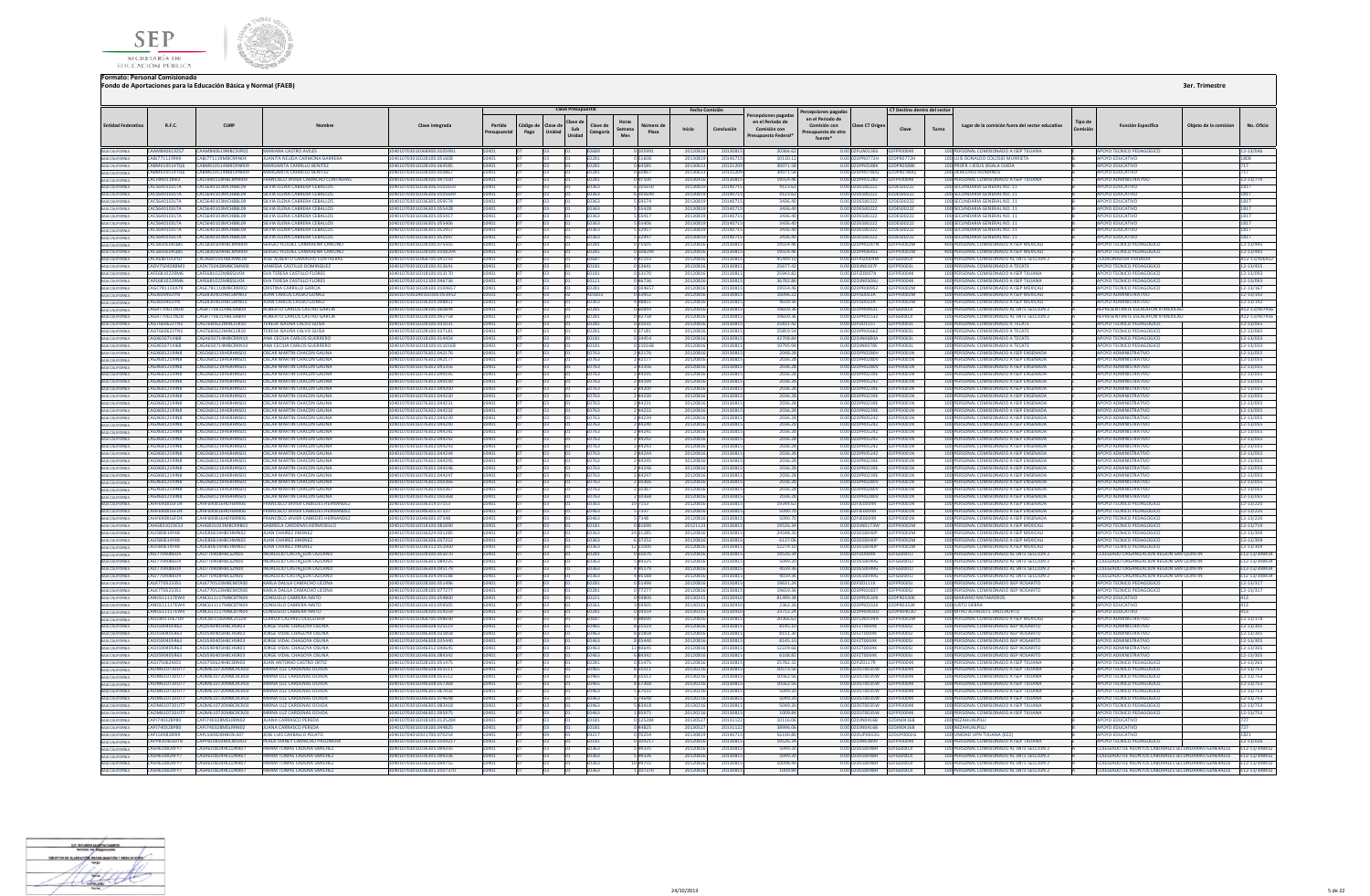



|                                                                          |                                        |                                                        |                                                                              |                                                         |                       |                   | <b>Clave Presupuestal</b>                     |                       |                                              | <b>Fecha Comisión</b> |                     |                                                                              |                                                                                           |                                    | CT Destino dentro del sector  |       |                                                                                          |         |                                                                                                                           |                       |                                |
|--------------------------------------------------------------------------|----------------------------------------|--------------------------------------------------------|------------------------------------------------------------------------------|---------------------------------------------------------|-----------------------|-------------------|-----------------------------------------------|-----------------------|----------------------------------------------|-----------------------|---------------------|------------------------------------------------------------------------------|-------------------------------------------------------------------------------------------|------------------------------------|-------------------------------|-------|------------------------------------------------------------------------------------------|---------|---------------------------------------------------------------------------------------------------------------------------|-----------------------|--------------------------------|
| <b>Entidad Federativa</b>                                                | R.F.C.                                 | CURP                                                   | Nombre                                                                       | Clave integrada                                         | Partida<br>resupuesta | Código de<br>Pago | Clave d<br>Clave de<br>Sub<br>Unidad<br>Unida | Clave de<br>Categoría | Horas<br>Número de<br>Semana<br>Plaza<br>Mes | Inicio                | Conclusión          | ercepciones pagadas<br>en el Periodo de<br>Comisión con<br>resupuesto Federa | Percepciones pagadas<br>en el Periodo de<br>Comisión con<br>resupuesto de otra<br>fuente* | <b>Clave CT Origer</b>             | Clave                         | Turno | Lugar de la comisión fuera del sector educativo                                          | Tipo de | <b>Función Específica</b>                                                                                                 | Obieto de la comision | No. Oficio                     |
| BAIA CALIFORNIA                                                          | CASH610824FY7                          | CASH610824HCLDNR07                                     | <b>HIRAM TOMAS CADENA SANCHEZ</b>                                            | 10401070301F036304 0110823                              | 10401                 |                   | 103                                           | E0363                 | 4 110823                                     | 20120816              | 20130815            | 4039.36                                                                      |                                                                                           | 0.00 02DES004RH 02EGS0002          |                               |       | 100 PERSONAL COMISIONADO AL SNTE SECCION 2                                               |         | COLEGIADO DE ASUNTOS LABORALES SECUNDARIAS GENERALES E12-13/398432                                                        |                       |                                |
| BAJA CALIFORNIA                                                          | CASH610824FY7<br>CASH610824FY7         | CASH610824HCLDNR07<br>CASH610824HCLDNR07               | HIRAM TOMAS CADENA SANCHEZ<br>RAM TOMAS CADENA SANCHEZ                       | 10401070201E026204 0110824<br>101070301F036304 0110825  | 10401                 |                   |                                               | <b>F0363</b>          | 4 110824                                     | 20120816<br>20120816  | 2013081<br>2013081  | 4039.3<br>40393                                                              |                                                                                           | 0.00 02DES004RH<br>0.00.02DES0048H | 0256500021<br><b>EGS00021</b> |       | 100 PERSONAL COMISIONADO AL SNTE SECCION 2<br>100 PERSONAL COMISIONADO AL SNTE SECCION 2 |         | COLEGIADO DE ASUNTOS LABORALES SECUNDARIAS GENERALES E12-13/398432<br>ILEGIADO DE ASUNTOS LARORALES SECUNDARIAS GENERALES |                       | F12-13/398432                  |
| BAJA CALIFORNIA<br><b>BAJA CALIFORNIA</b>                                | CASH610824FY7                          | CASH610824HCLDNR07                                     | HIRAM TOMAS CADENA SANCHEZ                                                   | 10401070301E036304.0110993                              | 1401                  |                   |                                               | 53803<br><b>E0363</b> | 4 110825<br>4 110993                         | 20120816              | 20130815            | 4039.3                                                                       |                                                                                           | 0.00 02DES0048H                    | 2EGS00021                     |       | 100 PERSONAL COMISIONADO AL SNTE SECCION 2                                               |         | COLEGIADO DE ASUNTOS LABORALES SECUNDARIAS GENERALES E12-13/398432                                                        |                       |                                |
|                                                                          | CASH610824FY7                          | CASH610824HCLDNR07                                     | HIRAM TOMAS CADENA SANCHEZ                                                   | 10401070301F036301 0110994                              | 10401                 |                   |                                               | <b>E0363</b>          | 1110994                                      | 20120816              | 20130815            | 1009.8                                                                       |                                                                                           | 0.00 02DES004RH                    | 02EGS0002L                    |       | 100 PERSONAL COMISIONADO AL SNTE SECCION 2                                               |         | OLEGIADO DE ASUNTOS LABORALES SECUNDARIAS GENERALES F12-13/398432                                                         |                       |                                |
| BAIA CALIFORNIA<br>BAIA CALIFORNIA                                       | CASH610824FY7                          | CASH610824HCLDNR07                                     | HIRAM TOMAS CADENA SANCHEZ                                                   | 10401070301F036304 0110995                              |                       |                   |                                               | F0363                 | 4 110995                                     | 20120816              | 2013081             | 4039.3                                                                       |                                                                                           | 0.00.02DES0048H                    | <b>EGS00021</b>               |       | 100 PERSONAL COMISIONADO AL SNTE SECCION 2                                               |         | OLEGIADO DE ASUNTOS LABORALES SECUNDARIAS GENERALES                                                                       |                       | E12-13/398432                  |
| BAJA CALIFORNIA                                                          | CATV640820158                          | CATV640820MBCSMC06                                     | <b>MCTORIA CASTRO TAMANO</b>                                                 | 10401070301E028100.057082                               |                       |                   |                                               | <b>F0281</b>          | 0.57082                                      | 20130225              | 2013082             | 10554.4                                                                      |                                                                                           | 0.00 02DPR0206N                    | <b>DRROZGEN</b>               |       | 200 ANAHLIAC                                                                             |         | <b>POVO EDUCATIVO</b>                                                                                                     |                       |                                |
| BAIA CALIFORNIA<br>BAIA CALIFORNIA                                       | CATV640820LS8                          | ATV640R20MRCSMCD                                       | <b>ICTORIA CASTRO TAMAYO</b>                                                 | 0401070301E028100.030642                                |                       |                   |                                               | 281                   | 0 30 642                                     | 201302                | 2013082             | 19554.4                                                                      |                                                                                           | 0.00 02DPR0206N                    | PRO206N                       |       | 100 ANAHUAC                                                                              |         | OYO EDUCATIVO                                                                                                             |                       |                                |
|                                                                          | CAVC860221TD2                          | CAVC860221MBCHLH06                                     | CHRISTIAN NOHEMI CHAVEZ VELASQUEZ                                            | 10401070301E028100.0106193                              |                       |                   |                                               | 0281                  | 0 10 6 19 3                                  | 20120816              | 2013081             | 19554.4                                                                      |                                                                                           | 0.00 02DPR0407K                    | F0002M                        |       | 100 PERSONAL COMISIONADO A ISEP MEXICALI                                                 |         | <b>POYO TECNICO PEDAGOGICO</b>                                                                                            |                       | 12-13/169                      |
| BAJA CALIFORNIA                                                          | CAVR640306KS1                          | CAVR640306HRCSRR12                                     | ROBERTO ALEIADRO CASTRO VERDUGO                                              | 10401070301E068700.061883                               |                       |                   |                                               | 1687                  | 0 61883                                      | 20120816              | 20130815            | 27053.4                                                                      |                                                                                           | 0.00 02FUA0050M                    | <b>EGS00021</b>               |       | 100 PERSONAL COMISIONADO AL SNTE SECCION 37                                              |         | <b>JIRCOORDINADOR SAN FELIPE</b>                                                                                          |                       | A12-13/402969                  |
|                                                                          | CAZJ861025CK5                          | <b>CAZI861025MBCSRZ06</b>                              | <b>IAZMIN CASTELLON ZARAGOZA</b>                                             | 10401070301E028100.098237                               |                       |                   |                                               | 0281                  | 098237                                       | 2012081               | 2013081             | 195544                                                                       |                                                                                           | 0.00 02DPR00957                    | <b>FOOORI</b>                 |       | 100 PERSONAL COMISIONADO A TECATE                                                        |         | POYO TECNICO PEDAGOGICO                                                                                                   |                       | 12-13/235                      |
|                                                                          | CAZJ861025CK5<br>CAZL500717I86         | CAZJ861025MBCSRZ06<br>CAZL500717MBCRPZ06               | JAZMIN CASTELLON ZARAGOZ/<br>LUZ DEL CARMEN CARRILLO ZEPEDA                  | 0401070301E028100.010232<br>10401070301E036303.08151    |                       |                   |                                               | E0281<br>E0363        | 0 107326                                     | 2012081<br>201306     | 2013081<br>2013112  | 19554.4<br>4647.1                                                            |                                                                                           | 0.00 02DPR0298U<br>0.00 02DES0016P | F0003<br><b>DES0016P</b>      |       | 100 PERSONAL COMISIONADO A TECATI<br>100 ESC SEC NO 5 DR JOSE MA LUIS MORA               |         | POYO TECNICO PEDAGOGICO<br>POYO EDUCATIVO                                                                                 |                       | 12-13/235<br>758               |
| BAJA CALIFORNIA<br>BAJA CALIFORNIA                                       | CAZL500717186                          | CAZL500717MBCRPZ06                                     | LUZ DEL CARMEN CARRILLO ZEPEDA                                               | 10401070301E036303.074181                               |                       |                   |                                               | E0363                 | 381510<br>374181                             | 201306                | 20131129            | 4647.1                                                                       |                                                                                           | 0.00 02DES0016P                    | DES0016F                      |       | 100 ESC SEC NO 5 DR JOSE MA LUIS MORA                                                    |         | <b>POYO EDUCATIVO</b>                                                                                                     |                       | 758                            |
| RAIA CALIFORNIA                                                          | CA71500717186                          | CA71500717MBCRP706                                     | <b>1117 DEL CARMEN CARRILLO ZEPEDA</b>                                       | 10401070301E036303.074180                               |                       |                   |                                               | 0363                  | 3 74180                                      | 201306                | 2013112             | 46471                                                                        |                                                                                           | 0.00 02DES0016P                    | 2DE50016P                     |       | 100 ESC SEC NO 5 DR JOSE MA LUIS MORA                                                    |         | POYO EDUCATIVO                                                                                                            |                       | 758                            |
|                                                                          | CAZL500717186                          | CA71500717MRCRP706                                     | <b>ILIZ DEL CARMEN CARRILLO ZEPEDA</b>                                       | 10401070301E036305.061822                               |                       |                   |                                               | 53803                 | 5 61822                                      | 201306                | 2013112             | 7745.1                                                                       |                                                                                           | 0.00 02DES0016P                    | 2DES0016P                     |       | 100 ESC SEC NO 5 DR JOSE MA LUIS MORA                                                    |         | <b>POYO EDUCATIVO</b>                                                                                                     |                       | 758                            |
|                                                                          | <b>CAZL500717I86</b>                   | <b>CAZI 500717MRCRP706</b>                             | <b>ILIZ DEL CARMEN CARRILLO ZEPEDA</b>                                       | 10401070301E036301.037146                               |                       |                   |                                               | 0363                  | 1 37146                                      | 201306                | 2013112             | 1549.0                                                                       |                                                                                           | 0.00 02DES0016P                    | DES0016E                      |       | 100 ESC SEC NO 5 DR JOSE MA LUIS MORA                                                    |         | <b>POYO FDUCATIVO</b>                                                                                                     |                       | 758                            |
| BAJA CALIFORNIA                                                          | CA71500717186                          | CAZL500717MBCRR706                                     | <b>ILIZ DEL CARMEN CARRILLO ZEPEDA</b>                                       | 10401070301F036305 034420                               |                       |                   |                                               | 0262                  | 5 34420                                      | 2013060               | 2013112             | <b>77451</b>                                                                 |                                                                                           | 0.00020ES0016R                     | DES0016P                      |       | 100 ESC SEC NO 5 DR JOSE MA LUIS MORA                                                    |         | <b>POYO EDUCATIVO</b>                                                                                                     |                       | 758                            |
| BAIA CALIFORNIA                                                          | CAZL500717186                          | CA71500717MRCRP706                                     | LUZ DEL CARMEN CARRILLO ZEPEDA                                               | 10401070301E036305 022259                               |                       |                   |                                               | 59263                 | 5 22259                                      | 201306                | 2013117             | 77451                                                                        |                                                                                           | 0.00.02DES0016P                    | ES0016P                       |       | 100 ESC SEC NO 5 DR JOSE MA LUIS MORA                                                    |         | POYO EDUCATIVO                                                                                                            |                       | 758                            |
| BAIA CALIFORNIA                                                          | CAZL500717I86                          | CA7L500717MRCRP706                                     | <b>ILIZ DEL CARMEN CARRILLO ZEPEDA</b>                                       | 0401070301E036305.022241                                |                       |                   |                                               | 363                   | 5 22241                                      | 201306                | 20131129            | 77451                                                                        |                                                                                           | 0.00 02DES0016P                    | <b>DES0016P</b>               |       | 100 ESC SEC NO 5 DR JOSE MA LUIS MORA                                                    |         | POYO EDUCATIVO                                                                                                            |                       | 758                            |
|                                                                          | CAZL500717I86                          | CAZL500717MRCRP706                                     | LUZ DEL CARMEN CARRILLO ZEPEDA                                               | 10401070301E036305.022240                               |                       |                   |                                               | F0363                 | 5 22240                                      | 201306                | 20131129            | 7745.1                                                                       |                                                                                           | 0.00 02DES0016P                    | 2DES0016P                     |       | 100 ESC SEC NO 5 DR JOSE MA LUIS MORA                                                    |         | POYO EDUCATIVO                                                                                                            |                       | 758                            |
| <b>BAIA CALIFORNIA</b>                                                   | CA7L500717186<br><b>CEMMESJUSSUOVA</b> | CAZL500717MBCRP706<br>CEMH530530HB5RRI03               | <b>LUZ DEL CARMEN CARRILLO ZEPEDA</b><br>HILARIO EERNANDO CERVANTES MARTINES | 10401070301E036305.022237<br>10401070201E028100.012917  | 1401                  |                   |                                               | F0363<br><b>EN281</b> | 5 22237                                      | 2013060<br>2012081    | 2013112<br>2013081  | 77472<br>25935.4                                                             |                                                                                           | 0.00.02DES0016P<br>0.00.025/200238 | 2DES0016P<br><b>EGSOOMG</b>   |       | 100 ESC SEC NO 5 DR JOSE MAILIJS MORA<br>100 PERSONAL COMISIONADO AL SNTE SECCION :      |         | <b>POYO EDUCATIVO</b><br><b>ESCALAEON PRIMARIAS GRUPO L</b>                                                               |                       | 758                            |
| BAJA CALIFORNIA                                                          | CEMH5305309YA                          | <b>CEMH530530HBSRRIO3</b>                              | HILARIO FFRNANDO CERVANTES MARTINEZ                                          | 10401070301E022100.046507                               |                       |                   |                                               |                       | 0 13917<br>0.46502                           | 20120816              | 2013081             | 45915.4                                                                      |                                                                                           | 0.00102DPR0290B                    | SSOODAG                       |       | 100 PERSONAL COMISIONADO AL SNTE SECCION 2                                               |         | <b>ESCALAFON PRIMARIAS GRUPO</b>                                                                                          |                       | A12-13/406561<br>A12-13/406561 |
| BAIA CALIFORNIA<br>BAJA CALIFORNIA                                       | CEQJ600804PP8                          | CEQJ600804HBCRRM16                                     | IME OCTAVIO CERVANTES QUIRARTI                                               | 0401070301E046330.087472                                |                       |                   |                                               |                       | 30 87472                                     | 2012081               | 2013081             | 39621.1                                                                      |                                                                                           | 0.00 02DST0002E                    | <b>SSOOO2</b>                 |       | 100 PERSONAL COMISIONADO AL SNTE SECCION 2                                               |         | PRESENTANTE ANTE ISSSTE MEXICA                                                                                            |                       | 12-13/407663                   |
|                                                                          | CEQJ600804PP8                          | CEQJ600804HBCRRM16                                     | JAIME OCTAVIO CERVANTES QUIRARTE                                             | 10401070301E046305.087473                               |                       |                   |                                               | 0463                  | 587473                                       | 20120816              | 2013081             | 6601.6                                                                       |                                                                                           | 0.00 02DST0002E                    | SS00021                       |       | 100 PERSONAL COMISIONADO AL SNTE SECCION 2                                               |         | EPRESENTANTE ANTE ISSSTE MEXICALI                                                                                         |                       | A12-13/407663                  |
| BAJA CALIFORNIA                                                          | <b>CEQJ600804PP8</b>                   | CEO IGOOROAHRCRRM16                                    | JAIME OCTAVIO CERVANTES QUIRARTE                                             | 10401070301E046306.087578                               |                       |                   |                                               | 10463                 | 687578                                       | 20120816              | 2013081             | 60590                                                                        |                                                                                           | 0.00 02DST0002E                    | <b>EGSOODZI</b>               |       | 100 PERSONAL COMISIONADO AL SNTE SECCION 2                                               |         | <b>FPRESENTANTE ANTE ISSSTE MEXICAL</b>                                                                                   |                       | A12-13/407663                  |
|                                                                          | CESR611009610                          | CESP611009HTSPND01                                     | <b>RODOLFO CERVANTES SANCHEZ</b>                                             | 10401070301E028100.06272                                |                       |                   |                                               | 1207                  | 06272                                        | 20120816              | 2013081             | 548891                                                                       |                                                                                           | 0.00.02FIZ00585                    | <b>ENONYM</b>                 |       | 100 PERSONAL COMISIONADO A ISEP MEXICALI                                                 |         | POVO TECNICO PEDAGOGICO                                                                                                   |                       | 12-13/471                      |
|                                                                          | CESR611009G10                          | CESR611009HTSRND                                       |                                                                              | 022100.0686                                             |                       |                   |                                               |                       | 0 6866                                       | 2012081               | 2013081             | 70682.7                                                                      |                                                                                           | 0.00 02DPR0285Q                    |                               |       | 100 PERSONAL COMISIONADO A ISEP MEXICA                                                   |         |                                                                                                                           |                       | 12-13/471                      |
| BAIA CALIFORNIA<br>BAIA CALIFORNIA                                       | CESR611009G10                          | CESR611009HTSRND01                                     | RODOLFO CERVANTES SANCHEZ                                                    | 10401070301E026103.077366                               |                       |                   |                                               |                       | 377366                                       | 2012081               | 2013081             | 2362.2                                                                       |                                                                                           | 0.00 02DPR0285Q                    | F0002M                        |       | 100 PERSONAL COMISIONADO A ISEP MEXICALI                                                 |         | OYO TECNICO PEDAGOGICO                                                                                                    |                       | 12-13/471                      |
|                                                                          | CICE640615EM3                          | CICE640615HBCNSD04                                     | EDGAR MANUEL CINTORA CASTALEDA                                               | 10401070301E062900.057234                               | 0401                  |                   |                                               | E0629                 | 057234                                       | 20120816              | 2013081             | 58783.8                                                                      |                                                                                           | 0.00 02FUA0048Y                    | <b>FGS0002</b>                |       | 100 PERSONAL COMISIONADO AL SNTE SECCION 37                                              |         | NTEGRANTE DEL COMITE                                                                                                      |                       | E12-13/40161                   |
| BAIA CALIFORNIA<br>BAIA CALIFORNIA<br>BAIA CALIFORNIA                    | CORM590726RV2<br>CORM590726BV2         | CORM590726HRCRZR02<br>CORM590726HRCRZR02               | MARIO ALBERTO CORDOVA BAEZ                                                   | 10401070301E028100.013864                               |                       |                   |                                               | 1281                  | 0 13864                                      | 20120816              | 20130819            | 19812.4                                                                      |                                                                                           | 0.00 02DPR0158U<br>0.00 02DPR011RT | EGS0004G<br><b>DIMOD233</b>   |       | 100 PERSONAL COMISIONADO AL SNTE SECCION 2                                               |         | COLEGIADO DE ADMINISTRACION Y FINANZAS OFICIAL MAYOR<br>COLEGIADO DE ADMINISTRACION Y FINANZAS, OFICIAL MAYOR             |                       | E12-13/398438                  |
|                                                                          |                                        | COCM600406077 COCM600406MICRRR0R                       | MARIO ALBERTO CORDOVA BAEZ<br><b>MARTHA SOFIA CORONA CARRILLO</b>            | 10401070301F022100 010280<br>10501070201A01E0700.043485 |                       |                   |                                               | 01507                 | 0 102801<br>0.43485                          | 20120816<br>20120816  | 2013081<br>2013081  | 36808.5<br>230843                                                            |                                                                                           | 0.00.02ADG0001M                    | <b>GS0002L</b>                |       | 100 PERSONAL COMISIONADO AL SNTE SECCION 2<br>100 PERSONAL COMISIONADO AL SNTE SECCION 2 |         | AUXILIAR FINANZAS                                                                                                         |                       | F12-13/398438<br>A12-13/408714 |
|                                                                          | CODI 601016P96                         | CODI 601016MBCRMR09                                    | MARIA DE LOURDES CORIA DOMINGUE                                              | 10401070201E018100.040284                               |                       |                   |                                               | 1191                  | <b>NRCON</b>                                 | 2012081               | 2013081             | 33624.2                                                                      |                                                                                           | 0.00102EZP0039N                    | PENNA1 N                      |       | 100 PERSONAL COMISIONADO A ISEP ENSENADA                                                 |         | POYO TECNICO PEDAGOGIO                                                                                                    |                       | 12-13/196                      |
| BAIA CALIFORNIA<br>BAIA CALIFORNIA                                       |                                        |                                                        | MARIA DE LOURDES CORIA DOMINGUEZ                                             | 10401070301E018100.080028                               | 1401                  |                   |                                               | E0181                 | 080028                                       | 20120816              | 20130815            | 19784.34                                                                     |                                                                                           | 0.00 02FZP0039N                    | F0001N                        |       | 100 PERSONAL COMISIONADO A ISEP ENSENADA                                                 |         | POYO TECNICO PEDAGOGICO                                                                                                   |                       | 12-13/196                      |
|                                                                          | COGA620802ADA                          | COGA620802MBCRNN01                                     | MARIA DE LOS ANGELES CORONA GONZALEZ                                         | 0401070301E018100.01286                                 |                       |                   |                                               | 0181                  | 0 1 2 8 6                                    | 20130610              | 20131206            | 39386.3                                                                      |                                                                                           | 0.00 02DJN0199D                    | IN0199D                       |       | 100 EDUCADORAS MEXICANAS                                                                 |         | POYO EDUCATIVO                                                                                                            |                       | 876                            |
| BAIA CALIFORNIA<br>BAIA CALIFORNIA                                       |                                        | COHG620224N50 COHG620224MSRVRD01                       | MARIA GUADALUPE COVARRUBIAS HERNANDEZ                                        | 10401070301E034100.0100161                              |                       |                   |                                               | <b>EN341</b>          | 0 100161                                     | 20130513              | 20131108            | 95526.9                                                                      |                                                                                           | 0.00 02DES0002M                    | DES0002M                      |       | 100 SEC 18 DE MARZO 1938                                                                 |         | <b>APOYO EDUCATIVO</b>                                                                                                    |                       | 622                            |
| BAIA CALIFORNIA                                                          | COLB8303267G3                          | COLBR30326MBCRPR07                                     | <b><i>RRENDA PATRICIA CORTEZ LOPEZ</i></b>                                   | 0501070302401E0300.099524                               |                       |                   |                                               | 01503                 | 099524                                       | 20120816              | 2013081             | 15846.2                                                                      |                                                                                           | 0.00.02DES0030L                    | F0002M                        |       | 100 PERSONAL COMISIONADO A ISEP MEXICALI                                                 |         | POYO ADMINISTRATIVO                                                                                                       |                       | 12-13/406                      |
| BAIA CALIFORNIA<br>BAIA CALIFORNIA                                       | <b>COMPSOD906KW9</b>                   | <b>COMPRODIGHBCVGSO6</b>                               | PASTOR HERIRERTO COVARRURIAS MAGALLANES                                      | 10401070201E028100.068951                               |                       |                   |                                               | 0281                  | 068951                                       | 2013011               | 2013081             | 19631.2                                                                      |                                                                                           | 0.00 02EIZ0049K                    | <b>ENONYME</b>                |       | 100 PERSONAL COMISIONADO A ISEP MEXICALL                                                 |         | <b>POVO TECNICO PEDAGOGIO</b>                                                                                             |                       | $12 - 13/717$                  |
|                                                                          |                                        | COMP800906KW9 COMP800906HBCVGS06                       | PASTOR HERIBERTO COVARRUBIAS MAGALLANES                                      | 10401070301E028100.0103765                              |                       |                   |                                               |                       | 0 103765                                     | 20130110              | 2013081             | 19659.3                                                                      |                                                                                           | 0.00 02DPR0248M                    | F0002M                        |       | 100 PERSONAL COMISIONADO A ISEP MEXICALI                                                 |         | OYO TECNICO PEDAGOGICO                                                                                                    |                       | 12-13/717                      |
| BAIA CALIFORNIA<br>BAIA CALIFORNIA                                       | <b>CONA600726NTA</b><br>CONA600726NTA  | CONA600726HBCVRN00<br>CONA600726HBCVRN00               | ANTONIO COVARRUBIAS NARANJO<br>ANTONIO COVARRUBIAS NARANJO                   | 10401070301E028100.017346<br>10401070301E062900.0102702 |                       |                   |                                               | 0281                  | 0 17346                                      | 2012081<br>2012081    | 2013081             | 43777.2                                                                      |                                                                                           | 0.00 02DPR0863Z<br>0.00 02FUA0049X | 550001J                       |       | 100 PERSONAL COMISIONADO AL SNTE SECCION 2<br>100 PERSONAL COMISIONADO AL SNTE SECCION 2 |         | OORD. DE PROM. ECON. Y CARRERA MAGISTERIAL SAN QUINTIN<br>OORD, DE PROM, ECON, Y CARRERA MAGISTERIAL SAN QUINTIN          |                       | A12-13/406563                  |
|                                                                          |                                        | CORL770327GL4 CORL770327HBCVMS01                       | <b>JOSE LUIS COVARRUBIAS RAMIREZ</b>                                         | 10401070301F233100.084332                               |                       |                   |                                               | 0629<br>F2331         | 0 102702                                     | 20120816              | 2013081<br>2013081  | 30664.1<br>19863                                                             |                                                                                           | 0.00 02FMY0001E                    | 5S0001J<br>F0002M             |       | 100 PERSONAL COMISIONADO A ISEP MEXICALI                                                 |         | POYO TECNICO PEDAGOGICO                                                                                                   |                       | A12-13/406563                  |
| BAJA CALIFORNIA                                                          | CORMSDORMS                             | CORMEODO20MCLSRR00                                     | MARTHA ALICIA COSSIO ROBLES                                                  | 0401070201E028100.012143                                |                       |                   |                                               |                       | 084332<br>0 13143                            | 2012081               | 2013081             | 256774                                                                       |                                                                                           | 0.00 025/2008 40                   | <b>COODAK</b>                 |       | 100 PERSONAL COMISIONADO A ISEP TIILIANA                                                 |         | OVO TECNICO PEDAGOGICI                                                                                                    |                       | 12-13/275<br>2-13/127          |
| BAIA CALIFORNIA<br>BAIA CALIFORNIA                                       |                                        | CORM600920645 CORM600920MCLSBR09                       | MARTHA ALICIA COSSIO ROBLES                                                  | 10401070301E028100.013317                               |                       |                   |                                               | E0281                 | 0 13317                                      | 20120816              | 2013081             | 25705.5                                                                      |                                                                                           | 0.00 02DPR0137H                    | <b>FOOD4K</b>                 |       | 100 PERSONAL COMISIONADO A ISEP TUUANA                                                   |         | POYO TECNICO PEDAGOGICO                                                                                                   |                       | 12-13/127                      |
| <b>BAJA CALIFORNIA</b>                                                   | COSJ661021G32                          | COSJ661021MBCRLN09                                     | <b>UANA LIDIA CORONA SALAZA</b>                                              | 10401070301E018100.030274                               |                       |                   |                                               | 0181                  | 0 30274                                      | 20120816              | 2013081             | 38789.0                                                                      |                                                                                           | 0.00 02FTM0001J                    | FOOD4K                        |       | 400 PERSONAL COMISIONADO A ISEP TUUANA                                                   |         | POYO TECNICO PEDAGOGICO                                                                                                   |                       | 12-13/556                      |
| <b>BAJA CALIFORNIA</b>                                                   | COSJ730907HR2                          | COSJ730907MDFSLS08                                     | JESSICA MARIA DE COSIO SOLANA                                                | 10401070301E018100.09486                                |                       |                   |                                               | 0181                  | O 94860                                      | 20120816              | 2013081             | 19526.                                                                       |                                                                                           | 0.00 02DJN0677N                    | FOOD2M                        |       | 100 PERSONAL COMISIONADO A ISEP MEXICAL                                                  |         | POYO ADMINISTRATIVO                                                                                                       |                       | 12-13/121                      |
| BAJA CALIFORNIA                                                          | COVM761031H5A                          | CAVM761031MRCNLN02                                     | MONICA CANO VALADEZ                                                          | 10401070301E036320.094438                               |                       |                   |                                               | 50363                 | 20 94438                                     | 20120816              | 2013081             | 20196.8                                                                      |                                                                                           | 0.00 02DES0016P                    | <b>FOODZM</b>                 |       | 100 PERSONAL COMISIONADO A ISEP MEXICALI                                                 |         | POYO ADMINISTRATIVO                                                                                                       |                       | 12-13/353                      |
| BAIA CALIFORNIA<br>BAIA CALIFORNIA                                       |                                        | COVM761031H5A CAVM761031MRCNLN02                       | MONICA CANO VALADEZ                                                          | 10401070301F036310.094439                               |                       |                   |                                               | <b>FN363</b>          | 10 94439                                     | 20120816              | 2013081             | 100984                                                                       |                                                                                           | 0.00 02DES0016P                    | PENNO2M                       |       | 100 PERSONAL COMISIONADO A ISEP MEXICALI                                                 |         | <b>IPOYO ADMINISTRATIVO</b>                                                                                               |                       | 12-13/353                      |
|                                                                          |                                        | CURMSS1112ATR CURMSS1112MSLHRR17                       | MARTHA IRENE CHUCUAN BORBOA                                                  | 10501070302T03E0300.08177                               |                       |                   |                                               | mafna.                | 0.8177                                       | 20130819              | 2014071             | 88217                                                                        |                                                                                           | 0.00102DST0027N                    | <b>DSTOO27N</b>               |       | 100 ESCUELA SECUNDARIA TECNICA 26                                                        |         | <b>POYO EDUCATIVO</b>                                                                                                     |                       | 1818                           |
| BAIA CALIFORNIA<br>BAIA CALIFORNIA                                       | DEAP7705221T9                          | DFAP770522HOCLLL01                                     | AULO CESAR DELGADO ALTAMIRANO                                                | 10401070301E036305.084021                               |                       |                   |                                               | 363                   | 5 84021                                      | 2012081               | 2013081             | 5049.2                                                                       |                                                                                           | 0.00 02DES00301                    | FOOD2M                        |       | 400 PERSONAL COMISIONADO A ISEP MEXICA                                                   |         | <b>POYO ADMINISTRATIVO</b>                                                                                                |                       | 12-13/146                      |
|                                                                          | DEAP7705221T9                          | DEAP770522HOCLLL01<br>DILA670617MBCZRL00               | PAULO CESAR DELGADO ALTAMIRANO                                               | 10401070301E036315.094059                               |                       |                   |                                               | E0363                 | 15 94059                                     | 20120816<br>20130516  | 2013081             | 15147.6<br>87594.6                                                           |                                                                                           | 0.00 02DES00301<br>0.00 02DJN0158D | F0002M                        |       | 400 PERSONAL COMISIONADO A ISEP MEXICALI                                                 |         | <b>IPOYO ADMINISTRATIVO</b>                                                                                               |                       | 12-13/146                      |
| BAJA CALIFORNIA<br><b>BAJA CALIFORNIA</b>                                | <b>DILA670617IS5</b><br>DIM17207273Y1  | <b>DIMIT20722HBCZPN02</b>                              | ALMA ANGELICA DIAZ LARA<br><b>ILIAN RAMON DIAZ MARTINE</b>                   | 10401070301E012100.093850<br>10401070301E076302.021979  |                       |                   |                                               | 0121<br>0763          | 093850<br>2 21979                            | 2012081               | 2013081<br>2013081  | 2305.4                                                                       |                                                                                           | 0.00 02DES0013S                    | FOOD1N<br>F0002M              |       | 400 PERSONAL COMISIONADO A ISEP ENSENADA<br>100 PERSONAL COMISIONADO A ISEP MEXICALI     |         | POYO TECNICO PEDAGOGICO<br>POYO TECNICO PEDAGOGICO                                                                        |                       | 12-13/802<br>12-13/398         |
| <b>BAJA CALIFORNIA</b>                                                   | DIM17207273Y1                          | DIM1720727HRCZRN03                                     | <b>ILIAN RAMON DIAZ MARTINEZ</b>                                             | 10401070301E076302.021980                               |                       |                   |                                               | F0763                 | 2 21980                                      | 20120816              | 2013081             | 2028.2                                                                       |                                                                                           | 0.0002DES00135                     | PE0002M                       |       | 100 PERSONAL COMISIONADO A ISEP MEXICALL                                                 |         | <b>POYO TECNICO PEDAGOGICO</b>                                                                                            |                       | 12-13/398                      |
|                                                                          | DIPAS70728KR2                          | DIPAS70728MBCZRD08                                     | ADA LIGIA DIAZ PEREA                                                         | 0401070301F068700 031441                                |                       |                   |                                               | 687                   | 31441                                        | 2012081               | 2013081             | 26757.5                                                                      |                                                                                           | 0.00 02FLS0006Q                    | <b>FOODAK</b>                 |       | 100 PERSONAL COMISIONADO A ISEP TUUANA                                                   |         | POYO TECNICO PEDAGOGICO                                                                                                   |                       | 2-13/419                       |
| BAIA CALIFORNIA<br>BAIA CALIFORNIA                                       | <b>DIPA570728K82</b>                   | DIPAS70728MBCZRD08                                     | <b>ADA LIGIA DIAZ PEREA</b>                                                  | 10401070301E068700.031524                               |                       |                   |                                               |                       | 0 31524                                      | 2012081               | 2013081             | 26757.5                                                                      |                                                                                           | 0.00 02FLS0006Q                    |                               |       | 100 PERSONAL COMISIONADO A ISEP TUUANA                                                   |         | OYO TECNICO PEDAGOGICO                                                                                                    |                       | 12-13/419                      |
| .<br>Baia California<br>Baia California                                  | DOCA760602M7A                          | DOCA760602MBCMNN03                                     | ANA LIDIA DOMINGUEZ CANEL                                                    | 0401070301E106702.02177                                 |                       |                   |                                               | 1067                  |                                              | 2012081               | 2013081             | 1990.                                                                        |                                                                                           | 0.00 02DES0013S                    | F0002M                        |       | 100 PERSONAL COMISIONADO A ISEP MEXICAL                                                  |         | OYO ADMINISTRATIVO                                                                                                        |                       | 12-13/524                      |
|                                                                          |                                        | DOCA760602M7A DOCA760602MRCMNN03                       | ANA LIDIA DOMINGUEZ CANELA                                                   | 10401070301E106702.021778                               |                       |                   |                                               | 1067                  | 2 21778                                      | 2012081               | 2013081             | 1990f                                                                        |                                                                                           | 0.0002DES00135                     | F0002M                        |       | 100 PERSONAL COMISIONADO A ISEP MEXICALI                                                 |         | <b>POYO ADMINISTRATIVO</b>                                                                                                |                       | 12-13/524                      |
| BAIA CALIFORNIA<br>BAIA CALIFORNIA<br>BAIA CALIFORNIA                    |                                        | DOCA760602M7A DOCA760602MBCMNN03                       | ANA LIDIA DOMINGUEZ CANELA                                                   | 10401070301F036302.085691                               |                       |                   |                                               | F0363                 | 285691                                       | 20120816              | 2013081             | 2028.2                                                                       |                                                                                           | 0.00 02DES0013S                    | PE0002M                       |       | 100 PERSONAL COMISIONADO A ISEP MEXICALI                                                 |         | <b>POYO ADMINISTRATIVO</b>                                                                                                |                       | 12-13/524                      |
|                                                                          |                                        | DOCA760602M7A DOCA760602MBCMNN03                       | ANA LIDIA DOMINGUEZ CANELA                                                   | 10401070301F106702.086914                               |                       |                   |                                               | 51067                 | 286914                                       | 2012081               | 2013081             | 1990.0                                                                       |                                                                                           | 0.00 02DES0013S                    | <b>F0002M</b>                 |       | 100 PERSONAL COMISIONADO A ISEP MEXICALI                                                 |         | <b>POYO ADMINISTRATIVO</b>                                                                                                |                       | 12-13/524                      |
|                                                                          | DOCA760602M7A                          | DOCA760602MBCMNN03<br>DOCA760602M7A DOCA760602MBCMNN03 | ANA LIDIA DOMINGUEZ CANEL                                                    | 10401070301E106702.086915<br>10401070301E036302.091991  |                       |                   |                                               | 1067                  | 28691                                        | 2012081<br>20120816   | 2013081<br>2013081  | 1990.0<br>2028.2                                                             |                                                                                           | 0.00 02DES0013S<br>0.00 02DES0013S | F0002M<br>FOOD2M              |       | 100 PERSONAL COMISIONADO A ISEP MEXICAL                                                  |         | POYO ADMINISTRATIVO<br><b>POYO ADMINISTRATIVO</b>                                                                         |                       | 12-13/524                      |
| <b>BAJA CALIFORNIA</b><br><b>BAJA CALIFORNIA</b>                         | <b>DOCA760602M7A</b>                   | DOCA760602MRCMNN03                                     | ANA LIDIA DOMINGUEZ CANELA<br>ANA LIDIA DOMINGUEZ CANELA                     | 10401070301E036304.099147                               |                       |                   |                                               | 0363<br>1363          | 291991<br>4 9914                             | 2012081               | 2013081             | 4056                                                                         |                                                                                           | 0.00 02DES0013S                    | F0002M                        |       | 100 PERSONAL COMISIONADO A ISEP MEXICALI<br>100 PERSONAL COMISIONADO A ISER MEXICAL      |         | <b>POYO ADMINISTRATIVO</b>                                                                                                |                       | 12-13/524<br>12-13/524         |
|                                                                          |                                        | DOCA760602M7A DOCA760602MBCMNN03                       | ANA LIDIA DOMINGUEZ CANELA                                                   | 10401070301E106702.012072                               |                       |                   |                                               | E1067                 | 2 120725                                     | 20120816              | 2013081             | 1990.0                                                                       |                                                                                           | 0.00 02DES0013S                    | PF0002M                       |       | 100 PERSONAL COMISIONADO A ISEP MEXICALI                                                 |         | <b>APOYO ADMINISTRATIVO</b>                                                                                               |                       | 12-13/524                      |
| BAIA CALIFORNIA<br>BAIA CALIFORNIA<br>BAIA CALIFORNIA<br>BAIA CALIFORNIA |                                        | DOCA760602M7A DOCA760602MRCMNN03                       | ANA LIDIA DOMINGUEZ CANELA                                                   | 10401070301E106702.0120726                              |                       |                   |                                               | F1067                 | 2120726                                      | 20120816              | 2013081             | 19900                                                                        |                                                                                           | 0.00 02DES0013S                    | PENNO2M                       |       | 100 PERSONAL COMISIONADO A ISEP MEXICALI                                                 |         | ΔΡΩΥΩ ΔΩΜΙΝΙΝΤΡΑΤΙΝΩ                                                                                                      |                       | 12-13/524                      |
|                                                                          |                                        | DOCA760602M7A DOCA760602MRCMNN03                       | ANA LIDIA DOMINGUEZ CANELA                                                   | 10401070301E106702.0120727                              |                       |                   |                                               | 1067                  | 120727                                       | 20120816              | 2013081             | 1990.0                                                                       |                                                                                           | 0.0002DES00135                     | <b>FOODZM</b>                 |       | 100 PERSONAL COMISIONADO A ISEP MEXICAL                                                  |         | POYO ADMINISTRATIVO                                                                                                       |                       | 12-13/524                      |
|                                                                          |                                        | DOCA760602M7A DOCA760602MBCMNN03                       | ANA LIDIA DOMINGUEZ CANELA                                                   | 10401070301E106702.0120728                              |                       |                   |                                               | 1067                  | 2 120728                                     | 20120816              | 2013081             | 1990.0                                                                       |                                                                                           | 0.00 02DES0013S                    | FOOD2M                        |       | 100 PERSONAL COMISIONADO A ISEP MEXICALI                                                 |         | POYO ADMINISTRATIVO                                                                                                       |                       | 12-13/524                      |
| BAIA CALIFORNIA<br>BAIA CALIFORNIA                                       |                                        | DOGD761014175 DOGD761014HSRMRM01                       | DOMINGO DOMINGUEZ GARCIA                                                     | 10401070301F028100.040406                               | 1401                  |                   |                                               | <b>F0281</b>          | 040406                                       | 20120816              | 20130815            | 196593                                                                       |                                                                                           | 0.00 02DPR0209K                    | GS0002L                       |       | 100 PERSONAL COMISIONADO AL SNTE SECCION 2                                               |         | TOI FGIADO DE ORGANIZACION REGION MEXICALI VALLE                                                                          |                       | E12-13/401089                  |
| <b>BAJA CALIFORNIA</b>                                                   | DOGD761014J75                          | DOGD761014HSRMRM01                                     | DOMINGO DOMINGUEZ GARCIA                                                     | 0401070301E028100.048704                                |                       |                   |                                               | 0281                  | 048704                                       | 20120816              | 2013081             | 19631.2                                                                      |                                                                                           | 0.00 02FIZ00585                    | FGS00021                      |       | 100 PERSONAL COMISIONADO AL SNTE SECCION 2                                               |         | OLEGIADO DE ORGANIZACION REGION MEXICALI VALLI                                                                            |                       | 12-13/401089                   |
| <b>BAJA CALIFORNIA</b>                                                   | DOSC6408123E6                          | DOSC640812MBCMBL05                                     | <b>CLARA DOMINGUEZ SUAREZ</b>                                                | 10401070301F018100.06048                                | 101                   |                   |                                               | <b>F0181</b>          | 0.6048                                       | 20120816              | 2013081             | 33630.0                                                                      |                                                                                           | 0.00.02DIN0250K                    | <b>EGS00021</b>               |       | 100 PERSONAL COMISIONADO AL SNTE SECCION 2                                               |         | MIXILIAR DE ORGANIZACIÓN                                                                                                  |                       | 412-13/406567                  |
| <b>BAJA CALIFORNIA</b>                                                   | DOSC6408123F6                          | DOSC640812MBCMBL05                                     | <b>CLARA DOMINGUEZ SUAREZ</b>                                                | 10401070301F018100 014338                               |                       |                   |                                               | 1181                  | 0 14338                                      | 2012081               | 2013081             | 33624.2                                                                      |                                                                                           | 0.00 02D INDEASY                   | GS00021                       |       | 100 PERSONAL COMISIONADO AL SNTE SECCIÓN 2                                               |         | <b>UIXILIAR DE ORGANIZACIÓN</b>                                                                                           |                       | A12-13/406567                  |
| BAIA CALIFORNIA<br>BAIA CALIFORNIA                                       | DOVG7909102PA                          | DOVG790910MBCJRB00                                     | <b>GABRIELA DOJAQUEZ VIRAMONT</b><br><b>FDNA DINORAH DOMINGUEZ ZAĐUDO</b>    | 0401070301E028100.065939<br>0401070301F068700.05389     |                       |                   |                                               |                       | 05385                                        | 201208<br>201209      | 2013081<br>2013081  | 25705.5<br>26964                                                             |                                                                                           | 0.00 02DPR0325A<br>0.00 02FAS0001P | <b>FOOD4K</b>                 |       | 100 PERSONAL COMISIONADO A ISEP TUUANA<br>100 PERSONAL COMISIONADO A ISEP MEXICALI       |         | OYO TECNICO PEDAGOGIO<br>OYO TECNICO PEDAGOGICO                                                                           |                       | 12-13/338<br>12-13/468         |
| <b>BAJA CALIFORNIA</b>                                                   | <b>DUBA690802TD7</b>                   | DUBA690802MBCRHN04                                     | ANGELICA DE MONTSERRAT DURAN BAHENA                                          | 10401070301E036306.011209                               |                       |                   |                                               | 0363                  | 6 112095                                     | 201306                | 2013120             | 9273.4                                                                       |                                                                                           | 0.00 02DES0001N                    | <b>DES0001N</b>               |       | <b>200 HECTOR A MIGONI FONTES</b>                                                        |         | POYO EDUCATIVO                                                                                                            |                       |                                |
| <b>BAJA CALIFORNIA</b>                                                   | DURA690802TD7                          | DURA690802MRCRHN04                                     | ANGELICA DE MONTSERRAT DURAN RAHENA                                          | 10401070301F036306 011209                               |                       |                   |                                               | 50363                 | 6 112094                                     | 2013061               | 2013120             | 92734                                                                        |                                                                                           | 0.00 02DES0001N                    | DES0001N                      |       | <b>200 HECTOR A MIGONI FONTES</b>                                                        |         | <b>POYO EDUCATIVO</b>                                                                                                     |                       |                                |
|                                                                          | DURA690802TD7                          | DURA690802MBCRHN04                                     | ANGELICA DE MONTSERRAT DURAN RAHENA                                          | 10401070301F036306 0112093                              |                       |                   |                                               | F0363                 | 6 112093                                     | 20130610              | 2013120             | 9273.4                                                                       |                                                                                           | 0.00 02DES0001N                    | ZDES0001N                     |       | 100 HECTOR A MIGONI FONTES                                                               |         | <b>POYO EDUCATIVO</b>                                                                                                     |                       | 802                            |
| BAIA CALIFORNIA<br>BAIA CALIFORNIA                                       | DURA690802TD7                          | DURA690802MBCRHN04                                     | ANGELICA DE MONTSERRAT DURAN BAHENA                                          | 0401070301E036306.011209                                |                       |                   |                                               |                       | 6 112092                                     | 201306                | 201312              | 9273.4                                                                       |                                                                                           | 0.00.02DES0001N                    | ES0001N                       |       | 100 HECTOR A MIGONI FONTEY                                                               |         | OYO EDUCATIVO                                                                                                             |                       |                                |
| BAIA CALIFORNIA                                                          | DUBA690802TD7                          |                                                        | ANGELICA DE MONTSERRAT DURAN BAHENA                                          | 10401070301E240109.054291                               | 3401                  |                   |                                               | E2401                 | 9 5 4 2 9 1                                  | 2013061               | 2013120             | 11445.9                                                                      |                                                                                           | 0.00 02DES0001N                    | <b>DES0001N</b>               |       | 100 HECTOR A MIGONI FONTES                                                               |         | POYO EDUCATIVO                                                                                                            |                       | 802                            |
| BAJA CALIFORNIA                                                          | <b>DUBA690802TD7</b>                   | UBA690802MBCRHN04                                      | ANGELICA DE MONTSERRAT DURAN BAHENA                                          | 10401070301E240109.07591                                |                       |                   |                                               | 2401                  |                                              | 201306                | 201312              | 11445.                                                                       |                                                                                           | 0.00 02DES0001N                    | <b>DES0001N</b>               |       | 100 HECTOR A MIGONI FONTES                                                               |         | OYO EDUCATIVO                                                                                                             |                       |                                |
| <b>BAJA CALIFORNIA</b>                                                   | DURM480722017                          | DURM480722MSRRCGOS                                     | <b>MARIA MAGDALENA DUARTE RECERRA</b>                                        | 10401070301E034100.075992                               |                       |                   |                                               | <b>FN341</b>          | 0.75992                                      | 20130216              | 2013081             | 31423.1                                                                      |                                                                                           | 0.00102DES0044L                    | <b>2DES00441</b>              |       | 100 SECUNDARIA GENERAL NO. 7                                                             |         | <b>POYO FDUCATIVO</b>                                                                                                     |                       |                                |
| BAIA CALIFORNIA<br>BAIA CALIFORNIA                                       | DUGH791114671                          | DUGH791114MCHRLL05                                     | <b>HELGA MARINA DUARTE GALLEGOS</b>                                          | 10401070301E036306.087928                               |                       |                   |                                               | E0363                 | 687928                                       | 20120816              | 2013081             | 6059.0                                                                       |                                                                                           | 0.00 02DES0047L                    | FPF0004K                      |       | 100 PERSONAL COMISIONADO A ISEP TUUANA                                                   |         | POYO TECNICO PEDAGOGICO                                                                                                   |                       | 12-13/496                      |
|                                                                          | DUGH791114671                          | DUGH791114MCHRIIOS                                     | HELGA MARINA DUARTE GALLEGOS                                                 | 10401070301E036306.088137                               |                       |                   |                                               | <b>FO363</b>          | 688137                                       | 2012081               | 2013081             | 6059.0                                                                       |                                                                                           | 0.00.02DES0047L                    | PENNAK                        |       | 100 PERSONAL COMISIONADO A ISEP TILLIANA                                                 |         | POYO TECNICO PEDAGOGICO                                                                                                   |                       | 12-13/496                      |
| BAIA CALIFORNIA                                                          | DUGH791114671                          | DUGH791114MCHRLL05<br>DUGH791114MCHRLL05               | <b>HELGA MARINA DUARTE GALLEGO</b><br><b>HELGA MARINA DUARTE GALLEGOS</b>    | 10401070301E036306.09564<br>10401070301E036306.0103669  |                       |                   |                                               |                       | 695645                                       | 20120816<br>20120816  | 2013081             | 6059.0<br>6059.0                                                             |                                                                                           | 0.00 02DES0047L<br>0.00 02DES0052U |                               |       | 100 PERSONAL COMISIONADO A ISEP TUUANA<br>100 PERSONAL COMISIONADO A ISEP TUUANA         |         | POYO TECNICO PEDAGOGICO<br>APOYO TECNICO PEDAGOGICO                                                                       |                       | 12-13/496                      |
| BAJA CALIFORNIA<br>BAJA CALIFORNIA                                       | DUGH791114671<br>DUGH791114671         | DUGH791114MCHRLL05                                     | HELGA MARINA DUARTE GALLEGOS                                                 | 10401070301F036306 0103670                              |                       |                   |                                               | E0363<br>F0363        | 6 103669<br>6 103670                         | 20120816              | 20130819<br>2013081 |                                                                              |                                                                                           | 0.00 02DES0052U                    | FPF0004K<br><b>FPFOODAK</b>   |       | 100 PERSONAL COMISIONADO A ISEP TUUANA                                                   |         | APOYO TECNICO PEDAGOGICO                                                                                                  |                       | 12-13/496<br>12-13/496         |
|                                                                          |                                        |                                                        |                                                                              |                                                         |                       |                   |                                               |                       |                                              |                       |                     |                                                                              |                                                                                           |                                    |                               |       |                                                                                          |         |                                                                                                                           |                       |                                |

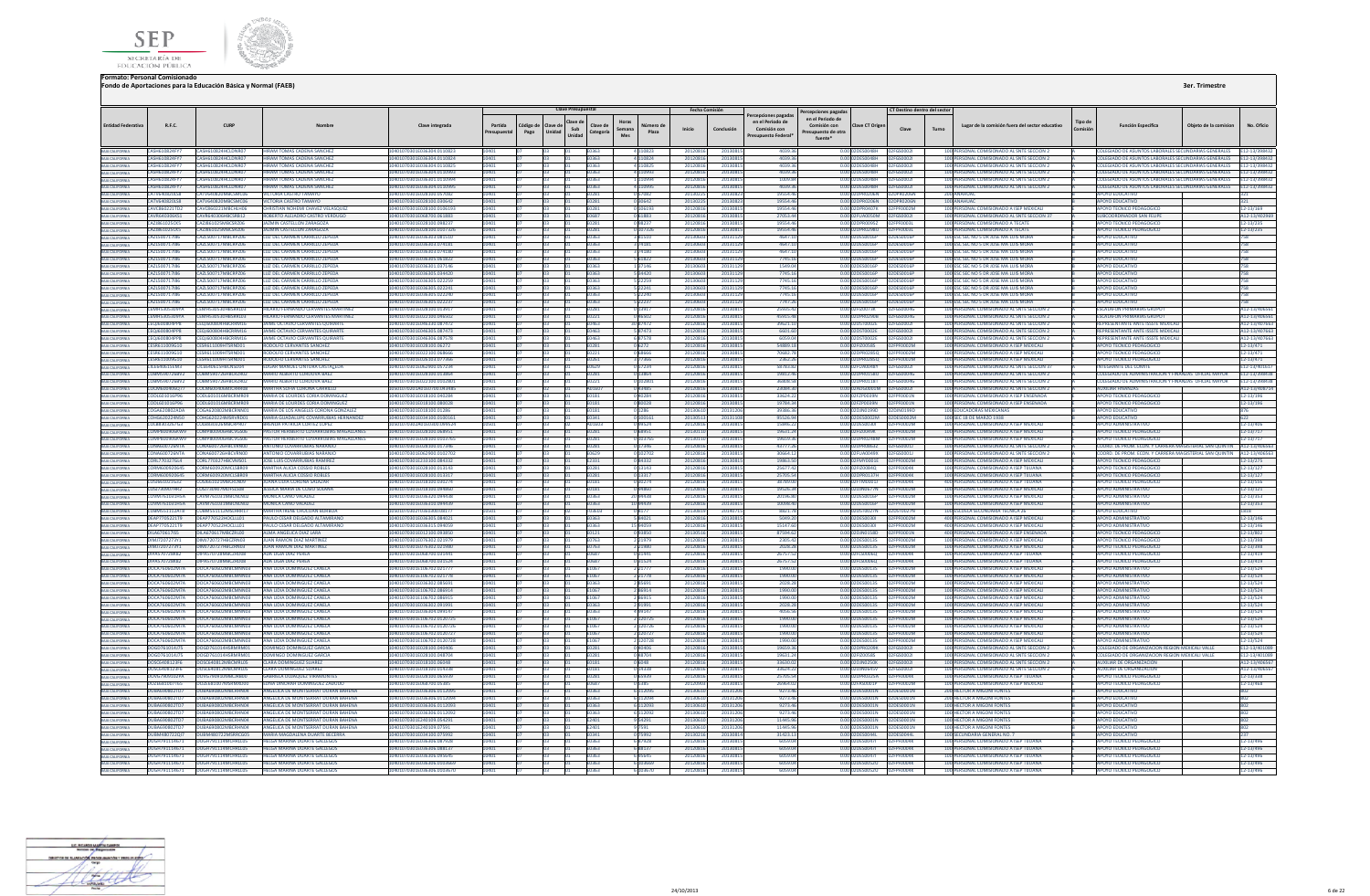



|                                                                                                                                   |                                              |                                                 |                                                                            |                                                         |                      |                   | <b>Clave Presupuesta</b>            |                                          |                     | <b>Fecha Comisión</b> |                      |                                                      | Percepciones pagada:                                   |                                                          | CT Destino dentro del sector |       |                                                                                                                |                            |                                                                              |                       |                              |
|-----------------------------------------------------------------------------------------------------------------------------------|----------------------------------------------|-------------------------------------------------|----------------------------------------------------------------------------|---------------------------------------------------------|----------------------|-------------------|-------------------------------------|------------------------------------------|---------------------|-----------------------|----------------------|------------------------------------------------------|--------------------------------------------------------|----------------------------------------------------------|------------------------------|-------|----------------------------------------------------------------------------------------------------------------|----------------------------|------------------------------------------------------------------------------|-----------------------|------------------------------|
| <b>Entidad Federativa</b>                                                                                                         | R.F.C.                                       | CURF                                            | Nombre                                                                     | Clave integrada                                         | Partida<br>resupuest | Código de<br>Pago | lave de<br>lave de<br>Sub<br>Unidad | Horas<br>Clave de<br>Semana<br>Categoría | Número di<br>Plaza  | Inicio                | Conclusión           | repciones pagada<br>en el Periodo de<br>Comisión con | en el Periodo de<br>Comisión con<br>resupuesto de otra | <b>Clave CT Origen</b>                                   | Clave                        | Turno | Lugar de la comisión fuera del sector educativo                                                                | <b>Tipo de</b><br>Comisión | <b>Función Específica</b>                                                    | Obieto de la comision | No. Oficio                   |
|                                                                                                                                   |                                              |                                                 |                                                                            |                                                         |                      |                   | Unidad                              | Mes                                      |                     |                       |                      | <b>Presupuesto Federal</b>                           | fuente*                                                |                                                          |                              |       |                                                                                                                |                            |                                                                              |                       |                              |
| BAJA CALIFORNIA<br>BAJA CALIFORNIA<br>BAJA CALIFORNIA<br>BAJA CALIFORNIA                                                          |                                              |                                                 | DUGH791114671 DUGH791114MCHRLL05 HELGA MARINA DUARTE GALLEGOS              | 10401070301E036306 0119005                              | 10401                |                   | <b>In3</b>                          | E0363                                    | 6 119005            | 20120816              | 20130815             | 6059.04                                              |                                                        | 0.00 02DES0052U 02FPF0004K                               |                              |       | 100 PERSONAL COMISIONADO A ISEP TIJUANA                                                                        |                            | APOYO TECNICO PEDAGOGICO                                                     |                       | 12-13/496                    |
|                                                                                                                                   | DUGH791114671                                | DUGH791114MCHRLL05                              | <b>HELGA MARINA DUARTE GALLEGOS</b>                                        | 10401070301E036306.0119010                              | 10401                |                   |                                     | E0363                                    | 6 119010            | 20120816              | 2013081              | 6059.0                                               |                                                        | 0.00 02DES0052U 02FPF0004K                               |                              |       | 100 PERSONAL COMISIONADO A ISEP TUUANA                                                                         |                            | APOYO TECNICO PEDAGOGICO                                                     |                       | 12-13/496                    |
|                                                                                                                                   | DUGR5911277P5                                | DUGR591127MRCRNS06                              | ROSALVA DURAN GONZALEZ                                                     | 10401070301E028100.075503                               |                      |                   |                                     | E0281                                    | 175503              | 2013040               | 2013100              | 39425.2                                              |                                                        |                                                          |                              |       | 200 NUEVA CREACION ANGELES DE PUEBLA                                                                           |                            | ΔΡΟΥΩ ΕΒΗΓΑΤΙΝΩ                                                              |                       |                              |
|                                                                                                                                   | DUSM600722U19                                | DUSM600722MCSRNG02                              | MARIA MAGDALENA DURANTES SANCHEZ                                           | 10401070301E018100.06387                                |                      |                   |                                     | E0181                                    | 0 6387              | 201301                | 2013081              | 19788.1                                              |                                                        |                                                          | 2FPF0001N                    |       | 100 PERSONAL COMISIONADO A ISEP ENSENADA                                                                       |                            | <b>APOYO TECNICO PEDAGOGICO</b>                                              |                       | 12-13/706                    |
| BAIA CALIFORNIA<br>BAIA CALIFORNIA                                                                                                | DUSM600722U19                                | DUSM600722MCSRNG02                              | MARIA MAGDALENA DURANTES SANCHEZ                                           | 10401070301E018100.013339                               |                      |                   |                                     | E0181                                    | 013339              | 201301                | 2013081              | 43689.2                                              |                                                        | 0.00 02DJN0352H 02FPF0001N                               |                              |       | 100 PERSONAL COMISIONADO A ISEP ENSENADA                                                                       |                            | <b>APOYO TECNICO PEDAGOGICO</b>                                              |                       | 12-13/706                    |
|                                                                                                                                   | <b>FACAS80928CS7</b><br>EACA580928C57        | <b>FACASS0928HRCYTN02</b><br>EACA580928HBCYTN02 | ANTONIO EYRALID COTA<br>ANTONIO EYRAUD COTA                                | 10401070301E028100.058922<br>10401070301E022100.078228  |                      |                   |                                     | <b>F0281</b>                             | 058922              | 2012081<br>20120816   | 2013081<br>20130815  | 437173<br>70682.7                                    |                                                        | 0.00 02DPR0303P<br>0.00 02DPR08051 02FPF0003L            | 02EPE0003L                   |       | 100 PERSONAL COMISIONADO A TECATE<br>100 PERSONAL COMISIONADO A TECATE                                         |                            | <b>APOYO ADMINISTRATIVE</b>                                                  |                       | 12-13/066<br>12-13/066       |
| BAIA CALIFORNIA<br>BAIA CALIFORNIA<br>BAIA CALIFORNIA                                                                             | <b>FACASS0928CS7</b>                         | <b>FACASS0928HRCYTN02</b>                       | <b>ANTONIO EYRALID COTA</b>                                                | 10401070301E026103.081032                               | 10401                |                   |                                     | E0221<br>F0261                           | 078228<br>381032    | 20120816              | 2013081              | 2362.2                                               |                                                        | 0.0002DPR0303P                                           | 02FPF0003L                   |       | 100 PERSONAL COMISIONADO A TECATE                                                                              |                            | <b>APOYO ADMINISTRATIVO</b><br><b>APOYO ADMINISTRATIVO</b>                   |                       | 12-13/066                    |
|                                                                                                                                   | <b>EACRESOR22DHE</b>                         | <b>EACRESOR27MBCSTR07</b>                       | <b>RPENDA NOEMLESTRADA COT.</b>                                            | 104010702015012100.079502                               |                      |                   |                                     | E0121                                    | 79503               | 201209                | 2013081              | 87684.0L                                             |                                                        | 0.00.0201N0068L                                          | 02ERED01N                    |       | 100 PERSONAL COMISIONADO A ISEP ENSENADA                                                                       |                            | AROVO ADMINISTRATIVO                                                         |                       | 12-13/479                    |
|                                                                                                                                   | <b>EACB650827DH6</b>                         | EACB650827MBCSTR07                              | BRENDA NOEMI ESTRADA COTA                                                  | 01070301E018100.011276                                  |                      |                   |                                     | 0181                                     |                     | 20120                 | 2013081              | 19814.3                                              |                                                        | DJN0355E                                                 | <b>F0001N</b>                |       | 100 PERSONAL COMISIONADO A ISEP ENSENAD.                                                                       |                            | OYO ADMINISTRATIVO                                                           |                       | 2-13/479                     |
| BARCALIFORNIA<br>BAIA CALIFORNIA<br>BAIA CALIFORNIA<br>BAIA CALIFORNIA<br>BAIA CALIFORNIA                                         | <b>FAGM620705258</b>                         | <b>FAGM620705MRCSTRO6</b>                       | MARTHA PATRICIA ESCANDON GUTIERREZ                                         | 10401070301F018100.013342                               |                      |                   |                                     | E0181                                    | 0 13342             | 2012081               | 20130815             | 25941.2                                              |                                                        | 0.00 02D IN0165N 02EGS0002L                              |                              |       | 100 PERSONAL COMISIONADO AL SNTE SECCION 2                                                                     |                            | AUXILIAR OFICIALIA DE PARTES                                                 |                       | A12-13/4065                  |
|                                                                                                                                   | EAMD691209D16                                | EAMD691209MBCSLN02                              | DIANA GUADALUPE ESCAMILLA MALDONADO                                        | 0401070301E036306.094936                                |                      |                   |                                     | E0363                                    | 694936              | 20120816              | 2013081              | 7959.1                                               |                                                        | 0.00 02DES0010V                                          | 02DES0010V                   |       | 400 PERSONAL COMISIONADO A S.E.B.S. / INSTITUCIONES.                                                           |                            | APOYO TECNICO PEDAGOGICO                                                     |                       | 12-13/163                    |
|                                                                                                                                   |                                              | FAMD691209D16 FAMD691209MRCSLN02                | DIANA GUADALUPE ESCAMILLA MALDONADO                                        | 10401070301E036306.094937                               |                      |                   |                                     | F0363                                    | 694937              | 20120816              | 20130815             | 7959.10                                              |                                                        | 0.00.02DES0010V 02DES0010V                               |                              |       | 400 PERSONAL COMISIONADO A S.E.B.S. / INSTITUCIONES, TH                                                        |                            | APOYO TECNICO PEDAGOGICO                                                     |                       | $12 - 13/163$                |
|                                                                                                                                   | <b>FAMD691209D16</b>                         | <b>EAMDE01200MBCSLN02</b>                       | DIANA GUADALUPE ESCAMILLA MALDONADO                                        | 10401070201E026206.094928                               |                      |                   |                                     | E0363                                    | 694938              | 20120816              | 20130815             | 7959 10                                              |                                                        | 0.00.02DES0010V                                          | 02DE50010V                   |       | 400 PERSONAL COMISIONADO A S.E.B.S. / INSTITUCIONES.                                                           |                            | AROVO TECNICO REDAGOGICO                                                     |                       | 12-13/163                    |
|                                                                                                                                   | EAMD691209D16                                | EAMD691209MBCSLN02                              | IANA GUADALUPE ESCAMILLA MALDONADO                                         | 01070301E036306.094939                                  |                      |                   |                                     |                                          |                     | 201208                | 2013081              | 7959.1                                               |                                                        | DES0010V                                                 | <b>2DES0010V</b>             |       | 400 PERSONAL COMISIONADO A S.E.B.S. / INSTITUCIONES                                                            |                            | OYO TECNICO PEDAGOGICO                                                       |                       | $2 - 13/163$                 |
| BAIA CALIFORNIA<br>BAIA CALIFORNIA<br>BAIA CALIFORNIA<br>BAIA CALIFORNIA<br>BAIA CALIFORNIA<br>BAIA CALIFORNIA<br>BAIA CALIFORNIA | EAMD691209D16<br>EAMD691209D16               | EAMD691209MBCSLN02<br>EAMD691209MBCSLN02        | DIANA GUADALUPE ESCAMILLA MALDONADO<br>DIANA GUADALUPE ESCAMILLA MALDONADO | 0401070301E036306.010495<br>0401070301E036306.0114209   |                      |                   |                                     | E0363<br>E0363                           | 5 114209            | 201208<br>2012081     | 2013081<br>2013081   | 7959.1<br>7959.1                                     |                                                        | 0.00.02DES0003L<br>0.00 02DES0010V                       | 2DES0003<br>02DES0010V       |       | 400 PERSONAL COMISIONADO A S.E.B.S. / INSTITUCIONES<br>400 PERSONAL COMISIONADO A S.E.R.S. / INSTITUCIONES, TL |                            | APOVO TECNICO PEDAGOGICO                                                     |                       | $2 - 13/163$<br>12-13/163    |
|                                                                                                                                   |                                              | FAMD691209D16 FAMD691209MRCSLN02                | DIANA GUADALUPE ESCAMILLA MALDONADO                                        | 10401070301E036306.0117428                              |                      |                   |                                     | E0363                                    | 6 117428            | 20120816              | 2013081              | 7959.10                                              |                                                        | 0.00 02DES0003L 02DES0003L                               |                              |       | 400 PERSONAL COMISIONADO A S.E.B.S. / INSTITUCIONES, TI                                                        |                            | APOYO TECNICO PEDAGOGICO                                                     |                       | $12 - 13/163$                |
|                                                                                                                                   | <b>FAMO681012KI4</b>                         | FAMO681012MRCSRL16                              | <b>OUMPIA MEREDITH ESPARZA MARTINEZ</b>                                    | 10401070301E028100.017364                               |                      |                   |                                     | <b>FN281</b>                             | 017364              | 20120816              | 20130815             | 25935.43                                             |                                                        | 0.00.02EIZ00751 02EPE0004K                               |                              |       | 100 PERSONAL COMISIONADO A ISEP TIILIANA                                                                       |                            | APOYO TECNICO PEDAGOGICO                                                     |                       | 12-13/129                    |
|                                                                                                                                   | EASG750820594                                | EASG750820MBCSQL02                              | <b>GLENDA LAURA ESCANDON SIQUEIROS</b>                                     | 0401070301E018100.012431                                |                      |                   |                                     | 0181                                     | 12431               | 201301                | 201308               | 19526.3                                              |                                                        | 0.00 02DJN0196G                                          | 2FPF0002M                    |       | 400 PERSONAL COMISIONADO A ISEP MEXICAL                                                                        |                            | OYO TECNICO PEDAGOGICO                                                       |                       | $2 - 13/741$                 |
|                                                                                                                                   | EIML6509011L9                                | EIML650901MBCSRT06                              | LETICIA ESPINOZA MARTINEZ                                                  | 10401070301E068700.03118                                |                      |                   |                                     | E0687                                    | 0 3 1 1 8           | 2013021               | 20130815             | 45449.10                                             |                                                        | 0.00 02FLS0007P 02FPF0002M                               |                              |       | 100 PERSONAL COMISIONADO A ISEP MEXICALI                                                                       |                            | APOYO TECNICO PEDAGOGICO                                                     |                       | 12-13/006                    |
| BAJA CALIFORNIA                                                                                                                   | EIML6509011L9                                | EIML650901MBCSRT06                              | <b>LETICIA ESPINOZA MARTINEZ</b>                                           | 10401070301E046302.06586                                |                      |                   |                                     | E0463                                    | 2 65867             | 2013021               | 2013081              | 2036.2                                               |                                                        | 0.00 02FLS0007P                                          | 02EPE0002M                   |       | 100 PERSONAL COMISIONADO A ISEP MEXICALI                                                                       |                            | <b>APOYO TECNICO PEDAGOGICO</b>                                              |                       | 12-13/006                    |
| <b>BAJA CALIFORNIA</b>                                                                                                            | EIML6509011L9                                | FIMI 650901MRCSRT06                             | LETICIA ESPINOZA MARTINEZ                                                  | 10401070301E068700.0116488                              |                      |                   |                                     | <b>FO687</b>                             | 0 116488            | 20130216              | 20130815             | 20545.00                                             |                                                        | 0.00102ELS0007P 02EPE0002M                               |                              |       | 100 PERSONAL COMISIONADO A ISEP MEXICALI                                                                       |                            | APOYO TECNICO PEDAGOGICO                                                     |                       | 12-13/006                    |
| BAIA CALIFORNIA<br>BAIA CALIFORNIA<br>BAIA CALIFORNIA                                                                             | <b>FIMN6505043UR</b>                         | <b>EIMMESOSOMMBCSNROG</b>                       | NORA MARIA ESPINOZA MENDOZA                                                | 10401070301E046303.027998                               |                      |                   |                                     | FN463                                    | 27998               | 20120816              | 2013081              | 3041.03                                              |                                                        | 0.00102DST0019E                                          | 02FPF0001N                   |       | 400 PERSONAL COMISIONADO A ISEP ENSENADA                                                                       |                            | <b>POYO TECNICO PEDAGOGICO</b>                                               |                       | 12-13/218                    |
|                                                                                                                                   | <b>FIMN6505043UR</b>                         | <b>FIMN650504MRCSNR09</b>                       | NORA MARIA ESPINOZA MENDOZA                                                | 10401070301F046303.027999                               |                      |                   |                                     | FNA63                                    | 27999               | 2012081               | 2013081              | 3029.52                                              |                                                        | 0.00102DST0019E                                          | <b>2FPF0001N</b>             |       | 400 PERSONAL COMISIONADO A ISEP ENSENADA                                                                       |                            | APOYO TECNICO PEDAGOGICO                                                     |                       | 12-13/218                    |
|                                                                                                                                   | <b>EIMN6505043U8</b><br>EIMN6505043U8        | <b>EIMMASOSOMMRCSNROG</b><br>MN650504MBCSNR09   | NORA MARIA ESPINOZA MENDOZA<br>NORA MARIA ESPINOZA MENDOZA                 | 10401070301E046303.033138<br>401070301E046303.040709    |                      |                   |                                     | E0463<br>1463                            | 333138              | 2012081<br>2012081    | 2013081<br>2013081   | 3029.52<br>3029.5                                    |                                                        | 0.00 02DST0019E<br>ST0019E                               | PENOD1N<br>F0001N            |       | 400 PERSONAL COMISIONADO A ISEP ENSENADA<br>400 PERSONAL COMISIONADO A ISEP ENSENADA                           |                            | APOVO TECNICO PEDAGOGICO<br>OYO TECNICO PEDAGOGICO                           |                       | $2 - 13/218$<br>$2 - 13/218$ |
| BAIA CALIFORNIA<br>BAIA CALIFORNIA                                                                                                | <b>EIMN6505043U8</b>                         |                                                 | NORA MARIA ESPINOZA MENDOZA                                                | 10401070301E046303.040710                               |                      |                   |                                     | E0463                                    | 40710               | 20120816              |                      | 3029.52                                              | 0.00                                                   | 0.00 02DST0019E                                          | FOOD1N                       |       | 400 PERSONAL COMISIONADO A ISEP ENSENADA                                                                       |                            |                                                                              |                       |                              |
| BAIA CALIFORNIA                                                                                                                   | FIMN6505043UR                                | EIMN650504MBCSNR09<br><b>FIMN650504MRCSNR09</b> | NORA MARIA ESPINOZA MENDOZA                                                | 10401070301F046303.047393                               |                      |                   |                                     | F0463                                    | 8 47393             | 20120816              | 2013081<br>20130815  | 3029.52                                              |                                                        | 0.00.02DST0019E                                          | <b>EPENOD1N</b>              |       | 400 PERSONAL COMISIONADO A ISEP ENSENADA                                                                       |                            | APOYO TECNICO PEDAGOGICO<br><b>POYO TECNICO PEDAGOGICO</b>                   |                       | 12-13/218<br>12-13/218       |
|                                                                                                                                   | <b>FIMN6505043U8</b>                         | <b>EIMMASSOSOMMRCSNROG</b>                      | NORA MARIA ESPINOZA MENDOZA                                                | 0401070201E046303.049437                                |                      |                   |                                     | CaN <sub>D</sub> :                       | A9431               | 2012081               | 2013081              | 3029.5                                               | 000                                                    | <b>STOO1 OF</b>                                          | ENNAN N                      |       | 400 PERSONAL COMISIONADO A ISEP ENSENADA                                                                       |                            | <b>POVO TECNICO PEDAGOGICO</b>                                               |                       | 12-13/218                    |
| BAIA CALIFORNIA<br>BAIA CALIFORNIA                                                                                                | <b>EIMN6505043U8</b>                         | <b>FIMN650504MRCSNR09</b>                       | NORA MARIA ESPINOZA MENDOZA                                                | 10401070301E046303.050569                               |                      |                   |                                     | E0463                                    | 3 5 0 5 6 9         | 20120816              | 20130815             | 3029.52                                              |                                                        | 0.00 02DST0019E                                          | FOOD1N                       |       | 400 PERSONAL COMISIONADO A ISEP ENSENADA                                                                       |                            | APOYO TECNICO PEDAGOGICO                                                     |                       | 12-13/218                    |
|                                                                                                                                   | EIMN6505043U8                                |                                                 | NORA MARIA ESPINOZA MENDOZA                                                | 1070301E046303.0505                                     |                      |                   |                                     | 1463                                     |                     | 2012081               | 2013081              | 3029.5                                               |                                                        | <b>ST0019E</b>                                           |                              |       | 400 PERSONAL COMISIONADO A ISEP ENSENAD                                                                        |                            | DYO TECNICO PEDAGOGICO                                                       |                       | 12-13/218                    |
| BAIA CALIFORNIA<br>BAIA CALIFORNIA                                                                                                | <b>EIMN6505043U8</b>                         | IN650504MBCSNR09                                | NORA MARIA ESPINOZA MENDOZA                                                | 10401070301E046303.053118                               |                      |                   |                                     | 0463                                     | 353118              | 2012081               | 2013081              | 3029.52                                              |                                                        | 0.00 02DST0019E                                          | F0001N                       |       | 400 PERSONAL COMISIONADO A ISEP ENSENADA                                                                       |                            | <b>POYO TECNICO PEDAGOGICO</b>                                               |                       | 12-13/218                    |
| BAJA CALIFORNIA                                                                                                                   | <b>FIMN6505043UR</b>                         | <b>FIMN650504MRCSNR09</b>                       | NORA MARIA ESPINOZA MENDOZA                                                | 0401070301E046303.053119                                |                      |                   |                                     | nasa                                     | 53119               | 2012081               | 2013081              | 3029.5                                               |                                                        | 0.00020570019E                                           | PEODO1N                      |       | 400 PERSONAL COMISIONADO A ISEP ENSENADA                                                                       |                            | <b>POYO TECNICO PEDAGOGICO</b>                                               |                       | 12-13/218                    |
| BAIA CALIFORNIA<br>BAIA CALIFORNIA                                                                                                | <b>FIMN6505043UR</b>                         | FIMN650504MBCSNR09                              | NORA MARIA ESPINOZA MENDOZA                                                | 10401070301F046302.055224                               |                      |                   |                                     | FN463                                    | 55224               | 20120816              | 20130815             | 2019 61                                              |                                                        | 0.00 02DST0019F                                          | PE0001N                      |       | 400 PERSONAL COMISIONADO A ISEP ENSENADA                                                                       |                            | <b>APOYO TECNICO PEDAGOGICO</b>                                              |                       | 12-13/218                    |
|                                                                                                                                   | <b>EIMN6505043U8</b>                         | <b>MN650504MRCSNR09</b>                         | NORA MARIA ESPINOZA MENDOZA                                                | 01070301E046303.05847                                   |                      |                   |                                     | E0463                                    | 358471              | 2012081               | 2013081              | 3029.5                                               | 0.00 02                                                | STOO1 OF                                                 | F0001N                       |       | 400 PERSONAL COMISIONADO A ISEP ENSENAD                                                                        |                            | OYO TECNICO PEDAGOGICO                                                       |                       | 12-13/218                    |
| BAJA CALIFORNIA<br>BAJA CALIFORNIA                                                                                                | <b>EIMN6505043U8</b><br>EIOV740627223        | MN650504MBCSNR09<br>EIOV740627MBCSLC03          | NORA MARIA ESPINOZA MENDOZA<br><b>VICTORIA ESPINOZA OLGUIN</b>             | 0401070301E046303.058481<br>10401070301E018100.058457   |                      |                   |                                     | 0463<br>E0181                            | 358481<br>058457    | 20120816<br>20120816  | 2013081<br>20130815  | 3029.5<br>25677.42                                   |                                                        | 0.00 02DST0019E<br>0.00 02DJN0091M                       | FOOD1N                       |       | 400 PERSONAL COMISIONADO A ISEP ENSENADA<br>100 PERSONAL COMISIONADO A ISEP MEXICALI                           |                            | OYO TECNICO PEDAGOGICO                                                       |                       | 12-13/218                    |
| BAJA CALIFORNIA                                                                                                                   | EIPC770111970                                | EIPC770111MBCSRC09                              | <b>CECIUA ESPINOZA PERAZA</b>                                              | 10401070301E018100.096521                               |                      |                   |                                     | E0181                                    | 096521              | 20130529              | 2013081              | 19526.34                                             |                                                        | 0.00 02DJN0244Z                                          | F0002M<br>02FPF0001N         |       | 100 PERSONAL COMISIONADO A ISEP ENSENADA                                                                       |                            | APOYO TECNICO PEDAGOGICO<br>APOYO TECNICO PEDAGOGICO                         |                       | 12-13/566<br>12-13/779       |
|                                                                                                                                   | <b>FIZIS412080RS</b>                         | <b>121541208HRCSPS02</b>                        | <b>IFSUS ESPINOZA ZEPEDA</b>                                               | 0401070301E028100.02024                                 |                      |                   |                                     | <b>FN281</b>                             |                     | 2012081               | 2013081              | 33652.3                                              |                                                        | 0.00 02DPR0465A                                          | <b>GSOONG</b>                |       | 100 PERSONAL COMISIONADO AL SNTE SECCION :                                                                     |                            | OMUNICACION SOCIAL THUANA                                                    |                       | 412-13/4065                  |
| BAJA CALIFORNIA                                                                                                                   | <b>FIZIS412080RS</b>                         | <b>FIZIS41208HRCSPS02</b>                       | <b>IFSUS ESPINOZA ZEPEDA</b>                                               | 10401070301F022100.040995                               |                      |                   |                                     | E0221                                    | 040995              | 20120816              | 20130815             | 36808.98                                             |                                                        | 0.00102DPR0340T                                          | 12EGS0004G                   |       | 100 PERSONAL COMISIONADO AL SNTE SECCIÓN 2                                                                     |                            | COMUNICACIÓN SOCIAL THUANA                                                   |                       | A12-13/406574                |
| BAJA CALIFORNIA                                                                                                                   | <b>EUDA630212CF2</b>                         | <b>IDA630212HSRSCRD</b>                         | ABINADAB ESCUDERO DICOCHE/                                                 | 10401070301E028100.017431                               |                      |                   |                                     | E0281                                    | 1743                | 2012081               | 2013081              | 25969.9                                              |                                                        | 0.00 02DPR0211Z                                          | <b>DENNADA</b>               |       | 400 PFRSONAL COMISIONADO A ISEP MEXICALI                                                                       |                            | APOYO TECNICO PEDAGOGICO                                                     |                       | 12-13/443                    |
| BAJA CALIFORNIA                                                                                                                   | FELL741202Q99                                | LL741202MBCRPL15                                | LILIANA EDITH FREGOSO LOPEZ                                                | I0401070301E046304.09621                                |                      |                   |                                     | E0463                                    | 496217              | 201208                | 2013081              | 4072.5                                               |                                                        | STOD44D                                                  |                              |       | 400 PERSONAL COMISIONADO A ISEP MEXICAL                                                                        |                            | APOYO TECNICO PEDAGOGICO                                                     |                       | 12-13/499                    |
|                                                                                                                                   | FELL741202Q99                                | ELL741202MBCRPL15                               | LILIANA EDITH FREGOSO LOPEZ                                                | 0401070301E046304.096218                                |                      |                   |                                     | 0463                                     | 496218              | 20120816              | 2013081              | 4072.5                                               | 0.00                                                   | DST0044D                                                 | <b>MS003</b>                 |       | 400 PERSONAL COMISIONADO A ISEP MEXICALI                                                                       |                            | POYO TECNICO PEDAGOGICO                                                      |                       | 12-13/499                    |
|                                                                                                                                   | FFI1741202099                                | FELL741202MRCRPL15                              | <b>HIJANA EDITH EREGOSO LOPEZ</b>                                          | 10401070301F046304 096219                               |                      |                   |                                     | F0463                                    | 496219              | 20120816              | 20130815             | 4072.56                                              |                                                        | 0.00.02DST0044D                                          | <b>F0002M</b>                |       | 400 PERSONAL COMISIONADO A ISEP MEXICALL                                                                       |                            | APOYO TECNICO PEDAGOGICO                                                     |                       | 12-13/499                    |
|                                                                                                                                   | FESC7005273G5                                | FESC 200522MSLLRI02                             | <b>CLAUDIA FLENA FELIX SERRANC</b>                                         | 10401070301F046305.067714                               |                      |                   |                                     | <b>FN463</b>                             | 5 67714             | 2013030               | 2013081              | 5078.7                                               |                                                        | 0.00020500381                                            | <b>FOOOST</b>                |       | 100 PERSONAL COMISIONADO ISEP ROSARITO                                                                         |                            | <b>IPOYO TECNICO PEDAGOGICO</b>                                              |                       | 12-13/765                    |
|                                                                                                                                   | FESC7005273G5                                | ESC700527MSLLRL07                               | CLAUDIA ELENA FELIX SERRANO                                                | 0401070301E046305.06797                                 |                      |                   |                                     |                                          |                     | 20130                 | 2013081              | 5070.7                                               | 0.00                                                   | <b>ST0038T</b>                                           | 0005J                        |       | 100 PERSONAL COMISIONADO ISEP ROSARITO                                                                         |                            | OYO TECNICO PEDAGOGICO                                                       |                       | 12-13/765                    |
|                                                                                                                                   | FESC7005273G5<br>FESC7005273G5               | ESC700527MSLLRLD<br>FESC700527MSLLRL01          | <b>CLAUDIA ELENA FELIX SERRANO</b><br><b>CLAUDIA ELENA FELIX SERRANO</b>   | 0401070301E046305.07239<br>10401070301E046301.094805    |                      |                   |                                     | 0463<br>0463                             | 72393               | 2013<br>201303        | 2013081<br>20130815  | 5070<br>1014.14                                      |                                                        | 0.00 02DST0038T                                          | <b>FOODSJ</b>                |       | 100 PERSONAL COMISIONADO ISEP ROSARI<br>100 PERSONAL COMISIONADO ISEP ROSARITO                                 |                            | POYO TECNICO PEDAGOGICO                                                      |                       | 12-13/769<br>12-13/765       |
|                                                                                                                                   | FFSC7005273G5                                | FESC 700527MSLIRIOT                             | <b>CLAUDIA FLENA FELIX SERRANO</b>                                         | 10401070301F046301 094806                               |                      |                   |                                     | <b>FN463</b>                             | 94806               | 201303                | 2013081              | 1014.14                                              |                                                        | 0.00102DST0038T                                          | <b>FPENNOST</b>              |       | 100 PERSONAL COMISIONADO ISEP ROSARITO                                                                         |                            | APOYO TECNICO PEDAGOGICO                                                     |                       | 12-13/765                    |
|                                                                                                                                   | FESC2005223G5                                | FESC700527MSLLRL07                              | <b>CLAUDIA FLENA FELIX SERRANO</b>                                         | 10401070301E046301.094807                               |                      |                   |                                     | FNA63                                    | 194807              | 201303                | 2013081              | 101414                                               |                                                        | 0.0002DST0038T                                           | 2FPF0005J                    |       | 100 PERSONAL COMISIONADO ISEP ROSARITO                                                                         |                            | <b>POYO TECNICO PEDAGOGICO</b>                                               |                       | 12-13/765                    |
|                                                                                                                                   | FFSC7005273G5                                | FESC700527MSLIRL07                              | CLAUDIA FLENA FELIX SERRANO                                                | 01070301F046305.094808                                  |                      |                   |                                     | 1463                                     | 94808               | 20130                 | 2013081              | 5070.7                                               | 0.00                                                   | 5500387                                                  | <b>ENNOST</b>                |       | 100 PERSONAL COMISIONADO ISEP ROSARITO                                                                         |                            | <b>IPOYO TECNICO PEDAGOGICO</b>                                              |                       | 12-13/765                    |
| BAJA CALIFORNIA                                                                                                                   | FESC7005273G5                                | FESC700527MSLLRL0                               | <b>CLAUDIA ELENA FELIX SERRANO</b>                                         | 10401070301E046303.0125253                              |                      |                   |                                     | E0463                                    | 3 125253            | 201303                | 20130815             | 3042.42                                              |                                                        | 0.00 02DST0038T                                          | <b>FOODSJ</b>                |       | 100 PERSONAL COMISIONADO ISEP ROSARITO                                                                         |                            | <b>APOYO TECNICO PEDAGOGICO</b>                                              |                       | 12-13/765                    |
| BAIA CALIFORNIA                                                                                                                   | FESC7005273G5                                | FESC700527MSLLRL07                              | CLAUDIA ELENA FELIX SERRANO                                                | 0401070301E046303.0125254                               |                      |                   |                                     | 0463                                     | 125254              | 2013030               | 2013081              | 3042.42                                              | 0.00                                                   | 2DST0038T                                                | FPF0005J                     |       | 100 PERSONAL COMISIONADO ISEP ROSARITO                                                                         |                            | <b>IPOYO TECNICO PEDAGOGICO</b>                                              |                       | 12-13/765                    |
|                                                                                                                                   | FESC7005273G5                                | FESC200522MSLLRL02                              | <b>CLAUDIA ELENA FELIX SERRANO</b>                                         | 10401070301E046305.0125553                              |                      |                   |                                     | E0463                                    | 5 125553            | 2013030               | 20130815             | 5070.72                                              |                                                        | 0.00 02DST0038T                                          | 02FPF00051                   |       | 100 PERSONAL COMISIONADO ISEP ROSARITO                                                                         |                            | APOYO TECNICO PEDAGOGICO                                                     |                       | 12-13/765                    |
|                                                                                                                                   | FELIDR70107DO0                               | FEUD870107HBCLBN01                              | <b>DANIEL FELIX UBACH</b>                                                  | 0401070301E076310.0103439                               |                      |                   |                                     | 0763                                     | 0 103439            | 2012081               | 2013081              | 100984                                               |                                                        | 0.00 02DPR0122E                                          | <b>SEPERADAR</b>             |       | 100 PERSONAL COMISIONADO A ISEP TILIJANA                                                                       |                            | POYO TECNICO PEDAGOGICO                                                      |                       | 12-13/077                    |
| BAJA CALIFORNIA<br>BAJA CALIFORNIA                                                                                                | <b>FOAR570419NO3</b><br><b>FOARS70419NO3</b> | FOARS70419HRCLRL04<br>COARS 70419HRCLRLOA       | <b>RAULELORES ARCEO</b><br><b>PAUL ELOPES ARCEC</b>                        | 0501070302501E0700.03320<br>050107030250160700.03320    |                      |                   |                                     | SO1F07                                   | 03320               | 201301<br>2013081     | 20130818<br>2014081  | 16063.8<br>92517                                     |                                                        | 0.00 02DPR0441R<br>0.000209904418                        | 2DPR0441R<br>02DRRA41R       |       | 200 NARCISO MENDOZA<br>200 NARCISO MENDOZA                                                                     |                            | ΔΡΩΥΩ ΕΒΗΓΑΤΙΝΩ<br><b>MPOVO EDI ICATIVO</b>                                  |                       | 1812<br>1812                 |
|                                                                                                                                   | FOGA761028KH9                                | OGA761028HBCLTB06                               | <b>ABRAHAM FLORES GUTIERR</b>                                              | 501070302S01E0700.03654                                 |                      |                   |                                     |                                          |                     | 201301                | 2013081              | 15845.8                                              |                                                        | 0.00 02DJN0134U                                          | 2DJN0134U                    |       | 100 21 DE MARZO                                                                                                |                            | POYO EDUCATIVO                                                               |                       |                              |
| BAJA CALIFORNIA<br><b>BAIA CALIFORNIA</b>                                                                                         | <b>FOGA761028KH9</b>                         | FOGA761028HBCLTB06                              | <b>ABRAHAM FLORES GUTIERREZ</b>                                            | 1070302S01E0700.03654                                   |                      |                   |                                     |                                          | 0 3654              | 201308                | 2014081              | 8242.80                                              |                                                        | 0.00 02DJN0134U                                          | <b>DJN0134U</b>              |       | 100 21 DE MARZO                                                                                                |                            | OYO EDUCATIVO                                                                |                       | 1805                         |
|                                                                                                                                   | FOHH760626V10                                | FOHH760626HRCNRG02                              | HUGO FONSECA HERNANDEZ                                                     | 10401070301F028100 017344                               | 10401                |                   |                                     | <b>F0281</b>                             | 0.17344             | 20120816              | 20130815             | 4345936                                              |                                                        | 0.00.02DPR03175 02EPE0003L                               |                              |       | 100 PERSONAL COMISIONADO A TECATE                                                                              |                            | APOYO TECNICO PEDAGOGICO                                                     |                       | 12-13/205                    |
| BAIA CALIFORNIA<br>BAIA CALIFORNIA<br>BAIA CALIFORNIA                                                                             | FORL730203FM0                                | <b>FORL730203HSLLSR06</b>                       | LAURENTINO FLORES RIOS                                                     | 10401070301F233100.093440                               |                      |                   |                                     | F2331                                    | 0.93440             | 2012092               | 2013081              | 19863.50                                             |                                                        | 0.0002DES0003L                                           | 02FPF0004K                   |       | 400 PERSONAL COMISIONADO A ISEP TIILIANA                                                                       |                            | <b>APOYO ADMINISTRATIVO</b>                                                  |                       | 12-13/604                    |
|                                                                                                                                   | FOVB631220AM6                                | COVRESS 1220MBCNLTD                             | <b>BEATRIZ FONG VILLALVAZ</b>                                              | 01070401F921100.0980                                    |                      |                   |                                     | E9211                                    | 9805                | 201304                | 201310               | 68871.4                                              |                                                        | 0.00 02DUP0004E                                          | <b>DO LIBOOOA</b>            |       | 100 UNIDAD UPN TIJUANA (024) SUBSEDE ENSENADA                                                                  |                            | <b>IPOYO EDUCATIVE</b>                                                       |                       |                              |
| BAJA CALIFORNIA<br>BAJA CALIFORNIA                                                                                                | FULL651010EBA                                | LL651010MBCNZR03                                | <b>AARIA DE LOURDES FUENTES LIZARRAGA</b>                                  | 01070301E018100.012062                                  |                      |                   |                                     | E0181                                    | 120628              | 201302                | 2013081              | 19784.3                                              | 0.000                                                  | JN0355E                                                  | UN0355E                      |       | 200 XOCHICALPILLI                                                                                              |                            | OYO EDUCATIV                                                                 |                       |                              |
|                                                                                                                                   | FULL651010EBA                                | LOMBCNZR03                                      | <b>MARIA DE LOURDES FUENTES LIZARRAGA</b>                                  | 10401070301E018100.011943                               |                      |                   |                                     | E0181                                    | 0 11943             | 2013022               | 20130818             | 33628.0                                              |                                                        | 0.00 02DJN0068L                                          | 02DJN0068L                   |       | 100 MARGARITA MAZA DE JUAREZ                                                                                   |                            | <b>APOYO EDUCATIVO</b>                                                       |                       | 236                          |
| BAIA CALIFORNIA<br>BAIA CALIFORNIA<br>BAIA CALIFORNIA                                                                             | <b>FULL651010EBA</b><br>FULL651010EBA        | <b>FULL651010MRCNZR03</b><br>FULL651010MBCNZR03 | MARIA DE LOURDES FUENTES LIZARRAGA<br>MARIA DE LOURDES FUENTES LIZARRAGA   | 10401070301E018100.0120628<br>10401070301E018100.011943 |                      |                   |                                     | E0181                                    | 0 120628<br>0 11943 | 20130819<br>20130819  | 20140214<br>20140214 | 10245.0<br>17457.10                                  |                                                        | 0.00 02DJN0355E 02DJN0355E<br>0.00 02DJN0068L 02DJN0068L |                              |       | 200 XOCHICALPILLI<br>100 MARGARITA MAZA DE ILIAREZ                                                             |                            | <b>APOYO EDUCATIVO</b>                                                       |                       | 1891<br>1891                 |
|                                                                                                                                   | <b>GAAD560722CF5</b>                         | <b>SAADS60722HRSSLN09</b>                       | DANIEL GASTELLIM ALVAREZ                                                   | 0401070301E036305.020568                                |                      |                   |                                     | E0181<br>F0363                           | 20568               | 2012081               | 2013081              | 5114.2                                               |                                                        | 0.00 02DES0009F                                          | 02EGS00021                   |       | 100 PERSONAL COMISIONADO AL SNTE SECCION 2                                                                     |                            | <b>APOYO EDUCATIVO</b><br>COORD, TRAB, CONFLS, SECUNDARIAS GENERALES MEXICAL |                       | A12-13/4065                  |
| BAJA CALIFORNIA                                                                                                                   | GAAD560722CF5                                | AAD560722HBSSLN09                               | DANIEL GASTELUM ALVAREZ                                                    | 01070301E036305.020569                                  |                      |                   |                                     | E0363                                    |                     | 2012081               | 20130815             | 5114.2                                               |                                                        | 0.00 02DES0009F                                          | 02FGS00021                   |       | 100 PERSONAL COMISIONADO AL SNTE SECCION 2                                                                     |                            | COORD, TRAB, CONFLS, SECUNDARIAS GENERALES MEXICALI                          |                       | 12-13/40659                  |
| BAJA CALIFORNIA                                                                                                                   | GAAD560722CF5                                | SAAD560722HBSSLN09                              | DANIEL GASTELUM ALVARE                                                     | 10401070301E036305.020570                               |                      |                   |                                     | E0363                                    | 20570               | 20120816              | 20130815             | 5114.2                                               |                                                        | 0.00 02DES0009F 02FGS0002I                               |                              |       | 100 PERSONAL COMISIONADO AL SNTE SECCION 2                                                                     |                            | COORD, TRAB, CONFLS, SECUNDARIAS GENERALES MEXICALI                          |                       | A12-13/40659                 |
|                                                                                                                                   | <b>GAAD560722CE5</b>                         | AADS60722HRSSLN09                               | DANIEL GASTELUM ALVAREZ                                                    | 0401070301E036503 020671                                |                      |                   |                                     | 2880                                     | 3 20671             | 20120816              | 2013081              | 3068.52                                              |                                                        | 0.00 02DES0009F                                          | 02FGS00021                   |       | 100 PERSONAL COMISIONADO AL SNTE SECCIÓN 2                                                                     |                            | COORD, TRAB, CONFLS, SECUNDARIAS GENERALES MEXICALI                          |                       | A12-13/40659                 |
| BAIA CALIFORNIA<br>BAIA CALIFORNIA                                                                                                | GAAD560722CF5                                | GAAD560722HBSSLN09                              | DANIEL GASTELUM ALVAREZ                                                    | 10401070301E036503.020672                               |                      |                   |                                     | E0365                                    | 3 20672             | 20120816              | 2013081              | 3068.52                                              |                                                        | 0.00 02DES0009F                                          | 02FGS00021                   |       | 100 PERSONAL COMISIONADO AL SNTE SECCION 2                                                                     |                            | COORD. TRAB. CONFLS. SECUNDARIAS GENERALES MEXICALI                          |                       | A12-13/40659                 |
| <b>BAJA CALIFORNIA</b>                                                                                                            | <b>GAAD560722CF5</b>                         | AAD560722HBSSLN09                               | DANIEL GASTELLIM ALVAREZ                                                   | 0401070301E036305.020673                                |                      |                   |                                     | 6380                                     | 20673               | 2012081               | 2013081              | 5114.23                                              |                                                        | 0.00 02DES0009E                                          | 02EGS00021                   |       | 100 PERSONAL COMISIONADO AL SNTE SECCION 2                                                                     |                            | <b>COORD TRAB CONFIS SECUNDARIAS GENERALES MEXICALL</b>                      |                       | A12-13/40659                 |
| BAIA CALIFORNIA<br>BAIA CALIFORNIA                                                                                                | GAAD560722CF5                                | <b>SAADS60722HRSSLN09</b>                       | DANIEL GASTELLIM ALVAREZ                                                   | 0401070301F036503 037838                                |                      |                   |                                     |                                          | 37838               | 201208                | 2013081              | 3068.5                                               |                                                        | 2DES0009E                                                | 2FGS0002                     |       | 100 PERSONAL COMISIONADO AL SNTE SECCION 2                                                                     |                            | COORD. TRAB. CONFLS. SECUNDARIAS GENERALES MEXICAL                           |                       | 112-13/4065                  |
|                                                                                                                                   | GAAD560722CFS                                | GAADS60722HRSSLN09                              | <b>DANIEL GASTELLIM ALVAREZ</b>                                            | 10401070301E036503.037839                               |                      |                   |                                     | E0365                                    | 37839               | 20120816              | 2013081              | 3068.52                                              |                                                        | 0.00 02DES0009F                                          | 02FGS0002                    |       | 100 PERSONAL COMISIONADO AL SNTE SECCION 2                                                                     |                            | COORD. TRAB. CONFLS. SECUNDARIAS GENERALES MEXICAL                           |                       | A12-13/4065                  |
| BAJA CALIFORNIA                                                                                                                   | <b>GAAD560722CF5</b><br><b>GAAD560722CF5</b> | AAD560722HBSSLN09<br>GAADS60722HRSSLN09         | DANIEL GASTELUM ALVARE<br><b>DANIEL GASTELLIM ALVARED</b>                  | 0401070301E036505.04371<br>10401070301F036305.057768    |                      |                   |                                     |                                          | 537768              | 201208                | 2013081<br>20130815  | 5114.2                                               |                                                        | 0.00 02DES0009F<br>0.00102DES0009E 02EGS0002L            | 2FGS00021                    |       | 100 PERSONAL COMISIONADO AL SNTE SECCION :<br>100 PERSONAL COMISIONADO AL SNTE SECCION 2                       |                            | COORD. TRAB. CONFLS. SECUNDARIAS GENERALES MEXICAL                           |                       | 12-13/40659                  |
| <b>BAIA CALIFORNIA</b>                                                                                                            | GAC1790612DD3                                | GAC (790612HSRRMNO2)                            | <b>ILIAN JOSE GRADILLAS CAMPOS</b>                                         | 10401070301E028100.0106059                              |                      |                   |                                     | <b>F0363</b><br><b>F0281</b>             | 0106059             | 20120816<br>2013030   | 20130815             | 5114.22<br>1955446                                   |                                                        | 0.0002DPR00310 02FPF0004K                                |                              |       | 400 PERSONAL COMISIONADO A ISEP TIILIANA                                                                       |                            | COORD. TRAB. CONFLS. SECUNDARIAS GENERALES MEXICALI<br>ΔΡΟΥΩ ΔΟΜΙΝΙΣΤΡΑΤΙΝΩ  |                       | A12-13/40659<br>12-13/767    |
| BAJA CALIFORNIA<br>BAJA CALIFORNIA                                                                                                | <b>GACL561017MV7</b>                         | GACL561017MBCRNT05                              | LETICIA DOLORES GARCIA CONSTANT                                            | 10401070301E028100.016007                               |                      |                   |                                     | <b>F0281</b>                             | 16007               | 2012081               | 2013081              | 43689.2                                              |                                                        | 0.00.025170066A                                          | 02FPF0004K                   |       | 400 PERSONAL COMISIONADO A ISEP TIILIANA                                                                       |                            | AROVO TECNICO REDAGOGICI                                                     |                       | 12-13/130                    |
| BAJA CALIFORNIA                                                                                                                   | GACL561017MY7                                | GACL561017MBCRNT05                              | LETICIA DOLORES GARCIA CONSTANTI                                           | I0401070301E022100.011262                               |                      |                   |                                     | E0221                                    | 0 112628            | 2012081               | 2013081              | 87681.2                                              |                                                        | 0.00 02DPR0679B                                          |                              |       | 400 PERSONAL COMISIONADO A ISEP TIJUANA                                                                        |                            | <b>APOYO TECNICO PEDAGOGICO</b>                                              |                       | 12-13/130                    |
| BAJA CALIFORNIA                                                                                                                   | GACL630925CY8                                | ACL630925MBCRSL04                               | MARIA LILIA GARCIA CASTELO                                                 | 0401070301E018100.02645                                 |                      |                   |                                     | 0181                                     |                     | 201208                | 2013081              | 19732.8                                              |                                                        | 0.00 02DJN0227J                                          | <b>2DJN0227J</b>             |       | 400 PERSONAL COMISIONADO A S.E.B.S. Y/O INSTITUCIO                                                             |                            | POYO TECNICO PEDAGOGICO                                                      |                       | 12-13/007                    |
| <b>BAJA CALIFORNIA</b>                                                                                                            | <b>GACL630925CY8</b>                         | GACL630925MRCRSL04                              | MARIA HI JA GARCIA CASTELO                                                 | 10401070301F018100 01226                                |                      |                   |                                     | <b>F0181</b>                             | 012267              | 20120816              | 2013081              | 19732.84                                             |                                                        | 0.0002DIN0227L 02DIN0227L                                |                              |       | 400 PERSONAL COMISIONADO A S.E.R.S. V/O INSTITUCIONES                                                          |                            | APOYO TECNICO PEDAGOGICO                                                     |                       | 12-13/007                    |
| BAIA CALIFORNIA                                                                                                                   | GACL661031A32                                | GACL661031MBCRMZ01                              | LUZ LETICIA GRANADOS CAMARGO                                               | 10401070301E018100.012437                               |                      |                   |                                     | E0181                                    | 0 12437             | 20120816              | 20130815             | 25935.42                                             |                                                        | 0.00 02DJN0098F 02FPF0004K                               |                              |       | 100 PERSONAL COMISIONADO A ISEP TUUANA                                                                         |                            | APOYO TECNICO PEDAGOGICO                                                     |                       | 12-13/094                    |
|                                                                                                                                   | GACL661031A32                                | GACL661021MBCRM201                              | <b>LUZ LETICIA GRANADOS CAMARGO</b>                                        | 0401070201E012100.095149                                |                      |                   |                                     | E0121                                    | 05149               | 201208                | 2013081              | 45889.5                                              |                                                        | 0.00.020 IN 048911                                       | 02FPF0004K                   |       | 100 PERSONAL COMISIONADO A ISEP TIILIANA                                                                       |                            | <b>POYO TECNICO PEDAGOGICO</b>                                               |                       | 12-13/094                    |
| BAIA CALIFORNIA                                                                                                                   | GACM581123MI9                                | GACM581123HBCSXN01                              | MANUEL GASTELUM CALEZ                                                      | 10401070401E723500.06347                                |                      |                   |                                     | E7235                                    | 0 63476             | 2012081               | 2013081              | 99247.3                                              |                                                        | 0.00 02DNL0001B  02FGS0002I                              |                              |       | 100 PERSONAL COMISIONADO AL SNTE SECCION :                                                                     |                            | <b>AUXILIAR DE ORGANIZACION</b>                                              |                       | A12-13/40659                 |
| BAIA CALIFORNIA                                                                                                                   | GAFE6007162D2                                | GAFE600716HBCRLN09                              | <b>ENRIQUE GARCIA FLORES</b>                                               | 0401070301E062900.036368                                |                      |                   |                                     | E0629                                    | 036368              | 2013030               | 20130815             | 23544.9                                              |                                                        | 0.00 02FUA0105Z 02FGS0002I                               |                              |       | 400 PERSONAL COMISIONADO AL SNTE SECCION 2                                                                     |                            | <b>AUXILIAR EN VIVIENDA</b>                                                  |                       | A13-13/431858                |
| BAJA CALIFORNIA                                                                                                                   |                                              | GAFN631229DM8 GAFN631229MBCLLR19                | NORA A GALLEGOS FLORES                                                     | 10401070301F018100.06156                                |                      |                   |                                     | E0181                                    | 0 6156              | 20120816              | 20130815             | 33624.22                                             |                                                        | 0.00 02DJN0211 02FPF0002M                                |                              |       | 100 PERSONAL COMISIONADO A ISEP MEXICALI                                                                       |                            | APOYO TECNICO PEDAGOGICO                                                     |                       | 12-13/521                    |

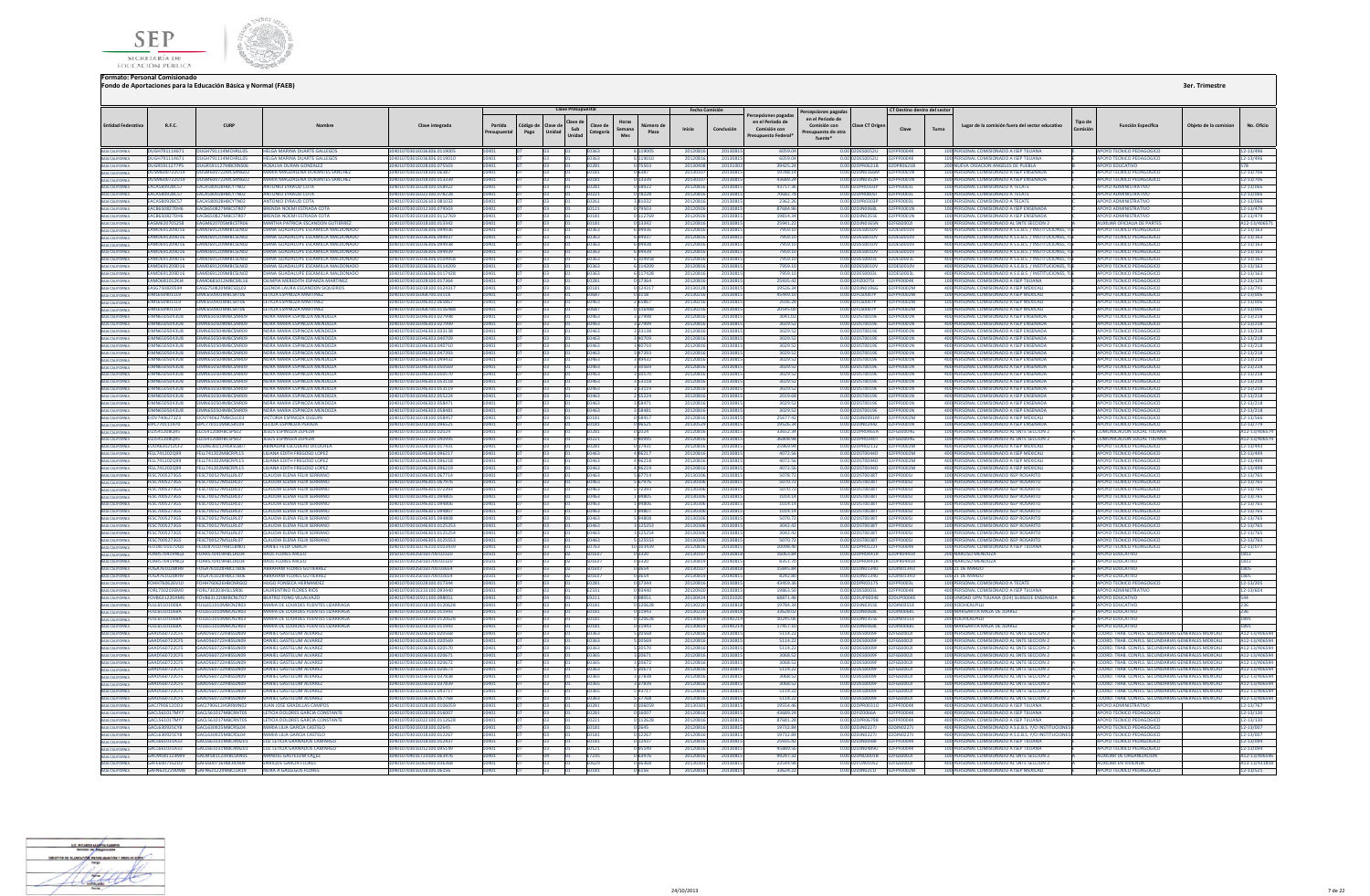



|         |                     | 3er. Trimestre        |  |
|---------|---------------------|-----------------------|--|
| Tipo de | Francisco Francisco | Objeto de la comicion |  |

|                                                                                             |                                |                                                          |                                                                  |                                                          |                        |                   | <b>Clave Pres</b>                   |                                                 |                    | Fecha Comisión       |                     |                                                                                | Percepciones pagada:                                               |                                                          | CT Destino dentro del secto   |       |                                                                                          |                            |                                                                                                                                                           |                                                                          |
|---------------------------------------------------------------------------------------------|--------------------------------|----------------------------------------------------------|------------------------------------------------------------------|----------------------------------------------------------|------------------------|-------------------|-------------------------------------|-------------------------------------------------|--------------------|----------------------|---------------------|--------------------------------------------------------------------------------|--------------------------------------------------------------------|----------------------------------------------------------|-------------------------------|-------|------------------------------------------------------------------------------------------|----------------------------|-----------------------------------------------------------------------------------------------------------------------------------------------------------|--------------------------------------------------------------------------|
| <b>Entidad Federativa</b>                                                                   | R.F.C.                         | CURF                                                     |                                                                  | Clave integrada                                          | Partida<br>Presupuesta | Código de<br>Pago | Clave de<br>Sub<br>Unidad<br>Unidad | Horas<br>Clave de<br>Semana<br>Categoría<br>Mes | Número d<br>Plaza  | Inicio               | Conclusión          | ercepciones pagadas<br>en el Periodo de<br>Comisión con<br>Presupuesto Federal | en el Periodo de<br>Comisión con<br>Presupuesto de otra<br>fuente* | Clave CT Origen                                          | Clave                         | Turno | Lugar de la comisión fuera del sector educativo                                          | <b>Tipo</b> de<br>Comisión | <b>Función Específica</b>                                                                                                                                 | No. Oficio<br>Obieto de la comision                                      |
| BAIA CALIFORNIA<br>BAIA CALIFORNIA                                                          |                                | GAFN631229DM8 GAFN631229MBCLLR19                         | <b>NORA A GALLEGOS FLORES</b>                                    | 10401070301E012100.0102725                               | 10401                  |                   |                                     | E0121                                           | 0 102725           | 20120816             | 20130815            | 45887.36                                                                       |                                                                    | 0.00 02DJN0670U 02FPF0002M                               |                               |       | 100 PERSONAL COMISIONADO A ISEP MEXICALI                                                 |                            | APOYO TECNICO PEDAGOGICO                                                                                                                                  | 12-13/521                                                                |
|                                                                                             | GAFP650329922                  | GAFP650329MRCYGT05                                       | PATRICIA GAYTAN FIGUEROA                                         | 10401070301F028100 012225                                |                        |                   |                                     | <b>F0281</b>                                    |                    | 20120816             | 2013081             | 19814.6                                                                        |                                                                    | 0.00 02DPR0454V                                          | <b>IndEpErionST</b>           |       | 100 PERSONAL COMISIONADO ISEP ROSARITO                                                   |                            | ΔΡΩΥΩ ΔΩΜΙΝΙΣΤΡΑΤΙΝΩ                                                                                                                                      | 12-13/302                                                                |
| BAJA CALIFORNIA                                                                             | GAFP6503299Z2                  |                                                          | PATRICIA GAYTAN FIGUERO                                          | 01E028100.014314                                         |                        |                   |                                     | E0281                                           | 0 14314            | 20120816             | 2013081             | 38868.6                                                                        |                                                                    | 0.00 02DPR0158U                                          |                               |       | 100 PERSONAL COMISIONADO ISEP ROSA                                                       |                            | <b>APOYO ADMINISTRATIVO</b>                                                                                                                               | 12-13/302                                                                |
| BAJA CALIFORNIA<br>BAJA CALIFORNIA                                                          | GAGC8004154T8                  | GAGC800415HBCRNR04                                       | CARLOS ARMANDO GARCIA GONZALEZ                                   | 10401070301E068900.0108433                               |                        |                   |                                     | E0689                                           | 108433             | 20120816             | 2013081             | 20366.62                                                                       |                                                                    | 0.00 02FUA0149W                                          | 2FPF0001N                     |       | 100 PERSONAL COMISIONADO A ISEP ENSENADA                                                 |                            | OYO TECNICO PEDAGOGICO                                                                                                                                    | 2-13/107                                                                 |
|                                                                                             | GAGE761008P32                  | <b>GAGE761008HSLXXL02</b>                                | ELISEO GAXIOLA GAXIOLA                                           | 10401070301E076302.062567                                | 0401                   |                   |                                     | F0763                                           | 2.62567            | 20120816             | 2013081             | 2025.61                                                                        |                                                                    | 0.00 02EES0017L                                          | 02FPF00051                    |       | 100 PERSONAL COMISIONADO ISEP ROSARITO                                                   |                            | APOYO TECNICO PEDAGOGICO                                                                                                                                  | 12-13/300                                                                |
| BAJA CALIFORNIA                                                                             | GAGE761008P32                  | GAGE761008HSLXXL02                                       | <b>FLISEO GAXIOLA GAXIOLA</b>                                    | 10401070301E076302.062568                                | 0.011                  |                   |                                     | <b>F0763</b>                                    | 2 62568            | 20120816             | 20130815            | 2019.61                                                                        |                                                                    | 0.00 02FFS0017L                                          | 02FPE00051                    |       | 100 PERSONAL COMISIONADO ISEP ROSARITO                                                   |                            | APOYO TECNICO PEDAGOGICO                                                                                                                                  | 12-13/300                                                                |
| BAJA CALIFORNIA<br>BAJA CALIFORNIA<br>BAJA CALIFORNIA                                       | GAGE761008P32                  | GAGE761008HSLXXL02                                       | <b>TIKED GAXIOLA GAXIOLA</b>                                     | 0401070301E076302.062569                                 |                        |                   |                                     |                                                 |                    | 201208               | 201308              | 2019.6                                                                         |                                                                    | 0.00 02FFS0017L                                          | PENNOSI                       |       | 100 PERSONAL COMISIONADO ISEP ROSARITO                                                   |                            | POYO TECNICO PEDAGOGICO                                                                                                                                   | 2-13/300                                                                 |
|                                                                                             | GAGE761008P32                  | GAGE761008HSLXXL02                                       | <b>ELISEO GAXIOLA GAXIOLA</b>                                    | 10401070301E076302.062570                                |                        |                   |                                     | E0763                                           | 2 62570            | 20120816             | 2013081             | 2019.68                                                                        |                                                                    | 0.00 02FFS0017L                                          | acocology                     |       | 100 PERSONAL COMISIONADO ISEP ROSARITO                                                   |                            | APOYO TECNICO PEDAGOGICO                                                                                                                                  | 12-13/300                                                                |
| BAIA CALIFORNIA<br>BAIA CALIFORNIA<br>BAIA CALIFORNIA<br>BAIA CALIFORNIA<br>BAIA CALIFORNIA | GAGE761008P32                  | GAGE761008HSLXXL02                                       | ELISEO GAXIOLA GAXIOLA                                           | I0401070301E076302.062571                                |                        |                   |                                     | 0763                                            |                    | 2012081              | 2013081             | 2019.6                                                                         |                                                                    | 0.00 02FFS0017L                                          | PFOODSJ                       |       | 100 PERSONAL COMISIONADO ISEP ROSARITO                                                   |                            | POYO TECNICO PEDAGOGICO                                                                                                                                   | $2 - 13/300$                                                             |
|                                                                                             | GAGE761008P32                  | <b>GAGEZ61008HSLXXL02</b>                                | <b>FLISEO GAXIOLA GAXIOLA</b>                                    | 10401070301E076302.065032                                |                        |                   |                                     | <b>F0763</b>                                    | 2 65032            | 20120816             | 2013081             | 2019.61                                                                        |                                                                    | 0.00102EES0017L                                          | 12FPF00051                    |       | 100 PERSONAL COMISIONADO ISEP ROSARITO                                                   |                            | APOYO TECNICO PEDAGOGICO                                                                                                                                  | 12-13/300                                                                |
|                                                                                             | GAGE761008P32                  | GAGE 761008HSLXXL02                                      | FLISEO GAXIOLA GAXIOLA                                           | 10401070301E076302.065033                                |                        |                   |                                     | E0763                                           | 2 65033            | 20120816             | 2013081             | 2019.6                                                                         |                                                                    | 0.00.02EES0017L 02EPE000SL                               |                               |       | 100 PERSONAL COMISIONADO ISEP ROSARITO                                                   |                            | <b>APOYO TECNICO PEDAGOGICO</b>                                                                                                                           | 12-13/300                                                                |
|                                                                                             | GAGE761008P32                  | GAGE761008HSLXXL02                                       | ELISEO GAXIOLA GAXIOLA                                           | 10401070301E076302.065034                                |                        |                   |                                     | E0763                                           |                    | 2012081              | 2013081             | 2019.6                                                                         |                                                                    | 0.00 02FFS0017L                                          | 2FPF0005J                     |       | 100 PERSONAL COMISIONADO ISEP ROSARITO                                                   |                            | <b>APOYO TECNICO PEDAGOGICO</b>                                                                                                                           | 12-13/300                                                                |
|                                                                                             | GAGE761008P32                  | GAGE761008HSLXXL02                                       | ELISEO GAXIOLA GAXIOLA                                           | 10401070301E076302.065272                                |                        |                   |                                     | E0763                                           | 2 65272            | 20120816             | 2013081             | 2019.61                                                                        |                                                                    | 0.00 02FFS0017L                                          | 02FPF0005J                    |       | 100 PERSONAL COMISIONADO ISEP ROSARITO                                                   |                            | <b>APOYO TECNICO PEDAGOGICO</b>                                                                                                                           | 12-13/300                                                                |
| BAJA CALIFORNIA                                                                             | GAGE761008P32                  | GAGE761008HSLXXL02                                       | FLISEO GAXIOLA GAXIOLA                                           | 10401070301E076302.065273                                | 0401                   |                   |                                     | E0763                                           | 2 65273            | 20120816             | 20130815            | 2019.68                                                                        |                                                                    | 0.00 02FFS0017L 02FPF0005J                               |                               |       | 100 PERSONAL COMISIONADO ISEP ROSARITO                                                   |                            | APOYO TECNICO PEDAGOGICO                                                                                                                                  | 12-13/300                                                                |
| <b>BAJA CALIFORNIA</b>                                                                      | GAGE761008P32                  | GAGE761008HSLXXL02                                       | ELISEO GAXIOLA GAXIOLA                                           | 10401070301E076302.088315                                |                        |                   |                                     | E0763                                           | 288315             | 2012081              | 2013081             | 2019.61                                                                        |                                                                    | 0.00 02FFS0017L                                          | 02FPF00051                    |       | 100 PERSONAL COMISIONADO ISEP ROSARITO                                                   |                            | APOYO TECNICO PEDAGOGICO                                                                                                                                  | 12-13/300                                                                |
| BAJA CALIFORNIA                                                                             | <b>GAGE761008P32</b>           | GAGE761008HSLXXL02                                       | <b>FLISEO GAXIOLA GAXIOLA</b>                                    | 10401070301E076302.088316                                |                        |                   |                                     | E0763                                           | 288316             | 2012081              | 2013081             | 2019 61                                                                        |                                                                    | 0.00 02FFS0017L                                          | 02FPF00051                    |       | 100 PERSONAL COMISIONADO ISEP ROSARITO                                                   |                            | <b>APOYO TECNICO PEDAGOGICO</b>                                                                                                                           | 12-13/300                                                                |
|                                                                                             | GAGE761008P32                  | GAGE761008HSLXXL02                                       | <b>ELISEO GAXIOLA GAXIOLA</b>                                    | I0401070301E076302.088317                                |                        |                   |                                     | FN763                                           | 288317             | 2012081              | 2013081             | 2019.6                                                                         |                                                                    | 0.00 02FFS0017L                                          | PENNOSI                       |       | 100 PERSONAL COMISIONADO ISEP ROSARITO                                                   |                            | APOYO TECNICO PEDAGOGICO                                                                                                                                  | 12-13/300                                                                |
|                                                                                             | GAGE761008P32                  | GAGE761008HSLXXL02                                       | <b>ELISEO GAXIOLA GAXIOLA</b>                                    | 10401070301E076302.0109829                               |                        |                   |                                     | E0763                                           | 2109829            | 20120816             | 2013081             | 2019.61                                                                        |                                                                    | 0.00102DPR0059U                                          | <b>2EPENDOSI</b>              |       | 100 PERSONAL COMISIONADO ISEP ROSARITO                                                   |                            | APOYO TECNICO PEDAGOGICO                                                                                                                                  | 12-13/300                                                                |
| BAIA CALIFORNIA<br>BAIA CALIFORNIA<br>BAIA CALIFORNIA<br>BAIA CALIFORNIA<br>BAIA CALIFORNIA | GAGE761008P32                  | GAGE761008HSLXXL02                                       | ELISEO GAXIOLA GAXIOLA                                           | 0401070301E076302.0109830                                |                        |                   |                                     | E0763                                           | 109830             | 2012081              | 2013081             | 2019.6                                                                         |                                                                    | 0.00 02DPR0059U                                          | 2FPF0005J                     |       | 100 PERSONAL COMISIONADO ISEP ROSARITO                                                   |                            | OYO TECNICO PEDAGOGICO                                                                                                                                    | 12-13/300                                                                |
|                                                                                             |                                |                                                          | OMAR GARCIA GAMEZ                                                | 10401070301E106702.028666                                |                        |                   |                                     | F1067                                           | 2.28666            | 20120816             | 20130815            | 1981.40                                                                        |                                                                    |                                                          |                               |       | 100 PERSONAL COMISIONADO AL SNTE SECCION 2                                               |                            | COORD, DE TRAB, Y CONFLICTOS DE EDUC, BASICA EN SAN QUINTIN A12-13/406583                                                                                 |                                                                          |
|                                                                                             | GAGO800329196                  | GAGORO0329HRCRMMO6                                       | <b>OMAR GARCIA GAME</b>                                          | 10401070301F046305.083783                                |                        |                   |                                     | E0463                                           | 583783             | 2012081              | 2013081             | 5059.20                                                                        |                                                                    | 0.00.02DST0024Q                                          | 02FGS0001                     |       | 100 PERSONAL COMISIONADO AL SNTE SECCION                                                 |                            | COORD. DE TRAB. Y CONFLICTOS DE EDUC. BASICA EN SAN QUINTIN A12-13/406583                                                                                 |                                                                          |
| BAIA CALIFORNIA                                                                             | GAGO800329I96                  | GAGO800329HBCRMM06                                       | <b>OMAR GARCIA GAME</b>                                          | 0401070301E106702.089308                                 |                        |                   |                                     |                                                 | 289308             | 2012081              | 2013081             | 1981.40                                                                        |                                                                    | 2DST0024Q                                                | 2FGS0001J                     |       | 100 PERSONAL COMISIONADO AL SNTE SECCION 2                                               |                            |                                                                                                                                                           | DORD, DE TRAB, Y CONFLICTOS DE EDUC, BASICA EN SAN QUINTIN A12-13/406583 |
| BAJA CALIFORNIA                                                                             | GAGO800329196                  | GAGO800329HBCRMM06<br>GAGORO0329HRCRMM06                 | OMAR GARCIA GAME<br>OMAR GARCIA GAME                             | 0401070301E046304.089314                                 |                        |                   |                                     | E0463                                           | 489314             | 2012081              | 2013081             | 4039.3                                                                         |                                                                    | 0.00 02DST0024Q                                          | 02FGS0001J                    |       | 100 PERSONAL COMISIONADO AL SNTE SECCION 2                                               |                            |                                                                                                                                                           | OORD. DE TRAB. Y CONFLICTOS DE EDUC. BASICA EN SAN QUINTIN A12-13/406583 |
| BAIA CALIFORNIA<br>BAIA CALIFORNIA<br>BAIA CALIFORNIA                                       | GAGO800329I96                  | GAGORO0329HRCRMM06                                       |                                                                  | I0401070301E046304.0115109                               |                        |                   |                                     | E0463                                           | 4 115109           | 20120816             | 20130815            | 4039.36                                                                        |                                                                    | 0.00 02DST0024Q 02FGS0001J                               |                               |       | 100 PERSONAL COMISIONADO AL SNTE SECCION 2                                               |                            | COORD. DE TRAB. Y CONFLICTOS DE EDUC. BASICA EN SAN QUINTIN A12-13/406583                                                                                 |                                                                          |
|                                                                                             | GAGORD0329196<br>CACORDOZZQIQ6 | GAGORDO229HRCPMMAD6                                      | OMAR GARCIA GAME<br>OMAR GARCIA GAME                             | 10401070301E046304.0116433<br>10401070301E046304:0116434 |                        |                   |                                     | Fabn <sup>:</sup><br>EOA63                      | 116433<br>4 116434 | 2012081<br>20120816  | 2013081<br>20120815 | 4039.34<br>4039.36                                                             |                                                                    | 0.00.02DST0024Q 02EGS0001L<br>0.00102DST00240 02EGS00011 |                               |       | 100 PERSONAL COMISIONADO AL SNTE SECCION 2<br>100 PERSONAL COMISIONADO AL SNTE SECCION 2 |                            | COORD, DE TRAR, Y CONFLICTOS DE EDUC, RASICA EN SAN OUINTIN, A12-13/406583.<br>COORD, DE TRAB Y CONFLICTOS DE EDUC, BASICA EN SAN OUINTIN (A12-13/406583) |                                                                          |
|                                                                                             |                                | GAGO800329HBCRMM06                                       |                                                                  |                                                          |                        |                   |                                     |                                                 |                    |                      |                     |                                                                                |                                                                    |                                                          |                               |       |                                                                                          |                            |                                                                                                                                                           |                                                                          |
| BAIA CALIFORNIA<br>BAIA CALIFORNIA                                                          | GAGO800329I96                  |                                                          | OMAR GARCIA GAMEZ                                                | 0401070301E046304.0116435                                |                        |                   |                                     | 0463                                            |                    | 201208               | 2013081             | 4039.3                                                                         | 0.00                                                               | ST0024Q                                                  | FGS00011                      |       | 100 PERSONAL COMISIONADO AL SNTE SECCION :                                               |                            | COORD. DE TRAB. Y CONFLICTOS DE EDUC. BASICA EN SAN QUINTIN A12-13/406583                                                                                 |                                                                          |
|                                                                                             |                                | GAGO800329I96 GAGO800329HBCRMM06 OMAR GARCIA GAMEZ       |                                                                  | 10401070301E046304.0119811                               |                        |                   |                                     | E0463                                           | 4 119811           | 20120816             | 20130815            | 4039.36                                                                        |                                                                    |                                                          |                               |       | 100 PERSONAL COMISIONADO AL SNTE SECCION 2                                               |                            | COORD, DE TRAB. Y CONFLICTOS DE EDUC. BASICA EN SAN QUINTIN A12-13/406583                                                                                 |                                                                          |
| BAJA CALIFORNIA<br>BAJA CALIFORNIA<br>BAJA CALIFORNIA                                       |                                | GAMI770916TRA GAMI770916HRCRGS07<br>GAMIZZ0916HBCRGS07   | <b>IFSUS MANUEL GARCIA MAGADA</b>                                | 10401070301F068700.052423                                | 10401                  |                   |                                     | <b>F0687</b>                                    | 052423             | 2013010              | 20130815            | 20366.62                                                                       |                                                                    | 0.00.02EUA0069K 02EPE0002M                               |                               |       | 100 PERSONAL COMISIONADO A ISEP MEXICALL                                                 |                            | APOYO TECNICO PEDAGOGICO                                                                                                                                  | 12-13/703                                                                |
|                                                                                             | <b>GAM1770916TRA</b>           |                                                          | JESUS MANUEL GARCIA MAGADA                                       | 10401070301F028100.084324                                |                        |                   |                                     | <b>F0281</b>                                    | 084324             | 201301               | 20130815            | 1952634                                                                        |                                                                    | 0.00.02EMY0001E 02EPE0002M                               |                               |       | 100 PERSONAL COMISIONADO A ISEP MEXICALL                                                 |                            | APOYO TECNICO PEDAGOGICO                                                                                                                                  | 12-13/703                                                                |
|                                                                                             | GAMM6408275T8                  | GAMM640827MMSRLR01                                       | <b>MARISELA GARCIA MILLAI</b>                                    | 10401070301E022100.010282                                |                        |                   |                                     | E0221                                           | 0 102821           | 201304               | 2013102             | 60412.3                                                                        |                                                                    | 0.00 02DPR0733F 02DPR0733F                               |                               |       | 100 NUEVA CREACION                                                                       |                            | <b>POYO EDUCATIVI</b>                                                                                                                                     | 539                                                                      |
| BAIA CALIFORNIA<br>BAIA CALIFORNIA<br>BAIA CALIFORNIA<br>BAIA CALIFORNIA<br>BAIA CALIFORNIA | GAMM6408275T8                  | GAMM640827MMSRLR01<br>GANI 620115UM5 GANI 620115MRSRVTOR | MARISELA GARCIA MILLAN                                           | I0401070301E028100.060263                                |                        |                   |                                     | :0281                                           | 60263              | 201304               | 2013102             | 30071.5                                                                        |                                                                    |                                                          |                               |       | <b>200 NUEVA CREACION</b>                                                                |                            | <b>POYO EDUCATIVO</b>                                                                                                                                     | 39                                                                       |
|                                                                                             |                                | GANL620115UM5 GANL620115MBSRVT08                         | <b>IFTICIA GARCIA NAVARRO</b><br><b>IFTICIA GARCIA NAVARRO</b>   | 10401070301E062900.011493<br>10401070301E068700 011621   |                        |                   |                                     | F0629                                           | 0 11493            | 2013032<br>20130320  | 2013091<br>2013091  | 31640.3<br>57243.30                                                            |                                                                    | 0.00.02FUA0068L 02FUA0068L<br>0.0002FRR0006K 02FRR0006K  |                               |       | 100 USAFR XXXV<br>200 CENTRO DE RECURSOS E INFORMACION PARA LA INTEGR                    |                            | <b>APOYO EDUCATIVO</b><br>ΔΡΟΥΩ ΕΠΙΙΣΑΤΙΝΩ                                                                                                                | 412                                                                      |
|                                                                                             | GARE6407204D5                  | GARESADZZOMRCJ RRD2                                      | <b>ERNESTINA GALLARDO ROBLES</b>                                 | 10401070301E062900.0102710                               |                        |                   |                                     | <b>F0687</b><br><b>PO620</b>                    | 0 11621<br>1102710 | 2012081              | 2013081             | 58670.83                                                                       |                                                                    | 0.00 02FUA0005Z 02FGS0004G                               |                               |       | 100 PERSONAL COMISIONADO AL SNTE SECCION 2                                               |                            | <b>NIVELES ESPECIALES TUUANA</b>                                                                                                                          | 412                                                                      |
|                                                                                             |                                |                                                          |                                                                  |                                                          |                        |                   |                                     |                                                 |                    |                      |                     |                                                                                |                                                                    |                                                          |                               |       |                                                                                          |                            |                                                                                                                                                           | A12-13/40657                                                             |
|                                                                                             | GARS690120TP0                  | GARS690120MBCRDN01<br>GARS690120MBCRDN01                 | SANDRA LUCIA GARCIA RODRIGUEZ                                    | 10401070301E016501.02096                                 |                        |                   |                                     | E0165                                           | 1 2096             | 20130819             | 20140715            | 547.20                                                                         |                                                                    | 0.00 02DJN01640  02DJN01640                              |                               |       | 100 EMILIO MIRAMONTES ORDONES                                                            |                            | <b>APOYO EDUCATIVO</b>                                                                                                                                    | 1806                                                                     |
| BAJA CALIFORNIA<br>BAJA CALIFORNIA                                                          | GARS690120TPD<br>GARS690120TPD | GARS690120MBCRDN01                                       | SANDRA LUCIA GARCIA RODRIGUEZ<br>SANDRA LUCIA GARCIA RODRIGUEZ   | 10401070301E016501.02083<br>10401070301F016501 02070     | 10401                  |                   |                                     | <b>F0165</b><br><b>F0165</b>                    | 1 2083<br>1 2070   | 20130819<br>20130819 | 2014071<br>20140715 | 547.20<br>547.20                                                               |                                                                    | 0.00 02DJN0164O  02DJN0164O<br>0.0002DIN01640 02DIN01640 |                               |       | 100 EMILIO MIRAMONTES ORDONES<br>100 FMILIO MIRAMONTES ORDONES                           |                            | APOYO EDUCATIVO<br>ΔΡΩΥΩ ΕΠΙΙΣΑΤΙΛΩ                                                                                                                       | 1806<br>1806                                                             |
| BAJA CALIFORNIA                                                                             | GARSSON120TRO                  | GARSSON120MBCRDM01                                       | SANDRA LUCIA GARCIA RODRIGUEZ                                    | 10401070201E016504.01207                                 | 10401                  |                   |                                     | E0165                                           | 4 1 3 0 2          | 20130819             | 2014071             | 2188.72                                                                        |                                                                    | 0.000201N0181E 0201N0181E                                |                               |       | 200 CARLOS A CARRILLO                                                                    |                            | <b>AROVO EDUCATIVO</b>                                                                                                                                    | 1806                                                                     |
|                                                                                             | GARS690120TP0                  | GARS690120MBCRDN01                                       | SANDRA LUCIA GARCIA RODRIGUEZ                                    | 10401070301E016502.0218                                  |                        |                   |                                     |                                                 | 2 2 18             | 2013081              | 2014071             | 1094.3                                                                         |                                                                    | 0.00 02DJN0181E                                          | 02DJN0181E                    |       | <b>200 CARLOS A CARRILLO</b>                                                             |                            | <b>APOYO EDUCATIVO</b>                                                                                                                                    | 1806                                                                     |
| BAJA CALIFORNIA<br>BAJA CALIFORNIA                                                          | <b>GARS690120TPD</b>           | GARS690120MBCRDN01                                       | SANDRA LUCIA GARCIA RODRIGUE                                     | 10401070301F016501.020                                   |                        |                   |                                     |                                                 |                    | 201308               | 201407              | 547.2                                                                          |                                                                    | 0.00 02DJN0181E                                          | 02DJN01818                    |       | <b>200 CARLOS A CARRILLO</b>                                                             |                            | <b>APOYO EDUCATIVA</b>                                                                                                                                    | 1806                                                                     |
| BAJA CALIFORNIA                                                                             | GARS690120TP0                  | GARS690120MBCRDN01                                       | SANDRA LUCIA GARCIA RODRIGUEZ                                    | 10401070301E016503.0191                                  |                        |                   |                                     | <b>F0165</b>                                    | 3 191              | 20130819             | 20140715            | 1641.58                                                                        |                                                                    |                                                          |                               |       | 200 CARLOS A CARRILLO                                                                    |                            | APOYO EDUCATIVO                                                                                                                                           | 1806                                                                     |
|                                                                                             | GARS690120TPD                  | GARS690120MRCRDN01                                       | SANDRA LUCIA GARCIA RODRIGUEZ                                    | 10401070301F016501 0184                                  |                        |                   |                                     | <b>F0165</b>                                    | 1 124              | 20130819             | 2014071             | 547.80                                                                         |                                                                    | 0.0002DIN0181F 02DIN0181F                                |                               |       | 200 CARLOS A CARRILLO                                                                    |                            | ΔΡΟΥΩ ΕΒΗΓΑΤΙΛΩ                                                                                                                                           | 1806                                                                     |
| BAIA CALIFORNIA<br>BAIA CALIFORNIA                                                          | GARS690120TP0                  | GARS690120MBCRDN01                                       | SANDRA LUCIA GARCIA RODRIGUEZ                                    | 10401070301E018306.02823                                 |                        |                   |                                     | E0183                                           | 6 2823             | 20130819             | 2014071             | 3635.58                                                                        |                                                                    | 0.00 02DJN0164O 02DJN0164O                               |                               |       | 100 EMILIO MIRAMONTES ORDONES                                                            |                            | APOYO EDUCATIVO                                                                                                                                           | 1806                                                                     |
|                                                                                             | GARS690120TP0                  | 5AR5690120MBCRDN01                                       | SANDRA LUCIA GARCIA RODRIGUEZ                                    | 10401070301E018306.02819                                 |                        |                   |                                     | E0183                                           | 6 2819             | 20130819             | 2014071             | 3640.0                                                                         |                                                                    | 0.00 02DJN0164O 02DJN0164O                               |                               |       | 100 EMILIO MIRAMONTES ORDONES                                                            |                            | OYO EDUCATIVO                                                                                                                                             | 806                                                                      |
| BAIA CALIFORNIA<br>BAIA CALIFORNIA                                                          | GATI611031413                  | GATI611031MRCRRS00                                       | MARIA ISAREL GARCIA TORRES                                       | 10401070301E106702.021782                                | 0401                   |                   |                                     | F1067                                           | 2 2 1 7 8 2        | 20120816             | 20130815            | 3399.80                                                                        |                                                                    | 0.00.02DES0028U 02EPE0002M                               |                               |       | 400 PERSONAL COMISIONADO A ISEP MEXICALI                                                 |                            | APOYO TECNICO PEDAGOGICO                                                                                                                                  | 12-13/148                                                                |
| BAIA CALIFORNIA                                                                             | GATI611031413                  | GATI611031MRCRRS00                                       | <b>MARIA ISAREL GARCIA TORRES</b>                                | 10401070301E106702.021849                                |                        |                   |                                     | F1067                                           | 2 2 1 8 4 9        | 20120816             | 2013081             | 3397.80                                                                        |                                                                    | 0.00.02DES0028U                                          | 12EDE000284                   |       | 400 PERSONAL COMISIONADO A ISEP MEXICALI                                                 |                            | <b>APOYO TECNICO PEDAGOGICO</b>                                                                                                                           | 12-13/148                                                                |
| BAJA CALIFORNIA                                                                             | <b>GATI611031413</b>           | GATI611031MRCRRS00                                       | <b>MARIA ISAREL GARCIA TORRES</b>                                | 10401070301F036302.034373                                |                        |                   |                                     | F0363                                           | 2 34373            | 20120816             | 20130815            | 3461.76                                                                        |                                                                    | 0.00102DES0028U                                          | <b>FOODZM</b>                 |       | 400 PERSONAL COMISIONADO A ISEP MEXICALL                                                 |                            | APOYO TECNICO PEDAGOGICO                                                                                                                                  | 12-13/148                                                                |
| BAJA CALIFORNIA                                                                             | GATI611031413                  | CATIS11021MBCRRS00                                       | MARIA ISABEL GARCIA TORRES                                       | 10401070301E036302.034375                                |                        |                   |                                     | E0363                                           | 2 34375            | 20120816             | 20130815            | 3461.7                                                                         |                                                                    | 0.00102DES0028U                                          | <b>DENNATAL</b>               |       | 400 PERSONAL COMISIONADO A ISEP MEXICALI                                                 |                            | AROVO TECNICO REDAGOGICO                                                                                                                                  | 12-13/148                                                                |
|                                                                                             | GATI6110314J3                  | AT1611031MBCRRS00                                        | <b>MARIA ISABEL GARCIA TORRES</b>                                | 0401070301E036302.043093                                 |                        |                   |                                     | 0363                                            | 243093             | 201208               | 2013081             | 3461.                                                                          |                                                                    | 0.00 02DES0028U                                          | F0002M                        |       | 400 PERSONAL COMISIONADO A ISEP MEXICAL                                                  |                            | <b>IPOYO TECNICO PEDAGOGICO</b>                                                                                                                           | $2 - 13/148$                                                             |
| BAIA CALIFORNIA<br>BAIA CALIFORNIA                                                          | GATI611031413                  | GATI611031MRCRRS00                                       | MARIA ISAREL GARCIA TORRES                                       | 10401070301E036302.043094                                |                        |                   |                                     | <b>F0363</b>                                    | 2 43094            | 20120816             | 20130815            | 3461.7                                                                         |                                                                    | 0.00.02DES0028U                                          | <b>F0002M</b>                 |       | 400 PERSONAL COMISIONADO A ISEP MEXICAL                                                  |                            | APOYO TECNICO PEDAGOGICO                                                                                                                                  | 12-13/148                                                                |
|                                                                                             | GAT16110314J3                  | GATI611031MBCRRS00                                       | MARIA ISABEL GARCIA TORRES                                       | 10401070301E036302.043096                                |                        |                   |                                     | E0363                                           | 2 43096            | 20120816             | 20130815            | 3461.7                                                                         |                                                                    | 0.00 02DES0028U 02FPF0002M                               |                               |       | 400 PERSONAL COMISIONADO A ISEP MEXICALI                                                 |                            | APOYO TECNICO PEDAGOGICO                                                                                                                                  | 12-13/148                                                                |
| BAIA CALIFORNIA<br>BAIA CALIFORNIA<br>BAIA CALIFORNIA                                       | GATI6110314J3                  | GAT1611031MBCRRS00                                       | <b>MARIA ISABEL GARCIA TORRE</b>                                 | 10401070301E036302.04489                                 |                        |                   |                                     | E0363                                           |                    | 201208               | 2013081             | 3461.                                                                          |                                                                    | 0.00 02DES0028U                                          | FPF0002M                      |       | 400 PERSONAL COMISIONADO A ISEP MEXICAL                                                  |                            | <b>APOYO TECNICO PEDAGOGICO</b>                                                                                                                           | 12-13/148                                                                |
|                                                                                             | GATI6110314J3                  | GAT1611031MBCRRS00                                       | <b>MARIA ISABEL GARCIA TORRES</b>                                | 10401070301E106702.052988                                |                        |                   |                                     | E1067                                           | 2 5 2 9 8 8        | 20120816             | 20130815            | 3397.80                                                                        |                                                                    | 0.00 02DES0028U                                          |                               |       | 400 PERSONAL COMISIONADO A ISEP MEXICALI                                                 |                            | APOYO TECNICO PEDAGOGICO                                                                                                                                  | 12-13/148                                                                |
| BAJA CALIFORNIA                                                                             | GAT16110314J3                  | GAT1611031MBCRRS00                                       | <b>MARIA ISAREL GARCIA TORRES</b>                                | 10401070301E106702.052989                                |                        |                   |                                     | E1067                                           | 252989             | 20120816             | 20130815            | 3397.80                                                                        |                                                                    | 0.00 02DES0028U                                          | 02EPE0002M                    |       | 400 PERSONAL COMISIONADO A ISEP MEXICALI                                                 |                            | APOYO TECNICO PEDAGOGICO                                                                                                                                  | 12-13/148                                                                |
| <b>BAJA CALIFORNIA</b>                                                                      | GAT16110314J3                  | GATI611031MBCRRS00                                       | MARIA ISABEL GARCIA TORRES                                       | 10401070301E106702.052990                                |                        |                   |                                     | F1067                                           | 2 52990            | 20120816             | 20130815            | 3397.80                                                                        |                                                                    | 0.00 02DES0028U 02FPF0002M                               |                               |       | 400 PERSONAL COMISIONADO A ISEP MEXICALI                                                 |                            | APOYO TECNICO PEDAGOGICO                                                                                                                                  | $12 - 13/148$                                                            |
| BAJA CALIFORNIA                                                                             | GATI611031413                  | GATI611031MRCRRS00                                       | <b>MARIA ISAREL GARCIA TORRES</b>                                | 10401070301E106702.056327                                |                        |                   |                                     | F1067                                           | 2.56327            | 20120816             | 2013081             | 3397.80                                                                        |                                                                    | 0.00.02DES0028U                                          | FPF0002M                      |       | 400 PERSONAL COMISIONADO A ISEP MEXICALI                                                 |                            | APOYO TECNICO PEDAGOGICO                                                                                                                                  | 12-13/148                                                                |
|                                                                                             | GATI611031413                  | GATI611031MRCRRS00                                       | <b>MARIA ISAREL GARCIA TORRES</b>                                | 10401070301F106702.056328                                |                        |                   |                                     | <b>E1067</b>                                    | 56328              | 2012081              | 2013081             | 3397.80                                                                        |                                                                    | 0.00102DES002RU                                          | <b>ENONYME</b>                |       | 400 PERSONAL COMISIONADO A ISEP MEXICALI                                                 |                            | APOYO TECNICO PEDAGOGICO                                                                                                                                  | 2-13/148                                                                 |
| BAIA CALIFORNIA<br>BAIA CALIFORNIA                                                          | GAT16110314J3                  | GATI611031MBCRRS00                                       | <b>MARIA ISABEL GARCIA TORRES</b>                                | I0401070301E106702.058757                                |                        |                   |                                     | E1067                                           | 258753             | 2012081              | 2013081             | 3397.80                                                                        |                                                                    | 0.00 02DES0028U                                          |                               |       | 400 PERSONAL COMISIONADO A ISEP MEXICAL                                                  |                            | <b>APOYO TECNICO PEDAGOGICO</b>                                                                                                                           | 12-13/148                                                                |
| BAIA CALIFORNIA<br>BAIA CALIFORNIA<br>BAIA CALIFORNIA                                       | GATI6110314J3                  | GAT1611031MBCRRS00                                       | <b>MARIA ISABEL GARCIA TORRES</b>                                | I0401070301E106702.058768                                |                        |                   |                                     | E1067                                           | 258768             | 20120816             | 20130815            | 3397.80                                                                        |                                                                    | 0.00 02DES0028U                                          | FOOD2M                        |       | 400 PERSONAL COMISIONADO A ISEP MEXICALI                                                 |                            | APOYO TECNICO PEDAGOGICO                                                                                                                                  | 12-13/148                                                                |
|                                                                                             | GATI611031413                  | GATI611031MRCRRS00                                       | <b>MARIA ISABEL GARCIA TORRES</b>                                | 10401070301E106702.058779                                |                        |                   |                                     | F1067                                           | 2.58779            | 20120816             | 20130815            | 3397.80                                                                        |                                                                    | 0.00.02DES0028U                                          | 02FPF0002M                    |       | 400 PERSONAL COMISIONADO A ISEP MEXICALI                                                 |                            | APOYO TECNICO PEDAGOGICO                                                                                                                                  | 12-13/148                                                                |
|                                                                                             | GATI611031413                  | GATI611031MRCRRS00                                       | <b>MARIA ISAREL GARCIA TORRE</b>                                 | 10401070301E106702.063155                                |                        |                   |                                     | E1067                                           | 2 63159            | 2012081              | 2013081             | 2002.60                                                                        |                                                                    | 0.00.02DES0028U                                          | <b>ENNOTA</b>                 |       | 400 PERSONAL COMISIONADO A ISEP MEXICAL                                                  |                            | <b>APOYO TECNICO PEDAGOGICO</b>                                                                                                                           | 12-13/148                                                                |
| BAJA CALIFORNIA<br>BAJA CALIFORNIA                                                          | GAU M660929KI1                 | AUM660929MSRRRC09                                        | <b>MICAELA GARCIA URIAS</b>                                      | 01070301E018100.012164                                   |                        |                   |                                     | E0181                                           | 0 12164            | 2013051              | 2013110             | 51079.4                                                                        |                                                                    | 0.00 02DJN0001D                                          | DJN0001D                      |       | 100 JEAN PIAGET                                                                          |                            | OYO EDUCATIVO                                                                                                                                             |                                                                          |
|                                                                                             | GAVB700126MU2                  | GAVB700126MBCLGL05                                       | <b>BLANCA ESTELA GALICIA VEG.</b>                                | 10401070301E028100.051452                                |                        |                   |                                     | E0281                                           | 051452             | 20120816             | 2013081             | 25859.54                                                                       |                                                                    | 0.00 02DPR0027B                                          | 02FPF0004K                    |       | 400 PERSONAL COMISIONADO A ISEP TUUANA                                                   |                            | APOYO TECNICO PEDAGOGICO                                                                                                                                  | 12-13/553                                                                |
| BAIA CALIFORNIA<br>BAIA CALIFORNIA<br>BAIA CALIFORNIA                                       | GAVC661212NS6                  | GAVC661212MBCRLL12                                       | <b>CLAUDIA GARCIA VALDEZ</b>                                     | 10401070301E036306.0110321                               |                        |                   |                                     | E0363                                           | 6 110321           | 20120816             | 2013081             | 6059.0                                                                         |                                                                    | 0.00 02DES0053T 02FPF0002M                               |                               |       | 400 PERSONAL COMISIONADO A ISEP MEXICALI                                                 |                            | APOYO TECNICO PEDAGOGICO                                                                                                                                  | 12-13/564                                                                |
|                                                                                             | <b>GAVC661212NS6</b>           | GAVC661212MRCRI112                                       | <b>CLAUDIA GARCIA VALDEZ</b>                                     | 10401070301E036306 0115257                               |                        |                   |                                     | <b>F0363</b>                                    | 6 115257           | 20120816             | 20130815            | 6059.04                                                                        |                                                                    | 0.00102DES0053T                                          | 02FPF0002M                    |       | 400 PERSONAL COMISIONADO A ISEP MEXICALL                                                 |                            | APOYO TECNICO PEDAGOGICO                                                                                                                                  | 12-13/564                                                                |
|                                                                                             | GAVGES1212NSS                  | <b>GAVC661212MBCRU12</b>                                 | CLAUDIA GARCIA VALDEZ                                            | 10401070301E036306.0117177                               |                        |                   |                                     | F0363                                           | 5117172            | 2012081              | 2013091             | 6050 C                                                                         |                                                                    | 0.00 02DES004RH                                          | <b>DENNATAL</b>               |       | 400 PERSONAL COMISIONADO A ISER MEYICALL                                                 |                            | AROVO TECNICO REDAGOGICO                                                                                                                                  | 12-13/564                                                                |
| BAIA CALIFORNIA<br>BAIA CALIFORNIA                                                          | GAVL840819M14                  | AVL840819HBCRLS06                                        | LUIS GARCIA VALENZUELA                                           | 0401070301E068700.079769                                 |                        |                   |                                     | 0687                                            | 79769              | 201208               | 2013081             | 20452.8                                                                        |                                                                    | 0.00 02FUA0130Y                                          | 0003L                         |       | 100 PERSONAL COMISIONADO A TECATE                                                        |                            | POYO TECNICO PEDAGOGICO                                                                                                                                   | $2 - 13/025$                                                             |
|                                                                                             | GAVL840819M14                  | GAVL840819HBCRLS06                                       | LUIS GARCIA VALENZUELA                                           | 10401070301E068700.0107899                               |                        |                   |                                     | <b>F0687</b>                                    | 0107899            | 20120816             | 2013081             | 20452.82                                                                       |                                                                    | 0.00 02FUA0082E                                          | <b>FOOD31</b>                 |       | 100 PERSONAL COMISIONADO A TECATE                                                        |                            | APOYO TECNICO PEDAGOGICO                                                                                                                                  | 12-13/025                                                                |
|                                                                                             | GAVM870212L49                  | GAVM870212MNFLLR03                                       | MARISSA GALLARDO VELAZQUEZ                                       | 10401070301E068700.0119636                               |                        |                   |                                     | <b>F0687</b>                                    | 0 119636           | 20120816             | 20130815            | 20366.62                                                                       |                                                                    | 0.00.02EU40132W                                          | 02FPF0004K                    |       | 100 PERSONAL COMISIONADO A ISEP TIILIANA                                                 |                            | APOYO TECNICO PEDAGOGICO                                                                                                                                  | 12-13/045                                                                |
|                                                                                             | <b>GIGI6710234KR</b>           | 36671023MBCRRS02                                         | <b>MARIA ISAREL GRIEALDO GUERRERO</b>                            | 10401070301F046304 0112288                               |                        |                   |                                     | <b>FN463</b>                                    | 112288             | 2012081              | 2013081             | 5323.6                                                                         |                                                                    | 0.00.02DST0029L                                          | FOOD1 N                       |       | 100 PERSONAL COMISIONADO A ISEP ENSENADA                                                 |                            | AROVO TECNICO REDAGOGICO                                                                                                                                  | 12-13/488                                                                |
| BAIA CALIFORNIA<br>BAIA CALIFORNIA<br>BAIA CALIFORNIA                                       | GIGI6710234K8                  | IGI671023MBCRRS02                                        | <b>MARIA ISABEL GRIFALDO GUERRER</b>                             | 10401070301E046305.0112289                               |                        |                   |                                     | E0463                                           | 5 112289           | 201208               | 20130815            | 6664.6                                                                         |                                                                    | 0.00 02DST0029L                                          |                               |       | 100 PERSONAL COMISIONADO A ISEP ENSENAD                                                  |                            | APOYO TECNICO PEDAGOGICO                                                                                                                                  | 12-13/488                                                                |
| BAJA CALIFORNIA                                                                             | GIGI6710234K8                  | IGI671023MBCRRS02                                        | MARIA ISABEL GRIFALDO GUERRERO                                   | 01070301E046305.0112290                                  |                        |                   |                                     | 1463                                            | 112290             | 2012081              | 2013081             | 6654.6                                                                         |                                                                    | 0.00 02DST0029L                                          | F0001N                        |       | 100 PERSONAL COMISIONADO A ISEP ENSENADA                                                 |                            | OYO TECNICO PEDAGOGICO                                                                                                                                    | 12-13/488                                                                |
| BAJA CALIFORNIA                                                                             | GIGI6710234KR                  | <b>GIGI671023MRCRRS02</b>                                | MARIA ISAREL GRIFALDO GUERRERO                                   | 10401070301F046304 0112291                               |                        |                   |                                     | <b>F0463</b>                                    | 4 112291           | 20120816             | 20130815            | 5323.68                                                                        |                                                                    | 0.00102DST0029L 02EPE0001N                               |                               |       | 100 PERSONAL COMISIONADO A ISEP ENSENADA                                                 |                            | APOYO TECNICO PEDAGOGICO                                                                                                                                  | 12-13/488                                                                |
| BAIA CALIFORNIA<br>BAIA CALIFORNIA<br>BAIA CALIFORNIA                                       | GIGI6710234KR                  | GIGI671023MRCRRS02                                       | MARIA ISAREL GRIFALDO GUERRERO                                   | 10401070301E046303.0112292                               |                        |                   |                                     | <b>F0463</b>                                    | 3112292            | 20120816             | 20130815            | 3992.7                                                                         |                                                                    | 0.000205700291                                           | 02FPF0001N                    |       | 100 PERSONAL COMISIONADO A ISEP ENSENADA                                                 |                            | APOYO TECNICO PEDAGOGICO                                                                                                                                  | 12-13/48R                                                                |
|                                                                                             | GIGI6710234K8                  | <b>MGI671023MRCRRSO</b>                                  | <b>MARIA ISABEL GRIFALDO GUERRERO</b>                            | I0401070301E046303.0112293                               |                        |                   |                                     | 6340                                            | 112293             | 2012081              | 2013081             | 3992.7                                                                         |                                                                    | 0.00102DST0029L                                          | <b>FPFOOO1N</b>               |       | 100 PERSONAL COMISIONADO A ISEP ENSENADA                                                 |                            | APOYO TECNICO PEDAGOGICO                                                                                                                                  | 12-13/488                                                                |
|                                                                                             | GIGI6710234K8                  | IGI671023MBCRRS02                                        | <b>MARIA ISABEL GRIFALDO GUERRERO</b>                            | 10401070301E046301.0112294                               |                        |                   |                                     | E0463                                           | 112294             | 201208               | 2013081             | 1330.9                                                                         |                                                                    | 0.00 02DST0029L                                          | <b>FOOD1N</b>                 |       | 100 PERSONAL COMISIONADO A ISEP ENSENADA                                                 |                            | <b>APOYO TECNICO PEDAGOGICO</b>                                                                                                                           | 12-13/488                                                                |
| BAJA CALIFORNIA<br>BAJA CALIFORNIA                                                          | GIGI6710234K8<br>GIGI6710234KR | <b>IGI671023MBCRRS02</b><br>IGI671023MRCRRS02            | MARIA ISAREL GRIFALDO GUERRERO<br>MARIA ISAREL GRIEALDO GUERRERO | 0401070301E046305.0114919<br>10401070301E046303.0114920  |                        |                   |                                     | <b>Fabn</b><br>EOA63                            | 114919<br>114920   | 20120816<br>20120816 | 20130815<br>2013081 | 6654.62<br>3992.7                                                              |                                                                    | 0.00 02DST0029L<br>0.00.02DST0029L                       | FPF0001N<br><b>DEDENNATAL</b> |       | 100 PERSONAL COMISIONADO A ISEP ENSENADA                                                 |                            | <b>IPOYO TECNICO PEDAGOGICO</b><br><b>APOYO TECNICO PEDAGOGICO</b>                                                                                        | 12-13/488<br>12-13/488                                                   |
| BAJA CALIFORNIA                                                                             | GIGI6710234K8                  | <b>GIGI671023MRCRRS02</b>                                | MARIA ISAREL GRIFALDO GUERRERO                                   | 10401070301F046305.0114928                               | 0401                   |                   |                                     | E0463                                           | 5 114928           | 20120816             | 20130815            | 6654.62                                                                        |                                                                    |                                                          |                               |       | 100 PERSONAL COMISIONADO A ISEP ENSENADA<br>100 PERSONAL COMISIONADO A ISEP ENSENADA     |                            | APOYO TECNICO PEDAGOGICO                                                                                                                                  | 12-13/488                                                                |
|                                                                                             | GIVA620417BN7                  | VA620417HBCLLM07                                         | AMADO OVIDIO GIL VILLARELLO                                      | 0401070301E068700.05239                                  |                        |                   |                                     | 0687                                            |                    | 201208               | 2013081             | 27043.6                                                                        |                                                                    | 0.00 02FUA0099E                                          | <b>FGS00021</b>               |       | 100 PERSONAL COMISIONADO AL SNTE SECCION :                                               |                            | PRESIDENTE DEL COMITE ELECTORA                                                                                                                            | 12-13/4066                                                               |
| BAJA CALIFORNIA<br>BAJA CALIFORNIA                                                          | <b>GIVA620417BN7</b>           | A620417HBCLLMC                                           | MADO OVIDIO GIL VILLARELLO                                       | 0401070301E022100.078656                                 |                        |                   |                                     | E0221                                           | 0 78656            | 2012081              | 2013081             | 45915.4                                                                        |                                                                    | 0.00 02DPR0307L                                          |                               |       | 100 PERSONAL COMISIONADO AL SNTE SECCION 2                                               |                            | RESIDENTE DEL COMITE ELECTORA                                                                                                                             | A12-13/406                                                               |
| BAJA CALIFORNIA                                                                             | <b>GOAAS70828525</b>           | <b>SOAAS70828HRCDCN09</b>                                | ANDRES EDUARDO GODINES ACEVEDO                                   | I0401070301E036301.0116158                               |                        |                   |                                     | FN363                                           | 1116158            | 201305               | 2013110             | 1549.2                                                                         |                                                                    | 0.00 02DES0013S                                          | 02DES0013S                    |       | 200 IFSUS REYES HEROLES                                                                  |                            | <b>POYO EDUCATIVO</b>                                                                                                                                     | 88.                                                                      |
| BAJA CALIFORNIA                                                                             | GOAA570828575                  | GOAA570828HBCDCN09                                       | ANDRES EDUARDO GODINES ACEVEDO                                   | 10401070301F036304 099148                                |                        |                   |                                     | F0363                                           | 499148             | 2013050              | 2013110             | 6196.7                                                                         |                                                                    | 0.00.02DES0013S                                          | 02DE500135                    |       | 100 IFSUS REYES HEROLES                                                                  |                            | ΔΡΟΥΩ ΕΠΙΙΣΑΤΙΝΩ                                                                                                                                          | 598                                                                      |
| BAIA CALIFORNIA                                                                             | GOAA570828525                  | SOAA570828HBCDCN09                                       | ANDRES EDUARDO GODINES ACEVEDI                                   | 1070301E036304.09791                                     |                        |                   |                                     |                                                 | 497910             | 201305               | 201311              | 6196.7                                                                         |                                                                    | 0.00 02DES0013S                                          | 02DES00135                    |       | 100 JESUS REYES HEROLE!                                                                  |                            | <b>POYO EDUCATIVO</b>                                                                                                                                     |                                                                          |
| BAJA CALIFORNIA                                                                             | GOAA570828525                  | OAA570828HBCDCN09                                        | ANDRES EDUARDO GODINES ACEVEDO                                   | 10401070301E036304.097909                                |                        |                   |                                     | E0363                                           | 497909             | 201305               | 2013110             | 6196.7                                                                         |                                                                    | 0.00 02DES0013S                                          | 2DES0013S                     |       | <b>100 JESUS REYES HEROLES</b>                                                           |                            | POYO EDUCATIVO                                                                                                                                            |                                                                          |
| BAJA CALIFORNIA                                                                             | GOAA570828525                  | GOAA570828HBCDCN09                                       | ANDRES EDUARDO GODINES ACEVEDO                                   | 10401070301F036304 073089                                |                        |                   |                                     | F0363                                           | 4 73089            | 201305               | 2013110             | 61967                                                                          |                                                                    | 0.00 02DES0013S 02DES0013S                               |                               |       | <b>100 JESUS REYES HEROLES</b>                                                           |                            | <b>APOYO EDUCATIVO</b>                                                                                                                                    |                                                                          |
|                                                                                             |                                |                                                          |                                                                  |                                                          |                        |                   |                                     |                                                 |                    |                      |                     |                                                                                |                                                                    |                                                          |                               |       |                                                                                          |                            |                                                                                                                                                           |                                                                          |

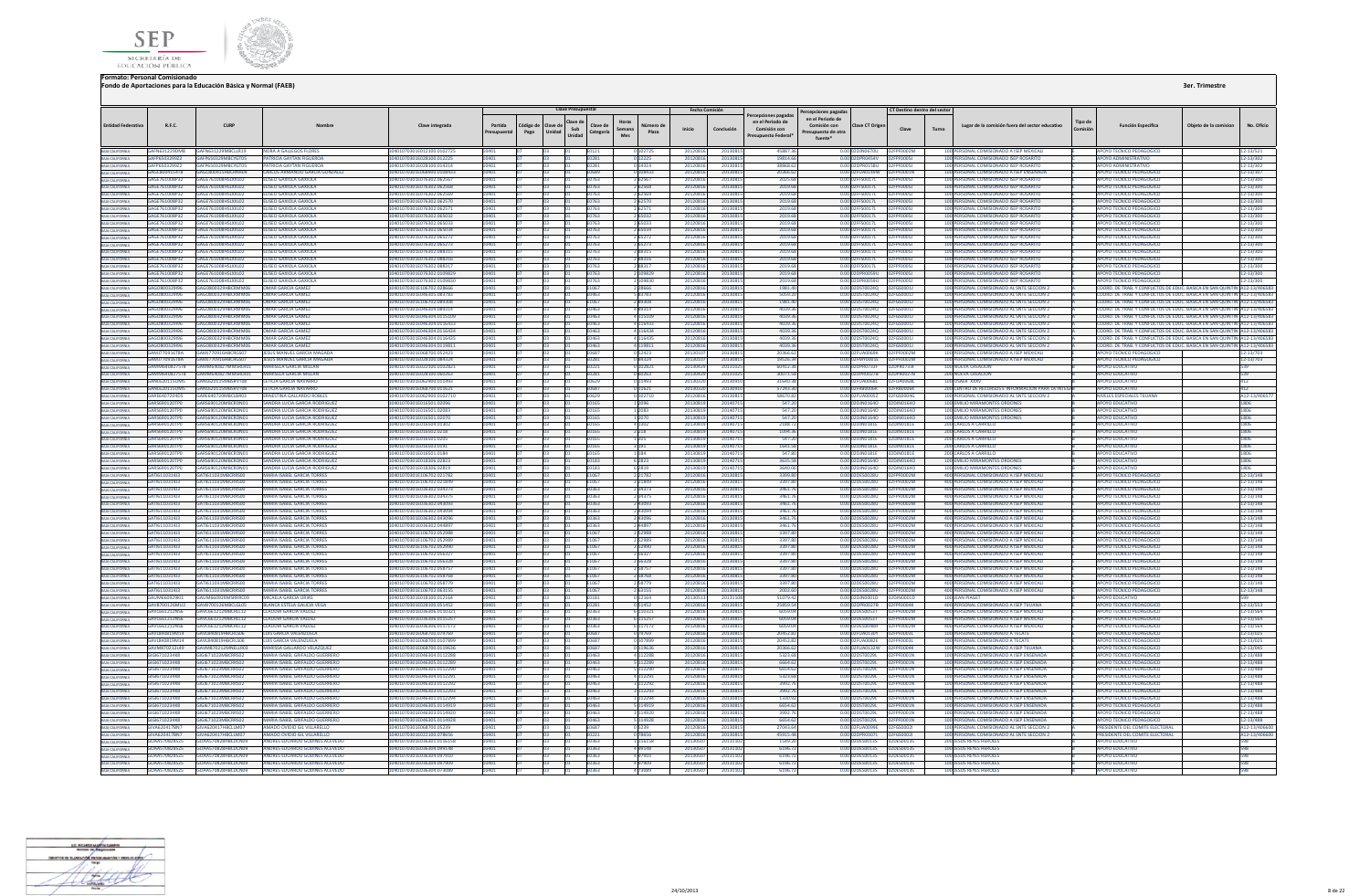



|                                                                                             |                                       |                                           |                                                                             |                                                          |                         |                   | <b>Clave Presupuestal</b>                                                |                                       | Fecha Comisión       |                   |                                                                              | Percepciones pagadas                                                                        | CT Destino dentro del secto |       |                                                                                    |         |                                                                        |                       |                        |
|---------------------------------------------------------------------------------------------|---------------------------------------|-------------------------------------------|-----------------------------------------------------------------------------|----------------------------------------------------------|-------------------------|-------------------|--------------------------------------------------------------------------|---------------------------------------|----------------------|-------------------|------------------------------------------------------------------------------|---------------------------------------------------------------------------------------------|-----------------------------|-------|------------------------------------------------------------------------------------|---------|------------------------------------------------------------------------|-----------------------|------------------------|
| <b>Entidad Federativa</b>                                                                   | R.F.C.                                | <b>CURP</b>                               | Nombre                                                                      | Clave integrada                                          | Partida<br>Presupuestal | Código de<br>Pago | Clave di<br>Clave de<br>Clave de<br>Sub<br>Unidad<br>Categoría<br>Unidad | Horas<br>Número de<br>Semana<br>Plaza | Inicio               | Conclusión        | ercepciones pagadas<br>en el Periodo de<br>Comisión con<br>resupuesto Federa | en el Periodo de<br>Comisión con<br><b>Clave CT Origer</b><br>resupuesto de otra<br>fuente* | Clave                       | Turno | Lugar de la comisión fuera del sector educativo                                    | Tipo de | <b>Función Específica</b>                                              | Obieto de la comision | No. Oficio             |
|                                                                                             |                                       | GOAA570828525 GOAA570828HBCDCN09          | <b>ANDRES EDUARDO GODINES ACEVEDO</b>                                       | 10401070301E036301.060204                                | 10401                   |                   | ln3<br>E0363                                                             | 1 60204                               | 20130507             | 2013110           | 1549.20                                                                      |                                                                                             |                             |       | 100 JESUS REYES HEROLFS                                                            |         | APOYO EDUCATIVO                                                        |                       | 598                    |
| BAJA CALIFORNIA<br>BAJA CALIFORNIA                                                          | GOAA570828525                         | GOAA570828HBCDCN09                        | ANDRES EDUARDO GODINES ACEVEDO                                              | 10401070201E026304.060207                                | 10401                   |                   | E0363                                                                    | 4 60202                               | 2013050              | 201311            | 61967                                                                        | 0.00.02DES0013S 02DES0013S                                                                  |                             |       | 100 IFSUS REYES HEROLES                                                            |         | APOVO EDUCATIVO                                                        |                       | 598                    |
| BAIA CALIFORNIA<br>BAIA CALIFORNIA                                                          | GOAA570828525                         | GOAA570828HBCDCN09                        | NDRES EDUARDO GODINES ACEVEDO                                               | 0401070301E036304.022051                                 | 0401                    |                   | 0363                                                                     | 4 2 2 0 5 1                           | 201305               | 201311            | 6196.7                                                                       | 0.00 02DES0013S                                                                             | 2DES0013S                   |       | <b>100 JESUS REYES HEROLES</b>                                                     |         | <b>APOYO EDUCATIVO</b>                                                 |                       | 598                    |
| <b>BAJA CALIFORNIA</b>                                                                      | GOAA570828525                         | GOAA570828HBCDCN09                        | ANDRES EDUARDO GODINES ACEVEDO                                              | 10401070301E036304.022048                                | 10401                   |                   | 53503                                                                    | 422048                                | 201305               | 201311            | 6196.7                                                                       | 0.00 02DES0013S                                                                             | 02DES0013S                  |       | <b>100 JESUS REYES HEROLES</b>                                                     |         | <b>APOYO EDUCATIVO</b>                                                 |                       | 598                    |
|                                                                                             | GOAA570828575<br>GOAA570828525        | GOAA570828HBCDCN09<br>GOAA570828HBCDCN09  | ANDRES EDUARDO GODINES ACEVEDO<br>ANDRES EDUARDO GODINES ACEVEDO            | 10401070301E036303.022047<br>10401070301E036303.022046   | 10401<br>10401          |                   | <b>F0363</b><br><b>FO363</b>                                             | 3 22047<br>3 22046                    | 2013050<br>2013050   | 201311<br>201311  | 4647.58<br>46493                                                             | 0.00.02DES0013S<br>0.00.02DES0013S                                                          | 02DE500135<br>02DE500135    |       | 100 IFSUS REYES HEROLES<br>100 IFSUS REYES HEROLES                                 |         | ΔΡΟΥΩ ΕΒΗΓΑΤΙΛΟ<br>ΔΡΟΥΩ ΕΒΗΓΑΤΙΛΩ                                     |                       | 598                    |
| BAIA CALIFORNIA<br>BAIA CALIFORNIA                                                          | GOAA570828525                         | GOAAS70828HBCDCN09                        | ANDRES EDUARDO GODINES ACEVEDO                                              | 10401070201E029206.09594                                 | 10401                   |                   | E0392                                                                    | 69594                                 | 2013050              | 201311            | 9295.2                                                                       | 0.00 02DES0013S                                                                             | 120E500135                  |       | <b>200 JESUS REYES HEROLES</b>                                                     |         | AROVO EDUCATIVO                                                        |                       | 598<br>598             |
|                                                                                             | GOAA8604156Y4                         | AA860415MBCNCL07                          | LEJANDRA CORINA GONZALEZ ACER                                               | 0401070301E018100.01182                                  |                         |                   |                                                                          | 0 118266                              | 201208               | 201308            | 19526.3                                                                      | 2DJN03921                                                                                   | FOOD4K                      |       | 100 PERSONAL COMISIONADO A ISEP TIJUANA                                            |         | APOYO TECNICO PED                                                      |                       | 12-13/458              |
| BAIA CALIFORNIA<br>BAIA CALIFORNIA                                                          | GOFG511004LK0                         |                                           | <b>GENOVEVA DE L GONZALEZ FONCE</b>                                         | 10401070301E028100.012436                                | 10401                   |                   | 0281                                                                     | 0 12436                               | 20120816             | 201308            | 33642.8                                                                      | 0.00 02FJS0004U                                                                             |                             |       | 400 PERSONAL COMISIONADO A ISEP MEXICALI                                           |         | <b>APOYO TECNICO PEDAGOGICO</b>                                        |                       | 12-13/421              |
|                                                                                             | GOFG511004LK0                         | GOFGS11004MMSNNN06                        | GENOVEVA DE L GONZALEZ FONCE                                                | 10401070301E028100.036041                                | 10401                   |                   | FN 281                                                                   | 0.36041                               | 20120816             | 2013081           | 33624.2                                                                      | 0.00 02FJ50004U                                                                             | <b>FOODZM</b>               |       | 400 PERSONAL COMISIONADO A ISEP MEXICALI                                           |         | APOYO TECNICO PEDAGOGICO                                               |                       | 12-13/421              |
| INAK CALIFORNIA<br>BAIA CALIFORNIA<br>BAIA CALIFORNIA<br>BAIA CALIFORNIA<br>BAIA CALIFORNIA | GOF1610418981                         | GOFI 610418HVZNI NOS                      | <b>IFNIN GONZALEZ FLORES</b>                                                | 10401070301F148500.045453                                | 10401                   |                   | F1485                                                                    | 0.45453                               | 20120816             | 201308            | 19820.8                                                                      | 0.00.02DPR0050B                                                                             | 02EGS00011                  |       | 100 PERSONAL COMISIONADO AL SNTE SECCION 2                                         |         | COM TRABAJO Y CONFLICTOS SAN OUINTIL                                   |                       | A12-13/40763           |
|                                                                                             | GOFL6104189B1                         | GOEL610418HVZNLNOS                        | <b>I FNIN GONZALEZ FLORES</b>                                               | 10401070201E148200.052579                                | 10401                   |                   | F1483                                                                    | 053578                                | 2012081              | 201308            | 297161                                                                       | 0.00.02DPR0042T                                                                             | 025GS00011                  |       | 100 PERSONAL COMISIONADO AL SNTE SECCIÓN 2                                         |         | COM TRABAJO Y CONFLICTOS SAN OLIMPIN                                   |                       | A12-13/4076            |
|                                                                                             | GOGE661201RA3                         | GOGE661201MBCNRD0                         | <b>DITH GONZALEZ GARCH</b>                                                  | 10401070301E028100.04739                                 |                         |                   |                                                                          | 047390                                | 2012081              | 201308            | 25705.5                                                                      | 0.00 02DPR0651W                                                                             | F0001N                      |       | 400 PERSONAL COMISIONADO A ISEP ENSENADA                                           |         | APOYO TECNICO PEDAGOGICO                                               |                       | 12-13/239              |
|                                                                                             | GOGG7609076l9<br>6066760907619        | GOGG760907MBCMTL05<br>GOGG760907MBCMTL05  | <b>GLORIA JUDITH GOMEZ GUTIERREZ</b><br><b>JORIA JUDITH GOMEZ GUTIERREZ</b> | 10401070301E028100.051538<br>10401070301E028100.086698   | 10401<br>10401          |                   | E0281<br>1281                                                            | 051538<br>886680                      | 20120816<br>2012081  | 201308            | 19554.4<br>195544                                                            | 0.00 02DPR0824X<br>0.00.02DPR08041                                                          | PF0004K<br>PENNAK           |       | 100 PERSONAL COMISIONADO A ISEP TUUANA<br>100 PERSONAL COMISIONADO A ISEP TIILIANA |         | APOYO TECNICO PEDAGOGICO<br>APOYO TECNICO PEDAGOGICO                   |                       | 12-13/239              |
| BAJA CALIFORNIA<br>BAJA CALIFORNIA                                                          | GOGN680419KOA                         | GOGN680419MBCMTR04                        | NORMA ALICIA GOMEZ GUTIERREZ                                                | 10401070301E018100.0107293                               | 10401                   |                   | <b>FN181</b>                                                             | 107293                                | 20120816             | 2013081<br>201308 | 19526.3                                                                      | 0.00 02D IN0198F                                                                            | PENONSI                     |       | 100 PERSONAL COMISIONADO A TECATE                                                  |         | APOYO TECNICO PEDAGOGICO                                               |                       | 12-13/140<br>12-13/140 |
|                                                                                             | GOLLR40221G81                         | GOLL840221MBCDNR05                        | <b>LORENA GODINEZ LEON</b>                                                  | 10401070301E068900.087033                                | 10401                   |                   | <b>FO689</b>                                                             | 087033                                | 20120816             | 201308            | 20366.6                                                                      | 0.00 02FUA0049X                                                                             | 02FPF0001N                  |       | 100 PERSONAL COMISIONADO A ISEP ENSENADA                                           |         | APOVO TECNICO PEDAGOGICO                                               |                       | 12-13/034              |
| BAIA CALIFORNIA<br>BAIA CALIFORNIA<br>BAIA CALIFORNIA                                       | <b>GOMC6407127K6</b>                  | GOMC640712MRCMRR03                        | MA CRISTINA GOMEZ MARTI                                                     | 10401070301F022100 011912                                |                         |                   |                                                                          | 0 11912                               | 201303               | 201309            | 397479                                                                       | 0.00 02DPR0381T                                                                             | PRO381T                     |       | 100 RAFAEL RAMIREZ                                                                 |         | ΔΡΟΥΩ ΕΒΗΓΑΤΙΝΩ                                                        |                       |                        |
|                                                                                             |                                       | GOMC6407127K6 GOMC640712MRCMRR03          | <b>MA CRISTINA GOMEZ MARTER</b>                                             | 10401070201E026102.052820                                | 10401                   |                   | FN261                                                                    | 353830                                | 2013030              | 201309            | 2362.2                                                                       |                                                                                             |                             |       | 100 RAFAEL RAMIREZ                                                                 |         | APOVO EDUCATIVO                                                        |                       | 407                    |
| .<br>Baia California<br>Baia California                                                     | GOMC6407127K6                         | GOMC640712MBCMRR03                        | MA CRISTINA GOMEZ MARTEI                                                    | 10401070301E028100.040046                                |                         |                   | 0281                                                                     | 040046                                | 201303               | 201309            | 19872.3                                                                      | 0.00 02DPR0591Y                                                                             | 2DPR0591Y                   |       | 200 LIC ADOLFO LOPEZ MATEOS                                                        |         | <b>APOYO EDUCATIVO</b>                                                 |                       |                        |
|                                                                                             | GOME590206170                         | GOMES90206MNTNLN15                        | MA ENGRACIA GONZALEZ MOLINA                                                 | 10401070301F028100 04389                                 | 10401                   |                   | 0281                                                                     | 0.43895                               | 20130624             | 201312            | 29684.5                                                                      | 0.00.02DPR0759N                                                                             | DPR0759N                    |       | 200 AGUSTIN YADEZ                                                                  |         | ΔΡΟΥΩ ΕΡΗΓΑΤΙΝΩ                                                        |                       | 884                    |
| <b>BAIA CALIFORNIA</b>                                                                      | GOME590206170                         | GOMESSO206MNTNLN15                        | MA ENGRACIA GONZALEZ MOLINA                                                 | 10401070301F028100.041343                                | 10401                   |                   | <b>F0281</b>                                                             | 041343                                | 20130624             | 201312            | 29684.5                                                                      | 0.00 02DPR07580                                                                             | 02DPR07580                  |       | 100 IOSE DE JESUS LOPEZ CHAVEZ                                                     |         | ΔΡΟΥΩ ΕΒΗΓΑΤΙΛΩ                                                        |                       | 994                    |
| <b>BAJA CALIFORNIA</b>                                                                      |                                       | GOMES91216CR8 GOMES91216MRCNRL05          | <b>MARIA FLENA GONZALEZ MARTINEZ</b>                                        | 10401070301E028100.056785                                | 10401                   |                   | FN281                                                                    | 0.56785                               | 20120816             | 201308            | 25995.3                                                                      | 0.00102EIZ0068Z                                                                             | 02FGS0004G                  |       | 100 PERSONAL COMISIONADO AL SNTE SECCION 2                                         |         | REPRESENTANTE ANTE ISSSTE THUJANA                                      |                       | A12-13/4066            |
| BAJA CALIFORNIA                                                                             | <b>GOMES91216CRR</b>                  | GOMESO1216MBCNRLOS                        | MARIA ELENA GONZALEZ MARTINEZ                                               | 10401070301E022100.068394                                | 10401                   |                   | 10221                                                                    | 68394                                 | 2012081              | 201308            | 70747.6                                                                      | 0.00 02DPR0328Y                                                                             | EGSODDAG                    |       | 100 PERSONAL COMISIONADO AL SNTE SECCION 2                                         |         | <b><i>REDRESENTANTE ANTE ISSSTE THUANA</i></b>                         |                       | A12-13/4066            |
| BAIA CALIFORNIA<br>BAIA CALIFORNIA                                                          | GOO1710503UK1<br>GOPL670901LD4        | GOOI710503HBCMCS04<br>GOPL670901MMCNRR00  | SIDRO GOMEZ OCEGUEDA<br><b>LIRIO GONZALEZ PERE</b>                          | 10401070301E028100.050837<br>10401070301E068700.068432   | 10401                   |                   |                                                                          | 0 50837<br>0 68432                    | 2012081              | 201308<br>201308  | 19760.9<br>20573.1                                                           | 0.00 02DPR0258T<br>0.00 02FUA0136S                                                          | FOOD2M                      |       | 400 PERSONAL COMISIONADO A ISEP MEXICALI<br>100 PERSONAL COMISIONADO A ISEP TUUANA |         | <b>APOYO TECNICO PEDAGOGICO</b><br>APOYO TECNICO PEDAGOGICO            |                       | 12-13/576<br>12-13/047 |
|                                                                                             | GOPL670901LD4                         | GOPL670901MMCNRR00                        | LIRIO GONZALEZ PEREZ                                                        | 10401070301E068700.076475                                | 10401                   |                   | <b>FO687</b>                                                             | 0 76475                               | 20120816<br>20120816 | 2013081           | 20573.12                                                                     | 0.00 02FUA0135T                                                                             | 02FPF0004K                  |       | 100 PERSONAL COMISIONADO A ISEP TIJUANA                                            |         | APOYO TECNICO PEDAGOGICO                                               |                       | 12-13/047              |
|                                                                                             | GOPP640603221                         | GOPP640603HRCNXR03                        | PARIO GONZALEZ PEDA                                                         | 10401070301F028100 013706                                | 10401                   |                   | <b>F0281</b>                                                             | 0 13706                               | 20130819             | 201407            | 10261.2                                                                      | 0.00.02DPR0056X                                                                             | 02DPR0056X                  |       | 200 HIMNO NACIONAL                                                                 |         | ΔΡΟΥΩ ΕΠΙΙΣΑΤΙΛΩ                                                       |                       | 1807                   |
| BAIA CALIFORNIA<br>BAIA CALIFORNIA<br>BAIA CALIFORNIA                                       | GORAGAOROGRAM2                        | <b>GORAGAORDEMICNMODE</b>                 | ADRIANA GONZALEZ RAME                                                       | 10401070201E022100.076427                                | 10401                   |                   | E0221                                                                    | 0.76427                               | 20120816             | 201308            | 32243.9                                                                      | 0.00020PR0281U                                                                              | 025GS00011                  |       | 100 REPSONAL COMISIONADO AL SNTE SECCION 7                                         |         | <b>EOREN ENSENADA</b>                                                  |                       | A12-13/4066            |
| BAIA CALIFORNIA                                                                             | GORA640806PM3                         | GORA640806MJCNMD08                        | <b>DRIANA GONZALEZ RAME!</b>                                                | 0401070301E028100.08531                                  |                         |                   |                                                                          |                                       | 201208               | 20130             | 9921.2                                                                       | 0.00 02DPR0580S                                                                             |                             |       | 100 PERSONAL COMISIONADO AL SNTE SECCION 2                                         |         | FOBEN ENSENADA                                                         |                       | A12-13/406             |
| BAIA CALIFORNIA                                                                             | GORE7611188L5                         | GORE761118MBCNML07                        | ELISAURA GONZALEZ RAMIREZ                                                   | 10401070301E068700.049806                                | 10401                   |                   | E0687                                                                    | 049806                                | 20120816             | 201308            | 34910.7                                                                      | 0.00 02FUA0069K 02                                                                          | <b>PF0002M</b>              |       | 100 PERSONAL COMISIONADO A ISEP MEXICALI                                           |         | APOYO TECNICO PEDAGOGICO                                               |                       | 12-13/249              |
| BAJA CALIFORNIA                                                                             | <b>GORI661217TP7</b>                  | GORI661217HRCMMV06                        | <b>AVIER ENRIQUE GOMEZ RAMIRE</b>                                           | 10401070301E028100.06532                                 | IM <sub>01</sub>        |                   | 1281                                                                     | 05320                                 | 2012081              | 2013081           | 25705                                                                        | 0.00 02DPR0441R                                                                             | 26500011                    |       | 100 PERSONAL COMISIONADO AL SNTE SECCIÓN 2                                         |         | <b>CREDITO Y VIVIENDA ENSENADA</b>                                     |                       | A12-13/4066            |
| <b>BAIA CALIFORNIA</b>                                                                      | <b>GORI661217TP7</b>                  | GORI661217HRCMMV06                        | <b>IAVIER ENRIOUE GOMEZ RAMIREZ</b>                                         | 10401070301E028100.095754                                | 10401                   |                   | FN281                                                                    | 095754                                | 20120816             | 201308            | 19554.4                                                                      | 0.00 02DPR0586M                                                                             | D2EGS00011                  |       | 100 PERSONAL COMISIONADO AL SNTE SECCION 2                                         |         | <b>CREDITO Y VIVIENDA ENSENADA</b>                                     |                       | A12-13/4066            |
|                                                                                             | GOR17303121FA                         | GOR (730312HRCN2S05                       | <b>IFSUS ANTONIO GONZALEZ RUIZ</b>                                          | 10401070301E076302.035091                                | IM <sub>01</sub>        |                   | 0762                                                                     | 2 35091                               | 2012081              | 201308            | 2019.6                                                                       | 0.00 02DPR0033M                                                                             | pennnai                     |       | 400 PERSONAL COMISIONADO A TECATE                                                  |         | APOYO TECNICO PEDAGOGICO                                               |                       | 12-13/480              |
| <b>A CALIFORNIA</b>                                                                         | GOR17303121FA                         | GOR1730312HRCN7S05                        | <b>ESUS ANTONIO GONZALEZ RUIZ</b>                                           | 10401070301E076302.038253                                |                         |                   |                                                                          | 2 38253                               | 2012081              | 201308            | 2019.6                                                                       | 0.00 02DPR0303P                                                                             | <b>FOOD31</b>               |       | 400 PERSONAL COMISIONADO A TECATI                                                  |         | APOYO TECNICO PEDAGOGICO                                               |                       | 12-13/480              |
| BAJA CALIFORNIA<br>BAJA CALIFORNIA                                                          | GORJ730312LFA<br>GORJ730312LFA        | GORJ730312HBCNZS05<br>GORJ730312HBCNZS05  | <b>JESUS ANTONIO GONZALEZ RUIZ</b><br><b>SUS ANTONIO GONZALEZ RUIZ</b>      | 10401070301E076308.0107992<br>10401070301E076308.0107994 | 10401<br>10401          |                   | E0763<br>0763                                                            | 8 107992<br>8 107994                  | 20120816<br>2012081  | 201308<br>2013081 | 8078.7<br>8078.7                                                             | 0.00 02DPR0604L<br>0.00 02DPR0178H                                                          | PF0003L<br>PF0003L          |       | 400 PERSONAL COMISIONADO A TECATI<br>400 PERSONAL COMISIONADO A TECATE             |         | APOYO TECNICO PEDAGOGICO<br>APOYO TECNICO PEDAGOGICO                   |                       | 12-13/480<br>12-13/480 |
|                                                                                             | GORJ730312LFA                         | GORJ730312HBCNZS05                        | <b>ESUS ANTONIO GONZALEZ RUIZ</b>                                           | 0401070301E076310.0110113                                | 10401                   |                   | 0763                                                                     | 10 110113                             | 20120816             | 201308            | 10109.4                                                                      | 0.00 02DPR03677                                                                             | <b>FOOD31</b>               |       | 400 PERSONAL COMISIONADO A TECATI                                                  |         | APOYO TECNICO PEDAGOGICO                                               |                       | 12-13/480              |
| <b>BAIA CALIFORNIA</b>                                                                      | <b>GOR1730312LFA</b>                  | <b>GOR1730312HRCN2S05</b>                 | <b>IFSUS ANTONIO GONZALEZ RUIZ</b>                                          | 10401070301F076310 0115746                               | 10401                   |                   | F0763                                                                    | 10 115746                             | 2012081              | 201308            | 100984                                                                       | 0.00 02DMI0037R                                                                             | Ennezi                      |       | 400 PERSONAL COMISIONADO A TECATE                                                  |         | <b>APOYO TECNICO PEDAGOGICO</b>                                        |                       | 12-13/480              |
| BAIA CALIFORNIA                                                                             | GOSARS1004958                         | GOSA851004MDENRN05                        | MARIA ANA GONZALEZ SERAFIN                                                  | 10401070301F018100 010577                                | 10401                   |                   | F0181                                                                    | 0.105770                              | 2012081              | 201308            | 195263                                                                       | 0.00.02DIN06987                                                                             | PE0002M                     |       | 400 PERSONAL COMISIONADO A ISEP MEXICAL                                            |         | APOYO TECNICO PEDAGOGICO                                               |                       | 12-13/287              |
| BAJA CALIFORNIA                                                                             | GOVA631003LE7                         | GOVA621002MBCNU106                        | ALEIANDRINA GONZALEZ VILLAIVAZO                                             | 10401070201E022100.02162                                 | 10401                   |                   | FN221                                                                    | 0 2163                                | 20120816             | 201308            | 70682.7                                                                      | 0.00102DPR0045R                                                                             | <b>NOEDENNAME</b>           |       | 400 PERSONAL COMISIONADO A ISEP TILIJANA                                           |         | AROVO ADMINISTRATIVO                                                   |                       | 12-13/027              |
| BAIA CALIFORNIA<br>BAIA CALIFORNIA                                                          | GOVA631003LE7                         | VA631003MBCNLL06                          | LEJANDRINA GONZALEZ VILLALVAZ                                               | 10401070301E028100.06955I                                |                         |                   |                                                                          | 069558                                | 2012081              | 201308            | 25963.5                                                                      | 0.00 02DPR0088P                                                                             | <b>FOODAK</b>               |       | 400 PERSONAL COMISIONADO A ISEP TIJUANA                                            |         | <b>APOYO ADMINISTRATIVO</b>                                            |                       | 12-13/027              |
|                                                                                             | GOVA631003LE7                         | GOVA631003MBCNLL06                        | ALEJANDRINA GONZALEZ VILLALVAZ                                              | 0401070301E026103.010655                                 | 10401                   |                   | )261                                                                     | 3 106550                              | 20120816             | 201308            | 2362.2                                                                       | 0.00 02DPR0045R                                                                             |                             |       | 400 PERSONAL COMISIONADO A ISEP TUUAN.                                             |         | <b>APOYO ADMINISTRATIVO</b>                                            |                       | 12-13/027              |
| BAIA CALIFORNIA                                                                             | GOVS650628G3A                         | GOVS650628MNTNRN00                        | SANDRA LUZ GONZALEZ VARGAS                                                  | 10401070301E018100.062295                                | 10401                   |                   | <b>F0181</b>                                                             | 062295                                | 20130304             | 201308            | 25883.92                                                                     | 0.00 02D IN 0262P                                                                           | <b>FOODAK</b>               |       | 100 PERSONAL COMISIONADO A ISEP TIILIANA                                           |         | APOYO TECNICO PEDAGOGICO                                               |                       | 12-13/762              |
| BAIA CALIFORNIA                                                                             | GUAA770418BI4<br>GUEI650312316        | GUAA770418HSLRLL08<br>GYEIGS0212MSPVSM01  | JOSE ALEREDO GUERRERO ALVAREZ<br>MARIA IMELDA GUEVARA ESTRADU               | 10401070301F076310 094879<br>10401070201E028100.044712   | 10401<br>10401          |                   | <b>F0763</b><br>F0281                                                    | 10 94879                              | 2012102<br>2013052   | 201308<br>201311  | 100984<br>29915.5                                                            | 0.00 02DPR07397<br>0.00 02DPR0402P                                                          | PENDDAK<br>02DRR0402R       |       | 400 PERSONAL COMISIONADO A ISEP TIILIANA<br>100 GRAL LAZARO CARDENAS DEL RIO       |         | APOYO TECNICO PEDAGOGICO<br>APOVO EDUCATIVO                            |                       | 12-13/608<br>674 C     |
| BAJA CALIFORNIA                                                                             | GUFC6201269GC                         | SUFC620126MBCTLN0.                        | <b>ONSUELO GUTIERREZ FLORES</b>                                             | 10401070301E028100.04883                                 |                         |                   |                                                                          | 044712                                | 2012081              | 201308            | 69284.9                                                                      | 0.00 02FSE0001L                                                                             | F0001N                      |       | 100 PERSONAL COMISIONADO A ISEP ENSENAD                                            |         | <b>APOYO ADMINISTRATIV</b>                                             |                       | 12-13/391              |
| BAJA CALIFORNIA                                                                             |                                       |                                           |                                                                             | 0401070301E022100.011354                                 | 10401                   |                   | 0221                                                                     | 0 113546                              | 2012081              | 201308            | 87763.9                                                                      | 0.00 02DPR0569W                                                                             |                             |       | 100 PERSONAL COMISIONADO A ISEP ENSENADA                                           |         | <b>APOYO ADMINISTRATIV</b>                                             |                       | 12-13/391              |
| BAJA CALIFORNIA                                                                             | <b>GULB600203DPA</b>                  | GULB600203MBCTLL09                        | BLANCA ROSA GUTIERREZ LLAMA                                                 | 10401070301E158700.011486                                | 10401                   |                   | 1587                                                                     | 0 1 1 4 8 6                           | 2012081              | 2013081           | 9755.4                                                                       | 0.00 02DBA0005N                                                                             | PF0002M                     |       | 400 PERSONAL COMISIONADO A ISEP MEXICALI                                           |         | <b>APOYO ADMINISTRATIVO</b>                                            |                       | 12-13/307              |
|                                                                                             | <b>GULFS706165HO</b>                  | GULFS70616HRCZVR01                        | <b>FRNESTO GUZMAN LUEVANO</b>                                               | 10401070301E076302.034028                                | 10401                   |                   | FN763                                                                    | 2 34028                               | 20120816             | 201308            | 2653.0                                                                       | 0.00 02FFS0017L                                                                             | <b>PENNOST</b>              |       | 100 PERSONAL COMISIONADO ISEP ROSARITO                                             |         | <b>APOYO ADMINISTRATIVO</b>                                            |                       | 12-13/306              |
|                                                                                             | <b>GULES706165HD</b>                  | GULES70616HBCZVR01                        | ERNESTO GUZMAN LUEVANO                                                      | 10401070301E076302:034029                                | <b>DAN1</b>             |                   | 1763                                                                     | 2 3 4 0 2 9                           | 2012081              | 201308            | 2653.0                                                                       | 0.00.02EES0017L                                                                             | 12FPF00051                  |       | 100 PERSONAL COMISIONADO ISEP ROSARITO                                             |         | <b>APOYO ADMINISTRATIVO</b>                                            |                       | 12-13/306              |
| <b>A CALIFORNIA</b>                                                                         | GUI ES706165HD                        | GULFS70616HRCZVRO                         | RNESTO GUZMAN LUEVANO                                                       | 10401070301E076302.03403                                 |                         |                   |                                                                          | 2 34030                               | 2012081              | 201308            | 2653.0                                                                       | 0.00 02FFS0017L                                                                             | <b>ENNOST</b>               |       | 100 PERSONAL COMISIONADO ISEP ROSARITO                                             |         | ΔΡΟΥΟ ΔΟΜΙΝΙΣΤΡΑΤΙΜ                                                    |                       | 12-13/306              |
| BAJA CALIFORNIA                                                                             | GULE5706165H0                         | GULES70616HBCZVR01                        | <b>RNESTO GUZMAN LUEVANC</b>                                                | 10401070301E076302.034031                                | 10401                   |                   | E0763                                                                    | 2 34031                               | 20120816             | 201308            | 2653.0                                                                       | 0.00 02FFS0017L                                                                             |                             |       | 100 PERSONAL COMISIONADO ISEP ROSARITO                                             |         | <b>APOYO ADMINISTRATIVO</b>                                            |                       | 12-13/306              |
| BAJA CALIFORNIA                                                                             | GULE5706165H0                         | GULE570616HBCZVR01                        | RNESTO GUZMAN LUEVANO                                                       | 10401070301E076302.034032                                | 10401                   |                   | 0763                                                                     | 2 34032                               | 2012081              | 201308            | 2653.0                                                                       | 0.00 02FFS0017L                                                                             | PF0005J                     |       | 100 PERSONAL COMISIONADO ISEP ROSARITO                                             |         | <b>APOYO ADMINISTRATIVO</b>                                            |                       | 12-13/306              |
|                                                                                             | GULF5706165HO<br>GULES206165HO        | GULFS70616HRCZVR01<br>GULES 20616HRCZVR01 | <b>RNESTO GUZMAN LUEVANO</b><br><b>FRNESTO GUZMAN LUEVANO</b>               | 10401070301E076306.034829<br>10401070301E076302.040119   | 10401                   |                   | F0763                                                                    | 634829                                | 20120816             | 201308            | 79711                                                                        | 0.00.02EES0017L                                                                             | PENNOS I<br>02FPE00051      |       | 100 PERSONAL COMISIONADO ISEP ROSARITO<br>100 PERSONAL COMISIONADO ISEP ROSARITO   |         | ΔΡΟΥΩ ΔΟΜΙΝΙΣΤΡΑΤΙΜ<br><b>APOYO ADMINISTRATIVO</b>                     |                       | 12-13/306              |
| <b>RAIA CALIFORNIA</b>                                                                      | GULF5706165H0                         | GULFS70616HRCZVR01                        | FRNESTO GUZMAN LUEVANO                                                      | 10401070301E076302.040120                                | 10401<br>10401          |                   | F0763<br>1763                                                            | 2 40119<br>2.40120                    | 20120816<br>20120816 | 201308<br>201308  | 2653.0<br>2653.0                                                             | 0.00 02EES0017L<br>0.00102EES0017L                                                          | <b>EPENDOSI</b>             |       | 100 PERSONAL COMISIONADO ISEP ROSARITO                                             |         | ΔΡΟΥΩ ΔΟΜΙΝΙΚΤΡΑΤΙΝΟ                                                   |                       | 12-13/306              |
| BAJA CALIFORNIA<br>BAJA CALIFORNIA                                                          | GULESZO6165HO                         | GULES20616HBCZVR01                        | <b>ERNESTO GUZMAN LUEVANO</b>                                               | 10401070201E076202.040121                                | 10401                   |                   | FN763                                                                    | 2.40121                               | 20120816             | 201308            | 2653.0                                                                       | 0.00 0255500171                                                                             | <b>DENNAST</b>              |       | 100 PERSONAL COMISIONADO ISER ROSARITO                                             |         | <b>AROVO ADMINISTRATIVO</b>                                            |                       | 12-13/306<br>12-13/306 |
|                                                                                             | GULES706165HD                         | GULES70616HBCZVRO                         | RNESTO GUZMAN LUEVANC                                                       | 10401070301E076302.054608                                |                         |                   |                                                                          | 2 54608                               | 2012081              | 201308            | 2653.0                                                                       | 0.00 02FFS0017L                                                                             | <b>FOODSJ</b>               |       | 100 PERSONAL COMISIONADO ISEP ROSARITO                                             |         | <b>APOYO ADMINISTRATIVO</b>                                            |                       | 12-13/306              |
| BAJA CALIFORNIA<br>BAJA CALIFORNIA                                                          | <b>GULES706165HO</b>                  | GULES70616HBCZVR01                        | RNESTO GUZMAN LUEVANC                                                       | 0401070301E076302.054609                                 | 0401                    |                   | )763                                                                     | 254609                                | 20120816             | 201308            | 2653.                                                                        | 0.00 02FFS0017L                                                                             | F0005.                      |       | 100 PERSONAL COMISIONADO ISEP ROSARITO                                             |         | <b>APOYO ADMINISTRATIVO</b>                                            |                       | 12-13/306              |
| BAIA CALIFORNIA                                                                             | GULF5706165H0                         | GULFS70616HRCZVR01                        | <b>FRNESTO GUZMAN LUEVANO</b>                                               | 10401070301E076302.054610                                | 10401                   |                   | <b>F0763</b>                                                             | 2.54610                               | 20120816             | 2013081           | 2653.04                                                                      | 0.00 02 FFS0017L                                                                            | 02EPE00051                  |       | 100 PERSONAL COMISIONADO ISEP ROSARITO                                             |         | ΔΡΟΥΩ ΔΩΜΙΝΙΣΤΡΑΤΙΝΩ                                                   |                       | 12-13/306              |
| BAIA CALIFORNIA                                                                             | GULF5706165H0                         | GULF570616HRCZVR01                        | <b>FRNESTO GUZMAN LUFVANO</b>                                               | 10401070301F076302.054611                                | 10401                   |                   | <b>F0763</b>                                                             | 2 54611                               | 20120816             | 201308            | 2653.0                                                                       | 0.00 02EES0017L                                                                             | 02FPF00051                  |       | 100 PERSONAL COMISIONADO ISEP ROSARITO                                             |         | APOYO ADMINISTRATIVO                                                   |                       | 12-13/306              |
| BAJA CALIFORNIA                                                                             | GULF5706165H0                         | GULESZO616HRCZVRO1                        | <b>ERNESTO GUZMAN LUEVANO</b>                                               | 10401070201E076202.054612                                | 10401                   |                   | F0763                                                                    | 2.54612                               | 20120816             | 201308            | 2653.0                                                                       | 0.00.02EES0017L                                                                             | <b>USODED CO</b>            |       | 100 PERSONAL COMISIONADO ISER ROSARITO                                             |         | <b>AROVO ADMINISTRATIVO</b>                                            |                       | 12-13/306              |
| BAJA CALIFORNIA                                                                             | GULES706165HO                         | GULES70616HBCZVRO                         | RNESTO GUZMAN LUEVANO                                                       | 10401070301E076302.05461                                 |                         |                   |                                                                          | 254613                                | 201208               | 201308            | 2653.0                                                                       | 0.00 02FFS0017L                                                                             | FOOOSJ                      |       | 100 PERSONAL COMISIONADO ISEP ROSARITO                                             |         | <b>APOYO ADMINISTRATIVO</b>                                            |                       | 12-13/306              |
| BAJA CALIFORNIA                                                                             | <b>GULES706165HO</b>                  |                                           | <b>RNESTO GUZMAN LUEVANO</b>                                                | 10401070301E076302.067653                                | 10401                   |                   | 0763                                                                     | 2 67653                               | 20120816             | 201308            | 2653.0                                                                       |                                                                                             |                             |       | 100 PERSONAL COMISIONADO ISEP ROSARITO                                             |         | <b>APOYO ADMINISTRATIVO</b>                                            |                       | 12-13/306              |
| BAJA CALIFORNIA                                                                             | <b>GULES706165HO</b><br>GULFS706165HO | GULES70616HBCZVR01<br>GULFS70616HRCZVR01  | RNESTO GUZMAN LUEVANC<br><b>FRNESTO GUZMAN LUEVANO</b>                      | 10401070301E076302.06765                                 | 0401<br>10401           |                   | 0763                                                                     | 2 67657<br>2 67659                    | 20120816             | 2013081           | 2653.0                                                                       | 0.00 02FFS0017L                                                                             | PFOODSJ<br><b>PENNOSI</b>   |       | 100 PERSONAL COMISIONADO ISEP ROSARITO<br>100 PERSONAL COMISIONADO ISEP ROSARITO   |         | <b>APOYO ADMINISTRATIVO</b><br>ΔΡΟΥΟ ΔΟΜΙΝΙΚΤΡΑΤΙΝΟ                    |                       | 12-13/306              |
| <b>BAIA CALIFORNIA</b>                                                                      | <b>GULFS706165HO</b>                  | GULES 20616HRCZVR01                       | <b>ERNESTO GUZMAN LUEVANO</b>                                               | 10401070301E076302.067659<br>10401070301E076302.088270   | LOVU1                   |                   | 1763<br>1763                                                             | 288270                                | 20120816<br>2012081  | 201308<br>201308  | 2653.0<br>2032.0                                                             | 0.00 02FFS0017L<br>0.0002FFS0017L                                                           | <b>PENDOST</b>              |       | 100 PERSONAL COMISIONADO ISEP ROSARITO                                             |         | <b>APOYO ADMINISTRATIVO</b>                                            |                       | 12-13/306<br>12-13/306 |
|                                                                                             | <b>GUPR741205MW7</b>                  | GUPR741205HBCZRD0                         | <b>AUDEL GUZMAN PEREZ</b>                                                   | 01070301E046308.05185                                    |                         |                   |                                                                          | 851854                                | 2012081              | 201308            | 8128.3                                                                       | 0.00 02DST0029L                                                                             | 0001N                       |       | 100 PERSONAL COMISIONADO A ISEP ENSENADA                                           |         | <b>APOYO ADMINISTRATIVO</b>                                            |                       | 12-13/053              |
| <b>A CALIFORNIA</b><br>BAJA CALIFORNIA                                                      | GURK740709FB3                         | GURK740709MBCVLR06                        | KARLA GABRIELA GUEVARA ROLON                                                | 10401070301E018100.055001                                | 10401                   |                   | E0181                                                                    | 055001                                | 20120816             | 201308            | 25677.4                                                                      | 0.00 02DJN0360Q                                                                             | PF0004K                     |       | 100 PERSONAL COMISIONADO A ISEP TUUANA                                             |         | APOYO TECNICO PEDAGOGICO                                               |                       | 12-13/578              |
| BAJA CALIFORNIA                                                                             | GURK740709FB3                         | GURK740709MBCVLR06                        | <b>ARLA GABRIELA GUEVARA ROLON</b>                                          | 10401070301E018100.095029                                | 10401                   |                   | E0181                                                                    | 095029                                | 20120816             | 201308            | 19526.34                                                                     | 0.00 02DJN0051L                                                                             | PF0004K                     |       | 100 PERSONAL COMISIONADO A ISEP TIJUANA                                            |         | APOYO TECNICO PEDAGOGICO                                               |                       | 12-13/578              |
| BAIA CALIFORNIA                                                                             | GLIVE541211310                        | GUVE541211MBCTRS04                        | MARIA ESTHER GUTIERREZ VARELA                                               | 10401070301E026103.077810                                | 10401                   |                   | F0261                                                                    | 377810                                | 2013081              | 201407            | 1213.4                                                                       | 0.00 02DPR05190                                                                             | 02DPR05190                  |       | 100 FONA VICARIO                                                                   |         | ΔΡΟΥΩ ΕΠΙΙΣΑΤΙΜ                                                        |                       | 1866                   |
| <b>BAJA CALIFORNIA</b>                                                                      | GLIVES41211310                        | GUVES41211MRCTRS04                        | <b>MARIA ESTHER GUTIERREZ VARELA</b>                                        | 10401070301E028100.072801                                | 10401                   |                   | <b>FN281</b>                                                             | 0.72807                               | 2013081              | 201402            | 101301                                                                       | 0.00 02DPR05190                                                                             | 02DPR05190                  |       | 100 LEONA VICARIO                                                                  |         | ΔΡΟΥΩ ΕΠΙΙΣΑΤΙΧΩ                                                       |                       | 1866                   |
| BAIA CALIFORNIA                                                                             | GLIVMS40925RH6                        | GUVMS40925HRCTGR04                        | MARCO ANTONIO GUTIFRREZ VEGA                                                | 10401070301F046508 068903                                | 10401                   |                   | 23M0                                                                     | 8 68903                               | 2013081              | 201407            | 41862                                                                        | 0.00.02DST0029L                                                                             | <b>ST00291</b>              |       | 100 ESCUELA SECUNDARIA TECNICA 28                                                  |         | ΔΡΟΥΩ ΕΡΗΓΟΔΤΙΛΟ                                                       |                       | 1810                   |
| BAJA CALIFORNIA                                                                             | GLIVM540925RH6                        | <b>GUVAASADQ2SHBCTGROA</b>                | MARCO ANTONIO GUTIERREZ VEGA                                                | 10401070201E046508 058916                                | 10401                   |                   | <b>FOARS</b>                                                             | 858916                                | 20120819             | 201407            | 41862                                                                        | 0.00.02DST0029L                                                                             | <b>IGENNTZA</b>             |       | 100 ESCUELA SECUNDARIA TECNICA 28                                                  |         | APOVO EDUCATIVO                                                        |                       | 1810                   |
| BAJA CALIFORNIA<br>BAJA CALIFORNIA                                                          | GUVM540925BH6                         | SUVM540925HBCTGR04                        | MARCO ANTONIO GUTIERREZ VEG                                                 | 10401070301E046508.05700                                 |                         |                   |                                                                          | 857004                                | 2013081              | 20140             | 4187.8                                                                       | 0.00 02DST0029L                                                                             | 5100291                     |       | 200 ESCUELA SECUNDARIA TECNICA 28                                                  |         | <b>APOYO EDUCATIVO</b>                                                 |                       | 1810                   |
|                                                                                             | GUVN660425197                         | SUVN660425MBCRGR04                        | ORMA ELENA GUERRERO VEGA                                                    | 10401070301E028100.01616)                                | 10401                   |                   | 0281                                                                     | 0 16167                               | 2013061              | 20131             | 29994.3                                                                      | 0.00 02DPR0212Y                                                                             | PR0212Y                     |       | 100 PLAN DE SAN LUIS                                                               |         | <b>APOYO EDUCATIVO</b>                                                 |                       | 718                    |
| BAJA CALIFORNIA                                                                             | GUVN660425197<br><b>HFCG620228AI9</b> | GUVN660425MBCRGR04<br>HECG620228MRCRRD02  | NORMA ELENA GUERRERO VEGA<br><b>GUADALUPE ARMIDA HERRERA CARALLERC</b>      | 10401070301E028100.012798<br>10401070301F068700.05359    | 10401<br>10401          |                   | E0281<br><b>F0687</b>                                                    | 012798<br>05359                       | 20130610<br>20130521 | 201312<br>201311  | 29997.6<br>53266.5                                                           | 0.00 02DPR0209K<br>0.0002FU400630 02FU400630                                                | 02DPR0209K                  |       | 200 FRANCISCO VILLA<br>100 USAER XXX                                               |         | <b>APOYO EDUCATIVO</b><br>ΔΡΟΥΩ ΕΒΗΓΑΤΙΛΩ                              |                       | 718<br>538             |
| BAJA CALIFORNIA<br>BAJA CALIFORNIA                                                          | <b>HFCG620228AI9</b>                  | HECG620228MBCRRD02                        | <b>SUADAILIDE ARMIDA HERRERA CARALLERO</b>                                  | 10401070201E068900.04750                                 | 10401                   |                   | <b>FO689</b>                                                             | 047506                                | 2013052              | 201311            | 410660                                                                       | 0.00 02FUA0055H                                                                             | <b>O2FUA0055H</b>           |       | 200 USAER XXVII                                                                    |         | ΔΡΟΥΩ ΕΒΗΓΑΤΙΜ                                                         |                       | 538                    |
|                                                                                             | <b>HECR630115RQ8</b>                  | CR630115MBCRHS0                           | OSA AIDA HERNANDEZ CHAPARR                                                  | 0401070301E028100.057249                                 |                         |                   |                                                                          | 057249                                | 2012081              | 20130             | 19760.                                                                       | <b>DPR0103R</b>                                                                             | <b>SSOOD21</b>              |       | 100 PERSONAL COMISIONADO AL SNTE SECCION 2                                         |         | COLEGIADO DE FORMACION SINDICAL, CULTURA DE LA LEG.                    |                       | E12-13/3984            |
| BAIA CALIFORNIA<br><b>BAIA CALIFORNIA</b>                                                   | <b>HECR630115RO8</b>                  |                                           | OSA AIDA HERNANDEZ CHA                                                      |                                                          | 10401                   |                   | 0221                                                                     | 0 103389                              |                      | 201308            | 36751                                                                        | 0.00 02DPR0108M                                                                             |                             |       | 100 PERSONAL COMISIONADO AL SNTE SECCION 2                                         |         | COLEGIADO DE FORMACION SINDICAL, CULTURA DE LA LEGALIDAD E12-13/3984   |                       |                        |
| <b>RAIA CALIFORNIA</b>                                                                      | HEGM640527H51                         | EGM640527MBCRRR13                         | AARIA MARTHA CANDELARIA HERRERA GARCIA                                      | 10401070301E012100.058000                                | 10401                   |                   | 0121                                                                     | 058000                                | 2013040              | 201309            | 64420.0                                                                      | 0.00 02DJN0027L                                                                             | 2DJN0027L                   |       | 100 12 DE OCTUBRE                                                                  |         | <b>APOYO EDUCATIVO</b>                                                 |                       |                        |
|                                                                                             | <b>HEHL680712HW2</b>                  | HEHL680712MDERRD08                        | <b>IDIA HERNANDEZ HERNANDEZ</b>                                             | 10401070301F018100 01377                                 | 10401                   |                   | <b>F0181</b>                                                             | 0.13775                               | 2012081              | 201308            | 256774                                                                       | 0.00.02DIN06417                                                                             | 02FPF0003L                  |       | 200 PERSONAL COMISIONADO A TECATE                                                  |         | APOYO TECNICO PEDAGOGICO                                               |                       | 12-13/032              |
|                                                                                             | <b>HEIM610120139</b>                  | <b>HEIM610120MICRYR09</b>                 | MARIA HERMANDEZ IDIGUEZ                                                     | 10401070201E018100.012712                                | 10401                   |                   | <b>F0181</b>                                                             | 0 12712                               | 20120816             | 201308            | 198143                                                                       | 0.00.02DIN0144A                                                                             | OZEPENNAK                   |       | 400 PERSONAL COMISIONADO A ISEP TIILIANA                                           |         | APOYO TECNICO PEDAGOGICO                                               |                       | 12-13/095              |
| <b>A CALIFORNIA</b>                                                                         | HEIM610120J39                         | HEIM610120MJCRXR09                        | MARIA HERNANDEZ IDIGUEZ                                                     | 0301E012100.01027                                        |                         |                   | E0121                                                                    | 0 102749                              | 201208               | 20130             | 29709.6                                                                      | DJN0660N                                                                                    | F0004K                      |       | 400 PERSONAL COMISIONADO A ISEP TUUAN/                                             |         | APOYO TECNICO PEDAGOGICO                                               |                       | 12-13/095              |
|                                                                                             | HEME740104RZ1                         | HEME740104HCHRNL00                        | <b>ELIUD HERRERA MONTES</b>                                                 | 10501070302501E0700.031210                               | 10501                   |                   | <b>SO1E07</b>                                                            | 031210                                | 20120816             | 201308            | 15387.4                                                                      | 0.00 02DES0006I                                                                             | GSOOD11                     |       | 100 PERSONAL COMISIONADO AL SNTE SECCION 2                                         |         | COLEGIADO DE SEGURIDAD Y DERECHOS SOCIALES, EQUIDAD, GENERE12-13/39844 |                       |                        |
|                                                                                             |                                       |                                           |                                                                             |                                                          |                         |                   |                                                                          |                                       |                      |                   |                                                                              |                                                                                             |                             |       |                                                                                    |         |                                                                        |                       |                        |

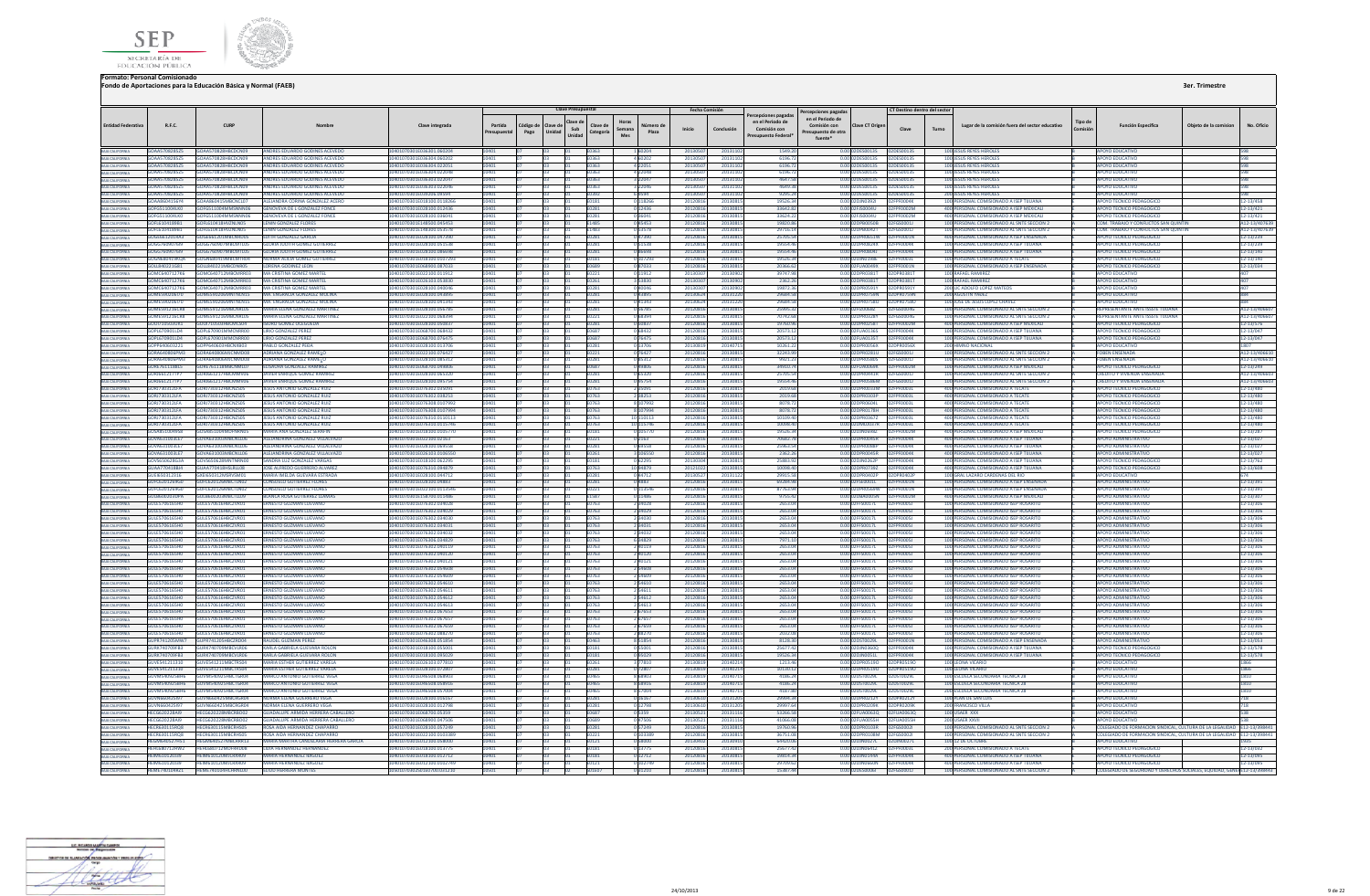



|                                                       |                                               |                                                        |                                                                                        |                                                         |                        |                  | <b>Clave Presupuestal</b>                                    |                                      | <b>Fecha Comisión</b> |                   |                                                                              | Percepciones pagadas                                                                       | CT Destino dentro del secto       |                                                                                                  |         |                                                                                                                                                     |                       |                              |
|-------------------------------------------------------|-----------------------------------------------|--------------------------------------------------------|----------------------------------------------------------------------------------------|---------------------------------------------------------|------------------------|------------------|--------------------------------------------------------------|--------------------------------------|-----------------------|-------------------|------------------------------------------------------------------------------|--------------------------------------------------------------------------------------------|-----------------------------------|--------------------------------------------------------------------------------------------------|---------|-----------------------------------------------------------------------------------------------------------------------------------------------------|-----------------------|------------------------------|
| <b>Entidad Federativa</b>                             | R.F.C.                                        | <b>CURP</b>                                            |                                                                                        | Clave integrada                                         | Partida<br>Presupuesta | ódigo de<br>Pago | Clave di<br>Clave de<br>Sub<br>Unidad<br>Categoría<br>Unidad | Horas<br>Número d<br>Semana<br>Plaza | Inicio                | Conclusión        | ercepciones pagadas<br>en el Periodo de<br>Comisión con<br>resupuesto Federa | en el Periodo de<br>Comisión con<br><b>Clave CT Origer</b><br>esupuesto de otra<br>fuente* | Clave                             | Lugar de la comisión fuera del sector educativo<br>Turno                                         | Tipo de | <b>Función Específica</b>                                                                                                                           | Obieto de la comision | No. Oficio                   |
| BAIA CALIFORNIA<br>BAIA CALIFORNIA                    | HFMF740104R71                                 | HEME740104HCHRN100                                     | <b>FUUD HERRERA MONTES</b>                                                             | 10401070301F046512 011751                               | 10401                  |                  | F <sub>046</sub>                                             | 12 117515                            | 20120816              | 201308            | 12118.0                                                                      | 00 02DST00487                                                                              |                                   | 100 PERSONAL COMISIONADO AL SNTE SECCION 2                                                       |         | COLEGIADO DE SEGURIDAD Y DERECHOS SOCIALES, EQUIDAD, GENERE12-13/398443                                                                             |                       |                              |
|                                                       | <b>HEOE750817UC6</b>                          | HEOE750817HJCRCD04                                     | <b>FDGAR ALEJANDRO HERNANDEZ OCHOA</b>                                                 | 10401070301E028100.050224                               | 10401                  |                  | E0281                                                        | 050224                               | 20120901              | 201308            | 19554.4                                                                      | 0.00 02DPR0844K 02FGS0004G                                                                 |                                   | 200 PERSONAL COMISIONADO AL SNTE SECCION 37                                                      |         | <b>INTEGRANTE DEL COMITE</b>                                                                                                                        |                       | A12-13/4097                  |
| <b>BAJA CALIFORNIA</b><br><b>BAJA CALIFORNIA</b>      | HEPF610920FH4<br>HEPH450319TRR                | HEPF610920HJCRXL25<br>HEPH450319MDERXI04               | OSE FELIX HERNANDEZ PEDA<br>HILDA HERNANDEZ PIĐON                                      | 01070301E022100.01319<br>10401070301F036112 07855       | 0401<br>10401          |                  | FN221<br>F0361                                               | 0 1 3 1 9<br>12, 7855                | 2012081<br>20120816   | 201308<br>201308  | 51292.8<br>118713                                                            | 0.00 02DPR0175K<br>0.00.02EIS00260                                                         | 12DPR0175K<br>02FPF0002M          | 400 PERSONAL COMISIONADO A S.E.B.S. / INSTITUCIONES,<br>100 PERSONAL COMISIONADO A ISEP MEXICALL |         | <b>APOYO TECNICO PEDAGOGICO</b><br>APOYO ADMINISTRATIVO                                                                                             |                       | 12-13/527<br>12-13/370       |
| BAJA CALIFORNIA                                       | HERR400607ED7                                 | HERR400607H7SRMR00                                     | <b>ROBERTO HERNANDEZ RAMIRE</b>                                                        | 10501070302501E0700.08007                               | 10501                  |                  | <b>SO1F07</b>                                                | 08007                                | 2013010               | 201308            | 16063.8                                                                      | 0.00 02DES0001N                                                                            | 02DE50001N                        | <b>200 HECTOR A MIGONI FONTES</b>                                                                |         | ΔΡΟΥΩ ΕΠΙΙΣΑΤΙΝΩ                                                                                                                                    |                       | 1813                         |
|                                                       | <b>HERR400607FD7</b>                          | <b>IFRR400607H7SRMR0</b>                               | ROBERTO HERNANDEZ RAMIREZ                                                              | 01070302S01E0700.08007                                  |                        |                  |                                                              |                                      | 2013081               | 201408            | 8351.7                                                                       | 0.00 02DES0001N                                                                            | ES0001N                           | <b>200 HECTOR A MIGONI FONTES</b>                                                                |         | <b>APOYO EDUCATIVO</b>                                                                                                                              |                       | 1813                         |
| BAIA CALIFORNIA<br>BAIA CALIFORNIA<br>BAIA CALIFORNIA | HERS6006276Y7                                 | HERS600627MRCRDC0                                      | SOCORRO HERNANDEZ RODRIGUE                                                             | 1501070302501F0700.0404                                 | 0501                   |                  |                                                              |                                      |                       | 20130             | 16009.8                                                                      | 0.00 02DPR0523A                                                                            | PROS234                           | 100 GRAL HERMENEGILDO GALEAN                                                                     |         | <b>APOYO EDUCATIVO</b>                                                                                                                              |                       | 1816                         |
|                                                       | HERS6006276Y7                                 | HERS600627MBCRDC07                                     | SOCORRO HERNANDEZ RODRIGUEZ                                                            | 10501070302S01E0700.04042                               | 10501                  |                  | <b>SO1E07</b>                                                | 0 4 0 4 2                            | 2013081               | 2014081           | 8324.7                                                                       | 0.00 02DPR0523A                                                                            | 02DPR0523A                        | 100 GRAL HERMENEGILDO GALEANA                                                                    |         | <b>APOYO EDUCATIVO</b>                                                                                                                              |                       | 1816                         |
| <b>BAJA CALIFORNIA</b>                                | HESL861220K81<br>HETO7805238U9                | HESI 861220MBCRN208<br>HETO780523HRCRRS03              | <b>LIZRETH HERNANDEZ SANCHEZ</b><br><b>OSCAR HERNANDEZ TORRES</b>                      | 10401070301E018100.094447<br>10401070301E028100.0106803 | 10401<br>10401         |                  | <b>F0181</b><br><b>F0281</b>                                 | 0.94447<br>0.106802                  | 20120816<br>20130416  | 201308<br>201308  | 19526.3<br>195544                                                            | 0.00 02D IN0552E<br>0.00 02DPR0484P                                                        | PENNAK<br>02FPF0002M              | 400 PERSONAL COMISIONADO A ISEP TIILIANA<br>400 PERSONAL COMISIONADO A ISEP MEXICALI             |         | <b>APOYO TECNICO PEDAGOGICO</b><br>APOVO TECNICO PEDAGOGICO                                                                                         |                       | 12-13/522<br>12-13/780       |
| BAJA CALIFORNIA<br><b>A CALIFORNIA</b>                | HETR7208084T2                                 | HETR720808HVZRINO                                      | <b>ENATO RAFAEL HERNANDEZ TEJ</b>                                                      | 10401070301E046305.04533                                |                        |                  |                                                              |                                      | 201208                | 201308            | 5091.2                                                                       | 0.00 02DST0041G                                                                            |                                   | 100 PERSONAL COMISIONADO AL SNTE SECCION                                                         |         | <b>COLEGIADO DE FORMACION SIND</b>                                                                                                                  |                       | E12-13/3984                  |
| <b>BAJA CALIFORNIA</b>                                | HETR7208084T2                                 | HETR720808HVZRJN01                                     | RENATO RAFAEL HERNANDEZ TEJEDA                                                         | 10401070301E046305.045335                               | 10401                  |                  | E0463                                                        | 545335                               | 20120816              | 201308            | 5080.2                                                                       | 0.00 02DST0041G                                                                            | 02FGS0004G                        | 100 PERSONAL COMISIONADO AL SNTE SECCION 2                                                       |         | COLEGIADO DE FORMACION SINDICAL IEESA                                                                                                               |                       | E12-13/39844                 |
| BAJA CALIFORNIA                                       | HETR7208084T2                                 | HETR720R08HV7RIN01                                     | <b>ENATO RAFAEL HERNANDEZ TEIFDA</b>                                                   | 10401070301F046305.04907                                | 10401                  |                  | <b>Fabn</b>                                                  | 549075                               | 20120816              | 201308            | 5080.2                                                                       | 0.00 02DST0041G                                                                            | 256500046                         | 100 PERSONAL COMISIONADO AL SNTE SECCION 2                                                       |         | COLEGIADO DE FORMACIÓN SINDICAL IFESA                                                                                                               |                       | E12-13/398442                |
| <b>BAIA CALIFORNIA</b>                                | HETR7208084T2                                 | HETR720808HVZRJN01                                     | RENATO RAFAEL HERNANDEZ TEJEDA                                                         | 10401070301E046305.049076                               | 10401                  |                  | E0463                                                        | 549076                               | 20120816              | 201308            | 5080.2                                                                       | 0.00 02DST0041G                                                                            | 02EGS0004G                        | 100 PERSONAL COMISIONADO AL SNTE SECCION 2                                                       |         | COLEGIADO DE FORMACION SINDICAL IEESA                                                                                                               |                       | E12-13/398442                |
| <b>RAIA CALIFORNIA</b>                                | HETR7208084T2<br>HETP7209094T2                | HFTR720808HV7RIN01<br>HETP720808HVZPIMO                | <b><i>RENATO RAFAEL HERNANDEZ TEIEDA</i></b><br><b>ENATO PAFAEL HERNANDEZ TEIEDA</b>   | 10401070301E046305.049077<br>10401070301F046305.04907   | 10401                  |                  | Fabn <sup>:</sup>                                            | 549077                               | 2012081<br>2012081    | 201308<br>201308  | 5080.2<br>5080.2                                                             | 0.00020500416<br>0.00.02DST0041G                                                           | <b>PEGSOODAG</b><br>GSOODAG       | 100 PERSONAL COMISIONADO AL SNTE SECCION 2                                                       |         | COLEGIADO DE FORMACION SINDICAL JEES/<br>COLEGIADO DE FORMACIÓN SINDICAL IFESA                                                                      |                       | F12-13/39844                 |
| BAIA CALIFORNIA<br>BAJA CALIFORNIA                    | HETR7208084T2                                 | HETR720808HVZRINO                                      | RENATO RAFAEL HERNANDEZ TEJEDA                                                         | 10401070301E046305.05197                                | 10401                  |                  | 0463                                                         | 49078<br>5 5 1 9 7 9                 | 2012081               | 2013081           | 5080.2                                                                       | 0.00 02DST0041G                                                                            | GS00046                           | 100 PERSONAL COMISIONADO AL SNTE SECCION 2<br>100 PERSONAL COMISIONADO AL SNTE SECCION 2         |         | COLEGIADO DE FORMACION SINDICAL IEESA                                                                                                               |                       | E12-13/39844<br>E12-13/39844 |
| BAJA CALIFORNIA                                       | <b>HETR7208084T2</b>                          | ETR720808HVZRJN01                                      | <b>ENATO RAFAEL HERNANDEZ TEJEDA</b>                                                   | 0401070301E046305.05198                                 |                        |                  | 1463                                                         | 5 5 1 9 8 8                          | 2012081               | 201308            | 5080.2                                                                       | 0.00 02DST0041G                                                                            | GS0004G                           | 100 PERSONAL COMISIONADO AL SNTE SECCION 2                                                       |         | COLEGIADO DE FORMACION SINDICAL IEESA                                                                                                               |                       | E12-13/39844                 |
|                                                       | HEVG641011G99                                 | HEVG641011MBCRLD09                                     | AARIA GUADALUPE HERMOSILLO VILLA                                                       | 10401070301E012100.0147                                 | 10401                  |                  | 0121                                                         | 0147                                 | 20120816              | 201308            | 45912.8                                                                      | 0.00 02DJN0249V                                                                            | <b>FGS00021</b>                   | 100 PERSONAL COMISIONADO AL SNTE SECCION 2                                                       |         | COLEGIADO DE ADMINISTRACION Y FINANZAS CONTRALORIA INTERNE12-13/39844                                                                               |                       |                              |
| <b>RAIA CALIFORNIA</b>                                | <b>HFVG641011G99</b>                          | HEVG641011MRCRLD09                                     | MARIA GUADALUPE HERMOSILLO VILLA                                                       | 10401070301E018100.02630                                | 10401                  |                  | <b>F0181</b>                                                 | 0 2630                               | 20120816              | 201308            | 25954.7                                                                      | 0.00.02DIN0383A                                                                            | 02EGS0002L                        | 100 PERSONAL COMISIONADO AL SNTE SECCIÓN 2                                                       |         | COLEGIADO DE ADMINISTRACION Y FINANZAS CONTRALORIA INTERNE12-13/39844                                                                               |                       |                              |
|                                                       | <b>HEVZ830427AL0</b>                          | HEVZ830427MRCRRT09                                     | <b>7ITA FUZARETH HERVER VARGAS</b>                                                     | 10401070301F018100.07385                                |                        |                  |                                                              | 0.73856                              | 2012081               | 201308            | 19612.5                                                                      | 0.00.02DIN0056G                                                                            | <b>COODZA4</b>                    | 100 PERSONAL COMISIONADO A ISEP MEXICALI                                                         |         | APOYO TECNICO PEDAGOGICO                                                                                                                            |                       | 12-13/182                    |
| BAIA CALIFORNIA                                       | HISJ750214LX8<br><b>HUAJ650224KN2</b>         | HISJ750214MBCGRS04<br>UAJ650224HNTRVNO                 | JESUS GABRIELA HIGUERA SUAREZ<br>UAN CARLOS HUERTA AVILA                               | 10401070301E018100.044549<br>10401070301E018100.01673   | 10401                  |                  | E0181<br>0181                                                | 044545<br>0 1673                     | 20120816<br>2012081   | 201308<br>201308  | 19680.3<br>33572.                                                            | 0.00 02DJN0540A (<br>0.00 02DJN0317B                                                       | PF0004K                           | 100 PERSONAL COMISIONADO A TECATI<br>400 PERSONAL COMISIONADO A ISEP TUUAN                       |         | APOYO TECNICO PEDAGOGICO<br>APOYO TECNICO PEDAGOGICO                                                                                                |                       | 12-13/454<br>12-13/028       |
| BAJA CALIFORNIA<br><b>RAIA CALIFORNIA</b>             | <b>IANS640607TPA</b>                          | <b>IANS640607MRCSGN05</b>                              | SANDRA ISLAS NEGRETE                                                                   | 10401070301E018100.013576                               | 10401                  |                  | <b>F0181</b>                                                 | 013576                               | 20120816              | 201308            | 436950                                                                       | 0.00.02DIN0246Y                                                                            | 02EGS00021                        | 100 PERSONAL COMISIONADO AL SNTE SECCION 2                                                       |         | AUXILIAR SECRETARIA PARTICULAR                                                                                                                      |                       | A12-13/4066                  |
| BAIA CALIFORNIA                                       | <b>IETN620708TT9</b>                          | <b>IFTN62070RMCLGRR02</b>                              | <b>NORMA LETICIA IGLECIAS TORRES</b>                                                   | 10401070301E028100.06806                                | 10401                  |                  | E0281                                                        | 0 6806                               | 2012081               | 201308            | 25963.5                                                                      | 0.00 02DPR0806H                                                                            | 02EGS00021                        | 100 PERSONAL COMISIONADO AL SNTE SECCION 2                                                       |         | AUXILIAR PATRIMONIO SINDICAL                                                                                                                        |                       | A12-13/4066                  |
|                                                       | IFTN620708TT9                                 | <b>IFTN62070RMCLGRR02</b>                              | NORMA LETICIA IGLECIAS TORRES                                                          | 10401070301E022100.073691                               | 10401                  |                  |                                                              | 0 73697                              | 20120816              | 201308            | 70682.7                                                                      | 0.00 02DPR0725X                                                                            | 56500021                          | 100 PERSONAL COMISIONADO AL SNTE SECCION 2                                                       |         | AUXILIAR PATRIMONIO SINDICAL                                                                                                                        |                       | A12-13/4066                  |
| BAJA CALIFORNIA                                       | <b>IIME621022E42</b>                          | IIME621022MBCSDL02                                     | ELEMA ISIORDIA MEDINA                                                                  | 10401070201E022100.01975                                | 10401                  |                  | F0221                                                        | 0 1975                               | 20120816              | 201308            | 369393                                                                       | 0.00 02DPR0337E                                                                            | <b>ICUUDSZSCU</b>                 | 100 PERSONAL COMISIONADO AL SNTE SECCION 2                                                       |         | SECRETARIA DEL COMITE TECNICO EORE                                                                                                                  |                       | A12-13/40746                 |
| BAIA CALIFORNIA<br>BAIA CALIFORNIA                    | <b>IIME621022E42</b>                          | IME621022MBCSDL03                                      | ENA ISIORDIA MEDINA                                                                    | 10401070301E028100.056976                               | 10401                  |                  | 0281                                                         | 056976                               | 2012081               | 201308            | 19842.4                                                                      | 0.00 02DPR0258T                                                                            | 2FGS00021                         | 100 PERSONAL COMISIONADO AL SNTE SECCION 2                                                       |         | SECRETARIA DEL COMITE TECNICO FOBER                                                                                                                 |                       | A12-13/40746                 |
| BAJA CALIFORNIA                                       | DON PORRABALIL<br>ILIAR680601HGO              | ILIAR680601MSLNNL06<br>ILIAR680601MSLNNL06             | RIANÇA NIDIA INZUNZA ANGULI<br><b>BLANCA NIDIA INZUNZA ANGULO</b>                      | 10401070301F046508.052782<br>10401070301F046508.052783  | 10401<br>10401         |                  | 2340<br>FO465                                                | 8 5 2 7 8 2<br>8 5 2 7 8 3           | 20120816<br>20120816  | 201308<br>201308  | 80897<br>80787                                                               | 0.00 02DST0040H<br>0.00.02DST0040H                                                         | <b>EGS00046</b><br>02EGS0004G     | 100 PERSONAL COMISIONADO AL SNTE SECCIÓN 2<br>100 PERSONAL COMISIONADO AL SNTE SECCIÓN 2         |         | COMITE ESTATAL DE ACCION POLITICA<br>COMITE ESTATAL DE ACCION POLITICA                                                                              |                       | A12-13/4066<br>A12-13/40666  |
| BAJA CALIFORNIA                                       | LIAR680601HGO                                 | ILIAR680601MSLNNL06                                    | <b>BLANCA NIDIA INZUNZA ANGULO</b>                                                     | 10401070301F046508 056869                               | 10401                  |                  | FN465                                                        | 856869                               | 2012081               | 201308            | 80787                                                                        | 0.00 02DST0040H                                                                            | 02FGS0004G                        | 100 PERSONAL COMISIONADO AL SNTE SECCION 2                                                       |         | COMITE ESTATAL DE ACCION POLITICA                                                                                                                   |                       | A12-13/40666                 |
| BAJA CALIFORNIA                                       | <b>ILIAR680601HGO</b>                         | <b>ILLARGROSO1MSLNNLO6</b>                             | <b>BLANCA NIDIA INZUNZA ANGULO</b>                                                     | 10401070201E046508 056870                               | 10401                  |                  | <b>FN465</b>                                                 | 8 5 6 8 7 0                          | 20120816              | 201308            | 80787                                                                        | 0.00 02DST0040H                                                                            | <b>DEGSOOMG</b>                   | 100 PERSONAL COMISIONADO AL SNTE SECCION 2                                                       |         | COMITE ESTATAL DE ACCION POLITICA                                                                                                                   |                       | A12-13/40666                 |
| BAIA CALIFORNIA<br>BAIA CALIFORNIA                    | <b>UAB680601HGO</b>                           | AR680601MSLNNL0                                        | ANCA NIDIA INZUNZA ANGUL                                                               | 0401070301E046508.05848                                 |                        |                  |                                                              | 858486                               | 201208                | 201308            | 8078.                                                                        | DST0040H                                                                                   | GSOOD40                           | 100 PERSONAL COMISIONADO AL SNTE SECCION 2                                                       |         | COMITE ESTATAL DE ACCION POLITICA                                                                                                                   |                       | A12-13/406                   |
|                                                       | <b>IUMA861011PP7</b>                          | <b>IUXM861011MNEZXR03</b>                              | <b>ARIELA IZQUIERDO</b>                                                                | 10401070301E018100.010573                               | 10401                  |                  | E0181                                                        | 0 105736                             | 20130131              | 201308            | 19526.3                                                                      | 0.00 02DJN0197F                                                                            | PF0003L                           | 100 PERSONAL COMISIONADO A TECATE                                                                |         | APOYO TECNICO PEDAGOGICO                                                                                                                            |                       | 12-13/759                    |
| BAJA CALIFORNIA                                       | <b>IUMC650227R11</b>                          | ILIMC650227HRCNZR05<br><b>ILIMC650227HRCNZROS</b>      | <b>CORNELIO INZUNZA MEZA</b><br>CORNELIO INZUNZA MEZA                                  | 10401070301E028100.012678<br>10401070201E028100.069259  | 10401<br>10401         |                  | <b>F0281</b><br><b>E0281</b>                                 | 012678<br>025030                     | 20130214              | 2013081           | 19554.46                                                                     | 0.00 02DPR0499R<br>0.00020PR05370                                                          | 02EGS00011<br>025GS0001L          | 100 PERSONAL COMISIONADO AL SNTE SECCION 2                                                       |         | REPRESENTANTE ANTE ISSSTE EN ENSENAD<br><b>DEDDESENTANTE ANTE ISSSTE EN ENSENADA</b>                                                                |                       | A13-13/42772                 |
| BAIA CALIFORNIA<br>BAIA CALIFORNIA                    | IUMC650227R11<br>JAAA840430812                | IAAAR40430MNTRGD18                                     | ADRIANA ELIZARETH JARERO AGUILAR                                                       | 10401070301E233100.09953                                | 10401                  |                  | E2331                                                        | 099533                               | 20130214<br>2012081   | 201308<br>201308  | 19554.4<br>19863.5                                                           | 0.00 02DES0019M                                                                            | <b>PENOOSI</b>                    | 100 PERSONAL COMISIONADO AL SNTE SECCION 2<br>100 PERSONAL COMISIONADO ISEP ROSARITO             |         | APOYO TECNICO PEDAGOGICO                                                                                                                            |                       | A13-13/4277.<br>12-13/312    |
|                                                       | JAGR600710AT9                                 | JAGR600710HBCRML05                                     | AUL JARAMILLO GOMEZ                                                                    | 10401070301E068700.03121                                | 10401                  |                  |                                                              | 03121                                | 2012081               | 201308            | 26757.5                                                                      | 0.00 02FLS0007P                                                                            | FOOD2M                            | 100 PERSONAL COMISIONADO A ISEP MEXICALI                                                         |         | APOYO TECNICO PEDAGOGICO                                                                                                                            |                       | 12-13/375                    |
| BAJA CALIFORNIA<br>BAJA CALIFORNIA                    | JAGR600710AT9                                 | JAGR600710HBCRML05                                     | RAUL JARAMILLO GOME                                                                    | 10401070301E018100.086628                               | 10401                  |                  | E0181                                                        | 086628                               | 20120816              | 201308            | 19526.3                                                                      | 0.00 02FLS0007P                                                                            | <b>PF0002M</b>                    | 100 PERSONAL COMISIONADO A ISEP MEXICALI                                                         |         | APOYO TECNICO PEDAGOGICO                                                                                                                            |                       | 12-13/375                    |
| <b>BAIA CALIFORNIA</b>                                | <b>IAGT6106236N7</b>                          | IAGT610623MRCRRR01                                     | MARIA TERESA IAUREGUI GARCU                                                            | 10401070301E028100.052914                               | 10401                  |                  | <b>FN281</b>                                                 | 052914                               | 20120816              | 2013081           | 25705.5                                                                      | 0.00 02DPR0475H                                                                            | 02FPF0004K                        | 100 PERSONAL COMISIONADO A ISEP TIILIANA                                                         |         | APOYO TECNICO PEDAGOGICO                                                                                                                            |                       | 12-13/132                    |
|                                                       | IARE651014E27                                 | <b>IAPE651014HBCMMADD1</b><br>IARF651014HRCMMD01       | DUARDO JAIME ROMERO<br><b>FDUARDO JAIME ROMERO</b>                                     | 10401070301F028100 011454<br>10401070301F022100 077156  | LOVU1                  |                  | 0281                                                         | 011454                               | 2012081               | 201308            | 25993.5<br>70712.7                                                           | n nn 02DPR0726W                                                                            | 12EGS0003H<br>02EGS0003H          | 100 PERSONAL COMISIONADO AL SNTE SECCION 2                                                       |         | COORD, DE TRAB, Y CONFL, FN TFCA'<br>COORD DE TRAB Y CONFL EN TECATE                                                                                |                       | A12-13/4066                  |
| BAJA CALIFORNIA<br>BAJA CALIFORNIA                    | JARE651014E27<br>JICK831120F1                 | ICK831120MBCMSN06                                      | INIA CAROLINA JIMENEZ CISNEROS                                                         | 10401070301E028100.08019                                | 10401                  |                  | E0221                                                        | 0 77156                              | 20120816<br>201210    | 201308<br>201308  | 19554.4                                                                      | 0.00 02DPR0695T<br>0.00 02DPR0644M                                                         | <b>FOODAK</b>                     | 100 PERSONAL COMISIONADO AL SNTE SECCION 2<br>400 PERSONAL COMISIONADO A ISEP TUUANA             |         | APOYO TECNICO PEDAGOGICO                                                                                                                            |                       | A12-13/4066<br>12-13/536     |
| <b>BAIA CALIFORNIA</b>                                | JILE790825JR6                                 | III F790825MRCMGV03                                    | <b>EVELYN IIMENEZ LUGO</b>                                                             | 10401070301F018100 013933                               | 10401                  |                  | <b>FN181</b>                                                 | 0 13933                              | 20121116              | 201308            | 195263                                                                       | 0.00.02DIN0058E                                                                            | PE0002M                           | 400 PERSONAL COMISIONADO A ISEP MEXICALI                                                         |         | APOYO TECNICO PEDAGOGICO                                                                                                                            |                       | 12-13/616                    |
| <b>BAIA CALIFORNIA</b>                                | JIZE670903FT7                                 | JIZE670903HOCMCL01                                     | LIAS LORENZO JIMENEZ ZACARIAS                                                          | 0401070301E028100.017191                                | 10401                  |                  | FN 281                                                       | 0 17191                              | 2013050               | 201311            | 30071.5                                                                      | 0.00 02DPR01710                                                                            | DPR01710                          | 100 FRANCISCO SARABIA                                                                            |         | <b>APOYO EDUCATIVO</b>                                                                                                                              |                       | 543                          |
|                                                       | II7F670903FT7                                 | IIZE670903HOCMCL01                                     | <b>FLIAS LORENZO JIMENEZ ZACARIAS</b>                                                  | 10401070301E028100.013944                               | 10401                  |                  | <b>F0281</b>                                                 | 0.13944                              | 2013050               | 201311            | 51121.6                                                                      | 0.00 02DPR0324B                                                                            | 02DPR0324B                        | 200 IGNACIO MANUEL ALTAMIRANO                                                                    |         | ΔΡΟΥΩ ΕΒΗΓΑΤΙΛΩ                                                                                                                                     |                       | 543                          |
|                                                       | JUFV691108NV0                                 | JUFV691108MJCRGRNF                                     | VERA ILIAREZ FIGUEROA                                                                  | 0401070201E026205.06666                                 | 10401                  |                  | E0363                                                        | 5 66666                              | 2012081               | 201308            | 50662                                                                        | 0.00 02DES0038A                                                                            | CSOOMG                            | 100 PERSONAL COMISIONADO AL SNTE SECCION 2                                                       |         | <b>AUXILIAR DE CREDITO</b>                                                                                                                          |                       | A12-13/40668                 |
|                                                       | JUFV691108NV0<br>JUFV691108NV0                | JUFV691108MJCRGR06<br>ILIEV691108MICRGR0               | <b>VERA JUAREZ FIGUEROA</b><br><b>VERA ILIAREZ FIGUEROJ</b>                            | 10401070301E036305.06667<br>10401070301E036305.071721   | 10401<br>10401         |                  | :0363                                                        | 5 6 6 6 7 6<br>5 71721               | 2012081<br>2012081    | 201308<br>201308  | 5066.2<br>5066.2                                                             | 0.00 02DES0038A<br>0.00 02DES0038A                                                         | GS0004G                           | 100 PERSONAL COMISIONADO AL SNTE SECCION 2<br>100 PERSONAL COMISIONADO AL SNTE SECCION           |         | <b>AUXILIAR DE CREDITOS</b><br><b>AUXILIAR DE CREDITO</b>                                                                                           |                       | A12-13/4066<br>A12-13/406    |
| <b>BAIA CALIFORNIA</b>                                | JUFV691108NV0                                 | ILIEV69110RMICRGR06                                    | <b>VERA ILIAREZ FIGUEROA</b>                                                           | 10401070301E036305.071727                               | 10401                  |                  | FN363                                                        | 571727                               | 20120816              | 2013081           | 5066.2                                                                       | 0.00.02DES0038A                                                                            | 12FGS0004G                        | 100 PERSONAL COMISIONADO AL SNTE SECCION 2                                                       |         | <b>AUXILIAR DE CREDITOS</b>                                                                                                                         |                       | A12-13/40668                 |
| BAIA CALIFORNIA                                       | JUFV691108NV0                                 | ILIEV691108MICRGR06                                    | <b>VERA ILIAREZ FIGUEROA</b>                                                           | 10401070301E036305.074371                               | 10401                  |                  | F0363                                                        | 5 74371                              | 20120816              | 201308            | 5066.2                                                                       | 0.00 02DES0038A                                                                            | 02FGS0004G                        | 100 PERSONAL COMISIONADO AL SNTE SECCION 2                                                       |         | <b>AUXILIAR DE CREDITOS</b>                                                                                                                         |                       | A12-13/40668                 |
|                                                       | JUFV691108NV0                                 | JUFV691108MJCRGR06                                     | <b>VERA ILIAREZ FIGUEROA</b>                                                           | 10401070301E036305.074381                               | 10401                  |                  | <b>F0363</b>                                                 | 5 74381                              | 20120816              | 201308            | 5066.2                                                                       | 0.00.02DES0038A 02EGS0004G                                                                 |                                   | 100 PERSONAL COMISIONADO AL SNTE SECCION 2                                                       |         | <b>AUXILIAR DE CREDITOS</b>                                                                                                                         |                       | A12-13/40668                 |
| BAIA CALIFORNIA                                       | JUFV691108NV0                                 | JUFV691108MJCRGR0                                      | <b>VERA JUAREZ FIGUERO</b>                                                             | 10401070301E036305.09577                                |                        |                  |                                                              | 595774                               | 2012081               | 201308            | 5066.2                                                                       | 0.00 02DES0038A                                                                            |                                   | 100 PERSONAL COMISIONADO AL SNTE SECCION                                                         |         | <b>AUXILIAR DE CREDITO</b>                                                                                                                          |                       | A12-13/4066                  |
| BAIA CALIFORNIA<br><b>BAIA CALIFORNIA</b>             | JUHC610917L81<br>JUHC610917L81                | JUHC610917MBCRRL00<br>JUHC610917MBCRRL00               | <b>CLOTILDE MERCEDES JUAREZ HERNANDEZ</b><br><b>CLOTH DE MERCEDES HIAREZ HERNANDEZ</b> | 10401070301E018100.01059<br>10401070301E012100.064758   | 10401<br>10401         |                  | E0181<br>E0121                                               | 0 1059<br>064758                     | 20120816<br>20120816  | 201308<br>201308  | 43803.0<br>57494.2                                                           | 0.00 02DJN0351<br>0.00 02DJN0031Y                                                          | 02FGS00021<br>02EGS00021          | 100 PERSONAL COMISIONADO AL SNTE SECCION 2<br>100 PERSONAL COMISIONADO AL SNTE SECCION 2         |         | COORDINADORA DE CREDITO<br><b>COORDINADORA DE CREDITOS</b>                                                                                          |                       | A12-13/4074<br>A12-13/4074   |
| BAJA CALIFORNIA                                       | JUHP590130PZA                                 | ILIHPS90130MDERRT02                                    | PATRICIA FLENA ILIAREZ HERNANDEZ                                                       | 10401070301E020100.057867                               | 10401                  |                  | <b>F0201</b>                                                 | 057867                               | 20130522              | 201308            | 62833.5                                                                      | 0.00 02FIZ0083R                                                                            | <b>D2FPF0004K</b>                 | 100 PERSONAL COMISIONADO A ISEP TUUANA                                                           |         | <b>APOYO ADMINISTRATIVO</b>                                                                                                                         |                       | 12-13/801                    |
|                                                       | <b>IIII 06004254W1</b>                        | ILIXI 600425MRSRXR02                                   | <b>I OURDES FRANCISCA JUAREZ</b>                                                       | 10401070301F012100 0115                                 | 10401                  |                  | F0121                                                        | 0 1 1 5                              | 20120816              | 201308            | 36840.9                                                                      | 0.00 02D IN0424K                                                                           | 02EGS0004G                        | 100 PERSONAL COMISIONADO AL SNTE SECCIÓN 2                                                       |         | COLEGIADO DE SEGURIDAD Y DERECHOS SOCIALES, PROMOCIONES RE12-13/398445                                                                              |                       |                              |
| BAJA CALIFORNIA                                       | <b>ILII O6004254W1</b>                        | <b>UYL600425MBSRYR07</b>                               | <b>OURDES FRANCISCA JUAREZ</b>                                                         | 10401070301E012100.0134                                 | <b>DAN1</b>            |                  |                                                              | 0 1 3 4                              | 2012081               | 201308            | 459472                                                                       | 0.00 02D INO099F                                                                           | CSOODAG                           | 100 PERSONAL COMISIONADO AL SNTE SECCION 2                                                       |         | COLEGIADO DE SEGURIDAD Y DERECHOS SOCIALES PROMOCIONES E E12-13/39844                                                                               |                       |                              |
| BAJA CALIFORNIA                                       | <b>JULY641027TN7</b>                          | JULY641027MBSRNZ0                                      | MARIA YAZMIN JUAREZ LEOI                                                               | 10401070301E018100.01679                                | 10401                  |                  |                                                              | 0 1 6 7 9                            | 2012081               | 201308            | 33624.2                                                                      | 0.00 02FJZ0003E                                                                            |                                   | 400 PERSONAL COMISIONADO A ISEP ENSENADA                                                         |         | <b>APOYO ADMINISTRATIVO</b>                                                                                                                         |                       | 12-13/435                    |
| <b>BAIA CALIFORNIA</b>                                | <b>JULY641027TN7</b><br><b>ILIOI571113ID3</b> | JLY641027MBSRNZ02<br>ILIOIS71113HRCRNS09               | ARIA YAZMIN JUAREZ LEON<br><b>IFSUS JUAREZ OUINTANA</b>                                | 0401070301E018100.01073<br>10401070301F062900.05101     | 0401<br>10401          |                  | 0181<br><b>F0629</b>                                         | 0 10734<br>0.5101                    | 20120816<br>2013010   | 201308<br>201308  | 25935.4<br>470941                                                            | 0.00 02FJZ0003E<br>0.00.02DML0008W 02EGS0002L                                              | <b>F0001N</b>                     | 400 PERSONAL COMISIONADO A ISEP ENSENADA<br>100 PERSONAL COMISIONADO AL SNTE SECCIÓN 2           |         | <b>APOYO ADMINISTRATIVO</b><br>AUXILIAR EN NEGOCIACIÓN PRESUPLIESTA                                                                                 |                       | 12-13/435<br>A13-13/41804    |
| BAIA CALIFORNIA                                       | JUQJ571113ID3                                 | <b>ILIOIS71113HRCRNS09</b>                             | <b>JESUS JUAREZ OUINTANA</b>                                                           | 10401070301F068700.08492                                | 10401                  |                  | <b>E0687</b>                                                 | 0 8492                               | 2013010               | 201308            | 27103.5                                                                      | 0.00.02DML0008W 02EGS0002L                                                                 |                                   | 100 PERSONAL COMISIONADO AL SNTE SECCIÓN 2                                                       |         | AUXILIAR EN NEGOCIACION PRESUPLIESTA                                                                                                                |                       | A13-13/41804                 |
|                                                       | USM631210T97                                  | USM631210MBCRLR0                                       | <b>ARGARITA JUAREZ SALAZA</b>                                                          | 10401070301E012100.04673                                |                        |                  |                                                              | 0.46738                              | 201208                | 201308            | 51651.7                                                                      | 0.00.02DIN0197E                                                                            | GSOODRE                           | 100 PERSONAL COMISIONADO AL SNTE SECCION                                                         |         | COLEGIADO DE COMUNICACION OFICIALIA DE PARTES                                                                                                       |                       | E12-13/39844                 |
|                                                       | JUSM631210T97                                 | JUSM631210MBCRLR0                                      | <b>MARGARITA JUAREZ SALAZAI</b>                                                        | 10401070301E018100.080414                               | 10401                  |                  | E0181                                                        | 080414                               | 20120816              | 201308            | 19795.9                                                                      | 0.00 02FTM0001J                                                                            | 02FGS0003H                        | 100 PERSONAL COMISIONADO AL SNTE SECCION 2                                                       |         | COLEGIADO DE COMUNICACION OFICIALIA DE PARTES                                                                                                       |                       | E12-13/3984                  |
|                                                       | KIHE570823AG9                                 | KIHES70823HBCMRZ01                                     | ZEQUIAS KIM HERNANDEZ                                                                  | 0401070301E028100.012763                                |                        |                  | 0281                                                         | 0 12763                              | 2012081               | 201308            | 25883.9                                                                      | 0.00 02FIZ0083R                                                                            | <b>PF0004K</b>                    | 100 PERSONAL COMISIONADO A ISEP TUUANA                                                           |         | APOYO ADMINISTRATIVO                                                                                                                                |                       | 12-13/545                    |
|                                                       | KII M620804VSA<br>KILM620804VSA               | KII M620804MYNMZR07<br>KILM620804MYNMZR07              | MARCELINA KIM LIZARRAGA<br>MARCELINA KIM LIZARRAGI                                     | 10401070301E028100.0991<br>10401070301E022100.051114    | 10401<br>LOVU1         |                  | FN281<br>0221                                                | 0.991                                | 20120816<br>2012081   | 201308<br>201308  | 25935.4<br>29709.9                                                           | 0.00102EIZ00825<br>0.00 02DPR0214W                                                         | 02EGS0004G<br><b>DECSODAGE</b>    | 100 PERSONAL COMISIONADO AL SNTE SECCION 2<br>100 PERSONAL COMISIONADO AL SNTE SECCIÓN 2         |         | COLEGIADO DE RELACIONES, VINCULACIÓN SOCIAL Y ORGANIZACIÓN E12-13/398443<br>COLEGIADO DE RELACIONES, VINCULACION SOCIAL Y ORGANIZACION E12-13/39844 |                       |                              |
|                                                       | <b>FP221015593</b>                            | <b>I AAM631015MSLRRR01</b>                             | MARISA ROXANA LARA ARMENT.                                                             | 10401070301F046305 08401                                |                        |                  |                                                              | 051114                               | 2012081               | 201308            | 5102.2                                                                       | 0.00 02FZT0004K                                                                            | PE0002M                           | 100 PERSONAL COMISIONADO A ISEP MEXICALI                                                         |         | APOYO TECNICO PEDAGOGICO                                                                                                                            |                       | 12-13/420                    |
|                                                       | LAAM631015593                                 | LAAM631015MSLRRR01                                     | MARISA ROXANA LARA ARMENTA                                                             | 10401070301E046337.04108                                | 10401                  |                  | E0463                                                        | 37 41084                             | 20120816              | 201308            | 37768.3                                                                      | 0.00 02FZT0004K                                                                            | PF0002M                           | 100 PERSONAL COMISIONADO A ISEP MEXICAL                                                          |         | APOYO TECNICO PEDAGOGICO                                                                                                                            |                       | 12-13/420                    |
| <b>BAIA CALIFORNIA</b>                                | LACV660809DLA                                 | LACV660809MBCNZR01                                     | <b>FRONICA LANGARICA CAZAREZ</b>                                                       | 10401070301E068100.05172                                | 10401                  |                  | 1890                                                         | 05172                                | 2012081               | 2013081           | 27043.64                                                                     | 0.00 02FUA0105Z                                                                            | <b>EGS00021</b>                   | 100 PERSONAL COMISIONADO AL SNTE SECCION 2                                                       |         | COLEGIADO DE ASUNTOS LABORALES EDUCACION ESPECIAL                                                                                                   |                       | E12-13/39844                 |
|                                                       | A IGP0809DLA                                  | LACV660809MBCNZR01                                     | <b>FRONICA LANGARICA CAZAREZ</b>                                                       | 10401070301E068700.03924                                | 10401                  |                  | <b>FN687</b>                                                 | 039245                               | 20120816              | 201308            | 27043.6                                                                      | 0.00.02DMI0016E                                                                            | <b>EGS00021</b>                   | 100 PERSONAL COMISIONADO AL SNTE SECCION 2                                                       |         | COLEGIADO DE ASUNTOS LABORALES EDUCACION ESPECIAL                                                                                                   |                       | 12-13/39844                  |
|                                                       | LAGK7706158M6                                 | LAGK770615MRCRRR05                                     | KARLA YOLANDA LARA GARCIA                                                              | 10401070301E028100.010009                               | 10401                  |                  | <b>F0281</b>                                                 | 0 100099                             | 20120816              | 201308            | 195544                                                                       | 0.00.02DPR0025D                                                                            | FPF0002M                          | 100 PERSONAL COMISIONADO A ISEP MEXICALL                                                         |         | APOYO TECNICO PEDAGOGICO                                                                                                                            |                       | 12-13/288                    |
| BAJA CALIFORNIA                                       | 2200120630141<br>LAOG610122174                | <b>IALH620510HBCRRR06</b><br><b>1A0G610122MBCZCL00</b> | <b>HURER LARA LARA</b><br>SILDA REBECA LAZCANO OCEGUERA                                | 10401070201E020100.058119<br>10401070301E068100.011533  | 10401<br>10401         |                  | E0201<br><b>FN681</b>                                        | 058119<br>0 11532                    | 20120816<br>20120816  | 201308<br>201308  | 00995.0<br>27043.6                                                           | 0.0002E120093Y<br>0.00 02FUA0136S                                                          | <b>DENNATAL</b><br><b>EDENNAK</b> | 100 PERSONAL COMISIONADO A ISEP ENSENADA<br>100 PERSONAL COMISIONADO A ISEP TIILIANA             |         | AROVO ADMINISTRATIVO<br><b>APOYO ADMINISTRATIVO</b>                                                                                                 |                       | 12-13/221<br>12-13/303       |
| BAIA CALIFORNIA<br>A CALIFORNIA                       | LAOG610122174                                 | AOG610122MBCZCL0                                       | ILDA REBECA LAZCANO OCEGUERA                                                           | 10401070301E068700.01184                                |                        |                  |                                                              | 011847                               | 201208                | 201308            | 35035                                                                        | 0.00 02FRB0004M                                                                            | F0004                             | 100 PERSONAL COMISIONADO A ISEP TUUANA                                                           |         | <b>APOYO ADMINISTRATIVO</b>                                                                                                                         |                       | 12-13/303                    |
| <b>BAIA CALIFORNIA</b>                                | LECM8407291Y9                                 | LECM840729MSLNLR02                                     | <b>AARIANA LEON CALDERON</b>                                                           | 10401070301E028100.086691                               | 10401                  |                  | E0281                                                        | 086691                               | 20130116              | 201308            | 19554.4                                                                      | 0.00 02DPR0704K                                                                            | PF0002M                           | 400 PERSONAL COMISIONADO A ISEP MEXICAL                                                          |         | <b>APOYO TECNICO PEDAGOGICO</b>                                                                                                                     |                       | 12-13/721                    |
| BAIA CALIFORNIA                                       | LEFA750520QF8                                 | LEFA750520HBCDRN05                                     | JOSE ANGEL LEDON FERNANDEZ                                                             | 10401070301E046303.039281                               | 10401                  |                  | E0463                                                        | 3 3 9 2 8 1                          | 20120816              | 201308            | 3029.5                                                                       | 0.00 02FZT000SJ                                                                            | 02EGS0002L                        | 100 PERSONAL COMISIONADO AL SNTE SECCION 2                                                       |         | ASESOR JURIDICO MEXICALI                                                                                                                            |                       | A12-13/4066                  |
|                                                       | <b>IFFA7505200F8</b>                          | <b>IEEA750520HRCDRN05</b>                              | <b>IOSE ANGEL LEDON FERNANDEZ</b>                                                      | 10401070301F046303.048868                               | 10401                  |                  | EOA63                                                        | 3 48868                              | 2012081               | 201308            | 3029.5                                                                       | 0.00.02EZT0005L                                                                            | 125GS00021                        | 100 PERSONAL COMISIONADO AL SNTE SECCIÓN 2                                                       |         | <b>ASESOR JURIDICO MEXICAL</b>                                                                                                                      |                       | A12-13/4066                  |
| <b>A CALIFORNIA</b>                                   | LEFA750520QF8                                 | LEFA750520HBCDRN05                                     | JOSE ANGEL LEDON FERNANDE                                                              | 10401070301E046303.05105                                | 10401                  |                  | E0463                                                        | 351054                               | 20120816              | 201308            | 3029.5                                                                       | 0.00 02FZT0005J                                                                            | 02FGS00021                        | 100 PERSONAL COMISIONADO AL SNTE SECCION                                                         |         | <b>ASESOR JURIDICO MEXICA</b>                                                                                                                       |                       | A12-13/4066                  |
| BAIA CALIFORNIA                                       | LEFA750520QF8                                 | EFA750520HBCDRN05                                      | OSE ANGEL LEDON FERNANDEZ                                                              | 10401070301E046303.051055                               | 10401                  |                  | 1463                                                         | 3 51055                              | 20120816              | 201308            | 3029.5                                                                       | 0.00 02FZT000SJ                                                                            | 2FGS00021                         | 100 PERSONAL COMISIONADO AL SNTE SECCION 2                                                       |         | <b>ASESOR JURIDICO MEXICALI</b>                                                                                                                     |                       | A12-13/40668                 |
|                                                       | <b>IFFA7505200FR</b><br>LEFA750520QF8         | <b>IFFA750520HRCDRN05</b><br>LEFA750520HBCDRN05        | <b>IOSE ANGEL LEDON FERNANDEZ</b><br>JOSE ANGEL LEDON FERNANDEZ                        | 10401070301F046306 082393<br>10401070301E046304.085146  | 10401<br>10401         |                  | <b>F0463</b><br>E0463                                        | 682393<br>485146                     | 20120816<br>20120816  | 201308<br>2013081 | 6071.0<br>4039.3                                                             | 0.00 0252100051<br>0.00 02FZT0005J 02FGS0002I                                              | 02EGS00021                        | 100 PERSONAL COMISIONADO AL SNTE SECCION 2<br>100 PERSONAL COMISIONADO AL SNTE SECCION 2         |         | <b>ASESOR JURIDICO MEXICALI</b><br>ASESOR JURIDICO MEXICALI                                                                                         |                       | A12-13/40668<br>A12-13/40668 |
|                                                       | LEEA750520OER                                 | <b>IFFA750520HRCDRN05</b>                              | <b>IOSE ANGEL LEDON FERNANDEZ</b>                                                      | 10401070301F046304 08514                                | 10401                  |                  | Fabn <sup>:</sup>                                            | 485147                               | 2012081               | 201308            | 40393                                                                        | 0.00 02E2T00051                                                                            | 02EGS0002L                        | 100 PERSONAL COMISIONADO AL SNTE SECCION 2                                                       |         | <b>ASESOR JURIDICO MEXICAL</b>                                                                                                                      |                       | A12-13/40668                 |
|                                                       | LEFA750520QF8                                 | LEFA750520HBCDRN05                                     | JOSE ANGEL LEDON FERNANDE                                                              | 10401070301E046304.085148                               |                        |                  | E0463                                                        | 485148                               | 2012081               | 201308            | 4039.3                                                                       | 0.00 02FZT0005J 02FGS0002I                                                                 |                                   | 100 PERSONAL COMISIONADO AL SNTE SECCION 2                                                       |         | <b>ASESOR JURIDICO MEXICAL</b>                                                                                                                      |                       | A12-13/4066                  |
| BAIA CALIFORNIA                                       | LEFA750520QF8                                 | LEFA750520HBCDRN05                                     | JOSE ANGEL LEDON FERNANDEZ                                                             | 10401070301E046304.085149                               | 10401                  |                  | E0463                                                        | 485149                               | 20120816              | 201308            | 4039.36                                                                      | 0.00 02FZT0005J                                                                            | 02FGS00021                        | 100 PERSONAL COMISIONADO AL SNTE SECCION 2                                                       |         | ASESOR JURIDICO MEXICALI                                                                                                                            |                       | A12-13/40668                 |
|                                                       | <b>IFFA750520OF8</b>                          | LEEA750520HRCDRN05                                     | JOSE ANGEL LEDON FERNANDEZ                                                             | 10401070301E046304.085150                               | 10401                  |                  | E0463                                                        | 485150                               | 20120816              | 201308            | 4039.3                                                                       | 0.00 02FZT0005J                                                                            | 02EGS0002L                        | 100 PERSONAL COMISIONADO AL SNTE SECCION 2                                                       |         | ASESOR JURIDICO MEXICALI                                                                                                                            |                       | A12-13/40668                 |
|                                                       | LEEA7505200ER                                 | <b>IEEA750520HBCDRN05</b>                              | <b>IOSE ANGEL LEDON FERNANDEZ</b>                                                      | 0401070201E046304.085151                                |                        |                  | EOA63                                                        | 4 85151                              | 20120816              | 201308            | 40393                                                                        | 0.00 0252100051                                                                            | <b>DZEGSOODZI</b>                 | 100 PERSONAL COMISIONADO AL SNTE SECCIÓN 2                                                       |         | <b>ASESOR JURIDICO MEXICAL</b>                                                                                                                      |                       | A12-13/4066                  |

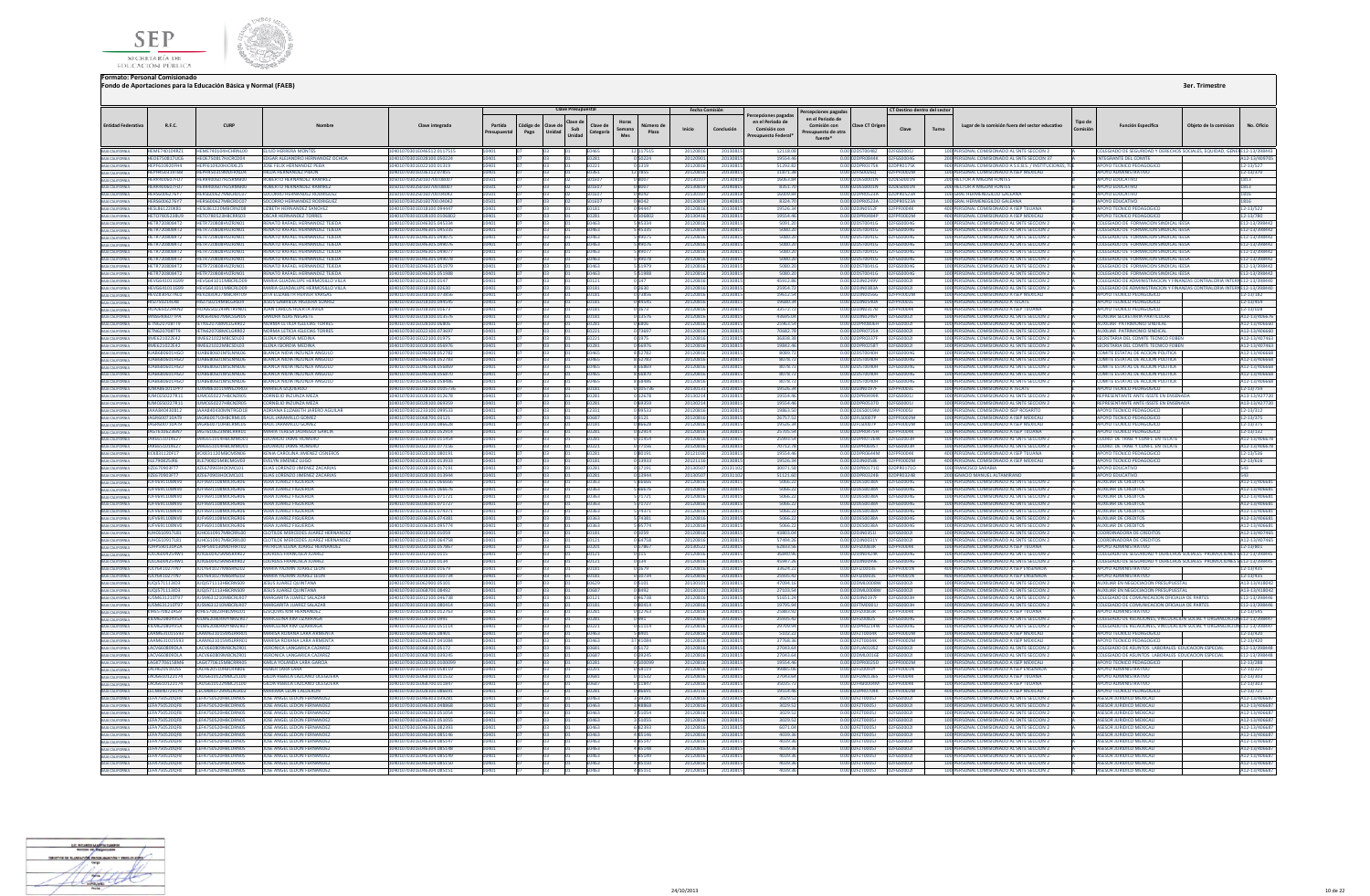



|                                                                                                                |                                            |                                                                       |                                                                               |                                                        |                       |                   | <b>Clave Presupuestal</b>           |                              |                          |                   | Fecha Comisión     |                    |                                                                                |                                                                                           |                                                            | CT Destino dentro del sector    |                                                                                          |                |                                                                                                                                                      |                       |                            |
|----------------------------------------------------------------------------------------------------------------|--------------------------------------------|-----------------------------------------------------------------------|-------------------------------------------------------------------------------|--------------------------------------------------------|-----------------------|-------------------|-------------------------------------|------------------------------|--------------------------|-------------------|--------------------|--------------------|--------------------------------------------------------------------------------|-------------------------------------------------------------------------------------------|------------------------------------------------------------|---------------------------------|------------------------------------------------------------------------------------------|----------------|------------------------------------------------------------------------------------------------------------------------------------------------------|-----------------------|----------------------------|
| <b>Entidad Federativ</b>                                                                                       | R.F.C.                                     | CURP                                                                  |                                                                               | Clave integrada                                        | Partida<br>resupuesta | Código de<br>Pago | Clave de<br>Sub<br>Unidad<br>Unidad | Clave de<br>Categoría        | Horas<br>Semana<br>Mes   | Número d<br>Plaza | Inicio             | Conclusión         | ercepciones pagadas<br>en el Periodo de<br>Comisión con<br>Presupuesto Federal | ercepciones pagadas<br>en el Periodo de<br>Comisión con<br>Presupuesto de otra<br>fuente* | <b>Clave CT Origer</b>                                     | Turno<br>Clave                  | Lugar de la comisión fuera del sector educativo                                          | <b>Tipo</b> de | <b>Función Específica</b>                                                                                                                            | Objeto de la comision | No. Oficio                 |
|                                                                                                                |                                            |                                                                       | <b>MARTHA BEATRIZ LEON GIL</b>                                                | 10401070301E012100.066818                              | 10401                 |                   |                                     | E0121                        | 066818                   |                   | 20120816           | 2013081            | 57380.30                                                                       |                                                                                           | 0.00 02DJN0589T 02FPF0003L                                 |                                 | 100 PERSONAL COMISIONADO A TECATE                                                        |                | APOYO ADMINISTRATIVO                                                                                                                                 |                       | 12-13/035                  |
|                                                                                                                |                                            |                                                                       | <b>ARTHA BEATRIZ LEON GI</b>                                                  | 01070301E018100.011881                                 |                       |                   |                                     | E0181                        | 0 118811                 |                   | 201208             | 201308             | 19784.3                                                                        |                                                                                           | 0.00 02FZP0060Q<br>0.00.020992697 820992697                | <b>PF0003L</b>                  | <b>ERSONAL COMISIONADO A TECA</b>                                                        |                | OYO ADMINISTRATIVO                                                                                                                                   |                       | 12-13/035                  |
|                                                                                                                |                                            |                                                                       | ADELINA LEYVA LEON<br>ADELINA LEYVA LEON                                      | 0401070301E028100.048315<br>0401070301E028100.038433   | 10401<br>10401        |                   |                                     | E0281<br><b>F0281</b>        | 048315<br>038433         |                   | 2013031<br>2013031 | 201309<br>201309   | 19708.4<br>19708.4                                                             |                                                                                           | 0.00.02DPR0576E                                            | 02DPR0576F                      | 200 PLAN DE IGUALA<br>100 PATRIA                                                         |                | APOYO EDUCATIVO<br>ΔΡΟΥΩ ΕΒΗΓΑΤΙΛΩ                                                                                                                   |                       | $A \cap R$<br>408          |
|                                                                                                                |                                            |                                                                       | <b>JARIA LILIA LEON MAGAD,</b>                                                | 0401070301E032100.067441                               |                       |                   |                                     |                              | 067441                   |                   | 2012081            | 2013081            | 111034.1                                                                       |                                                                                           | 0.00 02DES0027V                                            | 02EPE0003L                      | 100 PERSONAL COMISIONADO A TECATE                                                        |                | <b>APOYO TECNICO PEDAGO</b>                                                                                                                          |                       | 12-13/232                  |
|                                                                                                                |                                            |                                                                       | <b>ITTO MAGNO LEALO MENDOZ</b>                                                | 0401070301E022100.0682                                 | 10401                 |                   |                                     | E0221                        | 06825                    |                   | 2012081            | 2013081            | 57438.42                                                                       |                                                                                           | 0.00 02DPR0728U                                            | 02FGS0003F                      | 100 PERSONAL COMISIONADO AL SNTE SECCION :                                               |                | COLEGIADO ORGANIZACION REGION TECAT                                                                                                                  |                       | E12-13/39848               |
| BAIA CALIFORNIA<br>BAIA CALIFORNIA<br>BAIA CALIFORNIA<br>BAIA CALIFORNIA<br>BAIA CALIFORNIA                    | LEMO630918GEA                              | LEMO630918HBSXNT04                                                    | <b>ITTO MAGNO LEALO MENDOZA</b>                                               | 401070301E028100.078229                                |                       |                   |                                     | E0281                        | 078229                   |                   | 201208             | 2013081            | 25993.54                                                                       |                                                                                           | 0.00 02DPR0695T                                            | 02FGS0003H                      | 100 PERSONAL COMISIONADO AL SNTE SECCION 2                                               |                | COLEGIADO ORGANIZACION REGION TECATE                                                                                                                 |                       | E12-13/398488              |
|                                                                                                                | <b>IFMS551229P92</b><br>LEMS551229P92      | IFMS551229HRCNCROS<br>LEMSS51229HBCNCR05                              | <b>SERGIO LEON MACHADO</b><br>SERGIO LEON MACHADO                             | 0401070301E036305.019232<br>0401070301F036305 019233   |                       |                   |                                     | F0363                        | 19232                    |                   | 2012081<br>2012081 | 2013081<br>2013081 | 6601.60<br>6601.60                                                             |                                                                                           | 0.00 02DES0004K<br>0.00 02DES0004K                         | 02EGS0003E                      | 100 PERSONAL COMISIONADO AL SNTE SECCION 2<br>100 PERSONAL COMISIONADO AL SNTE SECCIÓN 2 |                | TOI FGIADO DEL DESARROLLO EDUCATIVO Y CULTURAL INVESTIGACI E12-13/398489<br>COLEGIADO DEL DESARROLLO EDUCATIVO Y CULTURAL INVESTIGACILE12-13/398489  |                       |                            |
|                                                                                                                | <b>IFMS551229P92</b>                       | <b>IFMSSS1229HRCNCR05</b>                                             | <b>SERGIO LEON MACHADO</b>                                                    | 0401070301F036305.034288                               |                       |                   |                                     | <b>F0363</b><br>F0363        | 5 19233<br><b>S34288</b> |                   | 201208             | 2013081            | 6601.60                                                                        |                                                                                           | 0.00 02DES0004K                                            | <b>D2EGS0003H</b><br>02FGS0003H | 100 PERSONAL COMISIONADO AL SNTE SECCION 2                                               |                | COLEGIADO DEL DESARROLLO EDUCATIVO Y CULTURAL INVESTIGACI E12-13/398489                                                                              |                       |                            |
|                                                                                                                |                                            | LEMS551229P92 LEMS551229HBCNCR05                                      | <b>SERGIO LEON MACHADO</b>                                                    | 0401070301E036305.034948                               | 10401                 |                   |                                     | E0363                        | 5 34948                  |                   | 2012081            | 2013081            | 6601.60                                                                        |                                                                                           | 0.00 02DES0004K                                            | 02FGS0003H                      | 100 PERSONAL COMISIONADO AL SNTE SECCION 2                                               |                | COLEGIADO DEL DESARROLLO EDUCATIVO Y CULTURAL INVESTIGACN E12-13/398489                                                                              |                       |                            |
| BAIA CALIFORNIA<br>BAIA CALIFORNIA                                                                             | <b>IFMS551229P92</b>                       | <b>IFMS551229HRCNCROS</b>                                             | <b>FRGIO LEON MACHADO</b>                                                     | 101070301F036305 0110810                               |                       |                   |                                     | <b>FO363</b>                 | 5 110810                 |                   | 2012081            | 2013081            | 5049.20                                                                        |                                                                                           | 0.00.02DES0004K 02EGS0003H                                 |                                 | 100 PERSONAL COMISIONADO AL SNTE SECCION 2                                               |                | OLEGIADO DEL DESARROLLO EDUCATIVO Y CULTURAL INVESTIGACILE12-13/398489                                                                               |                       |                            |
|                                                                                                                |                                            | LEMS551229P92 LEMS551229HBCNCR05                                      | SERGIO LEON MACHADO                                                           | 0401070301E036305.0110811                              |                       |                   |                                     | E0363                        | 5 110811                 |                   | 2012081            | 2013081            | 5049.20                                                                        |                                                                                           | 0.00 02DES0004K 02FGS0003H                                 |                                 | 100 PERSONAL COMISIONADO AL SNTE SECCION 2                                               |                | COLEGIADO DEL DESARROLLO EDUCATIVO Y CULTURAL INVESTIGACI E12-13/398489                                                                              |                       |                            |
| BAIA CALIFORNIA                                                                                                | <b>IFMS551229P92</b>                       | <b>IFMSSS1229HRCNCR05</b>                                             | SERGIO LEON MACHADO                                                           | 0401070301E036305.0110812                              |                       |                   |                                     | F0363                        | 5 110812                 |                   | 2012081            | 2013081            | 5049.20                                                                        |                                                                                           | 0.00 02DES0004K                                            | 02FGS0003H                      | 100 PERSONAL COMISIONADO AL SNTE SECCION 2                                               |                | COLEGIADO DEL DESARROLLO EDUCATIVO Y CULTURAL INVESTIGACI E12-13/398489                                                                              |                       |                            |
| BAJA CALIFORNIA<br>BAJA CALIFORNIA                                                                             | <b>IEMSSS1220002</b><br>LESJ7612201B7      | <b>IEMSSS1220HRCMCROS</b><br>LESI761220HBCDN100                       | <b>SERGIO LEON MACHADO</b><br>ULIO CESAR LEDEZMA SANCHEZ                      | 0401070301E036305.0110813<br>0401070301E036312.083413  |                       |                   |                                     | <b>E0262</b><br>E0363        | 110813<br>1283413        |                   | 201208<br>201208   | 2013081<br>2013081 | 5049.20<br>12118.08                                                            |                                                                                           | 0.00 02DES0004K<br>0.00 02FMY0001E                         | <b>D2EGS0003H</b><br>02EDE0002M | 100 PFRSONAL COMISIONADO AL SNTE SECCION 2<br>100 PERSONAL COMISIONADO A ISEP MEXICALI   |                | COLEGIADO DEL DESARROLLO EDUCATIVO Y CULTURAL INVESTIGACI E12-13/398489<br><b>AROVO ADMINISTRATIVO</b>                                               |                       | 12-13/373                  |
|                                                                                                                | LETS850322DN4                              | LETS850322MBCYRG01                                                    | SUGEY LEY TRUJILLO                                                            | 01070301E018100.083112                                 |                       |                   |                                     | E0181                        | 083112                   |                   | 201208             | 2013081            | 19526.34                                                                       |                                                                                           | 0.00 02DJN0482A                                            | 02FGS0004G                      | 100 PERSONAL COMISIONADO AL SNTE SECCION :                                               |                | UXILIAR PROMOCIONES ECONOMICAS MEXICAL                                                                                                               |                       | A12-13/408800              |
| BAIA CALIFORNIA<br>BAIA CALIFORNIA                                                                             | <b>IF71740712N17</b>                       | <b>IF7I740712HRCYMS03</b>                                             | Η ΗΝ ΕΕΡΝΑΝΙΚΟ Ι ΕΥΝΑ ΖΑΜΟΡΑ                                                  | 0401070301F068700.05234                                | 10401                 |                   |                                     | <b>F0687</b>                 | 0 5 2 3 4                |                   | 2012081            | 2013081            | 34959.84                                                                       |                                                                                           | 0.00 02FUA0130Y 02FGS0003H                                 |                                 | 100 PERSONAL COMISIONADO AL SNTE SECCION 2                                               |                | ΔΗΧΙΗΔΡ ΡΑΤΡΙΜΟΝΙΟ SINDICAL                                                                                                                          |                       | A12-13/406691              |
| BAJA CALIFORNIA                                                                                                | LEZL740712N17                              | LEZL740712HBCYMS03                                                    | LUIS FERNANDO LEYVA ZAMORA                                                    | 0401070301E068700.045537                               |                       |                   |                                     | <b>F0687</b>                 | 045537                   |                   | 2012081            | 2013081            | 34959.84                                                                       |                                                                                           | 0.00 02FUA0129I                                            | 02FGS0003H                      | 100 PERSONAL COMISIONADO AL SNTE SECCION 2                                               |                | AUXILIAR PATRIMONIO SINDICAL                                                                                                                         |                       | A12-13/406691              |
| BAJA CALIFORNIA<br>BAJA CALIFORNIA                                                                             | LIOS550216HW1                              | LIOS550216MSLZNL0I                                                    | <b>/IA LIZARRAGA ONTIVERO</b>                                                 | 1070302A01E0300.087113                                 |                       |                   |                                     |                              | 37113                    |                   | 20120              | 201308             | 16096.                                                                         |                                                                                           | 2FZP0083A                                                  |                                 | ERSONAL COMISIONADO ISEP ROSARIT                                                         |                | OYO ADMINISTRATIVO                                                                                                                                   |                       | 12-13/281                  |
| BAJA CALIFORNIA                                                                                                | <b>USH590327QHA</b><br><b>USH590327QHA</b> | LISH590327MGTMNL01<br>LISH590327MGTMNL01                              | <b>HILDELISA LIMON SANCHEZ</b><br><b>IILDELISA LIMON SANCHEZ</b>              | 0401070301E068700.050751<br>0401070301E062900.081395   |                       |                   |                                     | E0687<br>E0629               | 0 50751<br>081395        |                   | 2012081<br>2012081 | 2013081<br>2013081 | 45500.60<br>89324.6                                                            |                                                                                           | 0.00 02FSE0009D   02FPF0002M<br>0.00 02DML0021Q 02FPF0002M |                                 | 400 PERSONAL COMISIONADO A ISEP MEXICAL<br>400 PERSONAL COMISIONADO A ISEP MEXICAL       |                | <b>APOYO TECNICO PEDAGOGICO</b><br>APOYO TECNICO PEDAGOGICO                                                                                          |                       | 12-13/461<br>12-13/461     |
| BAJA CALIFORNIA                                                                                                |                                            | LOAA800614MCA LOAA800614MBCPGR00                                      | ARIANNA I FTICIA LOPEZ AGUILAI                                                | 0401070301E018100.062127                               | 10401                 |                   |                                     | E0181                        | 0 62127                  |                   | 201301             | 2013081            | 19526.34                                                                       |                                                                                           | 0.00 02DJN0676O   02FGS0002I                               |                                 | 100 PERSONAL COMISIONADO AL SNTE SECCION 2                                               |                | PREESCOLAR MEXICALL                                                                                                                                  |                       | A13-13/419108              |
|                                                                                                                | IOCER31224T61                              | LOCER31224MBCPRR03                                                    | <b>FRICKA IVONNE LOPEZ CARMONA</b>                                            | 0401070301F018100.089924                               |                       |                   |                                     | <b>F0181</b>                 | 0.89924                  |                   | 2012081            | 2013081            | 1952634                                                                        |                                                                                           | 0.00 02D IN 0660N                                          | 02FPF0002M                      | 100 PERSONAL COMISIONADO A ISEP MEXICALI                                                 |                | <b>APOYO ADMINISTRATIVO</b>                                                                                                                          |                       | 12-13/337                  |
| BAIA CALIFORNIA<br>BAIA CALIFORNIA                                                                             | LOCM760703B18                              | LOCM760703MNTPBG06                                                    | AGNOUA LOPEZ CABUTO                                                           | 401070301E018100.065917                                |                       |                   |                                     | <b>F0181</b>                 |                          |                   | 201208             | 2013081            | 19631.2                                                                        |                                                                                           | n nn 02DJN0317B                                            | 02FPF0004K                      | 400 PERSONAL COMISIONADO A ISEP TUUANA                                                   |                | <b>IPOYO TECNICO PEDAGOGIO</b>                                                                                                                       |                       | 12-13/096                  |
|                                                                                                                | LODI520504TO8                              | LODI520504HZSZZV00                                                    | ΔΝ ΙΟΖΑΝΟ ΒΙΑΣ                                                                | 0401070301F022100 0140                                 |                       |                   |                                     | E0221                        | 0 1401                   |                   | 201208             | 201308             | 45925.2                                                                        |                                                                                           | 0.00 02DPR0393Y                                            | 02FGS0004G                      | 100 PERSONAL COMISIONADO AL SNTE SECCION                                                 |                | COLEGIADO DE ADMINISTRACION Y FINANZAS PATRIMONIO SINDICA E12-13/398454                                                                              |                       |                            |
| BAIA CALIFORNIA<br>BAIA CALIFORNIA                                                                             | LODI520504TO8                              | LODI520504HZSZZV00                                                    | <b>AN LOZANO DIAZ</b>                                                         | 0401070301E026103.058799                               |                       |                   |                                     | E0261                        | 3 5 8 7 9 9              |                   | 201208             | 201308             | 2362.2                                                                         |                                                                                           | 0.00 02DPR0393Y                                            | 2FGS0004G                       | 100 PERSONAL COMISIONADO AL SNTE SECCION 2                                               |                | COLEGIADO DE ADMINISTRACION Y FINANZAS PATRIMONIO SINDICA E12-13/398454                                                                              |                       |                            |
|                                                                                                                | LOFA5909186DA                              | LOFA590918MBCPNR08<br>LOFM671023RZ1 LOFM671023MSRPLR08                | <b>MARIA ARMIDA LOPEZ FUENTES</b><br>MARTHA GUADALUPE LOPEZ FELIX             | 0501070302501E0700.03830<br>0401070301E018100.014470   | 10501<br>10401        |                   |                                     | S01E07<br>F0181              | 03830<br>0 14470         |                   | 2013081<br>2012081 | 2014081<br>2013081 | 8242.8<br>25883.92                                                             |                                                                                           | 0.00 02DJN0103A<br>0.00.02EZP0047W 02EPE0005L              | 02DIN0103A                      | 100 CRISTOBAL COLON<br>100 PERSONAL COMISIONADO ISEP ROSARITO                            |                | <b>APOYO EDUCATIVO</b><br>APOYO TECNICO PEDAGOGICO                                                                                                   |                       | 1803<br>12-13/322          |
| BAJA CALIFORNIA<br>BAJA CALIFORNIA                                                                             | LOGE751120PQ8                              | LOGEZ51120MPLPRR05                                                    | ERIKA LOPEZ GARRIDO                                                           | 401070301F028100 014498                                |                       |                   |                                     |                              | 14498                    |                   | 201208             | 201308             | 25782.3                                                                        |                                                                                           | 0.00.02EIZ0071M                                            | 02ERE0004K                      | 100 PERSONAL COMISIONADO A ISEP TIILIANA                                                 |                | POYO TECNICO PEDAGOGICO                                                                                                                              |                       | 12-13/134                  |
| BAIA CALIFORNIA                                                                                                |                                            | LOHM620505U65 LOHM620505MBCPGR02                                      | <b>MARICELA LOPEZ HIGUERA</b>                                                 | 0401070301E012100.01130                                | 10401                 |                   |                                     | E0121                        | 0 1130                   |                   | 201305             | 2013110            | 60370.2                                                                        |                                                                                           | 0.00 02DJN0519Y                                            | 02DJN0519Y                      | 100 MARIA EUGENIA RAQUEL PADILLA SOTELO                                                  |                | <b>POYO EDUCATIVO</b>                                                                                                                                |                       |                            |
|                                                                                                                | LOHM620505U65                              | LOHM620505MBCPGR02                                                    | MARICELA LOPEZ HIGUERA                                                        | 0401070301E018100.0101413                              |                       |                   |                                     | E0181                        | 101413                   |                   | 201305             | 201311             | 30029.4                                                                        |                                                                                           | 0.00 02DJN0586W                                            | 02DJN0586W                      | <b>200 BENITA GALEANA</b>                                                                |                | POYO EDUCATIVO                                                                                                                                       |                       |                            |
|                                                                                                                | <b>IDIY740607013</b>                       | LOHR6311218I5 LOHR631121HBCPRD04<br>LOLY740607MRCPPR04                | <b>RODOLFO LOPEZ HUFRTA</b><br>ΥΔΒΑ ΑΜΡΑΒΟ ΙΟΡΕΖ ΙΟΡΕΖ                        | 0401070301E022100.0103387<br>0401070301F028100.048792  |                       |                   |                                     | <b>FN221</b>                 | 0.103387                 |                   | 2012081<br>2012081 | 2013081<br>2013081 | 36868.28<br>1965936                                                            |                                                                                           | 0.00.02DPR08861 02EGS0002L<br>0.0002DPR0045R 02FPF0004K    |                                 | 100 PERSONAL COMISIONADO AL SNTE SECCION 37<br>100 PERSONAL COMISIONADO A ISEP TIILIANA  |                | <b>INTEGRANTE DEL COMITE</b>                                                                                                                         |                       | E12-13/401642              |
| BAIA CALIFORNIA<br>BAIA CALIFORNIA<br>BAIA CALIFORNIA<br>BAIA CALIFORNIA<br>BAIA CALIFORNIA                    | LOLY740607DL3                              | <b>LOLY740607MRCPPR04</b>                                             | ΥΔΡΑ ΑΜΡΑΡΩ ΙΩΡΕΖ ΙΩΡΕΖ                                                       | 0401070301F028100 079443                               |                       |                   |                                     | <b>F0281</b><br><b>F0281</b> | 0.48792<br>79443         |                   | 201208             | 2013081            | 1965936                                                                        |                                                                                           | 0.00.02DPR0088P                                            | 02FPF0004K                      | 100 PERSONAL COMISIONADO A ISEP TIILIANA                                                 |                | APOYO TECNICO PEDAGOGICO<br>APOYO TECNICO PEDAGOGICO                                                                                                 |                       | 12-13/339<br>12-13/339     |
|                                                                                                                |                                            | LOME650506NP8 LOME650506MBCPRV04                                      | <b>EVANGELINA LOPEZ MARES</b>                                                 | 0401070301E036503.053007                               | 10401                 |                   |                                     | E0365                        | 353007                   |                   | 2012081            | 2013081            | 3029.52                                                                        |                                                                                           |                                                            |                                 | 100 PERSONAL COMISIONADO AL SNTE SECCION 2                                               |                | COLEGIADO DE RELACIONES, VINCULACION SOCIAL Y ORGANIZACION E12-13/398458                                                                             |                       |                            |
| BAIA CALIFORNIA<br>BAIA CALIFORNIA                                                                             |                                            | LOME650506NP8 LOME650506MBCPRV04                                      | <b>EVANGELINA LOPEZ MARES</b>                                                 | 401070301E036503.053008                                |                       |                   |                                     | F0365                        | 3 5 3 0 0 8              |                   | 2012081            | 2013081            | 3029.52                                                                        |                                                                                           | 0.00 02DES0019M 02FGS0004G                                 |                                 | 100 PERSONAL COMISIONADO AL SNTE SECCIÓN 2                                               |                | COLEGIADO DE RELACIONES, VINCULACION SOCIAL Y ORGANIZACION E12-13/398458                                                                             |                       |                            |
|                                                                                                                |                                            | LOME650506NP8 LOME650506MBCPRV04                                      | <b>EVANGELINA LOPEZ MARES</b>                                                 | 0401070301E036503.053009                               | 10401                 |                   |                                     | F0365                        | 353009                   |                   | 2012081            | 2013081            | 3029.52                                                                        |                                                                                           |                                                            |                                 | 100 PERSONAL COMISIONADO AL SNTE SECCION 2                                               |                | COLEGIADO DE RELACIONES, VINCULACION SOCIAL Y ORGANIZACION E12-13/398458                                                                             |                       |                            |
| BAJA CALIFORNIA                                                                                                |                                            | <b>IOME650506NPR IOME650506MRCPRVD4</b><br><b>I OMESSOSOSMBCRRVIM</b> | <b><i>EVANGELINA LOPEZ MARES</i></b>                                          | 0401070301E233100.054387                               |                       |                   |                                     | F2331                        | 054387                   |                   | 2012081            | 2013081            | 19863.50<br>1009.84                                                            |                                                                                           | 0.00.02DES0019M 02EGS0004G<br>0.00 02DES0019M              |                                 | 100 PERSONAL COMISIONADO AL SNTE SECCION 2                                               |                | COLEGIADO DE RELACIONES, VINCULACION SOCIAL Y ORGANIZACION E12-13/398458                                                                             |                       |                            |
| BAIA CALIFORNIA<br>BAIA CALIFORNIA                                                                             | <b>LOME650506NPR</b>                       | LOME650506NP8 LOME650506MBCPRV04                                      | <b>FVANGELINA LOPEZ MARES</b><br><b>EVANGELINA LOPEZ MARES</b>                | 0401070301E036301 0109688<br>0401070301E036301.0109689 |                       |                   |                                     | <b>EN262</b><br>E0363        | 100688<br>1 109689       |                   | 201208<br>201208   | 2013081<br>2013081 | 1009.84                                                                        |                                                                                           | 0.00 02DES0019M                                            | <b>DOEGSOOD</b><br>02FGS0004G   | 100 PERSONAL COMISIONADO AL SNTE SECCION 2<br>100 PERSONAL COMISIONADO AL SNTE SECCION 2 |                | COLEGIADO DE RELACIONES, VINCULACION SOCIAL Y ORGANIZACION E12-13/398458<br>COLEGIADO DE RELACIONES, VINCULACION SOCIAL Y ORGANIZACION E12-13/398458 |                       |                            |
|                                                                                                                | LOMJ660820PB0                              | LOMJ660820HSRPRV05                                                    | OSE JAVIER LOPEZ MARTINEZ                                                     | 401070301E044100.09172                                 |                       |                   |                                     | E0441                        | 091727                   |                   | 20130              | 2013083            | 62760.0                                                                        |                                                                                           | 0.00 02DST0041G                                            | 2DST0041G                       | 200 ESCUELA SECUNDARIA TECNICA NO. 40                                                    |                | POYO EDUCATIVO                                                                                                                                       |                       |                            |
| BAIA CALIFORNIA<br>BAIA CALIFORNIA                                                                             |                                            | LOMB740207MB1 LOMB740207HBCPXC03                                      | RICARDO LOPEZ MUAOZ                                                           | 0401070301E068700.049814                               |                       |                   |                                     | <b>FN687</b>                 | 0.49814                  |                   | 201208             | 2013081            | 20338.56                                                                       |                                                                                           | 0.00.02EAS0001P                                            | 12EGS00021                      | 100 PERSONAL COMISIONADO AL SNTE SECCION :                                               |                | REPRESENTANTE ANTE ISSSTE MEXICALL                                                                                                                   |                       | A12-13/406692              |
| BAJA CALIFORNIA                                                                                                |                                            | LOMR740207MR1 LOMR740207HBCPXC03                                      | <b>RICARDO LOPEZ MULOZ</b>                                                    | 0401070301F028100.092346                               |                       |                   |                                     | <b>F0281</b>                 | 092346                   |                   | 2012081            | 2013081            | 195544                                                                         |                                                                                           | 0.00 02DPR00890                                            | 02EG500021                      | 100 PERSONAL COMISIONADO AL SNTE SECCION 2                                               |                | REPRESENTANTE ANTE ISSSTE MEXICAL                                                                                                                    |                       | A12-13/406692              |
| <b>A CALIFORNIA</b>                                                                                            | LORG700712FE0                              | LORG700712HBCPJS08                                                    | <b>IUSTAVO LOPEZ ROJAS</b>                                                    | 401070301E028100.05391                                 |                       |                   |                                     |                              | 053914                   |                   | 201208             | 2013081            | 19554.4                                                                        |                                                                                           | 0.00 02DPR0082V                                            | 02FPF0002M                      | 100 PERSONAL COMISIONADO A ISEP MEXICAL                                                  |                | <b>APOYO TECNICO PEDAGOGICO</b>                                                                                                                      |                       | 12-13/445                  |
| BAJA CALIFORNIA                                                                                                | LOZI601030L37<br>LOZI601030L37             | LOZI601030HSRPYG00<br>LOZI601030HSRPYG00                              | <b>IGNACIO LOPEZ ZAYJAS</b><br><b>GNACIO LOPEZ ZAYJAS</b>                     | 0401070301E062900.05110<br>0401070301E068700.08493     |                       |                   |                                     | E0629<br>E0687               | 05110                    |                   | 2012081            | 2013081<br>2013081 | 58720.9                                                                        |                                                                                           | 0.00 02DML0009V<br>0.00 02FSE00150   02FGS0002L            | 02FGS00021                      | 100 PERSONAL COMISIONADO AL SNTE SECCION :<br>100 PERSONAL COMISIONADO AL SNTE SECCION 2 |                | SECRETARIO COMITE ELECTORAL<br>SECRETARIO COMITE ELECTORAL                                                                                           |                       | A12-13/40688               |
| BAJA CALIFORNIA<br><b>BAJA CALIFORNIA</b>                                                                      | <b>ILLIRV670R30HD6</b>                     | <b>ILIRV670830HRCNNC06</b>                                            | <b><i>UCTOR MANUEL LUNA RENTERIA</i></b>                                      | 0401070301E076302.032355                               | 10401                 |                   |                                     | F0763                        | 08493<br>232355          |                   | 2012081<br>2012081 | 2013081            | 35095.62<br>2019.6                                                             |                                                                                           | 0.00 02DPR0453W                                            | 02FPF0004K                      | 100 PERSONAL COMISIONADO A ISEP TIILIANA                                                 |                | ΔΡΟΥΩ ΔΟΜΙΝΙΣΤΡΑΤΙΝΩ                                                                                                                                 |                       | A12-13/406880<br>12-13/071 |
|                                                                                                                | LURV670830HD6                              | LURV670830HBCNNC06                                                    | <b><i><u>MCTOR MANUEL LUNA RENTERIA</u></i></b>                               | 0401070301E076302.04222                                |                       |                   |                                     | F0763                        | 242227                   |                   | 2012081            | 2013081            | 2019.6                                                                         |                                                                                           | 0.00 02DPR0453W                                            | 02FPF0004K                      | 100 PERSONAL COMISIONADO A ISEP TUUANA                                                   |                | <b>APOYO ADMINISTRATIVO</b>                                                                                                                          |                       | 12-13/071                  |
| BAIA CALIFORNIA                                                                                                | LURV670830HD6                              | LURV670830HBCNNCO6                                                    | <b><i><u>ACTOR MANUEL LUNA RENTERIA</u></i></b>                               | 0401070301E076302.042228                               |                       |                   |                                     | E0763                        | 242228                   |                   | 201208             | 2013081            | 2019.6                                                                         |                                                                                           | 0.00.02DPR0453W                                            | 02FPF0004K                      | 100 PERSONAL COMISIONADO A ISEP TUUANA                                                   |                | ΔΡΟΥΩ ΑΠΜΙΝΙΝΤΑΤΙΝΟ                                                                                                                                  |                       | 12-13/071                  |
| BAJA CALIFORNIA                                                                                                |                                            | LURV670830HD6 LURV670830HBCNNC06                                      | VICTOR MANUEL LUNA RENTERIA                                                   | 0401070301F076302.042229                               | 10401                 |                   |                                     | E0763                        | 242229                   |                   | 2012081            | 2013081            | 2019.68                                                                        |                                                                                           | 0.00 02DPR0453W                                            | <b>DREPERDAMY</b>               | 100 PERSONAL COMISIONADO A ISEP TUUANA                                                   |                | AROVO ADMINISTRATIVO                                                                                                                                 |                       | 12-13/071                  |
| BAIA CALIFORNIA<br>BAIA CALIFORNIA                                                                             | LURV670830HD6                              | LURV670830HBCNNC06                                                    | <b>CTOR MANUEL LUNA RENTERU</b>                                               | 01070301E076302.042230                                 |                       |                   |                                     | 0763                         | 242230                   |                   | 201208             | 201308             | 2019.6                                                                         |                                                                                           | <b>DPR0453W</b>                                            | <b>PF0004K</b>                  | 100 PERSONAL COMISIONADO A ISEP TUUAN.                                                   |                | OYO ADMINISTRATIVO                                                                                                                                   |                       | 12-13/071                  |
|                                                                                                                |                                            | LURV670830HD6 LURV670830HBCNNC06<br>MAAR730920162 MAAR730920HVZRNR01  | <b>VICTOR MANUEL LUNA RENTERIA</b><br><b>BRAULIO MARTINEZ ANOTA</b>           | 10401070301E076302.042231<br>10401070301F028100.041580 | 10401                 |                   |                                     | E0763<br><b>F0281</b>        | 242231<br>0.41580        |                   | 2012081<br>2012081 | 2013081<br>2013081 | 2019.68<br>25859.54                                                            |                                                                                           | 0.00 02DPR0453W 02FPF0004K<br>0.00 02DPR0499R 02FPF0001N   |                                 | 100 PERSONAL COMISIONADO A ISEP TUUANA<br>400 PERSONAL COMISIONADO A ISEP ENSENADA       |                | <b>APOYO ADMINISTRATIVO</b><br>APOYO TECNICO PEDAGOGICO                                                                                              |                       | 12-13/071<br>12-13/477     |
| BAJA CALIFORNIA<br><b>JA CALIFORNIA</b>                                                                        | MAAF830502GS7                              | MAAF830502MJCGGT00                                                    | <b>AARIA DE FATIMA MAGADA AGUILA</b>                                          | 401070301E036305.087809                                |                       |                   |                                     |                              | 87809                    |                   | 201208             | 201308:            | 5049.2                                                                         |                                                                                           | 0.00.02DES0047L                                            | <b>DZEPENONAK</b>               | 100 PERSONAL COMISIONADO A ISEP TUUANA                                                   |                | POYO TECNICO PEDAGOGICO                                                                                                                              |                       | 12-13/029                  |
|                                                                                                                | MAAF830502GS7                              | MAAF830502MJCGGT00                                                    | MARIA DE FATIMA MAGADA AGUILAR                                                | 0401070301F036305.088139                               |                       |                   |                                     | F0363                        | 88139                    |                   | 201208             | 2013081            | 5049.20                                                                        |                                                                                           | 0.00 02DES0047L                                            | <b>OPEDEDDAMK</b>               | 100 PERSONAL COMISIONADO A ISEP TIILIANA                                                 |                | AROVO TECNICO REDAGOGICO                                                                                                                             |                       | 12-13/029                  |
| BAIA CALIFORNIA<br>BAIA CALIFORNIA<br>BAIA CALIFORNIA<br>BAIA CALIFORNIA<br>BAIA CALIFORNIA<br>BAIA CALIFORNIA | MAAF830502GS7                              | MAAF830502MJCGGT00                                                    | AARIA DE FATIMA MAGADA AGUILAR                                                | 401070301E036305.09563                                 |                       |                   |                                     | E0363                        | 595637                   |                   | 2012081            | 2013081            | 5049.2                                                                         |                                                                                           | 0.00 02DES0047L                                            | 2FPF0004K                       | 100 PERSONAL COMISIONADO A ISEP TUUANA                                                   |                | <b>APOYO TECNICO PEDAGOGICO</b>                                                                                                                      |                       | 12-13/029                  |
|                                                                                                                | <b>MAAF830502GS7</b>                       | MAAF830502GS7 MAAF830502MICGGT00<br>MAAF830502MJCGGT00                | MARIA DE FATIMA MAGADA AGUILAR                                                | 0401070301E036305.095664<br>10401070301E036305:095682  | 10401<br>10401        |                   |                                     | <b>F0363</b><br><b>F0363</b> | 595664<br>595682         |                   | 2012081<br>2012081 | 2013081<br>2013081 | 5049.20<br>5049.20                                                             |                                                                                           | 0.00.02DES0047L<br>0.0002DES0047L                          | 02FPF0004K<br>02FPF0004K        | 100 PERSONAL COMISIONADO A ISEP TIILIANA<br>100 PERSONAL COMISIONADO A ISEP TIILIANA     |                | APOYO TECNICO PEDAGOGICO<br>APOYO TECNICO PEDAGOGICO                                                                                                 |                       | 12-13/029<br>12-13/029     |
|                                                                                                                | MAAF830502GS7                              | MAAF830502MJCGGT00                                                    | MARIA DE FATIMA MAGAĐA AGUILAR<br>ΛΑΒΙΑ DE ΕΑΤΙΜΑ ΜΑGΑĐΑ AGUILAR              | <b>20220 202311-0253050050</b>                         |                       |                   |                                     | 6363                         |                          |                   | 201208             | 2013081            | 5049.7                                                                         |                                                                                           | 0.00.02DES0047L                                            | <b>DZEPENNAK</b>                | 100 PERSONAL COMISIONADO A ISEP TIILIANA                                                 |                | POYO TECNICO PEDAGOGICO                                                                                                                              |                       | 12-13/029                  |
|                                                                                                                |                                            | MAAV751228GY4 MAAV751228MBCRGR02                                      | <b>VERONICA YOLANDA MARTINEZ AGUILAR</b>                                      | 10401070301E046508.057002                              | 10401                 |                   |                                     | E0465                        | 8 57002                  |                   | 2012081            | 2013081            | 8087.22                                                                        |                                                                                           |                                                            |                                 | 100 PERSONAL COMISIONADO A ISEP ENSENADA                                                 |                | APOYO TECNICO PEDAGOGICO                                                                                                                             |                       | 12-13/056                  |
| BAIA CALIFORNIA<br>BAIA CALIFORNIA                                                                             | <b>MAAV751228GY4</b>                       | MAAV751228MBCRGR02                                                    | <b>FRONICA YOLANDA MARTINEZ AGUILAR</b>                                       | 401070301E046508.057003                                |                       |                   |                                     | FN465                        | 857003                   |                   | 2012081            | 2013081            | 8078.7                                                                         |                                                                                           | 0.00 02DST0029L                                            | <b>2FPF0001N</b>                | 100 PERSONAL COMISIONADO A ISEP ENSENADA                                                 |                | POYO TECNICO PEDAGOGICO                                                                                                                              |                       | 12-13/056                  |
|                                                                                                                |                                            | MAAV751228GY4 MAAV751228MBCRGR02                                      | <b>VERONICA YOLANDA MARTINEZ AGUILAR</b>                                      | 0401070301E046503.063131                               |                       |                   |                                     | <b>FN465</b>                 | 3 6 3 1 3 1              |                   | 2012081            | 2013081            | 3029.5                                                                         |                                                                                           | 0.00 02DST0029L                                            | 02FPF0001N                      | 100 PERSONAL COMISIONADO A ISEP ENSENADA                                                 |                | APOYO TECNICO PEDAGOGICO                                                                                                                             |                       | 12-13/056                  |
| <b>BAJA CALIFORNIA</b>                                                                                         | MAAV751228GY4                              | MAAV751228MRCRGR02                                                    | VERONICA YOLANDA MARTINEZ AGUILAR                                             | 0401070301F046505.063950                               | 10401                 |                   |                                     | <b>F0465</b>                 | 5 63950                  |                   | 2012081            | 2013081            | 5049.20                                                                        |                                                                                           | 0.00 02DST0029L                                            | 02FPF0001N                      | 100 PERSONAL COMISIONADO A ISEP ENSENADA                                                 |                | APOYO TECNICO PEDAGOGICO                                                                                                                             |                       | 12-13/056                  |
| BAIA CALIFORNIA<br>BAIA CALIFORNIA                                                                             | <b>MAAV751228GY4</b>                       | MAAV751228MRCRGR02<br>MAAV751228GY4 MAAV751228MBCRGR02                | <b>FRONICA YOI ANDA MARTINEZ AGUILAR</b><br>VERONICA YOLANDA MARTINEZ AGUILAR | 0401070301F046508 077375<br>0401070301E046301.090512   |                       |                   |                                     | E0463                        | 190512                   |                   | 201208<br>201208   | 2013081<br>201308  | 8078.7<br>1009.8                                                               |                                                                                           | n no 02DST0029L<br>0.00 02DST0029L                         | <b>2FPF0001N</b><br>FPF0001N    | 100 PERSONAL COMISIONADO A ISEP ENSENADA<br>100 PERSONAL COMISIONADO A ISEP ENSENADA     |                | <b>POYO TECNICO PEDAGOGICO</b><br>POYO TECNICO PEDAGOGICO                                                                                            |                       | 2-13/056<br>12-13/056      |
|                                                                                                                | MAAV751228GY4                              | MAAV751228MBCRGR02                                                    | VERONICA YOLANDA MARTINEZ AGUILAR                                             | 0401070301E046301.090513                               |                       |                   |                                     | E0463                        | 190513                   |                   | 201208             | 201308             | 1009.8                                                                         |                                                                                           | 0.00 02DST0029L                                            | FPF0001N                        | 100 PERSONAL COMISIONADO A ISEP ENSENADA                                                 |                | POYO TECNICO PEDAGOGICO                                                                                                                              |                       | 12-13/056                  |
| BAIA CALIFORNIA<br>BAIA CALIFORNIA                                                                             | MAAV751228GY4                              | MAAV751228MRCRGR02                                                    | <b>VERONICA YOLANDA MARTINEZ AGUILAR</b>                                      | 1401070301F046301.090514                               |                       |                   |                                     | FN463                        | 90514                    |                   | 2012081            | 2013081            | 1009.8                                                                         |                                                                                           | 0.00.02DST0029L                                            | PEODO1N                         | 100 PERSONAL COMISIONADO A ISEP ENSENADA                                                 |                | APOYO TECNICO PEDAGOGICO                                                                                                                             |                       | 12-13/056                  |
| BAIA CALIFORNIA<br>BAIA CALIFORNIA<br>BAIA CALIFORNIA                                                          |                                            | MABF660728AB9 MABF660728HDFTNL00                                      | FELIPE DE JESUS MATUS BENITEZ                                                 | 0401070301F028100 0100251                              |                       |                   |                                     | E0281                        | 0 100251                 |                   | 201301             | 2013081            | 19554.46                                                                       |                                                                                           | 0.00 02DPR0081W 02FPF0002M                                 |                                 | 100 PERSONAL COMISIONADO A ISEP MEXICALI                                                 |                | <b>APOYO TECNICO PEDAGOGICO</b>                                                                                                                      |                       | 12-13/737                  |
|                                                                                                                | <b>MARE660728AR9</b>                       | MARE660728HDETNL00                                                    | ELIPE DE JESUS MATUS BENITEZ                                                  | 01070301E028100.010786                                 |                       |                   |                                     |                              |                          |                   | 20130              | 201308             | 19554.4                                                                        |                                                                                           | 0.00.02DPR0089Q                                            | PE0002M                         | 100 PERSONAL COMISIONADO A ISEP MEXICAL                                                  |                | OYO TECNICO PEDAGOGICI                                                                                                                               |                       |                            |
| BAJA CALIFORNIA                                                                                                | MACL830214SK8                              | MACL830214HBCSRS09                                                    | LUIS CARLOS MASCAREDO CERVANTES                                               | 0401070301E076302.033426                               | 10401                 |                   |                                     | E0763                        | 2 3 3 4 2 6              |                   | 201208             | 2013081            | 2019.61                                                                        |                                                                                           | 0.00 02FFS0006F                                            | <b>PEPERODEN</b>                | 400 PERSONAL COMISIONADO A ISEP MEXICAL                                                  |                | APOYO TECNICO PEDAGOGICO                                                                                                                             |                       | 12-13/378                  |
| BAJA CALIFORNIA<br><b>BAJA CALIFORNIA</b>                                                                      | MACL830214SK8<br><b>MACI 8302145K8</b>     | MACL830214HBCSRS09<br>MACL830214HRCSRS09                              | UIS CARLOS MASCAREDO CERVANTES<br><b>LUIS CARLOS MASCAREDO CERVANTES</b>      | 0401070301E076302.081197<br>0401070301E076302.081198   | 10401                 |                   |                                     | E0763<br><b>F0763</b>        | 281197<br>281198         |                   | 2012081<br>2012081 | 2013081<br>2013081 | 2019.6<br>2019.61                                                              |                                                                                           | 0.00 02DPR0244Q<br>0.0002DPR02440 02FPF0002M               | 02FPF0002M                      | 400 PERSONAL COMISIONADO A ISEP MEXICAL<br>400 PERSONAL COMISIONADO A ISEP MEXICALI      |                | APOYO TECNICO PEDAGOGICO<br>APOYO TECNICO PEDAGOGICO                                                                                                 |                       | 12-13/378<br>12-13/378     |
| BAJA CALIFORNIA                                                                                                | MACL830214SK8                              | MACLB30214HRCSBS09                                                    | <b>UIS CARLOS MASCAREDO CERVANTES</b>                                         | 0401070301E076302.081847                               |                       |                   |                                     | <b>F0763</b>                 | 281847                   |                   | 2012081            | 2013081            | 2019.6                                                                         |                                                                                           | 0.00 02DPR02440                                            | <b>DREDEDOOPM</b>               | 400 PERSONAL COMISIONADO A ISEP MEXICAL                                                  |                | APOYO TECNICO PEDAGOGICO                                                                                                                             |                       | 12-13/378                  |
| BAJA CALIFORNIA                                                                                                | MACL830214SK8                              | MACL830214HRCSRS09                                                    | <b>UIS CARLOS MASCAREDO CERVANTES</b>                                         | 0401070301E076302.081935                               |                       |                   |                                     | <b>F0763</b>                 | 281935                   |                   | 201208             | 2013081            | 2019.61                                                                        |                                                                                           | 0.00 02DPR02440                                            | 02FPF0002M                      | 400 PERSONAL COMISIONADO A ISEP MEXICALI                                                 |                | APOYO TECNICO PEDAGOGICO                                                                                                                             |                       | 12-13/378                  |
| BAJA CALIFORNIA                                                                                                | MACL830214SK8                              | MACL830214HRCSRS09                                                    | <b>UIS CARLOS MASCAREDO CERVANTES</b>                                         | 0401070301F076302.084450                               |                       |                   |                                     | E0763                        | 284450                   |                   | 201208             | 2013081            | 2019.6                                                                         |                                                                                           | 0.00 02DPR0806H                                            | <b>DEDENNOSA</b>                | 400 PERSONAL COMISIONADO A ISEP MEXICALI                                                 |                | APOYO TECNICO PEDAGOGICO                                                                                                                             |                       | 12-13/378                  |
| BAJA CALIFORNIA<br><b>BAJA CALIFORNIA</b>                                                                      | <b>MACL830214SK8</b>                       | ACL830214HBCSRS09                                                     | JIS CARLOS MASCAREDO CERVANTES                                                | 01070301E076302.084451                                 |                       |                   |                                     | E0763                        | 284451                   |                   | 201208             | 2013081            | 2019.61                                                                        |                                                                                           | 0.00 02DPR0806H                                            | PF0002M                         | 400 PERSONAL COMISIONADO A ISEP MEXICALI                                                 |                | POYO TECNICO PEDAGOGICO                                                                                                                              |                       | 12-13/378                  |
| BAJA CALIFORNIA                                                                                                | MACL830214SK8<br><b>MACI 8302145K8</b>     | MACL830214HBCSRS09<br>MACL830214HRCSRS09                              | LUIS CARLOS MASCAREDO CERVANTES<br><b>UIS CARLOS MASCAREDO CERVANTES</b>      | 0401070301E076312.099314<br>0401070301E076302 0103563  | 10401                 |                   |                                     | E0763<br>F0763               | 12 9 9 3 1 4<br>2 103563 |                   | 2012081<br>2012081 | 2013081<br>2013081 | 12124.0<br>2019.6                                                              |                                                                                           | 0.00.02DPR08400 02FPF0002M                                 |                                 | 400 PERSONAL COMISIONADO A ISEP MEXICALI<br>400 PERSONAL COMISIONADO A ISEP MEXICALI     |                | APOYO TECNICO PEDAGOGICO<br>APOYO TECNICO PEDAGOGICO                                                                                                 |                       | 12-13/378<br>12-13/378     |
| <b>CALIFORNIA</b>                                                                                              | <b>MACL830214SK8</b>                       | MACL830214HBCSRS09                                                    | <b>IS CARLOS MASCAREDO CERVANTES</b>                                          | 01070301E076302.010356                                 |                       |                   |                                     |                              |                          |                   | 20120              | 201308             | 2019.                                                                          |                                                                                           | PROS400                                                    | <b>FOODZM</b>                   | 400 PERSONAL COMISIONADO A ISEP MEXICAL                                                  |                | POYO TECNICO PEDAGOGICI                                                                                                                              |                       | 12-13/378                  |
| BAJA CALIFORNIA                                                                                                | MADH661021MP8                              | MADH661021HBCGZR05                                                    | HORACIO MAGALA DIA                                                            | 0401070301E068700.041209                               |                       |                   |                                     | <b>FO687</b>                 |                          |                   | 20120              | 201308             | 35123.74                                                                       |                                                                                           | 0.00 02FUA0009W                                            | GS0001J                         | 100 PERSONAL COMISIONADO AL SNTE SECCION                                                 |                | COLEGIADO DE SEGURIDAD Y DERE                                                                                                                        |                       | E12-13/398                 |
| BAJA CALIFORNIA                                                                                                | MADH661021MP8                              | DH661021HBCGZR05                                                      | HORACIO MAGA <sub>Á</sub> A DIAZ                                              | 101070301E062900.056089                                |                       |                   |                                     | E0629                        | 056089                   |                   | 201208             | 2013081            | 58743.7                                                                        |                                                                                           | 0.00 02FUA0052K                                            | 2FGS0001J                       | 100 PERSONAL COMISIONADO AL SNTE SECCION 2                                               |                | COLEGIADO DE SEGURIDAD Y DERECHOS SOCIALI                                                                                                            |                       | E12-13/39850               |
|                                                                                                                |                                            | MADN740104KH0 MADN740104MRCRMI08                                      | NOFLIA MARRON DOMINGUEZ                                                       | 0401070301E028100.054453                               |                       |                   |                                     | <b>F0281</b>                 | 0 54453                  |                   | 201305             | 2013081            | 19554.4                                                                        |                                                                                           | 0.00 02DPR0332K 02FGS0001J                                 |                                 | 100 PERSONAL COMISIONADO AL SNTE ENSENADA                                                |                | APOYO TECNICO PEDAGOGICO                                                                                                                             |                       | 12-13/774                  |
|                                                                                                                | <b>MAEV770621USA</b><br>MAFV770621USA      | MAEV220621MBCCRR00<br>MAFV770621MBCCRR09                              | VERONICA MACIAS FARAH<br><b>VERONICA MACIAS FARAH</b>                         | 0401070301E068700.081640<br>101070301E036312.099753    |                       |                   |                                     | <b>EN687</b>                 | 081640                   |                   | 201210<br>20121    | 2013081<br>201308  | 20266.6<br>12118.0                                                             |                                                                                           | 0.00.02FUA0098E<br>0.00 02FMY0002D                         | 02EDE0002M<br>PF0002M           | 400 PERSONAL COMISIONADO A ISEP MEXICALI<br>400 PERSONAL COMISIONADO A ISEP MEXICALI     |                | <b>AROVO ADMINISTRATIVO</b><br><b>APOYO ADMINISTRATIVO</b>                                                                                           |                       | 12-13/463<br>12-13/463     |
| <b>A CALIFORNIA</b>                                                                                            |                                            | MAGC6112206H2 MAGC611220MBCNMR05                                      | <b>CRISTINA MANDUJANO GOME</b>                                                | 10401070301E018100.01115                               |                       |                   |                                     | E0181                        | 12 99753<br>0 1115       |                   | 2012081            | 2013081            | 33630.0                                                                        |                                                                                           | 0.00 02DJN0053J                                            | 02FPF0004K                      | 100 PERSONAL COMISIONADO A ISEP TUUANA                                                   |                | <b>APOYO TECNICO PEDAGOGICO</b>                                                                                                                      |                       | 12-13/097                  |
|                                                                                                                | MAGC6112206H2                              | MAGC611220MBCNMR05                                                    | <b>CRISTINA MANDUIANO GOMEZ</b>                                               | 10401070301F018100 012865                              |                       |                   |                                     | E0181                        | 0 12865                  |                   | 20120816           | 2013081            | 33624.22                                                                       |                                                                                           | 0.00 02DJN0408T                                            | <b>D2FPF0004K</b>               | 100 PERSONAL COMISIONADO A ISEP TUUANA                                                   |                | APOYO TECNICO PEDAGOGICO                                                                                                                             |                       | 12-13/097                  |

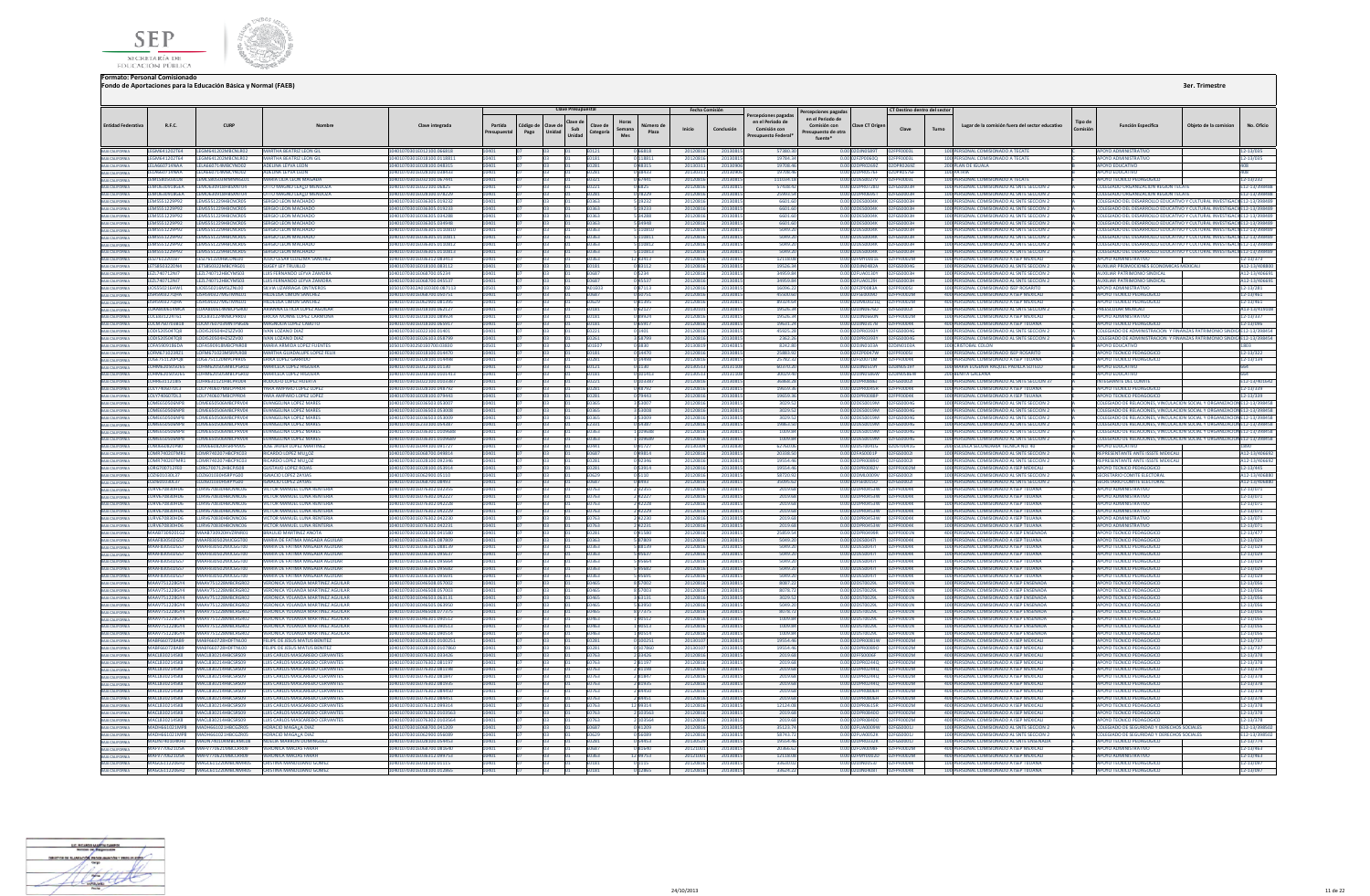



| <b>Entidad Federativa</b>                                                                                                                            | R.F.C.                                       | CURP                                                                 | Nombre                                                                                  | Clave integrada                                          | Partida<br>resupuestal | Código de<br>Pago | Clave Presupuestal<br>Clave de<br>lave de<br>Sub<br>Unidad<br>Unidad | Horas<br>Clave de<br>Semana<br>Categoría<br>Mes | Número de<br>Plaza       | <b>Fecha Comisión</b><br>Inicio | Conclusión           | ercepciones pagadas<br>en el Periodo de<br>Comisión con<br>resupuesto Federa | Percepciones pagada:<br>en el Periodo de<br>Comisión con<br>Presupuesto de otra<br>fuente* | Clave CT Origen                                         | Clave                      | CT Destino dentro del sector<br>Turno | Lugar de la comisión fuera del sector educativo                                          | Tipo de | <b>Función Específica</b>                                              | Obieto de la comision | No. Oficio                    |
|------------------------------------------------------------------------------------------------------------------------------------------------------|----------------------------------------------|----------------------------------------------------------------------|-----------------------------------------------------------------------------------------|----------------------------------------------------------|------------------------|-------------------|----------------------------------------------------------------------|-------------------------------------------------|--------------------------|---------------------------------|----------------------|------------------------------------------------------------------------------|--------------------------------------------------------------------------------------------|---------------------------------------------------------|----------------------------|---------------------------------------|------------------------------------------------------------------------------------------|---------|------------------------------------------------------------------------|-----------------------|-------------------------------|
|                                                                                                                                                      |                                              | MAGE740113DP4 MAGE740113MBCGRL00                                     | MARIA ELENA MAGADA GRANADOS                                                             | 10401070301E028100 044623                                |                        |                   |                                                                      | E0281                                           |                          | 20120816                        | 2013081              | 25859.54                                                                     |                                                                                            | 0.00102DPR0083U 02EPE0002M                              |                            |                                       | 400 PERSONAL COMISIONADO A ISEP MEXICALL                                                 |         | APOYO TECNICO PEDAGOGICO                                               |                       | 12-13/358                     |
| BAIA CALIFORNIA<br>BAIA CALIFORNIA                                                                                                                   |                                              |                                                                      | MAGE740113DP4 MAGE740113MBCGRL00 MARIA ELENA MAGADA GRANADOS                            | 10401070201E028100.0101822                               | 10401                  |                   |                                                                      | E0281                                           | 0.101833                 | 20120816                        | 20130815             | 19708.4                                                                      |                                                                                            | 0.00 02DPR0175K 02FPF0002M                              |                            |                                       | 400 PERSONAL COMISIONADO A ISEP MEXICALI                                                 |         | APOYO TECNICO PEDAGOGICO                                               |                       | 12-13/358                     |
| BAIA CALIFORNIA<br>BAIA CALIFORNIA                                                                                                                   | MALAZOO826V60                                | MALAZOOR26HRCNPNOS                                                   | ANTONIO ENRIOUE MANRIOUEZ LOPEZ                                                         | 0401070301F068700.031436                                 |                        |                   |                                                                      | F0687                                           | 031436                   | 20120816                        | 2013081              | 26964.0                                                                      | 0.00                                                                                       | 02ELS0007P                                              | 2EGS00021                  |                                       | 100 PERSONAL COMISIONADO AL SNTE SECCION 2                                               |         | DORDINADOR DEL COLEGIADO DE ASUNTOS LARORALES                          |                       | 12-13/39850                   |
|                                                                                                                                                      |                                              | MALI62121637A MALI621216HTSLNG05<br>MALR680202MP4 MALR680202MBCRPS04 | <b>IGNACIO MALDONADO LUNA</b><br><b>ROSA ICELA MARTINEZ LOPEZ</b>                       | 10401070301E076100.041447<br>10401070301E012100.0925     | 10401<br>10401         |                   |                                                                      | E0761<br>F0121                                  | 041447<br>0.925          | 20120816<br>20120816            | 20130815<br>20130815 | 129570.0<br>7068482                                                          |                                                                                            | 0.00 02FFS0007E<br>0.00.02DIN0323M 02EPE0004K           | 02EPE0003L                 |                                       | 100 PERSONAL COMISIONADO A TECATE<br>100 PERSONAL COMISIONADO A ISEP TIILIANA            |         | APOYO ADMINISTRATIVO<br>APOYO TECNICO PEDAGOGICO                       |                       | 12-13/022<br>12-13/098        |
| BAIA CALIFORNIA<br>BAIA CALIFORNIA                                                                                                                   |                                              | MALR680202MP4 MALR680202MRCRPS04                                     | <b>ROSA ICELA MARTINEZ LOPEZ</b>                                                        | 10401070301F018100.078393                                |                        |                   |                                                                      | <b>F0181</b>                                    | 0 78393                  | 20120816                        | 2013081              | 25965.42                                                                     |                                                                                            | 0.00.02DIN0639K                                         | 02FPF0004K                 |                                       | 100 PERSONAL COMISIONADO A ISEP TIILIANA                                                 |         | <b>APOYO TECNICO PEDAGOGICO</b>                                        |                       | 12-13/098                     |
|                                                                                                                                                      |                                              | MAMA630830JHA MAMA630830HRCYRL06                                     | ALVARO MAYORAL MIRANDA                                                                  | 104010702015022100.0712                                  |                        |                   |                                                                      | E0221                                           | 0 713                    | 20120816                        | 20130815             | 36802.51                                                                     |                                                                                            | 0.00 02DPR0411X                                         | <b>EDENNATION</b>          |                                       | 100 PERSONAL COMISIONADO A ISEP MEXICALI                                                 |         | AROVO ADMINISTRATIVO                                                   |                       | 12-13/186                     |
| BAJA CALIFORNIA<br>BAJA CALIFORNIA<br>BAJA CALIFORNIA                                                                                                |                                              | MAMA630830JHA MAMA630830HBCYRL06                                     | ALVARO MAYORAL MIRANDA                                                                  | 10401070301E028100.01202                                 |                        |                   |                                                                      | E0281                                           | 12027                    | 2012081                         | 2013081              | 19812.4                                                                      |                                                                                            | 0.00 02DPR0090D                                         | PENNO2M                    |                                       | 100 PERSONAL COMISIONADO A ISEP MEXICALI                                                 |         | ΔΡΩΥΩ ΔΩΜΙΝΙΣΤΒΑΤΙΝΩ                                                   |                       | 2-13/186                      |
|                                                                                                                                                      |                                              | MAMA630830JHA MAMA630830HBCYRL06<br>MAMC640201RX8 MAMC640201HNTRNC00 | ALVARO MAYORAL MIRAND<br><b>CECILIO MARTINEZ MONTES</b>                                 | 01070301E026103.012027                                   |                        |                   |                                                                      | E0261                                           | 3 120273                 | 20120816                        | 2013081              | 2362.2                                                                       |                                                                                            | 0.00 02DPR0411X                                         |                            |                                       | 100 PERSONAL COMISIONADO A ISEP MEXICAL                                                  |         | <b>APOYO ADMINISTRATIVO</b>                                            |                       | 12-13/186                     |
| BAIA CALIFORNIA<br>BAIA CALIFORNIA<br>BAIA CALIFORNIA<br>BAIA CALIFORNIA<br>BAIA CALIFORNIA                                                          |                                              | MAMC640201RX8 MAMC640201HNTRNC00                                     | <b>CECILIO MARTINEZ MONTES</b>                                                          | 10401070301E028100.013743<br>10401070301F028100 044628   |                        |                   |                                                                      | E0281<br><b>F0281</b>                           | 0 13743<br>44628         | 20120816<br>2012081             | 20130815<br>2013081  | 25963.54<br>19812.4                                                          |                                                                                            | 0.00 02DPR0740P 02FGS0004G<br>0.00 02DPR0715Q           | 02EGS0004G                 |                                       | 100 PERSONAL COMISIONADO AL SNTE SECCION 2<br>100 PERSONAL COMISIONADO AL SNTE SECCION 2 |         | REPRESENTANTE ANTE ISSSTE TUUANA<br>REPRESENTANTE ANTE ISSSTE TIILIANA |                       | A12-13/406886<br>A12-13/40688 |
|                                                                                                                                                      |                                              |                                                                      | MAMP641104825 MAMP641104MBCNCR13 PERLA EUZENDA MANCILLA MAC                             | 01070301E018100.01721                                    |                        |                   |                                                                      | E0181                                           |                          | 20120816                        | 2013081              | 19680.3                                                                      |                                                                                            | 0.00 02DJN0226K                                         |                            |                                       | 100 PERSONAL COMISIONADO A ISEP TUUANA                                                   |         | POYO TECNICO PEDAGOGICO                                                |                       | 12-13/581                     |
|                                                                                                                                                      |                                              | MAMP641104825 MAMP641104MBCNCR13                                     | PERLA EUZENDA MANCILLA MACIE                                                            | 01070301E018100.038474                                   |                        |                   |                                                                      | E0181                                           | 038474                   | 2012081                         | 2013081              | 19680.3                                                                      |                                                                                            | 0.00 02FZP0069H                                         | PF0004K                    |                                       | 100 PERSONAL COMISIONADO A ISEP TUUANA                                                   |         | OYO TECNICO PEDAGOGICO                                                 |                       | 12-13/581                     |
|                                                                                                                                                      |                                              | MAMR660609UM4 MAMR660609MBCRRS09                                     | <b>ROSA AUCIA MARTINEZ MORENC</b>                                                       | 10401070301E018100.012036                                |                        |                   |                                                                      | E0181                                           | 0 12036                  | 2012121                         | 2013081              | 25975.2                                                                      |                                                                                            | 0.00 02DJN0100D 02FGS0001J                              |                            |                                       | 100 PERSONAL COMISIONADO AL SNTE SECCION :                                               |         | PREESCOLAR ENSENADA                                                    |                       | A12-13/4180                   |
| <b>BAJA CALIFORNIA</b>                                                                                                                               |                                              | MAMR660609UM4 MAMR660609MRCRRS09<br>MAMS8708056V5 MAMS870805MSRCLT00 | <b>ROSA AUCIA MARTINEZ MORENO</b><br><b>STEPHANIE MACIAS MOUNA</b>                      | 10401070301E018100.0103912                               |                        |                   |                                                                      | E0181                                           | 0 103912<br>0.106092     | 20121212                        | 20130815             | 19814.34                                                                     |                                                                                            | 0.0002DIN0100D 02EGS0001L<br>0.0002DPR0043T 02FPE0002M  |                            |                                       | 100 PERSONAL COMISIONADO AL SNTE SECCION 2<br>100 PERSONAL COMISIONADO A ISEP MEXICALL   |         | REESCOLAR ENSENADA                                                     |                       | A12-13/418094                 |
| BAIA CALIFORNIA<br>BAIA CALIFORNIA<br>BAIA CALIFORNIA<br>BAIA CALIFORNIA<br>BAIA CALIFORNIA                                                          | MAMX650509228                                | MAMA650509HSLRNL07                                                   | ALBERTO MARTINEZ MANIARREZ                                                              | 10401070301E028100.0106092<br>10401070301F068700.011800  |                        |                   |                                                                      | E0281<br><b>F0687</b>                           | 11800                    | 2012100<br>2012081              | 20130815<br>2013081  | 19554.4<br>722249                                                            |                                                                                            | 0.00 02FUA0136S                                         | 02FPF0004K                 |                                       | 100 PERSONAL COMISIONADO A ISEP TUUANA                                                   |         | <b>APOYO TECNICO PEDAGOGICO</b><br><b>POYO TECNICO PEDAGOGICO</b>      |                       | 12-13/489<br>12-13/048        |
|                                                                                                                                                      |                                              | MAMX650509228 MAMA650509HSLRNL07                                     | ΔΙΒΕΡΤΟ ΜΑΡΤΙΝΕΖ ΜΑΝΙΑΡΡΕΖ                                                              | 10401070301F062900.065138                                |                        |                   |                                                                      | <b>FN629</b>                                    | 065138                   | 201208                          | 2013081              | 659443                                                                       |                                                                                            | 0.00 02FUA0084C                                         | 12FPF0004K                 |                                       | 100 PERSONAL COMISIONADO A ISEP TIILIANA                                                 |         | AROVO TECNICO REDAGOGICO                                               |                       | 12-13/048                     |
|                                                                                                                                                      | MAMX790519FL1                                | MXMF790519HRCRNR10                                                   | <b>FRIKE MARTIN MONTES</b>                                                              | 10401070301F022100.0109339                               |                        |                   |                                                                      | E0221                                           | 0 109339                 | 201304                          | 2013081              | 36544.51                                                                     |                                                                                            | 0.00 02DPR0164E                                         | 02EGS00021                 |                                       | 400 PERSONAL COMISIONADO AL SNTE SECCION                                                 |         | SURCOORDINADOR REGION SAN FELL                                         |                       | A13-13/4369                   |
| BAIA CALIFORNIA<br>BAIA CALIFORNIA                                                                                                                   | MAMX790519FL1                                | MXMF790519HRCRNR10                                                   | <b>FRIKE MARTIN MONTES</b>                                                              | 0401070301E028100.0114422                                |                        |                   |                                                                      | 0281                                            | 114422                   | 201304                          | 2013081              | 19554.46                                                                     |                                                                                            | 0.00 02DPR0023F                                         | 2EGS00021                  |                                       | 400 PERSONAL COMISIONADO AL SNTE SECCION 2                                               |         | <b>JIRCOORDINADOR REGION SAN FELIP</b>                                 |                       | 13-13/43698                   |
|                                                                                                                                                      |                                              | MAQA8010148B8 MAQA801014MSRNRG02                                     | AGUEDA FABIOLA MANRIQUEZ ORDUĐO                                                         | 10401070301E018100.078433                                |                        |                   |                                                                      | E0181                                           | 0 78433                  | 20130529                        | 20130815             | 25677.42                                                                     |                                                                                            | 0.00 02DJN0244Z 02FGS0001J                              |                            |                                       | 100 PERSONAL COMISIONADO AL SNTE ENSENADA                                                |         | APOYO TECNICO PEDAGOGICO                                               |                       | 12-13/775                     |
|                                                                                                                                                      | MAQI640914972<br>MA01640914972               | MAQI640914HCCRLV06<br>MAQI640914HCCRIV06                             | <b>JAVIER FRANCISCO MARTINEZ OLIVARES</b><br><b>JAVIER FRANCISCO MARTINEZ OI IVARES</b> | 10401070301F046508 069863<br>10401070301F046301 011506   | 0.011                  |                   |                                                                      | <b>F0465</b><br>0462                            | 8 6 9 8 6 3<br>115062    | 20120816<br>2012081             | 20130815<br>2013081  | 10562.56<br>10098                                                            |                                                                                            | 0.0002DST00087 02EGS0001L<br>0.000205700087             | 125GS00011                 |                                       | 100 PERSONAL COMISIONADO AL SNTE SECCIÓN 2<br>100 PERSONAL COMISIONADO AL SNTE SECCION : |         | <b>ESCALAFON ENSENADA</b><br><b>ESCALAEON ENSENADA</b>                 |                       | A12-13/408852<br>112-13/40885 |
| BAJA CALIFORNIA<br>BAJA CALIFORNIA<br>BAJA CALIFORNIA                                                                                                | <b>MADI640914972</b>                         | MAOJ640914HCCRLV06                                                   | JAVIER FRANCISCO MARTINEZ OLIVARES                                                      | 10401070301F046504 0119298                               |                        |                   |                                                                      | E0465                                           | 4 119298                 | 2012081                         | 2013081              | 403934                                                                       |                                                                                            | 0.00 02DST0008Z                                         | 02FGS0001                  |                                       | 100 PERSONAL COMISIONADO AL SNTE SECCION :                                               |         | <b>ESCALAFON ENSENADA</b>                                              |                       | A12-13/40885                  |
| BAIA CALIFORNIA<br>BAIA CALIFORNIA                                                                                                                   | MAOJ6409149Z2                                | MA0J640914HCCRLV06                                                   | JAVIER FRANCISCO MARTINEZ OLIVARE:                                                      | 0401070301E046516.012113                                 |                        |                   |                                                                      |                                                 | 121137                   | 201208                          | 2013081              | 21135.6                                                                      | 000                                                                                        | ST0008Z                                                 | FGS0001                    |                                       | 100 PERSONAL COMISIONADO AL SNTE SECCION                                                 |         | <b>CALAFON ENSENADA</b>                                                |                       | 12-13/408852                  |
|                                                                                                                                                      | MAOJ6409149Z2                                | MAOJ640914HCCRLV06                                                   | JAVIER FRANCISCO MARTINEZ OLIVARES                                                      | 10401070301E046510.0121138                               |                        |                   |                                                                      | E0465                                           | 0 121138                 | 20120816                        | 20130815             | 10098.4                                                                      |                                                                                            | 0.00 02DST0008Z                                         | 02FGS0001J                 |                                       | 100 PERSONAL COMISIONADO AL SNTE SECCION 2                                               |         | <b>ESCALAFON ENSENADA</b>                                              |                       | A12-13/40885.                 |
| BAJA CALIFORNIA<br>BAJA CALIFORNIA<br>BAJA CALIFORNIA                                                                                                | MAPG620329LB7                                | MAPG620329HNTCNR02                                                   | <b>GABRIEL MACIAS PONCE</b>                                                             | 10401070301E028100.030761                                |                        |                   |                                                                      | E0281                                           | 0 30761                  | 2013030                         | 20130815             | 26023.44                                                                     |                                                                                            | 0.00 02DPR0683O 02FPF0004K                              |                            |                                       | 100 PERSONAL COMISIONADO A ISEP TUUANA                                                   |         | <b>APOYO ADMINISTRATIVO</b>                                            |                       | 12-13/573                     |
|                                                                                                                                                      | <b>MAPG620329LB7</b><br>MAPN711113MT6        | MARGE2022QHNTCNR02<br>MAPN711113MSLDSR02                             | <b>GARRIEL MACIAS PONCE</b><br>NORA ALICIA MADRID PAS                                   | 10401070301F022100.053126<br>1070301E233100.0720         |                        |                   |                                                                      | F0221<br>E2331                                  | 0.53126<br>07208         | 201303<br>201208                | 20130815<br>2013081  | 459753<br>19863.5                                                            |                                                                                            | 0.00020PP0021P 02EPE0004K<br>0.00 02DES0040P            |                            |                                       | 100 PERSONAL COMISIONADO A ISEP TILLIANA<br>100 PERSONAL COMISIONADO A ISEP MEXICA       |         | APOVO ADMINISTRATIVO<br><b>POYO ADMINISTRATIV</b>                      |                       | 12-13/573<br>12-13/484        |
|                                                                                                                                                      | MAPR530904FJ5                                | MAPR530904MJCRLS02                                                   | ROSALIA MARTINEZ PALAFOX                                                                | 0401070301E068700.05232                                  |                        |                   |                                                                      |                                                 | 05232                    | 201301                          | 2013081              | 35123.7                                                                      |                                                                                            | 0.00 02FUA0122P                                         | FOOD2M                     |                                       | 400 PERSONAL COMISIONADO A ISEP MEXICALI                                                 |         | OYO TECNICO PEDAGOGICO                                                 |                       | 12-13/751                     |
| BAIA CALIFORNIA<br>BAIA CALIFORNIA                                                                                                                   | MARA6110209A6                                | MARA611020MJCRSN01                                                   | ANA ROSA MARQUEZ ROSALES                                                                | 10401070301E028100.014166                                |                        |                   |                                                                      | E0281                                           | 0 14166                  | 2012081                         | 2013081              | 43431.2                                                                      |                                                                                            | 0.00 02FIZ0076H                                         | 2FPF0005J                  |                                       | 100 PERSONAL COMISIONADO ISEP ROSARITO                                                   |         | <b>APOYO TECNICO PEDAGOGICO</b>                                        |                       | 12-13/319                     |
|                                                                                                                                                      |                                              | MARA6110209A6 MARA611020MJCRSN01                                     | ANA ROSA MARQUEZ ROSALES                                                                | 10401070301E022100.0108214                               | 10401                  |                   |                                                                      | E0221                                           | 0 108214                 | 20120816                        | 20130815             | 57150.42                                                                     |                                                                                            |                                                         |                            |                                       | 100 PERSONAL COMISIONADO ISEP ROSARITO                                                   |         | APOYO TECNICO PEDAGOGICO                                               |                       | 12-13/319                     |
| BAIA CALIFORNIA<br>BAIA CALIFORNIA<br>BAIA CALIFORNIA                                                                                                | MARDRIDSOSTRE<br>MARI 860929F26              | MARDRIDSOSMBCNMMDD<br>MARI 860929MBCCBR08                            | DIANA LIZETH MANDUJIANO ROMERO                                                          | 10401070301F028100 079881<br>0401070301F046305 0106828   |                        |                   |                                                                      | <b>FN281</b>                                    | 79881                    | 20120816                        | 20130815             | 195263                                                                       |                                                                                            | 0.00102El200917                                         | <b>NOEDENNAME</b>          |                                       | 100 PERSONAL COMISIONADO A ISEP ENSENADA                                                 |         | <b>APOYO TECNICO PEDAGOGICO</b>                                        |                       | 12-13/209                     |
|                                                                                                                                                      | MARL860929F26                                | MARI 860929MBCCBR08                                                  | <b>LAURA ADRIANA MACIAS ROBLES</b><br><b>I ALIRA ADRIANA MACIAS ROBLES</b>              | 0401070301F046305 011066                                 |                        |                   |                                                                      | FN463<br>1463                                   | 106828<br>110567         | 201306<br>201306                | 2013081<br>2013081   | 5052.4<br>5049.2                                                             | 00                                                                                         | 0.00102DST0038T<br>00200720                             | <b>2FPFNNNAK</b><br>PENNAK |                                       | 400 PERSONAL COMISIONADO A ISEP TIILIANA<br>400 PERSONAL COMISIONADO A ISEP TIILIANA     |         | <b>IPOYO TECNICO PEDAGOGICO</b><br><b>POVO TECNICO PEDAGOGICO</b>      |                       | 12-13/795<br>2-13/795         |
|                                                                                                                                                      | MARL860929F26                                | MARL860929MBCCBR08                                                   | LAURA ADRIANA MACIAS ROBLES                                                             | 10401070301E046305.0115247                               |                        |                   |                                                                      | E0463                                           | 5 115247                 | 2013060                         | 20130815             | 5049.20                                                                      |                                                                                            | 0.00 02DST0050O   02FPF0004K                            |                            |                                       | 400 PERSONAL COMISIONADO A ISEP TUUANA                                                   |         | APOYO TECNICO PEDAGOGICO                                               |                       | 12-13/795                     |
|                                                                                                                                                      | MASA630424FX4                                | MASA630424HRCRLIOS                                                   | ALEJANDRO MARTINEZ SOLORZANO                                                            | 0401070301E036306.095008                                 |                        |                   |                                                                      | :0363                                           | 695008                   | 20120816                        | 2013081              | 10409.5                                                                      |                                                                                            | 0.00 02DES0053T                                         | 12EGS00021                 |                                       | 100 PERSONAL COMISIONADO AL SNTE SECCION 2                                               |         | <b>MIXIHAR PATRIMONIO SINDICAL</b>                                     |                       | A12-13/40690                  |
| BAIA CALIFORNIA<br>BAIA CALIFORNIA<br>BAIA CALIFORNIA<br>BAIA CALIFORNIA<br>BAIA CALIFORNIA                                                          | MASA630424EX4                                | MASA630424HBCRLL05                                                   | ALEJANDRO MARTINEZ SOLORZANO                                                            | 10401070301E036306.095009                                |                        |                   |                                                                      | E0363                                           | 695009                   | 20120816                        | 20130815             | 10399.7                                                                      |                                                                                            | 0.00 02DES0053T 02FGS0002L                              |                            |                                       | 100 PERSONAL COMISIONADO AL SNTE SECCION 2                                               |         | <b>AUXILIAR PATRIMONIO SINDICAL</b>                                    |                       | A12-13/40690                  |
|                                                                                                                                                      | MASA630424FX4                                | MASA630424HRCRLL05<br><b>MASA630424HRCRLIOS</b>                      | ALEIANDRO MARTINEZ SOLORZANO                                                            | 10401070301E036306.095010                                |                        |                   |                                                                      | F0363                                           | 6.95010                  | 20120816                        | 20130815             | 10399.7                                                                      |                                                                                            | 0.00.02DES0053T 02EGS0002L                              |                            |                                       | 100 PERSONAL COMISIONADO AL SNTE SECCION 2                                               |         | ALIXILIAR PATRIMONIO SINDICAL                                          |                       | A12-13/406904                 |
|                                                                                                                                                      | MASA630424FX4<br>MASA630424FX4               | MASA630424HRCRLIOS                                                   | ALFIANDRO MARTINEZ SOLORZANI<br>ALEJANDRO MARTINEZ SOLORZANO                            | 0401070301F036306 095011<br>10401070301E036301.010700    |                        |                   |                                                                      | 1363<br>E0363                                   | 107005                   | 201208<br>2012081               | 2013081<br>2013081   | 10399.7<br>1733.2                                                            |                                                                                            | 0.00 02DES0053T<br>0.00 02DES0053T                      | 2EGS00021<br>02FGS00021    |                                       | 100 PERSONAL COMISIONADO AL SNTE SECCION :<br>100 PERSONAL COMISIONADO AL SNTE SECCION 2 |         | <b>MIXIMAR PATRIMONIO SINDICAL</b><br>AUXILIAR PATRIMONIO SINDICAL     |                       | 112-13/406904<br>112-13/40690 |
| IN MARINI MINI<br>BAIA CALIFORNIA<br>BAIA CALIFORNIA<br>BAIA CALIFORNIA                                                                              | MASA630424EX4                                | MASA630424HBCRLL05                                                   | <b>ALEJANDRO MARTINEZ SOLORZANO</b>                                                     | I0401070301E036301.010909                                |                        |                   |                                                                      | 0363                                            | 109090                   | 201208                          | 2013081              | 1733.2                                                                       |                                                                                            | 0.00 02DES0053T                                         | 2FGS00021                  |                                       | 100 PERSONAL COMISIONADO AL SNTE SECCION :                                               |         | <b>AUXILIAR PATRIMONIO SINDICAL</b>                                    |                       | 12-13/406904                  |
|                                                                                                                                                      | MASA630424EX4                                | MASA630424HBCRLL05                                                   | ALEJANDRO MARTINEZ SOLORZANO                                                            | 01070301E036301.0109174                                  |                        |                   |                                                                      | E0363                                           | 1109174                  | 20120816                        | 2013081              | 1733.2                                                                       |                                                                                            | 0.00 02DES0053T                                         | 02FGS0002                  |                                       | 100 PERSONAL COMISIONADO AL SNTE SECCION 2                                               |         | <b>AUXILIAR PATRIMONIO SINDICAL</b>                                    |                       | A12-13/40690                  |
| BAIA CALIFORNIA<br>BAIA CALIFORNIA<br>BAIA CALIFORNIA<br>BAIA CALIFORNIA<br>BAIA CALIFORNIA                                                          | MATC670613A19                                | MATC670613MSRRRL04                                                   | CELIA MARTINEZ TRUIHLO                                                                  | 10401070301F018100 02640                                 | 0.011                  |                   |                                                                      | <b>F0181</b>                                    | 0.2640                   | 20120816                        | 20130815             | 19732.84                                                                     |                                                                                            | 0.0002DIN0090N 02EPE0004K                               |                            |                                       | 100 PERSONAL COMISIONADO A ISEP TIILIANA                                                 |         | APOYO TECNICO PEDAGOGICO                                               |                       | 12-13/099                     |
|                                                                                                                                                      | <b>MATC670612A10</b>                         | MATC670613MSPPPL04                                                   | <b>CELLA MARTINEZ TRITILI</b>                                                           | 10401070201E012100.079499                                |                        |                   |                                                                      | F0121                                           | 79499                    | 2012081                         | 2013081              | 57328.8                                                                      |                                                                                            | 0.00 020 MOS08R                                         | <b>DREPERDAM</b>           |                                       | 100 PERSONAL COMISIONADO A ISEP TIILIANA                                                 |         | <b>MPOVO TECNICO PEDAGOGICO</b>                                        |                       | 12-13/099                     |
|                                                                                                                                                      | MATG630317C65<br>MATG630317C65               | MATG630317HBCZVB17<br>MTG630317HBCZVB17                              | <b>GABRIEL ANTONIO MAZAS TOV.</b><br><b>GABRIEL ANTONIO MAZAS TOVA</b>                  | 10401070301E022100.0151<br>0401070301E028100.04739       |                        |                   |                                                                      | E0221                                           | 0 1 5 1 5                | 2012081<br>2012081              | 2013081<br>2013081   | 45922.6<br>25963.5                                                           |                                                                                            | 0.00 02DPR0781P<br>0.00 02DPR0755R                      | 02FPF0002M<br>2FPF0002M    |                                       | 100 PERSONAL COMISIONADO A ISEP MEXICAL<br>100 PERSONAL COMISIONADO A ISEP MEXICAL       |         | <b>APOYO ADMINISTRATIVO</b><br>POYO ADMINISTRATIVO                     |                       | 12-13/330                     |
| <b>BAJA CALIFORNIA</b>                                                                                                                               | MAVH6406149F5                                | MAVH640614MBCRLR06                                                   | HORTENCIA MARTINEZ VALVERDE                                                             | 10401070301E036304.082544                                |                        |                   |                                                                      | E0281<br>E0363                                  | 047396<br>482544         | 20120816                        | 20130815             | 8955.52                                                                      |                                                                                            | 0.00 02DES0010V 02FGS0004G                              |                            |                                       | 100 PERSONAL COMISIONADO AL SNTE SECCION :                                               |         | <b>COMUNICACION SOCIAL TUUANA</b>                                      |                       | 12-13/330<br>A12-13/4069:     |
| BAIA CALIFORNIA<br>BAIA CALIFORNIA<br>BAIA CALIFORNIA<br>BAIA CALIFORNIA<br>BAIA CALIFORNIA<br>BAIA CALIFORNIA<br>BAIA CALIFORNIA                    | MAVH6406149F5                                | MAVH640614MBCRLR06                                                   | HORTENCIA MARTINEZ VALVERDE                                                             | 10401070301E036301.082548                                |                        |                   |                                                                      | E0363                                           | 182548                   | 20120816                        | 2013081              | 2237.6                                                                       |                                                                                            | 0.00 02DES0010V 02FGS0004G                              |                            |                                       | 100 PERSONAL COMISIONADO AL SNTE SECCION 2                                               |         | <b>COMUNICACION SOCIAL TUUANA</b>                                      |                       | A12-13/406919                 |
|                                                                                                                                                      | MAVH6406149F5                                | MAVH640614MRCRIR06                                                   | HORTENCIA MARTINEZ VALVERDE                                                             | 10401070301F036301 085343                                |                        |                   |                                                                      | F0363                                           | 185343                   | 20120816                        | 20130815             | 2237.61                                                                      |                                                                                            | 0.00.02DES0010V 02EGS0004G                              |                            |                                       | 100 PERSONAL COMISIONADO AL SNTE SECCION 2                                               |         | COMUNICACION SOCIAL TUUANA                                             |                       | A12-13/406919                 |
|                                                                                                                                                      | MAVH6406149F5                                | MAVH640614MBCRLR06                                                   | HORTENCIA MARTINEZ VALVERDE                                                             | 10401070301F036304 093710                                |                        |                   |                                                                      | FN363                                           | 493710                   | 2012081                         | 2013081              | 89507                                                                        |                                                                                            | 0.00 02DES0010V                                         | 02FGS0004G                 |                                       | 100 PERSONAL COMISIONADO AL SNTE SECCION 2                                               |         | COMUNICACIÓN SOCIAL THUANA                                             |                       | 12-13/406919                  |
|                                                                                                                                                      | MAVH6406149F5<br>MAVH6406149F5               | AVH640614MBCRIRO6<br>MAVH640614MBCRLR06                              | <b>HORTENCIA MARTINEZ VALVERD</b><br>HORTENCIA MARTINEZ VALVERDI                        | 0401070301E036304.093738<br>10401070301E036304.093762    |                        |                   |                                                                      | 363<br>E0363                                    | 193738<br>493762         | 201208<br>2012081               | 2013081<br>2013081   | 8950.7<br>8950.7                                                             |                                                                                            | 0.00 02DES0010V<br>0.00 02DES0010V                      | 2FGS0004G<br>02FGS0004G    |                                       | 100 PERSONAL COMISIONADO AL SNTE SECCION :<br>100 PERSONAL COMISIONADO AL SNTE SECCION 2 |         | COMUNICACION SOCIAL TUUANA<br>COMUNICACION SOCIAL TIJUANA              |                       | 12-13/40691<br>112-13/40691   |
|                                                                                                                                                      | MAVH6406149F5                                | MAVH640614MRCRLR06                                                   | <b>HORTENCIA MARTINEZ VALVERDE</b>                                                      | 0401070301E036304.093795                                 |                        |                   |                                                                      | 0363                                            | 493795                   | 20120816                        | 2013081              | 8950.7                                                                       |                                                                                            | 0.00 02DES0010V                                         | 02FGS0004G                 |                                       | 100 PERSONAL COMISIONADO AL SNTE SECCION 2                                               |         | COMUNICACION SOCIAL TUUANA                                             |                       | A12-13/406919                 |
|                                                                                                                                                      | <b>MAVH6406149F5</b>                         | MAVH640614MBCRIRO5                                                   | HORTENCIA MARTINEZ VALVERDE                                                             | 10401070301E036304 093916                                |                        |                   |                                                                      | F0363                                           | 493916                   | 20120816                        | 20130815             | 8950.7                                                                       |                                                                                            | 0.00.02DES0010V                                         | 02FGS0004G                 |                                       | 100 PERSONAL COMISIONADO AL SNTE SECCION 2                                               |         | COMUNICACION SOCIAL THUANA                                             |                       | A12-13/406919                 |
|                                                                                                                                                      | MAVH6406149F5                                | MAVH640614MBCRLR06                                                   | HORTENCIA MARTINEZ VALVERDE                                                             | 10401070301E036304 093917                                |                        |                   |                                                                      | <b>FN363</b>                                    | 493917                   | 2012081                         | 2013081              | 8950.73                                                                      |                                                                                            | 0.00 02DES0010V                                         | 02FGS0004G                 |                                       | 100 PERSONAL COMISIONADO AL SNTE SECCION 2                                               |         | COMUNICAÇION SOCIAL TULIANA                                            |                       | A12-13/406919                 |
|                                                                                                                                                      | MAVH6406149F5                                | MAVH640614MRCRLR06                                                   | HORTENCIA MARTINEZ VALVERDI                                                             | 10401070301F036304 093918                                |                        |                   |                                                                      | 0363                                            | 493918                   | 201208                          | 2013081              | 8950                                                                         |                                                                                            | 0.00 02DES0010V                                         | 2FGS0004G                  |                                       | 100 PERSONAL COMISIONADO AL SNTE SECCION :                                               |         | <b>COMUNICACION SOCIAL TIJUANA</b>                                     |                       | 112-13/40691                  |
|                                                                                                                                                      | MAVH6406149F5<br>MAVH6406149F5               | MAVH640614MRCRIR06<br>MAVH640614MBCRLR06                             | <b>HORTENCIA MARTINEZ VALVERDI</b><br>HORTENCIA MARTINEZ VALVERDI                       | 10401070301E036304.093920<br>0401070301E036301.09392     |                        |                   |                                                                      | E0363<br>0363                                   | 493920<br>93921          | 2012081<br>201208               | 2013081<br>2013081   | 8950.7<br>2237.6                                                             |                                                                                            | 0.00 02DES0010V<br>0.00 02DES0010V                      | 2FGS0004G<br>2FGS0004G     |                                       | 100 PERSONAL COMISIONADO AL SNTE SECCION 2<br>100 PERSONAL COMISIONADO AL SNTE SECCION : |         | <b>COMUNICACION SOCIAL TIJUANA</b><br>COMUNICACION SOCIAL TUUANA       |                       | 112-13/40691<br>12-13/406919  |
|                                                                                                                                                      | MAVH6406149E5                                | MAVH640614MRCRIR06                                                   | HORTENCIA MARTINEZ VALVERDE                                                             | 10401070301F036303 0114113                               |                        |                   |                                                                      | E0363                                           | 3 114113                 | 20120816                        | 20130815             | 3068.52                                                                      |                                                                                            | 0.00102DES0010V 02EGS0004G                              |                            |                                       | 100 PERSONAL COMISIONADO AL SNTE SECCION 2                                               |         | COMUNICAÇION SOCIAL THUANA                                             |                       | A12-13/406919                 |
|                                                                                                                                                      |                                              | MEDI680118DG6 MEDI680118HSLN7B05                                     | <b>IFORARDO MENDOZA DIAZ</b>                                                            | 10401070301E022100.0112307                               | 0401                   |                   |                                                                      | E0221                                           | 0 112307                 | 20120816                        | 20130815             | 57408.51                                                                     |                                                                                            | 0.00.02DPR08550 02EGS0004G                              |                            |                                       | 100 PERSONAL COMISIONADO AL SNTE SECCIÓN 2                                               |         | <b>CARRERA MAGISTERIAL Y PENSIONES THUANA</b>                          |                       | A12-13/406921                 |
| BAIA CALIFORNIA<br>BAIA CALIFORNIA<br>BAIA CALIFORNIA<br>BAIA CALIFORNIA<br>BAIA CALIFORNIA<br>BAIA CALIFORNIA<br>BAIA CALIFORNIA<br>BAIA CALIFORNIA | MEMS670609815                                | MEMS670609MRC7RL07                                                   | SILVIA PATRICIA MEZA MARTINE                                                            | 10401070301F018100 039681                                |                        |                   |                                                                      | <b>F0181</b>                                    | 39681                    | 2012081                         | 2013081              | 19784.34                                                                     |                                                                                            | 0.00 02DJN0383A 02FGS00021                              |                            |                                       | 100 PERSONAL COMISIONADO AL SNTE SECCIÓN 2                                               |         | COLEGIADO DE DESARROLLO Y SUPERACION PROFESIONAL ESCALAF E12-13/408086 |                       |                               |
|                                                                                                                                                      | MEMS670609815                                | MEMS670609MBCZRL07                                                   | SILVIA PATRICIA MEZA MARTINEZ                                                           | 10401070301E012100.012074                                |                        |                   |                                                                      | E0121                                           | 0 120748                 | 201208                          | 2013081              | 29705.6                                                                      |                                                                                            | 0.00 02DJN0056G 02FGS0002                               |                            |                                       | 100 PERSONAL COMISIONADO AL SNTE SECCION 2                                               |         | COLEGIADO DE DESARROLLO Y SUPERACION PROFESIONAL ESCALAF E12-13/408086 |                       |                               |
| BAIA CALIFORNIA<br>BAIA CALIFORNIA<br>BAIA CALIFORNIA<br>BAIA CALIFORNIA<br>BAIA CALIFORNIA                                                          | <b>MEPR650904IK5</b><br><b>MEPRESOROAIKS</b> | MEPR650904MBCJXQ09<br>MEPR650904MBCIXO09                             | <b>RAQUEL MEJIA PIDUELAS</b><br><b>RAQUEL MEJIA PIDUELAS</b>                            | 10401070301E028100.072813<br>10401070301F028100.030836   |                        |                   |                                                                      | E0281<br><b>F0281</b>                           | 072813<br><b>DER0810</b> | 2013061<br>2013061              | 2013121<br>20131213  | 29684.5<br>29684.5                                                           |                                                                                            | 0.0002DPR0731H 02DPR0731H                               |                            |                                       | 200 ESTEBAN RUIZ FERNANDEZ<br>100 IOSE VASCONCELOS                                       |         | <b>POYO EDUCATIVO</b><br>ΔΡΟΥΩ ΕΒΗΓΑΤΙΝΩ                               |                       |                               |
|                                                                                                                                                      | MEQJ650901JR4                                | MEQ1650901HRCDR107                                                   | <b>JULIO CESAR MEDINA QUIROZ</b>                                                        | 10401070301E022100.072662                                | 10401                  |                   |                                                                      | E0221                                           | 0 72662                  | 20120816                        | 20130815             | 45947.68                                                                     |                                                                                            | 0.00 02DPR01710 02FGS0002I                              |                            |                                       | 100 PERSONAL COMISIONADO AL SNTE SECCION 2                                               |         | <b>COLEGIADO DE ADMINISTRACION Y FINANZAS</b>                          |                       | E12-13/398459                 |
|                                                                                                                                                      | MFRC621229873                                | MFRC621229MRCLDR07                                                   | MARIA DEL CARMEN MELENDREZ RODRIGUEZ                                                    | 10401070301E158700.05462                                 |                        |                   |                                                                      | <b>F1587</b>                                    | 0.5462                   | 20120816                        | 2013081              | 9762.2                                                                       |                                                                                            | 0.00 02DRA0010Z                                         | 02FPF0002M                 |                                       | 100 PERSONAL COMISIONADO A ISEP MEXICALI                                                 |         | ΔΡΩΥΩ ΔΩΜΙΝΙΣΤΒΑΤΙΝΩ                                                   |                       | 12-13/482                     |
|                                                                                                                                                      | MERC621229B73                                | MFRC621229MRCLDR07                                                   | MARIA DEL CARMEN MELENDREZ RODRIGUEZ                                                    | I0401070301E158700.073756                                |                        |                   |                                                                      | E1587                                           | 073756                   | 201208                          | 2013081              | 9755.4                                                                       |                                                                                            | 0.00 02DBA0035H                                         | 02FPF0002M                 |                                       | 100 PERSONAL COMISIONADO A ISEP MEXICALI                                                 |         | <b>POYO ADMINISTRATIVO</b>                                             |                       | 2-13/482                      |
|                                                                                                                                                      | MERD6002129H2                                | ERD600212HNTDDL02                                                    | <b>DELBER MEDINA RODRIGUEZ</b>                                                          | 01070301E028100.030632                                   |                        |                   |                                                                      | E0281                                           | 30632                    | 201301                          | 20130815             | 19760.9                                                                      |                                                                                            | 0.00 02DPR0015X 02FGS0004G                              |                            |                                       | 100 PERSONAL COMISIONADO AL SNTE SECCION 2                                               |         | MITE NACIONAL                                                          |                       | 13-13/42575                   |
| BAIA CALIFORNIA<br>BAIA CALIFORNIA<br>BAIA CALIFORNIA<br>BAIA CALIFORNIA                                                                             | MFRD6002129H2<br>MERR680306TX4               | MFRD600212HNTDDL02<br>MERR680306MNTDYS12                             | DELBER MEDINA RODRIGUEZ                                                                 | 10401070301F028100 034858                                |                        |                   |                                                                      | E0281                                           | 034858                   | 201301                          | 20130815             | 19760.9                                                                      |                                                                                            | 0.00.02DPR0288N 02EGS0004G<br>0.00 02FTM0001J           | 12EPE00031                 |                                       | 100 PERSONAL COMISIONADO AL SNTE SECCION 2                                               |         | <b>COMITE NACIONAL</b><br>POYO TECNICO PEDAGOGICO                      |                       | A13-13/42575                  |
|                                                                                                                                                      | METD760718NI1                                | METD760718MBCNRR00                                                   | ROSA IMELDA MEDINA REYES<br>DORA MENDOZA TORRES                                         | 0401070301E018100.012223<br>10401070301E019500.063882    |                        |                   |                                                                      | E0181<br><b>F0195</b>                           | 12223<br>063882          | 20120816<br>20120816            | 2013081<br>20130815  | 33654.2<br>36208.61                                                          |                                                                                            | 0.0002DDI0002G 02EPE0002M                               |                            |                                       | 400 PERSONAL COMISIONADO A TECATE<br>100 PERSONAL COMISIONADO A ISEP MEXICALL            |         | APOYO TECNICO PEDAGOGICO                                               |                       | 12-13/555<br>12-13/361        |
| BAJA CALIFORNIA                                                                                                                                      | MICI 7310199VA                               | MICI 731019MDERHR02                                                  | <b>LAURA MARIA MIRANDA CHARGO</b>                                                       | 0401070301E068700.037955                                 |                        |                   |                                                                      | <b>EN687</b>                                    | 37955                    | 201208                          | 2013081              | 26785 F                                                                      |                                                                                            | 0.00 02DML0028J                                         | <b>FPFNNNAK</b>            |                                       | 100 PERSONAL COMISIONADO A ISEP TUUANA                                                   |         | <b>POYO TECNICO PEDAGOGICO</b>                                         |                       | 2-13/384                      |
|                                                                                                                                                      | MIPM8801309L9                                | IIPM880130MBCRDR04                                                   | MARTHA AI FIANDRA MIRANDA PADILI.                                                       | 0401070301E018100.011397                                 |                        |                   |                                                                      |                                                 | 11397                    | 201305                          | 2013081              | 19526.3                                                                      |                                                                                            | 02DJN0690H                                              | <b>F0002M</b>              |                                       | 100 PERSONAL COMISIONADO A ISEP MEXICAL                                                  |         | POYO TECNICO PEDAGOGICO                                                |                       | 2-13/794                      |
| BAJA CALIFORNIA<br>BAJA CALIFORNIA<br>BAJA CALIFORNIA                                                                                                | MITG7706239U7                                | MITG770623MOCRLD00                                                   | <b>GUADALUPE MIRANDA TEU O</b>                                                          | 0401070301F148900.010032                                 |                        |                   |                                                                      | E1489                                           |                          | 201208                          | 2013081              | 25705                                                                        |                                                                                            | 0.00.02DCC0047L                                         | FOOD1N                     |                                       | 400 PERSONAL COMISIONADO A ISEP ENSENAD                                                  |         | OYO TECNICO PEDAGOGICO                                                 |                       | 2-13/063                      |
| <b>BAJA CALIFORNIA</b>                                                                                                                               | MITG7706239U7<br>MOAY780110FR2               | MITG770623MOCRLD00<br>MOAY780110MGTNGN05                             | <b>GUADALUPE MIRANDA TELLO</b><br><b>YANETH MONTES AGUAYO</b>                           | 0401070301E148900.0100354<br>I0401070301E028100.064462   |                        |                   |                                                                      | \$1489                                          | 100354<br>0.64462        | 201208<br>20120816              | 2013081<br>2013081   | 25705.5<br>25705.5                                                           |                                                                                            | 0.00 02DCC0028V<br>0.00 02DPR0203Q 02FG50004G           | 2FPF0001N                  |                                       | 400 PERSONAL COMISIONADO A ISEP ENSENADA<br>100 PERSONAL COMISIONADO AL SNTE SECCION 2   |         | <b>APOYO TECNICO PEDAGOGICO</b><br>ΔΙΙΧΙΗΔΒ ΣΩΩΒΩΙΝΑΣΙΩΝ ΤΗΗΔΝΑ        |                       | 12-13/063<br>A12-13/40692     |
|                                                                                                                                                      | MODI6804129V1                                | MODI680412HRCRMS06                                                   | <b>IFSUS MORENO DOMINGUEZ</b>                                                           | 10401070301F036304 0126411                               |                        |                   |                                                                      | E0281<br><b>F0363</b>                           | 4 126411                 | 2013050                         | 2013110              | 6132.4                                                                       |                                                                                            | 0.00.02DES0031H 02DES0031H                              |                            |                                       | 100 SECUN DARIA GENERAL                                                                  |         | ΔΡΟΥΩ ΕΒΗΓΑΤΙΝΩ                                                        |                       | 542                           |
| BAIA CALIFORNIA<br>BAIA CALIFORNIA<br>BAIA CALIFORNIA                                                                                                | MODJ6804129V1                                | MODI680412HRCRMS06                                                   | <b>IFSUS MORENO DOMINGUEZ</b>                                                           | 01070301E036304.012641                                   |                        |                   |                                                                      | 1363                                            |                          | 20130                           | 201311               | 6132.4                                                                       | 00                                                                                         | 2DES0031H                                               | 02DES0031H                 |                                       | 100 SECUN DARIA GENERA                                                                   |         | <b>OYO EDUCATIVE</b>                                                   |                       |                               |
| BAIA CALIFORNIA                                                                                                                                      | MODJ6804129V1                                |                                                                      | JESUS MORENO DOMINGUEZ                                                                  | 10401070301E036304.012640                                |                        |                   |                                                                      | E0363                                           | 4 126409                 | 201305                          | 2013110              | 6132.4                                                                       |                                                                                            | 0.00 02DES0031H 02DES0031H                              |                            |                                       | 100 SECUN DARIA GENERAL                                                                  |         | <b>APOYO EDUCATIVO</b>                                                 |                       | 542                           |
| BAIA CALIFORNIA<br>BAIA CALIFORNIA                                                                                                                   | MODJ6804129V1                                | MODJ680412HBCRMS06                                                   | JESUS MORENO DOMINGUEZ                                                                  | 0401070301E036304.012640                                 |                        |                   |                                                                      | 0363                                            | 126408                   | 201305                          | 201311               | 6132.4                                                                       | $-0.00$                                                                                    | 02DES0031H                                              | 2DES0031H                  |                                       | 100 SECUN DARIA GENERAL                                                                  |         | OYO EDUCATIV                                                           |                       |                               |
|                                                                                                                                                      | MODI6804129V1<br>MODJ6804129V1               | MODI680412HRCRMS06<br>MODI680412HRCRMS06                             | <b>IFSUS MORENO DOMINGUEZ</b><br>JESUS MORENO DOMINGUEZ                                 | 10401070301E036305 0120632<br>10401070301E036301.0113181 |                        |                   |                                                                      | <b>F0363</b><br>E0363                           | 5 120632<br>1 113181     | 201305<br>201305                | 20131102<br>20131102 | 7665.6<br>1533.14                                                            |                                                                                            | 0.0002DES0031H 02DES0031H<br>0.00 02DES00061 02DES00061 |                            |                                       | 100 SECUN DARIA GENERAL<br>200 ESC SEC GRAL 2 JORGE SALAZAR CEBALLOS                     |         | <b>APOYO EDUCATIVO</b><br><b>APOYO EDUCATIVO</b>                       |                       | 542<br>542                    |
| BAIA CALIFORNIA                                                                                                                                      | MODJ6804129V1                                | MODI680412HRCRMS06                                                   | <b>IFSUS MORENO DOMINGUEZ</b>                                                           | 10401070301E036301.0113180                               |                        |                   |                                                                      | E0363                                           | 113180                   | 201305                          | 2013110              | 1533.1                                                                       |                                                                                            | 0.00 02DES0006I                                         | 02DES0006                  |                                       | 200 ESC SEC GRAL 2 JORGE SALAZAR CEBALLOS                                                |         | ΔΡΟΥΩ ΕΠΙΙΣΑΤΙΜ                                                        |                       |                               |
| BAIA CALIFORNIA                                                                                                                                      | MODJ6804129V1                                | MODJ680412HBCRMS06                                                   | <b>JESUS MORENO DOMINGUEZ</b>                                                           | 10401070301E036301.011317                                |                        |                   |                                                                      | E0363                                           | 1 113179                 | 201305                          | 2013110              | 1533.14                                                                      |                                                                                            | 0.00 02DES00061 02DES00061                              |                            |                                       | 200 ESC SEC GRAL 2 JORGE SALAZAR CEBALLOS                                                |         | <b>APOYO EDUCATIVI</b>                                                 |                       |                               |
| BAJA CALIFORNIA                                                                                                                                      | MODJ6804129V1                                | MODJ680412HBCRMS06                                                   | <b>JESUS MORENO DOMINGUEZ</b>                                                           | 10401070301E036304.093956                                |                        |                   |                                                                      | E0363                                           | 493956                   | 2013050                         | 20131102             | 6132.4                                                                       |                                                                                            | 0.00 02DES0031H 02DES0031H                              |                            |                                       | 100 SECUN DARIA GENERAL                                                                  |         | <b>APOYO EDUCATIVO</b>                                                 |                       |                               |
| BAJA CALIFORNIA                                                                                                                                      | MODJ6804129V1                                | MODI680412HRCRMS06                                                   | JESUS MORENO DOMINGUEZ                                                                  | 10401070301F036304 093955                                |                        |                   |                                                                      | F0363                                           | 4 93955                  | 201305                          | 2013110              | 61324                                                                        |                                                                                            | 0.00 02DES0031H 02DES0031H                              |                            |                                       | 100 SECUN DARIA GENERAL                                                                  |         | <b>APOYO EDUCATIVO</b>                                                 |                       |                               |

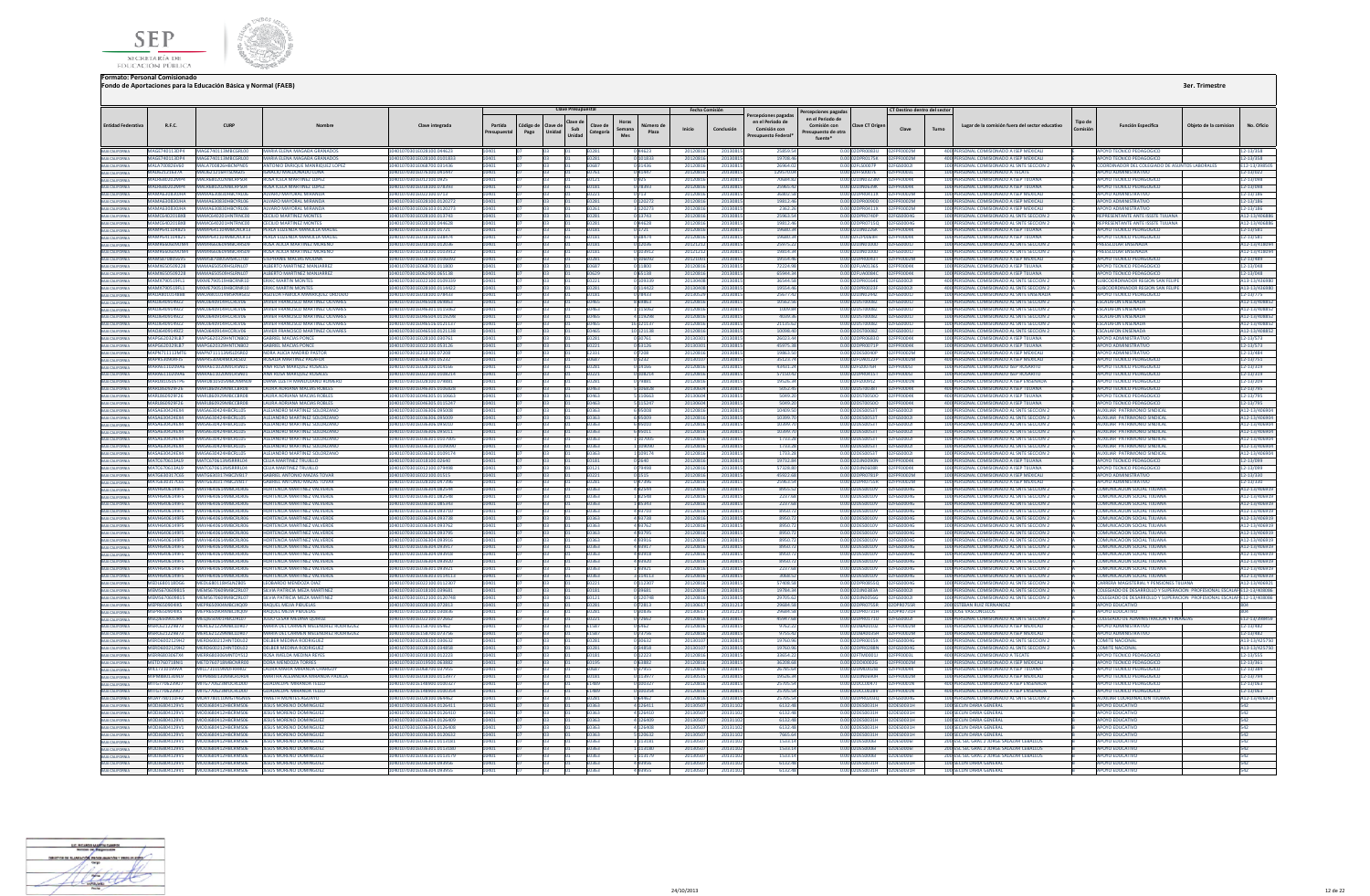



|                                                       |                                              |                                                                      |                                                                                    |                                                         |                    |                  | <b>Clave Presupuestal</b>                                    |                        |                           | <b>Fecha Comisión</b> |                      |                                                                               | Percepciones pagada:                                            |                                                          | CT Destino dentro del sector   |       |                                                                                                              |                    |                                                                                              |                      |                             |
|-------------------------------------------------------|----------------------------------------------|----------------------------------------------------------------------|------------------------------------------------------------------------------------|---------------------------------------------------------|--------------------|------------------|--------------------------------------------------------------|------------------------|---------------------------|-----------------------|----------------------|-------------------------------------------------------------------------------|-----------------------------------------------------------------|----------------------------------------------------------|--------------------------------|-------|--------------------------------------------------------------------------------------------------------------|--------------------|----------------------------------------------------------------------------------------------|----------------------|-----------------------------|
| <b>Entidad Federativ</b>                              | R.F.C.                                       | CURP                                                                 |                                                                                    | Clave integrada                                         | Partida<br>supuest | Código c<br>Pago | Clave de<br>Clave de<br>Sub<br>Unidad<br>Categoría<br>Unidad | Horas<br>Semana<br>Mes | Plaza                     | Inicio                | Conclusión           | ercepciones pagadas<br>en el Periodo de<br>Comisión con<br>resupuesto Federal | en el Periodo de<br>Comisión con<br>supuesto de otra<br>fuente* | Clave CT Origen                                          | Clave                          | Turno | Lugar de la comisión fuera del sector educativo                                                              | Tipo de<br>Comisió | <b>Función Específica</b>                                                                    | Objeto de la comisio | No. Oficio                  |
| BAIA CALIFORNIA                                       | MODJ6804129V1                                | MODJ680412HBCRMS06                                                   | JESUS MORENO DOMINGUEZ                                                             | 10401070301E036303.052082                               |                    |                  |                                                              |                        |                           | 201305                | 201311               | 4599.4                                                                        |                                                                 | 0.00 02DES0031H 02DES0031H                               |                                |       | 100 SECUN DARIA GENERAL                                                                                      |                    | <b>APOYO EDUCATIVO</b>                                                                       |                      |                             |
| BAJA CALIFORNIA<br>BAJA CALIFORNIA                    | MODJ6804129V1<br>MOFA770322IH6               | MODJ680412HBCRMS06<br>MOFA770322MBCRLR06                             | JESUS MORENO DOMINGUEZ<br><b>ARACELI MORENO FLORES</b>                             | 0401070301E036303.024678<br>10401070301E018100.051676   | 10401              |                  | E0363<br>E0181                                               |                        | 051676                    | 201305<br>20120816    | 20131:<br>20130815   | 4599.4<br>25677.42                                                            |                                                                 | 0.00 02DES0031H 02DES0031H<br>0.00 02DJN0479N 02FPF0001N |                                |       | 100 SECUN DARIA GENERAL<br>100 PERSONAL COMISIONADO A ISEP ENSENADA                                          |                    | YO EDUCATIV<br>APOYO TECNICO PEDAGOGICO                                                      |                      | 542<br>12-13/229            |
| <b>BAJA CALIFORNIA</b>                                | MOIF481110FM3                                | MOIF481110HZSNML09                                                   | <b>FILEMON MONTOVA IIMENEZ</b>                                                     | 10401070301E022100.05797                                | 10401              |                  | F0221                                                        |                        | 0.5797                    | 20120816              | 20130815             | 57451.67                                                                      |                                                                 | 0.0002DPR02697 02EGS0002L                                |                                |       | 100 PERSONAL COMISIONADO AL SNTE SECCIÓN 2                                                                   |                    | COMITE NACIONAL                                                                              |                      | A12-13/4069)                |
|                                                       | MOIF481110FM3                                | MOIE481110H75NMI09                                                   | <b>FILEMON MONTOYA IIMENEZ</b>                                                     | 0401070301E022100.0648                                  |                    |                  | F0221                                                        |                        | 0 6486                    | 2012081               | 2013081              | 459154                                                                        |                                                                 | 0.00 02DPR0564A 02FGS0002                                |                                |       | 100 PERSONAL COMISIONADO AL SNTE SECCION 2                                                                   |                    | <b>COMITE NACIONA</b>                                                                        |                      | A12-13/406                  |
| <b>A CALIFORNIA</b>                                   | MOJF481110FM3                                | OJF481110HZSNML09                                                    | FILEMON MONTOYA JIMENEZ                                                            | 70301E036506.0724                                       |                    |                  |                                                              |                        | 6 7242                    | 201208                | 2013081              | 6137.0                                                                        |                                                                 | 2DES0016P                                                | 2FGS00021                      |       | 100 PERSONAL COMISIONADO AL SNTE SECCION 2                                                                   |                    | MITE NACIONA                                                                                 |                      | 112-13/40                   |
| <b>BAIA CALIFORNIA</b>                                | MOJF481110FM3                                | AOJF481110HZSNML09<br>MOMG6104146QA MOMG610414MPLZRD05               | <b>FILEMON MONTOYA JIMENEZ</b><br>MARIA GUADALUPE PATRICIA MOZO MIRON              | 0401070301E036302.09285                                 |                    |                  | E0363                                                        |                        | 292857                    | 201208                | 2013081              | 2045.6                                                                        |                                                                 | 0.00 02DES0016P<br>0.00 02FFS0005G 02FFS0005G            | 2FGS0002                       |       | 100 PERSONAL COMISIONADO AL SNTE SECCION 2<br>100 COORDINACION DE EDUCACION FISICA EN PRIMARIA FEI           |                    | <b>OMITE NACIONA</b>                                                                         |                      | 12-13/40                    |
| BAJA CALIFORNIA                                       |                                              |                                                                      | MOMG6104146QA MOMG610414MPLZRD05 MARIA GUADALUPE PATRICIA MOZO MIRON               | 10401070301E076302.063463<br>10401070301E076302.063432  |                    |                  | E0763<br>E0763                                               |                        | 2 63463<br>2 63432        | 20130819<br>20130819  | 20140715<br>20140715 | 1370.22<br>1370.22                                                            |                                                                 | 0.00102EES0005G 02EES0005G                               |                                |       | 100 COORDINACION DE EDUCACION FISICA EN PRIMARIA FEI                                                         |                    | <b>POYO EDUCATIVO</b><br><b>APOYO EDUCATIVO</b>                                              |                      | 1811<br>1811                |
|                                                       | MOMG61041460A                                | MOMG610414MPLZRD05                                                   | MARIA GUADALUPE PATRICIA MOZO MIRON                                                | 0401070301E076302.063431                                |                    |                  | FN763                                                        |                        | 2 63431                   | 20130819              | 201407               | 1370.2                                                                        |                                                                 | 0.0002FFS0005G                                           | 02FE50005G                     |       | 100 COORDINACION DE EDUCACION FISICA EN PRIMARIA EFI                                                         |                    | <b>POYO FDUCATIVO</b>                                                                        |                      | 1811                        |
|                                                       |                                              | MOMG6104146QA MOMG610414MPLZRD05                                     | MARIA GUADALUPE PATRICIA MOZO MIRON                                                | 70301E076302.06343                                      |                    |                  |                                                              |                        | 2 63430                   | 2013081               | 201407               | 1370.2                                                                        |                                                                 | 0.00 02FFS0005G 02FFS0005G                               |                                |       | 100 COORDINACION DE EDUCACION FISICA EN PRIMARIA FEI                                                         |                    | <b>POYO EDUCATIV</b>                                                                         |                      | 1811                        |
| BAJA CALIFORNIA                                       |                                              |                                                                      | MOMG6104146QA MOMG610414MPLZRD05 MARIA GUADALUPE PATRICIA MOZO MIRON               | 10401070301E076302.063429                               |                    |                  | E0763                                                        |                        | 2 63429                   | 20130819              | 2014071              | 1370.2                                                                        |                                                                 | 0.00 02FFS0005G 02FFS0005G                               |                                |       | 100 COORDINACION DE EDUCACION FISICA EN PRIMARIA FEI                                                         |                    | <b>APOYO EDUCATIVI</b>                                                                       |                      | 1811                        |
| BAJA CALIFORNIA                                       |                                              |                                                                      | MOMG6104146QA MOMG610414MPLZRD05 MARIA GUADALUPE PATRICIA MOZO MIRON               | 0401070301E076302.063428<br>10401070301E076302.063427   |                    |                  | 0763                                                         |                        | 2 63428<br>2 6 3 4 2 7    | 20130819              | 2014071              | 1370.22                                                                       |                                                                 | 0.00 02FFS0005G 02FFS0005G                               |                                |       | 100 COORDINACION DE EDUCACION FISICA EN PRIMARIA FEL                                                         |                    | POYO EDUCATIVO                                                                               |                      | 1811                        |
| <b>BAIA CALIFORNIA</b>                                |                                              | MOMG6104146QA MOMG610414MPLZRD05<br>MOMG6104146QA MOMG610414MPLZRD05 | MARIA GUADALUPE PATRICIA MOZO MIRON<br>MARIA GUADALUPE PATRICIA MOZO MIRON         | I0401070301E076302.063426                               |                    |                  | E0763<br>E0763                                               |                        | 2 63426                   | 20130819<br>20130819  | 2014071<br>2014071   | 1370.22<br>1370.2                                                             |                                                                 |                                                          |                                |       | 100 COORDINACION DE EDUCACION FISICA EN PRIMARIA FEI<br>100 COORDINACION DE EDUCACION FISICA EN PRIMARIA FEL |                    | <b>APOYO EDUCATIVO</b><br><b>POYO EDUCATIVO</b>                                              |                      | 1811<br>1811                |
|                                                       |                                              | MOMG61041460A MOMG610414MPI7RD05                                     | MARIA GUADALUPE PATRICIA MOZO MIRON                                                | 01070301E076302.06342                                   |                    |                  |                                                              |                        | 6342                      | 201308                | 201407               | 1370.2                                                                        |                                                                 | 0.00.02EES0005G                                          | 02FE500056                     |       | 100 COORDINACION DE EDUCACION FISICA EN PRIMARIA FEL                                                         |                    | <b>POYO FDUCATIVE</b>                                                                        |                      | 1811                        |
| BAJA CALIFORNIA                                       |                                              |                                                                      | MOMG6104146QA MOMG610414MPLZRD05 MARIA GUADALUPE PATRICIA MOZO MIRON               | 10401070301E076302.063424                               |                    |                  | E0763                                                        |                        | 2 63424                   | 20130819              | 20140715             | 1370.22                                                                       |                                                                 |                                                          |                                |       | 100 COORDINACION DE EDUCACION EISICA EN PRIMARIA EER                                                         |                    | AROVO EDUCATIVO                                                                              |                      | 1811                        |
| <b>BAJA CALIFORNIA</b>                                |                                              | MOMG6104146QA MOMG610414MPLZRD05                                     | MARIA GUADALUPE PATRICIA MOZO MIRON                                                | 0401070301E076302.063423                                |                    |                  | E0763                                                        |                        | 2 63423                   | 2013081               | 201407               | 1371.2                                                                        |                                                                 | 0.00 02FFS0005G                                          | 02FFS0005G                     |       | 100 COORDINACION DE EDUCACION FISICA EN PRIMARIA FEI                                                         |                    | <b>APOYO EDUCATIVO</b>                                                                       |                      |                             |
| BAJA CALIFORNIA                                       |                                              | MOPM641221K80 MOPM641221HNTRRR01<br>MOPM641221K80 MOPM641221HNTRRR01 | MARTIN MORENO PARDO<br><b>MARTIN MORENO PARDO</b>                                  | 0401070301E016501.05387<br>10401070301E016501.053878    |                    |                  | 0165<br>E0165                                                |                        | 1 5387<br>153878          | 201208<br>20120816    | 2013081<br>20130815  | 811.6<br>811.68                                                               |                                                                 | 0.00 02FLS0006Q                                          | 2FGS0004G                      |       | 100 PERSONAL COMISIONADO AL SNTE SECCION :<br>100 PERSONAL COMISIONADO AL SNTE SECCION 2                     |                    | PRESENTANTE ESCALAFON PREESCOLAR TUUANA<br>REPRESENTANTE ESCALAFON PREESCOLAR TUUANA         |                      | A12-13/407<br>A12-13/40746  |
|                                                       |                                              | MOPM641221KR0 MOPM641221HNTRRR01                                     | MARTIN MORENO PARDO                                                                | 10401070301E062900.061353                               | 10401              |                  | F0629                                                        |                        | 0.61353                   | 20120816              | 20130815             | 72106.04                                                                      |                                                                 | 0.00.02FUA0064P 02FGS0004G                               |                                |       | 100 PERSONAL COMISIONADO AL SNTE SECCION 2                                                                   |                    | REPRESENTANTE ESCALAEON PREESCOLAR TIILIANA                                                  |                      | A12-13/40746                |
|                                                       | <b>MOPM641221KR0</b>                         | MOPM641221HNTRRR01                                                   | MARTIN MORENO PARDO                                                                | 10401070201E012100.078526                               |                    |                  | E0121                                                        |                        | 078536                    | 20120816              | 2013081              | 45917.5                                                                       |                                                                 | 0.00.02DIN0303Z                                          | <b>DARGSOON</b>                |       | 100 PERSONAL COMISIONADO AL SNTE SECCION 2                                                                   |                    | <b>REPRESENTANTE ESCALAEON RRESCOLAR TILLANA</b>                                             |                      | A12-13/407469               |
|                                                       |                                              | MOQF571205GD7 MOQF571205HBCNNR06                                     | JOSE FRANCISCO MONTADO QUINTANA                                                    | 10401070301E036312.074283                               |                    |                  | E0363                                                        |                        | 2 74283                   | 2012081               | 2013081              | 15913.4                                                                       |                                                                 | 0.00 02DES0035D                                          | 2FPF0002M                      |       | 100 PERSONAL COMISIONADO A ISEP MEXICALI                                                                     |                    | APOYO TECNICO PEDAGOGICO                                                                     |                      | 12-13/149                   |
|                                                       | MOQF571205GD7                                | MOOF571205HBCNNR06                                                   | JOSE FRANCISCO MONTADO QUINTANA                                                    | 0401070301E036312.07966                                 |                    |                  | E0363                                                        |                        | 2 79663                   | 201208                | 201308               | 15913.4                                                                       |                                                                 | 0.00 02DES0035D                                          |                                |       | 100 PERSONAL COMISIONADO A ISEP MEXICAL                                                                      |                    | <b>POYO TECNICO PEDAGOGICO</b>                                                               |                      | 12-13/149                   |
|                                                       |                                              | MOOF571205GD7 MOOF571205HBCNNR06<br>MOOFS7120SGD7 MOOFS7120SHRCNNR06 | JOSE FRANCISCO MONTADO QUINTANA<br><b>IDSE FRANCISCO MONTABO OUINTANA</b>          | 10401070301E036312.080790<br>10401070301F036306 083642  |                    |                  | E0363<br>E0363                                               |                        | 1280790<br>683642         | 20120816              | 20130815             | 15913.46<br>7956.7                                                            |                                                                 | 0.00 02DES0035D<br>0.0002DES0035D 02EPE0002M             | 02FPF0002M                     |       | 100 PERSONAL COMISIONADO A ISEP MEXICALI<br>100 PERSONAL COMISIONADO A ISEP MEXICALI                         |                    | APOYO TECNICO PEDAGOGICO<br>APOYO TECNICO PEDAGOGICO                                         |                      | 12-13/149                   |
|                                                       | MORA6309075R1                                | MORA630907MZSRDS05                                                   | MA ASUNCION MORA RODRIGUEZ                                                         | 10401070301E012100.061                                  |                    |                  | F0121                                                        |                        |                           | 20120816<br>20120816  | 20130815<br>20130815 | 36789.86                                                                      |                                                                 | 0.00 02DJN0201B 02FGS0004G                               |                                |       | 100 PERSONAL COMISIONADO AL SNTE SECCIÓN 2                                                                   |                    | COORDINADOR GENERAL DEL COLEGIADO DE ORGANIZACIÓN                                            |                      | 12-13/149<br>F12-13/398507  |
| <b>A CALIFORNIA</b>                                   | MORA6309075R1                                | MORA630907MZSRDS05                                                   | MA ASUNCION MORA RODRIGUEZ                                                         | 0301E012100.0122                                        |                    |                  | E0121                                                        |                        |                           | 201208                | 2013081              | 36786.                                                                        |                                                                 | 2DJN0081F                                                |                                |       | ERSONAL COMISIONADO AL SNTE SECCION                                                                          |                    | COORDINADOR GENERAL DEL COLEGIADO DE ORGANIZACION                                            |                      | 12-13/3989                  |
| BAJA CALIFORNIA                                       | MORC651026PJ0                                | MORC651026MBCNDL01 CELINA MONTIEL RODRIGUEZ                          |                                                                                    | 10501070302T26E0300.03044                               |                    |                  | <b>T26E03</b>                                                |                        | 0 30449                   | 2012081               | 20130815             | 16998.5                                                                       |                                                                 | 0.00 02DML0016E 02DML0016E                               |                                |       | 400 PROGRAMA DE PERSONAL COMISIONADO A CENTRO                                                                |                    | <b>APOYO ADMINISTRATIVO</b>                                                                  |                      | 12-13/472                   |
| BAIA CALIFORNIA                                       | MORH7806062LA                                | MORH780606HBCNBG02                                                   | <b>HUGO MONROY RUBIO</b>                                                           | 0401070301E068700.060330                                |                    |                  | 0687                                                         |                        | 60330                     | 20120816              | 2013081              | 20366.6                                                                       |                                                                 | 0.00 02FUA0047Z                                          | 2FGS0004G                      |       | 100 PERSONAL COMISIONADO AL SNTE SECCION 2                                                                   |                    | OORDINADOR SEGURIDAD Y DERECHOS SOCIALES EN ROSARITO                                         |                      | A12-13/40692                |
|                                                       | <b>MORH7806062LA</b><br>MOSC571009DW2        | MORH780606HRCNBG02<br>MOSC571009MBCRLR08                             | <b>HUGO MONROY RUBIC</b><br>CARMEN DIONICIA MORGA SALAZAR                          | 10401070301F068700.099443<br>I0501070302A01E0300.051724 |                    |                  | <b>F0687</b><br>A01E03                                       |                        | 0.99443<br>051724         | 20120816<br>20130819  | 20130815<br>2014071  | 20366.62<br>8324.8                                                            |                                                                 | 0.00.02EUA0125M 02EGS0004G<br>0.00 02DES0016P            | 02DES0016P                     |       | 100 PERSONAL COMISIONADO AL SNTE SECCIÓN 2<br>100 ESC SEC NO 5 DR JOSE MA LUIS MORA                          |                    | COORDINADOR SEGURIDAD Y DERECHOS SOCIALES EN ROSARITO A12-13/40692<br><b>APOYO EDUCATIVO</b> |                      | 1807                        |
| BAJA CALIFORNIA<br>BAJA CALIFORNIA<br>BAJA CALIFORNIA | MUAK811210TQ5                                | MUAKR11210MRCRIR13                                                   | KARINA GUADALUPE MURRAY ALCANTAR                                                   | 0401070301F028100.0111599                               |                    |                  | 0281                                                         |                        | 111599                    | 201208                | 2013081              | 197544                                                                        |                                                                 | 0.00102DPR0830H                                          | 12FPF0004K                     |       | 400 PERSONAL COMISIONADO A ISEP TUUANA                                                                       |                    | <b>IPOYO TECNICO PEDAGOGICO</b>                                                              |                      | 12-13/518                   |
|                                                       | MUEA620430E63                                | MUEA620430MSRRNL01                                                   | ALMA CECILIA MURRIETA FUENTES                                                      | 10401070201E018100.020241                               |                    |                  | <b>F0181</b>                                                 |                        | 3034                      | 201305                | 2012110              | 20425.5                                                                       |                                                                 | 0.00 02DJN0414D                                          | 02DIM0414D                     |       | 100 HEROES DE CHAPULTEPEC                                                                                    |                    | <b>MPOVO EDUICATIVO</b>                                                                      |                      |                             |
| BAIA CALIFORNIA<br>BAIA CALIFORNIA                    | MUFA620430E63                                | MUFA620430MSRRNL01                                                   | <b>ALMA CECILIA MURRIETA FUENTES</b>                                               | 10401070301E018100.099563                               |                    |                  | E0181                                                        |                        | 99563                     | 201305                | 2013110              | 30058.3                                                                       |                                                                 | 0.00 02DJN0680A                                          | <b>2DJN0680A</b>               |       | 200 NUEVA CREACION ZONA CENTRO                                                                               |                    | APOYO EDUCATIVO                                                                              |                      |                             |
|                                                       | MUFA880904119                                | MUFASS0904MBCXLN08                                                   | ANAHI MUĐOZ FELIX                                                                  | 11070301F018100 0105761                                 |                    |                  | E0181                                                        |                        | 105761                    | 20120816              | 2013081              | 9763.1                                                                        |                                                                 | 0.00.02DIN0618Y                                          | 12FPF0002M                     |       | 100 PERSONAL COMISIONADO A ISEP MEXICALI                                                                     |                    | <b>APOYO ADMINISTRATIVO</b>                                                                  |                      | 12-13/336                   |
| BAIA CALIFORNIA                                       |                                              | MUGJ850415GY6 MUGJ850415MBCNVN03<br>MUGIR50415GY6 MUGIR50415MRCNVN03 | JANETH MUNGUIA GUEVARA<br><b>JANETH MUNGUIA GUEVARA</b>                            | 10401070301E068700.083604<br>10401070301F068700.0107900 | 0401<br>10401      |                  | E0687<br><b>F0687</b>                                        |                        | 083604<br>0.107900        | 2013010<br>201301     | 20130815<br>20130815 | 20366.62<br>20366.62                                                          |                                                                 | 0.00 02FUA0130Y 02FPF0003L<br>0.0002FU40129L 02FPE0003L  |                                |       | 100 PERSONAL COMISIONADO A TECATE<br>100 PERSONAL COMISIONADO A TECATE                                       |                    | APOYO TECNICO PEDAGOGICO<br>APOYO TECNICO PEDAGOGICO                                         |                      | 12-13/577<br>12-13/577      |
| BAIA CALIFORNIA<br>BAIA CALIFORNIA                    | <b>MUHA720610578</b>                         | MUHA720610HRCPPPDA                                                   | APTURO MURIUO HEPPERA                                                              | 10401070201E068700.041697                               |                    |                  | <b>F0687</b>                                                 |                        | 041697                    | 2012081               | 20130815             | 20366.6                                                                       |                                                                 |                                                          |                                |       | 100 PERSONAL COMISIONADO AL SNTE SECCIÓN 2                                                                   |                    | COLEGIADO DE DESARROLLO Y SUPERACION PROF. FORMACION Y ACE12-13/39850I                       |                      |                             |
|                                                       | MUMM630517A23                                | MUMM630517MBCRDR03                                                   | <b>MARTHA ALICIA MURILLO MEDI</b>                                                  | 10401070301E012100.0585                                 |                    |                  | 10121                                                        |                        |                           | 201208                | 2013081              | 45892.                                                                        |                                                                 | 0.00 02DJN0250K                                          | PFGS0002                       |       | 100 PERSONAL COMISIONADO AL SNTE SECCION :                                                                   |                    | SECRETARIA DEL COMITE TECNICO FOBEN                                                          |                      | 12-13/407548                |
| BAIA CALIFORNIA<br>BAIA CALIFORNIA                    | MUMM630517A23                                |                                                                      | MUMM630517MBCRDR03 MARTHA ALICIA MURILLO MEDINA                                    | 10401070301F018100.03968                                |                    |                  | E0181                                                        |                        | 3968                      | 2012081               | 2013081              | 25935.4                                                                       |                                                                 | 0.00102DIN0644W                                          | <b>FGS00021</b>                |       | 100 PERSONAL COMISIONADO AL SNTE SECCION :                                                                   |                    | SECRETARIA DEL COMITE TECNICO FOBEN                                                          |                      | 12-13/407548                |
| BAIA CALIFORNIA                                       | <b>MUOA8405221HA</b>                         | MUOA840522HBCLRN09                                                   | JOSE ANGEL MULGADO ORTIZ                                                           | 0401070301E028100.098102                                |                    |                  | E0281                                                        |                        |                           | 20130529              | 20130815             | 19554.4                                                                       |                                                                 | 0.00 02DPR05975                                          | 02FGS0001J                     |       | 100 PERSONAL COMISIONADO AL SNTE ENSENADA                                                                    |                    | APOYO TECNICO PEDAGOGICO                                                                     |                      | 12-13/772                   |
| <b>BAJA CALIFORNIA</b>                                | <b>NARE220128224</b>                         | MUOJ7212199L0 MUOJ721219HNTNRL06<br>NAREZZO128HROVIDOS               | JULIO CESAR MUNGUIA ORNELAS<br><b>CERNANDO NAVARRO RELTRAN</b>                     | 10401070301E076312.099434<br>10401070201E028100.02924   |                    |                  | E0763<br><b>E0281</b>                                        |                        | 12 99434<br>0 2924        | 20120816<br>20120816  | 20130815<br>2012081  | 15843.84<br>10650.3                                                           |                                                                 | 0.00 02DPR0281U 02FPF0001N<br>0.00020PR060RH 02FGS0002L  |                                |       | 400 PERSONAL COMISIONADO A ISEP ENSENADA<br>100 PERSONAL COMISIONADO AL SNTE SECCIÓN 2                       |                    | APOYO TECNICO PEDAGOGICO<br>COLEGIADO DE ADMON, Y EINANZAS SUROEICIAL MAYOR                  |                      | 12-13/059<br>F12-13/39846   |
| BAJA CALIFORNIA                                       | NABF720128334                                | VABF720128HBCVLR05                                                   | FERNANDO NAVARRO BELTRAN                                                           | 01070301E028100.0609                                    |                    |                  |                                                              |                        |                           | 201208                | 2013081              | 19659.3                                                                       |                                                                 | PR0024E                                                  | <b>EFGS00021</b>               |       | 100 PERSONAL COMISIONADO AL SNTE SECCION 2                                                                   |                    | OLEGIADO DE ADMON. Y FINANZAS SUBOFICIAL MAYOR                                               |                      | 12-13/398                   |
| <b>A CALIFORNIA</b><br>BAJA CALIFORNIA                | NARJ6701081V1                                | NARJ670108MBCVNL05                                                   | <b>JULIETA NAVAR RENDON</b>                                                        | 10401070301E018100.012424                               |                    |                  | E0181                                                        |                        | 0 12424                   | 2012081               | 20130815             | 25883.9                                                                       |                                                                 | 0.00 02DJN0268J                                          | 2FPF0004K                      |       | 100 PERSONAL COMISIONADO A ISEP TUUANA                                                                       |                    | <b>APOYO TECNICO PEDAGOGICO</b>                                                              |                      | 12-13/100                   |
| BAIA CALIFORNIA                                       | NARJ6701081V1                                | NARJ670108MBCVNL05                                                   | <b>JULIETA NAVAR RENDON</b>                                                        | 10401070301E012100.0117183                              |                    |                  | E0121                                                        |                        | 0 117183                  | 20120816              | 20130815             | 29628.12                                                                      |                                                                 | 0.00 02DJN0575Q                                          | 2FPF0004K                      |       | 100 PERSONAL COMISIONADO A ISEP TUUANA                                                                       |                    | APOYO TECNICO PEDAGOGICO                                                                     |                      | 12-13/100                   |
| RAIA CALIFORNIA                                       | NORF770816811                                | NORF770816HRCRRRD8                                                   | <b>FRANCISCO FELIPE NORIEGA ROROUEZ</b>                                            | 10401070301E036503 018257                               |                    |                  | <b>FO365</b>                                                 |                        | 3 18257                   | 20120816              | 20130815             | 3029.52                                                                       |                                                                 | 0.00 02FIS0032A                                          | 02FPF0002M                     |       | 100 PERSONAL COMISIONADO A ISEP MEXICAL                                                                      |                    | APOYO TECNICO PEDAGOGICO                                                                     |                      | 12-13/531                   |
| BAJA CALIFORNIA                                       | NOBF7708168L1<br><b>NORF7708168L1</b>        | NOBF770816HBCRRR08<br>NORF770816HRCRRRD8                             | <b>FRANCISCO FELIPE NORIEGA BORQUEZ</b><br><b>FRANCISCO FELIPE NORIEGA ROROUEZ</b> | 10401070301E036503.018258<br>10401070301E036503.018259  |                    |                  | E0365                                                        |                        | 3 18258<br>18259          | 20120816<br>2012081   | 20130815<br>2013081  | 3029.52<br>3029.5                                                             |                                                                 | 0.00 02FIS0032A<br>0.00 02FIS0032A                       | 02FPF0002M<br>FPF0002M         |       | 100 PERSONAL COMISIONADO A ISEP MEXICALI<br>100 PERSONAL COMISIONADO A ISEP MEXICAL                          |                    | APOYO TECNICO PEDAGOGICO<br><b>IPOYO TECNICO PEDAGOGICO</b>                                  |                      | 12-13/531<br>12-13/531      |
| BAJA CALIFORNIA                                       | NORF770816811                                | MOREZZOR16HRCPPPDR                                                   | <b>ERANCISCO EFIJRE NORIEGA ROROJIEZ</b>                                           | 10401070201E026202.018260                               |                    |                  | E0363                                                        |                        | 3 18260                   | 2012081               | 2013081              | 3029.52                                                                       |                                                                 | 0.00 02FIS0032A                                          | DENNOTAS                       |       | 100 PERSONAL COMISIONADO A ISEP MEXICALI                                                                     |                    | AROVO TECNICO REDAGOGICO                                                                     |                      | 12-13/531                   |
| BAJA CALIFORNIA                                       | NOBF7708168L1                                | NOBF770816HBCRRR08                                                   | <b>FRANCISCO FELIPE NORIEGA BORQUEZ</b>                                            | 0401070301E046510.06921                                 |                    |                  | 0465                                                         |                        | 0 69216                   | 201208                | 2013081              | 10098.4                                                                       |                                                                 | 0.00 02FIS0032A                                          | 0002M                          |       | 100 PERSONAL COMISIONADO A ISEP MEXICAL                                                                      |                    | APOYO TECNICO PEDAGOGICO                                                                     |                      | $2 - 13/531$                |
|                                                       | NOVM590616IA0                                | NOVM590616HRCRLR09                                                   | MARCO ANTONIO NORIEGA VALENZUELA                                                   | 10401070301E076302.047800                               |                    |                  | F0763                                                        |                        | 2.47800                   | 2012081               | 20130815             | 2642.6                                                                        |                                                                 | 0.00 02DPR0248M                                          | 10002M                         |       | 400 PERSONAL COMISIONADO A ISEP MEXICAL                                                                      |                    | APOYO TECNICO PEDAGOGICO                                                                     |                      | 12-13/389                   |
| BAJA CALIFORNIA                                       | NOVM590616JA0                                | NOVM590616HBCRLR09                                                   | MARCO ANTONIO NORIEGA VALENZUELA                                                   | 10401070301E076302.047801                               |                    |                  | E0763                                                        |                        | 247801                    | 20120816              | 2013081              | 2640.6                                                                        |                                                                 | 0.00 02DPR0248M                                          | <b>F0002M</b>                  |       | 400 PERSONAL COMISIONADO A ISEP MEXICALI                                                                     |                    | APOYO TECNICO PEDAGOGICO                                                                     |                      | 12-13/389                   |
| <b>BAIA CALIFORNIA</b>                                | NOVM590616IA0<br>NOVM590616IA0               | NOVM590616HRCRLR09<br>MOVMS90616HBCRLR09                             | MARCO ANTONIO NORIEGA VALENZUELA<br>MARCO ANTONIO NORIEGA VALENZLIELA              | 10401070301E076302.047802<br>0401070301F076302.047803   |                    |                  | F0763<br>E0763                                               |                        | 2 47802<br>247803         | 20120816<br>2012081   | 20130815<br>2013081  | 2640.64<br>2640.6                                                             |                                                                 | 0.00.02DPR0248M 02EPE0002M<br>0.00 02DPR0248M            | <b>ACOODS</b>                  |       | 400 PERSONAL COMISIONADO A ISEP MEXICALL<br>400 PERSONAL COMISIONADO A ISEP MEXICAL                          |                    | APOYO TECNICO PEDAGOGICO<br>AROVO TECNICO REDAGOGICO                                         |                      | 12-13/389<br>2-13/389       |
| BAJA CALIFORNIA                                       | NOVM590616JA0                                | NOVM590616HBCRLR09                                                   | MARCO ANTONIO NORIEGA VALENZUELA                                                   | I0401070301E076302.047804                               |                    |                  | E0763                                                        |                        | 247804                    | 2012081               | 2013081              | 2640.6                                                                        |                                                                 | 0.00 02DPR0248M                                          | FOODZM                         |       | 400 PERSONAL COMISIONADO A ISEP MEXICAL                                                                      |                    | <b>APOYO TECNICO PEDAGOGICO</b>                                                              |                      | 2-13/389                    |
| BAJA CALIFORNIA<br>BAJA CALIFORNIA                    | <b>NOVM590616IA0</b>                         | NOVMS90616HRCRI R09                                                  | MARCO ANTONIO NORIEGA VALENZUELA                                                   | 10401070301E076302.04780                                |                    |                  | E0763                                                        |                        |                           | 201208                | 2013081              | 2640 F                                                                        |                                                                 | 0.00 02DPR024RM                                          |                                |       | 400 PERSONAL COMISIONADO A ISEP MEXICAL                                                                      |                    | <b>APOYO TECNICO PEDAGOGICO</b>                                                              |                      | 2-13/389                    |
| BAJA CALIFORNIA                                       | NOVM590616JA0                                | NOVM590616HBCRLR09                                                   | MARCO ANTONIO NORIEGA VALENZUELA                                                   | 0401070301E076302.060789                                |                    |                  | E0763                                                        |                        | 2 60789                   | 2012081               | 20130815             | 2640.6                                                                        |                                                                 | 0.00 02DPR0260H                                          | PF0002M                        |       | 400 PERSONAL COMISIONADO A ISEP MEXICALI                                                                     |                    | <b>POYO TECNICO PEDAGOGICO</b>                                                               |                      | 12-13/389                   |
| <b>BAIA CALIFORNIA</b>                                |                                              | NOVMS906161A0 NOVMS90616HRCRLR09                                     | MARCO ANTONIO NORIEGA VALENZUELA                                                   | 10401070301E076302.060790                               |                    |                  | E0763                                                        |                        | 2.60790                   | 20120816              | 2013081              | 2640.6                                                                        |                                                                 | 0.0002DPR0260H 02FPF0002M                                |                                |       | 400 PERSONAL COMISIONADO A ISEP MEXICALI                                                                     |                    | APOYO TECNICO PEDAGOGICO                                                                     |                      | 12-13/389                   |
| BAIA CALIFORNIA<br>BAIA CALIFORNIA<br>BAIA CALIFORNIA |                                              | NOVA 5906161A0 NOVA 590616HRCRIPOR                                   | MARCO ANTONIO NORIEGA VALENZUELA                                                   | 10401070201E076202.063797                               |                    |                  | <b>E0763</b>                                                 |                        | 2 63797                   | 20120816              | 2012091              | 2640.64                                                                       |                                                                 | A GOOD HOTEL HOSCORROCO OO O                             |                                |       | <b>400 PERSONAL COMISIONADO A ISER MEYICALL</b>                                                              |                    | AROVO TECNICO REDAGOGICO                                                                     |                      | 12-13/389                   |
|                                                       | <b>NOVM590616JAC</b>                         | NOVM590616HBCRLR09<br>NOVM590616JA0 NOVM590616HBCRLR09               | MARCO ANTONIO NORIEGA VALENZUEL<br>MARCO ANTONIO NORIEGA VALENZUELA                | 01070301E076302.06379I<br>10401070301E076302.06379      |                    |                  | 0763<br>E0763                                                |                        | 2 63799                   | 201208<br>2012081     | 201308<br>2013081    | 2640.<br>2640.6                                                               | 00                                                              | 2DPR0260H<br>0.00 02DPR0260H                             |                                |       | 400 PERSONAL COMISIONADO A ISEP MEXICAL<br>400 PERSONAL COMISIONADO A ISEP MEXICAL                           |                    | POYO TECNICO PEDAGOGICO<br>APOYO TECNICO PEDAGOGICO                                          |                      | 2-13/389<br>12-13/389       |
| BAJA CALIFORNIA                                       | NUGT6407264L1                                | NUGT640726MBCXDR05                                                   | MARIA TERESA NU <sub>A</sub> EZ GODOY                                              | 10401070301E012100.037                                  |                    |                  | E0121                                                        |                        |                           | 20120816              | 20130815             | 36774.46                                                                      |                                                                 | 0.00 02DJN0079R                                          | 02FGS0004G                     |       | 100 PERSONAL COMISIONADO AL SNTE SECCION 2                                                                   |                    | <b>COORDINADOR VIVIENDA</b>                                                                  |                      | A12-13/40693                |
| <b>BAJA CALIFORNIA</b>                                | NUGT640726411                                | NUGT640726MBCXDR05                                                   | MARIA TERESA NULEZ GODOY                                                           | 10401070301E012100.0943                                 |                    |                  | E0121                                                        |                        | 0943                      | 20120816              | 20130815             | 36774.46                                                                      |                                                                 | 0.00 02DJN0200C 02FGS0004G                               |                                |       | 100 PERSONAL COMISIONADO AL SNTE SECCION 2                                                                   |                    | <b>COORDINADOR VIVIENDA</b>                                                                  |                      | A12-13/40693                |
| BAIA CALIFORNIA<br>BAIA CALIFORNIA<br>BAIA CALIFORNIA |                                              | NUQM780805AUA NUQM780805MBCXNR01                                     | MARIELA NUDEZ QUINTERO                                                             | 10401070301E018100.067456                               | 10401              |                  | E0181                                                        |                        | 0 67456                   | 2013010               | 20130815             | 19526.34                                                                      |                                                                 | 0.00 02DJN0153I 02FPF0001N                               |                                |       | 100 PERSONAL COMISIONADO A ISEP ENSENADA                                                                     |                    | APOYO TECNICO PEDAGOGICO                                                                     |                      | 12-13/568                   |
|                                                       | <b>OATL650126804</b>                         | <b>OATL650126MRCLRROS</b><br>OFGIS30619HDERYRO4                      | <b>LORENA CALIFORNIA OLACHEA TORRES</b><br><b>IORGE ILILIO ORTEGA GAYTAN</b>       | 10401070301E036312.06954<br>10401070301F036304 07125    |                    |                  | <b>FN363</b>                                                 |                        | 2 6954                    | 2012081               | 2013081<br>2013081   | 12245.38<br>40817                                                             |                                                                 | 0.00102DES0010V                                          | 02FPF0004K<br><b>EDENNATIN</b> |       | 100 PERSONAL COMISIONADO A ISEP TIILIANA                                                                     |                    | ΔΡΟΥΩ ΔΟΜΙΝΙΚΤΡΑΤΙΝΟ<br><b>MPOVO TECNICO PEDAGOGICI</b>                                      |                      | 12-13/030                   |
| BAIA CALIFORNIA                                       | OEGJ530619732<br>OEGJ530619732               | OEGJ530619HDFRYR04                                                   | JORGE JULIO ORTEGA GAYTAN                                                          | 0401070301E036319.07197                                 |                    |                  | <b>FN363</b><br>0363                                         |                        | 4 7 1 2 5<br>197197       | 201208<br>20120816    | 20130815             | 19388.40                                                                      |                                                                 | 0.00 02DES0031H<br>0.00 02DES0031H                       | 2FPF0001N                      |       | 100 PERSONAL COMISIONADO A ISEP ENSENADA<br>100 PERSONAL COMISIONADO A ISEP ENSENADA                         |                    | POYO TECNICO PEDAGOGICO                                                                      |                      | 12-13/241<br>2-13/241       |
|                                                       | OEGI530619732                                | OFGIS30619HDERYR04                                                   | <b>IORGE ILILIO ORTEGA GAYTAM</b>                                                  | 10401070301F036319 07200                                |                    |                  | E0363                                                        |                        | 19 7200                   | 20120816              | 2013081              | 19388.4                                                                       |                                                                 | 0.00.02DES0031H                                          | <b>FPE0001N</b>                |       | 100 PERSONAL COMISIONADO A ISEP ENSENADA                                                                     |                    | <b>IPOYO TECNICO PEDAGOGICO</b>                                                              |                      | 12-13/241                   |
| BAJA CALIFORNIA                                       | OEGR650805IA3                                | OEGR650805HBCRTB06                                                   | <b>ROBERTO ORTEGA GUTIERREZ</b>                                                    | 10401070301E046302.028421                               | 0401               |                  | E0463                                                        |                        | 2 2 8 4 2 1               | 20120816              | 2013081              | 2019.61                                                                       |                                                                 | 0.00 02DST0029L 02FGS0001J                               |                                |       | 100 PERSONAL COMISIONADO AL SNTE SECCION 2                                                                   |                    | SECUNDARIAS TECNICAS ENSENADA                                                                |                      | A12-13/40695                |
| BAIA CALIFORNIA                                       | OFGR650805IA3                                | OFGR650805HBCRTB06                                                   | <b>ROBERTO ORTEGA GUTIERREZ</b>                                                    | 10401070301F046303.071039                               |                    |                  | F0463                                                        |                        | 3 71039                   | 20120816              | 20130815             | 3029.53                                                                       |                                                                 | 0.00.02DST0029L                                          | D2EGS00011                     |       | 100 PERSONAL COMISIONADO AL SNTE SECCION 2                                                                   |                    | SECUNDARIAS TECNICAS ENSENADA                                                                |                      | A12-13/40695                |
|                                                       | OFGR650805IA3                                | OEGRESOROSHRCRTROG                                                   | <b>POREPTO OPTEGA GUTIERRET</b>                                                    | 0401070301E046302.092828                                |                    |                  | FNA63                                                        |                        | 292828                    | 2012081               | 2013081              | 2019.6                                                                        |                                                                 | 0.00 02DST0029L                                          | 02EGS00011                     |       | 100 PERSONAL COMISIONADO AL SNTE SECCION 2                                                                   |                    | SECUNDARIAS TECNICAS ENSEMADA                                                                |                      | 12-13/4059                  |
| BAIA CALIFORNIA<br><b>BAIA CALIFORNIA</b>             | <b>OEGR650805IA3</b><br><b>OEGR650805IA3</b> | OEGR650805HBCRTB06<br>OFGR650805HBCRTB06                             | ROBERTO ORTEGA GUTIERRE<br><b>ROBERTO ORTEGA GUTIERRE</b>                          | 10401070301E046302.092829<br>10401070301E046312.097145  |                    |                  | E0463                                                        |                        | 1297145                   | 201208<br>2012081     | 2013081<br>2013081   | 2019.6<br>12118.0                                                             |                                                                 | ST0029L<br>0.00102DST0029L                               | 2FGS0001<br>2FGS00011          |       | 100 PERSONAL COMISIONADO AL SNTE SECCION :<br>100 PERSONAL COMISIONADO AL SNTE SECCION 2                     |                    | SECUNDARIAS TECNICAS ENSENADA<br>SECUNDARIAS TECNICAS ENSENADA                               |                      | 12-13/4069<br>12-13/40695   |
| BAIA CALIFORNIA                                       | <b>OEGR650805IA3</b>                         | OEGR650805HBCRTB06                                                   | ROBERTO ORTEGA GUTIERRE                                                            | 0401070301E046320.010735                                |                    |                  | $\frac{1}{1463}$                                             |                        | 0 107359                  | 2012081               | 2013081              | 20208.3                                                                       |                                                                 | 0.00 02DST0029L                                          | 02FGS0001J                     |       | 100 PERSONAL COMISIONADO AL SNTE SECCION 2                                                                   |                    | <b>CUNDARIAS TECNICAS ENSENADA</b>                                                           |                      | 12-13/406956                |
| <b>BAIA CALIFORNIA</b>                                | <b>OERS610709FF3</b>                         | OFRS610709HHGTNL08                                                   | SALVADOR OTERO RANGEL                                                              | 10401070301E046306.061289                               |                    |                  | E0463                                                        |                        | 6 61289                   | 2013030               | 20130903             | 10385.30                                                                      |                                                                 |                                                          |                                |       | 100 ESCUELA SECUNDARIA TECNICA 18                                                                            |                    | <b>APOYO EDUCATIVO</b>                                                                       |                      | 409                         |
| BAJA CALIFORNIA                                       | OFRS610709FF3                                | OFRS610709HHGTNL08                                                   | SALVADOR OTFRO RANGEL                                                              | 10401070301F046324.061288                               |                    |                  | F0463                                                        |                        | 24 61288                  | 2013030               | 2013090              | 53658.76                                                                      |                                                                 | $0.00102DST0018F$ 02DST0018F                             |                                |       | 100 ESCUELA SECUNDARIA TECNICA 18                                                                            |                    | ΔΡΟΥΩ ΕΒΗΓΑΤΙΝΩ                                                                              |                      | 409                         |
|                                                       | OERS610709FF3                                | OERS610709HHGTNL08                                                   | <b>SALVADOR OTERO RANGE</b>                                                        | 10401070301E046302.041967                               |                    |                  | E0463                                                        |                        | 241967                    | 201303                | 201309               | 3475.3                                                                        |                                                                 | 0.00 02DST0018F                                          | 02DST0018E                     |       | 100 ESCUELA SECUNDARIA TECNICA 18                                                                            |                    | POYO EDUCATIVO                                                                               |                      |                             |
| BAIA CALIFORNIA<br>BAJA CALIFORNIA                    | OERS610709FF3<br>OEVC780315LR0               | OERS610709HHGTNL08<br>OEVC780315HSRBLR00                             | <b>SALVADOR OTERO RANGE</b><br>CARLOS ARMANDO OBREGON VALDEZ                       | 10401070301E046510.046824<br>I0401070301E022100.0121425 |                    |                  | E0465<br>:0221                                               |                        | 1046824<br>121425         | 201303<br>201211      | 201309<br>2013081    | 10204.4<br>29554.6                                                            |                                                                 | 0.00 02DST0018F<br>0.00 02DPR0086R                       | 02DST0018<br>02FGS0004G        |       | 200 ESCUELA SECUNDARIA TECNICA 18<br>400 PERSONAL COMISIONADO AL SNTE SECCION 2                              |                    | POYO EDUCATIVO<br>UXILIAR JUBILADOS Y PENSIONADOS                                            |                      | A12-13/41973                |
| <b>BAIA CALIFORNIA</b>                                | OEVF620623U99                                | OFVE620623HRCILR12                                                   | <b>FROILAN OIFDA VALERA</b>                                                        | 10401070301E028100.016273                               |                    |                  | E0281                                                        |                        | 016273                    | 20120816              | 2013081              | 25968.94                                                                      |                                                                 | 0.00102DPR0766X 02EGS0002L                               |                                |       | 100 PERSONAL COMISIONADO AL SNTE SECCION 2                                                                   |                    | COORDINADOR DEL COLEGIADO DE ASUNTOS LABORALES                                               |                      | A12-13/406951               |
| BAIA CALIFORNIA                                       | OEVL600126F64                                | OEVL600126HBCRSP07                                                   | LEOPOLDO ORTEGA VASQUEZ                                                            | 10401070301E036302.09515                                |                    |                  | E0363                                                        |                        | 29515                     | 20120816              | 20130815             | 3472.36                                                                       |                                                                 | 0.00 02DES0010V 02FGS0004G                               |                                |       | 100 PERSONAL COMISIONADO AL SNTE SECCION 2                                                                   |                    | <b>EDITORIAL</b>                                                                             |                      | A12-13/406966               |
|                                                       | OFVL600126F64                                | OFVL600126HRCRSPD                                                    | LEOPOLDO ORTEGA VASQUE                                                             | 0401070301E039207.0951                                  |                    |                  |                                                              |                        |                           | 201208                | 2013081              | 15647.1                                                                       |                                                                 | 0.00 02DES0010V                                          | 02FGS0004G                     |       | 100 PERSONAL COMISIONADO AL SNTE SECCION :                                                                   |                    | <b>NTORIA</b>                                                                                |                      | 12-13/40696                 |
| BAIA CALIFORNIA                                       | OEVL600126F64                                | OEVL600126HBCRSP0                                                    | LEOPOLDO ORTEGA VASQUE                                                             | 10401070301E036303.02093                                |                    |                  | E0363                                                        |                        | 3 20936                   | 2012081               | 20130815             | 6705.84                                                                       |                                                                 | 0.00 02DES0010V 02FGS0004G                               |                                |       | 100 PERSONAL COMISIONADO AL SNTE SECCION :                                                                   |                    | DITORIAL                                                                                     |                      | A12-13/40696                |
| BAJA CALIFORNIA                                       | OEVL600126F64<br><b>OEVL600126F64</b>        | OEVL600126HBCRSP07<br>OEVI600126HRCRSP07                             | LEOPOLDO ORTEGA VASQUEZ<br><b>IFORDI DO ORTEGA VASOUEZ</b>                         | 10401070301E036304.011412<br>10401070301F036304 0114127 |                    |                  | E0363<br>E0363                                               |                        | 4 1 1 4 1 2 6<br>4 114127 | 20120816<br>20120816  | 20130815<br>20130815 | 8941.1<br>894117                                                              |                                                                 | 0.00 02DES0010V<br>0.00 02DES0010V 02FGS0004G            | 02FGS0004G                     |       | 100 PERSONAL COMISIONADO AL SNTE SECCION 2<br>100 PERSONAL COMISIONADO AL SNTE SECCION 2                     |                    | EDITORIAL<br><b>FDITORIAL</b>                                                                |                      | 12-13/40696<br>A12-13/40696 |
|                                                       |                                              |                                                                      |                                                                                    |                                                         |                    |                  |                                                              |                        |                           |                       |                      |                                                                               |                                                                 |                                                          |                                |       |                                                                                                              |                    |                                                                                              |                      |                             |

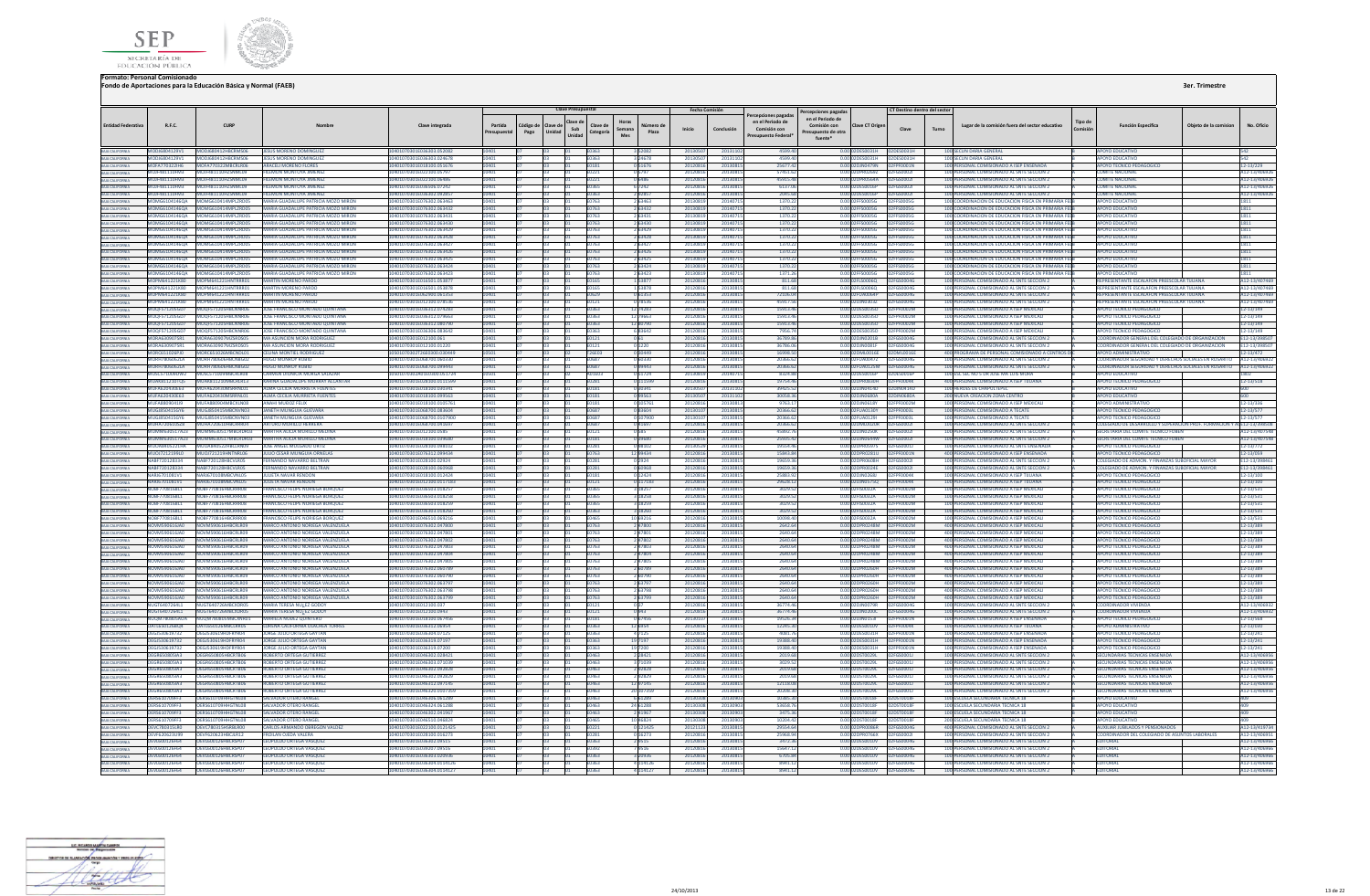



|                                                                          |                                              |                                                        |                                                                                      |                                                         |                       |                                         | <b>Clave Presupuesta</b> |                       |                                            | Fecha Comisión     |                      |                                                                             |                                                                                         |                                    | CT Destino dentro del sector |                                                                                          |                    |                                                                              |                       |                             |
|--------------------------------------------------------------------------|----------------------------------------------|--------------------------------------------------------|--------------------------------------------------------------------------------------|---------------------------------------------------------|-----------------------|-----------------------------------------|--------------------------|-----------------------|--------------------------------------------|--------------------|----------------------|-----------------------------------------------------------------------------|-----------------------------------------------------------------------------------------|------------------------------------|------------------------------|------------------------------------------------------------------------------------------|--------------------|------------------------------------------------------------------------------|-----------------------|-----------------------------|
| <b>Entidad Federativa</b>                                                | R.F.C.                                       | CURP                                                   |                                                                                      | Clave integrada                                         | Partida<br>resupuesta | Código de<br>Clave de<br>Unidad<br>Pago | Clave d<br>Sub<br>Unidad | Clave de<br>Categoría | Horas<br>úmero d<br>Semana<br>Plaza<br>Mes | Inicio             | Conclusión           | cepciones pagada<br>en el Periodo de<br>Comisión con<br>Presupuesto Federal | ercepciones pagadas<br>en el Periodo de<br>Comisión con<br>esupuesto de otra<br>fuente* | Clave CT Origen                    | Clave                        | Lugar de la comisión fuera del sector educativo<br>Turno                                 | Tipo di<br>Comisió | <b>Función Específica</b>                                                    | Obieto de la comision | No. Oficio                  |
|                                                                          | OEVL600126F64                                | OEVL600126HBCRSP07                                     | LEOPOLDO ORTEGA VASQUEZ                                                              | 10401070301E036304.0114128                              |                       |                                         |                          | E0363                 | 4 114128                                   | 2012081            | 20130815             | 8941.1                                                                      |                                                                                         | 0.00 02DES0010V                    | 02FGS0004G                   | 100 PERSONAL COMISIONADO AL SNTE SECCION 2                                               |                    | <b>EDITORIAL</b>                                                             |                       | A12-13/406                  |
| BAJA CALIFORNIA<br>BAJA CALIFORNIA                                       | OEVL600126F64                                | OFVL600126HRCRSP07                                     | LEOPOLDO ORTEGA VASQUEZ                                                              | 10401070301E036304.0114129                              | 10401                 |                                         |                          | E0363                 | 4 114129                                   | 2012081            | 20130815             | 8941.1                                                                      |                                                                                         | 0.00.02DES0010V                    | 02FGS0004G                   | 100 PERSONAL COMISIONADO AL SNTE SECCION 2                                               |                    | <b>EDITORIAL</b>                                                             |                       | A12-13/4069                 |
| BAIA CALIFORNIA<br>BAIA CALIFORNIA<br>BAIA CALIFORNIA                    | OEVL600126F64                                | OFVL600126HRCRSP07                                     | <b>LEOPOLDO ORTEGA VASOUEZ</b>                                                       | 0401070301F036304 0114130                               |                       |                                         |                          | E0363                 | 4 114130                                   | 2012081            | 2013081              | 8941.1                                                                      |                                                                                         | 0.00.02DES0010V                    | 12EGS0004G                   | 100 PERSONAL COMISIONADO AL SNTE SECCIÓN 2                                               |                    | <b>EDITORIAL</b>                                                             |                       | 12-13/4069                  |
|                                                                          | OEVL600126F64<br>OEVL600126F64               | EVL600126HBCRSP0<br>OEVL600126HBCRSP0                  | LEOPOLDO ORTEGA VASQUE<br>LEOPOLDO ORTEGA VASQUE                                     | 0401070301E036304.011413<br>10401070301E036304.0114132  |                       |                                         |                          | 0363<br>E0363         | 4 114131<br>4 114132                       | 201208<br>201208   | 2013081<br>20130815  | 8941.<br>8941.1                                                             |                                                                                         | 02DES0010V<br>0.00 02DES0010V      | <b>FGS0004G</b>              | 100 PERSONAL COMISIONADO AL SNTE SECCION 2<br>100 PERSONAL COMISIONADO AL SNTE SECCION 2 |                    | <b>EDITORIAL</b><br>EDITORIAL                                                |                       | 112-13/406<br>A12-13/406    |
| BAJA CALIFORNIA                                                          | OEVL600126F64                                | OEVL600126HBCRSP07                                     | <b>LEOPOLDO ORTEGA VASQUEZ</b>                                                       | 0401070301E036302.0114133                               |                       |                                         |                          | E0363                 | 2 114133                                   | 201208             | 20130815             | 4470.5                                                                      |                                                                                         | 0.00 02DES0010V                    | FGS0004G                     | 100 PERSONAL COMISIONADO AL SNTE SECCION 2                                               |                    | EDITORIAL                                                                    |                       | A12-13/4069                 |
| <b>BAJA CALIFORNIA</b>                                                   | <b>OILX610518RED</b>                         | OILX610518MRCRRC01                                     | <b>XOCHITI ORTIZ LARA</b>                                                            | 10401070301F028100 0111553                              |                       |                                         |                          | <b>F0281</b>          | 0 111553                                   | 201304             | 20131025             | 29915.                                                                      |                                                                                         | 0.00 02DPR0149M                    | 02DPR0149M                   | 200 MAESTRO FORTINO DAVILA                                                               |                    | ΔΡΟΥΩ ΕΒΗΓΑΤΙΥΣ                                                              |                       |                             |
|                                                                          | <b>OILX610518RED</b>                         | OILX610518MBCRRC01                                     | <b>XOCHITL ORTIZ LARA</b>                                                            | 10401070301E028100.044587                               | 10401                 |                                         |                          | E0281                 | 044587                                     | 201304             | 20131025             | 29915.5                                                                     |                                                                                         | 0.00 02DPR0399S                    | 02DPR0399S                   | 100 LA CORREGIDORA                                                                       |                    | <b>APOYO EDUCATIVO</b>                                                       |                       |                             |
| BAIA CALIFORNIA<br>BAIA CALIFORNIA<br>BAIA CALIFORNIA                    | <b>OIMC720428L6A</b><br>OIMHR1020RE67        | OIMC72042RMRCRCT09<br>OIMHR1020RHMMIRG04               | CATALINA GUADALUPE ORTIZ MACIAS<br>HUIGO CESAR OLIVOS MORALES                        | 10401070401F722500.075113<br>10401070201E148500.058362  |                       |                                         |                          | F7225<br>E1485        | 075113                                     | 201208<br>201208   | 201308<br>2013081    | 38700<br>435477                                                             |                                                                                         | 0.00102DNI0005Y<br>0.00102EZI00040 | <b>FPF0004K</b><br>CONDOC    | 100 PERSONAL COMISIONADO A ISEP TIILIANA<br>100 PERSONAL COMISIONADO AL SNTE SECCION 2   |                    | APOYO TECNICO PEDAGOGIO<br>COLEGIADO DE ASUNTOS LARORALES EDUCACION INDIGENA |                       | 12-13/557<br>E12-13/3984    |
|                                                                          | OIMH810308E67                                | MH810308HMNLRG04                                       | <b>HUGO CESAR OLIVOS MORALES</b>                                                     | 0401070301E046304.011822                                |                       |                                         |                          | 0463                  | 0 58362<br>4 118225                        | 201208             | 20130819             | 4056.                                                                       |                                                                                         | 0.00 02DST0015                     | <b>FGS0004G</b>              | 100 PERSONAL COMISIONADO AL SNTE SECCION 2                                               |                    | COLEGIADO DE ASUNTOS LABORALES EDUCACION INDIGENA                            |                       | E12-13/3984                 |
| BAIA CALIFORNIA<br>BAIA CALIFORNIA<br>BAIA CALIFORNIA<br>BAIA CALIFORNIA | <b>OIMH810308E67</b>                         | DIMHR10308HMNIRG04                                     | HUGO CESAR OLIVOS MORALES                                                            | 10401070301F046304 0118226                              |                       |                                         |                          | <b>Endra</b>          | 4 118226                                   | 2012081            | 20130815             | 40565                                                                       |                                                                                         | 0.000205T0015L                     | 25000046                     | 100 PERSONAL COMISIONADO AL SNTE SECCION 2                                               |                    | COLEGIADO DE ASUNTOS LARORALES EDUCACION INDIGENA                            |                       | E12-13/39846                |
|                                                                          | OIMH810308E67                                | OIMH810308HMNLRG04                                     | <b>HUGO CESAR OLIVOS MORALES</b>                                                     | 10401070301E046304.0118227                              |                       |                                         |                          | E0463                 | 4 118227                                   | 201208             | 20130815             | 4056.5                                                                      |                                                                                         | 0.00 02DST0015I                    | 2FGS0004G                    | 100 PERSONAL COMISIONADO AL SNTE SECCION 2                                               |                    | COLEGIADO DE ASUNTOS LABORALES EDUCACION INDIGENA                            |                       | E12-13/39846                |
|                                                                          | 0156650709140<br>0156650709140               | OISG650709MRCNTD04<br>USG650709MBCNTD04                | MARIA GUADALUPE ONTIVEROS SOTI<br>MARIA GUADALUPE ONTIVEROS SOT                      | 10401070301F046305 0123511                              |                       |                                         |                          | <b>FN463</b><br>FN463 | 5 123511                                   | 2013081<br>201308  | 20140214<br>2014021  | 26164<br>523.7                                                              |                                                                                         | 0.00.02DST0044D                    | 2DST0044D<br><b>DSTOO44D</b> | 200 SECUNDARIA TECNICA NO. 44                                                            |                    | ΔΡΟΥΩ ΕΒΗΓΑΤΙΛΩ<br>ΔΡΟΥΩ ΕΠΙΙΣΑΤΙΜ                                           |                       |                             |
| <b>BAJA CALIFORNIA</b>                                                   | OISG650709140                                | 0ISG650709MBCNTD04                                     | <b>MARIA GUADALUPE ONTIVEROS SOT</b>                                                 | 0401070301E046301.011321<br>10401070301E046305.075868   |                       |                                         |                          | E0463                 | 113213<br>575868                           | 201308             | 20140214             | 2616.4                                                                      |                                                                                         | 0.00 02DST0044D<br>0.00 02DST0044D | STOO44D                      | 200 SECUNDARIA TECNICA NO. 44<br>200 SECUNDARIA TECNICA NO. 44                           |                    | <b>APOYO EDUCATIVO</b>                                                       |                       | 1865                        |
| BAIA CALIFORNIA<br>BAIA CALIFORNIA<br>BAIA CALIFORNIA                    | 0156650709140                                | OISG6S0709MRCNTD04                                     | MARIA GUADALUPE ONTIVEROS SOT                                                        | 10401070301F046305.07083                                |                       |                                         |                          | FN463                 |                                            | 201308             | 2014021              | 2616.4                                                                      |                                                                                         | 0.00 02DST0044D                    | <b>STOOAAF</b>               | 200 SECUNDARIA TECNICA NO. 44                                                            |                    | ΔΡΟΥΩ ΕΠΙΙΣΑΤΙΜ                                                              |                       | 1865                        |
|                                                                          | OISG650709140                                | OISG650709MBCNTD04                                     | <b>MARIA GUADALUPE ONTIVEROS SOT</b>                                                 | 0401070301E046305.067580                                |                       |                                         |                          | 0463                  | 5 67580                                    | 201308             | 2014021              | 2616.4                                                                      |                                                                                         | 0.00 02DST0044D                    | DST0044D                     | 200 SECUNDARIA TECNICA NO. 44                                                            |                    | <b>APOYO EDUCATIVO</b>                                                       |                       |                             |
| <b>BAJA CALIFORNIA</b>                                                   | OISG650709140                                | OISG650709MRCNTD04                                     | MARIA GUADALUPE ONTIVEROS SOT                                                        | 10401070301F046305.067579                               |                       |                                         |                          | FN463                 | 5 67579                                    | 201308             | 20140214             | 2616.4                                                                      |                                                                                         | 0.00020500440                      | 205700440                    | 200 SECUNDARIA TECNICA NO. 44                                                            |                    | <b>APOYO EDUCATIVO</b>                                                       |                       | 1865                        |
| BAJA CALIFORNIA<br>BAJA CALIFORNIA<br>BAJA CALIFORNIA                    | 0156650709140                                | DISG650709MRCNTD04                                     | MARIA GUADALUPE ONTIVEROS SOTO                                                       | 10401070301F046305.067578                               |                       |                                         |                          | <b>FN463</b>          | 5 67578                                    | 201308             | 20140214             | 2619.8                                                                      |                                                                                         | 0.00.02DST0044D                    | 2DST0044D                    | 200 SECUNDARIA TECNICA NO. 44                                                            |                    | ΔΡΟΥΩ ΕΒΗΓΑΤΙΝΟ                                                              |                       | 1865                        |
|                                                                          | OOFA5810308N9                                | OOFA581030HBCCLR06<br>OOFA5810308N9 OOFA581030HBCCLR06 | <b>IOSE ARTURO OCHOA FLORE</b><br><b>JOSE ARTURO OCHOA FLORES</b>                    | 0401070301F028100 01649<br>10401070301E022100.04642     |                       |                                         |                          | F0281<br>E0221        | 046427                                     | 201208<br>201208   | 201308<br>20130815   | 25963.<br>36802.                                                            |                                                                                         | 0.00.02DPR0108M<br>0.00 02DPR0074M | <b>GS00021</b><br>FGS00021   | 100 PERSONAL COMISIONADO AL SNTE SECCION<br>100 PERSONAL COMISIONADO AL SNTE SECCION 2   |                    | <b>ASESOR JURIDICO MEXICA</b><br><b>ASESOR JURIDICO MEXICALI</b>             |                       | 12-13/406<br>A12-13/406     |
| BAJA CALIFORNIA                                                          | OOGC640920H6A                                | OOGC640920MDFCRL02                                     | CLAUDIA OCHOA GARCIA                                                                 | 0401070301E018100.075014                                |                       |                                         |                          | 0181                  | 0 75014                                    | 201304             | 2013081              | 19784.                                                                      |                                                                                         | 0.00 02DJN0590I                    | <b>FGS0004G</b>              | 100 PERSONAL COMISIONADO AL SNTE SECCION 2                                               |                    | COORDINADOR DE TRAB, Y CONFLIC. PRIMARIA                                     |                       | 13-13/4293                  |
|                                                                          |                                              | DOGC640920H6A DOGC640920MDFCRID2                       | <b>CLAUDIA OCHOA GARCIA</b>                                                          | 10401070301E012100.079505                               |                       |                                         |                          | E0121                 | 0 79505                                    | 201304             | 20130815             | 30542.0                                                                     |                                                                                         | 0.000201N00630                     | 02FGS0004G                   | 100 PERSONAL COMISIONADO AL SNTE SECCION 2                                               |                    | <b>COORDINADOR DE TRAB. Y CONFLIC. PRIMARIAS</b>                             |                       | A13-13/4293                 |
|                                                                          | OORA8308049G2                                | OORA830804HBCLBR04                                     | JOSE ARTURO OLMOS ROBLES                                                             | 10401070301E028100.073934                               |                       |                                         |                          | E0281                 | 0 73934                                    | 201210             | 20130815             | 19526.3                                                                     |                                                                                         | 0.00 02FIZ0065B                    | 2FPF0003L                    | 100 PERSONAL COMISIONADO A TECATE                                                        |                    | APOYO TECNICO PEDAGOGICO                                                     |                       | 12-13/451                   |
| BAIA CALIFORNIA<br>BAIA CALIFORNIA<br>BAIA CALIFORNIA<br>BAIA CALIFORNIA | <b>OOVH530911112</b><br><b>OOVH530911LL2</b> | DOVHS30911HRSCLM04<br>OOVHS20911HBSCLM04               | HOMERO OCHOA VILLAVICENCIO<br>HOMERO OCHOA VILLAVICENCIC                             | 10401070301F036305 023181<br>10401070301E036305.023182  |                       |                                         |                          | <b>F0363</b><br>F0363 | 5 23181                                    | 201208<br>201208   | 20130815<br>2013081  | 140871<br>140871                                                            |                                                                                         | 0.00102DES0018N<br>0.00 02DES0018N | 256500046<br>EGSOOMG         | 100 PERSONAL COMISIONADO AL SNTE SECCION 2<br>100 PERSONAL COMISIONADO AL SNTE SECCION 2 |                    | SECUNDARIAS TECNICAS THUANA<br>SECUNDARIAS TECNICAS TULIANA                  |                       | 112-13/4069                 |
|                                                                          | OOVH530911LL2                                | OOVH530911HBSCLM04                                     | HOMERO OCHOA VILLAVICENCIO                                                           | 0401070301E036305.023183                                |                       |                                         |                          | E0363                 | 5 23182<br>5 23183                         | 2012081            | 20130815             | 14087.1                                                                     |                                                                                         | 0.00 02DES0018N                    | <b>FGS0004G</b>              | 100 PERSONAL COMISIONADO AL SNTE SECCION 2                                               |                    | SECUNDARIAS TECNICAS TIJUANA                                                 |                       | 112-13/4069<br>A12-13/4069  |
| BAIA CALIFORNIA<br>BAIA CALIFORNIA                                       | <b>OOVH530911112</b>                         | OOVH530911HBSCLM04                                     | HOMERO OCHOA VILLAVICENCIO                                                           | 0401070301E036305.023184                                |                       |                                         |                          | E0363                 | 5 23184                                    | 201208             | 20130815             | 14087.                                                                      |                                                                                         | 0.00 02DES0018N                    | <b>FGS0004G</b>              | 100 PERSONAL COMISIONADO AL SNTE SECCION 2                                               |                    | SECUNDARIAS TECNICAS THUANA                                                  |                       | 12-13/4069                  |
| <b>BAJA CALIFORNIA</b>                                                   | OOVH530911LL2                                | OOVH530911HBSCLM04                                     | HOMERO OCHOA VILLAVICENCIO                                                           | 0401070301E036305.023185                                |                       |                                         |                          | E0363                 | 5 23185                                    | 201208             | 20130815             | 14087.                                                                      |                                                                                         | 0.00 02DES0018N                    | <b>EGS0004G</b>              | 100 PERSONAL COMISIONADO AL SNTE SECCION 2                                               |                    | SECUNDARIAS TECNICAS TUUANA                                                  |                       | 112-13/4069                 |
| BAJA CALIFORNIA                                                          | <b>OUGIGGOROSKU1</b>                         | <b>OUGIGGO309MSLSRS07</b>                              | MARIA DE JESUS OSUNA GUERRERO                                                        | 10401070301F028100.085663                               |                       |                                         |                          | <b>F0281</b>          | 085663                                     | 201208             | 20130815             | 195544                                                                      |                                                                                         | 0.00 02DPR0082V                    | <b>PEPENNOZM</b>             | 100 PERSONAL COMISIONADO A ISEP MEXICALL                                                 |                    | APOYO TECNICO PEDAGOGICO                                                     |                       | 12-13/444                   |
| BAJA CALIFORNIA                                                          | <b>PAAM591113LI9</b>                         | PAAM591113MBSTGR00                                     | <b>MARTHA PATRON AGUILAR</b>                                                         | 10401070301E028100.0103164                              |                       |                                         |                          | <b>F0281</b>          | 0 103164                                   | 201305             | 20131117             | 29915.5                                                                     |                                                                                         | 0.00 02DPR0206N                    | 2DPR0206N                    | 200 ANAHLIAC                                                                             |                    | ΔΡΩΥΩ ΕΠΙΙΣΑΤΙΝΩ                                                             |                       |                             |
| BAIA CALIFORNIA<br>BAIA CALIFORNIA                                       | PAAM591113LJ9<br>PAEM780901R69               | AAM591113MBSTGR00<br>AFM780901HRCCSR03                 | <b>MARTHA PATRON AGUILAR</b><br><b>MARIO ALBERTO PACHECO ESPARZ</b>                  | 0401070301E028100.03972<br>0401070301F028100 077278     |                       |                                         |                          | E0281                 | 039720<br>0 77278                          | 201305<br>201208   | 2013111<br>2013081   | 29915<br>19554                                                              |                                                                                         | 0.00 02DPR0399S<br>0.00 02DPR0059U | PR03995                      | 100 LA CORREGIDOR<br>100 PERSONAL COMISIONADO AL SNTE SECCION 2                          |                    | <b>APOYO EDUCATIVO</b><br><b>COMUNICACION SOCIAL ROSARITO</b>                |                       | A12-13/407                  |
| BAJA CALIFORNIA                                                          | PAEM780901R69                                | AEM780901HBCCSR03                                      | MARIO ALBERTO PACHECO ESPARZA                                                        | 0401070301E028100.010693                                |                       |                                         |                          | 0281                  | 106930                                     | 201208             | 2013081              | 19554                                                                       |                                                                                         | 0.00 02DPR0197W                    | GS0004G                      | 100 PERSONAL COMISIONADO AL SNTE SECCIÓN 2                                               |                    | <b>COMUNICACION SOCIAL ROSARITO</b>                                          |                       | 12-13/4075                  |
| BAJA CALIFORNIA                                                          | <b>PAMA850607215</b>                         | PAMA850607MSRDRL07                                     | ALEIANDRA PADILLA MARIN                                                              | 10401070301E018100.098365                               |                       |                                         |                          | <b>F0181</b>          | 098365                                     | 201208             | 20130815             | 195263                                                                      |                                                                                         | 0.00.02DIN0653D                    | FPF0002M                     | 100 PERSONAL COMISIONADO A ISEP MEXICALI                                                 |                    | ΔΡΟΥΩ ΑΠΜΙΝΙΚΤΡΑΤΙΝΩ                                                         |                       | 12-13/335                   |
| BAJA CALIFORNIA<br>BAJA CALIFORNIA<br>BAJA CALIFORNIA                    | <b>PAME72072315A</b>                         | PAME720723HSLRNR06                                     | <b>FRANCISCO JAVIER PARRA MENDEZ</b>                                                 | 10401070301E076302.040101                               |                       |                                         |                          | E0763                 | 2 40101                                    | 201208             | 2013081              | 2031.6                                                                      |                                                                                         | 0.00 02DPR0339D                    | FPF0002M                     | 400 PERSONAL COMISIONADO A ISEP MEXICALI                                                 |                    | <b>APOVO TECNICO PEDAGOGICO</b>                                              |                       | 12-13/534                   |
|                                                                          | <b>PAMF720723I5A</b>                         | PAMF720723HSLRNR06                                     | <b>FRANCISCO JAVIER PARRA MENDEZ</b>                                                 | 10401070301E076302.040102                               |                       |                                         |                          | E0763                 | 2 4010                                     | 201208             | 20130819             | 2019.                                                                       |                                                                                         | 0.00 02DPR0339D                    | F0002M                       | 400 PERSONAL COMISIONADO A ISEP MEXICAL                                                  |                    | <b>APOYO TECNICO PEDAGOGICO</b>                                              |                       | 12-13/534                   |
|                                                                          | PAMF720723I5A<br><b>PAMF720723I5A</b>        | AMF720723HSLRNR06<br>MF720723HSLRNR06                  | <b>FRANCISCO JAVIER PARRA MENDE</b><br><b>RANCISCO JAVIER PARRA MENDEZ</b>           | 10401070301E076302.04010<br>0401070301E076302.040104    |                       |                                         |                          | E0763<br>0763         | 2 40103<br>2 40104                         | 201208<br>201208   | 2013081<br>2013081   | 2019.<br>2019.                                                              |                                                                                         | 0.00 02DPR0339D<br>0.00 02DPR0339D | F0002M<br><b>F0002M</b>      | 400 PERSONAL COMISIONADO A ISEP MEXICAL<br>400 PERSONAL COMISIONADO A ISEP MEXICAL       |                    | <b>APOYO TECNICO PEDAGOGICO</b><br><b>APOYO TECNICO PEDAGOGICO</b>           |                       | 12-13/534<br>2-13/534       |
| BAJA CALIFORNIA<br>BAJA CALIFORNIA                                       | <b>PAME72072315A</b>                         | AMEZ20723HSLRNR06                                      | <b>FRANCISCO JAVIER PARRA MENDEZ</b>                                                 | 0401070301E076302.040109                                |                       |                                         |                          | FN763                 |                                            | 201208             | 2013081              | 2019                                                                        |                                                                                         | 0.00 02DPR07647                    | <b>FOODZN</b>                | 400 PERSONAL COMISIONADO A ISEP MEXICAL                                                  |                    | <b>MPOYO TECNICO PEDAGOGICO</b>                                              |                       | 12-13/534                   |
| BAIA CALIFORNIA<br>BAIA CALIFORNIA<br>BAIA CALIFORNIA                    | PAMF720723I5A                                | PAMF720723HSLRNR06                                     | FRANCISCO JAVIER PARRA MENDEZ                                                        | 10401070301E076302.040116                               |                       |                                         |                          | E0763                 | 2 40116                                    | 201208             | 20130815             | 2019.6                                                                      |                                                                                         | 0.00 02DPR0339D                    | PF0002M                      | 400 PERSONAL COMISIONADO A ISEP MEXICALI                                                 |                    | APOYO TECNICO PEDAGOGICO                                                     |                       | 12-13/534                   |
|                                                                          | <b>PAME72072315A</b>                         | PAME720723HSLRNR06                                     | <b>FRANCISCO IAVIER PARRA MENDEZ</b>                                                 | 10401070301F076302.040117                               |                       |                                         |                          | <b>F0763</b>          | 2 40117                                    | 201208             | 2013081              | 2019                                                                        |                                                                                         | 0.00102DPR0339D                    | PE0002M                      | 400 PERSONAL COMISIONADO A ISEP MEXICAL                                                  |                    | APOYO TECNICO PEDAGOGICO                                                     |                       | 12-13/534                   |
|                                                                          | <b>PAMF720723I5A</b><br><b>PAMF720723I5A</b> | AMF720723HSLRNR0                                       | <b>FRANCISCO JAVIER PARRA MENDEZ</b>                                                 | 10401070301E076302.040118<br>0401070301E076302.04504    |                       |                                         |                          | E0763                 | 2 40118                                    | 201208             | 2013081              | 2019                                                                        |                                                                                         | 0.00 02DPR0764Z                    | F0002M<br>F0002M             | 400 PERSONAL COMISIONADO A ISEP MEXICAL                                                  |                    | <b>APOYO TECNICO PEDAGOGICO</b>                                              |                       | 12-13/534                   |
| BAIA CALIFORNIA<br>BAIA CALIFORNIA                                       | <b>PAME72072315A</b>                         | MF720723HSLRNR06<br>AME720723HSLRNR06                  | FRANCISCO JAVIER PARRA MENDEZ<br><b>FRANCISCO JAVIER PARRA MENDEZ</b>                | 10401070301E076302.047080                               |                       |                                         |                          | 0763<br>F0763         | 2 45040<br>2 47080                         | 2012081<br>2012081 | 20130815<br>20130815 | 2019.6<br>2019.6                                                            |                                                                                         | 0.00 02DPR0764Z<br>0.00 02DPR0031Q | PE0002M                      | 400 PERSONAL COMISIONADO A ISEP MEXICALI<br>400 PERSONAL COMISIONADO A ISEP MEXICALL     |                    | APOYO TECNICO PEDAGOGICO<br>APOYO TECNICO PEDAGOGICO                         |                       | 12-13/534<br>12-13/534      |
| BAIA CALIFORNIA                                                          | PAMF720723I5A                                | AMF720723HSLRNR06                                      | FRANCISCO JAVIER PARRA MENDEZ                                                        | 0401070301E076302.047081                                |                       |                                         |                          | E0763                 | 247081                                     | 201208             | 20130815             | 2019.6                                                                      |                                                                                         | 0.00 02DPR0031O                    | PF0002M                      | 400 PERSONAL COMISIONADO A ISEP MEXICALI                                                 |                    | APOYO TECNICO PEDAGOGICO                                                     |                       | 12-13/534                   |
| BAJA CALIFORNIA                                                          | <b>PAME72072315A</b>                         | AME720723HSLRNR06                                      | <b>FRANCISCO IAVIER PARRA MENDEZ</b>                                                 | 10401070301E076302.047082                               |                       |                                         |                          | <b>F0763</b>          | 2 47082                                    | 201208             | 20130815             | 2019 F                                                                      |                                                                                         | 0.00.02DPR0031Q                    | PENNO2M                      | 400 PERSONAL COMISIONADO A ISEP MEXICALI                                                 |                    | APOYO TECNICO PEDAGOGICO                                                     |                       | 12-13/534                   |
| <b>BAJA CALIFORNIA</b>                                                   | <b>PAME72072315A</b>                         | AMEZ20723HSLRNR06                                      | <b>FRANCISCO JAVIER PARRA MENDEZ</b>                                                 | 10401070301E076302.047083                               |                       |                                         |                          | F0763                 | 2 47083                                    | 201208             | 20130815             | 2019f                                                                       |                                                                                         | 0.0002DPR00310                     | PENNN2M                      | 400 PERSONAL COMISIONADO A ISEP MEXICALI                                                 |                    | APOYO TECNICO PEDAGOGICO                                                     |                       | 12-13/534                   |
| BAIA CALIFORNIA<br>BAIA CALIFORNIA                                       | <b>PAMF720723ISA</b><br><b>PAMF720723I5A</b> | AME720723HSLRNR06                                      | <b>FRANCISCO JAVIER PARRA MENDEZ</b><br>FRANCISCO JAVIER PARRA MENDEZ                | 0401070301E076302.047084<br>0401070301E076302.05339     |                       |                                         |                          | 0763<br>0763          | 2 47084<br>2 53398                         | 201208<br>201208   | 2013081<br>2013081   | 2019.<br>2019.                                                              |                                                                                         | 0.00 02DPR0031O                    | FNNN2M                       | 400 PERSONAL COMISIONADO A ISEP MEXICALI<br>400 PERSONAL COMISIONADO A ISEP MEXICAL      |                    | <b>APOYO TECNICO PEDAGOGICO</b>                                              |                       | 12-13/534<br>2-13/534       |
| BAJA CALIFORNIA                                                          | <b>PAMF720723I5A</b>                         | MF720723HSLRNR06                                       | <b>RANCISCO JAVIER PARRA MENDEZ</b>                                                  | 0401070301E076302.053399                                |                       |                                         |                          | 0763                  | 2 5 3 3 9 9                                | 201208             | 20130815             | 2019.                                                                       |                                                                                         | 0.00 02DPR0764Z                    | F0002M                       | 400 PERSONAL COMISIONADO A ISEP MEXICALI                                                 |                    | <b>APOYO TECNICO PEDAGOGICO</b>                                              |                       | 12-13/534                   |
|                                                                          | <b>PAME72072315A</b>                         | AME720723HSLRNR06                                      | <b>FRANCISCO IAVIER PARRA MENDEZ</b>                                                 | 10401070301E076302.053400                               |                       |                                         |                          | F0763                 | 2.53400                                    | 201208             | 20130815             | 2019                                                                        |                                                                                         | 0.00 02DPR0031Q                    | PE0002M                      | 400 PERSONAL COMISIONADO A ISEP MEXICAL                                                  |                    | APOYO TECNICO PEDAGOGICO                                                     |                       | 12-13/534                   |
|                                                                          | <b>PAME72072315A</b>                         | PAME720723HSLRNR06                                     | <b>FRANCISCO JAVIER PARRA MENDEZ</b>                                                 | 10401070301E076302.056293                               |                       |                                         |                          | E0763                 | 2 5 6 2 9 3                                | 201208             | 20130815             | 2019f                                                                       |                                                                                         | 0.00 02DPR0031O                    | PE0002M                      | 400 PERSONAL COMISIONADO A ISEP MEXICAL                                                  |                    | APOYO TECNICO PEDAGOGICO                                                     |                       | 12-13/534                   |
|                                                                          | PAMF720723I5A                                |                                                        | RANCISCO JAVIER PARRA MENDE                                                          | 070301E076302.05629                                     |                       |                                         |                          |                       |                                            | 201208             | 201308               | 2019                                                                        | 0.00                                                                                    | R00310                             | 1002M                        | 400 PERSONAL COMISIONADO A ISEP MEXICAL                                                  |                    | <b>APOYO TECNICO PEDAGOGICO</b>                                              |                       | 12-13/534                   |
| <b>A CALIFORNIA</b>                                                      | <b>PAMF720723I5A</b><br><b>PAMF720723ISA</b> | MF720723HSLRNR06                                       | FRANCISCO JAVIER PARRA MENDEZ<br>RANCISCO JAVIER PARRA MENDEZ                        | 0401070301E076302.06439<br>0401070301E076302.06440      |                       |                                         |                          | 0763<br>E0763         | 2 64399<br>2 64400                         | 201208<br>201208   | 2013081<br>20130815  | 2019.<br>2019.                                                              |                                                                                         | 0.00 02DPR0031O<br>0.00 02DPR0031O | 1002M<br>F0002M              | 400 PERSONAL COMISIONADO A ISEP MEXICAL<br>400 PERSONAL COMISIONADO A ISEP MEXICAL       |                    | <b>APOYO TECNICO PEDAGOGICO</b><br>APOYO TECNICO PEDAGOGICO                  |                       | 12-13/534<br>12-13/534      |
| BAIA CALIFORNIA                                                          | <b>PAPM660321IT9</b>                         | APM660321HSLCXR07                                      | MARCO ANTONIO PACHECO PELA                                                           | 10401070301E028100.013755                               |                       |                                         |                          | <b>F0281</b>          | 0 13755                                    | 201208             | 20130815             | 336523                                                                      |                                                                                         | 0.00 02DPR0289M                    | <b>EGSOODAG</b>              | 100 PERSONAL COMISIONADO AL SNTE SECCION                                                 |                    | COLEGIADO DE DESARROLLO DE SUPERACIÓN PROFESIONAL ASUNTOF12-13/3984          |                       |                             |
|                                                                          | <b>PAPM660321IT9</b>                         | PAPM660321HSLCXR07                                     | MARCO ANTONIO PACHECO PELA                                                           | 0401070301E022100.091595                                |                       |                                         |                          | 102241                | 091595                                     | 2012081            | 20130815             | 29711.                                                                      |                                                                                         | 0.00 02DPR0609G                    | <b>EGS0004G</b>              | 100 PERSONAL COMISIONADO AL SNTE SECCIÓN 2                                               |                    | COLEGIADO DE DESARROLLO DE SUPERACION PROFESIONAL ASUNTO E12-13/39846        |                       |                             |
|                                                                          | PEAI691003TDD                                | PEAI691003HRCRGS03                                     | <b>IFSUS BERNARDO PEREZ AGUILAR</b>                                                  | 11070302501E0700.08072                                  |                       |                                         |                          |                       |                                            | 201301             | 2013081              | 164422                                                                      |                                                                                         | 0.00 02DES00061                    | <b>DES0006L</b>              | 200 FSC SEC GRAL 2 IORGE SALAZAR CERALLOS                                                |                    | ΔΡΩΥΩ ΕΠΙΙΣΑΤΙΝΩ                                                             |                       |                             |
| BAJA CALIFORNIA                                                          | PEAJ691003TD0                                |                                                        |                                                                                      |                                                         |                       |                                         |                          | S01E0                 | 08072                                      | 201308             | 20140815             | 8541.0                                                                      |                                                                                         | 0.00 02DES0006                     | 2DE500061                    | 200 ESC SEC GRAL 2 JORGE SALAZAR CEBALLO                                                 |                    | <b>APOYO EDUCATIVO</b>                                                       |                       | 1815                        |
| BAJA CALIFORNIA                                                          | PEDX750930V83<br><b>PEDX750930V83</b>        | KDA750930MBCRVL08<br>PXDA750930MRCRVI08                | <b>ALVA DOLORES PERALES DAVILA</b><br>ALVA DOLORES PERALES DAVILA                    | 0401070301E036503.010738<br>0401070301E036503.0107381   |                       |                                         |                          | 0365<br><b>F0365</b>  | 3 107380<br>3 107381                       | 201208<br>201208   | 20130815<br>20130815 | 3029.<br>3029                                                               |                                                                                         | 0.00 02DES0048H<br>0.00.02DES004RH | 2FGS00021<br>2EGS00021       | 100 PERSONAL COMISIONADO AL SNTE SECCION 2<br>100 PERSONAL COMISIONADO AL SNTE SECCIÓN 2 |                    | <b>ROMOCIONES Y CAMBIOS MEXICALI</b><br><b>ROMOCIONES Y CAMBIOS MEXICAL</b>  |                       | A12-13/4087<br>A12-13/4087  |
| <b>BAIA CALIFORNIA</b>                                                   | PEDX750930V83                                | PXDA750930MBCRVL08                                     | ALVA DOLORES PERALES DAVILA                                                          | 10401070301E036503.0107382                              |                       |                                         |                          | E0365                 | 3 107382                                   | 201208             | 20130815             | 3029.5                                                                      |                                                                                         | 0.00 02DES0048H                    | 2FGS00021                    | 100 PERSONAL COMISIONADO AL SNTE SECCION 2                                               |                    | PROMOCIONES Y CAMBIOS MEXICALI                                               |                       | A12-13/4087                 |
|                                                                          | PEDX750930V83                                | PXDA750930MRCRVI08                                     | <u>Μ VA DOI ORES PERALES DAVILA</u>                                                  | 0401070301F036503.0107383                               |                       |                                         |                          |                       | 3107383                                    | 201208             | 201308               | 3029                                                                        |                                                                                         | <b>PDESODARH</b>                   | GS00021                      | 100 PERSONAL COMISIONADO AL SNTE SECCION                                                 |                    | PROMOCIONES Y CAMBIOS MEXICAL                                                |                       | 112-13/4087                 |
|                                                                          | PEDX750930V83                                | PXDA750930MRCRVI08                                     | AIVA DOLORES PERALES DAVILA                                                          | 0401070301E036509 0109135                               |                       |                                         |                          | E0365                 | 9 109135                                   | 201208             | 20130815             | 9088.5                                                                      |                                                                                         | 0.00 02DES0048H                    | 2EGS00021                    | 100 PERSONAL COMISIONADO AL SNTE SECCION 2                                               |                    | PROMOCIONES Y CAMBIOS MEXICALI                                               |                       | A12-13/4087                 |
| BAJA CALIFORNIA                                                          | PEDX750930V83                                | PXDA750930MRCRVI08                                     | <b>ALVA DOLORES PERALES DAVILA</b>                                                   | 10401070301E036503 0109615                              |                       |                                         |                          | <b>F0365</b>          | 3109615                                    | 201208             | 2013081              | 3029.5                                                                      |                                                                                         | 0.00 02DFS004RH                    | <b>FGS00021</b>              | 100 PERSONAL COMISIONADO AL SNTE SECCION 2                                               |                    | PROMOCIONES Y CAMBIOS MEXICAL                                                |                       | A12-13/40879                |
|                                                                          | PEDX750930V83                                | <b>EXDA750930MRCRVIOS</b><br>PXDA750930MRCRVL08        | <b>JVA DOLORES PERALES DAVIL</b>                                                     | 10401070301F036503 0109616                              |                       |                                         |                          | E0365                 | 109616                                     | 201208<br>2012081  | 2013081              | 3029.5<br>7068.8                                                            |                                                                                         | 0.00102DFS004RH                    | <b>GS00021</b>               | 100 PERSONAL COMISIONADO AL SNTE SECCION 2                                               |                    | PROMOCIONES Y CAMBIOS MEXICA                                                 |                       | 12-13/4087                  |
|                                                                          | PEDX750930V83<br>PEDX750930V83               | PXDA750930MRCRVI08                                     | ALVA DOLORES PERALES DAVILA<br>ALVA DOLORES PERALES DAVILA                           | 0401070301E036507.0113854<br>10401070301F036502 0113855 |                       |                                         |                          | E0365<br><b>F0365</b> | 7113854<br>2 113855                        | 2012081            | 20130815<br>20130815 | 2019 6                                                                      |                                                                                         | 0.00 02DES0048H<br>0.00 02DES0048H | 2FGS00021<br>02EGS0002L      | 100 PERSONAL COMISIONADO AL SNTE SECCION 2<br>100 PERSONAL COMISIONADO AL SNTE SECCION 2 |                    | OMOCIONES Y CAMBIOS MEXICAL<br>PROMOCIONES Y CAMBIOS MEXICALI                |                       | A12-13/4087<br>A12-13/40879 |
| BAIA CALIFORNIA                                                          | PEDX750930V83                                | PXDA750930MRCRVIOS                                     | ALVA DOLORES PERALES DAVILA                                                          | 10401070301E036503.0116503                              |                       |                                         |                          | F0365                 | 3 116503                                   | 201208             | 20130815             | 30295                                                                       |                                                                                         | 0.00 02DFS0048H                    | 2EGS00021                    | 100 PERSONAL COMISIONADO AL SNTE SECCIÓN 2                                               |                    | PROMOCIONES Y CAMBIOS MEXICAL                                                |                       | A12-13/40879                |
|                                                                          | PEDX750930V83                                | XDA750930MBCRVL08                                      | <b>ALVA DOLORES PERALES DAVIL</b>                                                    | 0401070301E036501.012139                                |                       |                                         |                          |                       | 1 121396                                   | 201208             | 201308               | 1009.                                                                       | 0.00                                                                                    | 02DES0048H                         | <b>GS00021</b>               | 100 PERSONAL COMISIONADO AL SNTE SECCION .                                               |                    | <b>PROMOCIONES Y CAMBIOS MEXICA</b>                                          |                       | 12-13/4087                  |
|                                                                          | PEDX750930V83                                | VO 4750930MBCRVIOS                                     | ALVA DOLORES PERALES DAVIL                                                           | 0401070301F036501 012139                                |                       |                                         |                          | <b>FN365</b>          | 1 12139                                    | 201208             | 201308               | 10093                                                                       |                                                                                         | 0.00 02DFS004RH                    | ssoonzi                      | 100 PERSONAL COMISIONADO AL SNTE SECCION                                                 |                    | <b>PROMOCIONES Y CAMBIOS MEXICAL</b>                                         |                       | 112-13/4087                 |
|                                                                          | PEJF680804E35<br>PEIF680804F35               | PEJF680804HBCRML07<br>PEIF680804HRCRML07               | <b>FELIX ANTONIO PEREZ JIMENEZ</b><br>FFLIX ANTONIO PERFZ IIMENEZ                    | 101070301E028100.01077<br>10401070301F022100 010338     |                       |                                         |                          | E0281<br><b>FN221</b> | 0 1 0 7 7<br>0 103386                      | 201208<br>201208   | 20130815<br>20130815 | 25913.<br>36787.4                                                           |                                                                                         | 0.00 02FIZ0061F<br>0.00 02DPR0536F | <b>FGS00021</b><br>2EGS00021 | 100 PERSONAL COMISIONADO AL SNTE SECCION 2<br>100 PERSONAL COMISIONADO AL SNTE SECCION 2 |                    | <b>NUXILIAR DE ORGANIZACION</b><br>AUXILIAR DE ORGANIZACION                  |                       | 112-13/4069<br>A12-13/4069  |
| BAIA CALIFORNIA                                                          | PEMC800628K19                                | PEMC800628MBCRNL02                                     | CLAUDIA SOCORRO PERALES MANJARREZ                                                    | 10401070301E046303.027537                               |                       |                                         |                          | E0463                 | 3 27537                                    | 2012081            | 20130815             | 3039.5                                                                      |                                                                                         | 0.00 02DST0017G                    | 2FPF0003L                    | 100 PERSONAL COMISIONADO A TECATE                                                        |                    | <b>APOYO TECNICO PEDAGOGICO</b>                                              |                       | 12-13/498                   |
|                                                                          | PEMC800628K19                                | PEMCROOG2RMRCRNLO2                                     | CLAUDIA SOCORRO PERALES MANIARREZ                                                    | 10401070301F046302.027538                               |                       |                                         |                          | <b>FN463</b>          | 2 27538                                    | 201208             | 2013081              | 2019                                                                        |                                                                                         | 0.00102DST0017G                    | PEDDOSI                      | 100 PERSONAL COMISIONADO A TECAT                                                         |                    | <b>APOYO TECNICO PEDAGOGICO</b>                                              |                       | 12-13/498                   |
| BAJA CALIFORNIA                                                          | <b>PEMC800628K19</b>                         | EMC800628MBCRNL0                                       | <b>CLAUDIA SOCORRO PERALES MANJARRE</b>                                              | 10401070301E046303.02753                                |                       |                                         |                          | E0463                 | 3 27539                                    | 201208             | 20130815             | 3029.                                                                       |                                                                                         | 0.00 02DST0017G                    | F0003L                       | 100 PERSONAL COMISIONADO A TECAT                                                         |                    | <b>APOYO TECNICO PEDAGOGICO</b>                                              |                       | 12-13/498                   |
| BAJA CALIFORNIA                                                          | PEMC800628K19                                | EMC800628MBCRNL02                                      | CLAUDIA SOCORRO PERALES MANJARREZ                                                    | 0401070301E046302.02754                                 |                       |                                         |                          | 0463                  | 2 27540                                    | 201208             | 2013081              | 2019.                                                                       |                                                                                         | 0.00 02DST0017G                    | PF0003L                      | 100 PERSONAL COMISIONADO A TECATE                                                        |                    | <b>APOYO TECNICO PEDAGOGICO</b>                                              |                       | 12-13/498                   |
|                                                                          | PEMC800628K19<br><b>PEMC800628K19</b>        | PEMCROOG2RMRCRNL02<br>PEMCROO62RMRCRNLO2               | <b>CLAUDIA SOCORRO PERALES MANJARREZ</b><br><b>CLAUDIA SOCORRO PERALES MANJARREZ</b> | 10401070301F046303.027541<br>10401070301E046303.027542  |                       |                                         |                          | <b>F0463</b><br>E0463 | 3 27541<br>3 27542                         | 201208<br>201208   | 20130815<br>20130815 | 30295<br>3029.5                                                             |                                                                                         | 0.00.02DST0017G<br>0.00 02DST0017G | EPENOD31<br>2FPF0003L        | 100 PERSONAL COMISIONADO A TECATE<br>100 PERSONAL COMISIONADO A TECATE                   |                    | APOYO TECNICO PEDAGOGICO<br>APOYO TECNICO PEDAGOGICO                         |                       | 12-13/498<br>12-13/498      |
| BAJA CALIFORNIA                                                          | PEMC800628K19                                | PEMCROOG2RMRCRNLO2                                     | CLAUDIA SOCORRO PERALES MANIARREZ                                                    | 10401070301E046303.027545                               |                       |                                         |                          | F0463                 | 3 27545                                    | 201208             | 2013081              | 30295                                                                       |                                                                                         | 0.00.02DST0017G                    | <b>EPENON31</b>              | 100 PERSONAL COMISIONADO A TECATE                                                        |                    | APOYO TECNICO PEDAGOGICO                                                     |                       | 12-13/498                   |
|                                                                          | PEMC800628K19                                | PEMCROOG2RMRCRNLO2                                     | <b>CLAUDIA SOCORRO PERALES MANIARREZ</b>                                             | 10401070301F046303.04061                                |                       |                                         |                          | FN463                 | 3 40617                                    | 201208             | 2013081              | 30295                                                                       |                                                                                         | 0.00 02DST0017G                    | PENNARI                      | 100 PERSONAL COMISIONADO A TECAT                                                         |                    | APOYO TECNICO PEDAGOGICO                                                     |                       | 12-13/498                   |
| BAIA CALIFORNIA                                                          | PEMC800628K19                                | PEMC800628MBCRNL02                                     | <b>CLAUDIA SOCORRO PERALES MANJARREZ</b>                                             | 0401070301E046303.040618                                |                       |                                         |                          | 0463                  | 3 40 6 18                                  | 201208             | 2013081              | 3029.                                                                       |                                                                                         | 0.00 02DST0017G                    | PF0003L                      | 100 PERSONAL COMISIONADO A TECATE                                                        |                    | <b>APOYO TECNICO PEDAGOGICO</b>                                              |                       | 12-13/498                   |
|                                                                          | PEMC800628K19                                | PEMCROOG2RMRCRNLO2                                     | <b>CLAUDIA SOCORRO PERALES MANIARREZ</b>                                             | 10401070301F046302.06254                                |                       |                                         |                          | FN463                 | 2.62547                                    | 201208             | 2013081              | 2019 F                                                                      |                                                                                         | 0.00 02DST0017G                    | <b>PENODRI</b>               | 100 PERSONAL COMISIONADO A TECATE                                                        |                    | <b>APOYO TECNICO PEDAGOGICO</b>                                              |                       | 12-13/498                   |
|                                                                          | PEMC800628K19<br>PEMC800628K19               | PEMC800628MBCRNL02<br>PEMCROO628MRCRNL02               | CLAUDIA SOCORRO PERALES MANJARREZ<br><b>CLAUDIA SOCORRO PERALES MANIARREZ</b>        | 10401070301E046302.062549<br>10401070301F046303.062550  |                       |                                         |                          | E0463<br>F0463        | 2 62549<br>3 62550                         | 201208<br>2012081  | 20130815<br>20130815 | 2019.6<br>30295                                                             |                                                                                         | 0.00 02DST0017G<br>0.00.02DST0017G | FPF0003L<br><b>EPENNARY</b>  | 100 PERSONAL COMISIONADO A TECATE<br>100 PERSONAL COMISIONADO A TECATE                   |                    | <b>APOYO TECNICO PEDAGOGICO</b><br>APOYO TECNICO PEDAGOGICO                  |                       | 12-13/498<br>12-13/498      |
|                                                                          |                                              |                                                        |                                                                                      |                                                         |                       |                                         |                          |                       |                                            |                    |                      |                                                                             |                                                                                         |                                    |                              |                                                                                          |                    |                                                                              |                       |                             |

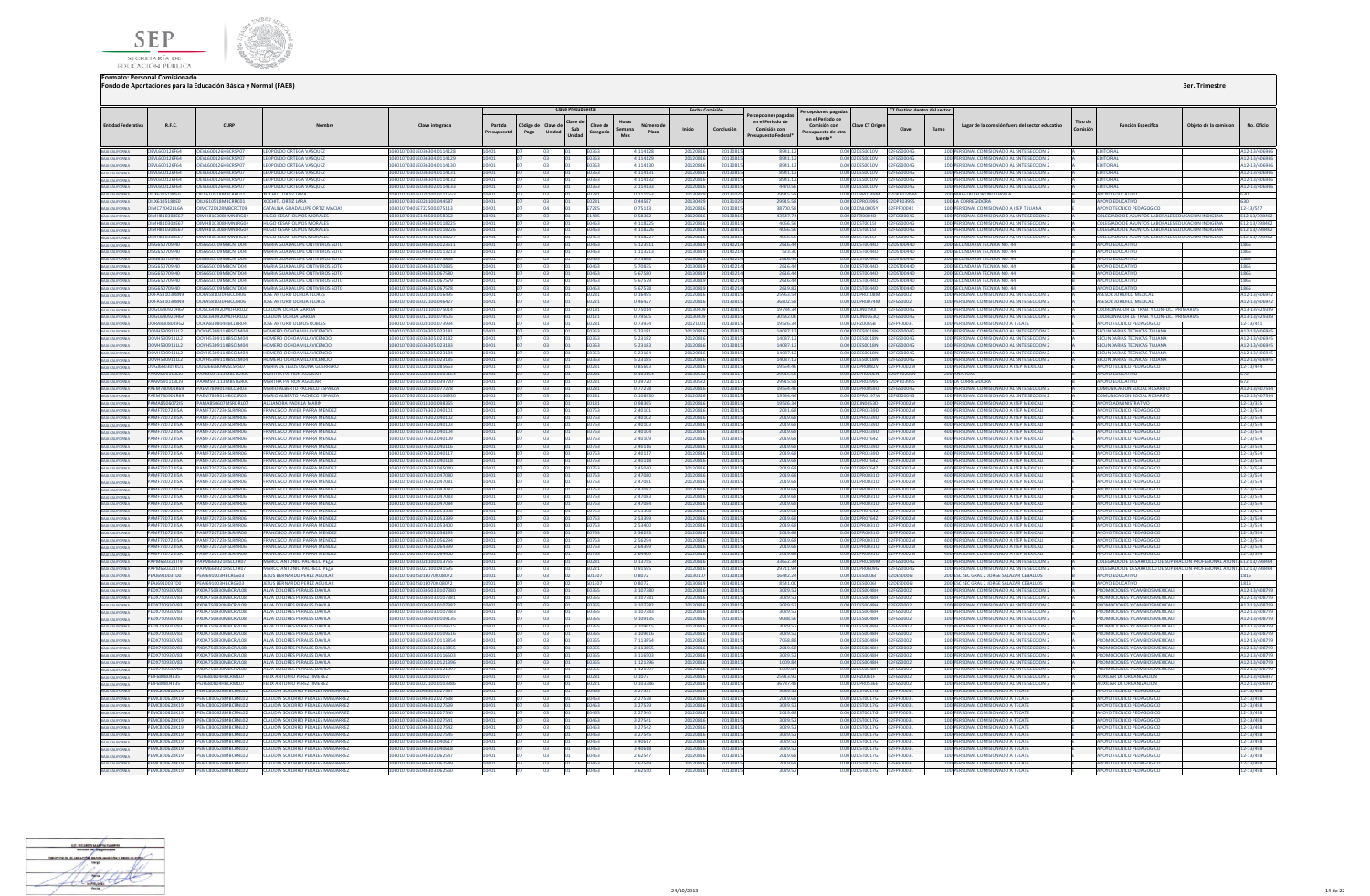



|                                                                                                                                                                         |                                         |                                          |                                         |                           |                        |                   |                    | <b>Clave Presupuestal</b>                          |                                 |         | <b>Fecha Comisión</b> |                                                                                | Percepciones pagada                                            |                            | CT Destino dentro del sector |       |                                                 |                     |                                                                         |                      |                 |
|-------------------------------------------------------------------------------------------------------------------------------------------------------------------------|-----------------------------------------|------------------------------------------|-----------------------------------------|---------------------------|------------------------|-------------------|--------------------|----------------------------------------------------|---------------------------------|---------|-----------------------|--------------------------------------------------------------------------------|----------------------------------------------------------------|----------------------------|------------------------------|-------|-------------------------------------------------|---------------------|-------------------------------------------------------------------------|----------------------|-----------------|
| <b>Entidad Federativ</b>                                                                                                                                                | R.F.C.                                  | CURP                                     |                                         | Clave integrada           | Partida<br>resupuestal | Código de<br>Pago | Clave de<br>Unidad | Clave de<br>Clave de<br>Sub<br>Categoría<br>Unidad | Horas<br>Semana<br>Plaza<br>Mes | Inicio  | Conclusión            | Percepciones pagadas<br>en el Periodo de<br>Comisión con<br>Presupuesto Federa | en el Periodo de<br>Comisión con<br>upuesto de otra<br>fuente* | <b>Clave CT Origer</b>     | Clave                        | Turno | Lugar de la comisión fuera del sector educativo | Tipo de<br>Comisión | <b>Función Específica</b>                                               | Objeto de la comisio | No. Oficio      |
| BAIA CALIFORNIA<br>BAIA CALIFORNIA                                                                                                                                      | <b>PEMC800628K19</b>                    | PEMC800628MBCRNL02                       | <b>CLAUDIA SOCORRO PERALES MANJARRE</b> | 401070301E046303.06367    |                        |                   |                    |                                                    |                                 |         | 201308                | 3029.                                                                          |                                                                | ST0017G                    | 02FPF0003L                   |       | 100 PERSONAL COMISIONADO A TECATE               |                     | <b>POYO TECNICO PEDAGOGICO</b>                                          |                      | 12-13/498       |
|                                                                                                                                                                         | PEMC800628K19                           | PEMC800628MBCRNL02                       | CLAUDIA SOCORRO PERALES MANJARREZ       | 401070301E046303.067373   |                        |                   |                    | E0463                                              | 3 67373                         | 201208  | 201308                | 3029.5                                                                         |                                                                | 0.00 02DST0017G            | 02FPF0003L                   |       | ERSONAL COMISIONADO A TECAT                     |                     | APOYO TECNICO PEDAGOGICO                                                |                      | 12-13/498       |
| BAIA CALIFORNIA<br>BAIA CALIFORNIA<br>BAIA CALIFORNIA<br>BAIA CALIFORNIA<br>BAIA CALIFORNIA<br>BAIA CALIFORNIA<br>BAIA CALIFORNIA<br>BAIA CALIFORNIA<br>BAIA CALIFORNIA | PEME680321KIA                           | PEME680321MBCRDL02                       | <b>FLVIRA PRECIADO MEDINA</b>           | 10401070301F016502.081255 | 10401                  |                   |                    | F0165<br>01                                        | 281255                          | 2013081 | 2014071               | 830.06                                                                         |                                                                | 0.00.02DIN0562M 02DIN0562M |                              |       | 100 FISA FDITH ARGOTE PAGOLA                    |                     | ΔΡΟΥΩ ΕΒΗΓΑΤΙΝΟ                                                         |                      | 1801            |
|                                                                                                                                                                         | PEME680321KIA                           | PEME680321MRCRDL02                       | <b>FLVIRA PRECIADO MEDINA</b>           | 0401070301E016501.030889  | 0401                   |                   |                    | <b>E0165</b>                                       | 1 30889                         | 2013081 | 2014071               | 415.04                                                                         |                                                                | 0.00.02DIN01605 02DIN01605 |                              |       | 100 MA DEL CARMEN SERDAN                        |                     | ΔΡΟΥΩ ΕΠΙΙΣΑΤΙΝΩ                                                        |                      | 1801            |
|                                                                                                                                                                         | <b>DEMEGRO221KIA</b>                    | EME680321MBCRDL02                        | <b>EIVIDA PRECIADO MEDINA</b>           | 1401070301E016501.030888  |                        |                   |                    | <b>F0165</b>                                       | 1 30888                         | 2013081 | 201407                | 415.04                                                                         |                                                                | 0.00.02DIN0160S 02DIN0160S |                              |       | 100 MA DEL CARMEN SERDAI                        |                     | ΔΡΟΥΩ ΕΠΙΙΣΑΤΙΜ                                                         |                      | 1801            |
|                                                                                                                                                                         | EME680321KIA                            | 680321MBCRDL02                           | ELVIRA PRECIADO MEDIN                   | 01070301E016501.03079     |                        |                   |                    |                                                    |                                 | 201308  | 20140                 | 415.0                                                                          |                                                                | JN01605                    | 2DJN0160S                    |       | 100 MA DEL CARMEN SERDA                         |                     | POYO EDUCATIV                                                           |                      | 1801            |
|                                                                                                                                                                         | PEME680321KIA                           | E680321MBCRDL02                          | <b>ELVIRA PRECIADO MEDIN</b>            | 401070301E016503.02074    |                        |                   |                    | E0165                                              |                                 | 201308  | 20140                 | 1245.12                                                                        |                                                                | 0.00 02DJN01775            | 2DJN01775                    |       | INDEPENDENCIA                                   |                     | <b>POYO EDUCATIV</b>                                                    |                      | 1801            |
|                                                                                                                                                                         | PEME680321KIA                           | FMF680321MBCRDL02                        | <b>FLVIRA PRECIADO MEDINA</b>           | 0401070301E016503 01985   |                        |                   |                    | <b>F0165</b>                                       | 3 1985                          | 2013081 | 2014071               | 1245.12                                                                        |                                                                | 0.00.02DIN01775            | 0201N01225                   |       | 100 INDEPENDENCIA                               |                     | <b>APOYO EDUCATIVO</b>                                                  |                      | 1801            |
|                                                                                                                                                                         | <b>PEME680321KIA</b>                    | PEME680321MBCRDL02                       | <b>FLVIRA PRECIADO MEDINA</b>           | 0401070301E016503.01069   | <b>0401</b>            |                   |                    | <b>F0165</b>                                       | 3 1069                          | 2013081 | 201407                | 1245.12                                                                        |                                                                | 0.00 02DJN01775 02DJN01775 |                              |       | 100 INDEPENDENCIA                               |                     | <b>APOYO EDUCATIVO</b>                                                  |                      | 1801            |
|                                                                                                                                                                         | PEME680321KIA                           | MF680321MRCRDL02                         | <b>FLVIRA PRECIADO MEDINA</b>           | 401070301E016503.01048    |                        |                   |                    | <b>F0165</b>                                       | 3 1048                          | 201308  | 201407                | 1245.13                                                                        |                                                                | 0.00 02D IN01225           | 02DIN01775                   |       | 100 INDEPENDENCIA                               |                     | ΔΡΟΥΩ ΕΠΙΙΣΑΤΙΜ                                                         |                      | 1801            |
| BAJA CALIFORNIA<br>BAJA CALIFORNIA                                                                                                                                      | PEME680321KIA                           | 680321MBCRDL02                           | ELVIRA PRECIADO MEDINA                  | 01070301E016503.01012     |                        |                   |                    |                                                    | 3 1012                          | 2013081 | 201407                | 1246.24                                                                        |                                                                | JN01775                    | <b>DJN01775</b>              |       | 100 INDEPENDENCIA                               |                     | <b>APOYO EDUCATIVO</b>                                                  |                      | 1801            |
|                                                                                                                                                                         | PEMN5902051X1                           | MN590205MBCRLR00                         | NORA ELVA PEREZ MALDONADO               | 0401070301E046301.0112908 | 0401                   |                   |                    | E0463                                              | 1112908                         | 2013081 | 2014021               | 523.30                                                                         |                                                                | 0.00 02DST0041G            | 2DST0041G                    |       | 100 ESCUELA SECUNDARIA TECNICA NO. 40           |                     | <b>APOYO EDUCATIVO</b>                                                  |                      | 1864            |
| BAIA CALIFORNIA<br>BAIA CALIFORNIA                                                                                                                                      | PEMN5902051X1                           | FMN590205MRCRLR00                        | NORA FIVA PEREZ MALDONADO               | 1401070301F046306 0112907 |                        |                   |                    | FN463                                              | 6 112907                        | 2013081 | 201402                | 3139.68                                                                        | 0.001                                                          | <b>DST0041G</b>            | 2DST0041G                    |       | 100 ESCUELA SECUNDARIA TECNICA NO. 40           |                     | <b>APOYO EDUCATIVO</b>                                                  |                      | 1864            |
|                                                                                                                                                                         | PEMN5902051X1                           | PEMN590205MBCRLR00                       | NORA ELVA PEREZ MALDONADO               | 0401070301E046301.0112896 | 0401                   |                   |                    | E0463                                              | 1 112896                        | 2013081 | 2014021               | 523.3                                                                          |                                                                | 0.00 02DST0041G            | 02DST0041G                   |       | 100 ESCUELA SECUNDARIA TECNICA NO. 40           |                     | <b>APOYO EDUCATIVO</b>                                                  |                      | 1864            |
|                                                                                                                                                                         | <b>FMN5902051X1</b>                     | MN590205MRCRI ROO                        | NORA FIVA PEREZ MAIDONAD                | 0401070301F046306 0112895 |                        |                   |                    | FN463                                              | 6 112895                        | 201308  | 201402                | 3139.61                                                                        |                                                                | 0.00.02DST0041G            | <b>INSTRACTO</b>             |       | 100 ESCUELA SECUNDARIA TECNICA NO. 40           |                     | <b>POYO FDUCATIVO</b>                                                   |                      | 1864            |
|                                                                                                                                                                         | <b>FOM510620T25</b>                     | <b>201510620HICRRPOR</b>                 | MARIO ALBERTO REREZ ORTEGA              | 101070301E046305.028167   |                        |                   |                    | 0462                                               | 5 28162                         | 201302  | 201308                | 5061.2                                                                         |                                                                | <b>ST0021T</b>             |                              |       | 100 PERSONAL COMISIONADO ISEP ROSARIT           |                     | <b>ROYO ADMINISTRATE</b>                                                |                      | 12-13/75        |
| BAJA CALIFORNIA<br>BAJA CALIFORNIA                                                                                                                                      | <b>FOM510620T25</b>                     | OMS10620HICRRROS                         | <b>MARIO ALBERTO PEREZ ORTEGA</b>       | 0401070301E046305.028163  | 0401                   |                   |                    | E0463                                              | 5 28163                         | 201302  | 2013081               | 5049.20                                                                        |                                                                | 0.00 02DST0021T            | FPF0005J                     |       | 100 PERSONAL COMISIONADO ISEP ROSARITO          |                     | <b>APOYO ADMINISTRATIVE</b>                                             |                      | 12-13/750       |
|                                                                                                                                                                         | OM510620T25                             | MS10620HICRRROR                          | <b>IARIO ALBERTO PEREZ ORTEG.</b>       | 01070301E046303.028334    |                        |                   |                    | 0463                                               | 3 28334                         | 201302  | 201308                | 3960.9                                                                         |                                                                | ST0021T                    | <b>FOODSJ</b>                |       | PERSONAL COMISIONADO ISEP ROSARI                |                     | POYO ADMINISTRATIV                                                      |                      | 12-13/750       |
| BAIA CALIFORNIA<br>BAIA CALIFORNIA                                                                                                                                      | PEOM510620T25                           | EOM510620HJCRRR08                        | MARIO ALBERTO PEREZ ORTEGA              | 401070301E046303.028335   |                        |                   |                    | E0463                                              | 328335                          | 201302  | 2013081               | 3960.96                                                                        |                                                                | 0.00 02DST0021T            | PF0005J                      |       | 100 PERSONAL COMISIONADO ISEP ROSARIT           |                     | <b>APOYO ADMINISTRATIVO</b>                                             |                      | 12-13/750       |
|                                                                                                                                                                         | PEOM510620T25                           | PEOM510620HICRRROS                       | MARIO ALBERTO PEREZ ORTEGA              | 10401070301F046305.028346 | 0401                   |                   |                    | <b>F0463</b>                                       | 5 28 34 6                       | 2013022 | 2013081               | 5049.20                                                                        |                                                                | 0.00.02DST0021T            | 02FPF0005L                   |       | 100 PERSONAL COMISIONADO ISEP ROSARITO          |                     | <b>APOYO ADMINISTRATIVO</b>                                             |                      | 12-13/750       |
| BAIA CALIFORNIA<br>BAIA CALIFORNIA<br>BAIA CALIFORNIA                                                                                                                   | <b>PEOMS10620T25</b>                    | <b>EOMS10620HICRRR08</b>                 | MARIO ALBERTO REREZ ORTEGA              | 0401070301E046303.040605  |                        |                   |                    | E0463                                              | 3 ADROS                         | 201302  | 2013081               | 3960.96                                                                        |                                                                | 0.00.02DST0021T            | 02ERE00051                   |       | 100 PERSONAL COMISIONADO ISER ROSARITO          |                     | <b>AROVO ADMINISTRATIVO</b>                                             |                      | 12-13/750       |
|                                                                                                                                                                         | PEOM510620T25                           | FOM510620HICRRROS                        | <b>MARIO ALBERTO PEREZ ORTEGA</b>       | 0401070301E046304.085417  | 0401                   |                   |                    | E0463                                              | 485417                          | 201302  | 2013081               | 5281.28                                                                        |                                                                | 0.00 02DST0021T            | 02FPF0005J                   |       | 100 PERSONAL COMISIONADO ISEP ROSARITO          |                     | <b>APOYO ADMINISTRATIVO</b>                                             |                      | 12-13/750       |
| BAJA CALIFORNIA<br>BAJA CALIFORNIA                                                                                                                                      | OM510620T25                             | M510620HICRRR08                          | ARIO ALBERTO PEREZ ORTEGA               | 01070301E046304.085418    |                        |                   |                    | 1463                                               | 485418                          | 201302  | 201308                | 5281.2                                                                         |                                                                | ST0021T                    |                              |       | ERSONAL COMISIONADO ISEP ROSARIT                |                     | OYO ADMINISTRATIVO                                                      |                      | 12-13/750       |
|                                                                                                                                                                         | PEOM510620T25                           | EOM510620HJCRRR08                        | <b>MARIO ALBERTO PEREZ ORTEGA</b>       | 0401070301E046304.085419  |                        |                   |                    | E0463                                              | 485419                          | 201302  | 2013081               | 5281.2                                                                         |                                                                | 0.00 02DST0021T            | PF0005J                      |       | 100 PERSONAL COMISIONADO ISEP ROSARIT           |                     | <b>APOYO ADMINISTRATIVO</b>                                             |                      | 12-13/750       |
|                                                                                                                                                                         | PEOM510620T25                           | PEOM510620HICRRROS                       | MARIO ALBERTO PEREZ ORTEGA              | I0401070301E046304.085420 | 0401                   |                   |                    | E0463                                              | 485420                          | 2013022 | 20130815              | 5281.28                                                                        |                                                                | 0.00 02DST0021T            | 02FPF00051                   |       | 100 PERSONAL COMISIONADO ISEP ROSARITO          |                     | <b>APOYO ADMINISTRATIVO</b>                                             |                      | 12-13/750       |
| BAIA CALIFORNIA<br>BAIA CALIFORNIA<br>BAIA CALIFORNIA<br>BAIA CALIFORNIA<br>BAIA CALIFORNIA                                                                             | PEOM510620T25                           | <b>FOMS10620HICRRR08</b>                 | MARIO ALBERTO REREZ ORTEGA              | 0401070301F046301.085421  |                        |                   |                    | <b>F0463</b>                                       | 185421                          | 201302  | 2013081               | 1320.33                                                                        |                                                                | 2DST0021T                  | <b>NOEDENNAST</b>            |       | 100 PERSONAL COMISIONADO ISEP ROSARITO          |                     | <b>APOYO ADMINISTRATIVE</b>                                             |                      | 12-13/750       |
|                                                                                                                                                                         | PEOMS10620T25                           | PEOMS10620HICRRROS                       | MARIO ALBERTO PEREZ ORTEGA              | 0401070301F046301 098407  | <b>0401</b>            |                   |                    | F0463                                              | 198407                          | 2013022 | 2013081               | 1009.84                                                                        |                                                                | 0.00.02DST0021T            | 02FPF00051                   |       | 100 PERSONAL COMISIONADO ISEP ROSARITO          |                     | ΔΡΟΥΟ ΔΟΜΙΝΙΚΤΡΑΤΙΝΟ                                                    |                      | 12-13/750       |
|                                                                                                                                                                         | EOR690325GH3                            | R690325HDGRRC04                          | <b>RICARDO PEREZ OROZCO</b>             | 401070301E106702.05116    |                        |                   |                    | E1067                                              | 2 5 1 1 6 7                     | 2012081 | 2013081               | 2002.80                                                                        |                                                                | ST0001F                    | PF0004K                      |       | 400 PERSONAL COMISIONADO A ISEP TUUANA          |                     | <b>APOYO TECNICO PEDAGOGIO</b>                                          |                      | 12-13/268       |
|                                                                                                                                                                         | PEOR690325GH3                           | OR690325HDGRRC04                         | RICARDO PEREZ OROZCO                    | 0401070301E046508.099907  | 0401                   |                   |                    | E0465                                              | 899907                          | 2012081 | 20130815              | 17883.02                                                                       |                                                                | 0.00 02DST0001F            | FPF0004K                     |       | 400 PERSONAL COMISIONADO A ISEP TUUANA          |                     | APOYO TECNICO PEDAGOGICO                                                |                      | 12-13/268       |
| BAJA CALIFORNIA                                                                                                                                                         | EOR690325GH3                            | OR690325HDGRRC04                         | <b>RICARDO PEREZ OROZCO</b>             | 401070301E046504.0104311  |                        |                   |                    | 10465                                              | 4 104311                        | 2012081 | 2013081               | 8947.57                                                                        |                                                                | ST0001F                    | PENNAK                       |       | 400 PERSONAL COMISIONADO A ISEP TUUANA          |                     | <b>POYO TECNICO PEDAGOGICO</b>                                          |                      | 12-13/268       |
| <b>BAJA CALIFORNIA</b>                                                                                                                                                  | PEOR690325GH3                           | OR690325HDGRRC04                         | <b>RICARDO REREZ OROZCO</b>             | 0401070301F046506 0104312 |                        |                   |                    | <b>FOARS</b>                                       | 6 104312                        | 2012081 | 2013081               | 13418.26                                                                       |                                                                | 0.00 02DST0001F            | <b>EDENNAK</b>               |       | 400 PERSONAL COMISIONADO A ISEP TIILIANA        |                     | <b>APOYO TECNICO PEDAGOGICO</b>                                         |                      | 12-13/268       |
| BAIA CALIFORNIA<br>BAIA CALIFORNIA<br>BAIA CALIFORNIA                                                                                                                   | PEOR690325GH3                           | OR690325HDGRRC04                         | <b>RICARDO PEREZ OROZCO</b>             | 1401070301F046506 0104313 |                        |                   |                    | <b>FO465</b>                                       | 6 104313                        | 2012081 | 2013081               | 13418.26                                                                       |                                                                | 0.00 02DST0001F            | <b>DZEPENNAK</b>             |       | 400 PERSONAL COMISIONADO A ISEP TUUANA          |                     | APOYO TECNICO PEDAGOGICO                                                |                      | 12-13/268       |
|                                                                                                                                                                         | <b>FOR690325GH3</b>                     | <b>18690325HDG88COA</b>                  | <b>RICARDO PEREZ OROZCO</b>             | 401070301F046316 0107349  |                        |                   |                    | <b>FAA63</b>                                       | 6 107349                        | 201208  | 2013081               | 35784.0                                                                        |                                                                | STOOD1F                    | <b>EDENNAK</b>               |       | 400 PERSONAL COMISIONADO A ISEP TUUANA          |                     | POYO TECNICO PEDAGOGICO                                                 |                      | 12-13/268       |
|                                                                                                                                                                         | ERK6612239L6                            | K661223MBCRBR00                          | <b>KARLA GABRIELA PEREZ ROBLE</b>       | 401070301E012100.01164    | 0401                   |                   |                    | E0121                                              | 0 1164                          | 201208  | 2013081               | 87653.3                                                                        |                                                                | 0.00 02DJN0305X            |                              |       | 100 PERSONAL COMISIONADO AL SNTE SECCION .      |                     | COORDINADOR DE TRAB. Y CONFLIC. PRIMARIA                                |                      | A12-13/406      |
| BAIA CALIFORNIA                                                                                                                                                         | <b>ERK6612239L6</b>                     | RK661223MBCRBR00                         | KARLA GABRIELA PEREZ ROBLES             | 401070301E018100.045282   |                        |                   |                    | :0181                                              | 045282                          | 201208  | 2013081               | 54889.18                                                                       |                                                                | DJN0513D                   | <b>FGS0004G</b>              |       | PERSONAL COMISIONADO AL SNTE SECCION 2          |                     | COORDINADOR DE TRAB, Y CONFLIC. PRIMARIA                                |                      | A12-13/4069     |
| <b>BAJA CALIFORNIA</b>                                                                                                                                                  | PESM710407MR9                           | PESM710407HRCXNN06                       | MANUEL ANTONIO PEDA SANDEZ              | 10401070301F028100.030541 | 10401                  |                   |                    | <b>F0281</b>                                       | 030541                          | 2012081 | 2013081               | 19708.46                                                                       |                                                                | 0.00.02DPR01300 02EPE0002M |                              |       | 100 PERSONAL COMISIONADO A ISEP MEXICALI        |                     | APOYO ADMINISTRATIVO                                                    |                      | 12-13/514       |
|                                                                                                                                                                         | PESM710407MR9                           | PESM710407HRCXNN06                       | MANUEL ANTONIO PEDA SANDEZ              | 10401070301F028100.077169 | 10401                  |                   |                    | F0281                                              | 0 77169                         | 2012081 | 2013081               | 19708.46                                                                       |                                                                | 0.00.02DPR0024E 02EPE0002M |                              |       | 100 PERSONAL COMISIONADO A ISEP MEXICAL         |                     | <b>APOYO ADMINISTRATIVE</b>                                             |                      | 12-13/514       |
|                                                                                                                                                                         | <b>EVV620515GEA</b>                     | W620515H7SRCR03                          | YURI JAVIER PEREZ VICUDA                | 401070401F713500.08051    |                        |                   |                    |                                                    | 0.80517                         | 201304  | 201310                | 102478.4                                                                       |                                                                | n 0003DNL0001B             | 02DNL0001B                   |       | 100 ESCUELA NORMAL EXPERIMENTAL                 |                     | <b>APOYO EDUCATIVO</b>                                                  |                      |                 |
| BAIA CALIFORNIA<br>BAIA CALIFORNIA<br>BAIA CALIFORNIA                                                                                                                   | PEVY620515GEA                           | W620515HZSRCR03                          | <b>YURI JAVIER PEREZ VICUDA</b>         | 0401070401E730502.072973  |                        |                   |                    | E7305                                              | 2 72973                         | 20130   | 201310                | 3771.06                                                                        |                                                                | 0.00 02DNL0001B            | 12DNI 0001R                  |       | 100 ESCUELA NORMAL EXPERIMENTAL                 |                     | <b>APOYO EDUCATIVO</b>                                                  |                      | 415             |
|                                                                                                                                                                         | PEVY620515GEA                           | VY620515HZSRCR03                         | YURI JAVIER PEREZ VICUĐA                | 0401070401E730903.010909  |                        |                   |                    | E7309                                              |                                 | 20130   | 201310                | 5656.76                                                                        |                                                                | 0.00 02DNL0001B            | 2DNL0001B                    |       | 100 ESCUELA NORMAL EXPERIMENTA                  |                     | <b>POYO EDUCATIVO</b>                                                   |                      | 415             |
| BAJA CALIFORNIA<br>BAJA CALIFORNIA                                                                                                                                      | PEVY620515GFA                           | PEWY620515HZSRCR03                       | <b>YURLIAVIER PEREZ VICUDA</b>          | 10401070401E730902.056165 | 0401                   |                   |                    | E7309                                              | 2 5 6 1 6 5                     | 201304  | 2013100               | 3771.06                                                                        |                                                                | 0.00.02DNI0001B 02DNI0001B |                              |       | 100 ESCUELA NORMAL EXPERIMENTAL                 |                     | <b>APOYO EDUCATIVO</b>                                                  |                      | 415             |
|                                                                                                                                                                         | PEVY620515GEA                           | PEVY620515HZSRCR03                       | <b>YURI JAVIER PEREZ VICUDA</b>         | I0401070401E731303.065652 | 10401                  |                   |                    | E7313                                              | 3 65652                         | 201304  | 2013100               | 3997.9                                                                         |                                                                | 0.00 02DNL0001B 02DNL0001B |                              |       | 100 ESCUELA NORMAL EXPERIMENTAL                 |                     | <b>APOYO EDUCATIVO</b>                                                  |                      | 415             |
| BAIA CALIFORNIA<br>BAIA CALIFORNIA                                                                                                                                      | PIAR630422DC0                           | 148630422MBCNU09                         | ΒΙ ΔΝΟΔ ΕΝΤΗΡΙ Δ ΡΙΝΕΩΔ ΔΙ ΜΑΖΑΝ        | 0401070301F018100 02637   |                        |                   |                    | <b>F0181</b>                                       | 0.2637                          | 2012081 | 2013081               | 25941.22                                                                       |                                                                | 0.00 02DIN0594F            | 02FPF0002M                   |       | 100 PERSONAL COMISIONADO A ISEP MEXICAL         |                     | APOYO TECNICO PEDAGOGICO                                                |                      | 12-13/244       |
| BAIA CALIFORNIA                                                                                                                                                         | PIAB630422DC0                           | 148630422MRCN1109                        | BLANCA ESTHELA PINEDA ALMAZAN           | 0401070301E018100.02712   |                        |                   |                    | E0181                                              | 0 2712                          | 2012081 | 2013081               | 43689.24                                                                       |                                                                | 0.00 02DJN0593F            | FOODZM                       |       | 100 PERSONAL COMISIONADO A ISEP MEXICA          |                     | <b>APOYO TECNICO PEDAGOGICO</b>                                         |                      | 12-13/244       |
| BAIA CALIFORNIA                                                                                                                                                         | PICM621130C13                           | CM621130MSLNVR09                         | <b>MARIA MARGARITA PINEDA CUEVAS</b>    | 401070301E018100.011775   |                        |                   |                    | E0181                                              | 0 11775                         | 201210  | 2013081               | 33624.22                                                                       |                                                                | 0.00 02FZP0083A            | FPF0005J                     |       | 100 PERSONAL COMISIONADO ISEP ROSARITO          |                     | <b>APOYO ADMINISTRATIVO</b>                                             |                      | 12-13/502       |
|                                                                                                                                                                         | PICM621130C13                           | CM621130MSLNVR09                         | MARIA MARGARITA PINEDA CUEVAS           | 0401070301F018100.042032  |                        |                   |                    | E0181                                              | 0.42032                         | 201210  | 2013081               | 19784.34                                                                       |                                                                | 0.00.020 IN0305X           | PENOOSI                      |       | 100 PERSONAL COMISIONADO ISEP ROSARITO          |                     | ΔΡΟΥΩ ΔΩΜΙΝΙΝΤΡΑΤΙΝΩ                                                    |                      | 12-13/502       |
|                                                                                                                                                                         | PIUR700130EQ9                           | PIUR700130MGTXGY04                       | <b>REYNA PIDA UGALDE</b>                | 0401070301E046508.041963  |                        |                   |                    | E0465                                              | 8 4 1 9 6 3                     | 201208  | 2013081               | 10569.5                                                                        |                                                                | 0.00 02DST0022S            | <b>PEPFOOD1N</b>             |       | 100 PERSONAL COMISIONADO A ISEP ENSENADA        |                     | <b>APOYO TECNICO PEDAGOGICO</b>                                         |                      | 12-13/057       |
|                                                                                                                                                                         | PILIR 700130FO9                         | 111R700130MGTXGY04                       | <b>REYNA PIPA LIGALDE</b>               | 0401070301F046508.053753  |                        |                   |                    | 23603                                              | 8 5 3 7 5 3                     | 2012081 | 2013081               | 10562.5                                                                        |                                                                | 2DST0022S                  | 2FPF0001N                    |       | 100 PERSONAL COMISIONADO A ISEP ENSENADA        |                     | <b>APOYO TECNICO PEDAGOGICO</b>                                         |                      | 12-13/057       |
| BAJA CALIFORNIA                                                                                                                                                         | <b>PHI 10700130FOR</b>                  | <b>PILIPZOO130MGTYGYO4</b>               | <b>REYNA PIDA UGALDE</b>                | 10401070301E046508 079666 | nana                   |                   |                    | <b>ENAGS</b>                                       | 879666                          | 2012081 | 2013081               | 10562.56                                                                       |                                                                | 0.00.02DST0022S            | <b>NOEDENNAME</b>            |       | 100 PERSONAL COMISIONADO A ISER ENSENADA        |                     | <b>MPOVO TECNICO PEDAGOGICO</b>                                         |                      | 12-13/057       |
| BAJA CALIFORNIA<br>BAJA CALIFORNIA                                                                                                                                      | <b>IUR700130EQ9</b>                     | UR700130MGTXGY04                         | <b>REYNA PIDA UGALDE</b>                | 401070301E046508.079667   |                        |                   |                    |                                                    | 879667                          | 201208  | 201308                | 10562.5                                                                        |                                                                | ST0022S                    | PF0001N                      |       | 100 PERSONAL COMISIONADO A ISEP ENSENADA        |                     | POYO TECNICO PEDAGOGICO                                                 |                      | 12-13/057       |
|                                                                                                                                                                         | <b>OFM6205187U0</b>                     | <b>EM62051RMRCNLR02</b>                  | MARTHA CATALINA PONCE FLORE             | 401070301E012100.01086    |                        |                   |                    | E0121                                              | 0 1086                          | 201208  | 2013081               | 36774.46                                                                       |                                                                | 0.00 02DJN0066N            |                              |       | 100 PERSONAL COMISIONADO AL SNTE SECCION 2      |                     | <b>COORDINADOR TRABAJO Y CONFLI</b>                                     |                      | A12-13/4069     |
| BAJA CALIFORNIA                                                                                                                                                         | POFM6205187U0                           | OFM620518MBCNLR02                        | MARTHA CATALINA PONCE FLORES            | 0401070301E018100.074158  |                        |                   |                    | E0181                                              | 074158                          | 2012081 | 2013081               | 19784.34                                                                       | 0.00 <sub>0</sub>                                              | 2DJN0629D                  | 2FGS0004G                    |       | 100 PERSONAL COMISIONADO AL SNTE SECCION 2      |                     | <b>COORDINADOR TRABAJO Y CONFLICT</b>                                   |                      | A12-13/4069     |
|                                                                                                                                                                         | POPP640523560                           | POPP640523MRCNNL08                       | MARIA DEL PILAR PONCE PONCE DE LEON     | 10401070301F068700 011807 | 10401                  |                   |                    | <b>F0687</b>                                       | 0 11807                         | 2012081 | 20130815              | 57183.40                                                                       |                                                                | 0.00 02FRB0004M 02FPF0004K |                              |       | 400 PERSONAL COMISIONADO A ISEP TIILIANA        |                     | APOYO TECNICO PEDAGOGICO                                                |                      | 12-13/049       |
| BAJA CALIFORNIA<br>BAJA CALIFORNIA<br>BAJA CALIFORNIA                                                                                                                   | <b>DODDEAGE 23SGO</b>                   | <b>SOPPEAOS 23 MRCMMLOR</b>              | MARIA DEL PILAR PONCE PONCE DE LEON     | 0401070201E028100.062082  |                        |                   |                    | <b>F0281</b>                                       | 0.62083                         | 2012081 | 2013081               | 25973.34                                                                       |                                                                | 0.00.02EU40136S            | OPERFOOD                     |       | <b>400 PERSONAL COMISIONADO A ISER TILLIANA</b> |                     | AROVO TECNICO REDAGOGICO                                                |                      | 12-13/049       |
|                                                                                                                                                                         | PURA700922KV9                           | JRA700922HJCLLL09                        | ALEJANDRO PULIDO ROLDAN                 | 401070301E046305.05193    |                        |                   |                    |                                                    | 5 5 1 9 3 6                     | 201208  | 201308                | 6624.6                                                                         |                                                                | DST0025P                   |                              |       | PERSONAL COMISIONADO AL SNTE SECCION            |                     | DLEGIADO DE INNOVACION, TECNOLOGIA Y REINGENIERIA OR                    |                      | ILE12-13/39912  |
| BAJA CALIFORNIA                                                                                                                                                         | PURA700922KV9                           |                                          | ALEJANDRO PULIDO ROLDAN                 | 01070301E046305.05508     |                        |                   |                    | E0463                                              | 5 5 5 0 8 4                     | 201208  | 201308                | 6613.6                                                                         |                                                                |                            |                              |       | 100 PERSONAL COMISIONADO AL SNTE SECCION        |                     | COLEGIADO DE INNOVACION, TECNOLOGIA Y REINGENIERIA ORGA                 |                      | VI E12-13/39912 |
| BAIA CALIFORNIA<br>BAIA CALIFORNIA                                                                                                                                      | PURA700922KV9                           | PURA700922HJCLLL09                       | ALEJANDRO PULIDO ROLDAN                 | 0401070301E046305.055095  |                        |                   |                    | E0463                                              | 5 55095                         | 2012081 | 20130815              | 6613.60                                                                        |                                                                | 0.00 02DST0025P            | 02FGS0001J                   |       | 100 PERSONAL COMISIONADO AL SNTE SECCION 2      |                     | COLEGIADO DE INNOVACION, TECNOLOGIA Y REINGENIERIA ORGA                 |                      | NUE12-13/399121 |
|                                                                                                                                                                         | <b>PLIRA700922KV9</b>                   | PURA700922HICLU09                        | ALEIANDRO PULIDO ROLDAN                 | 10401070301E046305.058415 | 10401                  |                   |                    | <b>F0463</b>                                       | 5 5 8 4 1 5                     | 2012081 | 20130815              | 6613.60                                                                        |                                                                | 0.0010205T0025P            | 02EGS00011                   |       | 100 PERSONAL COMISIONADO AL SNTE SECCION 2      |                     | COLEGIADO DE INNOVACION. TECNOLOGIA Y REINGENIERIA ORGANI E12-13/39912  |                      |                 |
|                                                                                                                                                                         | PURA700922KV9                           | PURA700922HJCLLL09                       | ALEJANDRO PULIDO ROLDAN                 | 10401070301E046305.058426 | 0401                   |                   |                    | <b>F0463</b>                                       | 5 58426                         | 2012081 | 2013081               | 6613.60                                                                        |                                                                | 0.0002DST0025P             | 02EGS00011                   |       | 100 PERSONAL COMISIONADO AL SNTE SECCION 2      |                     | COLEGIADO DE INNOVACIÓN TECNOLOGIA Y REINGENIERIA ORGANI E12-13/39912   |                      |                 |
| <b>A CALIFORNIA</b>                                                                                                                                                     | PLIRA700922KV9                          | 211RA700922HIC11109                      | ALEIANDRO PULIDO ROLDAN                 | 0401070301F046305.062713  |                        |                   |                    | <b>FN463</b>                                       | 5 62717                         | 2012081 | 2013081               | 6613.60                                                                        | 000                                                            | 3500258                    | 12EGS00011                   |       | 100 PERSONAL COMISIONADO AL SNTE SECCION 2      |                     | COLEGIADO DE INNOVACION TECNOLOGIA Y REINGENIERIA ORGANIE 12-13/39917   |                      |                 |
| BAIA CALIFORNIA                                                                                                                                                         | PURA700922KV9                           | PURA700922HJCLLL09                       | ALEJANDRO PULIDO ROLDAN                 | 0401070301E046305.062723  |                        |                   |                    | E0463                                              | 5 62723                         | 2012081 | 20130815              | 6613.60                                                                        |                                                                | 0.00 02DST0025P            | 02FGS0001J                   |       | 100 PERSONAL COMISIONADO AL SNTE SECCION 2      |                     | COLEGIADO DE INNOVACION, TECNOLOGIA Y REINGENIERIA ORGANI E12-13/399121 |                      |                 |
| BAIA CALIFORNIA                                                                                                                                                         | URA700922KV9                            | URA700922HJCLLL09                        | ALEJANDRO PULIDO ROLDAN                 | 0401070301E046305.091931  |                        |                   |                    | :0463                                              | 591931                          | 2012081 | 2013081               | 6613.60                                                                        |                                                                | DST0025P                   | 2FGS0001J                    |       | ERSONAL COMISIONADO AL SNTE SECCION 2           |                     | OLEGIADO DE INNOVACION, TECNOLOGIA Y REINGENIERIA ORGANI E12-13/399121  |                      |                 |
|                                                                                                                                                                         | 0000680812152                           | 1001680812HJCNCS07                       | JOSE QUINTANA OCHOA                     | 1401070301F036503 017745  | 0401                   |                   |                    | 2365                                               | 3 17745                         | 2012081 | 2013081               | 3029.52                                                                        |                                                                | 0.00 02DES0001N            | <b>EPE0001N</b>              |       | 400 PERSONAL COMISIONADO A ISEP ENSENADA        |                     | APOYO TECNICO PEDAGOGICO                                                |                      | 12-13/214       |
| <b>RAIA CALIFORNIA</b>                                                                                                                                                  | 0101680812152                           | <b>ILIOJ680812HICNCS07</b>               | <b>IOSE OUINTANA OCHOA</b>              | 1401070301F036503 017746  |                        |                   |                    | <b>EN365</b>                                       | 3 17746                         | 201208  | 2013081               | 3029.5                                                                         |                                                                | 0.00.02DES0001N            | <b>COCOOO1N</b>              |       | 400 PERSONAL COMISIONADO A ISEP ENSENADA        |                     | <b>IPOYO TECNICO PEDAGOGICO</b>                                         |                      | 12-13/214       |
| <b>A CALIFORNIA</b>                                                                                                                                                     | <b>OUOI680812152</b>                    | <b>DUOI680812HICNCS07</b>                | <b>IOSE OUINTANA OCHOA</b>              | 10401070301F036503.017747 |                        |                   |                    | <b>F0365</b>                                       | 3 17747                         | 2012081 | 2013081               | 3029.52                                                                        |                                                                | 0.00 02DES0001N            | 02FPF0001N                   |       | 400 PERSONAL COMISIONADO A ISEP ENSENADA        |                     | APOYO TECNICO PEDAGOGICO                                                |                      | 12-13/214       |
| BAIA CALIFORNIA                                                                                                                                                         | OURESR1011RE6                           | OURESS1011HMTMMR01                       | <b>ERANCISCO OLIINTANILLA RENTERIA</b>  | 10401070301E076302.025577 | 0401                   |                   |                    | <b>F0763</b>                                       | 2 25572                         | 2012081 | 2013081               | 2640.64                                                                        |                                                                | 0.00 02DST0001F            | <b>ARGSONAG</b>              |       | 100 PERSONAL COMISIONADO AL SNTE SECCION 2      |                     | COLEGIADO, DE NEGOCIACION SALARIA                                       |                      | E12-13/39846    |
| BAJA CALIFORNIA                                                                                                                                                         | <b>QURFS81011BF6</b>                    | URF581011HNTNNR01                        | <b>FRANCISCO OUINTANILLA RENTERIA</b>   | 401070301E076302.025573   |                        |                   |                    | E0763                                              | 2 25573                         | 201208  | 2013081               | 2640.64                                                                        | 0.00.021                                                       | DST0001F                   | <b>2EGS0004G</b>             |       | 100 PERSONAL COMISIONADO AL SNTE SECCION 2      |                     | COLEGIADO DE NEGOCIACION SALARIA                                        |                      | E12-13/39846    |
|                                                                                                                                                                         | <b>QURFS81011BF6</b>                    | RF581011HNTNNR01                         | <b>FRANCISCO QUINTANILLA RENTERI</b>    | 401070301E076302.025574   |                        |                   |                    | 0763                                               | 2 25574                         | 201208  | 201308                | 2640.6                                                                         |                                                                | ST0001F                    |                              |       | 100 PERSONAL COMISIONADO AL SNTE SECCION        |                     | OLEGIADO DE NEGOCIACIÓN SALARI                                          |                      | E12-13/3984     |
|                                                                                                                                                                         | OURESR1011RE6                           | <b>DURES81011HNTNNR01</b>                | <b>FRANCISCO OUINTANILLA RENTERIA</b>   | 0401070301E076302 025575  |                        |                   |                    | F0763                                              | 2 25575                         | 2012081 | 2013081               | 2640.64                                                                        |                                                                | 0.00.02DST0001E            | <b>DREGSOON</b>              |       | 100 PERSONAL COMISIONADO AL SNTE SECCION 2      |                     | COLEGIADO, DE NEGOCIACION SALARIA                                       |                      | F12-13/39846    |
|                                                                                                                                                                         | <b>DURES81011RE6</b>                    | <b>DURESS1011HNTNNR01</b>                | <b>FRANCISCO OLIINTANILLA RENTERIA</b>  | 0401070301F076302.025576  |                        |                   |                    | F0763                                              | 2.25576                         | 2012081 | 2013081               | 2640.6                                                                         |                                                                | 0.00 02DST0001E            | 02FGS0004G                   |       | 100 PERSONAL COMISIONADO AL SNTE SECCIÓN 2      |                     | COLEGIADO, DE NEGOCIACION SALARIA                                       |                      | E12-13/39846    |
|                                                                                                                                                                         | <b>QURF581011BF6</b>                    | OURES81011HNTNNR01                       | <b>FRANCISCO OUINTANILLA RENTERIA</b>   | 1401070301E076302.025577  |                        |                   |                    | E0763                                              | 2 2 5 5 7 7                     | 2012081 | 2013081               | 2640.64                                                                        |                                                                | 0.00 02DST0001E            | 02EGS0004G                   |       | 100 PERSONAL COMISIONADO AL SNTE SECCION 2      |                     | <b>COLEGIADO DE NEGOCIACIÓN SALARI</b>                                  |                      | E12-13/39846    |
| BAJA CALIFORNIA                                                                                                                                                         | <b>QURFS81011BF6</b>                    | RF581011HNTNNR01                         | <b>FRANCISCO QUINTANILLA RENTERI</b>    | 401070301E076302.02557    |                        |                   |                    | E0763                                              | 2 2 5 5 7 8                     | 2012081 | 2013081               | 2640.6                                                                         |                                                                | DST0001F                   | 2FGS0004G                    |       | 100 PERSONAL COMISIONADO AL SNTE SECCION 2      |                     | COLEGIADO DE NEGOCIACIÓN SALAI                                          |                      | E12-13/3984     |
|                                                                                                                                                                         | <b>QURFS81011BF6</b>                    | DURF581011HNTNNR01                       | <b>FRANCISCO QUINTANILLA RENTERIA</b>   | 401070301E076302.02557    | 0401                   |                   |                    | E0763                                              | 2 25579                         | 2012081 | 2013081               | 2640.6                                                                         |                                                                | ST0001F                    |                              |       | 100 PERSONAL COMISIONADO AL SNTE SECCION 2      |                     | COLEGIADO DE NEGOCIACION SALARIA                                        |                      | E12-13/3984     |
|                                                                                                                                                                         | OURESR1011RE6                           | OURES81011HNTNNR01                       | <b>FRANCISCO OUINTANILLA RENTERIA</b>   | 0401070301E076302.025580  |                        |                   |                    | <b>F0763</b>                                       | 225580                          | 2012081 | 20130815              | 2640.64                                                                        |                                                                | 0.00 02DST0001E            | 02FGS0004G                   |       | 100 PERSONAL COMISIONADO AL SNTE SECCION 2      |                     | <b>COLEGIADO DE NEGOCIACIÓN SALARIA</b>                                 |                      | E12-13/39846    |
|                                                                                                                                                                         | <b>QURF581011BF6</b>                    | OURES81011HNTNNR01                       | <b>FRANCISCO QUINTANILLA RENTERIA</b>   | 10401070301E076302.025581 | 10401                  |                   |                    | E0763                                              | 2 25581                         | 2012081 | 20130815              | 2019.68                                                                        |                                                                | 0.00 02DST0001F            | <b>D2EGS0004G</b>            |       | 100 PERSONAL COMISIONADO AL SNTE SECCION 2      |                     | <b>COLEGIADO DE NEGOCIACION SALARIA</b>                                 |                      | E12-13/39846    |
|                                                                                                                                                                         | DURESR1011RE6                           | OURES81011HNTNNR01                       | <b>FRANCISCO OUINTANILLA RENTERIA</b>   | 10401070301F076302 025582 | 0401                   |                   |                    | <b>F0763</b>                                       | 225582                          | 2012081 | 2013081               | 2019 68                                                                        |                                                                | 0.00 02DST0001E            | <b>D2EGS0004G</b>            |       | 100 PERSONAL COMISIONADO AL SNTE SECCION 2      |                     | COLEGIADO, DE NEGOCIACION SALARIA                                       |                      | F12-13/39846    |
| BAJA CALIFORNIA                                                                                                                                                         | <b>DURESR1011RE6</b>                    | <b>ILIPESS1011HNTNNP01</b>               | <b>ERANCISCO OLIINTANILLA RENTERIA</b>  | 0401070301E076302.025583  |                        |                   |                    | F0763                                              | 2 25583                         | 201208  | 2013081               | 2019.61                                                                        | 0.00R                                                          | <b>STOOD1F</b>             | <b>DEGSOOMG</b>              |       | 100 PERSONAL COMISIONADO AL SNTE SECCION 2      |                     | COLEGIADO DE NEGOCIACION SALARIA                                        |                      | E12-13/39846    |
| BAJA CALIFORNIA                                                                                                                                                         | <b>QURF581011BF6</b>                    | QURF581011HNTNNR01                       | <b>FRANCISCO QUINTANILLA RENTERIA</b>   | 0401070301E076302.025672  | 0401                   |                   |                    | E0763                                              | 225672                          | 2012081 | 2013081               | 2019.68                                                                        |                                                                | 0.00 02DST0001F            | 2FGS0004G                    |       | 100 PERSONAL COMISIONADO AL SNTE SECCION 2      |                     | COLEGIADO DE NEGOCIACION SALAR                                          |                      | E12-13/39846    |
|                                                                                                                                                                         | <b>QURFS81011BF6</b>                    | OURF581011HNTNNR01                       | <b>FRANCISCO QUINTANILLA RENTERIA</b>   | 401070301E076302.025673   |                        |                   |                    | 0763                                               | 2 25673                         | 2012081 | 2013081               | 2019.68                                                                        | 000                                                            | DST0001F                   | 2EGS0004G                    | 100   | PERSONAL COMISIONADO AL SNTE SECCION 2          |                     | COLEGIADO DE NEGOCIACIÓN SALARI                                         |                      | E12-13/39846    |
| <b>BAIA CALIFORNIA</b>                                                                                                                                                  | <b>QURFS81011BF6</b>                    | OURF581011HNTNNR01                       | <b>FRANCISCO QUINTANILLA RENTERIA</b>   | 0401070301E076302.025674  | 0401                   |                   |                    | F0763                                              | 2 25674                         | 2012081 | 2013081               | 2019.6                                                                         |                                                                | 0.00 02DST0001F            | 02FGS0004G                   |       | 100 PERSONAL COMISIONADO AL SNTE SECCION 2      |                     | COLEGIADO DE NEGOCIACION SALARI                                         |                      | E12-13/39846    |
|                                                                                                                                                                         | OURESR1011RE6                           | OURES81011HNTNNR01                       | <b>FRANCISCO OUINTANILLA RENTERIA</b>   | 10401070301E076302 025675 | 0401                   |                   |                    | <b>F0763</b>                                       | 2 2 5 6 7 5                     | 2012081 | 2013081               | 2019 68                                                                        |                                                                | 0.0002DST0001E 02EGS0004G  |                              |       | 100 PERSONAL COMISIONADO AL SNTE SECCION 2      |                     | COLEGIADO, DE NEGOCIACIÓN SALARIA                                       |                      | F12-13/39846    |
| BAJA CALIFORNIA                                                                                                                                                         | 1105581011856                           | OURES81011HNTNNR01                       | <b>ERANCISCO OLIINTANILLA RENTERIA</b>  | 10401070301E076302.025676 |                        |                   |                    | <b>EN763</b>                                       | 2.25676                         | 2012081 | 2013081               | 2019.61                                                                        |                                                                | 0.00 02DST0001E            | <b>DIVOUS23CO</b>            |       | 100 PERSONAL COMISIONADO AL SNTE SECCION 2      |                     | COLEGIADO, DE NEGOCIACIÓN SALARIA                                       |                      | E12-13/39846    |
|                                                                                                                                                                         | <b>QURF581011BF6</b>                    | OURES81011HNTNNR01                       | <b>FRANCISCO OUINTANILLA RENTERIA</b>   | 10401070301F046302.040656 | 0401                   |                   |                    | <b>F0463</b>                                       | 240656                          | 2012081 | 2013081               | 2019.68                                                                        |                                                                | 0.00.02DST0001E            | 02FGS0004G                   |       | 100 PERSONAL COMISIONADO AL SNTE SECCION 2      |                     | <b>COLEGIADO DE NEGOCIACION SALARIA</b>                                 |                      | E12-13/39846    |
|                                                                                                                                                                         | QURF581011BF6                           | URF581011HNTNNR01                        | <b>FRANCISCO QUINTANILLA RENTERIA</b>   | 401070301E076306.088352   |                        |                   |                    | 0763                                               | 688352                          | 2012081 | 2013081               | 6071.0                                                                         |                                                                | ST0001F                    | <b>EGS00046</b>              |       | ERSONAL COMISIONADO AL SNTE SECCION 2           |                     | OLEGIADO DE NEGOCIACION SALARI                                          |                      | E12-13/3984     |
|                                                                                                                                                                         | DUVS690929UMA                           | 11IVS690929HBCRLR06                      | SERGIO JESUS QUIROZ VALDES              | 0401070301E036303.045484  | 0401                   |                   |                    | E0363                                              | 345484                          | 2012081 | 2013081               | 3029.52                                                                        |                                                                | 0.00 02DES0030I            | 02EGS0002L                   |       | 100 PERSONAL COMISIONADO AL SNTE SECCION 2      |                     | <b>AUXILIAR EN ASUNTOS PROFESIONALES</b>                                |                      | A12-13/4069     |
|                                                                                                                                                                         |                                         |                                          | SERGIO JESUS OUIROZ VALDES              | 0401070301F036303.045489  | 0401                   |                   |                    | <b>FO363</b>                                       | 3 45489                         | 2012081 | 2013081               | 3029.53                                                                        |                                                                | 0.00.02DES0030L            | 02EGS0002L                   |       | 100 PERSONAL COMISIONADO AL SNTE SECCION 2      |                     | AUXILIAR EN ASUNTOS PROFESIONALES                                       |                      | A12-13/4069     |
|                                                                                                                                                                         | <b>AMIJPSPOPAZVIJO</b><br>QUVS690929UMA | OUVS690929HRCRLR06<br>OUVS690929HRCRLR06 | SERGIO JESUS OUIROZ VALDES              | 10401070301E036303 045500 |                        |                   |                    | <b>F0363</b>                                       |                                 | 2012081 | 2013081               | 302051                                                                         |                                                                | 0.00 02DES00301            | 02FGS00021                   |       | 100 PERSONAL COMISIONADO AL SNTE SECCION 2      |                     | AUXILIAR EN ASUNTOS PROFESIONALES                                       |                      | A12-13/4069     |

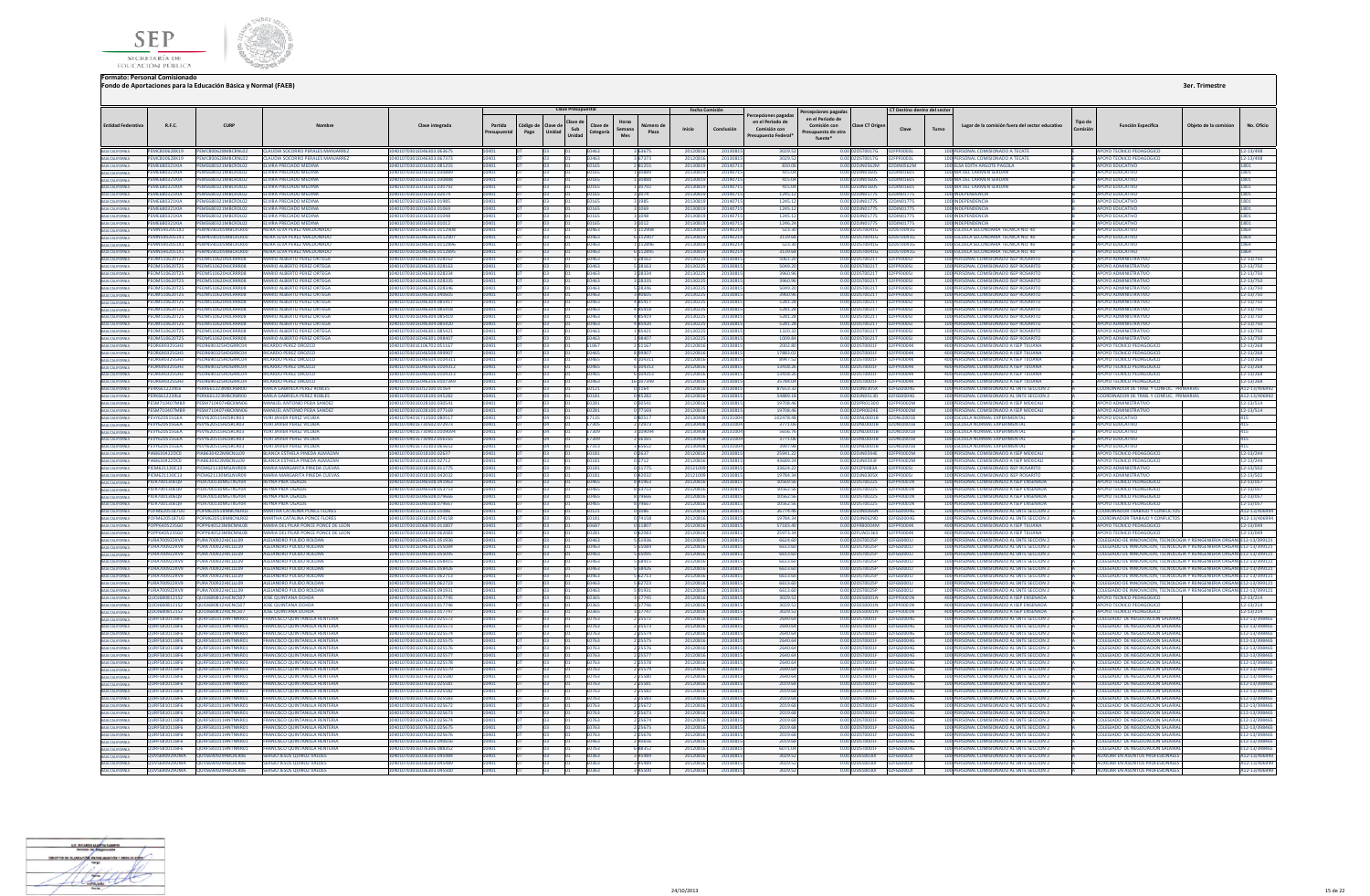



|                                                                                                                                                                                                               |                                               |                                                                      |                                                                       |                                                          |                       |                  | <b>Clave Presupuestal</b>           |                                                 |                        | Fecha Comisión       |                      |                                                                                     | Percepciones pagada:                                              |                                                          | CT Destino dentro del sector |       |                                                                                          |                            |                                                                             |                       |                                |
|---------------------------------------------------------------------------------------------------------------------------------------------------------------------------------------------------------------|-----------------------------------------------|----------------------------------------------------------------------|-----------------------------------------------------------------------|----------------------------------------------------------|-----------------------|------------------|-------------------------------------|-------------------------------------------------|------------------------|----------------------|----------------------|-------------------------------------------------------------------------------------|-------------------------------------------------------------------|----------------------------------------------------------|------------------------------|-------|------------------------------------------------------------------------------------------|----------------------------|-----------------------------------------------------------------------------|-----------------------|--------------------------------|
| <b>Entidad Federativa</b>                                                                                                                                                                                     | R.F.C.                                        | CURE                                                                 |                                                                       | Clave integrada                                          | Partida<br>resupuesta | Código d<br>Pago | Clave de<br>Sub<br>Unidad<br>Unidad | Horas<br>Clave de<br>Semana<br>Categoría<br>Mes | Número d<br>Plaza      | Inicio               | Conclusión           | cepciones pagadas<br>en el Periodo de<br>Comisión con<br><b>Presupuesto Federal</b> | en el Periodo de<br>Comisión con<br>resupuesto de otra<br>fuente* | Clave CT Origen                                          | Clave                        | Turno | Lugar de la comisión fuera del sector educativo                                          | <b>Tipo de</b><br>Comisión | <b>Función Específica</b>                                                   | Obieto de la comision | No. Oficio                     |
| BAJA CALIFORNIA<br>BAJA CALIFORNIA                                                                                                                                                                            |                                               | QUVS690929UMA QUVS690929HBCRLR06                                     | SERGIO JESUS QUIROZ VALDES                                            | 10401070301E036303.045573                                |                       |                  |                                     | E0363                                           |                        | 20120816             | 2013081              | 3029.52                                                                             |                                                                   | 0.00 02DES0030I                                          | 02FGS00021                   |       | 100 PERSONAL COMISIONADO AL SNTE SECCION 2                                               |                            | UXILIAR EN ASUNTOS PROFESIONALE                                             |                       | A12-13/4069                    |
|                                                                                                                                                                                                               |                                               | OUVS690929UMA OUVS690929HRCRLR06<br>QUVS690929UMA QUVS690929HBCRLR06 | SERGIO JESUS OUROZ VALDES<br>SERGIO JESUS OUIROZ VALDES               | 10401070301E036303.049692<br>10401070301F036305.050755   |                       |                  |                                     | <b>FO363</b><br><b>F0363</b>                    | 3 49692<br>550755      | 20120816<br>20120816 | 20130815<br>2013081  | 3029.53<br>5049.26                                                                  |                                                                   | 0.00.02DES0030L 02EGS0002L<br>0.00.02DES0030L 02EGS0002L |                              |       | 100 PERSONAL COMISIONADO AL SNTE SECCION 2<br>100 PERSONAL COMISIONADO AL SNTE SECCION 2 |                            | AUXILIAR EN ASUNTOS PROFESIONALES<br>MUXILIAR EN ASUNTOS PROFESIONALE       |                       | A12-13/4069                    |
|                                                                                                                                                                                                               |                                               | QUVS690929UMA QUVS690929HBCRLR06                                     | SERGIO JESUS QUIROZ VALDE!                                            | 10401070301E036303.053376                                |                       |                  |                                     | F0363                                           | 3 53376                | 20120816             | 2013081              | 3029.52                                                                             |                                                                   | 0.00 02DES00301 02FGS00021                               |                              |       | 100 PERSONAL COMISIONADO AL SNTE SECCION 2                                               |                            | <b>AUXILIAR EN ASUNTOS PROFESIONALES</b>                                    |                       | A12-13/40699<br>A12-13/4069    |
| BAJA CALIFORNIA<br>BAJA CALIFORNIA<br>BAJA CALIFORNIA                                                                                                                                                         | QUVS690929UMA                                 | UVS690929HBCRLR06                                                    | SERGIO JESUS QUIROZ VALDE                                             | 10401070301E036303.07277                                 |                       |                  |                                     | E0363                                           | 372779                 | 2012081              | 2013081              | 3029.5                                                                              |                                                                   | 0.00 02DES0030I                                          | 02FGS0002                    |       | 100 PERSONAL COMISIONADO AL SNTE SECCION :                                               |                            | UXILIAR EN ASUNTOS PROFESIONAL                                              |                       | A12-13/406                     |
| BAIA CALIFORNIA<br>BAIA CALIFORNIA<br>BAIA CALIFORNIA<br>BAIA CALIFORNIA<br>BAIA CALIFORNIA                                                                                                                   | QUVS690929UMA                                 | QUVS690929HBCRLR06                                                   | SERGIO JESUS QUIROZ VALDES                                            | 0401070301E036303.072780                                 |                       |                  |                                     | :0363                                           | 372780                 | 20120816             | 2013081              | 3029.52                                                                             |                                                                   | 0.00 02DES0030I                                          | 02FGS00021                   |       | 100 PERSONAL COMISIONADO AL SNTE SECCION 2                                               |                            | <b>IXILIAR EN ASUNTOS PROFESIONALES</b>                                     |                       | 12-13/40699                    |
|                                                                                                                                                                                                               |                                               | QUVS690929UMA QUVS690929HBCRLR06                                     | SERGIO JESUS QUIROZ VALDES                                            | 10401070301E036303.072781                                |                       |                  |                                     | E0363                                           | 372781                 | 2012081              | 2013081              | 3029.52                                                                             |                                                                   | 0.00 02DES00301                                          | 02FGS0002                    |       | 100 PERSONAL COMISIONADO AL SNTE SECCION 2                                               |                            | UXILIAR EN ASUNTOS PROFESIONALE                                             |                       | 12-13/406                      |
|                                                                                                                                                                                                               |                                               | QUVS690929UMA QUVS690929HBCRLR06<br>QUVS690929UMA QUVS690929HBCRLR06 | SERGIO JESUS OUJROZ VALDES<br>SERGIO JESUS QUIROZ VALDES              | I0401070301E036303.072782<br>10401070301E036303.072783   |                       |                  |                                     | E0363<br>E0363                                  | 372782<br>372783       | 20120816<br>20120816 | 20130815<br>2013081  | 3029.52<br>3029.52                                                                  |                                                                   | 0.00 02DES00301 02FGS00021<br>0.00 02DES00301 02FGS00021 |                              |       | 100 PERSONAL COMISIONADO AL SNTE SECCION 2<br>100 PERSONAL COMISIONADO AL SNTE SECCION 2 |                            | UXILIAR EN ASUNTOS PROFESIONALES<br><b>AUXILIAR EN ASUNTOS PROFESIONALE</b> |                       | A12-13/406999<br>A12-13/40699  |
|                                                                                                                                                                                                               |                                               | OUVS690929UMA OUVS690929HRCRIRO6                                     | <b>SERGIO JESUS OUIROZ VALDES</b>                                     | 10401070301E036303.097115                                |                       |                  |                                     | F0363                                           | 397115                 | 20120816             | 20130815             | 3029.52                                                                             |                                                                   | 0.00102DES0030L 02EGS0002L                               |                              |       | 100 PERSONAL COMISIONADO AL SNTE SECCION 2                                               |                            | ΔΗΧΙΗΔΡΕΝ ΔSΗΝΤΟS ΡΡΟΕΕΝΟΝΑΙΕΣ                                              |                       | A12-13/40699                   |
|                                                                                                                                                                                                               | RACA860611JF0                                 | RACA860611MBCMRD03                                                   | ADRIANA RAMIREZ CAREAGA                                               | 0401070301E068900.010842                                 |                       |                  |                                     | 0689                                            | 108427                 | 201208               | 2013081              | 20366.6                                                                             |                                                                   | 0.00 02FUA0056G                                          | 2FPF0001N                    |       | 100 PERSONAL COMISIONADO A ISEP ENSENADA                                                 |                            | OYO TECNICO PEDAGOGICO                                                      |                       | $2 - 13/109$                   |
| BARCALITORIA<br>BAJA CALIFORNIA<br>BAJA CALIFORNIA<br>BAJA CALIFORNIA                                                                                                                                         | RAEJ6007133X5                                 | RAEJ600713HBCMSS01                                                   | JOSE DE JESUS RAMIREZ ESTRADA                                         | 10401070301E022100.063313                                | 10401                 |                  |                                     | E0221                                           | 063313                 | 20120816             | 20130815             | 57427.62                                                                            |                                                                   | 0.00 02DPR0208L  02FGS0002L                              |                              |       | 100 PERSONAL COMISIONADO AL SNTE SECCION 2                                               |                            | COLEGIADO DE SEGURIDAD Y DERECHOS SOCIALES VIVIENDA                         |                       | E12-13/399150                  |
|                                                                                                                                                                                                               | RAEJ6007133X5                                 | RAEJ600713HBCMSS01                                                   | <b>IOSE DE IESUS RAMIREZ ESTRADA</b>                                  | 10401070301E026103.065165                                |                       |                  |                                     | FN261                                           | 3 65165                | 20120816             | 2013081              | 2362.2                                                                              |                                                                   |                                                          |                              |       | 100 PERSONAL COMISIONADO AL SNTE SECCION 2                                               |                            | COLEGIADO DE SEGURIDAD Y DERECHOS SOCIALES VIVIENDA                         |                       | E12-13/399150                  |
| <b>BAJA CALIFORNIA</b>                                                                                                                                                                                        | RAGI630428EM8<br>RAGI63042REM8                | RAGI630428MRSMDR08<br>RAGI630428MRSMDR08                             | <b>IRMA RAMIREZ GODINEZ</b><br><b>IRMA RAMIREZ GODINEZ</b>            | 10401070301E036302.0125570<br>10401070301E036301.0125572 |                       |                  |                                     | E0363<br>F0363                                  | 2 125570<br>1125572    | 201305<br>201305     | 2013110<br>2013110   | 3066.24<br>1533.14                                                                  |                                                                   | 0.00 02DES0025X 02DES0025X<br>0.00.02DES0025X 02DES0025X |                              |       | 100 ESC SEC NO 3 LIC JOSE VASCONCELOS<br>100 FSC SEC NO 3 HC IOSE VASCONCELOS            |                            | <b>APOYO EDUCATIVO</b><br><b>POYO FDUCATIVO</b>                             |                       | 555                            |
|                                                                                                                                                                                                               | RAGI630428FM8                                 | RAGI630428MRSMDR08                                                   | <b>IRMA RAMIREZ GODINEZ</b>                                           | 10401070301F036305.034489                                |                       |                  |                                     | <b>FO363</b>                                    | 34489                  | 201305               | 2013110              | 7665 6a                                                                             |                                                                   | 0.00102DES0025X                                          | 02DES0025X                   |       | 100 ESC SEC NO 3 LIC JOSE VASCONCELOS                                                    |                            | ΔΡΩΥΩ ΕΠΙΙΣΑΤΙΝΩ                                                            |                       |                                |
| BAIA CALIFORNIA<br>BAIA CALIFORNIA                                                                                                                                                                            | RAGI63042REMR                                 | <b>PAGI630428MBSMDP08</b>                                            | <b>IRMA RAMIREZ GODINEZ</b>                                           | 10401070301F046305.062692                                |                       |                  |                                     | E0463                                           | 62692                  | 201305               | 2013110              | 7665.6                                                                              |                                                                   | 0.00 02DST0036V                                          | 02DST0036V                   |       | 100 ESCUELA SECUNDARIA TECNICA 35                                                        |                            | ΔΡΟΥΩ ΕΠΙΙΣΑΤΙΜ                                                             |                       |                                |
| BAIA CALIFORNIA<br>BAIA CALIFORNIA                                                                                                                                                                            | RAGI630428EM8                                 | AGI630428MBSMDR08                                                    | <b>IRMA RAMIREZ GODINEZ</b>                                           | 0401070301E046305.051929                                 |                       |                  |                                     |                                                 | 51929                  | 20130                | 2013110              | 7665.6                                                                              | 0.00                                                              | <b>ST0036V</b>                                           | 2DST0036V                    |       | 100 ESCUELA SECUNDARIA TECNICA 3                                                         |                            | OYO EDUCATIV                                                                |                       |                                |
|                                                                                                                                                                                                               | RAGI630428EM8                                 | AGI630428MBSMDR08                                                    | <b>IRMA RAMIREZ GODINEZ</b>                                           | 0401070301E046305.045135                                 |                       |                  |                                     | E0463                                           | 45135                  | 20130                | 201311               | 7665.6                                                                              |                                                                   | 0.00 02DST0036V                                          | DST0036V                     |       | 100 ESCUELA SECUNDARIA TECNICA 35                                                        |                            | OYO EDUCATIV                                                                |                       |                                |
|                                                                                                                                                                                                               | RAGI630428FM8<br>RAGI630428FM8                | RAGI630428MRSMDR08<br>RAGI630428MRSMDR08                             | <b>IRMA RAMIREZ GODINEZ</b><br><b>IRMA RAMIREZ GODINEZ</b>            | 10401070301F046305.042355<br>10401070301F046305.037508   |                       |                  |                                     | FN463<br>FN463                                  | 42355<br>537508        | 201305<br>201305     | 2013110<br>2013110   | 7665 6a<br>7665 6a                                                                  |                                                                   | 0.00 02DST0036V<br>0.0002050036V 02DST0036V              | 02DST0036V                   |       | 100 ESCUELA SECUNDARIA TECNICA 35<br>100 ESCUELA SECUNDARIA TECNICA 35                   |                            | <b>POYO EDUCATIVO</b><br>ΔΡΟΥΩ ΕΒΗΓΑΤΙΛΩ                                    |                       | 555                            |
|                                                                                                                                                                                                               | <b>PAGIS3042REMS</b>                          | RAGI630428MBSMDR08                                                   | <b>IRMA RAMIREZ GODINEZ</b>                                           | 10401070301F046305.030081                                | 10401                 |                  |                                     | E0463                                           | 5 30081                | 2013050              | 20131104             | 7674.76                                                                             |                                                                   | 0.00.02DST0036V 02DST0036V                               |                              |       | 100 ESCUELA SECUNDARIA TECNICA 35                                                        |                            | ΔΡΟΥΩ ΕΒΗΓΑΤΙΝΩ                                                             |                       | 555                            |
|                                                                                                                                                                                                               | RAGM650312QQ4                                 | GM650312MBCNRR04                                                     | <b>MARTHA LILIA RANGEL GARO</b>                                       | 01070301E146100.04123I                                   |                       |                  |                                     | E1461                                           | 41238                  | 201208               | 201308               | 19526.3                                                                             |                                                                   | FEI0001E                                                 | PF0002M                      |       | 100 PERSONAL COMISIONADO A ISEP MEXICA                                                   |                            | OYO TECNICO PED                                                             |                       | $2 - 13 / 289$                 |
|                                                                                                                                                                                                               | RAGR591103LG0                                 | AGRS91103HRCMDG08                                                    | <b>RIGORERTO RAMIREZ GODINE</b>                                       | 10401070301F028100 01434                                 |                       |                  |                                     | E0281                                           | 0 1434                 | 201208               | 2013081              | 33652.3                                                                             |                                                                   | 0.00 02DPR0837A                                          | 2FGS0004G                    |       | 100 PERSONAL COMISIONADO AL SNTE SECCION :                                               |                            | OLEGIADO DE FORMACION SINDICAL ORIENTACION IDEOLOGICA E12-13/398            |                       |                                |
|                                                                                                                                                                                                               | RAGR591103LG0                                 | RAGR591103HBCMDG08                                                   | <b>RIGOBERTO RAMIREZ GODINEZ</b>                                      | 10401070301E022100.057679                                |                       |                  |                                     | 0221                                            | 57679                  | 2012081              | 2013081              | 36808.3                                                                             |                                                                   | 0.00 02DPR0748H                                          | 2FGS0004G                    |       | 100 PERSONAL COMISIONADO AL SNTE SECCION 2                                               |                            | OLEGIADO DE FORMACION SINDICAL ORIENTACION IDEOLOGICA                       |                       | E12-13/398466                  |
|                                                                                                                                                                                                               | RAGS680202HX3<br>RALF670103AQ1                | RAGS680202MRCMRR06<br>RALF670103HBCMNR01                             | <b>SARALRAMOS GARCIA</b><br>FRANCISCO JAVIER RAMOS LEON               | 10501070302401E0300.064166<br>10401070301E068700.05223   | 0401                  |                  |                                     | A01E03<br>E0687                                 | 0 64166<br>0 5223      | 20120816<br>20120816 | 20130815<br>2013081  | 16314.22<br>72113.5                                                                 |                                                                   | 0.00 02DML0016E 02FPF0002M                               |                              |       | 400 PERSONAL COMISIONADO A TECATE<br>100 PERSONAL COMISIONADO A ISEP MEXICALI            |                            | APOYO ADMINISTRATIVO<br><b>APOYO ADMINISTRATIVO</b>                         |                       | 12-13/036<br>12-13/369         |
| BAIA CALIFORNIA<br>BAIA CALIFORNIA<br>BAIA CALIFORNIA<br>BAIA CALIFORNIA<br>BAIA CALIFORNIA<br>BAIA CALIFORNIA<br>BAIA CALIFORNIA<br>BAIA CALIFORNIA<br>BAIA CALIFORNIA<br>BAIA CALIFORNIA<br>BAIA CALIFORNIA | RAME611220JZ3                                 | RAME611220MGRMND06                                                   | EDELMIRA RAMIREZ MENDOZA                                              | 10401070301E028100.092381                                |                       |                  |                                     | E0281                                           | 9238                   | 2013042              | 2013101              | 29994.3                                                                             |                                                                   | 0.00 02DPR01710 02DPR01710                               |                              |       | 100 FRANCISCO SARABIA                                                                    |                            | APOYO EDUCATIVO                                                             |                       | 347                            |
|                                                                                                                                                                                                               | RAME611220JZ3                                 |                                                                      | RAME611220MGRMND06 EDELMIRA RAMIREZ MENDOZA                           | 10401070301E148500.017452                                |                       |                  |                                     | E1485                                           | 0 17452                | 201304               | 2013101              | 39348.0                                                                             |                                                                   | 0.00 02DPR0324B 02DPR0324B                               |                              |       | <b>200 IGNACIO MANUEL ALTAMIRAN</b>                                                      |                            | <b>APOYO EDUCATIVI</b>                                                      |                       |                                |
| BAIA CALIFORNIA<br>BAIA CALIFORNIA                                                                                                                                                                            | RAMO820812IF1                                 |                                                                      | RAMO820812HBCMRM02 OMAR RAMIREZ MIRAMONTES                            | 10401070301E076310.092771                                |                       |                  |                                     | E0763                                           | 10 92771               | 20120816             | 2013081              | 10098.40                                                                            |                                                                   | 0.00 02DPR0610W 02FPF0002M                               |                              |       | 100 PERSONAL COMISIONADO A ISEP MEXICALI                                                 |                            | <b>APOYO TECNICO PEDAGOGICO</b>                                             |                       | 12-13/395                      |
|                                                                                                                                                                                                               | RAPI 721114864                                | <b>RAPI 721114MNTMRL00</b>                                           | <b>IIIIANA RAMIREZ PEREZ</b>                                          | 10401070301E028100.05005                                 |                       |                  |                                     | <b>F0281</b>                                    | 0 50057                | 20120816             | 2013081              | 19740.2                                                                             |                                                                   | 0.00 02El20109                                           | 02FGS0004G                   |       | 100 PERSONAL COMISIONADO AL SNTE SECCIÓN 2                                               |                            | AUXILIAR SEGURIDAD SOCIAL TIIUANA                                           |                       | A12-13/4070                    |
|                                                                                                                                                                                                               | RAPL721114864<br>RAVE620701661                | RAPL721114MNTMRL00<br>RAVE620701HRCMRR02                             | LILIANA RAMIREZ PEREZ<br><b>FRANCISCO RAMOS VERDUGO</b>               | 10401070301E022100.079525<br>10401070301F028100 01113    | 10401                 |                  |                                     | E0221<br><b>F0281</b>                           | 079525<br>0.1113       | 20120816<br>20120816 | 20130815<br>2013081  | 36758.41<br>19795.9                                                                 |                                                                   | 0.00 02DPR07471 02FGS0004G<br>0.00102EIZ0051Z            | 02FPF0002M                   |       | 100 PERSONAL COMISIONADO AL SNTE SECCION 2<br>400 PERSONAL COMISIONADO A ISEP MEXICALI   |                            | AUXILIAR SEGURIDAD SOCIAL TIJUANA<br>ΔΡΟΥΩ ΔΟΜΙΝΙΚΤΡΑΤΙΝΟ                   |                       | A12-13/407002<br>12-13/187     |
| BAIA CALIFORNIA<br>BAIA CALIFORNIA<br>BAIA CALIFORNIA                                                                                                                                                         | RAVE620701661                                 | RAVE620701HRCMRR02                                                   | <b>FRANCISCO RAMOS VERDUGO</b>                                        | 10401070301E036302.084073                                |                       |                  |                                     | E0363                                           | 28407                  | 2012081              | 2013081              | 2040R                                                                               |                                                                   | 0.00 02FIZ0051Z                                          | <b>FPF0002M</b>              |       | 400 PERSONAL COMISIONADO A ISEP MEXICALI                                                 |                            | ΔΡΟΥΩ ΑΠΜΙΝΙΝΤΑΤΙΝΟ                                                         |                       | 12-13/187                      |
|                                                                                                                                                                                                               | RAVF620701661                                 | <b>NYE620701HRCMRR02</b>                                             | <b>FRANCISCO RAMOS VERDUG</b>                                         | 0401070301E022100.011867                                 |                       |                  |                                     |                                                 | 118674                 | 201208               | 2013081              | 51673.5                                                                             |                                                                   | 2DPR0783N                                                | FOODZM                       |       | 400 PERSONAL COMISIONADO A ISEP MEXICAL                                                  |                            | ΔΡΩΥΩ ΔΩΜΙΝΙΝΤΑΤΙΝΩ                                                         |                       | 2-13/187                       |
| BAIA CALIFORNIA<br>BAIA CALIFORNIA<br>BAIA CALIFORNIA<br>BAIA CALIFORNIA                                                                                                                                      | RAVG700206GA0                                 | RAVG700206HOCMLD04                                                   | <b>GAUDENCIO RAMIREZ VELASCO</b>                                      | 10401070301E148500.038024                                |                       |                  |                                     | E1485                                           | 038024                 | 20120816             | 20130815             | 33394.34                                                                            |                                                                   | 0.00 02DPB0058U                                          | 2FPF0001N                    |       | 400 PERSONAL COMISIONADO A ISEP ENSENADA                                                 |                            | APOYO TECNICO PEDAGOGICO                                                    |                       | 12-13/061                      |
|                                                                                                                                                                                                               | RAVG700206GA0                                 | AVG700206HOCMLD04                                                    | <b>GAUDENCIO RAMIREZ VELASCO</b>                                      | 10401070301E148500.0111268                               |                       |                  |                                     | E1485                                           | 111268                 | 20120816             | 2013081              | 19554.4                                                                             |                                                                   | 0.00 02DPB0043S                                          | <b>FPF0001N</b>              |       | 400 PERSONAL COMISIONADO A ISEP ENSENADA                                                 |                            | <b>IPOYO TECNICO PEDAGOGICO</b>                                             |                       | 12-13/061                      |
| BAJA CALIFORNIA                                                                                                                                                                                               | RECM850612TY5<br>RECM850612TY5                | RECM850612MBCVRL05<br>RECM850612MBCVRL05                             | MELISSA REVELES CORDOVA<br>MELISSA REVELES CORDOVA                    | 10401070301F028100 078547<br>10401070301E028100.0111233  | 0401                  |                  |                                     | <b>F0281</b><br>E0281                           | 0.78547                | 20120816<br>20120816 | 20130815<br>20130815 | 19554.46<br>19554.46                                                                |                                                                   | 0.00 02DPR0236H 02EPE0004K<br>0.00 02DPR0316T            | 02FPF0004K                   |       | 100 PERSONAL COMISIONADO A ISEP TIILIANA<br>100 PERSONAL COMISIONADO A ISEP TUUANA       |                            | APOYO TECNICO PEDAGOGICO<br>APOYO TECNICO PEDAGOGICO                        |                       | 12-13/386<br>12-13/386         |
|                                                                                                                                                                                                               | REGG6111041G7                                 | GG611104MRCYTR03                                                     | GARRIELA REYES GUTIERREZ                                              | 0401070301F068700.03089                                  |                       |                  |                                     | 0687                                            | 0 111233               | 201208               | 2013081              | 35044.1                                                                             |                                                                   | 0.00 02FSE0001L                                          | <b>FOOD1N</b>                |       | 100 PERSONAL COMISIONADO A ISEP ENSENAD                                                  |                            | ΔΡΩΥΩ ΔΩΜΙΝΙΣΤΡΑΤΙΝΩ                                                        |                       | 2-13/110                       |
|                                                                                                                                                                                                               | REGG6111041G7                                 | EGG611104MRCYTR03                                                    | <b>GABRIELA REYES GUTIERREZ</b>                                       | 10401070301F068700.03129                                 |                       |                  |                                     | E0687                                           | 03129                  | 2012081              | 2013081              | 35044.1                                                                             |                                                                   | 0.00 02FSE0001L                                          | FOOD1N                       |       | 100 PERSONAL COMISIONADO A ISEP ENSENADA                                                 |                            | ΔΡΟΥΩ ΔΟΜΙΝΙΚΤΒΑΤΙΝΟ                                                        |                       | 2-13/110                       |
| BAIA CALIFORNIA<br>BAIA CALIFORNIA<br>BAIA CALIFORNIA<br>BAIA CALIFORNIA                                                                                                                                      | <b>REIF531203JVA</b>                          | EIF531203HBCNBS12                                                    | <b>FAUSTINO JAVIER RENTERIA IBARR</b>                                 | I0401070301E067121.05148                                 |                       |                  |                                     | 0671                                            | 21 5148                | 201208               | 2013081              | 21444.5                                                                             |                                                                   | 0.00 02FUA0102B                                          | PF0004K                      |       | 100 PERSONAL COMISIONADO A ISEP TUUANA                                                   |                            | <b>POYO TECNICO PEDAGOGIO</b>                                               |                       | $2 - 13/535$                   |
|                                                                                                                                                                                                               | <b>REIF531203JVA</b>                          | REIF531203HBCNBS12                                                   | <b>FAUSTINO JAVIER RENTERIA IBARRA</b>                                | 10401070301E068100.05203                                 |                       |                  |                                     | E0681                                           | 0 <sup>5203</sup>      | 20120816             | 20130819             | 20624.6                                                                             |                                                                   | 0.00 02FUA0103A                                          | F0004K                       |       | 100 PERSONAL COMISIONADO A ISEP TUUANA                                                   |                            | <b>APOYO TECNICO PEDAGOGICO</b>                                             |                       | 12-13/535                      |
| BAIA CALIFORNIA<br>BAIA CALIFORNIA<br>BAIA CALIFORNIA                                                                                                                                                         | REME600318014<br><b>PIRAR210026RO</b>         | REME600318HNTLRD04<br>PIRAR21003HSPVPL05                             | <b>LEDUARDO REAL MURO</b><br>ALDO RIVERA RORROM                       | 10401070301E028100.016553<br>10401070201E028100.072947   | 10401                 |                  |                                     | <b>F0281</b><br><b>E0281</b>                    | 0.16553<br>172047      | 20120816<br>2012081  | 20130815<br>2012091  | 2596934<br>19554.4                                                                  |                                                                   | 0.00.02DPR0224C 02EGS0004G<br>0.00 0209906247            |                              |       | 100 PERSONAL COMISIONADO AL SNTE SECCIÓN 2<br>400 PERSONAL COMISIONADO A TECATE          |                            | <b>REPRESENTANTE ANTE ISSSTE TIILIANA</b><br><b>AROVO ADMINISTRATIVO</b>    |                       | A12-13/407003                  |
|                                                                                                                                                                                                               | RIDP8312148Q2                                 | IDP831214MBCDZR0                                                     | PRISCILA GUADALUPE RIDAURA DIA                                        | 10401070301E018100.08302                                 |                       |                  |                                     | E0181                                           | 083022                 | 2012081              | 2013081              | 19526.3                                                                             |                                                                   | 0.00 02DJN0342A                                          |                              |       | 400 PERSONAL COMISIONADO A ISEP MEXICA                                                   |                            | <b>IPOYO TECNICO PEDAGOG</b>                                                |                       | 12-13/203<br>12-13/528         |
| BAJA CALIFORNIA                                                                                                                                                                                               | RILA700920EJ4                                 | LA700920HSLVZN09                                                     | <b>INASTACIO RIVERA LOZOYA</b>                                        | 0401070301E036305.05873I                                 |                       |                  |                                     | E0363                                           | 5 5 8 7 3 8            | 2012081              | 2013081              | 5070.7                                                                              |                                                                   | 0.00 02DES0021A                                          | 2FGS0004G                    |       | 100 PERSONAL COMISIONADO AL SNTE SECCION 2                                               |                            | <b>EDIA SUPERIOR TUUANA</b>                                                 |                       | 412-13/40700                   |
|                                                                                                                                                                                                               | RILA700920EJ4                                 | RILA700920HSLVZN09                                                   | ANASTACIO RIVERA LOZOYA                                               | 10401070301E036305.067124                                |                       |                  |                                     | E0363                                           | 5 67124                | 2012081              | 2013081              | 5070.7                                                                              |                                                                   | 0.00 02DES0021A                                          | 2FGS0004G                    |       | 100 PERSONAL COMISIONADO AL SNTE SECCION 2                                               |                            | <b>MEDIA SUPERIOR TUUANA</b>                                                |                       | 12-13/40700                    |
| BAIA CALIFORNIA                                                                                                                                                                                               | RILA700920EJ4                                 | RILA700920HSLV7N09                                                   | ANASTACIO RIVERA LOZOVA                                               | 10401070301E036305.067125                                |                       |                  |                                     | F0363                                           | 5 67125                | 20120816             | 20130815             | 5070.72                                                                             |                                                                   | 0.00 02DES0021A                                          | 02FGS0004G                   |       | 100 PERSONAL COMISIONADO AL SNTE SECCION 2                                               |                            | <b>MEDIA SUPERIOR TUUANA</b>                                                |                       | A12-13/407006                  |
|                                                                                                                                                                                                               | <b>RILA700920EJ4</b><br><b>RILA700920F14</b>  | RILA700920HSLVZN09<br>311 A 700920HSI VZNO9                          | ANASTACIO RIVERA LOZOVA<br>MASTACIO RIVERA LOZOVA                     | 10401070301E036305.078815<br>10401070301E036305.08256    |                       |                  |                                     | E0363<br>F0363                                  | 578815<br>82567        | 20120816<br>2012081  | 20130815<br>2013081  | 5070.72<br>5070.7                                                                   |                                                                   | 0.00 02DES0021A 02FGS0004G<br>0.00.02DES0021A            | 02EGS0004G                   |       | 100 PERSONAL COMISIONADO AL SNTE SECCION 2<br>100 PERSONAL COMISIONADO AL SNTE SECCIÓN 2 |                            | <b>MEDIA SUPERIOR TIJUANA</b><br><b>AFDIA SUPERIOR THUANA</b>               |                       | A12-13/407006<br>112-13/407006 |
|                                                                                                                                                                                                               | RILA700920EJ4                                 | ILA700920HSLVZN09                                                    | <b>ANASTACIO RIVERA LOZOVA</b>                                        | I0401070301E036305.082576                                |                       |                  |                                     | 0363                                            | 82576                  | 201208               | 2013081              | 5070.7                                                                              |                                                                   | 0.00 02DES0021A                                          | 2FGS0004G                    |       | 100 PERSONAL COMISIONADO AL SNTE SECCION 2                                               |                            | <b>MEDIA SUPERIOR TUUANA</b>                                                |                       | A12-13/407006                  |
| BAIA CALIFORNIA<br>BAIA CALIFORNIA                                                                                                                                                                            | RILA700920EJ4                                 | RILA700920HSLVZN09                                                   | <b>ANASTACIO RIVERA LOZOYA</b>                                        | 10401070301E036305.082585                                |                       |                  |                                     | E0363                                           | 582585                 | 2012081              | 2013081              | 5070.7                                                                              |                                                                   | 0.00 02DES0021A                                          | 2FGS0004G                    |       | 100 PERSONAL COMISIONADO AL SNTE SECCION 2                                               |                            | <b>MEDIA SUPERIOR TUUANA</b>                                                |                       | 12-13/40700                    |
| BAIA CALIFORNIA                                                                                                                                                                                               | RILA700920EJ4                                 | RILA700920HSLVZN09                                                   | ANASTACIO RIVERA LOZOYA                                               | 0401070301E036305.082603                                 |                       |                  |                                     | :0363                                           | 82603                  | 20120816             | 2013081              | 5070.7                                                                              |                                                                   | 0.00 02DES0021A                                          | 2FGS0004G                    |       | 100 PERSONAL COMISIONADO AL SNTE SECCION 2                                               |                            | <b><i>AEDIA SUPERIOR TUUANA</i></b>                                         |                       | 112-13/407006                  |
|                                                                                                                                                                                                               | <b>RILC550912VA0</b>                          | RILCSS0912HNTCPS04                                                   | CESAR RENITO RICO LOPEZ                                               | 10401070301E020100.048329                                |                       |                  |                                     | F0201                                           | 048329                 | 20120816             | 20130815             | 125142.7                                                                            |                                                                   | 0.00 025/20069Y                                          | 02FPF0004K                   |       | 400 PERSONAL COMISIONADO A ISEP TILLIANA                                                 |                            | <b>APOYO ADMINISTRATIVO</b>                                                 |                       | 12-13/136                      |
| BAJA CALIFORNIA                                                                                                                                                                                               | RIMD760528NKA<br>RIMD760528NKA                | RIMD760528MBCSNN09<br>IMD76052RMRCSNN09                              | <b>DIANA RIOS MONTELONGO</b><br><b>DIANA RIOS MONTELONGO</b>          | 0401070301E068700.049759<br>10401070301F068700.049763    |                       |                  |                                     | <b>EN687</b><br><b>FN687</b>                    | 0.49759                | 2012081<br>2012081   | 2013081<br>2013081   | 20338.5<br>20338.5                                                                  |                                                                   | 0.0002ESE00217<br>0.00.02ESE00217                        | 12EPE00051<br><b>PENNAST</b> |       | 100 PERSONAL COMISIONADO ISEP ROSARITO<br>100 PERSONAL COMISIONADO ISEP ROSARITI         |                            | <b>POYO ADMINISTRATIVO</b><br>ΔΡΟΥΩ ΔΟΜΙΝΙΣΤΡΑΤΙΜΩ                          |                       | 12-13/301<br>12-13/301         |
| BAIA CALIFORNIA<br>BAIA CALIFORNIA                                                                                                                                                                            | <b>DIDI 640212ELA</b>                         | <b>IRL640312MBCSMS05</b>                                             | <b>MARIA ILIKA RIOS ROMERC</b>                                        | 10401070201E018100.012276                                |                       |                  |                                     | <b>F0181</b>                                    | 49763<br>0 12276       | 201306               | 20121126             | 39476.52                                                                            |                                                                   | 0.00 02FTM0005E                                          | <b>DETMODASE</b>             |       | 100 RANCO DE MATERIAL DIDACTICO DE EDUC PREESO                                           |                            | AROVO EDUCATIVO                                                             |                       | 759                            |
| BAJA CALIFORNIA                                                                                                                                                                                               | RIRL7704215F9                                 | RL770421HVZXDS00                                                     | OSE LUIS DEL RIO RODRIGUE                                             | 10401070301E076302.063439                                |                       |                  |                                     |                                                 | 63439                  | 201208               | 2013081              | 2021.6                                                                              |                                                                   | 0.00 02DPR0612U                                          | F0004K                       |       | 100 PERSONAL COMISIONADO A ISEP TUUANA                                                   |                            | <b>APOYO TECNICO PEDAGO</b>                                                 |                       | 2-13/082                       |
|                                                                                                                                                                                                               | RIRL7704215F9                                 | RL770421HVZXDS00                                                     | JOSE LUIS DEL RIO RODRIGUEZ                                           | I0401070301E076302.063440                                |                       |                  |                                     | E0763                                           | 2 63440                | 2012081              | 2013081              | 2019.6                                                                              |                                                                   | 0.00 02DPR0612U                                          |                              |       | 100 PERSONAL COMISIONADO A ISEP TUUANA                                                   |                            | POYO TECNICO PEDAGOGICO                                                     |                       | 12-13/082                      |
| BAJA CALIFORNIA                                                                                                                                                                                               | RIRL7704215F9                                 | IRL770421HVZXDS00                                                    | JOSE LUIS DEL RIO RODRIGUEZ                                           | I0401070301E076302.063441                                |                       |                  |                                     | E0763                                           | 2 6 3 4 4 1            | 20120816             | 20130815             | 2019.68                                                                             |                                                                   | 0.00 02DPR0612U                                          | F0004K                       |       | 100 PERSONAL COMISIONADO A ISEP TUUANA                                                   |                            | APOYO TECNICO PEDAGOGICO                                                    |                       | 12-13/082                      |
| BAJA CALIFORNIA                                                                                                                                                                                               | RIRI 7704215F9<br><b>DIDI 7704215EC</b>       | RIRI 770421HV7XDS00<br>101770421HVZYDS00                             | <b>IOSE LUIS DEL RIO RODRIGUEZ</b><br>JOSE LUIS DEL RIO RODRIGUEZ     | 10401070301E076302.063442<br>10401070301E076302.063443   | 10401                 |                  |                                     | <b>F0763</b><br><b>E0763</b>                    | 2.63442<br>2 63443     | 20120816<br>2012081  | 20130815<br>2013081  | 2019.68<br>2019.6                                                                   |                                                                   | 0.00 02DPR0612U<br>0.00 02DPR0612U                       | 02FPF0004K<br><b>ENNAN</b>   |       | 100 PERSONAL COMISIONADO A ISEP TIILIANA<br>100 PERSONAL COMISIONADO A ISEP TUUANA       |                            | APOYO TECNICO PEDAGOGICO<br><b>POYO TECNICO PEDAGOGICO</b>                  |                       | 12-13/082<br>12-13/082         |
| <b>CALIFORNIA</b>                                                                                                                                                                                             | RIRL7704215F9                                 | RL770421HVZXDS00                                                     | JOSE LUIS DEL RIO RODRIGUEZ                                           | 01070301E076302.073323                                   |                       |                  |                                     |                                                 | 2 73323                | 201208               | 2013081              | 2019.6                                                                              | 0.00                                                              | PR0612U                                                  |                              |       | 100 PERSONAL COMISIONADO A ISEP TUUAN/                                                   |                            | OYO TECNICO PEDAGOGICO                                                      |                       | 12-13/082                      |
| <b>BAIA CALIFORNIA</b>                                                                                                                                                                                        | RIRL7704215F9                                 | RL770421HVZXDS00                                                     | JOSE LUIS DEL RIO RODRIGUE                                            | 0401070301E076302.07649                                  |                       |                  |                                     | 0763                                            | 2 7649                 | 201208               | 2013081              | 2019.6                                                                              |                                                                   | 0.00 02DPR0612U                                          |                              |       | 100 PERSONAL COMISIONADO A ISEP TUUANA                                                   |                            | OYO TECNICO PEDAGOGICO                                                      |                       | 12-13/082                      |
| BAIA CALIFORNIA                                                                                                                                                                                               | RIRL7704215F9                                 | RL770421HVZXDS00                                                     | JOSE LUIS DEL RIO RODRIGUEZ                                           | I0401070301E076302.076492                                |                       |                  |                                     | E0763                                           | 2 76492                | 20120816             | 2013081              | 2019.6                                                                              |                                                                   | 0.00 02DPR0612U                                          | <b>FOOD4K</b>                |       | 100 PERSONAL COMISIONADO A ISEP TUUANA                                                   |                            | <b>POYO TECNICO PEDAGOGICO</b>                                              |                       | 12-13/082                      |
|                                                                                                                                                                                                               | RIRI 7704215F9                                | RIRI 770421HVZXDS00<br><b>RIRI 770421HVZXDS00</b>                    | <b>JOSE LUIS DEL RIO RODRIGUEZ</b>                                    | 10401070301E076302.081324                                |                       |                  |                                     | F0763                                           | 281324                 | 20120816             | 20130815             | 2019.6                                                                              |                                                                   | 0.00 02DPR0612U                                          | PENNAK<br><b>PEPERDRAK</b>   |       | 100 PERSONAL COMISIONADO A ISEP TILLIANA                                                 |                            | APOYO TECNICO PEDAGOGICO                                                    |                       | 12-13/082                      |
|                                                                                                                                                                                                               | RIRL7704215F9<br>RISF8001162M                 | SERNN116MSRCNRO                                                      | JOSE LUIS DEL RIO RODRIGUEZ<br>FABIOLA RICHKARDAY SANCHEZ             | I0401070301E076302.081325<br>20201E018100.010142         |                       |                  |                                     | E0763                                           | 281325                 | 20120816<br>201208   | 2013081<br>2013081   | 2019.61<br>19526.3                                                                  |                                                                   | 0.00 02DPR0612U<br>2DIN0341B                             |                              |       | 100 PERSONAL COMISIONADO A ISEP TUUANA<br>100 PERSONAL COMISIONADO A ISEP MEXICA         |                            | POYO TECNICO PEDAGOGICO<br><b>POVO TECNICO PEDAGOGIO</b>                    |                       | 12-13/082<br>$2 - 13/174$      |
| BAJA CALIFORNIA                                                                                                                                                                                               | <b>RISG760906LS6</b>                          | RISG760906HBCVND19                                                   | JOSE GUADALUPE RIVERA SANCHE                                          | 10401070301E028100.017124                                |                       |                  |                                     | E0281                                           | 0 17124                | 2012081              | 2013081              | 19659.3                                                                             |                                                                   | 0.00 02DPR0381T                                          | 02FGS0002                    |       | 100 PERSONAL COMISIONADO AL SNTE SECCION                                                 |                            | AUXILIAR DE TRABAJOS Y CONFLICTOS PRIMARIAS MEXICAL                         |                       | A12-13/407                     |
| BAIA CALIFORNIA                                                                                                                                                                                               | RISG760906LS6                                 | ISG760906HBCVND19                                                    | JOSE GUADALUPE RIVERA SANCHEZ                                         | 0401070301E068700.076548                                 |                       |                  |                                     | E0687                                           | 76548                  | 2012081              | 2013081              | 20471.5                                                                             | 0.00C                                                             | 2DML0020R                                                | 2FGS00021                    |       | 100 PERSONAL COMISIONADO AL SNTE SECCION :                                               |                            | IXILIAR DE TRABAJOS Y CONFLICTOS PRIMARIAS MEXICALI                         |                       | 12-13/4070                     |
| BAJA CALIFORNIA                                                                                                                                                                                               | RISJ610303252                                 | RISJ610303HBCCCL08                                                   | JOEL RICHCARDAY SAUCEDA                                               | 10401070301E022100.0102787                               |                       |                  |                                     | E0221                                           | 0 102787               | 20120816             | 20130815             | 36802.51                                                                            |                                                                   | 0.00 02DPR0396V 02FGS0002I                               |                              |       | 100 PERSONAL COMISIONADO AL SNTE SECCION 2                                               |                            | <b>AUXILIAR A. C. E.</b>                                                    |                       | A12-13/407004                  |
| BAJA CALIFORNIA                                                                                                                                                                                               | RISJ790131GY8                                 | SI790131HROVI S00                                                    | <b>IESUS ALBERTO RIVERA SALAZAR</b>                                   | I0401070301E028100.056898                                |                       |                  |                                     | <b>FN281</b>                                    | 88837                  | 2012081              | 2013081              | 19659.3                                                                             |                                                                   | 0.00 02DPR0762A                                          | 12EPE00051                   |       | 100 PERSONAL COMISIONADO ISEP ROSARITO                                                   |                            | POYO TECNICO PEDAGOGICO                                                     |                       | 12-13/316                      |
| BAIA CALIFORNIA<br>BAIA CALIFORNIA                                                                                                                                                                            | <b>RISI790131GYR</b><br>RIZA661202UZ5         | <b>RISI790131HRCVIS00</b><br><b>RIZA661202MBCCNN04</b>               | <b>JESUS ALBERTO RIVERA SALAZAR</b><br>ANA MARIA RICO ZENDEIAS        | 10401070301F028100 058212<br>10401070301F028100 016589   |                       |                  |                                     | <b>F0281</b><br><b>F0281</b>                    | 058212<br>0 16589      | 20120816<br>201301   | 20130815<br>20130815 | 1965936<br>69253.20                                                                 |                                                                   | 0.00.02DPR0877B 02EPE000SL<br>0.0002DPR0303P 02FPF0003L  |                              |       | 100 PERSONAL COMISIONADO ISEP ROSARITO<br>100 PERSONAL COMISIONADO A TECATE              |                            | APOYO TECNICO PEDAGOGICO<br>APOYO TECNICO PEDAGOGICO                        |                       | 12-13/316<br>12-13/234         |
|                                                                                                                                                                                                               | RIZA661202U25                                 | 17A661202MBCCNN04                                                    | ANA MARIA RICO ZENDEIAS                                               | 10401070301F028100 037180                                |                       |                  |                                     | E0281                                           | 37180                  | 20130                | 2013081              | 25963.5                                                                             |                                                                   | 0.00102DPR0298U                                          | 12EPE00031                   |       | 100 PERSONAL COMISIONADO A TECATE                                                        |                            | APOYO TECNICO PEDAGOGICO                                                    |                       | 12-13/234                      |
| BAJA CALIFORNIA<br>BAJA CALIFORNIA                                                                                                                                                                            | ROAA620808R38                                 | OAA620808MSLDLRD                                                     | <b>ARACELI RODRIGUEZ ALVARE</b>                                       | 10401070301E028100.015389                                |                       |                  |                                     | E0281                                           | 15389                  | 201208               | 2013081              | 25963.5                                                                             |                                                                   | 0.00 02DPR0886J                                          | <b>GS00021</b>               |       | 100 PERSONAL COMISIONADO AL SNTE SECCION :                                               |                            | UXILIAR JUBILADOS Y PENSIONA                                                |                       | 12-13/408                      |
| BAJA CALIFORNIA                                                                                                                                                                                               | ROAA620808R38                                 | <b>EDB IO IZMRORNCAADE</b>                                           | ARACELLRODRIGUEZ ALVAREZ                                              | I0401070301E022100.072253                                |                       |                  |                                     | F0221                                           | 0 72253                | 20120816             | 2013081              | 57408.5                                                                             |                                                                   |                                                          |                              |       | 100 PERSONAL COMISIONADO AL SNTE SECCION 2                                               |                            | <b>AUXILIAR JUBILADOS Y PENSIONADOS</b>                                     |                       | 12-13/40873                    |
|                                                                                                                                                                                                               | ROAJ8208063G1                                 | <b>ROAIR 20806HRCDGCD6</b>                                           | JACOBO ADRIAN RODRIGUEZ AGUIÑAGA                                      | 10401070301E028100.077274                                |                       |                  |                                     | E0281                                           | 77274                  | 20120816             | 2013081              | 19554.4                                                                             |                                                                   | 0.00.02DPR0059U                                          | 12FGS0004G                   |       | 100 PERSONAL COMISIONADO AL SNTE SECCION 2                                               |                            | <b>AUXILIAR PATRIMONIO SINDICAL</b>                                         |                       | A12-13/40701                   |
| BAIA CALIFORNIA                                                                                                                                                                                               | <b>ROA IS208063G1</b><br><b>ROAL63051313A</b> | BOAIR20806HBCDGCD6<br>ROAL630513HBCDCS06                             | <b>IACORO ADRIAN RODRIGUEZ AGUIÑAGA</b><br>IOSE LUIS RODRIGUEZ ACOSTA | 10401070301F028100 0106921<br>10401070301E148500.04904   | 0.011                 |                  |                                     | <b>F0281</b><br><b>E1485</b>                    | 0 106921<br><b>MON</b> | 20120816<br>201301   | 20130815<br>2013081  | 19554.4<br>36617.1                                                                  |                                                                   | 0.00.02DPR0787L 02EGS0004G<br>0.00 02DPR01351            | <b>IDEDENNATN</b>            |       | 100 PERSONAL COMISIONADO AL SNTE SECCIÓN 2<br>400 PERSONAL COMISIONADO A ISEP ENSENADA   |                            | <b>ΔΗΧΙΗΔΡΕΡΑΤΡΙΜΟΝΙΟ SINDICAL</b><br>AROVO TECNICO REDAGOGICO              |                       | A12-13/407012<br>12-13/567     |
| BAJA CALIFORNIA<br>BAJA CALIFORNIA                                                                                                                                                                            | ROAL630513L3A                                 | OAL630513HBCDCS06                                                    | JOSE LUIS RODRIGUEZ ACOSTA                                            | 10401070301F028100 043546                                |                       |                  |                                     | E0281                                           | 143546                 | 20130                | 2013081              | 25705.5                                                                             |                                                                   | 0.00 02DPR0440S                                          | <b>FPENNATN</b>              |       | 400 PERSONAL COMISIONADO A ISEP ENSENADA                                                 |                            | <b>APOYO TECNICO PEDAGOGICO</b>                                             |                       | 2-13/567                       |
| BAJA CALIFORNIA                                                                                                                                                                                               | RODR730119DTC                                 | DR730119HBCBMG08                                                     | ROGELIO ROBLES DUMAS                                                  | 01070301E233100.080411                                   |                       |                  |                                     | 2331                                            | 80411                  | 201208               | 2013081              | 19863.5                                                                             |                                                                   | 2DES0053T                                                | 0002M                        |       | 100 PERSONAL COMISIONADO A ISEP MEXICAL                                                  |                            | <b>DYO ADMINISTRATIVO</b>                                                   |                       | $2 - 13/483$                   |
|                                                                                                                                                                                                               | <b>ROFF790709FS5</b>                          | ROFF790709MRCDSR04                                                   | <b>FRIKA RODRIGUEZ ESPINOZA</b>                                       | 10401070301E076302.067654                                |                       |                  |                                     | <b>E0763</b>                                    | 2.67654                | 2012081              | 2013081              | 2019.61                                                                             |                                                                   | 0.00.02DPR0669V                                          | <b>EPENDOSI</b>              |       | 100 PERSONAL COMISIONADO ISEP ROSARITO                                                   |                            | <b>APOYO TECNICO PEDAGOGICO</b>                                             |                       | 12-13/298                      |
| BAJA CALIFORNIA                                                                                                                                                                                               | ROFF790709FS5                                 | ROFF790709MRCDSR04                                                   | <b>FRIKA RODRIGUEZ ESPINOZA</b><br><b>FRIKA RODRIGUEZ ESPINOZA</b>    | 10401070301F076302 072227<br>10401070301F076302 076719   |                       |                  |                                     | F0763                                           | 2 72227                | 20120816             | 2013081              | 2019.61                                                                             |                                                                   | 0.0002DPR0669V 02EPE0005L<br>0.00.02DPR0669V 02EPE000SL  |                              |       | 100 PERSONAL COMISIONADO ISEP ROSARITO                                                   |                            | POYO TECNICO PEDAGOGICO<br>APOYO TECNICO PEDAGOGICO                         |                       | 12-13/298                      |
| BAJA CALIFORNIA<br>BAJA CALIFORNIA                                                                                                                                                                            | ROEE790709ES5<br>ROEE790709ES5                | ROEE790709MBCDSR04<br>ROEE790709MBCDSR04                             | ERIKA RODRIGUEZ ESPINOZA                                              | 10401070301E076302.076720                                |                       |                  |                                     | E0763<br>E0763                                  | 2 76719<br>2 76720     | 20120816<br>20120816 | 2013081<br>2013081   | 2019.61<br>2019.6                                                                   |                                                                   | 0.00 02DPR0669V                                          | 2FPF0005J                    |       | 100 PERSONAL COMISIONADO ISEP ROSARITO<br>100 PERSONAL COMISIONADO ISEP ROSARITO         |                            | APOYO TECNICO PEDAGOGICO                                                    |                       | 12-13/298<br>12-13/298         |
|                                                                                                                                                                                                               |                                               |                                                                      |                                                                       |                                                          |                       |                  |                                     |                                                 |                        |                      |                      |                                                                                     |                                                                   |                                                          |                              |       |                                                                                          |                            |                                                                             |                       |                                |

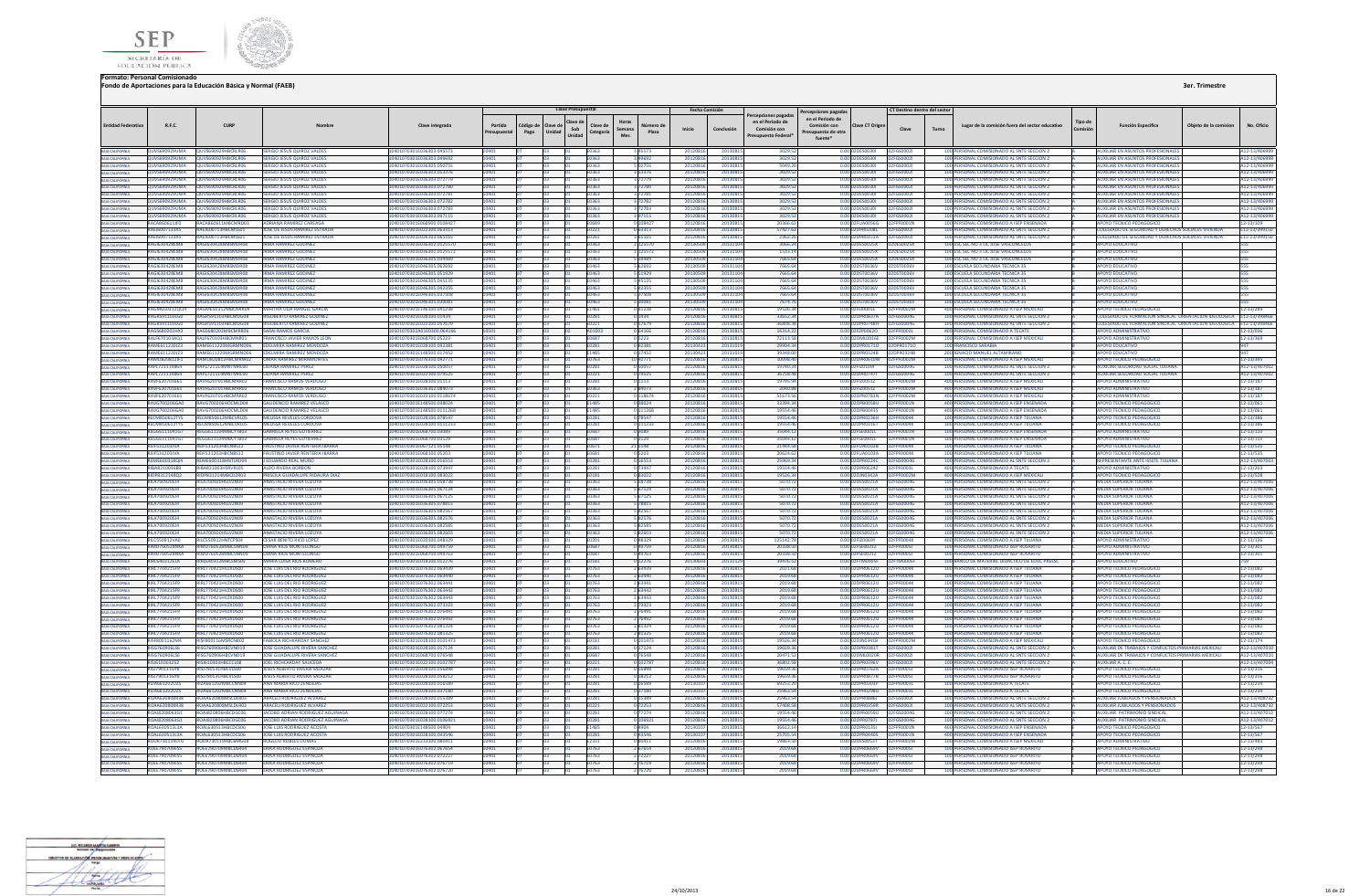



| <b>Entidad Federativa</b>                                                                   | R.F.C.                                       | CURP                                             | Nombre                                                                   | Clave integrada                                        | Partida<br>resupuestal | Código de<br>Pago | <b>Clave Presupuestal</b><br>Clave de<br>lave de<br>Sub<br>Unidad<br>Unidad | Horas<br>Clave de<br>Semana<br>Categoría<br>Mes | Número di<br>Plaza      | <b>Fecha Comisión</b><br>Inicio | Conclusión           | ercepciones pagadas<br>en el Periodo de<br>Comisión con<br>resupuesto Federa | Percepciones pagada:<br>en el Periodo de<br>Comisión con<br>Presupuesto de otra<br>fuente* | Clave CT Origen                                           | CT Destino dentro del sector<br>Clave | Turno | Lugar de la comisión fuera del sector educativo                                          | Tipo de | Función Específica                                                                                                                               | Obieto de la comision | No. Oficio                    |
|---------------------------------------------------------------------------------------------|----------------------------------------------|--------------------------------------------------|--------------------------------------------------------------------------|--------------------------------------------------------|------------------------|-------------------|-----------------------------------------------------------------------------|-------------------------------------------------|-------------------------|---------------------------------|----------------------|------------------------------------------------------------------------------|--------------------------------------------------------------------------------------------|-----------------------------------------------------------|---------------------------------------|-------|------------------------------------------------------------------------------------------|---------|--------------------------------------------------------------------------------------------------------------------------------------------------|-----------------------|-------------------------------|
|                                                                                             | ROEE790709ES5                                | ROEE790709MBCDSR04                               | ERIKA RODRIGUEZ ESPINOZA                                                 | 10401070301E076302.077745                              |                        |                   | E0763                                                                       |                                                 |                         | 20120816                        |                      | 2019.68                                                                      |                                                                                            | VOAANDROCO INN                                            |                                       |       | 100 PERSONAL COMISIONADO ISEP ROSARITO                                                   |         | AROVO TECNICO REDAGOGICO                                                                                                                         |                       | 12-13/298                     |
| BAIA CALIFORNIA<br>BAIA CALIFORNIA                                                          | <b>ROEE790709ES5</b>                         | ROFF790709MRCDSR04                               | ERIKA RODRIGUEZ ESPINOZA                                                 | 10401070301E076302.081274                              | 10401                  |                   | E0763                                                                       |                                                 | 281274                  | 20120816                        | 2013081              | 2019.6                                                                       |                                                                                            | 0.0002DPR0318R 02FPF0005L                                 |                                       |       | 100 PERSONAL COMISIONADO ISEP ROSARITO                                                   |         | APOYO TECNICO PEDAGOGICO                                                                                                                         |                       | 12-13/298                     |
| BAIA CALIFORNIA<br>BAIA CALIFORNIA                                                          | <b>ROFF790709FS5</b>                         | ROFF790709MRCDSR04                               | <b>FRIKA RODRIGUEZ ESPINOZA</b>                                          | 0401070301E076302.085274                               |                        |                   |                                                                             | 63763                                           | 285274                  | 20120816                        | 2013081              | 2019.61                                                                      | 0.00                                                                                       | 02DPR0318R                                                | <b>ZEPENDOST</b>                      |       | 100 PERSONAL COMISIONADO ISEP ROSARITO                                                   |         | POYO TECNICO PEDAGOGICO                                                                                                                          |                       | 2-13/298                      |
|                                                                                             | ROEE790709ES5                                | ROEE790709MBCDSR04                               | ERIKA RODRIGUEZ ESPINOZA                                                 | 10401070301E076302.085275                              | 10401                  |                   | E0763                                                                       |                                                 | 285275                  | 20120816                        | 20130815             | 2019.61                                                                      |                                                                                            | 0.00 02DPR0318R                                           | 02FPF00051                            |       | 100 PERSONAL COMISIONADO ISEP ROSARITO                                                   |         | APOYO TECNICO PEDAGOGICO                                                                                                                         |                       | 12-13/298                     |
| BAIA CALIFORNIA<br>BAIA CALIFORNIA                                                          | <b>ROFF790709FS5</b>                         | ROFF790709MRCDSR04<br><b>POEE700700MBCDSP04</b>  | <b>FRIKA RODRIGUEZ ESPINOZA</b>                                          | 10401070301E076302.087158                              | 10401                  |                   |                                                                             | <b>F0763</b>                                    | 287158                  | 20120816                        | 20130815             | 2019.68                                                                      |                                                                                            | 0.0002DPR0318R 02EPE0005L                                 |                                       |       | 100 PERSONAL COMISIONADO ISEP ROSARITO                                                   |         | APOYO TECNICO PEDAGOGICO                                                                                                                         |                       | 12-13/298                     |
|                                                                                             | ROFF790709ESS<br>ROEE790709ES5               | <b>ROEE700700MBCDSR04</b>                        | <b>FRIKA RODRIGUEZ ESPINOZA</b><br><b>ERIKA RODRIGUEZ ESPINOZA</b>       | 10401070301F076302.094596<br>10401070301E076302.094676 |                        |                   | <b>E0763</b>                                                                | E0763                                           | 294676                  | 2012081<br>20120816             | 2013081<br>2013081   | 2019.6<br>2019.68                                                            |                                                                                            | 0.00.02DPP0451Y<br>0.00102DPR0451Y                        | 02ERE00051<br><b>FPENNOST</b>         |       | 100 PERSONAL COMISIONADO ISEP ROSARITO<br>100 PERSONAL COMISIONADO ISEP ROSARITO         |         | AROVO TECNICO REDAGOGICO<br>APOYO TECNICO PEDAGOGICO                                                                                             |                       | 12-13/298                     |
| BAJA CALIFORNIA<br>BAJA CALIFORNIA<br>BAJA CALIFORNIA                                       | ROEE790709ES5                                | ROEE790709MBCDSR04                               | ERIKA RODRIGUEZ ESPINOZA                                                 | I0401070301E076302.09467                               |                        |                   |                                                                             | E0763                                           |                         | 201208                          | 2013081              | 2019.6                                                                       |                                                                                            | 0.00 02DPR0451Y                                           | PF0005J                               |       | 100 PERSONAL COMISIONADO ISEP ROSARITO                                                   |         | POYO TECNICO PEDAGOGICO                                                                                                                          |                       | 12-13/618<br>$2 - 13/298$     |
|                                                                                             | <b>ROEE790709ES5</b>                         | ROEE790709MBCDSR04                               | <b>ERIKA RODRIGUEZ ESPINOZA</b>                                          | 10401070301E076302.094678                              |                        |                   | E0763                                                                       |                                                 | 294678                  | 20120816                        | 2013081              | 2019.6                                                                       |                                                                                            | 0.00 02DPR0451Y                                           | PF0005J                               |       | 100 PERSONAL COMISIONADO ISEP ROSARITO                                                   |         | <b>APOYO TECNICO PEDAGOGICO</b>                                                                                                                  |                       | 12-13/298                     |
|                                                                                             | ROEE790709ES5                                | ROFF790709MRCDSR04                               | <b>ERIKA RODRIGUEZ ESPINOZA</b>                                          | 10401070301E076304.0107978                             |                        |                   | E0763                                                                       |                                                 | 4 107978                | 20120816                        | 2013081              | 4039.3                                                                       |                                                                                            | 0.00 02DPR0451Y 02FPF0005J                                |                                       |       | 100 PERSONAL COMISIONADO ISEP ROSARITO                                                   |         | APOYO TECNICO PEDAGOGICO                                                                                                                         |                       | 12-13/298                     |
|                                                                                             | <b>POEEZOOZOOESS</b>                         | <b>ROEE790709MBCDSR04</b>                        | <b>FRIKA RODRIGUEZ ESPINOZA</b>                                          | 10401070301E076308 0112012                             |                        |                   |                                                                             | <b>F0763</b>                                    | 2112012                 | 20120816                        | 20130815             | snon 7                                                                       |                                                                                            | 0.00020PR0028L 02ERE005L                                  |                                       |       | 100 PERSONAL COMISIONADO ISER ROSARITO                                                   |         | AROVO TECNICO REDAGOGICO                                                                                                                         |                       | 12-13/298                     |
| BAJA CALIFORNIA<br>BAJA CALIFORNIA<br>BAJA CALIFORNIA                                       | <b>ROEE790709ESS</b>                         | ROFF790709MRCDSR04                               | ERIKA RODRIGUEZ ESPINOZA                                                 | I0401070301E076302.011201                              |                        |                   | E0763                                                                       |                                                 | 2 112013                | 2012081                         | 2013081              | 2019.6                                                                       |                                                                                            | 0.00 02DPR0318R                                           | 2FPF0005J                             |       | 100 PERSONAL COMISIONADO ISEP ROSARITO                                                   |         | APOYO TECNICO PEDAGOGICO                                                                                                                         |                       | 12-13/298                     |
| BAJA CALIFORNIA<br>BAJA CALIFORNIA                                                          | ROGR420311NT3                                | ROGR420311MBCDLF02                               | <b>RAFAELA RODRIGUEZ GUILLEN</b>                                         | 0401070401E723500.055151                               |                        |                   |                                                                             | E7235                                           | 055151                  | 2013051                         | 2013111              | 142764.2                                                                     |                                                                                            | 0.00 02DNL0003Z 02DNL0003Z                                |                                       |       | 100 NORMAL EXPERIMENTAL MAESTRO RAFAEL RAMIREZ                                           |         | POYO EDUCATIVO                                                                                                                                   |                       | 529                           |
|                                                                                             | ROLC550724P83                                | ROLC550724MBCDYR03<br><b>ROLC550724MRCDYR03</b>  | MARIA CRISTINA RODRIGUEZ LEYV                                            | 10401070301E028100.012475                              |                        |                   | E0281                                                                       |                                                 | 0 12475                 | 20130828                        | 2014022              | 17443.5                                                                      |                                                                                            | 0.00 02DPR0320F                                           | 02DPR0320F                            |       | 100 CINCO DE MAYO                                                                        |         | <b>APOYO EDUCATIVO</b>                                                                                                                           |                       | 1940                          |
| BAJA CALIFORNIA                                                                             | ROLCS50724P83<br><b>ROMM700731II2</b>        | <b>POMM200721HRCDLN02</b>                        | MARIA CRISTINA RODRIGUEZ LEYVA<br>MANUEL RODRIGUEZ MALDONADO             | 10401070301E028100.013646<br>10401070301F068700 035848 |                        |                   | <b>F0687</b>                                                                | E0281                                           | 0 13646<br>035848       | 20130828<br>20120816            | 20140223<br>20130815 | 17443.52<br>20366.63                                                         |                                                                                            | 0.0002FUA0011K 02FGS0002L                                 |                                       |       | 200 EUSEBIO FRANCISCO KINO<br>100 PERSONAL COMISIONADO AL SNTE SECCION 2                 |         | <b>APOYO EDUCATIVO</b><br>AUXILIAR COLEGIADO NEGOCIACION                                                                                         |                       | 1940<br>A12-13/40691          |
| BAIA CALIFORNIA<br>BAIA CALIFORNIA                                                          | <b>ROMM700731II2</b>                         | ROMM700731HRCDLN02                               | MANUEL RODRIGUEZ MALDONADO                                               | 10401070301E028100.069233                              |                        |                   | E0281                                                                       |                                                 | 0 69233                 | 20120816                        | 2013081              | 1955446                                                                      |                                                                                            | 0.00 02DPR0083U 02FGS0002I                                |                                       |       | 100 PERSONAL COMISIONADO AL SNTE SECCION 2                                               |         | <b>MIXILIAR COLEGIADO NEGOCIACION</b>                                                                                                            |                       | A12-13/40691                  |
|                                                                                             | ROMS6308076G8                                | ROMS630807MBCDRB0S                               | SARINA RODRIGUEZ MARTINEZ                                                | 0401070301E018100.010326                               |                        |                   |                                                                             |                                                 | 103269                  | 201306                          | 201311               | 30029.4                                                                      |                                                                                            | 0.00 02DJN0409S                                           | <b>2DINNANGS</b>                      |       | 100 PAULO FREIRE                                                                         |         | POYO EDUCATIVO                                                                                                                                   |                       |                               |
| BAJA CALIFORNIA<br>BAJA CALIFORNIA                                                          | ROMS6308076G8                                | ROMS630807MBCDRB05                               | SABINA RODRIGUEZ MARTINEZ                                                | I0401070301E018100.014046                              |                        |                   | E0181                                                                       |                                                 | 0 14046                 | 201306                          | 20131129             | 59015.4                                                                      |                                                                                            | 0.00 02DJN0451H 02DJN0451H                                |                                       |       | <b>200 DANTE AUGUIERI</b>                                                                |         | POYO EDUCATIVO                                                                                                                                   |                       | 301                           |
| BAJA CALIFORNIA                                                                             | RONR800509740                                | <b>RONR800509HRCDXB06</b>                        | RUBEN ESTEBAN RODRIGUEZ NAĐE                                             | 0401070301E036305.089560                               |                        |                   |                                                                             | 0363                                            |                         | 201303                          | 2013081              | 5049.2                                                                       |                                                                                            | 0.00 02DES0047                                            | <b>2FPF0004K</b>                      |       | 100 PERSONAL COMISIONADO A ISEP TUUANA                                                   |         | POYO TECNICO PEDAGOGICO                                                                                                                          |                       | 12-13/031                     |
| <b>BAJA CALIFORNIA</b>                                                                      | <b>RONR800509740</b>                         | RONR800509HRCDXR06                               | <b>RUBEN ESTERAN RODRIGUEZ NADEZ</b>                                     | 10401070301F233100.098489                              |                        |                   |                                                                             | F2331                                           | <b>PRASP 0</b>          | 2013030                         | 20130815             | 19863.50                                                                     |                                                                                            | 0.0002DES0047L 02EPE0004K                                 |                                       |       | 100 PERSONAL COMISIONADO A ISEP TIJUANA                                                  |         | APOYO TECNICO PEDAGOGICO                                                                                                                         |                       | 12-13/747                     |
| BAJA CALIFORNIA                                                                             | RONRR00509740                                | <b>RONR800509HRCDXB06</b>                        | <b>RUBEN ESTERAN RODRIGUEZ NADEZ</b>                                     | 10401070301E036305.0106599                             | 0401                   |                   | E0363                                                                       |                                                 | 5 106599                | 2013030                         | 20130815             | 5049.26                                                                      |                                                                                            | 0.0002DES0047L 02EPE0004K                                 |                                       |       | 100 PERSONAL COMISIONADO A ISEP TIILIANA                                                 |         | APOYO TECNICO PEDAGOGICO                                                                                                                         |                       | 12-13/031                     |
| BAJA CALIFORNIA<br>BAJA CALIFORNIA                                                          | ROOE610813PT9                                | ROOE610813MCLDCS03                               | <b>MA, ESTHER RODRIGUEZ OCADA</b>                                        | 0401070301E018100.02717                                |                        |                   |                                                                             |                                                 |                         | 201305                          | 2013112              | 105326.3                                                                     |                                                                                            | 2FLS0004S                                                 | <b>2FLS0004S</b>                      |       | <b>100 CAPEP ENSENADA</b>                                                                |         | <b>POYO EDUCATIVO</b>                                                                                                                            |                       |                               |
|                                                                                             | ROOE610813PT9<br>ROOE6409042F5               | ROOE610813MCLDCS03<br>OOE640904MBCDRD09          | MA. ESTHER RODRIGUEZ OCADA<br><b>MARIA EDILIA RODRIGUEZ OROZCO</b>       | 10401070301E018100.03753<br>I0401070301E028100.010778  |                        |                   | E0181                                                                       | 0281                                            | 107784                  | 201305<br>201208                | 2013112<br>2013081   | 51169.<br>19554.4                                                            |                                                                                            | 0.00 02FLS0004S<br>0.00 02DPR0123E                        | 2FLS0004S<br>FPF0004K                 |       | 200 CAPEP ENSENADA<br>400 PERSONAL COMISIONADO A ISEP TUUANA                             |         | OYO EDUCATIVO<br>OYO TECNICO PEDAGOGIO                                                                                                           |                       | 73<br>12513/137               |
| BAIA CALIFORNIA<br>BAIA CALIFORNIA<br>BAIA CALIFORNIA<br>BAIA CALIFORNIA<br>BAIA CALIFORNIA | ROOF680605T74                                | <b>ROOF680605HSRDRIOS</b>                        | <b>FLISEO RODRIGUEZ ORTEGA</b>                                           | I0401070301E036304.07137                               |                        |                   | <b>F0363</b>                                                                |                                                 | 4 7137                  | 2012081                         | 2013081              | 4072.5                                                                       |                                                                                            | 0.00 02FIS0030C                                           | 02FPF0004K                            |       | 100 PERSONAL COMISIONADO A ISEP TILIJANA                                                 |         | <b>APOYO ADMINISTRATIVO</b>                                                                                                                      |                       | 12-13/198                     |
|                                                                                             | ROOE680605TZ4                                | ROOE680605HSRDRL05                               | <b>ELISEO RODRIGUEZ ORTEGA</b>                                           | 10401070301E036319.07215                               |                        |                   | E0363                                                                       |                                                 | 19 7 215                | 20120816                        | 20130815             | 19344.62                                                                     |                                                                                            |                                                           |                                       |       | 100 PERSONAL COMISIONADO A ISEP TUUANA                                                   |         | <b>APOYO ADMINISTRATIVO</b>                                                                                                                      |                       | 12-13/198                     |
|                                                                                             | ROOF680605T74                                | <b><i>ROOF680605HSPDRIOS</i></b>                 | <b>FLISEO RODRIGUEZ ORTEGA</b>                                           | 0401070301E036319.0721                                 |                        |                   |                                                                             | F0363                                           |                         | 2012081                         | 2013081              | 19344.6                                                                      |                                                                                            | 0.00 02FIS0030C                                           | n2FPF0004K                            |       | 100 PERSONAL COMISIONADO A ISEP TIILIANA                                                 |         | ΔΡΩΥΩ ΔΩΜΙΝΙΣΤΡΑΤΙΝΩ                                                                                                                             |                       | 12-13/198                     |
|                                                                                             | ROPA680911EC1                                | ROPA680911MBCDCL08                               | <b>ALMA DELIA RODRIGUEZ PACHE</b>                                        | 10401070301E046305.027549                              |                        |                   | E0463                                                                       |                                                 | 5 27549                 | 201208                          | 2013081              | 5090.7                                                                       |                                                                                            | 0.00 02DST0017G                                           | EFPF0003L                             |       | 100 PERSONAL COMISIONADO A TECATE                                                        |         | APOYO TECNICO PEDAGOGIO                                                                                                                          |                       | 12-13/481                     |
| BAIA CALIFORNIA<br>BAIA CALIFORNIA                                                          | ROPA680911EC1                                | ROPA680911MBCDCL08                               | ALMA DELIA RODRIGUEZ PACHECO                                             | 10401070301E046305.027550                              |                        |                   |                                                                             | 0463                                            | 5 27550                 | 20120816                        | 20130815             | 5080.20                                                                      |                                                                                            | 0.00 02DST0017G                                           | 2FPF0003L                             |       | 100 PERSONAL COMISIONADO A TECATE                                                        |         | POYO TECNICO PEDAGOGICO                                                                                                                          |                       | 12-13/481                     |
|                                                                                             | ROPA680911FC1                                | ROPA680911MBCDCL08                               | AIMA DELIA RODRIGUEZ PACHECO                                             | 10401070301F046305 027551                              |                        |                   | E0463                                                                       |                                                 | 5 27551                 | 20120816                        | 20130815             | 5080.20                                                                      |                                                                                            | 0.00.02DST0017G                                           | 02EPE0003L                            |       | 100 PERSONAL COMISIONADO A TECATE                                                        |         | APOYO TECNICO PEDAGOGICO                                                                                                                         |                       | 12-13/481                     |
| BAIA CALIFORNIA<br>BAIA CALIFORNIA<br>BAIA CALIFORNIA                                       | ROPA680911EC1                                | ROPA680911MBCDCL08                               | ALMA DELIA RODRIGUEZ PACHECO                                             | 10401070301E046303.027552                              |                        |                   |                                                                             | E0463                                           | 3 27552                 | 20120816                        | 2013081              | 3048.12                                                                      |                                                                                            | 0.00 02DST0017G 02FPF0003L                                |                                       |       | 100 PERSONAL COMISIONADO A TECATE                                                        |         | APOYO TECNICO PEDAGOGICO                                                                                                                         |                       | 12-13/481                     |
|                                                                                             | ROPA680911FC1<br><b>POPASSO911EC1</b>        | ROPA680911MBCDCI08<br>RORAGROS11MBCDCIOR         | AIMA DELIA RODRIGUEZ PACHECO<br>ALMA DELIA RODRIGUEZ RACHECC             | 10401070301F046303 039304<br>104010702015046205.029205 |                        |                   |                                                                             | FN463<br>EOA63                                  | <b>BUEPE</b> E<br>20205 | 20120816<br>2012081             | 20130815<br>2013091  | 3048.12<br>5080.20                                                           |                                                                                            | 0.00102DST0017G 02EPE0003L<br>0.00 02DST0017G             | 250500031                             |       | 100 PERSONAL COMISIONADO A TECATE<br>100 PERSONAL COMISIONADO A TECATE                   |         | APOYO TECNICO PEDAGOGICO<br>AROVO TECNICO REDAGOGICO                                                                                             |                       | 12-13/481                     |
|                                                                                             | ROPA680911EC1                                | ROPA680911MBCDCL08                               | ALMA DELIA RODRIGUEZ PACHECO                                             | 0401070301E046303.06255                                |                        |                   |                                                                             |                                                 |                         | 201208                          | 2013081              | 3048.1                                                                       |                                                                                            | ST0017G                                                   | F0003L                                |       | 100 PERSONAL COMISIONADO A TECATE                                                        |         | OYO TECNICO PEDAGOGICO                                                                                                                           |                       | 12-13/481<br>2-13/481         |
| BAIA CALIFORNIA<br>BAIA CALIFORNIA                                                          | ROPA680911FC1                                | ROPA680911MBCDCL08                               | ALMA DELIA RODRIGUEZ PACHECO                                             | 10401070301F046305.062552                              |                        |                   |                                                                             | FN463                                           | 5 62552                 | 20120816                        | 20130815             | 5080.20                                                                      |                                                                                            | 0.00.02DST0017G                                           | <b>EPENDARI</b>                       |       | 100 PERSONAL COMISIONADO A TECATE                                                        |         | APOYO TECNICO PEDAGOGICO                                                                                                                         |                       | 12-13/481                     |
|                                                                                             | ROPA680911EC1                                | ROPA680911MBCDCL08                               | ALMA DELIA RODRIGUEZ PACHECO                                             | 10401070301E046305.067372                              |                        |                   |                                                                             | E0463                                           | 5 67372                 | 20120816                        | 2013081              | 5080.20                                                                      |                                                                                            | 0.00 02DST0017G                                           | 2FPF0003L                             |       | 100 PERSONAL COMISIONADO A TECATE                                                        |         | <b>IPOYO TECNICO PEDAGOGICO</b>                                                                                                                  |                       | 12-13/481                     |
| BAIA CALIFORNIA<br>BAIA CALIFORNIA<br>BAIA CALIFORNIA                                       | ROPV860913614                                | ROPV860913MBCBRR03                               | <b>VERONICA ROBLES PEREZ</b>                                             | 10401070301F068700.0105899                             |                        |                   | <b>F0687</b>                                                                |                                                 | 1105899                 | 20120816                        | 2013081              | 20366.62                                                                     |                                                                                            | 0.00 02EU40135T                                           | 12FPF0004K                            |       | 400 PERSONAL COMISIONADO A ISEP TIILIANA                                                 |         | APOYO TECNICO PEDAGOGICO                                                                                                                         |                       | 12-13/050                     |
|                                                                                             | ROOG590429KB7                                | ROOGS90429MDES2D02                               | MARIA GUADALLIRE ROSILLO OUEZADA                                         | 10401070201E028100.014810                              |                        |                   | E0281                                                                       |                                                 | 0 14810                 | 20120816                        | 20130815             | 25705.54                                                                     |                                                                                            | 0.00 02DPR03450 02FPF0004K                                |                                       |       | 100 PERSONAL COMISIONADO A ISEP TIILIANA                                                 |         | AROVO TECNICO REDAGOGICO                                                                                                                         |                       | 12-13/341                     |
| BAIA CALIFORNIA<br>BAIA CALIFORNIA                                                          | ROQG590429KB7                                | 00G590429MDFSZD02                                | MARIA GUADALUPE ROSILLO QUEZAD/                                          | 0401070301E028100.01515                                |                        |                   |                                                                             |                                                 | 15151                   | 201208                          | 201308               | 19554.4                                                                      |                                                                                            | PR0173M                                                   | F0004K                                |       | 100 PERSONAL COMISIONADO A ISEP TUUAN/                                                   |         | OYO TECNICO PEDAGOGICO                                                                                                                           |                       | $2 - 13/341$                  |
|                                                                                             | RORL6311033X2                                | RORL631103MNTDMR01                               | LAURA GRICEL RODRIGUEZ ROMERO                                            | 10401070301E018100.0116718                             |                        |                   |                                                                             | E0181                                           | 116718                  | 201304                          | 201310               | 38996.0                                                                      |                                                                                            | 0.00 02DJN0675P                                           | 2DJN0675P                             |       | 100 NUEVA CREACION CEI VALLE DE PUEBLA                                                   |         | <b>POYO EDUCATIVO</b>                                                                                                                            |                       |                               |
| BAIA CALIFORNIA<br>BAIA CALIFORNIA<br>BAIA CALIFORNIA<br>BAIA CALIFORNIA                    | <b>RORM660604KJ8</b><br><b>RORM660604KIS</b> | RORM660604HCSDBS09<br><b>RORM660604HCSDRS09</b>  | MISAEL FRANCISCO RODRIGUEZ ROBLERO<br>MISAEL FRANCISCO RODRIGUEZ ROBLERO | 10401070301E046305.042998                              |                        |                   |                                                                             | E0463<br><b>FN463</b>                           | 42998<br>42999          | 2012081                         | 2013081              | 5060.2<br>5049.20                                                            |                                                                                            | 0.00 02DST0020U<br>0.00102DST0020U                        | 2FGS0001J<br>02EGS00011               |       | 100 PERSONAL COMISIONADO AL SNTE SECCION<br>100 PERSONAL COMISIONADO AL SNTE SECCIÓN 2   |         | UXILIAR COORDINACION ENSENADA                                                                                                                    |                       | 12-13/40692                   |
|                                                                                             | <b>ROBMAGGOGO AVIS</b>                       | <b>ROBM660604HCSDRS09</b>                        | MISAEL ERANCISCO RODRIGUEZ ROBLERO                                       | 10401070301E046305.042999<br>10401070201E046205.04512  |                        |                   | EOA63                                                                       |                                                 | 545126                  | 20120816<br>2012081             | 2013081<br>2013081   | 5049.20                                                                      |                                                                                            | 0.00 02DST0020U                                           | <b>DOEGSOOO1</b>                      |       | 100 PERSONAL COMISIONADO AL SNTE SECCION                                                 |         | <b>AUXILIAR COORDINACION ENSENADA</b><br>AUYUJAR COORDINACION ENSENADA                                                                           |                       | A12-13/406923<br>412-13/40692 |
|                                                                                             | RORM660604KJ8                                | RORM660604HCSDBS09                               | MISAEL FRANCISCO RODRIGUEZ ROBLERO                                       | 10401070301E046305.06691                               |                        |                   | E0463                                                                       |                                                 |                         | 2012081                         | 2013081              | 5049.2                                                                       |                                                                                            | 0.00 02DST0020U                                           | 02FGS0001J                            |       | 100 PERSONAL COMISIONADO AL SNTE SECCION :                                               |         | UXILIAR COORDINACION ENSENADA                                                                                                                    |                       | A12-13/40692                  |
| BAJA CALIFORNIA                                                                             | RORM660604KJ8                                | RORM660604HCSDBS09                               | MISAEL FRANCISCO RODRIGUEZ ROBLERO                                       | 10401070301E046305.07188                               |                        |                   | E0463                                                                       |                                                 | 571885                  | 2012081                         | 2013081              | 5049.20                                                                      |                                                                                            | 0.00 02DST0020U                                           | 02FGS0001J                            |       | 100 PERSONAL COMISIONADO AL SNTE SECCION :                                               |         | <b>AUXILIAR COORDINACION ENSENADA</b>                                                                                                            |                       | 12-13/40692                   |
| BAJA CALIFORNIA                                                                             | RORM660604KJ8                                | RORM660604HCSDBS09                               | MISAEL FRANCISCO RODRIGUEZ ROBLERO                                       | 10401070301E046305.089301                              | 0401                   |                   |                                                                             | E0463                                           | 589301                  | 20120816                        | 20130815             | 5049.20                                                                      |                                                                                            | 0.00 02DST0020U 02FG50001J                                |                                       |       | 100 PERSONAL COMISIONADO AL SNTE SECCION 2                                               |         | <b>AUXILIAR COORDINACION ENSENADA</b>                                                                                                            |                       | A12-13/406923                 |
| BAJA CALIFORNIA                                                                             | <b>RORM660604KIR</b>                         | <b>RORM660604HCSDRS09</b>                        | MISAEL FRANCISCO RODRIGUEZ ROBLERO                                       | 10401070301F046305.095271                              |                        |                   |                                                                             | FN463                                           | 595271                  | 20120816                        | 2013081              | 5049.20                                                                      |                                                                                            | 0.0002DST0020U                                            | D2EGS00011                            |       | 100 PERSONAL COMISIONADO AL SNTE SECCIÓN 2                                               |         | MIXILIAR COORDINACION ENSENADA                                                                                                                   |                       | A12-13/406923                 |
| BAIA CALIFORNIA                                                                             | RORM660604KIR                                | RORM660604HCSDBS09                               | MISAEL FRANCISCO RODRIGUEZ ROBLERO                                       | 10401070301F046305.095279                              |                        |                   |                                                                             | FN463                                           | 595279                  | 20120816                        | 2013081              | 5049.20                                                                      |                                                                                            | 0.0002DST0020U 02EGS0001L                                 |                                       |       | 100 PERSONAL COMISIONADO AL SNTE SECCIÓN                                                 |         | <b>UXILIAR COORDINACION ENSENADA</b>                                                                                                             |                       | A12-13/406923                 |
| BAIA CALIFORNIA                                                                             | <b>ROSI 541223HO3</b><br>ROVA630809T31       | ROSI 541223HMNDNS07<br><b>ROVA630809HSPMPROM</b> | <b>LUIS RODRIGUEZ SANCHEZ</b><br>ARMANDO ROMERO VIRAMONTE                | 10401070301F076100 041456<br>10401070201E028100.014364 |                        |                   | FN761                                                                       |                                                 | 141456                  | 201303                          | 2013083              | 105782.0                                                                     |                                                                                            | 0.00 02FFS0016M<br>0.00 02DPR0672L                        | D2FFS0016M<br><b>DREGSOONS</b>        |       | 100 COORDINACION DE EDUCACION FISICA EN PRIMARIA                                         |         | ΔΡΩΥΩ ΕΠΙΙΣΑΤΙΛΩ                                                                                                                                 |                       |                               |
| BAIA CALIFORNIA                                                                             | ROVA630809T31                                | OVA630809HSRMRR04                                | ARMANDO ROMERO VIRAMONTES                                                | 0401070301E028100.04370                                | 10401                  |                   | E0281                                                                       | 0281                                            | 0 14364                 | 20120816<br>201208              | 20130815<br>2013081  | 19760.96<br>19760.9                                                          | 0.00                                                                                       | <b>PR0678C</b>                                            | <b>FGS0004G</b>                       |       | 100 PERSONAL COMISIONADO AL SNTE SECCION 2<br>100 PERSONAL COMISIONADO AL SNTE SECCION : |         | COLEGIADO DE DESARROLLO EDUCATIVO Y CULTURAL EDUCACION IN E12-13/398486<br>LEGIADO DE DESARROLLO EDUCATIVO Y CULTURAL EDUCACION II               |                       | E12-13/398486                 |
| BAIA CALIFORNIA<br>BAIA CALIFORNIA                                                          | <b>ROZR600822KB9</b>                         | ROZR600822HBCDMY02                               | JOSE REYES RODRIGUEZ ZAMORA                                              | 10401070301E036306.019970                              |                        |                   |                                                                             | <b>E0363</b>                                    | 6 19970                 | 20120816                        | 20130815             | 6059.0                                                                       |                                                                                            | 0.00.02DES0007H                                           | 02FPF0002M                            |       | 100 PERSONAL COMISIONADO A ISEP MEXICALI                                                 |         | APOYO TECNICO PEDAGOGICO                                                                                                                         |                       | 12-13/260                     |
| <b>BAIA CALIFORNIA</b>                                                                      | ROZR600822KR9                                | ROZR600822HRCDMY02                               | <b>IOSE REYES RODRIGUEZ ZAMORA</b>                                       | 10401070301E036305.020000                              |                        |                   | F0363                                                                       |                                                 | 520000                  | 20120816                        | 20130815             | 5049.26                                                                      |                                                                                            | 0.00.02DES0007H                                           | 02FPF0002M                            |       | 100 PERSONAL COMISIONADO A ISEP MEXICALI                                                 |         | <b>POYO TECNICO PEDAGOGICO</b>                                                                                                                   |                       | 12-13/260                     |
| BAJA CALIFORNIA                                                                             | ROZR600822KR9                                | ROZR600822HRCDMY02                               | <b>JOSE REYES RODRIGUEZ ZAMORA</b>                                       | 10401070301E036305.020027                              |                        |                   |                                                                             | F0363                                           | 520027                  | 20120816                        | 2013081              | 5049.20                                                                      |                                                                                            | 0.00.02DES0007H                                           | 02FPF0002M                            |       | 100 PERSONAL COMISIONADO A ISEP MEXICALI                                                 |         | <b>APOYO TECNICO PEDAGOGICO</b>                                                                                                                  |                       | 12-13/260                     |
| BAJA CALIFORNIA                                                                             | <b>POZPEDDR22KRQ</b>                         | <b>ROZR600822HBCDMV02</b>                        | <b>IOSE REVES RODRIGHEZ ZAMORA</b>                                       | 10401070301E036305.020029                              |                        |                   | E0363                                                                       |                                                 | 520029                  | 20120816                        | 20130815             | 5049.20                                                                      |                                                                                            | 0.00 02DES0007H                                           | <b>DREDEDOOPM</b>                     |       | 100 PERSONAL COMISIONADO A ISEP MEXICAL                                                  |         | AROVO TECNICO REDAGOGICO                                                                                                                         |                       | 12-13/260                     |
| BAJA CALIFORNIA<br>BAJA CALIFORNIA                                                          | ROZR600822KB9                                | ZR600822HBCDMY02                                 | OSE REYES RODRIGUEZ ZAMORA                                               | 0401070301E036305.02009                                |                        |                   |                                                                             | 0363                                            |                         | 201208                          | 2013081              | 5049.2                                                                       | 0.00                                                                                       | 2DES0007H                                                 | F0002M                                |       | 100 PERSONAL COMISIONADO A ISEP MEXICAL                                                  |         | OYO TECNICO PEDAGOGICO                                                                                                                           |                       | 12-13/260                     |
|                                                                                             | ROZR600822KB9                                | 3600822HBCDMY02                                  | JOSE REYES RODRIGUEZ ZAMORA                                              | 01070301E036306.08222                                  |                        |                   | E0363                                                                       |                                                 | 682220                  | 20120816                        | 2013081              |                                                                              |                                                                                            | 0.00 02DES0007H                                           |                                       |       | 100 PERSONAL COMISIONADO A ISEP MEXICAL                                                  |         | POYO TECNICO PEDAGOGICO                                                                                                                          |                       | 12-13/260                     |
| BAJA CALIFORNIA                                                                             | RUAS841007R1A                                | RUASR41007MRCRNN04                               | SANDRA DENISSE RURIO ANGULO                                              | 10401070301E018100.083017                              |                        |                   |                                                                             | E0181                                           | 083017                  | 20120816                        | 20130815             | 19526.34                                                                     |                                                                                            | 0.00 02D INOSRAT                                          | 02FPF0002M                            |       | 100 PERSONAL COMISIONADO A ISEP MEXICALI<br>100 PERSONAL COMISIONADO AL SNTE SECCION :   |         | <b>APOYO ADMINISTRATIVO</b>                                                                                                                      |                       | 12-13/115                     |
|                                                                                             | RULC751111121                                | <b>RULCZ51111HSLZZROS</b><br>ULC751111HSL77R0    | <b>CRISTIAN IVAN RUIZ UZARRAGA</b>                                       | 10401070301E076302.032359<br>301E076302.03236          |                        |                   |                                                                             | E0763                                           | 232359                  | 20120816<br>20120816            | 2013081<br>2013081   | 2652.6                                                                       |                                                                                            | 0.00 02DPR01710<br>0.00 02DPR0171O                        | 02FGS0004G<br><b>PEGS00040</b>        |       |                                                                                          |         | OLEGIADO DEL DESARROLLO EDUCATIVO Y CULTURAL RECREACION E12-13/398487                                                                            |                       |                               |
| BAJA CALIFORNIA                                                                             | RULC751111121<br>RULC751111121               | JLC751111HSLZZR0                                 | CRISTIAN IVAN RUIZ LIZARRAG.<br>CRISTIAN IVAN RUIZ LIZARRAGA             | 1070301E076302.05447                                   |                        |                   | E0763                                                                       |                                                 | 2 3 2 3 6 0<br>2 5447   | 2012081                         | 2013081              | 2640.6<br>2640.6                                                             |                                                                                            | 0.00 02DPR01710                                           | 2FGS0004G                             |       | 100 PERSONAL COMISIONADO AL SNTE SECCION<br>100 PERSONAL COMISIONADO AL SNTE SECCION :   |         | OLEGIADO DEL DESARROLLO EDUCATIVO Y CULTURAL RECREACION E12-13/398487<br>OLEGIADO DEL DESARROLLO EDUCATIVO Y CULTURAL RECREACIONE12-13/398487    |                       |                               |
| BAJA CALIFORNIA                                                                             | RULC751111121                                | ULC751111HSLZZR05                                | <b>CRISTIAN IVAN RUIZ LIZARRAGA</b>                                      | 10401070301E076302.054476                              |                        |                   |                                                                             | E0763                                           | 2 54476                 | 20120816                        | 20130815             | 2640.6                                                                       |                                                                                            | 0.00 02DPR01710 02FGS0004G                                |                                       |       | 100 PERSONAL COMISIONADO AL SNTE SECCION :                                               |         | ILEGIADO DEL DESARROLLO EDUCATIVO Y CULTURAL RECREACIONE12-13/398487                                                                             |                       |                               |
| <b>BAIA CALIFORNIA</b>                                                                      | RULC751111121                                | RULC751111HSLZZR05                               | CRISTIAN IVAN RUIZ LIZARRAGA                                             | 10401070301E076302.054481                              |                        |                   |                                                                             | E0763                                           | 254481                  | 20120816                        | 20130815             | 2640.6                                                                       |                                                                                            | 0.00 02DPR01710 02FGS0004G                                |                                       |       | 100 PERSONAL COMISIONADO AL SNTE SECCION 2                                               |         | OLEGIADO DEL DESARROLLO EDUCATIVO Y CULTURAL RECREACION E12-13/398487                                                                            |                       |                               |
|                                                                                             | RULC751111121                                | RULC751111HSLZZROS                               | <b>CRISTIAN IVAN RUIZ LIZARRAGA</b>                                      | 10401070301E076302.054482                              |                        |                   |                                                                             | E0763                                           | 2 54482                 | 20120816                        | 20130815             | 2640.64                                                                      |                                                                                            |                                                           |                                       |       | 100 PERSONAL COMISIONADO AL SNTE SECCION 2                                               |         | COLEGIADO DEL DESARROLLO EDUCATIVO Y CULTURAL RECREACION E12-13/398487                                                                           |                       |                               |
|                                                                                             | <b>RUIC751111121</b>                         | III (751111HSI 77RO                              | <b>CRISTIAN IVAN RUIZ UZARRAGA</b>                                       | 0401070301F076302.054483                               |                        |                   | <b>F0763</b>                                                                |                                                 | 2 54483                 | 2012081                         | 2013081              | 2640 F                                                                       |                                                                                            | 0.00 02DPR0068B                                           | 02FGS0004G                            |       | 100 PERSONAL COMISIONADO AL SNTE SECCION 2                                               |         | OLEGIADO DEL DESARROLLO EDUCATIVO Y CULTURAL RECREACION E12-13/398487                                                                            |                       |                               |
| BAIA CALIFORNIA<br>BAIA CALIFORNIA                                                          | <b>RULG751161121</b>                         | <b>RUI (751111HSI 77R05</b>                      | <b>CRISTIAN IVAN RUIZ LIZARRAGA</b>                                      | 10401070301E076302.062573                              |                        |                   | <b>F0763</b>                                                                |                                                 | 2 62573                 | 2012081                         | 2013081              | 2640.64                                                                      |                                                                                            | 0.00 02DPR01710                                           | 02FGS0004G                            |       | 100 PERSONAL COMISIONADO AL SNTE SECCION 2                                               |         | COLEGIADO DEL DESARROLLO EDUCATIVO Y CULTURAL RECREACION E12-13/398487                                                                           |                       |                               |
|                                                                                             | RULC751111121                                | <b>RULC751111HSL77R09</b>                        | <b>CRISTIAN IVAN RUIZ LIZARRAGA</b>                                      | 10401070301E076302.062574                              |                        |                   | E0763                                                                       |                                                 | 2 62574                 | 2012081                         | 2013081              | 2640.64                                                                      |                                                                                            | 0.0002DPR0171Q                                            | 02FGS0004G                            |       | 100 PERSONAL COMISIONADO AL SNTE SECCION 2                                               |         | OLEGIADO DEL DESARROLLO EDUCATIVO Y CULTURAL RECREACION E12-13/398487                                                                            |                       |                               |
| BAJA CALIFORNIA                                                                             | RULC751111121                                | ULC751111HSLZZR05                                | CRISTIAN IVAN RUIZ UZARRAGA                                              | 0401070301E076302.062803                               |                        |                   |                                                                             | F0763                                           | 2 62803                 | 20120816                        | 2013081              | 2640.6                                                                       |                                                                                            | 0.00 02DES0032G                                           | 02EGS0004G                            |       | 100 PERSONAL COMISIONADO AL SNTE SECCION 2                                               |         | OLEGIADO DEL DESARROLLO EDUCATIVO Y CULTURAL RECREACION E12-13/398487                                                                            |                       |                               |
|                                                                                             | RULC751111121<br>RUIC751111121               | RULC751111HSLZZR05<br><b>RULC751111HSL77R05</b>  | <b>CRISTIAN IVAN RUIZ UZARRAGA</b><br><b>CRISTIAN IVAN RUIZ UZARRAGA</b> | 10401070301E076302.065362<br>10401070301E076302.065363 | 10401                  |                   | <b>E0763</b>                                                                | E0763                                           | 2 65362<br>2.65363      | 20120816<br>20120816            | 20130815<br>20130815 | 2640.64<br>2640.64                                                           |                                                                                            | 0.00.02DPR0068B 02EGS0004G                                |                                       |       | 100 PERSONAL COMISIONADO AL SNTE SECCION 2<br>100 PERSONAL COMISIONADO AL SNTE SECCION 2 |         | COLEGIADO DEL DESARROLLO EDUCATIVO Y CULTURAL RECREACION E12-13/398487<br>COLEGIADO DEL DESARROLLO EDUCATIVO Y CULTURAL RECREACION E12-13/398487 |                       |                               |
| BAJA CALIFORNIA                                                                             | RUI (751111121                               | <b>RULC751111HSL77RO</b>                         | <b>CRISTIAN IVAN RUIZ LIZARRAGA</b>                                      | 10401070301E076302.066189                              |                        |                   | <b>F0763</b>                                                                |                                                 | <b>PR189</b>            | 2012081                         | 2013081              | 2640.6                                                                       |                                                                                            | 0.00 02DES0032G                                           | 02EGS0004G                            |       | 100 PERSONAL COMISIONADO AL SNTE SECCIÓN 2                                               |         | COLEGIADO DEL DESARROLLO EDUCATIVO Y CULTURAL RECREACIONE12-13/398487                                                                            |                       |                               |
| BAJA CALIFORNIA                                                                             | <b>RULG751161121</b>                         | <b>RIJI (751111HSI 77RD</b>                      | <b>CRISTIAN IVAN RUIZ LIZARRAGA</b>                                      | 10401070301E076302.076938                              |                        |                   | E0763                                                                       |                                                 | 2 76938                 | 20120816                        | 2013081              | 2640.64                                                                      |                                                                                            | 0.00 02DPR0720B                                           | 02FGS0004G                            |       | 100 PERSONAL COMISIONADO AL SNTE SECCION :                                               |         | OLEGIADO DEL DESARROLLO EDUCATIVO Y CULTURAL RECREACION E12-13/398487                                                                            |                       |                               |
|                                                                                             | RULG7,511111121                              | ILC751111HSLZZRO                                 | CRISTIAN IVAN RUIZ LIZARRAGA                                             | 0401070301E076302.07814                                |                        |                   |                                                                             | 1763                                            | 78145                   | 201208                          | 201308               | 2640.                                                                        |                                                                                            | 2DPR0720B                                                 | 2FGS0004G                             |       | 100 PERSONAL COMISIONADO AL SNTE SECCION :                                               |         | LEGIADO DEL DESARROLLO EDUCATIVO Y CULTURAL RECREACIONE12-13/398487                                                                              |                       |                               |
| BAJA CALIFORNIA<br>BAJA CALIFORNIA                                                          | RULC751111121                                | RULC751111HSL77R05                               | <b>CRISTIAN IVAN RUIZ LIZARRAGA</b>                                      | 10401070301E076302.078146                              |                        |                   |                                                                             | E0763                                           | 2 78146                 | 20120816                        | 20130815             | 2640.64                                                                      |                                                                                            | 0.00 02DPR0720B 02FGS0004G                                |                                       |       | 100 PERSONAL COMISIONADO AL SNTE SECCION 2                                               |         | COLEGIADO DEL DESARROLLO EDUCATIVO Y CULTURAL RECREACION E12-13/398487                                                                           |                       |                               |
|                                                                                             | RULC751111121                                | RULC751111HSLZZR05                               | <b>CRISTIAN IVAN RUIZ LIZARRAGA</b>                                      | 10401070301E076302.085461                              |                        |                   | E0763                                                                       |                                                 | 285461                  | 20120816                        | 20130815             | 2640.6                                                                       |                                                                                            | 0.00 02DPR0720B 02FGS0004G                                |                                       |       | 100 PERSONAL COMISIONADO AL SNTE SECCION 2                                               |         | COLEGIADO DEL DESARROLLO EDUCATIVO Y CULTURAL RECREACION E12-13/398487                                                                           |                       |                               |
| BAIA CALIFORNIA<br>BAIA CALIFORNIA<br>BAIA CALIFORNIA                                       | RUIC751111121                                | <b>RULC751111HSL77R05</b>                        | <b>CRISTIAN IVAN RUIZ LIZARRAGA</b>                                      | 10401070301E076302.088294                              |                        |                   |                                                                             | F0763                                           | 288294                  | 20120816                        | 20130815             | 2640.64                                                                      |                                                                                            | 0.0002DPR0068B 02EGS0004G                                 |                                       |       | 100 PERSONAL COMISIONADO AL SNTE SECCION 2                                               |         | COLEGIADO DEL DESARROLLO EDUCATIVO Y CULTURAL RECREACIÓN E12-13/398487                                                                           |                       |                               |
|                                                                                             | RULC751111121                                | ULC751111HSLZZR0                                 | CRISTIAN IVAN RUIZ LIZARRAG                                              | 01070301E076302.08829                                  |                        |                   |                                                                             |                                                 | 288295                  | 201208                          | 2013081              | 2640.6                                                                       |                                                                                            |                                                           |                                       |       | 100 PERSONAL COMISIONADO AL SNTE SECCION                                                 |         | DLEGIADO DEL DESARROLLO EDUCATIVO Y CULTURAL RECREACION E12-13/39848                                                                             |                       |                               |
| BAJA CALIFORNIA<br>BAJA CALIFORNIA                                                          | RULC751111121<br>RULC751111121               | ULC751111HSLZZR05                                | <b>CRISTIAN IVAN RUIZ LIZARRAGA</b>                                      | 0401070301E076302.0109979                              |                        |                   |                                                                             | E0763                                           | 2 109980                | 20120816                        | 2013081              | 2019.61                                                                      |                                                                                            | 0.00 02DPR0068B 02FGS0004G                                |                                       |       | 100 PERSONAL COMISIONADO AL SNTE SECCION 2<br>100 PERSONAL COMISIONADO AL SNTE SECCION 2 |         | EGIADO DEL DESARROLLO EDUCATIVO Y CULTURAL RECREACION E12-13/398487                                                                              |                       |                               |
|                                                                                             | RULC810711T44                                | RULC751111HSLZZR05<br>RULC810711MBCZNR01         | <b>CRISTIAN IVAN RUIZ LIZARRAGA</b><br><b>CRISTINA RUIZ LEON</b>         | 10401070301E076302.0109<br>10401070301E018100.075200   | 10401                  |                   | E0763                                                                       | E0181                                           | 0 75200                 | 20120816<br>20120816            | 2013081<br>20130815  | 2019.6<br>19526.34                                                           |                                                                                            | 0.00 02DPR0068B  02FGS0004G<br>0.00 02DJN0272W 02FPF0002M |                                       |       | 100 PERSONAL COMISIONADO A ISEP MEXICALI                                                 |         | COLEGIADO DEL DESARROLLO EDUCATIVO Y CULTURAL RECREACION MIDEFIORTE487<br><b>APOYO ADMINISTRATIVO</b>                                            |                       | 12-13/291                     |
| BAIA CALIFORNIA<br>BAIA CALIFORNIA                                                          | <b>RUR1790426AG7</b>                         | RUR1790426MDFRISOR                               | <b>IFSSICA DEL CARMEN RURIO ROJAS</b>                                    | 10401070301E028100.048072                              |                        |                   |                                                                             | <b>FN281</b>                                    | 0.48072                 | 20120816                        | 2013081              | 195263                                                                       |                                                                                            | 0.00102EIZ0085P                                           | 02FPE00051                            |       | 100 PERSONAL COMISIONADO ISEP ROSARITO                                                   |         | <b>APOYO TECNICO PEDAGOGICO</b>                                                                                                                  |                       | 12-13/279                     |
|                                                                                             | <b>RUR1790426AG7</b>                         | RUR 1790426MDER ISOR                             | <b>IESSICA DEL CARMEN RUBIO ROJAS</b>                                    | 0401070301E028100.065937                               |                        |                   | E0281                                                                       |                                                 | 65937                   | 2012081                         | 2013081              | 195544                                                                       |                                                                                            | 0.00 02DPR0197W                                           | 02FPF00051                            |       | 100 PERSONAL COMISIONADO ISEP ROSARITO                                                   |         | POYO TECNICO PEDAGOGICO                                                                                                                          |                       | 2-13/279                      |
| BAIA CALIFORNIA                                                                             | SAAI640401SA4                                | SAAI640401MBCLVR0                                | <b>IRMA ROSA SALGADO AVILEZ</b>                                          | 01070301E233100.068331                                 |                        |                   | E2331                                                                       |                                                 | 0 68331                 | 2012081                         | 2013081              | 20070.0                                                                      |                                                                                            | 0.00 02DES0040P                                           | 02FGS00021                            |       | 100 PERSONAL COMISIONADO AL SNTE SECCION :                                               |         | UXILIAR COORDINACION MEXICALI VALI                                                                                                               |                       | 12-13/40694                   |
| BAIA CALIFORNIA                                                                             | SABA700126LK0                                | SABA700126HBCNRG09                               | <b>AGUSTIN SANTILLAN BRICEDO</b>                                         | 10401070301E018100.039455                              | 10401                  |                   |                                                                             | E0181                                           | 039455                  | 20120816                        | 20130815             | 54837.6                                                                      |                                                                                            | 0.00 02FLS0007P                                           | 02FPF0002M                            |       | 100 PERSONAL COMISIONADO A ISEP MEXICALI                                                 |         | <b>APOYO ADMINISTRATIVO</b>                                                                                                                      |                       | 12-13/123                     |
|                                                                                             | SABA700126LK0                                | SABA700126HBCNRG09                               | <b>AGUSTIN SANTILLAN BRICEDO</b>                                         | 10401070301E062900.0102706                             |                        |                   |                                                                             | E0629                                           | 0 102706                | 20120816                        | 2013081              | 58609.52                                                                     |                                                                                            | 0.00 02FUA0069K                                           | 02FPF0002M                            |       | 100 PERSONAL COMISIONADO A ISEP MEXICALI                                                 |         | <b>POYO ADMINISTRATIVO</b>                                                                                                                       |                       | 12-13/123                     |
| BAJA CALIFORNIA                                                                             | <b>SARC751008717</b>                         | SARC751008HRCNYR01                               | <b>CARLOS EDOARDO SANCHEZ BAYARDO</b>                                    | 10401070301E076302.053229                              |                        |                   |                                                                             | F0763                                           | 2.53229                 | 20120816                        | 20130815             | 2019 68                                                                      |                                                                                            | 0.0002DPR03517 02EPE0001N                                 |                                       |       | 100 PERSONAL COMISIONADO A ISEP ENSENADA                                                 |         | APOYO TECNICO PEDAGOGICO                                                                                                                         |                       | 12-13/060                     |

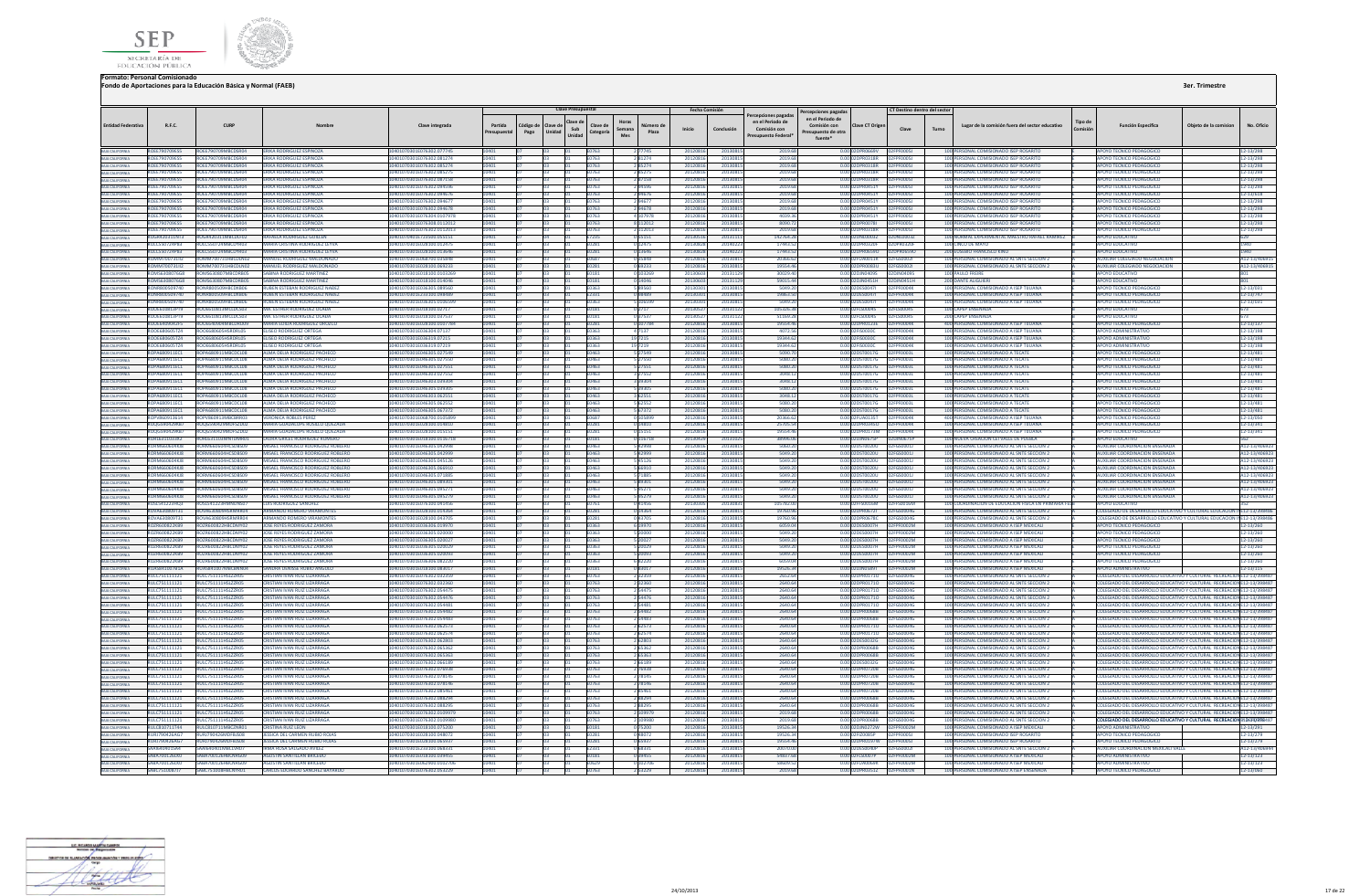



|                                                       |                                |                                                |                                                                                   |                                                        |                      |                           | <b>Clave Presupuestal</b> |                                        |                        |                      | <b>Fecha Comisión</b> |                    | ercepciones pagadas                                   | Percepciones pagadas                                            |                            | CT Destino dentro del sector                             |       |                                                                                          |                     |                                                                           |                             |
|-------------------------------------------------------|--------------------------------|------------------------------------------------|-----------------------------------------------------------------------------------|--------------------------------------------------------|----------------------|---------------------------|---------------------------|----------------------------------------|------------------------|----------------------|-----------------------|--------------------|-------------------------------------------------------|-----------------------------------------------------------------|----------------------------|----------------------------------------------------------|-------|------------------------------------------------------------------------------------------|---------------------|---------------------------------------------------------------------------|-----------------------------|
| <b>Entidad Federativ</b>                              | R.F.C.                         | <b>CURP</b>                                    |                                                                                   | Clave integrad:                                        | Partida<br>esupuesta | ódigo d<br>Unidad<br>Pago | Clave d                   | Clave de<br>Sub<br>Categoría<br>Unidad | Horas<br>Semana<br>Mes | Vúmero d<br>Plaza    | Inicio                | Conclusión         | en el Periodo de<br>Comisión con<br>resupuesto Federa | en el Periodo de<br>Comisión con<br>supuesto de otra<br>fuente* | ave CT Orige               | Clave                                                    | Turno | Lugar de la comisión fuera del sector educativo                                          | Tipo de<br>Comisión | <b>Función Específica</b><br>Objeto de la comisio                         | No. Oficio                  |
|                                                       | SABC7510087J7                  | SABC751008HBCNYR0                              | CARLOS EDOARDO SANCHEZ BAYARD                                                     | 401070301E076302.05323                                 |                      |                           |                           |                                        |                        |                      |                       | 201308             |                                                       |                                                                 |                            |                                                          |       | 100 PERSONAL COMISIONADO A ISEP ENSENAE                                                  |                     | POYO TECNICO PEDAGOGIO                                                    | 12-13/060                   |
| BAJA CALIFORNIA<br>BAJA CALIFORNIA                    | SABC7510087J7                  | SABC751008HBCNYR01                             | CARLOS EDOARDO SANCHEZ BAYARDO                                                    | 0401070301E076302.053231                               |                      |                           |                           | :0763                                  |                        | 2 5 3 2 3 1          | 2012081               | 201308             | 2019.6                                                |                                                                 | 2DPR0351Z                  | 02FPF0001N                                               |       | 100 PERSONAL COMISIONADO A ISEP ENSENADA                                                 |                     | <b>APOYO TECNICO PEDAGOGICO</b>                                           | 12-13/060                   |
| BAJA CALIFORNIA                                       | SARC751008717                  | SARC751008HRCNYR01                             | <b>CARLOS EDOARDO SANCHEZ BAYARDO</b>                                             | 1401070301E076302.053232                               |                      |                           |                           | F0763                                  |                        | 253232               | 20120816              | 2013081            | 2019 68                                               |                                                                 |                            | 0.00.02DPR03517 02EPE0001N                               |       | 100 PERSONAL COMISIONADO A ISEP ENSENADA                                                 |                     | <b>APOYO TECNICO PEDAGOGICO</b>                                           | 12-13/060                   |
| BAJA CALIFORNIA                                       | SARC751008717                  | SARC751008HRCNYR01                             | <b>CARLOS EDOARDO SANCHEZ BAYARDO</b>                                             | 10401070301E076302.053233                              | 101                  |                           |                           | F0763                                  |                        | 2 5 3 2 3 3          | 2012081               | 2013081            | 2019 68                                               |                                                                 |                            | 0.00 02DPR03517 02EPE0001N                               |       | 100 PERSONAL COMISIONADO A ISEP ENSENADA                                                 |                     | APOYO TECNICO PEDAGOGICO                                                  | 12-13/060                   |
|                                                       | <b>SARC751008717</b>           | ADC7E1000UDCNIVOO-                             | <b>RIOS EDOARDO SANCHEZ RAYARD</b>                                                | 176307.053234                                          |                      |                           |                           | 0763                                   |                        | 2 53234              | 2012081               | 201308             | 2019 68                                               | 0.001                                                           | 10003517                   |                                                          |       | 100 PERSONAL COMISIONADO A ISEP ENSENAD                                                  |                     | <b>POYO TECNICO PEDAGOGIO</b>                                             | 12-13/060                   |
| BAIA CALIFORNIA                                       | SABC7510087J                   | BC751008HBCNYR0:                               | RLOS EDOARDO SANCHEZ BAYARDO                                                      | 076302.053235                                          |                      |                           |                           | 0763                                   |                        | 253235               | 2012081               | 201308             | 2019.6                                                |                                                                 | 2DPR0351Z                  |                                                          |       | 100 PERSONAL COMISIONADO A ISEP ENSENADA                                                 |                     | <b>IPOYO TECNICO PEDAGOGICO</b>                                           | 12-13/060                   |
|                                                       | SABC7510087J7                  | ARC751008HRCNYR0                               |                                                                                   | 0401070301E076302.053236                               |                      |                           |                           | 0763                                   |                        | 253236               | 2012081               |                    | 2019.68                                               | 0.00 02DPR0351Z                                                 |                            |                                                          |       | 100 PERSONAL COMISIONADO A ISEP ENSENAD                                                  |                     | APOYO TECNICO PEDAGOGICO                                                  | 12-13/060                   |
|                                                       | SARC751008717                  | ARC751008HRCNYR01                              | ARIOS EDOARDO SANCHEZ BAYARDO                                                     | 0401070301E076302.053242                               |                      |                           |                           | 50763                                  |                        | 2 5 3 2 4 2          | 2012081               | 201308             | 2019.68                                               |                                                                 |                            | 0.00 02DPR03517 02FPF0001N                               |       | 100 PERSONAL COMISIONADO A ISEP ENSENADA                                                 |                     | <b>APOYO TECNICO PEDAGOGICO</b>                                           | 12-13/060                   |
|                                                       | <b>SARC751008717</b>           | SARC751008HRCNYR01                             | <b>CARLOS EDOARDO SANCHEZ BAYARDO</b>                                             | 10401070301F076302.053243                              |                      |                           |                           | F0763                                  |                        | 2 53243              | 2012081               | 2013081            | 2019.68                                               | 0.00 02DPR03517                                                 |                            | 02FPF0001N                                               |       | 100 PERSONAL COMISIONADO A ISEP ENSENADA                                                 |                     | APOYO TECNICO PEDAGOGICO                                                  | 12-13/060                   |
|                                                       | SARC751008717                  | SARC751008HRCNYR01                             | CARLOS EDOARDO SANCHEZ BAYARDO                                                    | 10401070301E076302.059976                              |                      |                           |                           | <b>FN763</b>                           |                        | 59976                | 2012081               | 2013081            | 2019.68                                               |                                                                 |                            | 0.00 02DPR0351Z 02FPF0001N                               |       | 100 PERSONAL COMISIONADO A ISEP ENSENADA                                                 |                     | APOYO TECNICO PEDAGOGICO                                                  | $12 - 13/060$               |
|                                                       | SABC7510087J                   | BC751008HBCNYRO                                | RLOS EDOARDO SANCHEZ BAYAR                                                        |                                                        |                      |                           |                           |                                        |                        |                      | 201208                | 201308             | 2019.6                                                |                                                                 | 2DPR03512                  |                                                          |       | 100 PERSONAL COMISIONADO A ISEP ENSENAE                                                  |                     | POYO TECNICO PEDAGOGIO                                                    | 2-13/060                    |
| BAIA CALIFORNIA                                       | SABC7510087J7                  | SABC751008HBCNYR01<br>ARC751008HRCNYR01        | CARLOS EDOARDO SANCHEZ BAYARDO                                                    | 0401070301E076304.075754                               |                      |                           |                           | E0763                                  |                        | 4 75754              | 20120816              | 2013081            | 4051.36                                               |                                                                 |                            | 0.00 02DPR0280V 02FPF0001N<br>2DPR0280V 02FPF0001N       |       | 100 PERSONAL COMISIONADO A ISEP ENSENADA<br>100 PERSONAL COMISIONADO A ISEP ENSENADA     |                     | APOYO TECNICO PEDAGOGICO                                                  | 12-13/060                   |
| BAIA CALIFORNIA                                       | SABC7510087J7<br>SABC7510087J7 | SARC751008HRCNYR01                             | <b>IRLOS EDOARDO SANCHEZ BAYARDO</b><br>CARLOS EDOARDO SANCHEZ BAYARDO            | 0401070301E076302.080750<br>10401070301E076302.080752  |                      |                           |                           | 0763<br>E0763                          |                        | 280750<br>280752     | 20120816<br>2012081   | 2013081<br>2013081 | 2019.68<br>2019.68                                    | 0.001                                                           |                            | 0.00 02DPR0280V 02FPF0001N                               |       | 100 PERSONAL COMISIONADO A ISEP ENSENADA                                                 |                     | <b>APOYO TECNICO PEDAGOGICO</b><br>APOYO TECNICO PEDAGOGICO               | 12-13/060<br>12-13/060      |
| <b><i>RAIA CALIFORNIA</i></b>                         | <b>SARC751008717</b>           | SARC751008HRCNYR01                             | CARLOS EDOARDO SANCHEZ BAYARDO                                                    | 10401070301E076302.086038                              |                      |                           |                           | <b>F0763</b>                           |                        | 2.86038              | 2012081               | 2013081            | 2019 68                                               |                                                                 |                            | 0.0002DPR0280V 02FPF0001N                                |       | 100 PERSONAL COMISIONADO A ISEP ENSENADA                                                 |                     | APOYO TECNICO PEDAGOGICO                                                  | 12-13/060                   |
|                                                       | <b>SARC751008717</b>           | SARC751008HRCNYR01                             | CARLOS EDOARDO SANCHEZ BAYARDO                                                    | 10401070301F076302.086039                              |                      |                           |                           | F0763                                  |                        | 86039                | 2012081               | 2013081            | 2019 68                                               |                                                                 |                            | 0.0002DPR0280V 02EPE0001N                                |       | 100 PERSONAL COMISIONADO A ISEP ENSENADA                                                 |                     | APOYO TECNICO PEDAGOGICO                                                  | 12-13/060                   |
| BAJA CALIFORNIA                                       | SARC751008717                  | SARC751008HBCNVP01                             | CARLOS EDOARDO SANCHEZ RAYARDO                                                    | 10401070301E076302.087622                              |                      |                           |                           | F0763                                  |                        | 287622               | 2012081               | 201308             | 2019 68                                               |                                                                 |                            | 0.0002DPR03517 02EPE0001N                                |       | 100 PERSONAL COMISIONADO A ISEP ENSENADA                                                 |                     | AROVO TECNICO REDAGOGICO                                                  | 12-13/060                   |
| BAJA CALIFORNIA                                       | SABC7510087J7                  | ARC751008HRCNYR01                              | CARLOS EDOARDO SANCHEZ BAYARDO                                                    | 1401070301F076304 092755                               |                      |                           |                           | 0763                                   |                        | 192755               | 201208                | 201308             | 4039.36                                               | 0.00 02DPR0063G                                                 |                            | 02FPF0001N                                               |       | 100 PERSONAL COMISIONADO A ISEP ENSENADA                                                 |                     | APOYO TECNICO PEDAGOGICO                                                  | 12-13/060                   |
|                                                       | SACE7110231G9                  | ACE711023MRCNIG04                              | MARIA EUGENIA SANDOVAL CEL                                                        | 0401070301E068700.039618                               |                      |                           |                           | E0687                                  |                        | 39618                | 201208                | 201308             | 45424.7                                               | 0.00 02FUA0136S                                                 |                            |                                                          |       | 400 PERSONAL COMISIONADO A ISEP TUUANA                                                   |                     | APOYO TECNICO PEDAGOGIO                                                   | 12-13/51                    |
|                                                       | SACE 711023169                 | SACE 711023 MBCNIG04                           | AARIA FUGENIA SANDOVAL CELIS                                                      | 0401070301E068700.0109129                              |                      |                           |                           | <b>FO687</b>                           |                        | 0 109129             | 2012081               | 2013081            | 20520.62                                              |                                                                 |                            | 0.00.02EUA0137R 02EPE0004K                               |       | 400 PERSONAL COMISIONADO A ISEP TUUANA                                                   |                     | APOYO TECNICO PEDAGOGICO                                                  | $12 - 13/51$                |
|                                                       | <b>SACV631222V57</b>           | SACV631222MSRNMC05                             | VICTORIA GENOVEVA SANTILLAN CAMARENA                                              | 10401070301F018100 0103287                             |                      |                           |                           | F0181                                  |                        | 103287               | 2013061               | 201312             | 30029.40                                              | 0.00.02DIN05422                                                 |                            | 02DIN05422                                               |       | 100 XOCHICALCO                                                                           |                     | ΔΡΟΥΩ ΕΒΗΓΑΤΙΝΟ                                                           | $700 -$                     |
|                                                       | <b>SACV631222V57</b>           | SACV631222MSRNMCOS                             | VICTORIA GENOVEVA SANTILLAN CAMARENA                                              | 10401070301E018100.014092                              |                      |                           |                           | E0181                                  |                        | 0 14092              | 2013061               | 201312             | 39391.76                                              |                                                                 |                            | 0.00.02DIN05997 02DIN05997                               |       | 200 XEL-HA                                                                               |                     | ΔΡΟΥΩ ΕΒΗΓΑΤΙΚ                                                            |                             |
|                                                       | ADC511206DE:                   | CS11206HBSNRRD                                 | <b>LOS SANCHEZ DUARTI</b>                                                         | 01070301E028100.01675                                  |                      |                           |                           | 0281                                   |                        |                      | 201208                | 201308             | 43717.3                                               |                                                                 | <b>DPR0336G</b>            |                                                          |       | 100 PERSONAL COMISIONADO AL SNTE SECCION 2                                               |                     | RESIDENTE COMITE FISC. TRANSPARENCIA Y RENDICION DE CL                    | T/A12-13/407578             |
|                                                       | SADC511206DE1                  |                                                | CARLOS SANCHEZ DUART                                                              | 028100.051226                                          |                      |                           |                           | 10281                                  |                        | 051226               | 201208                | 201308             | 25935.42                                              |                                                                 | 0.00 02FIZ0088M 02FGS0001. |                                                          |       | 100 PERSONAL COMISIONADO AL SNTE SECCION 2                                               |                     | PRESIDENTE COMITE FISC. TRANSPARENCIA Y RENDICION DE CUENTA A12-13/407578 |                             |
| BAJA CALIFORNIA                                       | <b>SAFA6710149PD</b>           | SAFA671014MRCI SL02                            | ALMA DELIA SALAS ESPINOZA                                                         | 0401070301E034100.0102866                              |                      |                           |                           | E0341                                  |                        | 0 102866             | 2012081               | 2013081            | 62677.86                                              | 0.00 02DES0027V                                                 |                            | 02FPE0003L                                               |       | 400 PERSONAL COMISIONADO A TECATE                                                        |                     | <b>APOYO ADMINISTRATIVO</b>                                               | 12-13/452                   |
| <b>BAIA CALIFORNIA</b>                                | SAFJ670418A97                  | SAFI670418MNTNNN09                             | JUANITA GERTRUDIS SANCHEZ FONSECA                                                 | 10401070301E018100.03276                               |                      |                           |                           | E0181                                  |                        | 03276                | 2012081               | 2013081            | 25677.42                                              |                                                                 |                            |                                                          |       | 100 PERSONAL COMISIONADO AL SNTE SECCION 2                                               |                     | <b>AUXILIAR COORDINACION TUUANA</b>                                       | A12-13/407025               |
|                                                       | <b>SAFI670418A97</b>           | SAFI670418MNTNNN09                             | <b>ILIANITA GERTRUDIS SANCHEZ FONSECA</b>                                         | 0401070301F018100.06119                                |                      |                           |                           | <b>F0181</b>                           |                        | 0 6 1 1 9            | 2012081               | 2013081            | 25677.42                                              |                                                                 |                            | 0.0002DIN0200C 02EGS0004G                                |       | 100 PERSONAL COMISIONADO AL SNTE SECCIÓN 2                                               |                     | AUXILIAR COORDINACION THUANA                                              | A12-13/40702                |
|                                                       | SAGC850627PQ0                  | AGC850627MBCNNL01                              | <b>NUDIA INES SANCHEZ GONZALEZ</b>                                                | 0401070301E068900.0108424                              |                      |                           |                           | :0689                                  |                        | 108424               | 2012081               | 201308             | 20366.62                                              |                                                                 |                            | 0.00 02FUA0131X 02FPF0004K                               |       | 400 PERSONAL COMISIONADO A ISEP TIJUANA                                                  |                     | APOYO TECNICO PEDAGOGICO                                                  | 12-13/052                   |
| BAJA CALIFORNIA                                       | SAGC881213V9A                  | AGC881213MBCLMR03                              | <b>CRISTINA SALAZAR GOMEZ</b>                                                     | 0401070301E028100.0116997                              |                      |                           |                           | E0281                                  |                        | 0 116997             | 2012081               | 2013081            | 19554.46                                              |                                                                 |                            | 0.00 02DPR0628V 02FPF0002M                               |       | 100 PERSONAL COMISIONADO A ISEP MEXICAL                                                  |                     | <b>APOYO ADMINISTRATIVO</b>                                               | 12-13/245                   |
| BAJA CALIFORNIA                                       | <b>SAGM590310T93</b>           | GMS90310HGTLRC01                               | <b>ACARIO SALINAS GARCIA</b>                                                      | 1401070301F028100 014446                               |                      |                           |                           | $-0281$                                |                        | 0 14446              | 2012081               | 201308             | 43717.36                                              | 0.00.02DPR0607L                                                 |                            | 02EGS00011                                               |       | 100 PERSONAL COMISIONADO AL SNTE SECCION 37                                              |                     | COORD, DE TRAB, Y CONFLICTOS DE EDUC, BASICA EN SAN QUIN                  | A12-13/40298                |
|                                                       | <b>SAHE691107UOF</b>           | HE691107HOCNRR05                               | RNESTO ANTONIO SANDOVAL HERNANDEZ                                                 | 0401070301F148300.073254                               |                      |                           |                           | F1483                                  |                        | 173254               | 2012081               | 201308             | 36698.51                                              | 0.00 02DPR0045Q                                                 |                            | 02EGS0001                                                |       | 100 PERSONAL COMISIONADO AL SNTE SECCION 2                                               |                     | COORD, DE TRAB Y CONFLICTOS DE EDUC, INDIGENAL                            | A12-13/4069                 |
|                                                       | <b>SAHF691107UO6</b>           | HE691107HOCNRROS                               | <b>RNESTO ANTONIO SANDOVAL HERNANDEZ</b>                                          | 0401070301E148500.0103201                              |                      |                           |                           | F1485                                  |                        | 103201               | 2012081               | 201308             | 1970846                                               |                                                                 |                            | 0.00.02DPR000RM 02EGS00011                               |       | 100 PERSONAL COMISIONADO AL SNTE SECCIÓN 2                                               |                     | COORD, DE TRAB Y CONFLICTOS DE EDUC INDIGENA                              | A12-13/40697                |
| BAIA CALIFORNIA<br>BAIA CALIFORNIA                    | 0520130630                     | <b>UA630130HBCLML00</b>                        | OSE ALFREDO SALDALA JIMENEZ                                                       | 101070301E022100.0202                                  |                      |                           |                           |                                        |                        |                      | 2012081               | 201308             | 57468.37                                              | 0.00.02DRR02M                                                   |                            | 02FGS0003H                                               |       | 100 PERSONAL COMISIONADO AL SNTE SECCION                                                 |                     | VICEPRESIDENTE 1 DEL COMITE SECCIONAL DE FISCALIZACION, TRAN A12-13/40693 |                             |
|                                                       | 9520130639                     | <b>AIA630130HRCLML09</b>                       | JOSE ALFREDO SALDATA JIMENEZ                                                      | 0401070301E028100.014776                               |                      |                           |                           | 0281                                   |                        | 14776                | 2012081               | 201308             | 33712.24                                              | 0.00 02DPR0726W                                                 |                            | PFGS0003H                                                |       | 100 PERSONAL COMISIONADO AL SNTE SECCION 2                                               |                     | VICEPRESIDENTE 1 DEL COMITE SECCIONAL DE FISCALIZACION. TRAN A12-13/40693 |                             |
| BAIA CALIFORNIA                                       | ALA61102043A                   | A611020MBCLPN0                                 | ARIA DE LOS ANGELES SALAS LOPE                                                    | 01070301E046305.07116                                  |                      |                           |                           | 0463                                   |                        |                      | 20130                 | 201308             | 5071.7                                                | 0.00 02FZT0007H                                                 |                            | F0004                                                    |       | 100 PERSONAL COMISIONADO A ISEP TUUANA                                                   |                     | POYO TECNICO PEDAGOGICO                                                   | 12-13/572                   |
| BAJA CALIFORNIA                                       | SALA61102043A                  | 5ALA611020MRCLPN00                             | MARIA DE LOS ANGELES SALAS LOPEZ                                                  | 10401070301E046305.074666                              |                      |                           |                           | E0463                                  |                        | 5 74666              | 201301                | 2013081            | 5070.72                                               |                                                                 |                            | 0.00 02FZT0007H 02FPF0004K                               |       | 100 PERSONAL COMISIONADO A ISEP TIJUANA                                                  |                     | APOYO TECNICO PEDAGOGICO                                                  | 12-13/572                   |
| BAJA CALIFORNIA                                       | SALA61102043A<br>5414611020434 | SALA611020MRCLPN00<br>ALA611020MRCLPN00        | MARIA DE LOS ANGELES SALAS LOPEZ                                                  | 10401070301F046305.074699<br>10401070301F046305 079021 | LOAD1                |                           |                           | <b>F0463</b><br><b>FN463</b>           |                        | 5 74699              | 2013010<br>2013010    | 2013081<br>2013081 | 5070.72<br>5070.72                                    |                                                                 |                            | 0.00 02EZT0007H 02EPE0004K<br>0.00.02EZT0007H 02EPE0004K |       | 100 PERSONAL COMISIONADO A ISEP TIILIANA<br>100 PERSONAL COMISIONADO A ISEP TIILIANA     |                     | APOYO TECNICO PEDAGOGICO<br>APOYO TECNICO PEDAGOGICO                      | 12-13/572                   |
| BAIA CALIFORNIA<br>BAIA CALIFORNIA                    | 5414611020434                  | <b>N 4611020MBCLPN00</b>                       | <b>MARIA DE LOS ANGELES SALAS LOPEZ</b><br><b>AARIA DE LOS ANGELES SALAS LOPE</b> | 0401070301F036320.08504                                |                      |                           |                           |                                        |                        | 5 79021              | 201301                |                    | 20282.84                                              | 0.00 02FZT0007H                                                 |                            | OZEPEDODAK                                               |       | 100 PERSONAL COMISIONADO A ISEP TUUANA                                                   |                     | <b>APOYO TECNICO PEDAGOGICO</b>                                           | 12-13/572                   |
|                                                       | ALH781229U64                   | 1781229HBCNPC0I                                | TOR ABEL SANCHEZ LOPE?                                                            | 01070301E106702.023409                                 |                      |                           |                           | E0363<br>1067                          |                        | 20 85046             | 201306                | 201308<br>201308   | 1981.4                                                |                                                                 | DES0019M                   | <b>FOODAK</b>                                            |       | 400 PERSONAL COMISIONADO A ISEP TUUANA                                                   |                     | <b>DYO TECNICO PEDAGOGICO</b>                                             | 12-13/572<br>12-13/796      |
| BAJA CALIFORNIA<br>BAJA CALIFORNIA                    | SALH781229U64                  | ALH781229HBCNPC00                              | <b>ECTOR ABEL SANCHEZ LOPE</b>                                                    | 401070301E106702.023410                                |                      |                           |                           | E1067                                  |                        | 2 23410              | 201306                | 201308             | 1981.40                                               |                                                                 | 2DES0019M                  | 02FPF0004                                                |       | 400 PERSONAL COMISIONADO A ISEP TUUANA                                                   |                     | <b>APOYO TECNICO PEDAGOGICO</b>                                           | 12-13/796                   |
|                                                       | SALH781229U64                  | SALH781229HBCNPC00                             | <b>HECTOR ABEL SANCHEZ LOPEZ</b>                                                  | 0401070301E106702.023411                               |                      |                           |                           | E1067                                  |                        | 2 2 3 4 1 1          | 2013061               | 2013081            | 1981.40                                               |                                                                 |                            | 0.00 02DES0019M 02EPE0004K                               |       | 400 PERSONAL COMISIONADO A ISEP TIJUANA                                                  |                     | APOYO TECNICO PEDAGOGICO                                                  | 12-13/796                   |
| BAIA CALIFORNIA<br>BAIA CALIFORNIA<br>BAIA CALIFORNIA | SALH781229U64                  | ALH781229HBCNPC00                              | <b>IECTOR ABEL SANCHEZ LOPE</b>                                                   | 0401070301E106702.023412                               |                      |                           |                           | 1067                                   |                        | 2 2 3 4 1 2          | 201306                | 201308             | 1981.40                                               |                                                                 |                            | 0.00 02DES0019M 02FPF0004K                               |       | 400 PERSONAL COMISIONADO A ISEP TUUANA                                                   |                     | APOYO TECNICO PEDAGOGICO                                                  | 12-13/796                   |
|                                                       | SALH781229U64                  | H781229HRCNPCD                                 | <b>ECTOR ABEL SANCHEZ LOPE</b>                                                    | 401070301E106702.02341                                 |                      |                           |                           | E1067                                  |                        | 2 2 3 4 1 3          | 2013061               | 201308             | 1981.40                                               |                                                                 | 12DES0019M 02              |                                                          |       | 400 PERSONAL COMISIONADO A ISEP TIJUANA                                                  |                     | APOYO TECNICO PEDAGOGIC                                                   | 12-13/796                   |
| BAIA CALIFORNIA                                       | SALH781229U64                  | H781229HBCNPC0                                 | <b>TOR ABEL SANCHEZ LOPE</b>                                                      | 401070301E106702.023414                                |                      |                           |                           |                                        |                        | 2 2 3 4 1 4          | 2013061               | 201308             | 1981.40                                               |                                                                 |                            | 0.00 02DES0019M 02FPF0004K                               |       | 400 PERSONAL COMISIONADO A ISEP TUUANA                                                   |                     | <b>APOYO TECNICO PEDAGOGICO</b>                                           | 12-13/796                   |
| BAIA CALIFORNIA                                       | SALH781229U64                  | ALH781229HBCNPC00                              | <b>HECTOR ABEL SANCHEZ LOPEZ</b>                                                  | 0401070301E106702.095487                               | 401                  |                           |                           | E1067                                  |                        | 295487               | 2013061               | 2013081            | 1981.40                                               |                                                                 |                            | 0.00 02DES0019M 02FPF0004K                               |       | 400 PERSONAL COMISIONADO A ISEP TUUANA                                                   |                     | APOYO TECNICO PEDAGOGICO                                                  | 12-13/796                   |
| BAJA CALIFORNIA                                       | SAMC690428079                  | AMC690428HRCNGS08                              | CESAR SANDEZ MAGDALENO                                                            | 0401070301E028100.012991                               |                      |                           |                           | E0281                                  |                        | 0 12991              | 20120816              | 2013081            | 19820.86                                              |                                                                 |                            | 0.00 02DPR0469X 02FGS0004G                               |       | 100 PERSONAL COMISIONADO AL SNTE SECCION 2                                               |                     | REPRESENTANTE ANTE ISSSTE MEXICA                                          | A12-13/40880                |
| <b>BAJA CALIFORNIA</b>                                | SAMC690428079                  | MC690428HRCNGS08                               | <b><i>CESAR SANDEZ MAGDALFNO</i></b>                                              | 0401070301E028100.014443                               |                      |                           |                           | 10281                                  |                        | 0 14443              | 2012081               | 2013081            | 25971.94                                              |                                                                 |                            | 0.00 02DPR0373K 02FG50004G                               |       | 100 PERSONAL COMISIONADO AL SNTE SECCION 2                                               |                     | REPRESENTANTE ANTE ISSSTE MEXICA                                          | A12-13/40880                |
|                                                       | <b>SAMO610829220</b>           | MO610829HRCLRR09                               | <b>RI ANDO SALGADO MARTINEZ</b>                                                   | 0401070301E028100.069534                               |                      |                           |                           | <b>FN281</b>                           |                        | 69534                | 2013081               | 201407             | 10264.92                                              |                                                                 |                            | 0.0002DPR0523A 02DPR0523A                                |       | 100 GRAL HERMENEGILDO GALEANA                                                            |                     | ΔΡΟΥΩ ΕΠΙΙΣΑΤΙΝΟ                                                          | 1862                        |
|                                                       | 54540610829220                 | <b>AO610829HRCLRRD9</b>                        | <b>PLANDO SALGADO MARTINEZ</b>                                                    | 101070201E028100.026520                                |                      |                           |                           | 0281                                   |                        |                      | 2013081               | 201402             | 17478.66                                              |                                                                 | 2DPR0599Q                  | nanppnsgon                                               |       | 200 MTRO FRANCISCO RODRIGUEZ CASTRI                                                      |                     | <b>POYO EDUCATIVO</b>                                                     | 1867                        |
| BAIA CALIFORNIA<br>BAIA CALIFORNIA                    | <b>SAPE6508141Y2</b>           | <b>DESSOR14MBCNRIO4</b>                        | Ι ΒΔ SANCHEZ ΡΕΒΑΙΤΑ                                                              | 1401070301E018100.012853                               |                      |                           |                           | 0181                                   |                        | 12853                | 2012081               | 201308             | 25831.42                                              | 0.000201N0323M                                                  |                            | <b>NOEDENNAM</b>                                         |       | 100 PERSONAL COMISIONADO A ISEP TUUANA                                                   |                     | <b>APOVO TECNICO PEDA</b>                                                 | 12-13/104                   |
| BAIA CALIFORNIA<br>BAIA CALIFORNIA                    | SAPO710629SW3                  | 0710629HSRLSS04                                | <b>CAR ALONSO SALAZAR PESQUEIR</b>                                                | 01070301E233300.07323                                  |                      |                           |                           | E2333                                  |                        | 7323                 | 201208                | 201308             | 19905.44                                              |                                                                 | DES0025X                   | 2FGS0001J                                                |       | 100 PERSONAL COMISIONADO AL SNTE SECCION 2                                               |                     | <b>IEPRESENTANTE ANTE ISSSTE EN EN</b>                                    | 12-13/40878                 |
|                                                       | SAP0710629SW3                  | SAPO710629HSRLSS04                             | OSCAR ALONSO SALAZAR PESQUEIRA                                                    | I0401070301E046304.0115159                             |                      |                           |                           | E0463                                  |                        | 4 115159             | 2012082               | 2013081            | 4039.36                                               | 0.00 02DST0020U                                                 |                            | 02FGS0001J                                               |       | 200 PERSONAL COMISIONADO AL SNTE SECCION 2                                               |                     | REPRESENTANTE ANTE ISSSTE EN ENSENADA                                     | A12-13/40879                |
| BAJA CALIFORNIA                                       | <b>SAQA650830CIA</b>           | <b>BOAGSOR30MBCNXR09</b>                       | ARCELIA DEL CARMEN SAN MIGUEL OUIDONEZ                                            | 10401070301E076302.032591                              | 1401                 |                           |                           | F0763                                  |                        | 2 3 2 5 9 1          | 2012081               | 2013081            | 3463.16                                               |                                                                 |                            | 0.00.02DPR0414U 02EPE0004K                               |       | 100 PERSONAL COMISIONADO A ISEP TIILIANA                                                 |                     | APOYO TECNICO PEDAGOGICO                                                  | 12-13/069                   |
|                                                       | 5404650830014                  | 14650830MBCNYR06                               | <b>REFLIA DEL CARMEN SAN MIGUEL QUIDONE</b>                                       | 101070301E076302.03259                                 |                      |                           |                           |                                        |                        |                      | 2012081               | 201308             | 3457.16                                               |                                                                 | 2DPR0414U                  | PENNNAK                                                  |       | <b>REPSONAL COMISIONADO A ISER TILLIANA</b>                                              |                     | <b>POYO TECNICO PEDAGOGICO</b>                                            | 2-13/069                    |
|                                                       | <b>5404650830CIA</b>           | AO A650830MBCNYR09                             | ARCELIA DEL CARMEN SAN MIGUEL OUIDONEZ                                            | 0401070301E076302.032593                               |                      |                           |                           | E0763                                  |                        | 2 3 2 5 9 3          | 2012081               | 201308             | 3457.16                                               |                                                                 |                            | 0.00 02DPR0414U 02FPF0004K                               |       | 100 PERSONAL COMISIONADO A ISEP TUUANA                                                   |                     | <b>APOVO TECNICO PEDAGOGICO</b>                                           | 12-13/069                   |
| BAJA CALIFORNIA                                       | SAQA650830CM                   | <b>OA650830MBCNXR09</b>                        | CELIA DEL CARMEN SAN MIGUEL QUIDONEZ                                              | 0401070301E076302.032594                               |                      |                           |                           | 0763                                   |                        | 232594               | 201208                | 201308             | 3457.1                                                | 0.00 02DPR0414U                                                 |                            | FPENNNAK                                                 |       | 100 PERSONAL COMISIONADO A ISEP TUUANA                                                   |                     | <b>APOYO TECNICO PEDAGOGICO</b>                                           | 2-13/069                    |
|                                                       | <b>SAQA650830CIA</b>           | AQA650830MBCNXR09                              | ARCELIA DEL CARMEN SAN MIGUEL QUIDONEZ                                            | 0401070301E076302.032595                               |                      |                           |                           | E0763                                  |                        | 232595               | 201208                | 201308             | 3457.16                                               |                                                                 | 0.00 02DPR0414U 02FPF0004I |                                                          |       | 100 PERSONAL COMISIONADO A ISEP TUUANA                                                   |                     | APOYO TECNICO PEDAGOGICO                                                  | 12-13/069                   |
|                                                       | SAQA650830CIA<br>5404650830014 | <b>MOA650830MBCNXR09</b><br>AO A650830MBCNXR09 | REFLIA DEL CARMEN SAN MIGUEL OUIDONEZ<br>ARCELIA DEL CARMEN SAN MIGUEL OUIDONEZ   | 0401070301E076302.032596<br>0401070301E076302.034033   |                      |                           |                           | F0763<br>1763                          |                        | 232596<br>34033      | 2012081               | 2013081            | 3457.16<br>3457.16                                    | 0.00 02DPR0414U                                                 |                            | 02FPF0004K<br>0.0002DPR0414U 02FPF0004K                  |       | 100 PERSONAL COMISIONADO A ISEP TUUANA<br>100 PERSONAL COMISIONADO A ISEP TIILIANA       |                     | APOYO TECNICO PEDAGOGICO<br>APOYO TECNICO PEDAGOGICO                      | 12-13/069                   |
|                                                       |                                |                                                |                                                                                   |                                                        |                      |                           |                           |                                        |                        |                      | 2012081               | 2013081            |                                                       |                                                                 |                            | 02FPF0004                                                |       |                                                                                          |                     | APOYO TECNICO PEDAGOGICO                                                  | 12-13/069                   |
|                                                       | SAQA650830CIA<br>SAQA650830CIA | LOA650830MBCNXR09<br>QA650830MBCNXR09          | RCELIA DEL CARMEN SAN MIGUEL QUIDONEZ<br>CELIA DEL CARMEN SAN MIGUEL QUIDONEZ     | 0401070301E076302.034034<br>401070301E076302.042224    |                      |                           |                           | E0763                                  |                        | 234034<br>242224     | 2012081<br>2012081    | 201308<br>201308   | 3457.16<br>3457.16                                    | 0.00 02DPR0414U                                                 |                            | 2DPR0414U 02FPF0004K                                     |       | 100 PERSONAL COMISIONADO A ISEP TUUANA<br>100 PERSONAL COMISIONADO A ISEP TUUANA         |                     | <b>APOYO TECNICO PEDAGOGICO</b>                                           | 12-13/069                   |
| BAIA CALIFORNIA<br>BAJA CALIFORNIA                    | SAQA650830CIA                  | AQA650830MBCNXR09                              | ARCELIA DEL CARMEN SAN MIGUEL QUIDONEZ                                            | 0401070301E076302.042225                               |                      |                           |                           | :0763<br>E0763                         |                        | 242225               | 2012081               |                    | 3457.16                                               | 0.001<br>0.00 02DPR0414U                                        |                            | 02FPF0004K                                               |       | 100 PERSONAL COMISIONADO A ISEP TIJUANA                                                  |                     | <b>APOYO TECNICO PEDAGOGICO</b>                                           | 12-13/069                   |
| <b>BAIA CALIFORNIA</b>                                | SAQA650830CIA                  | <b>SAQA650830MBCNXR09</b>                      | ARCELIA DEL CARMEN SAN MIGUEL QUIDONEZ                                            | 0401070301E076302.042226                               |                      |                           |                           |                                        |                        | 242226               | 20120816              | 2013081<br>2013081 | 3457.16                                               |                                                                 |                            | 0.00 02DPR0414U 02FPF0004K                               |       | 100 PERSONAL COMISIONADO A ISEP TUUANA                                                   |                     | APOYO TECNICO PEDAGOGICO                                                  | 12-13/069<br>12-13/069      |
|                                                       | 540465083004                   | <b>SAO A650820MBCNYRDO</b>                     | ARCELIA DEL CARMEN SAN MIGUEL OUIDONEZ                                            | 10401070301E076302.065360                              |                      |                           |                           | E0763<br>F0763                         |                        | 2.65360              | 2012081               | 2013081            | 3457.16                                               | 0.00 02DPR0573L                                                 |                            | <b>DREPERDAM</b>                                         |       | 100 PERSONAL COMISIONADO A ISEP TILLIANA                                                 |                     | APOYO TECNICO PEDAGOGICO                                                  | 12-13/069                   |
|                                                       | 5404650830CIA                  | <b>PORXVIDERS ANDERSONS</b>                    | ARCELIA DEL CARMEN SAN MIGUEL OUIDONEZ                                            | 10401070301E076302.065361                              |                      |                           |                           | <b>F0763</b>                           |                        | 2 65361              | 20120816              | 2013081            | 3457.16                                               |                                                                 |                            | 0.0002DPR0573L 02EPE0004K                                |       | 100 PERSONAL COMISIONADO A ISEP TIILIANA                                                 |                     | APOYO TECNICO PEDAGOGICO                                                  | 12-13/069                   |
| BAJA CALIFORNIA                                       | <b>SAOA650830CIA</b>           | AO A650830MBCNYR09                             | ARCELIA DEL CARMEN SAN MIGUEL OUIDONEZ                                            | 10401070301E076302.085457                              |                      |                           |                           | F0763                                  |                        | 285457               | 2012081               | 201308             | 3457.16                                               | 0.00 02DPR0573L                                                 |                            | <b>DREPERDAMY</b>                                        |       | 100 PERSONAL COMISIONADO A ISEP TIILIANA                                                 |                     | AROVO TECNICO REDAGOGICO                                                  | 12-13/069                   |
|                                                       | <b>SAQA650830CIA</b>           | AO A650830MBCMYR09                             | ARCELIA DEL CARMEN SAN MIGUEL QUIDONEZ                                            | 10401070301E076302.0104243                             |                      |                           |                           | E0763                                  |                        | 2 104243             | 2012081               | 201308             | 2036.28                                               | 0.00 02DPR0573I                                                 |                            | <b>MOEDENNAM</b>                                         |       | 100 PERSONAL COMISIONADO A ISEP TUUANA                                                   |                     | APOYO TECNICO PEDAGOGICO                                                  | 12-13/069                   |
|                                                       | SARP6304277P9                  | RP630427MBCCMT07                               | <b>TRICIA SAUCEDO RAMOS</b>                                                       | 401070301E012100.078013                                |                      |                           |                           | 0121                                   |                        | 378013               | 2012081               | 201308             | 57386.26                                              | 0.001                                                           | 2DJN0061S                  | FPF0002M                                                 |       | 100 PERSONAL COMISIONADO A ISEP MEXICAL                                                  |                     | <b>APOYO ADMINISTRATIVO</b>                                               | 2-13/351                    |
|                                                       | SARP6304277P9                  | ARP630427MRCCMT07                              | ATRICIA SALICEDO RAMOS                                                            | 0401070301F018100 0108309                              |                      |                           |                           | <b>F0181</b>                           |                        | 0.108309             | 2012081               | 2013081            | 1978434                                               | 0.00 02DJN0650G                                                 |                            | 02ERE0002M                                               |       | 100 PERSONAL COMISIONADO A ISEP MEXICAL                                                  |                     | <b>APOYO ADMINISTRATIVO</b>                                               | 12-13/351                   |
|                                                       | <b>SASA621007IMO</b>           | SASA621007HDELVR05                             | ARTURO SALAZAR SAAVEDRA                                                           | 10401070301F106702.059987                              |                      |                           |                           | F1067                                  |                        | 59987                | 2012081               | 2013081            | 1981 40                                               | 0.00 02DST0038T                                                 |                            | 02FPF0005L                                               |       | 100 PERSONAL COMISIONADO ISEP ROSARITO                                                   |                     | <b>APOYO ADMINISTRATIVE</b>                                               | 12-13/403                   |
|                                                       | <b>SASA621007IMC</b>           | SA621007HDELVR0                                | ARTURO SALAZAR SAAVEDRA                                                           | 0401070301F046306 085194                               |                      |                           |                           | FN463                                  |                        | 585194               | 2012081               | 201308             | 6059.04                                               | 0.00 02DST0038T                                                 |                            | 02ERE00051                                               |       | 100 PERSONAL COMISIONADO ISEP ROSARITI                                                   |                     | ΔΡΟΥΩ ΔΩΜΙΝΙΝΤΑ ΤΙΜ                                                       | 2-13/403                    |
|                                                       | SASA621007JM0                  | ISA621007HDELVR05                              | <b>ARTURO SALAZAR SAAVEDRA</b>                                                    | 0401070301E046306.085195                               |                      |                           |                           | E0463                                  |                        | 585195               | 201208                | 201308             | 6059.04                                               | 0.00 02DST0038T                                                 |                            |                                                          |       | 100 PERSONAL COMISIONADO ISEP ROSARIT                                                    |                     | <b>APOYO ADMINISTRATIVO</b>                                               | 12-13/403                   |
| BAJA CALIFORNIA                                       | SASA621007JMC                  | A621007HDFLVR0                                 | <b>ITURO SALAZAR SAAVEDRA</b>                                                     | 401070301E106702.09100                                 |                      |                           |                           | 1067                                   |                        | 291001               | 201208                | 201308             | 1981.40                                               | 0.001                                                           | DST0038T                   | <b>FOODSJ</b>                                            |       | 100 PERSONAL COMISIONADO ISEP ROSARITI                                                   |                     | <b>POYO ADMINISTRATIVO</b>                                                | 12-13/403                   |
|                                                       | <b>SASA621007IMC</b>           | ASA621007HDELVR0                               | ARTURO SALAZAR SAAVEDRA                                                           | 0401070301E046301.091275                               |                      |                           |                           | <b>FN463</b>                           |                        | 191275               | 2012081               | 201308             | 100984                                                | 0.00 02DST003RT                                                 |                            |                                                          |       | 100 PERSONAL COMISIONADO ISEP ROSARIT                                                    |                     | ΔΡΟΥΩ ΔΟΜΙΝΙΚΤΡΑΤΙΜ                                                       | 12-13/403                   |
| BAJA CALIFORNIA                                       | SASA621007JM0                  | SASA621007HDELVR05                             | ARTURO SALAZAR SAAVEDRA                                                           | 10401070301E046301.091276                              |                      |                           |                           | E0463                                  |                        | 191276               | 20120816              | 2013081            | 1009.84                                               |                                                                 |                            |                                                          |       | 100 PERSONAL COMISIONADO ISEP ROSARITO                                                   |                     | <b>APOYO ADMINISTRATIVO</b>                                               | 12-13/403                   |
|                                                       | <b>SASA621007IMO</b>           | ASA621007HDELVR05                              | ARTURO SALAZAR SAAVEDRA                                                           | 10401070301F046305 094851                              |                      |                           |                           | FN463                                  |                        | 594851               | 2012081               | 201308             | 5049.20                                               | 0.00102DST0038T                                                 |                            | 02FPF00051                                               |       | 100 PERSONAL COMISIONADO ISEP ROSARITO                                                   |                     | ΔΡΟΥΟ ΔΟΜΙΝΙΣΤΡΑΤΙΝΟ                                                      | 12-13/403                   |
|                                                       | <b>SASA621007JMC</b>           | SA621007HDELVR05                               | <b>ARTURO SALAZAR SAAVEDRA</b>                                                    | 10401070301E046302.010095                              |                      |                           |                           | E0463                                  |                        | 2 100957             | 2012081               | 201308             | 2019.68                                               | 0.00 02DST0038T                                                 |                            | 02EPE0005                                                |       | 100 PERSONAL COMISIONADO ISEP ROSARITI                                                   |                     | <b>APOYO ADMINISTRATIVO</b>                                               | 12-13/403                   |
| BAJA CALIFORNIA                                       | SASA621007JM0                  | SA621007HDFLVR0                                | <b>ITURO SALAZAR SAAVEDRA</b>                                                     | 401070301E106702.010289                                |                      |                           |                           |                                        |                        | 2 102893             | 2012081               | 201308             | 1981.4                                                |                                                                 | 2DST0038T                  | 2FPF0005                                                 |       | 100 PERSONAL COMISIONADO ISEP ROSARIT                                                    |                     | <b>APOYO ADMINISTRATIVO</b>                                               | 12-13/403                   |
| <b>BAJA CALIFORNIA</b>                                | <b>SASA621007IMC</b>           | ASA621007HDELVR05                              | ARTURO SALAZAR SAAVEDRA                                                           | 0401070301F046310 0116217                              |                      |                           |                           | <b>FN463</b>                           |                        | 10 11 6217           | 2012081               | 2013081            | 10107.90                                              | 0.00.02DST0038T                                                 |                            | 02EPE0005                                                |       | 100 PERSONAL COMISIONADO ISEP ROSARITO                                                   |                     | <b>APOYO ADMINISTRATIVO</b>                                               | 12-13/403                   |
| BAJA CALIFORNIA                                       | SASR660704Q48                  | ASR660704MGRNIC08                              | RICARDA LETICIA DE LA SANCHA SALGADO                                              | I0401070301E076302.056217                              |                      |                           |                           | E0763                                  |                        | 2 5 6 2 1 7          | 2012081               | 201308             | 2659.24                                               |                                                                 |                            |                                                          |       | 100 PERSONAL COMISIONADO AL SNTE SECCION 2                                               |                     | <b>AUXILIAR COORDINACION ENSENADA</b>                                     | A12-13/40696                |
|                                                       | \$458660704048                 | R660704MGRNIC08                                | <b>ΒΙΓΑΒΡΑ LETICIA DE LA SANCHA SALGADO</b>                                       | 0401070301F076302.056218                               |                      |                           |                           | 0763                                   |                        | 56218                | 2012081               | 201308             | 2657.24                                               | 0.00 02EES0005G                                                 |                            | 02EGS00011                                               |       | 100 PERSONAL COMISIONADO AL SNTE SECCION 2                                               |                     | ΔΗΧΙΗΔΒ ΣΩΩΒΡΙΝΑΣΙΩΝ ΕΝSΕΝΑΠΑ                                             | A12-13/40696                |
|                                                       | 5458660704048                  | 660704MGRNIC08                                 | RICARDA LETICIA DE LA SANCHA SALGADO                                              | 0401070301F076302.056219                               |                      |                           |                           | 1763                                   |                        | 256219               | 2012081               | 201308             | 2657.24                                               | 0.00 02FFS0005G                                                 |                            | 02FGS0001                                                |       | 100 PERSONAL COMISIONADO AL SNTE SECCION                                                 |                     | <b>MIXILIAR COORDINACION ENSENAD</b>                                      | A12-13/40696                |
|                                                       | SASR660704Q48                  | 0704MGRNLC08                                   | <b>CARDA LETICIA DE LA SANCHA SALGADO</b>                                         | E076302.056220                                         |                      |                           |                           | 0763                                   |                        | 256220               | 2012081               | 201308             | 2657.24                                               | 0.00 02FFS0005G                                                 |                            | 02FGS0001J                                               |       | 100 PERSONAL COMISIONADO AL SNTE SECCION 2                                               |                     | UXILIAR COORDINACION ENSENADA                                             | A12-13/406965               |
|                                                       |                                |                                                |                                                                                   | 0401070301F076302.056221                               |                      |                           |                           | F0763                                  |                        | 256221               | 20120816              | 2013081            | 2657.24                                               |                                                                 |                            | 0.00.02EES0005G 02EGS0001L                               |       |                                                                                          |                     |                                                                           |                             |
|                                                       | SASR660704048                  | 8660704MGRNLCOR                                | RICARDA LETICIA DE LA SANCHA SALGADO                                              |                                                        | 401                  |                           |                           |                                        |                        |                      |                       |                    |                                                       |                                                                 |                            |                                                          |       | 100 PERSONAL COMISIONADO AL SNTE SECCIÓN 2                                               |                     | AUXILIAR COORDINACION ENSENADA                                            | A12-13/40696                |
| BAJA CALIFORNIA<br>BAJA CALIFORNIA<br>BAJA CALIFORNIA | SASR660704Q48<br>84040704048   | ASR660704MGRNLCD8<br>660704MGRNIC08            | RICARDA LETICIA DE LA SANCHA SALGADO<br>RICARDA LETICIA DE LA SANCHA SALGADO      | 10401070301E076302.056222<br>0401070301E076302.056223  | 401                  |                           |                           | E0763<br>0763                          |                        | 2 5 6 2 2 2<br>56223 | 20120816<br>2012081   | 2013081<br>201308  | 2657.24<br>2657.24                                    | 0.00 02FFS0005G                                                 |                            | 0.00 02FFS0005G 02FGS0001J<br>02EGS00011                 |       | 100 PERSONAL COMISIONADO AL SNTE SECCION 2<br>100 PERSONAL COMISIONADO AL SNTE SECCION 2 |                     | <b>AUXILIAR COORDINACION ENSENADA</b><br>AUXILIAR COORDINACION ENSENADA   | A12-13/40696<br>112-13/4069 |

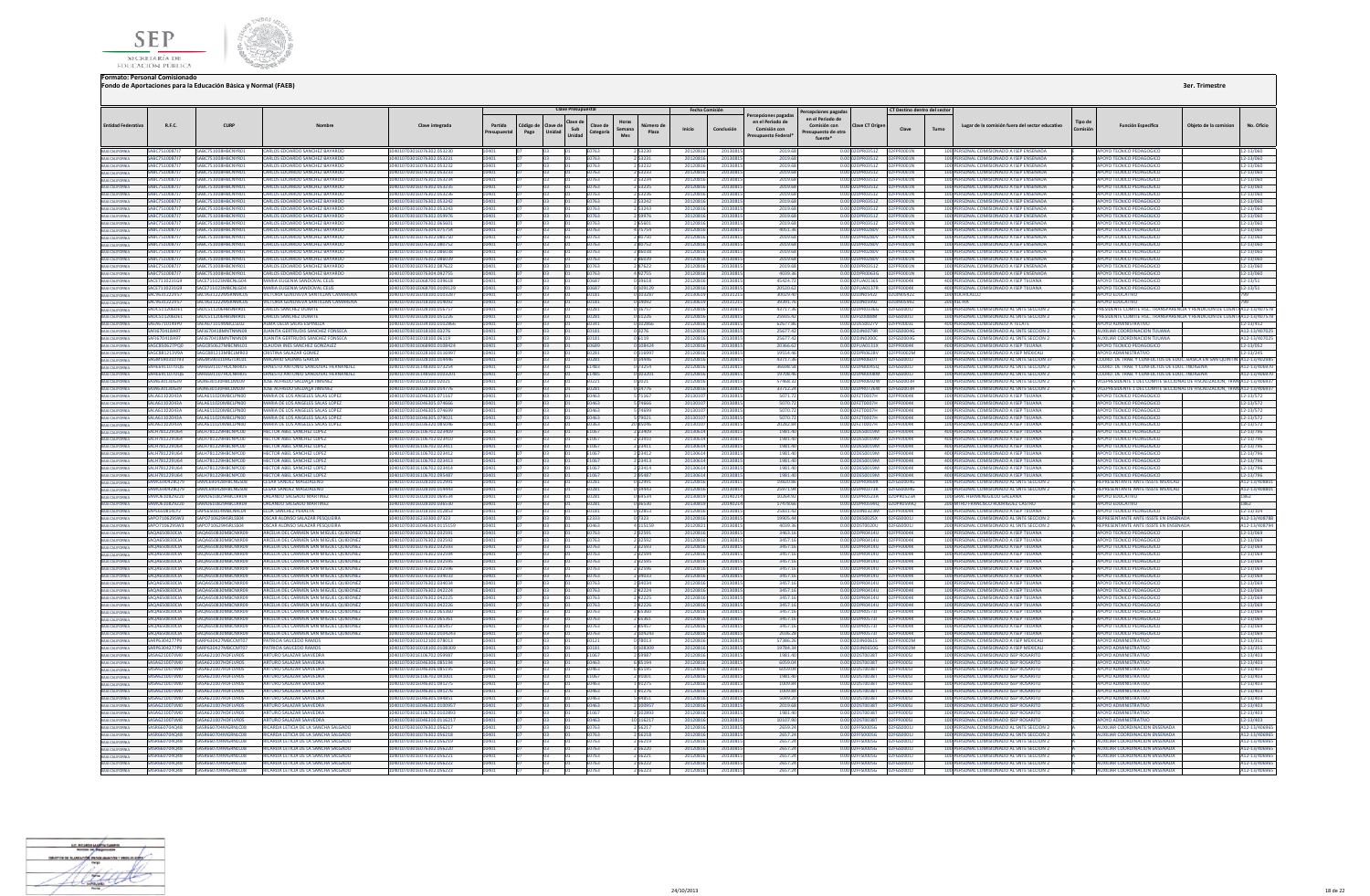



|                                                       |                                               |                                                        |                                                                              |                                                          |                        |                  | <b>Clave Presupuestal</b>           |                                                 |                        | Fecha Comisión       |                      | cepciones pagada                                               | Percepciones pagada:                                              |                                                          | CT Destino dentro del sector  |       |                                                                                          |                            |                                                                                                                                               |                       |                                |
|-------------------------------------------------------|-----------------------------------------------|--------------------------------------------------------|------------------------------------------------------------------------------|----------------------------------------------------------|------------------------|------------------|-------------------------------------|-------------------------------------------------|------------------------|----------------------|----------------------|----------------------------------------------------------------|-------------------------------------------------------------------|----------------------------------------------------------|-------------------------------|-------|------------------------------------------------------------------------------------------|----------------------------|-----------------------------------------------------------------------------------------------------------------------------------------------|-----------------------|--------------------------------|
| <b>Entidad Federativa</b>                             | R.F.C.                                        | CURE                                                   |                                                                              | Clave integrada                                          | Partida<br>Presupuesta | Código d<br>Pago | Clave de<br>Sub<br>Unidad<br>Unidad | Horas<br>Clave de<br>Semana<br>Categoría<br>Mes | Número d<br>Plaza      | Inicio               | Conclusión           | en el Periodo de<br>Comisión con<br><b>Presupuesto Federal</b> | en el Periodo de<br>Comisión con<br>resupuesto de otra<br>fuente* | Clave CT Origen                                          | Clave                         | Turno | Lugar de la comisión fuera del sector educativo                                          | <b>Tipo de</b><br>Comisión | <b>Función Específica</b>                                                                                                                     | Obieto de la comision | No. Oficio                     |
|                                                       |                                               |                                                        | RICARDA LETICIA DE LA SANCHA SALGADO                                         | 10401070301E076302.056224                                |                        |                  |                                     | E0763                                           | 2 5 6 2 2 4            | 20120816             | 20130815             | 2657.24                                                        |                                                                   |                                                          |                               |       | 100 PERSONAL COMISIONADO AL SNTE SECCION 2                                               |                            | AUXILIAR COORDINACION ENSENADA                                                                                                                |                       | A12-13/40696                   |
|                                                       | <b>SASR660704048</b><br>SASR660704048         | SASR660704MGRNLC08<br>SASR660704MGRNLC08               | RICARDA LETICIA DE LA SANCHA SALGADO<br>RICARDA LETICIA DE LA SANCHA SALGADO | 10401070301E076302.056225<br>10401070301E076302.056226   |                        |                  |                                     | F0763<br>E0763                                  | 256225<br>256226       | 20120816<br>20120816 | 20130815<br>2013081  | 2657.2<br>2657.24                                              |                                                                   | 0.0002E500056 02E6500011                                 |                               |       | 100 PERSONAL COMISIONADO AL SNTE SECCIÓN 2<br>100 PERSONAL COMISIONADO AL SNTE SECCION 2 |                            | ΔΙΙΧΙΗΔΡ ΣΩΩΡΩΙΝΑΣΙΩΝ ΕΝΣΕΝΔΩΔ<br>ALIXILIAR COORDINACION ENSENADA                                                                             |                       | A12-13/40696<br>A12-13/40696   |
|                                                       |                                               | 660704MGRNIC08                                         | RICARDA LETICIA DE LA SANCHA SALGA                                           | 0301E076302.05622                                        |                        |                  |                                     |                                                 |                        | 201208               | 201308               | 2657.                                                          |                                                                   |                                                          |                               |       | ERSONAL COMISIONADO AL SNTE SECCION 2                                                    |                            | <b>UXILIAR COORDINACION ENSENADA</b>                                                                                                          |                       | 112-13/406                     |
| BAIA CALIFORNIA                                       | SAUF590604N65                                 | SAUF590604HMNNRR09                                     | JOSE FRANCISCO SANCHEZ URINCHO                                               | 10401070301E028100.016836                                |                        |                  |                                     | E0281                                           | 0 16836                | 20130612             | 2013120              | 51121.60                                                       |                                                                   | 0.00 02DPR0585N 02DPR0585N                               |                               |       | 100 JUANA DE ASBAJE                                                                      |                            | <b>APOYO EDUCATIVO</b>                                                                                                                        |                       | 803                            |
| BAIA CALIFORNIA                                       | SAUF590604N65                                 | SAUF590604HMNNRR09<br>SAUG650123MD9 SAUG650123MSLCRD09 | JOSE FRANCISCO SANCHEZ URINCHO<br>MARIA GUADALUPE SAUCEDO UREDA              | 10401070301E028100.016835<br>10401070301E018100 012610   |                        |                  |                                     | E0281<br><b>F0181</b>                           | 0 16835<br>0.12610     | 20130612<br>20120816 | 2013120<br>20130815  | 66433.6<br>19526.34                                            |                                                                   | 0.00 02DPR0765Y<br>0.00102DJN05360 02EPE0004K            | 02DPR0765Y                    |       | 200 JUAN RULFO<br>400 PERSONAL COMISIONADO A ISEP TIILIANA                               |                            | POYO EDUCATIVO<br>APOYO TECNICO PEDAGOGICO                                                                                                    |                       | 303<br>12-13/266               |
|                                                       | SAUS620603853                                 | SALIS620603MRCNGN01                                    | SANDRA LUZ SANTOS UGALDE                                                     | 10401070301E036303.023055                                |                        |                  |                                     | E0363                                           | 3 23055                | 20120816             | 2013081              | 3985.8                                                         |                                                                   | 0.00 02DES0018N                                          | 02FPF0004K                    |       | 100 PERSONAL COMISIONADO A ISEP TUUANA                                                   |                            | <b>APOYO ADMINISTRATIVO</b>                                                                                                                   |                       | 12-13/437                      |
|                                                       | 52850803811A2                                 | SAUS620603MRCNGN01                                     | SANDRA LUZ SANTOS UGALDI                                                     | 10401070301E036303.023056                                |                        |                  |                                     | 6380                                            | 23056                  | 2012081              | 2013081              | 3985.86                                                        |                                                                   | 0.00.02DES0018N                                          | PENNAK                        |       | 100 PERSONAL COMISIONADO A ISEP TUUANA                                                   |                            | ΔΡΩΥΩ ΔΩΜΙΝΙΣΤΒΑΤΙΝΩ                                                                                                                          |                       | 12-13/437                      |
| BAJA CALIFORNIA                                       | <b>CALISSORO2RS2</b>                          | SAUS620603MRCNGN01                                     | SANDRA 1117 SANTOS HGAID                                                     | 201010702015026202.02305                                 |                        |                  |                                     | F0363                                           | 3 23057                | 2012081              | 2013091              | 3085.86                                                        |                                                                   | 0.00 02DES001RN                                          | <b>ENNAK</b>                  |       | 100 PERSONAL COMISIONADO A ISEP TILLIANA                                                 |                            | AROVO ADMINISTRATIVO                                                                                                                          |                       | 12-13/437                      |
| <b>BAJA CALIFORNIA</b>                                | SAUS620603853<br>54115620603853               | AUS620603MBCNGN01<br>SALIS620603MRCNGN01               | <b>SANDRA LUZ SANTOS UGALDI</b><br>SANDRA LUZ SANTOS UGALDE                  | 0401070301E036303.023058<br>10401070301E036303.023059    | 0401                   |                  |                                     | :0363<br>F0363                                  | 3 23058<br>3 23059     | 20120816<br>20120816 | 2013081<br>20130815  | 3985.8<br>3985.86                                              |                                                                   | 0.00 02DES0018N<br>0.00 02DES0018N                       | PF0004K<br><b>FOODAK</b>      |       | 100 PERSONAL COMISIONADO A ISEP TUUANA<br>100 PERSONAL COMISIONADO A ISEP TIILIANA       |                            | OYO ADMINISTRATIVO<br>ΔΡΟΥΩ ΔΟΜΙΝΙΚΤΡΑΤΙΝΟ                                                                                                    |                       | 2-13/437<br>12-13/437          |
| BAJA CALIFORNIA                                       | SAUS620603853                                 | SALIS620603MRCNGN01                                    | SANDRA LUZ SANTOS UGALDE                                                     | 10401070301E036303.023060                                | 10401                  |                  |                                     | E0363                                           | 3 23060                | 20120816             | 20130815             | 3985.86                                                        |                                                                   | 0.00 02DES0018N                                          | PF0004K                       |       | 100 PERSONAL COMISIONADO A ISEP TUUANA                                                   |                            | <b>APOYO ADMINISTRATIVO</b>                                                                                                                   |                       | 12-13/437                      |
| <b>RAIA CALIFORNIA</b>                                | 54115620603853                                | <b>SALIS620603MRCNGN01</b>                             | SANDRA LUZ SANTOS UGALDI                                                     | 10401070301E036303.023061                                |                        |                  |                                     | F0363                                           | 3 23061                | 20120816             | 20130815             | 3985.86                                                        |                                                                   | 0.00 02DES0018N                                          | FPENNNAK                      |       | 100 PERSONAL COMISIONADO A ISEP TIILIANA                                                 |                            | ΔΡΟΥΩ ΔΟΜΙΝΙΣΤΒΑΤΙΝΟ                                                                                                                          |                       | 12-13/437                      |
|                                                       | 528503051187<br>SAUS620603853                 | SALIS620603MRCNGNO<br><b>SALIS620603MRCNGNO</b>        | SANDRA LUZ SANTOS UGALD<br><b>SANDRA LUZ SANTOS UGALD</b>                    | 10401070301E036303.023062<br>10401070301E036303.02323    |                        |                  |                                     | E0363<br>E0363                                  | 3 23062<br>23230       | 20120816<br>2012081  | 2013081<br>2013081   | 3985.86<br>3985.8                                              |                                                                   | 0.00 02DES0018N<br>0.00 02DES0018N                       | <b>FOODAK</b><br>FOODAK       |       | 100 PERSONAL COMISIONADO A ISEP TUUANA<br>100 PERSONAL COMISIONADO A ISEP TUUANA         |                            | ΔΡΩΥΩ ΔΩΜΙΝΙΣΤΒΑΤΙΝΩ<br><b>APOYO ADMINISTRATIVO</b>                                                                                           |                       | 12-13/437<br>12-13/437         |
| BAIA CALIFORNIA<br>BAJA CALIFORNIA                    | SAUS620603853                                 | <b>WIS620603MRCNGNO</b>                                | SANDRA LUZ SANTOS UGALD                                                      | 10401070301E036303.02323                                 |                        |                  |                                     | E0363                                           | 3 23237                | 2012081              | 2013081              | 3985.86                                                        |                                                                   | 0.00 02DES0018N                                          | <b>FOODAK</b>                 |       | 100 PERSONAL COMISIONADO A ISEP TUUANA                                                   |                            | <b>APOYO ADMINISTRATIVO</b>                                                                                                                   |                       | 12-13/437                      |
| BAIA CALIFORNIA                                       | SAUS620603853                                 | SAUS620603MBCNGN01                                     | SANDRA LUZ SANTOS UGALDI                                                     | 0401070301E036303.058748                                 |                        |                  |                                     | E0363                                           | 3 5 8 7 4 8            | 20120816             | 20130815             | 3985.8                                                         |                                                                   | 0.00 02DES0018N                                          | <b>FOOD4K</b>                 |       | 100 PERSONAL COMISIONADO A ISEP TUUANA                                                   |                            | <b>POYO ADMINISTRATIVO</b>                                                                                                                    |                       | 12-13/437                      |
|                                                       | SAUS620603853                                 | SAUS620603MRCNGN01                                     | SANDRA LUZ SANTOS UGALDE                                                     | 10401070301E036308.069777                                |                        |                  |                                     | <b>F0363</b>                                    | 8 69777                | 20120816             | 20130815             | 10628.94                                                       |                                                                   | 0.00 02DES0018N                                          | FPENNNAK                      |       | 100 PERSONAL COMISIONADO A ISEP TIILIANA                                                 |                            | APOYO ADMINISTRATIVO                                                                                                                          |                       | 12-13/437                      |
|                                                       | 5285030503853<br>SAZY7905095D0                | SAUS620603MRCNGN01                                     | SANDRA LUZ SANTOS UGALD<br><b>YVETTE ALEXANDRA SANCHEZ ZEPEDA</b>            | 10401070301E036301.091839<br>1070301E018100.06158        |                        |                  |                                     | F0363                                           | 191839<br>0 6158       | 20120816<br>201211   | 2013081<br>2013081   | 1328.6<br>25782.3                                              |                                                                   | 0.00.02DES0018N<br><b>JIN0248W</b>                       | PEDDDAK                       |       | 100 PERSONAL COMISIONADO A ISEP TUUANA<br>100 PERSONAL COMISIONADO AL SNTE SECCION :     |                            | <b>APOYO ADMINISTRATIVE</b><br>OMOCIONES ECONOMICAS Y DIPL                                                                                    |                       | 12-13/437<br>12-13/4181        |
| BAJA CALIFORNIA                                       | SEEA650723SW1                                 | SEEA650723MBCRSN03                                     | ANA MARIA SERNA ESPINOZA                                                     | 10401070401E702700.067615                                |                        |                  |                                     | E7027                                           | 067615                 | 2012081              | 20130815             | 25286.4                                                        |                                                                   | 0.00 02DNL0002A                                          |                               |       | 400 PERSONAL COMISIONADO A ISEP MEXICALI                                                 |                            | <b>APOYO TECNICO PEDAGOGICO</b>                                                                                                               |                       | 12-13/526                      |
|                                                       | <b>SEMM560310SL2</b>                          | EMM560310MCMRTR01                                      | <b>MARTHA SERRANO MATA</b>                                                   | 01070301E028100.016853                                   |                        |                  |                                     | E0281                                           | 0 16853                | 2012081              | 2013081              | 33394.3                                                        |                                                                   | 0.00 02DPR0798P                                          | FOOD4K                        |       | 400 PERSONAL COMISIONADO A ISEP TUUANA                                                   |                            | <b>POYO ADMINISTRATIVO</b>                                                                                                                    |                       | 12-13/154                      |
|                                                       | SENG59121077A<br>SIGA610526D43                | SENGS91210MRCRVD09<br>SIGA610526MRCMRR09               | MARIA GUADALUPE SERENIL NEVAREZ<br>ARACELI SMITH GUERRA                      | 10501070302401F0300 031442<br>10401070301E062900.072429  |                        |                  |                                     | A01F03<br>E0629                                 | 031442<br>0 72429      | 20120816<br>20130429 | 20130815<br>2013102  | 16010.2<br>62282.96                                            |                                                                   | 0.00.02DES00397<br>0.00 02FUA0003B                       | 02FPF00051<br>02FUA0003B      |       | 100 PERSONAL COMISIONADO ISEP ROSARITO<br>100 USAER V                                    |                            | APOYO ADMINISTRATIVO<br><b>APOYO EDUCATIVO</b>                                                                                                |                       | 12-13/280<br>541               |
|                                                       | SIGA610526D43                                 | <b>SIGA610526MRCMRR09</b>                              | ARACELLSMITH GUERRA                                                          | 0401070301F068700.05347                                  |                        |                  |                                     | 0687                                            |                        | 201304               | 201310               | 693493                                                         |                                                                   | 0.00 02DMI0033V                                          | VEEOO IMOS                    |       | 200 CAM ILIAN IRIGUEZ ANTON                                                              |                            | <b>POYO FDUCATIVO</b>                                                                                                                         |                       |                                |
| BAIA CALIFORNIA                                       | <b>SITR750518IO1</b>                          | SITP 75051 RHMANPVLO2                                  | <b>ROLANDO SIFRRA TAVERA</b>                                                 | 10401070201E046304 084069                                |                        |                  |                                     | F0463                                           | 484068                 | 2012081              | 20120815             | A020.24                                                        |                                                                   | 0.00 02DST0044D                                          | <b>EDENNATIVE</b>             |       | 100 PERSONAL COMISIONADO A ISEP MEXICALI                                                 |                            | <b>AROVO ADMINISTRATIVO</b>                                                                                                                   |                       | 12-13/441                      |
| BAJA CALIFORNIA                                       | SITR750518JO1                                 | SITR750518HMNRVL03                                     | ROLANDO SIERRA TAVERA                                                        | 0401070301E046304.088244                                 |                        |                  |                                     | 0463                                            | 488244                 | 2012081              | 2013081              | 4039.3                                                         |                                                                   | 0.00 02DST0044D                                          | PF0002M                       |       | 100 PERSONAL COMISIONADO A ISEP MEXICALI                                                 |                            | POYO ADMINISTRATIVO                                                                                                                           |                       | 2-13/441                       |
| BAIA CALIFORNIA                                       | <b>SOAF810608AR5</b><br>SOCC610717A71         | SOAFR10608HRCMTL10<br>SOCC610717MNTLBN09               | <b>IOSE FILERY SOMOZA ATONIX</b><br>MARIA DEL CONSUELO SOLANO CABELLO        | 10401070301F018100.078004<br>I0401070301E028100.054114   |                        |                  |                                     | E0181<br>E0281                                  | 0.78004<br>054114      | 2012121<br>2013030   | 20130815<br>2013090  | 1952634<br>19708.46                                            |                                                                   | 0.0002DIN0149W<br>0.00 02DPR0243R                        | EGS00011<br>02DPR0243R        |       | 100 PERSONAL COMISIONADO AL SNTE SECCION 2<br><b>200 FELIPE PESCADOR</b>                 |                            | COMUNICACION SOCIAL ENSENADA<br>APOYO EDUCATIVO                                                                                               |                       | A12-13/4180<br>458             |
| <b>BAIA CALIFORNIA</b>                                | SOCC610717A71                                 | SOCC610717MNTLBN09                                     | MARIA DEL CONSUELO SOLANO CARELLO                                            | 10401070301E028100.013301                                |                        |                  |                                     | <b>F0281</b>                                    | 0 13301                | 201303               | 2013090              | 19708.4                                                        |                                                                   | 0.00 02DPR04590                                          | 02DPR04590                    |       | 100 PROFR JOSE G SANCHEZ                                                                 |                            | ΔΡΩΥΩ ΕΠΙΙΣΑΤΙΝΩ                                                                                                                              |                       | 458                            |
| BAJA CALIFORNIA                                       | SOMH810816U54                                 | SOMHR10816MMNI NM08                                    | HIMELDA SOLORIO MENDEZ                                                       | 0401070301F028100.062234                                 |                        |                  |                                     | E0281                                           | 0 62234                | 201301               | 2013081              | 195544                                                         |                                                                   | 0.00 02DPR0150R                                          | PENNO1 N                      |       | 100 PERSONAL COMISIONADO A ISEP ENSENADA                                                 |                            | APOYO TECNICO PEDAGOGICO                                                                                                                      |                       | 12-13/708                      |
| BAJA CALIFORNIA<br>BAJA CALIFORNIA                    | SOOB6503088G3<br>SOOR6503088G3                | SOOR650308MSLBBB06<br>OB650308MSLBBP06                 | BERTHA LENIN SOBERANEZ OBES<br><b>RERTHA LENIN SORERANEZ ORESO</b>           | 10401070301E067121.05164<br>10401070301E068900.05032     |                        |                  |                                     | E0671<br>E0689                                  | 21 5 1 6 4<br>050326   | 2012081<br>201208    | 2013081<br>2013081   | 21430.7<br>205961                                              |                                                                   | 0.00 02FSE00041<br>0.00 02ESE0004L                       | <b>F0002M</b>                 |       | 100 PERSONAL COMISIONADO A ISEP MEXICALI<br>100 PERSONAL COMISIONADO A ISEP MEXICAL      |                            | APOYO TECNICO PEDAGOGICO<br>APOYO TECNICO PEDAGOGICO                                                                                          |                       | 12-13/332<br>2-13/337          |
| BAJA CALIFORNIA                                       | SOTE750818175                                 | SOTE750818MPLTLL09                                     | MA. ELENA SOTO TLAHUIZO                                                      | 01070301E233100.073782                                   |                        |                  |                                     | E2331                                           | 073782                 | 201304               | 2013081              | 19968.40                                                       |                                                                   | 0.00 02DST0043E                                          | F0004K                        |       | 100 PERSONAL COMISIONADO A ISEP TUUANA                                                   |                            | POYO ADMINISTRATIVO                                                                                                                           |                       | 12-13/784                      |
| <b>BAIA CALIFORNIA</b>                                | SOTS8205318PR                                 | SOTS820531MRCLRR00                                     | SARA SOLIS TRECHUELO                                                         | 10401070301F018100 078325                                | 10401                  |                  |                                     | <b>F0181</b>                                    | 0.78325                | 20120816             | 20130815             | 1952634                                                        |                                                                   | 0.00.02DIN0619X                                          | 02FPF0002M                    |       | 400 PERSONAL COMISIONADO A ISEP MEXICALL                                                 |                            | APOYO TECNICO PEDAGOGICO                                                                                                                      |                       | 12-13/533                      |
| BAJA CALIFORNIA                                       | SUCD840719CV0                                 | SUCD840719MRCSRN01                                     | <b>DENISSE SUASTEGUL CERVANTES</b>                                           | 10401070301E018100.078332                                | 10401                  |                  |                                     | <b>F0181</b>                                    | 078332                 | 20120816             | 20130815             | 1952634                                                        |                                                                   | 0.00.02DIN0669F 02FPF0002M                               |                               |       | 400 PERSONAL COMISIONADO A ISEP MEXICALL                                                 |                            | APOYO TECNICO PEDAGOGICO                                                                                                                      |                       | 12-13/372                      |
| BAIA CALIFORNIA                                       | <b>SUGA760320IB3</b><br>SUGC7811048R6         | <b>UGA760320HBCRSL02</b><br>SUGC781104HBCRSR09         | ALFREDO SUAREZ GASTELUM<br><b>CARLOS MANUEL SUAREZ GASTELUM</b>              | 70301E028100.05147<br>10401070301E028100.06026           |                        |                  |                                     | E0281                                           | 351474<br>0 60265      | 201208<br>201208     | 201308<br>2013081    | 19526.<br>25831.4                                              | 0.00                                                              | 2FJS0002W<br>0.00 02FIZ0107K                             |                               |       | ERSONAL COMISIONADO A ISEP TIJUAN.<br>100 PERSONAL COMISIONADO A ISEP TUUANA             |                            | POYO ADMINISTRATIV<br><b>APOYO TECNICO PEDAGOGICO</b>                                                                                         |                       | 12-13/138<br>12-13/139         |
| BAIA CALIFORNIA                                       | SUGC7811048R6                                 | SUGC781104HBCRSR09                                     | <b>CARLOS MANUEL SUAREZ GASTELUM</b>                                         | 01070301E028100.066049                                   |                        |                  |                                     | E0281                                           |                        | 2012081              | 2013081              | 25859.5                                                        |                                                                   | 0.00 02DPR0820A                                          | F0004K                        |       | 100 PERSONAL COMISIONADO A ISEP TUUANA                                                   |                            | OYO TECNICO PEDAGOGICO                                                                                                                        |                       | 12-13/139                      |
| <b>BAIA CALIFORNIA</b>                                | SUGE6409145C0                                 | SUGF640914HRCRNI04                                     | <b>FULL SUAREZ GONZALEZ</b>                                                  | 10401070301E018100.065868                                |                        |                  |                                     | E0181                                           | 0.65868                | 20120816             | 20130815             | 19526.34                                                       |                                                                   | 0.00.02ELS000SR 02EGS0002L                               |                               |       | 100 PERSONAL COMISIONADO AL SNTE SECCION 2                                               |                            | PREESCOLAR MEXICALL                                                                                                                           |                       | A12-13/40710                   |
| BAIA CALIFORNIA<br>BAIA CALIFORNIA<br>BAIA CALIFORNIA | SUGE6409145C0<br><b>TAGAS61113RP7</b>         | SUGE640914HBCRNL04<br><b>GAS61113MRCPML00</b>          | ELIU SUAREZ GONZALEZ<br>ΔΙΜΔ Ι ΕΤΙΓΙΑ ΤΑΡΙΑ GOME                             | 10401070301E068700.076086<br>10401070301F068100.05197    |                        |                  |                                     | E0687<br>1820                                   | 0 76086                | 20120816<br>201209   | 2013081<br>2013081   | 20338.5<br>20573.1                                             |                                                                   | 0.00 02FLS0005R<br>0.00 02DMI0037R                       | 02FGS00021<br><b>EPENOORI</b> |       | 100 PERSONAL COMISIONADO AL SNTE SECCION 2<br>100 PERSONAL COMISIONADO A TECATE          |                            | PREESCOLAR MEXICAL<br>ΔΡΟΥΩ ΔΩΜΙΝΙΝΤΑΤΙΝΩ                                                                                                     |                       | A12-13/40710<br>12-13/449      |
|                                                       | TAGA561113BP                                  | FAGA561113MBCPML00                                     | <b>ALMA LETICIA TAPIA GOME</b>                                               | 01070301E068700.07188                                    |                        |                  |                                     | E0687                                           | 071883                 | 2012                 | 20130815             | 35012.34                                                       |                                                                   | 0.00 02DML0037R                                          |                               |       | 100 PERSONAL COMISIONADO A TECATE                                                        |                            | <b>APOYO ADMINISTRATIVO</b>                                                                                                                   |                       | 12-13/449                      |
| BAJA CALIFORNIA<br>BAJA CALIFORNIA                    | <b>TAHE580129DC6</b>                          | AHES80129MBCPRL02                                      | ELVA MARGARITA TAPIA HUERTA                                                  | 10401070301E018100.02359                                 |                        |                  |                                     | E0181                                           | 0 2359                 | 2013033              | 2013081              | 25935.42                                                       |                                                                   | 0.00 02DJN0082E                                          | FPF0004K                      |       | 400 PERSONAL COMISIONADO A ISEP TUUANA                                                   |                            | POYO TECNICO PEDAGOGICO                                                                                                                       |                       | 12-13/757                      |
|                                                       | TAHES80129DC6                                 | AHESR0129MRCPRIO2                                      | <b>FIVA MARGARITA TAPIA HUFRTA</b>                                           | 10401070301F068700.03074                                 |                        |                  |                                     | <b>F0687</b>                                    | 03074                  | 20130330             | 2013081              | 27015.5                                                        |                                                                   | 0.00.02DIN05750                                          | <b>FPF0004K</b>               |       | 400 PERSONAL COMISIONADO A ISEP TILIJANA                                                 |                            | <b>IPOYO TECNICO PEDAGOGICO</b>                                                                                                               |                       | 12-13/757                      |
| BAJA CALIFORNIA                                       | <b>TAOT860813PEA</b><br><b>TATDR311064F1</b>  | TAOT860813MORVCT04<br>EATOR31106MDFPRN09               | TATIANA NAYELI TAVARES OCHOA<br><b>DANIFLA TAPIA TORRES</b>                  | 10401070301E018100.0105815<br>10401070301E233100.062217  | 10401                  |                  |                                     | E0181<br>:2331                                  | 0 105815<br>62217      | 20120816<br>2012081  | 20130815<br>2013081  | 19526.34<br>19863.5                                            |                                                                   | 0.00 02DJN0296F 02FPF0004K<br>0.00102DES0019M            | <b>2EPENOOSI</b>              |       | 400 PERSONAL COMISIONADO A ISEP TIJUANA<br>100 PERSONAL COMISIONADO ISEP ROSARITO        |                            | APOYO TECNICO PEDAGOGICO<br><b>APOYO TECNICO PEDAGOGICO</b>                                                                                   |                       | 12-13/105<br>12-13/314         |
| BAIA CALIFORNIA                                       | <b>TESD711020DH9</b>                          | FESD711020MRCRNN12                                     | DIONE LIZRETH TREIO SANDE                                                    | 10401070301F036302.019922                                |                        |                  |                                     | E0363                                           | 2 19922                | 2012081              | 2013081              | 2033.0                                                         |                                                                   | 0.00 02DES0007H                                          | 2EGS00021                     |       | 100 PERSONAL COMISIONADO AL SNTE SECCION :                                               |                            | COLEGIADO DE DESARROLLO EDUCATIVO Y CULTURAL INNOVACIO                                                                                        |                       | N E12-13/398470                |
| BAJA CALIFORNIA<br>BAJA CALIFORNIA                    | <b>TESD711020DH9</b>                          | FESD711020MRCRNN12                                     | <b>DIONE LIZBETH TREJO SANDEZ</b>                                            | I0401070301E106702.020047                                |                        |                  |                                     | <b>E1067</b>                                    |                        | 2012081              | 2013081              | 1994.8                                                         |                                                                   | 0.00.02DES0007H                                          | PFGS0002                      |       | 100 PERSONAL COMISIONADO AL SNTE SECCION :                                               |                            | COLEGIADO DE DESARROLLO EDUCATIVO Y CULTURAL INNOVACION E12-13/398470                                                                         |                       |                                |
| BAIA CALIFORNIA                                       | <b>TESD711020DH9</b><br><b>TESD711020DH9</b>  | TESD711020MRCRNN12<br>ESD711020MBCRNN12                | DIONE LIZRETH TREIO SANDEZ<br>DIONE LIZBETH TREJO SANDEZ                     | 10401070301E106702.036889<br>401070301E106702.082269     |                        |                  |                                     | F1067<br>1067                                   | 36889                  | 2012081<br>2012081   | 2013081<br>2013081   | 1994.8<br>1994.80                                              |                                                                   | 0.00102DES0007H<br>0.00 02DES0007H                       | <b>2EGS00021</b><br>2FGS00021 |       | 100 PERSONAL COMISIONADO AL SNTE SECCION 2<br>100 PERSONAL COMISIONADO AL SNTE SECCION 2 |                            | COLEGIADO DE DESARROLLO EDUCATIVO Y CULTURAL INNOVACION E12-13/398470<br>OLEGIADO DE DESARROLLO EDUCATIVO Y CULTURAL INNOVACION E12-13/398470 |                       |                                |
| BAJA CALIFORNIA                                       |                                               | TESD711020DH9 TESD711020MRCRNN12                       | DIONE LIZRETH TREIO SANDEZ                                                   | 10401070301E036301.088398                                | 10401                  |                  |                                     | <b>F0363</b>                                    | 188398                 | 20120816             | 20130815             | 1016.54                                                        |                                                                   | 0.00.02DES0007H 02EGS0002L                               |                               |       | 100 PERSONAL COMISIONADO AL SNTE SECCION 2                                               |                            | COLEGIADO DE DESARROLLO EDUCATIVO Y CULTURAL INNOVACION E12-13/398470                                                                         |                       |                                |
| BAIA CALIFORNIA                                       | <b>TESD711020DH9</b>                          | TFSD711020MRCRNN12                                     | DIONE LIZRETH TREIO SANDEZ                                                   | 10401070301F036301 088399                                | 0401                   |                  |                                     | F0363                                           | 188399                 | 20120816             | 2013081              | 1016.54                                                        |                                                                   | 0.00.02DES0007H 02EGS0002L                               |                               |       | 100 PERSONAL COMISIONADO AL SNTE SECCIÓN 2                                               |                            | TOLEGIADO DE DESARROLLO EDLICATIVO Y CULTURAL INNOVACIÓN E12-13/398470                                                                        |                       |                                |
|                                                       | <b>TESD711020DH9</b>                          | ESD711020MBCRNN12                                      | DIONE LIZBETH TREJO SANDE                                                    | 0401070301E036303.09074                                  |                        |                  |                                     |                                                 |                        | 201208               | 2013081              | 3049.6                                                         |                                                                   | 2DES0007H                                                | 2FGS0002                      |       | 100 PERSONAL COMISIONADO AL SNTE SECCION                                                 |                            | OLEGIADO DE DESARROLLO EDUCATIVO Y CULTURAL INNOVACION E12-13/398470                                                                          |                       |                                |
| BAJA CALIFORNIA                                       | <b>TESD 711020DH9</b><br><b>TESD711020DH9</b> | TESD711020MRCRNN12<br>FESD711020MBCRNN12               | DIONE LIZRETH TREIO SANDEZ<br><b>DIONE LIZBETH TREJO SANDEZ</b>              | 10401070301E036302.090753<br>0401070301E036304.090754    |                        |                  |                                     | E0363<br>E0363                                  | 9075<br>190754         | 2012081<br>2012081   | 2013081<br>2013081   | 70330<br>4066.1                                                |                                                                   | 0.00102DES0007H<br>0.00 02DES0007H                       | 12EGS00021<br>02FGS00021      |       | 100 PERSONAL COMISIONADO AL SNTE SECCION :<br>100 PERSONAL COMISIONADO AL SNTE SECCION 2 |                            | COLEGIADO DE DESARROLLO EDUCATIVO Y CULTURAL INNOVACION E12-13/398470<br>OLEGIADO DE DESARROLLO EDUCATIVO Y CULTURAL INNOVACION E12-13/398470 |                       |                                |
| BAIA CALIFORNIA<br><b>BAJA CALIFORNIA</b>             | <b>TESD711020DH9</b>                          | TESD711020MRCRNN12                                     | DIONE LIZRETH TREIO SANDEZ                                                   | 10401070301E036302.090755                                |                        |                  |                                     | F0363                                           | 290755                 | 20120816             | 20130815             | 2033.01                                                        |                                                                   | 0.00.02DES0007H 02EGS0002L                               |                               |       | 100 PERSONAL COMISIONADO AL SNTE SECCION 2                                               |                            | COLEGIADO DE DESARROLLO EDUCATIVO Y CULTURAL INNOVACION E12-13/398470                                                                         |                       |                                |
| BAJA CALIFORNIA                                       | <b>TESD711020DH9</b>                          | TESD711020MBCRNN12                                     | <b>DIONE LIZBETH TREJO SANDEZ</b>                                            | 10401070301E036303.0104801                               |                        |                  |                                     | E0363                                           | 3104801                | 20120816             | 20130815             | 3049.62                                                        |                                                                   | 0.00 02DES0007H 02FGS0002I                               |                               |       | 100 PERSONAL COMISIONADO AL SNTE SECCION 2                                               |                            | COLEGIADO DE DESARROLLO EDUCATIVO Y CULTURAL INNOVACION E12-13/398470                                                                         |                       |                                |
|                                                       | <b>TFSD711020DH9</b>                          | FESD711020MRCRNN12                                     | DIONE LIZRETH TREIO SANDEZ                                                   | 10401070301F036311 011331                                |                        |                  |                                     | 6363                                            | 1113311                | 2012081              | 2013081              | 111819                                                         |                                                                   | 0.00.02DES0007H                                          | 02EGS00021                    |       | 100 PERSONAL COMISIONADO AL SNTE SECCION 2                                               |                            | COLEGIADO DE DESARROLLO EDUCATIVO Y CULTURAL INNOVACION E12-13/398470                                                                         |                       |                                |
| BAIA CALIFORNIA<br>BAIA CALIFORNIA                    | TEVF591216PB6<br>TEVF591216PB6                | TEVF591216MBCRLR07<br>EVF591216MBCRLR07                | <b>FRANCISCA TERMINEL VILLALOBO!</b><br><b>FRANCISCA TERMINEL VILLALOBOS</b> | 10401070301E028100.069596<br>10401070301E028100.013691   |                        |                  |                                     | E0281<br>E0281                                  | 069596<br>0 13691      | 201303<br>201303     | 20130830<br>2013083  | 19812.46<br>19818.8                                            |                                                                   | 0.00 02DPR0528W 02DPR0528W                               |                               |       | <b>200 LAS AMERICAS</b><br>100 CHAPULTEPE                                                |                            | <b>APOYO EDUCATIVO</b><br>POYO EDUCATIVO                                                                                                      |                       | 319<br>319                     |
|                                                       | <b>TIAA830412FC5</b>                          | 144830412MSRRRR08                                      | ΔΡΙΔΝΝΑ ΤΙΡΑΠΟ ΑΡΜΕΝΤΑ                                                       | 10401070301E028100.085770                                |                        |                  |                                     | F0281                                           | 0.85770                | 201301               | 20130815             | 19640.6                                                        |                                                                   | 0.00 02DPR0434H                                          | 2FPF0002M                     |       | 100 PERSONAL COMISIONADO A ISEP MEXICALI                                                 |                            | APOYO TECNICO PEDAGOGICO                                                                                                                      |                       | 12-13/510                      |
| BAIA CALIFORNIA                                       | <b>TIAA830412FC5</b>                          | <b>TIAA830412MSRRRR08</b>                              | ARIANNA TIRADO ARMENTA                                                       | 10401070301E028100.098174                                |                        |                  |                                     | E0281                                           | 098174                 | 201301               | 2013081              | 19640.6                                                        |                                                                   | 0.00 02HMC0014V 02FPF0002M                               |                               |       | 100 PERSONAL COMISIONADO A ISEP MEXICALI                                                 |                            | APOYO TECNICO PEDAGOGICO                                                                                                                      |                       | 12-13/510                      |
|                                                       | TOCF710922723<br>TOCE710922723                | FOCE710922HRCRHROR<br>TOCF710922HRCRHROR               | <b>ERNESTO JAVIER TORRES CHAVEZ</b><br><b>FRNESTO JAVIER TORRES CHAVEZ</b>   | 10401070301E046305.031014<br>10401070301F046305.038421   |                        |                  |                                     | <b>FN463</b><br>E0463                           | 31014<br>5 3 8 4 2 1   | 2012081<br>2012081   | 20130815<br>2013081  | 6601.60<br>6601.6                                              |                                                                   | 0.00 02DST0040H<br>0.00 02DST0040H                       | 02FGS0004G<br>02FGS0004G      |       | 100 PERSONAL COMISIONADO AL SNTE SECCION 2<br>100 PERSONAL COMISIONADO AL SNTE SECCION 2 |                            | SECRETARIA TECNICO A<br><b>SECRETARIA TECNICO A</b>                                                                                           |                       | F12-13/398483<br>12-13/39848   |
| BAIA CALIFORNIA<br>BAJA CALIFORNIA                    | TOCE710922723                                 | TOCE710922HBCRHR08                                     | <b>ERNESTO JAVIER TORRES CHAVEZ</b>                                          | I0401070301E046305.042525                                |                        |                  |                                     | E0463                                           | 42525                  | 201208               | 2013081              | 6601.6                                                         |                                                                   | 0.00 02DST0040H                                          | 2FGS0004G                     |       | 100 PERSONAL COMISIONADO AL SNTE SECCION :                                               |                            | <b>SECRETARIA TECNICO A</b>                                                                                                                   |                       | 12-13/398483                   |
| BAJA CALIFORNIA                                       | TOCE710922723                                 | OCE710922HRCRHROR                                      | <b>FRNESTO JAVIER TORRES CHAVEZ</b>                                          | 10401070301E046305.042526                                |                        |                  |                                     | E0463                                           | 542526                 | 201208               | 2013081              | 6601.6                                                         |                                                                   | 0.00 02DST0040H                                          | <b>FGS0004G</b>               |       | 100 PERSONAL COMISIONADO AL SNTE SECCION :                                               |                            | SECRETARIA TECNICO A                                                                                                                          |                       | 12-13/398483                   |
| BAJA CALIFORNIA                                       | TOCE710922723                                 | TOCE710922HBCRHR08                                     | ERNESTO JAVIER TORRES CHAVEZ                                                 | 10401070301E046305.043490                                |                        |                  |                                     | E0463                                           | 543490                 | 20120816             | 2013081              | 5049.20                                                        |                                                                   | 0.00 02DST0040H                                          | 02FGS0004G                    |       | 100 PERSONAL COMISIONADO AL SNTE SECCION 2                                               |                            | SECRETARIA TECNICO A                                                                                                                          |                       | E12-13/398483                  |
| BAJA CALIFORNIA                                       | TOCF710922723<br>TOCE710922723                | TOCF710922HRCRHROR<br>TOCF710922HRCRHR08               | <b>FRNESTO JAVIER TORRES CHAVEZ</b><br><b>FRNESTO JAVIER TORRES CHAVEZ</b>   | 10401070301F046305.052218<br>10401070301F046310.052219   | 10401<br>10401         |                  |                                     | <b>F0463</b><br><b>F0463</b>                    | 552218<br>10 5 2 2 1 9 | 20120816<br>20120816 | 20130815<br>20130815 | 5049.20<br>1011040                                             |                                                                   | 0.00.02DST0040H 02EGS0004G<br>0.00.02DST0040H 02EGS0004G |                               |       | 100 PERSONAL COMISIONADO AL SNTE SECCION 2<br>100 PERSONAL COMISIONADO AL SNTE SECCION 2 |                            | <b>SECRETARIA TECNICO A</b><br>SECRETARIA TECNICO A                                                                                           |                       | F12-13/398483<br>F12-13/398483 |
| BAJA CALIFORNIA<br>BAJA CALIFORNIA                    | TOCE710922723                                 | TOCE710922HBCRHR08                                     | <b>FRNESTO JAVIER TORRES CHAVE</b>                                           | 10401070301E046302.09152                                 |                        |                  |                                     | 0463                                            |                        | 201208               | 201308               | 2019.                                                          | 00                                                                | 02DST0040H                                               | 02FGS0004G                    |       | 100 PERSONAL COMISIONADO AL SNTE SECCION 2                                               |                            | <b>SECRETARIA TECNICO A</b>                                                                                                                   |                       | 12-13/398483                   |
| BAJA CALIFORNIA                                       | TOCP631101LM3                                 | FOCP631101MRCLVT1R                                     | <b>PATRICIA TOLEDO COVARRUBIAS</b>                                           | 10401070301E046310.011243                                |                        |                  |                                     | E0463                                           | 10 112434              | 2012081              | 2013081              | 101064                                                         |                                                                   | 0.00102DST0044D                                          | 12EGS00021                    |       | 100 PERSONAL COMISIONADO AL SNTE SECCION 2                                               |                            | COLEGIADO DE ASUNTOS LARORALES PERSONAL DE APOYO                                                                                              |                       | E12-13/40076                   |
| BAJA CALIFORNIA<br>BAJA CALIFORNIA                    | TOCP631101LM3                                 | OCP631101MBCLVT18<br>TOCP631101MRCLVT18                | PATRICIA TOLEDO COVARRUBIAS<br>PATRICIA TOLEDO COVARRURIAS                   | 0401070301E046308.011737                                 |                        |                  |                                     | 0463                                            | 3 117370               | 201208               | 2013081              | 8078.7                                                         | $-0.00$                                                           | 2DST0044D<br>0.0002DST0044D 02EGS0002L                   | 2FGS0002                      |       | 100 PERSONAL COMISIONADO AL SNTE SECCION :<br>100 PERSONAL COMISIONADO AL SNTE SECCION 2 |                            | COLEGIADO DE ASUNTOS LABORALES PERSONAL DE APOYO                                                                                              |                       | 12-13/400766                   |
|                                                       | TOCP631101LM3<br>TOCP631101LM3                | TOCP631101MBCLVT18                                     | PATRICIA TOLEDO COVARRUBIAS                                                  | 10401070301E046308.0118387<br>10401070301E046308.0118388 | 10401                  |                  |                                     | E0463<br>E0463                                  | 8 118387<br>8 118388   | 20120816<br>20120816 | 20130815<br>20130815 | 8078.72<br>8078.72                                             |                                                                   | 0.00 02DST0044D 02FGS0002L                               |                               |       | 100 PERSONAL COMISIONADO AL SNTE SECCION 2                                               |                            | <b>COLEGIADO DE ASUNTOS LABORALES PERSONAL DE APOYO</b><br>COLEGIADO DE ASUNTOS LABORALES PERSONAL DE APOYO                                   |                       | E12-13/400766<br>E12-13/400766 |
| BAIA CALIFORNIA<br>BAIA CALIFORNIA<br>BAIA CALIFORNIA | <b>TODIS20101K14</b>                          | <b>CODIS20101HRCRRSOS</b>                              | <b>ISRAEL TORRES DURAN</b>                                                   | 10401070301F076302 084426                                |                        |                  |                                     | FN763                                           | 284426                 | 2012081              | 2013081              | 2019 61                                                        |                                                                   | 0.00102DPR0050C                                          | 02FPF0004K                    |       | 400 PERSONAL COMISIONADO A ISEP TIILIANA                                                 |                            | APOYO TECNICO PEDAGOGICO                                                                                                                      |                       | 12-13/083                      |
|                                                       | TODI820101K14                                 | DDI820101HBCRRSC                                       | <b>ISRAEL TORRES DURA</b>                                                    | 10401070301E076302.08442                                 |                        |                  |                                     | E0763                                           | 284427                 | 201208               | 2013081              | 2019.6                                                         |                                                                   | 0.00 02DPR0050C                                          | FPF0004K                      |       | 400 PERSONAL COMISIONADO A ISEP TIJUANA                                                  |                            | <b>IPOYO TECNICO PEDAGOGICO</b>                                                                                                               |                       | 12-13/083                      |
| BAJA CALIFORNIA<br>BAJA CALIFORNIA                    | TODI820101K14<br>TODI820101K14                | DDI820101HBCRRS05<br>ODIR20101HRCRRS0                  | <b>ISRAEL TORRES DURAN</b><br><b>ISRAEL TORRES DURAN</b>                     | 0401070301E076302.093607<br>10401070301F076302.09468     |                        |                  |                                     | E0763<br>F0763                                  | 293607<br>294686       | 20120816<br>20120816 | 20130815<br>20130815 | 2019.68<br>2019.61                                             |                                                                   | 0.00 02DPR0050C<br>0.00.02DPR0050C                       | 2FPF0004K<br>02FPF0004K       |       | 400 PERSONAL COMISIONADO A ISEP TUUANA<br>400 PERSONAL COMISIONADO A ISEP TIILIANA       |                            | POYO TECNICO PEDAGOGICO<br><b>APOYO TECNICO PEDAGOGICO</b>                                                                                    |                       | 12-13/083<br>12-13/083         |
|                                                       | TODI820101K14                                 | TODI820101HBCRRS05                                     | <b>ISRAEL TORRES DURAN</b>                                                   | 10401070301E076312.094873                                | 10401                  |                  |                                     | E0763                                           | 1294873                | 20120816             | 20130815             | 12129.01                                                       |                                                                   | 0.00 02DPR0072O 02FPF0004K                               |                               |       | 400 PERSONAL COMISIONADO A ISEP TUUANA                                                   |                            | APOYO TECNICO PEDAGOGICO                                                                                                                      |                       | 12-13/083                      |
| BAIA CALIFORNIA<br>BAIA CALIFORNIA<br>BAIA CALIFORNIA | <b>TODIS20101K14</b>                          | TODIR20101HRCRRS05                                     | <b>ISRAEL TORRES DURAN</b>                                                   | 10401070301E076308.0108004                               |                        |                  |                                     | F0763                                           | 8108004                | 20120816             | 2013081              | 80787                                                          |                                                                   | 0.00 02DPR00720                                          | 02FPF0004K                    |       | 400 PERSONAL COMISIONADO A ISEP TILLIANA                                                 |                            | APOYO TECNICO PEDAGOGICO                                                                                                                      |                       | $12 - 13/083$                  |
|                                                       | TODI820101K14                                 | <b>ODIR20101HRCRRS05</b>                               | <b>ISRAEL TORRES DURAN</b>                                                   | 0401070301E076302 0110011                                |                        |                  |                                     | E0763                                           | 2 110011               | 201208               | 2013081              | 2019.61                                                        |                                                                   | 0.00 02DPR0050C                                          | <b>12FPFNNNAK</b>             |       | 400 PERSONAL COMISIONADO A ISEP TUUANA                                                   |                            | <b>IPOYO TECNICO PEDAGOGICO</b>                                                                                                               |                       | 12-13/083                      |
| BAJA CALIFORNIA<br>BAJA CALIFORNIA                    | TODI820101K14<br>TOFR761102HI4                | ODI820101HBCRRS0<br><b>FOER761102MRCVSS06</b>          | <b>SRAEL TORRES DURAN</b><br><b>ROSA ANGEL TOVAR ESPINOZA</b>                | 01070301E076302.0110012<br>10401070301F046305.086837     | 0401                   |                  |                                     | E0763<br>E0463                                  | 2 110012<br>5 86837    | 2012081<br>20120816  | 2013081<br>20130815  | 2019.6<br>6612.60                                              |                                                                   | 0.00 02DPR0050C<br>0.00.02DST0038T                       | PFPF0004K<br><b>2EPE00051</b> |       | 400 PERSONAL COMISIONADO A ISEP TUUANA<br>100 PERSONAL COMISIONADO ISEP ROSARITO         |                            | OYO TECNICO PEDAGOGICO<br>ΔΡΟΥΩ ΔΟΜΙΝΙΝΤΑΤΙΝΟ                                                                                                 |                       | 2-13/083<br>12-13/313          |
| BAJA CALIFORNIA                                       | TOER761102HL4                                 | <b>TOER761102MBCVSS06</b>                              | ROSA ANGEL TOVAR ESPINOZA                                                    | 10401070301E046305.086838                                |                        |                  |                                     | E0463                                           | 586838                 | 20120816             | 2013081              | 6601.60                                                        |                                                                   | 0.00 02DST0038T                                          | 02FPF0005J                    |       | 100 PERSONAL COMISIONADO ISEP ROSARITO                                                   |                            | <b>POYO ADMINISTRATIVO</b>                                                                                                                    |                       | 12-13/313                      |
| <b>BAJA CALIFORNIA</b>                                | TOFR761102HL4                                 | TOER761102MBCVSS06                                     | <b>ROSA ANGEL TOVAR ESPINOZA</b>                                             | 10401070301F046305.086839                                |                        |                  |                                     | FN463                                           | <b>PER38</b>           | 20120816             | 20130815             | 6601.60                                                        |                                                                   | 0.00102DST0038T                                          | 02FPF00051                    |       | 100 PERSONAL COMISIONADO ISEP ROSARITO                                                   |                            | <b>APOYO ADMINISTRATIVO</b>                                                                                                                   |                       | $12 - 13/313$                  |

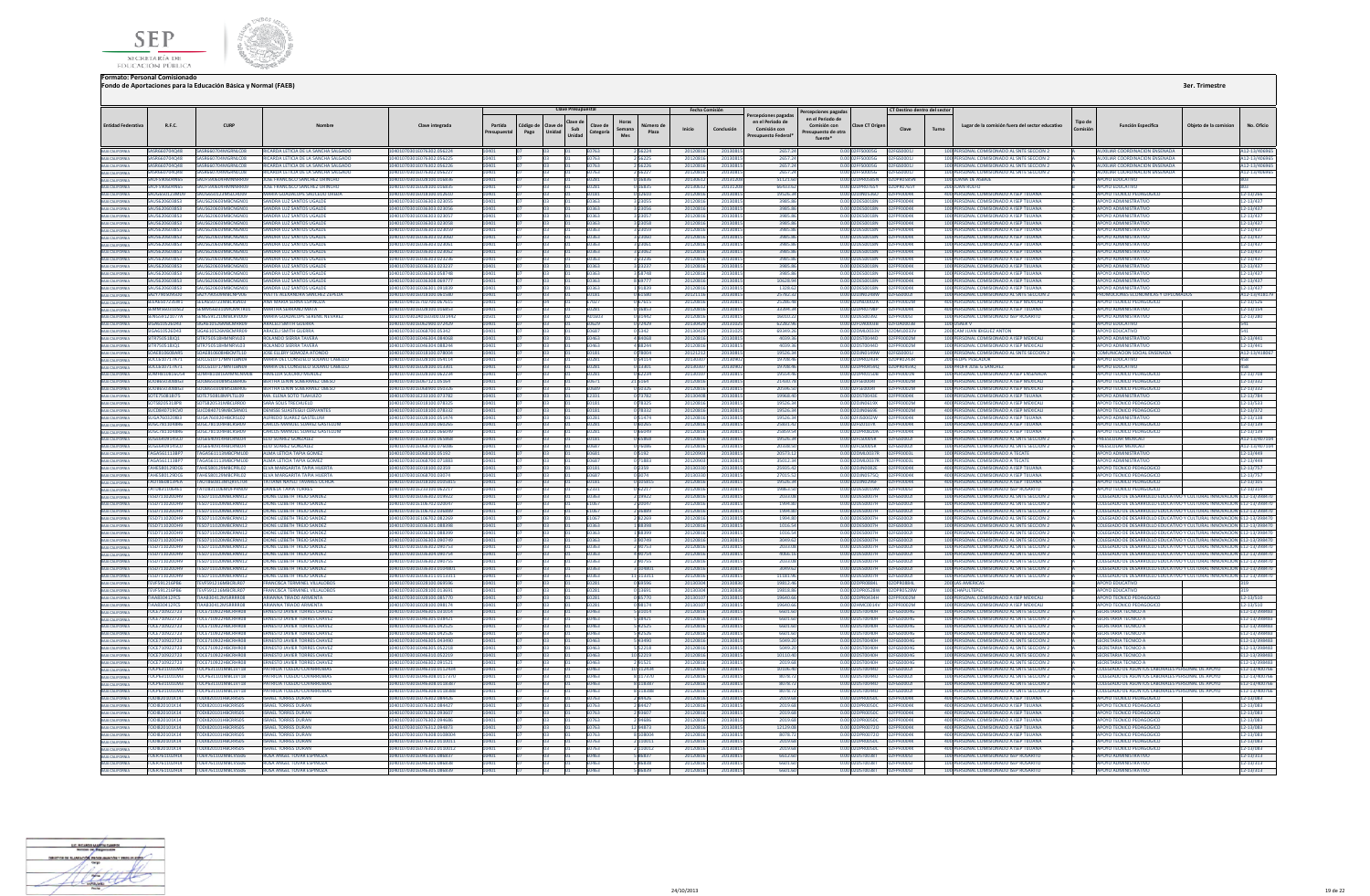



|                                                                                                                                                                                                                                                     |                                              |                                                |                                                                                |                                                        |               |                | <b>Clave Presupuestal</b> |                       |                       | <b>Fecha Comisión</b> |                      | ercepciones pagadas | Percepciones pagada:             |                                    | CT Destino dentro del sector |                                                                                          |         |                                                                                                              |                      |                             |
|-----------------------------------------------------------------------------------------------------------------------------------------------------------------------------------------------------------------------------------------------------|----------------------------------------------|------------------------------------------------|--------------------------------------------------------------------------------|--------------------------------------------------------|---------------|----------------|---------------------------|-----------------------|-----------------------|-----------------------|----------------------|---------------------|----------------------------------|------------------------------------|------------------------------|------------------------------------------------------------------------------------------|---------|--------------------------------------------------------------------------------------------------------------|----------------------|-----------------------------|
| <b>Entidad Federativ</b>                                                                                                                                                                                                                            | R.F.C.                                       | CURP                                           |                                                                                | Clave integrada                                        | Partida       | Código d       | Clave de                  | Clave de              | Horas<br>Número de    |                       |                      | en el Periodo de    | en el Periodo de<br>Comisión con | Clave CT Origer                    |                              | Lugar de la comisión fuera del sector educativo                                          | Tipo de | <b>Función Específica</b>                                                                                    | Obieto de la comisio | No. Oficio                  |
|                                                                                                                                                                                                                                                     |                                              |                                                |                                                                                |                                                        | supuesta      | Unidad<br>Pago | Sub                       | Categoría             | Semana<br>Plaza       | Inicio                | Conclusión           | Comisión con        | esupuesto de otra                |                                    | Clave                        | Turno                                                                                    | Comisió |                                                                                                              |                      |                             |
|                                                                                                                                                                                                                                                     |                                              |                                                |                                                                                |                                                        |               |                | Unidad                    |                       | Mes                   |                       |                      | Presupuesto Federal | fuente*                          |                                    |                              |                                                                                          |         |                                                                                                              |                      |                             |
| BAIA CALIFORNIA<br>BAIA CALIFORNIA<br>BAIA CALIFORNIA<br>BAIA CALIFORNIA<br>BAIA CALIFORNIA<br>BAIA CALIFORNIA<br>BAIA CALIFORNIA<br>BAIA CALIFORNIA<br>BAIA CALIFORNIA<br>BAIA CALIFORNIA<br>BAIA CALIFORNIA                                       | TOER761102HL4                                | TOER761102MBCVSS06                             | ROSA ANGEL TOVAR ESPINOZA                                                      | 10401070301E046305.086840                              |               |                |                           | E0463                 | <b>S R6840</b>        | 201208                | 201308               | 6601.6              |                                  | 0.00 02DST0038T                    |                              | 100 PERSONAL COMISIONADO ISEP ROSARITO                                                   |         | <b>APOYO ADMINISTRATIVO</b>                                                                                  |                      | 12-13/313                   |
|                                                                                                                                                                                                                                                     | <b>TOER761102HL4</b>                         | TOER761102MBCVSS06                             | ROSA ANGEL TOVAR ESPINOZA                                                      | 0401070301E046305.086841                               | 0401          |                |                           | E0463                 | <b>S 86841</b>        | 2012081               | 201308               | 6601.6              |                                  | 0.00 02DST0038T                    | FPF0005J                     | 100 PERSONAL COMISIONADO ISEP ROSARITO                                                   |         | APOYO ADMINISTRATIVO                                                                                         |                      | 12-13/313                   |
|                                                                                                                                                                                                                                                     | TOER761102HL4                                | TOER761102MBCVSS06                             | ROSA ANGEL TOVAR ESPINOZA                                                      | 10401070301E046305.086842                              | 10401         | Fn.            |                           | E0463                 | 586842                | 2012081               | 20130815             | 6601.60             |                                  | 0.00 02DST0038T                    | FPF000SJ                     | 100 PERSONAL COMISIONADO ISEP ROSARITO                                                   |         | <b>APOYO ADMINISTRATIVO</b>                                                                                  |                      | 12-13/313                   |
|                                                                                                                                                                                                                                                     | TOFR761102HI4                                | <b>TOFR761102MBCVSS06</b>                      | ROSA ANGEL TOVAR ESPINOZA                                                      | 10401070301F046305.086843                              | 10401         | n3             |                           | F0463                 | 5 86843               | 2012081               | 20130815             | 6601.60             |                                  | 0.00.02DST0038T 02EPE0005J         |                              | 100 PERSONAL COMISIONADO ISEP ROSARITO                                                   |         | APOYO ADMINISTRATIVO                                                                                         |                      | 12-13/313                   |
|                                                                                                                                                                                                                                                     | TOFR761102HL4                                | <b>TOER761102MRO/SS06</b>                      | ROSA ANGEL TOVAR ESPINOZA                                                      | 0401070301E046305.086844                               |               |                |                           | EOA63                 | <b>S REBAA</b>        | 201208                | 2012091              | 6601.60             |                                  | 0.00 02DST002RT                    | <b>DENNAST</b>               | 100 PERSONAL COMISIONADO ISEP ROSARITO                                                   |         | ΛΡΟΥΟ ΔΟΜΙΝΙΣΤΡΑΤΙΜΟ                                                                                         |                      | 12-13/313                   |
|                                                                                                                                                                                                                                                     | TOHH600115FA2                                | H600115HCHRRC08                                | <b>HECTOR TORRES HERRERA</b>                                                   | 0401070301E036303.01772                                |               |                |                           | E0363                 | 3 17729               | 201208                | 2013081              | 3054.4              |                                  | 0.00 02DES0001N                    | GS0001J                      | 100 PERSONAL COMISIONADO AL SNTE SECCION 2                                               |         | COORD. DE TRAB. Y CONFLICTOS SEC. GENERALES ENSENAD                                                          |                      | A12-13/40                   |
|                                                                                                                                                                                                                                                     | <b>TOHH600115FA2</b>                         | HH600115HCHRRCOR                               | <b>HECTOR TORRES HERRERA</b>                                                   | 10401070301E036303.01773                               |               |                |                           | E0363                 | 17730                 | 201208                | 2013081              | 3054.4              |                                  | 0.00 02DES0001N                    | GS00011                      | 100 PERSONAL COMISIONADO AL SNTE SECCION :                                               |         | COORD. DE TRAB. Y CONFLICTOS SEC. GENERALES ENSENAD.                                                         |                      | A12-13/40                   |
|                                                                                                                                                                                                                                                     | <b>TOHH600115FA2</b>                         | TOHH600115HCHRRC08                             | <b>HECTOR TORRES HERRERA</b>                                                   | 10401070301E036303.017731                              |               |                |                           | E0363                 | 3 17731               | 2012081               | 20130815             | 3054.42             |                                  | 0.00 02DES0001N                    | 2FGS0001J                    | 100 PERSONAL COMISIONADO AL SNTE SECCION 2                                               |         | COORD. DE TRAB. Y CONFLICTOS SEC. GENERALES ENSENADA                                                         |                      | A12-13/4069                 |
|                                                                                                                                                                                                                                                     | TOHH600115FA2                                | TOHH600115HCHRRCOR                             | <b>HECTOR TORRES HERRERA</b>                                                   | 10401070301F036303 017732                              | 10401         |                |                           | E0363                 | 3 17732               | 201208                | 2013081              | 3054.42             |                                  | 0.00 02DES0001N                    | 02EGS00011                   | 100 PERSONAL COMISIONADO AL SNTE SECCION 2                                               |         | COORD DE TRAB Y CONFLICTOS SEC. GENERALES ENSENADA                                                           |                      | A12-13/4069                 |
|                                                                                                                                                                                                                                                     | <b>TOHH600115FA2</b>                         | TOHH600115HCHRRC08                             | <b>HECTOR TORRES HERRERA</b>                                                   | 10401070301E036303.017733                              | LOVU1         |                |                           | F0363                 | 317733                | 201208                | 20130815             | 3054.42             |                                  | 0.00.02DES0001N                    | 02FGS00011                   | 100 PERSONAL COMISIONADO AL SNTE SECCION 2                                               |         | COORD. DE TRAB Y CONFLICTOS SEC. GENERALES ENSENADA                                                          |                      | A12-13/40698                |
|                                                                                                                                                                                                                                                     | OHH600115FA2                                 | H600115HCHRRC08                                | <b>HECTOR TORRES HERRER</b>                                                    | 0401070301E036303.01773                                |               |                |                           | 0363                  |                       | 20120                 | 201308               | 3054.4              |                                  | 02DES0001N                         |                              | 100 PERSONAL COMISIONADO AL SNTE SECCION :                                               |         | COORD. DE TRAB. Y CONFLICTOS SEC. GENERALES ENSENADA                                                         |                      | A12-13/40                   |
|                                                                                                                                                                                                                                                     | <b>TOHH600115FA2</b>                         | TOHH600115HCHRRC08                             | <b>HECTOR TORRES HERRERA</b>                                                   | 10401070301E036303.017735                              |               |                |                           | E0363                 | 3 17735               | 201208                | 2013081              | 3054.42             |                                  | 0.00 02DES0001N 02FGS0001J         |                              | 100 PERSONAL COMISIONADO AL SNTE SECCION 2                                               |         | COORD. DE TRAB. Y CONFLICTOS SEC. GENERALES ENSENADA                                                         |                      | A12-13/4069                 |
| BAIA CALIFORNIA<br>BAIA CALIFORNIA                                                                                                                                                                                                                  | OHH600115FA2                                 | HH600115HCHRRC08                               | <b>HECTOR TORRES HERRERA</b>                                                   | 0401070301E036303.017736                               |               |                |                           | 10363                 | 3 17736<br>3 17802    | 201208                | 2013081              | 3054.4              |                                  | 0.00 02DES0001N<br>0.00.02DES0001N | 2FGS0001J                    | 100 PERSONAL COMISIONADO AL SNTE SECCION 2                                               |         | COORD. DE TRAB. Y CONFLICTOS SEC. GENERALES ENSENADA                                                         |                      | A12-13/4069                 |
| <b>BAJA CALIFORNIA</b>                                                                                                                                                                                                                              | TOHH600115FA2<br><b>TOHH600115FA2</b>        | TOHH600115HCHRRC08<br>TOHH600115HCHRRC08       | <b>HECTOR TORRES HERRERA</b><br><b>HECTOR TORRES HERRERA</b>                   | 10401070301E036503.017802<br>10401070301E036503.017803 | <b>MA1</b>    |                |                           | <b>F0365</b>          |                       | 201208<br>201208      | 2013081<br>2013081   | 3054.42<br>3054.42  |                                  | 0.00 02DES0001N                    | 02EGS00011<br>02FGS0001J     | 100 PERSONAL COMISIONADO AL SNTE SECCIÓN 2<br>100 PERSONAL COMISIONADO AL SNTE SECCION 2 |         | COORD. DE TRAB. Y CONFLICTOS SEC. GENERALES ENSENADA<br>COORD. DE TRAB. Y CONFLICTOS SEC. GENERALES ENSENADA |                      | A12-13/4069                 |
|                                                                                                                                                                                                                                                     | <b>TOHH600115FA2</b>                         | <b>COHH600115HCHRRCOR</b>                      | <b>HECTOR TORRES HERRERA</b>                                                   | 10401070301F036503.017804                              |               |                |                           | E0365<br><b>FN365</b> | 3 17803<br>17804      | 201208                | 2013081              | 3054.43             |                                  | 0.00102DES0001N                    | <b>EGS00011</b>              | 100 PERSONAL COMISIONADO AL SNTE SECCION 2                                               |         | COORD. DE TRAB. Y CONFLICTOS SEC. GENERALES ENSENADA                                                         |                      | A12-13/40698<br>A12-13/4069 |
| BAIA CALIFORNIA<br>BAIA CALIFORNIA                                                                                                                                                                                                                  | <b>TOHH600115FA2</b>                         | TOHH600115HCHRRCOR                             | <b>HECTOR TORRES HERRERA</b>                                                   | 10401070301E036303.017805                              |               |                |                           | F0363                 | 3 17805               | 201208                | 2013081              | 3054.42             |                                  | 0.00 02DES0001N                    | 110002030                    | 100 PERSONAL COMISIONADO AL SNTE SECCION 2                                               |         | COORD. DE TRAB. Y CONFLICTOS SEC. GENERALES ENSENADA                                                         |                      | A12-13/4069                 |
|                                                                                                                                                                                                                                                     | TOHH600115FA2                                | OHH600115HCHRRC08                              | <b>HECTOR TORRES HERRERA</b>                                                   | 10401070301E036303.01788                               |               |                |                           | E0363                 | 3 17880               | 201208                | 2013081              | 3054.4              |                                  | 0.00 02DES0001N                    | GS0001J                      | 100 PERSONAL COMISIONADO AL SNTE SECCION 2                                               |         | COORD. DE TRAB. Y CONFLICTOS SEC. GENERALES ENSENADA                                                         |                      | A12-13/406                  |
|                                                                                                                                                                                                                                                     | TOLL761226DG9                                | <b>ULT61226MBCRPZ03</b>                        | <b>LIZBETH DE LA TORRE LOPE</b>                                                | 0401070301E068700.05590                                |               |                |                           | <b>FN687</b>          | 0.55903               | 201208                | 201308               | 34910.              |                                  | 0.0002EU400472                     | PENNAK                       | 100 PERSONAL COMISIONADO A ISEP TUUANA                                                   |         | APOYO TECNICO PEDAGOGICO                                                                                     |                      | 2-13/195                    |
|                                                                                                                                                                                                                                                     | TOPR8509078A2                                | <b>TOPR850907MBCRNS06</b>                      | ROSA ALICIA TORRES PANTOJA                                                     | 0501070302A01E0300.084787                              |               |                |                           | A01E03                | 084787                | 201208                | 2013081              | 15846.2             |                                  | 0.00 02DST0038T                    | PF0005J                      | 100 PERSONAL COMISIONADO ISEP ROSARITO                                                   |         | APOYO ADMINISTRATIVO                                                                                         |                      | 12-13/282                   |
|                                                                                                                                                                                                                                                     | TOSM680103U99                                | TOSM680103MBCRNN09                             | MONICA GENOVEVA TORRES SANCHEZ                                                 | 10401070301E133500.060299                              | 10401         |                |                           | F1335                 | <b>PPS0a0</b>         | 201208                | 20130815             | 2460831             |                                  | 0.00.02HMC0043Q 02EPE0001N         |                              | 100 PERSONAL COMISIONADO A ISEP ENSENADA                                                 |         | APOYO TECNICO PEDAGOGICO                                                                                     |                      | 12-13/223                   |
|                                                                                                                                                                                                                                                     | TOTR620202G11                                | TOTP620202MBCRPS09                             | ROSA HERLINDA DE LA TORRE TAPIA                                                | 10401070301E076302.065468                              | <b>MM1</b>    |                |                           | <b>F0763</b>          | 2 65468               | 2013081               | 20140715             | 1057.1              |                                  | 0.00.02DPR0025D                    | 02DPR0025D                   | <b>200 NUEVA CREACION</b>                                                                |         | ΔΡΟΥΩ ΕΒΗΓΑΤΙΝΟ                                                                                              |                      | 1800                        |
|                                                                                                                                                                                                                                                     | TOTR620202G11                                | OTR620202MBCRPS09                              | ROSA HERLINDA DE LA TORRE TAPI                                                 | 0401070301E076302.06546                                |               |                |                           | 0763                  | 2 65467               | 201308                | 2014071              | 1057.               |                                  | 0.00 02DPR0025D                    | PRO025E                      | <b>200 NUEVA CREACION</b>                                                                |         | <b>POYO EDUCATIVI</b>                                                                                        |                      |                             |
|                                                                                                                                                                                                                                                     | TOTR620202G11                                | TOTR620202MBCRPS09                             | <b>ROSA HERLINDA DE LA TORRE TAPIA</b>                                         | 10401070301E076302.06546                               |               |                |                           | E0763                 | 2 65466               | 201308                | 2014071              | 1057.1              |                                  | 0.00 02DPR02460                    | DPR02460                     | <b>200 LUIS MARTINEZ MUR</b>                                                             |         | <b>APOYO EDUCATIVI</b>                                                                                       |                      | 1800                        |
|                                                                                                                                                                                                                                                     | TOTR620202G11                                | OTR620202MBCRPS09                              | ROSA HERLINDA DE LA TORRE TAPIA                                                | 10401070301E076302.06546                               |               |                |                           | E0763                 | 2 65465               | 201308                | 2014071              | 1057.               |                                  | 0.00 02DPR0246O                    | 2DPR02460                    | <b>200 LUIS MARTINEZ MURILLO</b>                                                         |         | <b>APOYO EDUCATIVO</b>                                                                                       |                      | 1800                        |
|                                                                                                                                                                                                                                                     | TOTR620202G11                                | TOTR620202MRCRPS09                             | ROSA HERLINDA DE LA TORRE TAPIA                                                | 10401070301E076302.056525                              | 10401         |                |                           | E0763                 | 2 5 6 5 2 5           | 2013081               | 20140715             | 1057.16             |                                  | 0.00 02DPR0208L 02DPR0208L         |                              | 100 AĐO DE LA PATRIA                                                                     |         | <b>APOYO EDUCATIVO</b>                                                                                       |                      | 1800                        |
|                                                                                                                                                                                                                                                     | TOTR620202G11                                | TOTR620202MBCRPS09                             | ROSA HERLINDA DE LA TORRE TAPIA                                                | 10401070301E076302.054056                              | <b>MA1</b>    |                |                           | <b>F0763</b>          | 2.54056               | 2013081               | 2014071              | 1057.16             |                                  | 0.00020PR02460                     | 02DPR02460                   | 200 LUIS MARTINEZ MURILLO                                                                |         | ΔΡΟΥΩ ΕΠΙΙΣΑΤΙΜΩ                                                                                             |                      | 1800                        |
|                                                                                                                                                                                                                                                     | TOTR620202G11                                | TOTR620202MBCRPS09                             | ROSA HERLINDA DE LA TORRE TAPIA                                                | 10401070301E076302.054055                              |               |                |                           | E0763                 | 2 54055               | 201308                | 2014071              | 1057.1              |                                  | 0.00 02DPR0246O                    | 02DPR0246O                   | <b>200 LUIS MARTINEZ MURILLO</b>                                                         |         | <b>APOYO EDUCATIVO</b>                                                                                       |                      | 1800                        |
| BAIA CALIFORNIA<br>BAIA CALIFORNIA<br>BAIA CALIFORNIA<br>BAIA CALIFORNIA<br>BAIA CALIFORNIA<br>BAIA CALIFORNIA<br>BAIA CALIFORNIA<br>BAIA CALIFORNIA<br>BAIA CALIFORNIA<br>BAIA CALIFORNIA<br>BAIA CALIFORNIA<br>BAIA CALIFORNIA<br>BAIA CALIFORNIA | TOTR620202G11                                | TOTR620202MBCRPS09                             | <b>ROSA HERLINDA DE LA TORRE TAPI</b>                                          | 0401070301E076302.054054                               |               |                |                           | E0763                 | 2 54054               | 201308                | 2014071              | 1057.1              |                                  | 0.00 02DPR0246O   02DPR0246O       |                              | <b>200 LUIS MARTINEZ MURILLO</b>                                                         |         | <b>APOYO EDUCATIVO</b>                                                                                       |                      | 1800                        |
| BAIA CALIFORNIA<br>BAIA CALIFORNIA                                                                                                                                                                                                                  | TOTR620202G11                                | OTR620202MBCRPS09                              | ROSA HERLINDA DE LA TORRE TAPIA                                                | 0401070301E076302.053184                               | 0401          |                |                           | E0763                 | 2 5 3 1 8 4           | 201308                | 20140715             | 1057.1              |                                  |                                    | 0.00 02DPR0246O   02DPR0246O | 200 LUIS MARTINEZ MURILLO                                                                |         | <b>APOYO EDUCATIVO</b>                                                                                       |                      | 1800                        |
|                                                                                                                                                                                                                                                     | TOTR620202G11<br>TOTR620202G11               | TOTR620202MRCRPS09<br>TOTR620202MBCRPS09       | ROSA HERLINDA DE LA TORRE TAPIA<br><b>ROSA HERLINDA DE LA TORRE TAPIA</b>      | 0401070301E076302.053183<br>10401070301E076302.053182  | LOVU1         |                |                           | <b>F0763</b>          | 253183                | 201308<br>201308      | 2014071<br>2014071   | 1057<br>1057.1      |                                  | 0.00.02DPR02460                    | 02DPR02460                   | 200 LUIS MARTINEZ MURILLO<br>200 LUIS MARTINEZ MURILLO                                   |         | <b>APOYO EDUCATIVI</b><br><b>APOYO EDUCATIVO</b>                                                             |                      | 1800                        |
| BAIA CALIFORNIA<br>BAIA CALIFORNIA<br>BAIA CALIFORNIA                                                                                                                                                                                               | TOTR620202G11                                | TOTR620202MRCRPS09                             | ROSA HERUNDA DE LA TORRE TAPIA                                                 | 10401070301E076302 033622                              |               |                |                           | E0763<br><b>F0763</b> | 2 5 3 1 8 2<br>233622 | 201308                | 2014071              | 10571               |                                  | 0.00102DPR0208L                    | 02DPR0208L                   | 100 AĐO DE LA PATRIA                                                                     |         | ΔΡΟΥΩ ΕΠΙΙΣΑΤΙΜΟ                                                                                             |                      | 1800<br>1800                |
|                                                                                                                                                                                                                                                     | TOTR620202G11                                | <b>TOTR620202MBCRPS00</b>                      | ROSA HERLINDA DE LA TORRE TAPIA                                                | 104010703015076302.033621                              |               |                |                           | <b>F0763</b>          | 2 3 3 6 2 1           | 201308                | 2014071              | 1057.16             |                                  | 0.00 02DPR0208L                    | ופחלהפסחלו                   | 100 AĐO DE LA PATRIA                                                                     |         | AROVO EDUCATIVO                                                                                              |                      | 1800                        |
|                                                                                                                                                                                                                                                     | TOTR620202G11                                | TR620202MBCRPS09                               | ROSA HERLINDA DE LA TORRE TAPIJ                                                | 0401070301E076302.03362                                |               |                |                           | 0763                  |                       | 201308                | 2014071              | 1057.               |                                  | 0.00 02DPR0208L                    | PR0208L                      | 100 ADO DE LA PATRIA                                                                     |         | <b>APOYO EDUCATIVI</b>                                                                                       |                      |                             |
| BAIA CALIFORNIA<br>BAIA CALIFORNIA                                                                                                                                                                                                                  | TOTR620202611                                | TOTR620202MRCRPS09                             | ROSA HERLINDA DE LA TORRE TAPIA                                                | 10401070301F076302.033619                              |               |                |                           | E0763                 | 2 3 3 6 1 9           | 201308                | 20140715             | 105716              |                                  | 0.00.02DPR0208L                    | 02DPR0208L                   | 100 ADO DE LA PATRIA                                                                     |         | <b>APOYO EDUCATIVO</b>                                                                                       |                      | 1800                        |
|                                                                                                                                                                                                                                                     | TOTR620202G11                                | TOTR620202MBCRPS09                             | ROSA HERLINDA DE LA TORRE TAPIA                                                | 0401070301E076302.033618                               |               |                |                           | E0763                 | 2 3 3 6 1 8           | 201308                | 2014071              | 1057.1              |                                  | 0.00 02DPR0208L                    | 2DPR0208L                    | 100 ADO DE LA PATRIA                                                                     |         | <b>APOYO EDUCATIVO</b>                                                                                       |                      | 1800                        |
| BAIA CALIFORNIA<br>BAIA CALIFORNIA<br>BAIA CALIFORNIA                                                                                                                                                                                               | TOTR620202G11                                | TOTR620202MRCRPS09                             | ROSA HERLINDA DE LA TORRE TAPIA                                                | 10401070301E076302 033617                              | 10401         |                |                           | <b>F0763</b>          | 2 33617               | 201308                | 20140715             | 10571               |                                  | 0.00.02DPR0208L                    | 02DPR0208L                   | 100 AĐO DE LA PATRIA                                                                     |         | ΔΡΟΥΩ ΕΠΙΙΣΑΤΙΝΩ                                                                                             |                      | 1800                        |
|                                                                                                                                                                                                                                                     | TOTR620202G11                                | TOTRE20202MBCRPS0G                             | ROSA HERLINDA DE LA TORRE TAPIA                                                | 0401070301E076302033616                                |               |                |                           | E0763                 | 2 3 3 6 1 6           | 201308                | 2014071              | 10571               |                                  | 0.00 02DPR0208L                    | 12DPR0208L                   | 100 ADO DE LA PATRIA                                                                     |         | ΔΡΟΥΩ ΕΒΗΓΑΤΙΜ                                                                                               |                      | 1800                        |
|                                                                                                                                                                                                                                                     | TOTR620202G11                                | TR620202MBCRPS09                               | OSA HERLINDA DE LA TORRE TAPIJ                                                 | 0401070301E076302.03361                                |               |                |                           | 0763                  | 2 3 3 6 1 5           | 201308                | 2014071              | 1057.               |                                  | 0.00 02DPR0208L                    | PR0208L                      | 100 ADO DE LA PATRIA                                                                     |         | <b>APOYO EDUCATIVO</b>                                                                                       |                      |                             |
| BAIA CALIFORNIA<br>BAIA CALIFORNIA                                                                                                                                                                                                                  | TOTR620202G11                                | TR620202MBCRPS09                               | <b>ROSA HERLINDA DE LA TORRE TAPIA</b>                                         | 101070301E076302.033614                                |               |                |                           | 0763                  | 2 3 3 6 1 4           | 201308                |                      | 1057.1              |                                  | 0.00 02DPR0208L                    | 2DPR0208L                    | 100 ADO DE LA PATRIA                                                                     |         | <b>APOYO EDUCATIVO</b>                                                                                       |                      | 1800                        |
| BAIA CALIFORNIA<br>BAIA CALIFORNIA<br>BAIA CALIFORNIA<br>BAIA CALIFORNIA                                                                                                                                                                            | TOTR620202G11                                | OTR620202MBCRPS09                              | ROSA HERLINDA DE LA TORRE TAPIA                                                | 0401070301E076302.033613                               |               |                |                           | E0763                 | 2 3 3 6 1 3           | 201308                | 2014071              | 1067.3              |                                  | 0.00 02DPR0208L                    | 2DPR0208L                    | 100 ADO DE LA PATRIA                                                                     |         | <b>APOYO EDUCATIVO</b>                                                                                       |                      | 1800                        |
|                                                                                                                                                                                                                                                     | <b>THEIGG0414H21</b>                         | LIJEJ660414MRCRI S03                           | <b>IOSEFINA LIBIAS ELORES</b>                                                  | 0401070301F018100 012157                               |               |                |                           | F0181                 | 012157                | 201208                | 2013081              | 25937.6             |                                  | 0.00 02D INO096H                   | PENNO1 N                     | 100 PERSONAL COMISIONADO A ISEP ENSENADA                                                 |         | APOYO TECNICO PEDAGOGICO                                                                                     |                      | 12-13/230                   |
|                                                                                                                                                                                                                                                     | UIVA880328PG9                                | <b>UIVASS022SMRCPPMOC</b>                      | AMAURY URIBE VERDUGS                                                           | 10401070201E018100.010573                              |               |                |                           | E0181                 | 0 105733              | 201305                | 20130815             | 195263              |                                  | 0.00.02DIN0236R                    | <b>PE0001N</b>               | 400 PERSONAL COMISIONADO A ISEP ENSENADA                                                 |         | <b>APOYO TECNICO PEDAGOGICO</b>                                                                              |                      | 12-13/782                   |
|                                                                                                                                                                                                                                                     | VAAE890317GV7                                | VAAE890317MBCLRL04                             | ELOISA VALENZUELA ARCI                                                         | 0401070301E018100.011400                               |               |                |                           | E0181                 |                       | 20121                 | 2013081              | 19526.              |                                  |                                    | 0002M                        | 100 PERSONAL COMISIONADO A ISEP MEXICAL                                                  |         | APOYO TECNICO PEDAGOGICO                                                                                     |                      | 12-13/683                   |
| BAJA CALIFORNIA                                                                                                                                                                                                                                     | VAAL730510CA0                                | VAAL730510MSLLVR05<br>VABY770626MBCLLD01       | LAURA ISABEL VALDEZ AVIL                                                       | 10401070301E028100.041305                              |               |                |                           | E0281                 | 041305                | 201208                | 2013081              | 19708.4<br>19554.4  |                                  | 0.00 02DPR0647J<br>0.00 02DPR0102S | PF0001N                      | 400 PERSONAL COMISIONADO A ISEP ENSENADA                                                 |         | APOYO TECNICO PEDAGOGICO                                                                                     |                      | 12-13/240                   |
| BAJA CALIFORNIA<br>BAJA CALIFORNIA                                                                                                                                                                                                                  | VABY770626JB1<br><b>VAGI 8306054U7</b>       | VAGI 830605MBCZNT12                            | YADIRA GUADALUPE VALENZUELA BELTRAN<br><b>LETICIA MARIANA VAZOUEZ GONZALEZ</b> | 0401070301E028100.098310<br>10401070301E068700.098688  | 10401         |                |                           | E0281<br><b>F0687</b> | 098310<br>88889       | 201211<br>201208      | 20130815<br>20130815 | 20366.62            |                                  | 0.00.02FUA0139P                    | PF0002M<br>PENNO2M           | 100 PERSONAL COMISIONADO A ISEP MEXICALI<br>400 PERSONAL COMISIONADO A ISEP MEXICALI     |         | APOYO TECNICO PEDAGOGICO<br>APOVO TECNICO PEDAGOGICO                                                         |                      | 12-13/511<br>12-13/292      |
| BAJA CALIFORNIA                                                                                                                                                                                                                                     | VAGL8306054U7                                | VAGL830605MBCZNT12                             | LETICIA MARIANA VAZQUEZ GONZALEZ                                               | 0401070301E068700.0108369                              |               |                |                           | E0687                 | 0 108369              | 201208                | 2013081              | 20366.6             |                                  | 0.00 02FUA0123O                    | <b>FOOD2M</b>                | 400 PERSONAL COMISIONADO A ISEP MEXICAL                                                  |         | APOYO TECNICO PEDAGOGICO                                                                                     |                      | 12-13/292                   |
|                                                                                                                                                                                                                                                     | VAH1721024542                                | <b>VAH1721024HRCZRN09</b>                      | <b>ILIAN VAZOUEZ HUERTA</b>                                                    | 10401070301F028100.041035                              |               |                |                           | <b>F0281</b>          | 0.41035               | 201208                | 20130815             | 25859.5             |                                  | 0.00 02DPR0468Y                    | GS0004G                      | 100 PERSONAL COMISIONADO AL SNTE SECCION 2                                               |         | COORDINADOR PROMOCIONES ECONOMICAS THUANA                                                                    |                      | A12-13/4069                 |
| BAIA CALIFORNIA<br>BAIA CALIFORNIA                                                                                                                                                                                                                  | <b>VAHI721024S42</b>                         | <b>VAH1721024HBCZRNO9</b>                      | <b>ILIAN VAZOLIEZ HUERTA</b>                                                   | 10401070301E028100.064691                              |               |                |                           | <b>E0281</b>          | <b>DAAG1</b>          | 201208                | 20120911             | 19708.46            |                                  | 0.00.02DPP0158UL                   | <b>DIMOD23</b>               | 100 PERSONAL COMISIONADO AL SNTE SECCION 2                                               |         | COORDINADOR RROMOCIONES ECONOMICAS TILIANA                                                                   |                      | A12-13/4069                 |
|                                                                                                                                                                                                                                                     | <b>VALA770524AA8</b>                         | ALA770524HBCZQL02                              | JOSE ALFONSO VAZQUEZ LUQUII                                                    | 10401070301E106702.087826                              |               |                |                           | E1067                 | 287826                | 201208                | 2013081              | 1989.40             |                                  | 0.00 02DES0047I                    | FOOD4K                       | 400 PERSONAL COMISIONADO A ISEP TUUANA                                                   |         | <b>APOYO TECNICO PEDAGOGICO</b>                                                                              |                      | $2 - 13/271$                |
| BAIA CALIFORNIA<br>BAIA CALIFORNIA                                                                                                                                                                                                                  | VALA770524AAR                                | VALA770524HBCZOL02                             | JOSE ALFONSO VAZOUEZ LUQUIN                                                    | 10401070301E106702.087835                              |               |                |                           | E1067                 | 287835                | 201208                | 20130815             | 1981 40             |                                  | 0.00 02DFS0047L                    | FOODAK                       | 400 PERSONAL COMISIONADO A ISEP TUUANA                                                   |         | APOYO TECNICO PEDAGOGICO                                                                                     |                      | 12-13/271                   |
| BAIA CALIFORNIA                                                                                                                                                                                                                                     | VALA770524AA8                                | <b>VALA770524HBCZQL02</b>                      | JOSE ALFONSO VAZQUEZ LUQUIN                                                    | 10401070301E106702.087844                              | 0401          |                |                           | E1067                 | 287844                | 2012081               | 20130815             | 1981.40             |                                  | 0.00 02DES0047L                    | F0004K                       | 400 PERSONAL COMISIONADO A ISEP TUUANA                                                   |         | APOYO TECNICO PEDAGOGICO                                                                                     |                      | 12-13/271                   |
| <b>BAIA CALIFORNIA</b>                                                                                                                                                                                                                              | <b>VALA770524AAR</b>                         | VALA770524HRC70L02                             | JOSE ALFONSO VAZOUEZ LUQUIN                                                    | 10401070301E106702.087853                              |               |                |                           | F1067                 | 287853                | 201208                | 2013081              | 1981 40             |                                  | 0.00 02DES0047L                    | PENNAK                       | 400 PERSONAL COMISIONADO A ISEP TIILIANA                                                 |         | APOYO TECNICO PEDAGOGICO                                                                                     |                      | 12-13/271                   |
| BAJA CALIFORNIA                                                                                                                                                                                                                                     | <b>VALA770524AAR</b>                         | VALA220524HBCZOL02                             | <b>IOSE ALEONSO VAZOUEZ LUQUIM</b>                                             | 10401070201E106702.087927                              | 10401         |                |                           | F1067                 | 287927                | 2012081               | 20120815             | 1981 40             |                                  | 0.00020550047L                     | <b>DENNAK</b>                | 400 PERSONAL COMISIONADO A ISEP TIILIANA                                                 |         | AROVO TECNICO REDAGOGICO                                                                                     |                      | 12-13/271                   |
| BAIA CALIFORNIA<br>BAIA CALIFORNIA                                                                                                                                                                                                                  | <b>VALA770524AA8</b>                         | ALA770524HBCZQL02                              | JOSE ALFONSO VAZQUEZ LUQUIN                                                    | 10401070301E106702.08809                               |               |                |                           | E1067                 | $2$ 8809              | 2012081               | 2013081              | 1981.4              |                                  | 0.00 02DES0042N                    | FOOD4K                       | 400 PERSONAL COMISIONADO A ISEP TUUANA                                                   |         | <b>APOYO TECNICO PEDAGOGICO</b>                                                                              |                      | 12-13/271                   |
|                                                                                                                                                                                                                                                     | <b>VALA770524AA8</b>                         | <b>ALA770524HBCZQL02</b>                       | JOSE ALFONSO VAZQUEZ LUQUIN                                                    | 0401070301E106702.08810                                |               |                |                           | E1067                 | 28810                 | 201208                | 2013081              | 1981.4              |                                  | 0.00 02DES0042N                    | 00048                        | 400 PERSONAL COMISIONADO A ISEP TUUANA                                                   |         | <b>APOYO TECNICO PEDAGOGICO</b>                                                                              |                      | 12-13/271                   |
| BAIA CALIFORNIA<br>BAIA CALIFORNIA                                                                                                                                                                                                                  | VALA770524AA8                                | VALA770524HBCZQL02                             | JOSE ALFONSO VAZQUEZ LUQUIN                                                    | 0401070301E106702.08953                                |               |                |                           | E1067                 | 289535                | 2012081               | 20130815             | 1981.4              |                                  | 0.00 02DES0047L                    | F0004K                       | 400 PERSONAL COMISIONADO A ISEP TUUANA                                                   |         | APOYO TECNICO PEDAGOGICO                                                                                     |                      | 12-13/271                   |
|                                                                                                                                                                                                                                                     | <b>VALA770524AAR</b>                         | VALA770524HRC70102                             | <b>IOSE ALEONSO VAZOUEZ LUQUIN</b>                                             | 10401070301E106702.089544                              | 10401         |                |                           | E1067                 | 289544                | 201208                | 20130815             | 1981.40             |                                  | 0.00102DES0047L                    | PENNAK                       | 400 PERSONAL COMISIONADO A ISEP TUUANA                                                   |         | APOYO TECNICO PEDAGOGICO                                                                                     |                      | 12-13/271                   |
| BAIA CALIFORNIA<br>BAIA CALIFORNIA<br>BAIA CALIFORNIA                                                                                                                                                                                               | <b>VALA770524AA8</b>                         | <b>VALA220524HBC20102</b><br>ALA770524HBCZQL02 | <b>IOSE ALEONSO VAZOLIEZ LUQUIM</b>                                            | 0401070201E106702.089552                               |               |                |                           | E1067                 | 289553                | 201208                | 2012091              | 1981.40             |                                  | 0.00 02DES0047L                    | COODAK                       | 400 PERSONAL COMISIONADO A ISEP TIJUANA                                                  |         | AROVO TECNICO REDAGOGICO                                                                                     |                      | 12-13/271                   |
|                                                                                                                                                                                                                                                     | <b>VALA770524AA8</b><br><b>VALA770524AA8</b> | ALA770524HBCZQL02                              | JOSE ALFONSO VAZQUEZ LUQUII                                                    | 0401070301E106702.09561                                |               |                |                           | E1067<br>E1067        | 295616<br>295644      | 201208<br>201208      | 2013081<br>2013081   | 1981.40<br>1981.40  |                                  | 0.00 02DES0047I<br>0.00 02DES0047  | 0004K                        | 400 PERSONAL COMISIONADO A ISEP TIJUANA<br>400 PERSONAL COMISIONADO A ISEP TUUANA        |         | APOYO TECNICO PEDAGOGICO                                                                                     |                      | 12-13/271<br>12-13/271      |
| BAJA CALIFORNIA                                                                                                                                                                                                                                     | <b>VALA770524AA8</b>                         | ALA770524HBCZQL02                              | JOSE ALFONSO VAZQUEZ LUQUIN<br>JOSE ALFONSO VAZQUEZ LUQUIN                     | 0401070301E106702.09564<br>0401070301E106702.095679    |               |                |                           | E1067                 | 295679                | 2012081               | 2013081              | 1981.40             |                                  | 0.00 02DES0047L                    | F0004K<br>FOOD4K             | 400 PERSONAL COMISIONADO A ISEP TUUANA                                                   |         | APOYO TECNICO PEDAGOGICO<br>APOYO TECNICO PEDAGOGICO                                                         |                      | 12-13/271                   |
| <b>BAJA CALIFORNIA</b>                                                                                                                                                                                                                              | VALA770524AAR                                | VALA770524HRCZOL02                             | <b>IOSE ALEONSO VAZOUEZ LUQUIN</b>                                             | 10401070301F036301 095687                              |               |                |                           | <b>F0363</b>          | 195687                | 2012081               | 2013081              | 1009.84             |                                  | 0.00 02DFS0047L                    | PENNAK                       | 400 PERSONAL COMISIONADO A ISEP TIILIANA                                                 |         | APOYO TECNICO PEDAGOGICO                                                                                     |                      | 12-13/271                   |
|                                                                                                                                                                                                                                                     | VALA770524AA8                                | VALA770524HBCZQL02                             | JOSE ALFONSO VAZQUEZ LUQUIN                                                    | 10401070301E106702.095688                              | 10401         |                |                           | E1067                 | 295688                | 201208                | 2013081              | 1981.40             |                                  | 0.00 02DES0047I                    | FPF0004K                     | 400 PERSONAL COMISIONADO A ISEP TUUANA                                                   |         | APOYO TECNICO PEDAGOGICO                                                                                     |                      | 12-13/271                   |
| BAIA CALIFORNIA<br>BAIA CALIFORNIA<br>BAIA CALIFORNIA                                                                                                                                                                                               | <b>VALA770524AAR</b>                         | <b>JAI A770524HRCZOLOJ</b>                     | JOSE ALFONSO VAZOUEZ LUQUIN                                                    | 10401070301E106702.095778                              |               |                |                           | F1067                 | 295778                | 201208                | 2013081              | 1981 40             |                                  | 0.00 02DES0042N                    | FOODAK                       | 400 PERSONAL COMISIONADO A ISEP TIILIANA                                                 |         | APOYO TECNICO PEDAGOGICO                                                                                     |                      | $2 - 13/271$                |
|                                                                                                                                                                                                                                                     | <b>VALA770524AA8</b>                         | <b>VALA220524HBCZOLOJ</b>                      | <b>IOSE ALEONSO VAZOUEZ LUQUIN</b>                                             | 10401070301E106702.010661                              |               |                |                           | E1067                 | 2 106610              | 201208                | 2012081              | 1981 40             |                                  | 0.00102DES0047L                    | <b>ENONAK</b>                | 400 PERSONAL COMISIONADO A ISEP TUUANA                                                   |         | APOYO TECNICO PEDAGOGICO                                                                                     |                      | 12-13/271                   |
|                                                                                                                                                                                                                                                     | <b>VALA770524AA8</b>                         | ALA770524HBCZQL02                              | JOSE ALFONSO VAZQUEZ LUQUIN                                                    | 0401070301E036301.0106618                              |               |                |                           | :0363                 | 1 106618              | 2012081               | 2013081              | 1009.8              |                                  | 0.00 02DES0047L                    | F0004K                       | 400 PERSONAL COMISIONADO A ISEP TUUANA                                                   |         | APOYO TECNICO PEDAGOGICO                                                                                     |                      | 12-13/271                   |
| BAJA CALIFORNIA<br>BAJA CALIFORNIA                                                                                                                                                                                                                  | <b>VALA770524AAR</b>                         | VALA770524HRC70102                             | JOSE ALFONSO VAZOUEZ LUQUIN                                                    | 10401070301E106702 0109185                             | 10401         |                |                           | F1067                 | 2 109185              | 201208                | 20130815             | 1981 40             |                                  | 0.00.02DES0042N                    | <b>FOODAK</b>                | 400 PERSONAL COMISIONADO A ISEP TIILIANA                                                 |         | APOYO TECNICO PEDAGOGICO                                                                                     |                      | 12-13/271                   |
| BAIA CALIFORNIA<br>BAIA CALIFORNIA                                                                                                                                                                                                                  | VALE740314SH4                                | VALE740314HBCRPD01                             | JOSE EDUARDO VARELA LOPEZ                                                      | 10401070301E028100.099099                              | 10401         |                |                           | E0281                 | 099099                | 201307                | 2013122              | 29684.58            |                                  | 0.00 02DPR0673H                    | 2DPR0673H                    | 100 PROFRA MA LUISA URRUTIA DE SIQUEIROS                                                 |         | <b>APOYO EDUCATIVO</b>                                                                                       |                      | 826                         |
|                                                                                                                                                                                                                                                     | VALI7910287R2                                | VAL1791028MBCZOS09                             | MARIA ISAREL VAZOUEZ LUOUIN                                                    | 10401070301F106702 074499                              | 10401         |                |                           | F1067                 | 2 74499               | 201208                | 20130815             | 1988 40             |                                  | 0.00 02DES0042N                    | PENNAK                       | 400 PERSONAL COMISIONADO A ISEP TIILIANA                                                 |         | APOYO TECNICO PEDAGOGICO                                                                                     |                      | 12-13/273                   |
| BAJA CALIFORNIA                                                                                                                                                                                                                                     | VALI701022702                                | 111791028MBC70501                              | <b>AARIA ISAREL VAZOUEZ LUOUIN</b>                                             | 0401070201E106702.07451                                |               |                |                           | F1067                 | 2 74510               | 201208                | 2012091              | 1091.48             |                                  | 0.00.02DES0042N                    | COODAK                       | 400 PERSONAL COMISIONADO A ISEP TIILIANA                                                 |         | AROVO TECNICO REDAGOGICO                                                                                     |                      | 12-13/273                   |
|                                                                                                                                                                                                                                                     | VALI7910287R2                                | 11291028MRCZOSOS                               | <b>MARIA ISABEL VAZQUEZ LUQUIN</b>                                             | 10401070301E106702.074522                              |               |                |                           | E1067                 | 2 74522               | 201208                | 2013081              | 1981.4              |                                  | 0.00 02DES0042N                    | F0004K                       | 400 PERSONAL COMISIONADO A ISEP TUUANA                                                   |         | <b>APOYO TECNICO PEDAGOGICO</b>                                                                              |                      | 12-13/273                   |
|                                                                                                                                                                                                                                                     | VALI7910287R2                                | 11791028MRCZOSO                                | MARIA ISAREI VAZOUEZ LUOUIN                                                    | 10401070301E106702.07453                               |               |                |                           | E1067                 | 2 74533               | 201208                | 201308               | 1981.4              |                                  | 0.00 02DES0042N                    | nnnak                        | 400 PERSONAL COMISIONADO A ISEP TUUANA                                                   |         | APOYO TECNICO PEDAGOGICO                                                                                     |                      | 12-13/273                   |
| MA CALIFORNIA<br>BAIA CALIFORNIA<br>BAIA CALIFORNIA<br>BAIA CALIFORNIA<br>BAIA CALIFORNIA<br>BAIA CALIFORNIA<br>BAIA CALIFORNIA                                                                                                                     | VALI7910287R2                                | LI791028MBCZQS09                               | <b>MARIA ISABEL VAZQUEZ LUQUIN</b>                                             | 0401070301E106702.074544                               |               |                |                           | E1067                 | 2 74544               | 2012081               | 20130815             | 1981.40             |                                  | 0.00 02DES0042N                    | <b>FOOD4K</b>                | 400 PERSONAL COMISIONADO A ISEP TUUANA                                                   |         | APOYO TECNICO PEDAGOGICO                                                                                     |                      | 12-13/273                   |
|                                                                                                                                                                                                                                                     | VALI7910287R2                                | VAL1791028MRCZOS09                             | MARIA ISABEL VAZQUEZ LUQUIN                                                    | 10401070301E106702.078830                              | 10401<br>0401 |                |                           | E1067                 | 2 78830               | 201208                | 2013081              | 1981.40             |                                  | 0.00 02DES0042N                    | <b>FOODAK</b>                | 400 PERSONAL COMISIONADO A ISEP TUUANA                                                   |         | APOYO TECNICO PEDAGOGICO                                                                                     |                      | 12-13/273                   |
|                                                                                                                                                                                                                                                     | VALI7910287R2<br>VALI7910287R2               | VAL1791028MRC7OS09<br>11791028MBCZOSO          | <b>MARIA ISAREL VAZOUEZ LUQUIN</b><br>MARIA ISABEL VAZQUEZ LUQUII              | 10401070301F106702.078838<br>0401070301E106702.07884   |               |                |                           | F1067<br>E1067        | 2 78838<br>2 78849    | 201208<br>201208      | 20130815             | 1981 40             | 00                               | 0.00 02DES0042N<br>02DES0042N      | PEDDDAK<br>0004K             | 400 PERSONAL COMISIONADO A ISEP TIILIANA                                                 |         | APOYO TECNICO PEDAGOGICO<br><b>APOYO TECNICO PEDAGOGICO</b>                                                  |                      | $12 - 13/273$               |
|                                                                                                                                                                                                                                                     | VALI7910287R2                                | ALI791028MBCZOS09                              | MARIA ISABEL VAZQUEZ LUQUIN                                                    | 10401070301E106702.078863                              |               |                |                           | E1067                 | 2 78863               | 201208                | 201308<br>2013081    | 1981.<br>1981.4     |                                  | 0.00 02DES0042N                    | FOOD4K                       | 400 PERSONAL COMISIONADO A ISEP TUUAN/<br>400 PERSONAL COMISIONADO A ISEP TUUANA         |         | <b>APOYO TECNICO PEDAGOGICO</b>                                                                              |                      | 12-13/273<br>12-13/273      |
|                                                                                                                                                                                                                                                     | VALI7910287R2                                | LI791028MBCZQS09                               | <b>MARIA ISABEL VAZQUEZ LUQUIN</b>                                             | 0401070301E106702.07887                                |               |                |                           | E1067                 | 2 78871               | 201208                | 2013081              | 1981.4              |                                  | 0.00 02DES0042N                    | <b>FOOD4K</b>                | 400 PERSONAL COMISIONADO A ISEP TUUANA                                                   |         | <b>APOYO TECNICO PEDAGOGICO</b>                                                                              |                      | 12-13/273                   |
| BAIA CALIFORNIA<br>BAIA CALIFORNIA                                                                                                                                                                                                                  | VALI7910287R2                                | VALI791028MBCZOS09                             | MARIA ISAREL VAZOUEZ LUQUIN                                                    | 10401070301F106702 078884                              | 10401         |                |                           | E1067                 | 2 78884               | 2012081               | 20130815             | 1981.40             |                                  | 0.00102DES0042N                    | PENNAK                       | 400 PERSONAL COMISIONADO A ISEP TUUANA                                                   |         | APOYO TECNICO PEDAGOGICO                                                                                     |                      | 12-13/273                   |
|                                                                                                                                                                                                                                                     | VALI7910287R2                                | VALI791028MBCZQS09                             | MARIA ISABEL VAZQUEZ LUQUIN                                                    | 10401070301E106702.082662                              | 10401         |                |                           | E1067                 | 282662                | 201208                | 2013081              | 1981.40             |                                  | 0.00 02DES0042N                    | PF0004K                      | 400 PERSONAL COMISIONADO A ISEP TUUANA                                                   |         | APOYO TECNICO PEDAGOGICO                                                                                     |                      | 12-13/273                   |
| BAIA CALIFORNIA<br>BAIA CALIFORNIA                                                                                                                                                                                                                  | VALI7910287R2                                | ALI791028MBCZOS09                              | MARIA ISABEL VAZQUEZ LUQUIN                                                    | 0401070301F106702.08267                                |               |                |                           | E1067                 | 282673                | 201208                | 2013081              | 1981.4              |                                  | 0.00 02DES0042N                    | <b>FOOD4K</b>                | 400 PERSONAL COMISIONADO A ISEP TUUANA                                                   |         | <b>APOYO TECNICO PEDAGOGICO</b>                                                                              |                      | 12-13/273                   |
| BAIA CALIFORNIA                                                                                                                                                                                                                                     | VALI7910287R2                                | /ALI791028MBCZOS09                             | MARIA ISABEL VAZQUEZ LUQUIN                                                    | 0401070301E106702.08268                                |               |                |                           | E1067                 | 282682                | 201208                | 2013081              | 1981.40             |                                  | 0.00 02DES0042N                    | <b>F0004K</b>                | 400 PERSONAL COMISIONADO A ISEP TUUANA                                                   |         | <b>APOYO TECNICO PEDAGOGICO</b>                                                                              |                      | 12-13/273                   |
| BAIA CALIFORNIA                                                                                                                                                                                                                                     | VALI7910287R2                                | /ALI791028MBCZOS09                             | MARIA ISABEL VAZQUEZ LUQUIN                                                    | 0401070301E106702.082694                               | 0401          |                |                           | E1067                 | 282694                | 2012081               | 20130815             | 1981.40             |                                  | 0.00 02DES0042N                    | PF0004K                      | 400 PERSONAL COMISIONADO A ISEP TIJUANA                                                  |         | APOYO TECNICO PEDAGOGICO                                                                                     |                      | $12 - 13/273$               |
| BAJA CALIFORNIA                                                                                                                                                                                                                                     | VALI7910287R2                                | VALI791028MBCZOS09                             | MARIA ISAREL VAZOUEZ LUQUIN                                                    | 10401070301E106702.082704                              |               |                |                           | E1067                 | 282704                | 2012081               | 2013081              | 1981 40             |                                  | 0.00 02DES0042N                    | PENNAK                       | 400 PERSONAL COMISIONADO A ISEP TUUANA                                                   |         | APOYO TECNICO PEDAGOGICO                                                                                     |                      | 12-13/273                   |

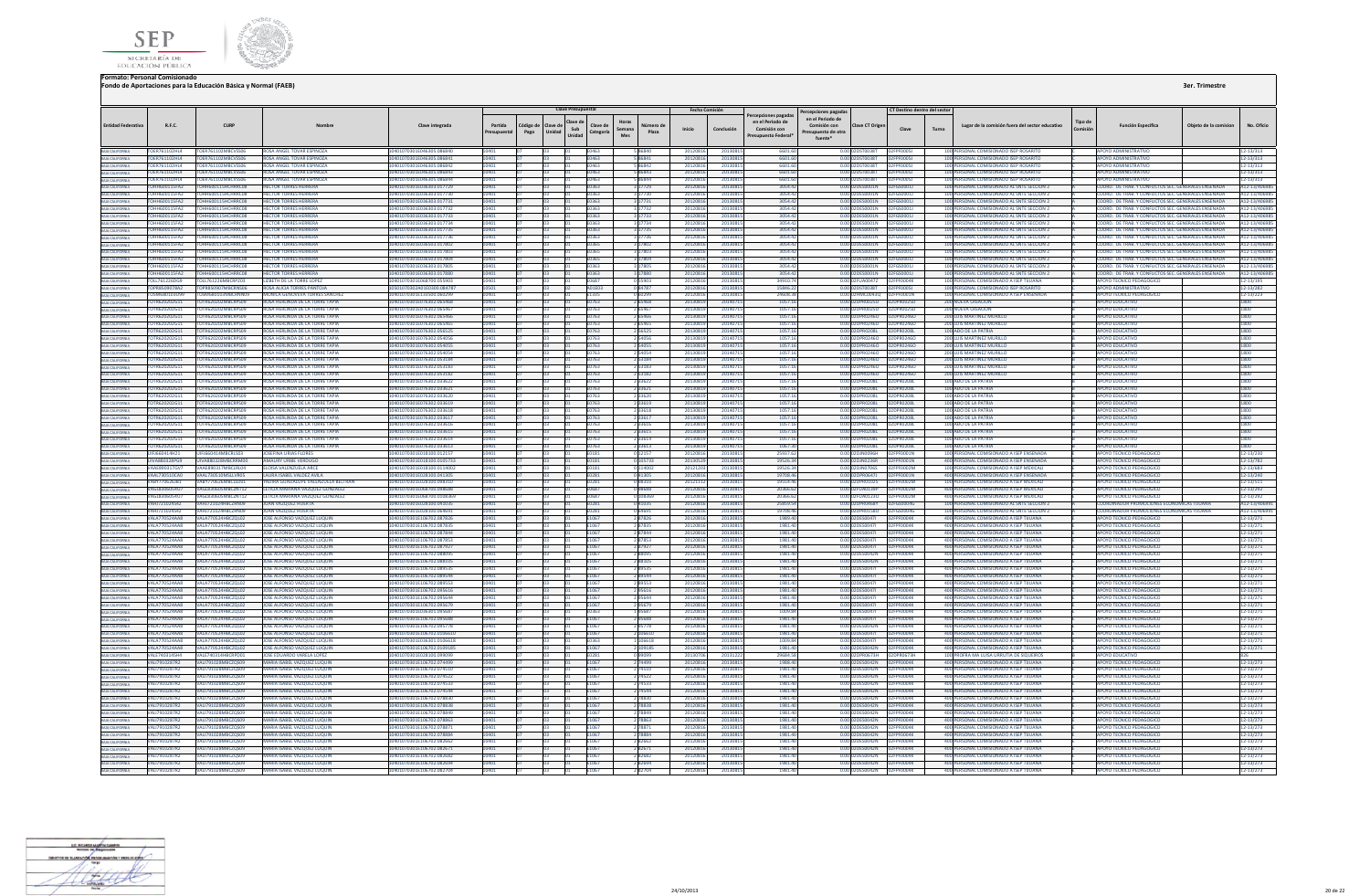



|                           |                      |                          |                                      |                           |                         |                                     | <b>Clave Presupuestal</b> |                       |                                              | <b>Fecha Comisión</b> |            |                                                                                 | ercepciones pagadas                                                |                 | CT Destino dentro del sector |       |                                                 |        |                                           |                       |               |
|---------------------------|----------------------|--------------------------|--------------------------------------|---------------------------|-------------------------|-------------------------------------|---------------------------|-----------------------|----------------------------------------------|-----------------------|------------|---------------------------------------------------------------------------------|--------------------------------------------------------------------|-----------------|------------------------------|-------|-------------------------------------------------|--------|-------------------------------------------|-----------------------|---------------|
| <b>Entidad Federativa</b> | R.F.C.               | <b>CURP</b>              | Nombre                               | Clave integrada           | Partida<br>Presupuestal | ódigo de Clave de<br>Unidad<br>Pago | Clave d<br>Sub<br>Unidad  | Clave de<br>Categoría | Horas<br>Número de<br>Semana<br>Plaza<br>Mes | Inicio                | Conclusión | ercepciones pagadas<br>en el Periodo de<br>Comisión con<br>Presupuesto Federal' | en el Periodo de<br>Comisión con<br>Presupuesto de otra<br>fuente' | Clave CT Origen | Clave                        | Turno | Lugar de la comisión fuera del sector educativo | Tipo d | <b>Función Específica</b>                 | Obieto de la comision | No. Oficio    |
| BAIA CALIFORNIA           | ALI7910287R2         | VALI791028MBCZOS0        | <b>MARIA ISABEL VAZQUEZ LUQUIN</b>   | 401070301E036310.0109823  |                         |                                     |                           | :0363                 | 10 109823                                    | 2012081               | 2013081    | 10098.40                                                                        |                                                                    | 0.00 02FIS0034Z | 02FPF0004K                   |       | 400 PERSONAL COMISIONADO A ISEP TIJUANA         |        | <b>APOYO TECNICO PEDAGOGICO</b>           |                       | 2-13/273      |
| RAIA CALIFORNIA           | <b>VALN821217MH6</b> | ALN821217MBCZPR05        | <b>IURY ALEJANDRA VAZQUEZ LOPEZ</b>  | 401070301E018100.078420   |                         |                                     |                           | 0181                  | 0 78420                                      | 201210                | 2013081    | 19526.34                                                                        |                                                                    | 0.00 02DJN0415C | EFPF0005J                    |       | 100 PERSONAL COMISIONADO ISEP ROSARITO          |        | <b>APOYO TECNICO PEDAGOGICO</b>           |                       | 12-13/546     |
| <b>RAIA CALIFORNIA</b>    | VAMC821128IH4        | /AMC821128MBCLLR01       | <b>CARMELITA VALENZUELA MOLINA</b>   | 0401070401E900700.067145  | 10401                   |                                     |                           | E9007                 | 0 67145                                      | 2012081               | 20130815   | 15955.20                                                                        |                                                                    | 0.00 02DUP0004E | 2FPF0001N                    |       | 400 PERSONAL COMISIONADO A ISEP ENSENADA        |        | APOYO TECNICO PEDAGOGICO                  |                       | 12-13/474     |
| RAIA CALIFORNIA           | <b>/ARG560919CH3</b> | \RGS60919MRCRYNO4        | SENARA GUADALUPE VARGAS REYES        | PPROTO EOFAFO3103 070899  |                         |                                     |                           | <b>FN363</b>          | 70899                                        | 2013031               | 2013090    | 3061.32                                                                         |                                                                    | 0.00 02DES0028U | 2DES0028U                    |       | 200 LA JUVENTUD DEL TERCER MILENIO              |        | <b>APOYO EDUCATIVO</b>                    |                       |               |
| RAIA CALIFORNIA           | VARG560919CH3        | /ARG560919MBCRYN04       | <b>GENARA GUADALUPE VARGAS REYES</b> | 0401070301E036303.067203  | 10401.                  |                                     |                           | E0363                 | 3 67203                                      | 2013031               | 20130906   | 3061.32                                                                         |                                                                    | 0.00 02DES0028U | 2DES0028U                    |       | 200 LA JUVENTUD DEL TERCER MILENIO              |        | <b>APOYO EDUCATIVO</b>                    |                       |               |
| BAIA CALIFORNIA           | VARG560919CH3        | ARG560919MBCRYN04        | GENARA GUADALUPE VARGAS REYES        | 0401070301E036303.063150  | 10401                   |                                     |                           | E0363                 | 3 63150                                      | 2013031               | 20130906   | 3061.32                                                                         |                                                                    | 0.00 02DES0028U | 2DES0028U                    |       | 200 LA JUVENTUD DEL TERCER MILENIO              |        | <b>APOYO EDUCATIVO</b>                    |                       |               |
| BAIA CALIFORNIA           | /ARG560919CH3        | ARG560919MBCRYN04        | <b>ENARA GUADALUPE VARGAS REYES</b>  | 401070301E036303.058776   |                         |                                     |                           | :0363                 | 858776                                       | 201303                | 2013090    | 3061.32                                                                         |                                                                    | 0.00 02DES0028U | 2DES0028U                    |       | 200 LA JUVENTUD DEL TERCER MILENIO              |        | <b>APOYO EDUCATIVO</b>                    |                       |               |
| BAIA CALIFORNIA           | VARG560919CH3        | ARG560919MBCRYN04        | SENARA GUADALUPE VARGAS REYES        | 0401070301E036303.056110  |                         |                                     |                           | E0363                 | 56110                                        | 2013031               | 20130906   | 3061.32                                                                         |                                                                    | 0.00 02DES0028U | 2DES0028U                    |       | 200 LA JUVENTUD DEL TERCER MILENIO              |        | <b>APOYO EDUCATIVO</b>                    |                       |               |
| BAIA CALIFORNIA           | VARG560919CH3        | /ARG560919MBCRYN04       | SENARA GUADALUPE VARGAS REYES        | 0401070301E036303.056108  | 10401                   |                                     |                           | E0363                 | 356108                                       | 201303                | 2013090    | 3061.32                                                                         |                                                                    | 0.00 02DES0028U | 2DES0028U                    |       | 200 LA JUVENTUD DEL TERCER MILENIO              |        | <b>APOYO EDUCATIVO</b>                    |                       |               |
| BAIA CALIFORNIA           | ARG560919CH3         | \RG560919MBCRYN04        | <b>ENARA GUADALUPE VARGAS REYES</b>  | 101070301E036303.053166   |                         |                                     |                           | 0363                  |                                              | 20130                 | 2013090    | 3061.32                                                                         |                                                                    | 0.00 02DES0028U | 2DES0028U                    |       | 100 LA JUVENTUD DEL TERCER MILENIO              |        | <b>IPOYO EDUCATIVO</b>                    |                       |               |
| BAJA CALIFORNIA           | VARG560919CH3        | /ARG560919MBCRYN04       | <b>GENARA GUADALUPE VARGAS REYES</b> | 0401070301E036303.053165  | 10401                   |                                     |                           | E0363                 | 353165                                       | 2013031               | 20130906   | 3061.32                                                                         |                                                                    | 0.00 02DES0028U | 2DES0028U                    |       | 100 LA JUVENTUD DEL TERCER MILENIO              |        | APOYO EDUCATIVO                           |                       |               |
| BAIA CALIFORNIA           | VARG560919CH3        | ARG560919MBCRYN04        | GENARA GUADALUPE VARGAS REYES        | 0401070301E036303.053164  | 10401                   |                                     |                           | E0363                 | 353164                                       | 201303                | 20130906   | 3061.32                                                                         |                                                                    | 0.00 02DES0028U | 2DES0028U                    |       | 100 LA JUVENTUD DEL TERCER MILENIO              |        | <b>APOYO EDUCATIVO</b>                    |                       |               |
| BAJA CALIFORNIA           | VARG560919CH3        | ARG560919MBCRYN04        | <b>GENARA GUADALUPE VARGAS REYES</b> | 0401070301E036503.079660  | 10401                   |                                     |                           | E0365                 | 379660                                       | 201303                | 20130906   | 3061.32                                                                         |                                                                    | 0.00 02DES0028U | 2DES0028U                    |       | 200 LA JUVENTUD DEL TERCER MILENIO              |        | <b>APOYO EDUCATIVO</b>                    |                       |               |
| BAIA CALIFORNIA           | VARG560919CH3        | ARGS60919MBCRYN04        | SENARA GUADALUPE VARGAS REYES        | 0401070301E036503.066807  | 10401                   |                                     |                           | 0365                  | 3 66807                                      | 201303                | 20130906   | 3061.3                                                                          |                                                                    | 0.00 02DES0028U | 2DES0028U                    |       | 100 LA JUVENTUD DEL TERCER MILENIO              |        | <b>APOYO EDUCATIVO</b>                    |                       |               |
| BAIA CALIFORNIA           | <b>VARG560919CH3</b> | ARG560919MBCRYN04        | ENARA GUADALUPE VARGAS REYES         | 01070301E036503.046135    |                         |                                     |                           | 0365                  | 46135                                        | 201303                | 2013090    | 3061.32                                                                         |                                                                    | 0.00 02DES0028U | 2DES0028U                    |       | 100 LA JUVENTUD DEL TERCER MILENIO              |        | <b>APOYO EDUCATIVO</b>                    |                       |               |
| RAIA CALIFORNIA           | VARG560919CH3        | ARG560919MBCRYN04        | <b>ENARA GUADALUPE VARGAS REYES</b>  | 0401070301E036503.046131  | 3401.                   |                                     |                           | 0365                  | 346131                                       | 2013031               | 20130906   | 3061.32                                                                         |                                                                    | 0.00 02DES0028U | 2DES0028U                    |       | 100 LA JUVENTUD DEL TERCER MILENIO              |        | APOYO EDUCATIVO                           |                       |               |
| RAIA CALIFORNIA           | VASA7202047V8        | VASA720204MBCLNN07       | ANA LUISA VALENZUELA SANCHEZ         | 401070301E233100.098748   | 0401.                   |                                     |                           | E2331                 | 098748                                       | 2012081               | 2013081    | 19863.50                                                                        |                                                                    | 0.00 02DES0029T | <b>FPF0002M</b>              |       | 100 PERSONAL COMISIONADO A ISEP MEXICALI        |        | <b>APOYO ADMINISTRATIVO</b>               |                       | 12-13/551     |
| BAIA CALIFORNIA           | ATV620624KN6         | ATV620624HSLLRLD         | LADIMIR IVAN VALDEZ TIRADO           | 401070301E034100.070411   |                         |                                     |                           | 1341                  | 70411                                        | 201209                | 2013081    | 62746.46                                                                        |                                                                    | 0.00 02DES0009  | <b>PF0002M</b>               |       | 100 PERSONAL COMISIONADO A ISEP MEXICALI        |        | <b>APOYO ADMINISTRATIVO</b>               |                       | 12-13/515     |
| BAIA CALIFORNIA           | VATV620624KN6        | ATV620624HSLLRL07        | LADIMIR IVAN VALDEZ TIRADO           | 401070301E034100.070411   |                         |                                     |                           | FN 341                | 0 70411                                      | 2013081               | 20140214   | 32780.48                                                                        |                                                                    | 0.00 02DES0053T | 2DES0053T                    |       | 100 SECUNDARIA GENERAL VALLE DE PUEBLA II       |        | APOYO EDUCATIVO                           |                       | 863           |
| RAIA CALIFORNIA           | <b>VAVL781009EBA</b> | VAVL781009MSLRLC07       | LUCIA DIONICIA VARELA VELAZQUEZ      | 0401070301E018100.058289  | 10401.                  |                                     |                           | E0181                 | 058289                                       | 2012081               | 20130815   | 25782.32                                                                        |                                                                    | 0.00 02FJZ0007A | 2FPF0004K                    |       | 100 PERSONAL COMISIONADO A ISEP TUUANA          |        | APOYO TECNICO PEDAGOGICO                  |                       | 12-13/106     |
| BAIA CALIFORNIA           | <b>VEDC681222MI7</b> | /EDC681222MBCRMC09       | CECILIA VERDUGO DOMINGUEZ            | 0401070301E018100.012212  | 10401                   |                                     |                           | E0181                 | 0 12212                                      | 2013081               | 2014071    | 20037.24                                                                        |                                                                    | 0.00 02DJN0166M | 2DJN0166M                    |       | 100 18 DE MARZO DE 1938                         |        | APOYO EDUCATIVO                           |                       | 1809          |
| BAJA CALIFORNIA           | <b>VEGG600715PE8</b> | EGG600715HCLYMR0:        | <b>SERARDO VEYNA GOMEZ</b>           | 0401070301E028100.098243  |                         |                                     |                           | 0281                  | 098243                                       | 201307                | 2013122    | 29684.51                                                                        |                                                                    | 0.00 02DPR0704K | DPR0704K                     |       | <b>200 ESTEBAN CANTU JIMENEZ</b>                |        | <b>APOYO EDUCATIVO</b>                    |                       |               |
| BAIA CALIFORNIA           | /EGG600715PE8        | GG600715HCLYMRC          | <b>SERARDO VEYNA GOMEZ</b>           | 401070301E028100.094155   | 0401.                   |                                     |                           | 0281                  | 094155                                       | 20130                 | 2013122    | 29684.5                                                                         |                                                                    | 0.00 02DPR0717C | 2DPR07170                    |       | 100 BRAULIO MALDONADO SANDEZ                    |        | <b>APOYO EDUCATIVO</b>                    |                       |               |
| BAJA CALIFORNIA           | /ELY820125M1         | ELY820125MBCLPLD         | JLIANA DENYS VELASCO LOPEZ           | 101070301E036304.091811   |                         |                                     |                           | 0363                  | 91811                                        | 20120                 | 2013081    | 4039.3                                                                          |                                                                    | 0.00 02DES0028U | <b>FGS00021</b>              |       | 100 PERSONAL COMISIONADO AL SNTE SECCION 37     |        | <b>ITEGRANTE DEL COMIT</b>                |                       | 12-13/40403   |
| BAIA CALIFORNIA           | VELY820125M1         | ELY820125MBCLPL04        | ULIANA DENYS VELASCO LOPEZ           | 0401070301E036304.0113240 | 0401                    |                                     |                           | E0363                 | 4 113240                                     | 2012081               | 2013081    | 4039.36                                                                         |                                                                    | 0.00 02DES0028U | 2FGS00021                    |       | 100 PERSONAL COMISIONADO AL SNTE SECCION 37     |        | NTEGRANTE DEL COMITE                      |                       | A12-13/40403  |
| BAJA CALIFORNIA           | <b>VELY820125M1</b>  | ELY820125MBCLPL04        | ULIANA DENYS VELASCO LOPEZ           | 0401070301E036301.0113245 | 10401                   |                                     |                           | 0363                  | 1113245                                      | 2012081               | 2013081    | 1009.84                                                                         |                                                                    | 0.00 02DES0028U | <b>EFGS00021</b>             |       | 100 PERSONAL COMISIONADO AL SNTE SECCION 37     |        | NTEGRANTE DEL COMIT                       |                       | A12-13/40403  |
| BAIA CALIFORNIA           | <b>VEPS710816M8</b>  | VEPS710816HBCLRL07       | <b>AUL VELASCO PEREZ</b>             | 401070301E028100.073472   |                         |                                     |                           | 0281                  | 0 73472                                      | 201303                | 20130902   | 19708.46                                                                        |                                                                    | 0.00 02DPR0766X | 2DPR0766X                    |       | 100 14 DE MARZO DE 1903                         |        | <b>APOYO EDUCATIVO</b>                    |                       |               |
| BAIA CALIFORNIA           | VEPS710816M87        | VEPS710816HBCLRL07       | AUL VELASCO PEREZ                    | 0401070301E028100.037494  | 04.01                   |                                     |                           | 0281                  | 037494                                       | 201303                | 2013090    | 19708.46                                                                        |                                                                    | 0.00 02DPR0783N | 2DPR0783N                    |       | 200 MEXICALI                                    |        | APOYO EDUCATIVO                           |                       |               |
| BAIA CALIFORNIA           | <b>VERR721114ML4</b> | VERR721114HSRGJF07       | RAFAEL ARTURO VEGA ROJO              | 0401070301E076306.088336  | 10401                   |                                     |                           | E0763                 | 688336                                       | 2012081               | 2013081    | 6059.04                                                                         |                                                                    | 0.00 02DST0038T | 2FGS0004G                    |       | 100 PERSONAL COMISIONADO AL SNTE SECCION 2      |        | COLEGIADO DE ORGANIZACION REGION ROSARITO |                       | A12-13/40700  |
| BAIA CALIFORNIA           | /ICE611223IX4        | ICE611223MBCLML0         | LENA CANDELARIA VILLARREAL CAMARENA  | 0401070301E028100.076045  | 0401                    |                                     |                           | 0281                  | 0 76045                                      | 2012081               | 2013081    | 25963.54                                                                        |                                                                    | 0.00 02DPR0206N | FPF0001N                     |       | 400 PERSONAL COMISIONADO A ISEP ENSENAD.        |        | APOYO TECNICO PEDAGOGICO                  |                       | 12-13/430     |
| <b>BAIA CALIFORNIA</b>    | /ICE611223IX4        | /ICE611223MBCLML07       | LENA CANDELARIA VILLARREAL CAMARENA  | 0401070301E022100.092409  | 10401                   |                                     |                           | 0221                  | 092409                                       | 2012081               | 2013081    | 45921.2                                                                         |                                                                    | 0.00 02DPR0479D | FPF0001N                     |       | 400 PERSONAL COMISIONADO A ISEP ENSENADA        |        | APOYO TECNICO PEDAGOGICO                  |                       | 12-13/430     |
| BAJA CALIFORNIA           | FG850810B27          | FG850810MBCLLS02         | <b>SSEL VILLARINO FLORES</b>         | 101070301E018100.099545   |                         |                                     |                           | 1181                  | 99545                                        | 201210                | 2013081    | 19526.34                                                                        |                                                                    | 0.00 02FZP0083A | <b>PF0004K</b>               |       | 400 PERSONAL COMISIONADO A ISEP TUUANA          |        | <b>IPOYO TECNICO PEDAGOGICO</b>           |                       | 2-13/517      |
| BAIA CALIFORNIA           | VIFJ740831J39        | VIFJ740831HSLLCS01       | <b>ESUS ALFREDO VILLA FUCHAN</b>     | 401070301E046303.031151   |                         |                                     |                           | 0463                  | 3 3 1 1 5 1                                  | 2012081               | 2013081    | 3041.52                                                                         |                                                                    | 0.00 02DST0041G | 2FGS0004G                    |       | 100 PERSONAL COMISIONADO AL SNTE SECCION 2      |        | PATRIMONIO SINDICAL TUUANA                |                       | A12-13/40701  |
| BAIA CALIFORNIA           | VIFJ740831J39        | /IFJ740831HSLLCS01       | <b>ESUS ALFREDO VILLA FUCHAN</b>     | 0401070301E046303.031161  |                         |                                     |                           | E0463                 | 3 3 1 1 6 1                                  | 2012081               | 2013081    | 3029.52                                                                         |                                                                    | 0.00 02DST0041G | 2FGS0004G                    |       | 100 PERSONAL COMISIONADO AL SNTE SECCION 2      |        | PATRIMONIO SINDICAL TIJUANA               |                       | A12-13/40701  |
| BAIA CALIFORNIA           | VIFJ740831J39        | /IFJ740831HSLLCS01       | <b>ESUS ALFREDO VILLA FUCHAN</b>     | 0401070301E046303.037853  | 0401.                   |                                     |                           | 0463                  | 337853                                       | 201208                | 2013081    | 3029.52                                                                         |                                                                    | 0.00 02DST0041G | FGS0004G                     |       | 100 PERSONAL COMISIONADO AL SNTE SECCION 2      |        | PATRIMONIO SINDICAL TIJUANA               |                       | A12-13/40701  |
| BAIA CALIFORNIA           | VIFJ740831J39        | 1FJ740831HSLLCS01        | <b>ESUS ALFREDO VILLA FUCHAN</b>     | 0401070301E046303.037854  |                         |                                     |                           | 0463                  | 37854                                        | 2012081               | 2013081    | 3029.52                                                                         |                                                                    | 0.00 02DST0041G | <b>FGS0004G</b>              |       | 100 PERSONAL COMISIONADO AL SNTE SECCION 2      |        | PATRIMONIO SINDICAL TUUANA                |                       | A12-13/40701  |
| BAIA CALIFORNIA           | VIFJ740831J39        | VIFJ740831HSLLCS01       | <b>ESUS ALFREDO VILLA FUCHAN</b>     | 0401070301E046303.042434  | 10401                   |                                     |                           | E0463                 | 3 42434                                      | 2012081               | 2013081    | 3029.52                                                                         |                                                                    | 0.00102DST0041G | PEGS0004G                    |       | 100 PERSONAL COMISIONADO AL SNTE SECCION 2      |        | PATRIMONIO SINDICAL TIJUANA               |                       | A12-13/40701  |
| BAIA CALIFORNIA           | VIFJ740831J39        | /IFJ740831HSLLCS01       | <b>ESUS ALFREDO VILLA FUCHAN</b>     | 0401070301E046303.042435  | 10401                   |                                     |                           | E0463                 | 3 42435                                      | 2012081               | 2013081    | 3029.52                                                                         |                                                                    | 0.00 02DST0041G | 2FGS0004G                    |       | 100 PERSONAL COMISIONADO AL SNTE SECCION 2      |        | PATRIMONIO SINDICAL TIJUANA               |                       | A12-13/40701  |
| BAIA CALIFORNIA           | VIFJ740831J39        | <b>IFJ740831HSLLCS01</b> | <b>ESUS ALFREDO VILLA FUCHAN</b>     | 0401070301E046303.042439  | 0401                    |                                     |                           | E0463                 | 342439                                       | 201208                | 2013081    | 3029.52                                                                         |                                                                    | 0.00 02DST0041G | <b>FGS0004G</b>              |       | 100 PERSONAL COMISIONADO AL SNTE SECCION 2      |        | PATRIMONIO SINDICAL TIJUANA               |                       | A12-13/40701  |
| BAIA CALIFORNIA           | VIFJ740831J39        | FJ740831HSLLCS01         | <b>ESUS ALFREDO VILLA FUCHAN</b>     | 0401070301E046303.04534   | 04.01                   |                                     |                           | 0463                  | 45347                                        | 201208                | 2013081    | 3029.52                                                                         |                                                                    | 0.00 02DST0041G | <b>EFGS0004G</b>             |       | 100 PERSONAL COMISIONADO AL SNTE SECCION 2      |        | PATRIMONIO SINDICAL TUUANA                |                       | A12-13/40701  |
| BAIA CALIFORNIA           | VIFI740831139        | IFIZ40831HSLLCS01        | <b>SUS ALFREDO VILLA FUCHAN</b>      | 401070301E046303.045348   |                         |                                     |                           | 0463                  | 45348                                        | 201208                | 2013081    | 3029.52                                                                         |                                                                    | 0.00 02DST0041G | 2FGS0004G                    |       | 100 PERSONAL COMISIONADO AL SNTE SECCION 2      |        | ATRIMONIO SINDICAL TUUANA                 |                       | 12-13/40701   |
| BAIA CALIFORNIA           | VIFJ740831J39        | VIFJ740831HSLLCS01       | JESUS ALFREDO VILLA FUCHAN           | 0401070301E046303.045349  |                         |                                     |                           | FN463                 | 45349                                        | 2012081               | 20130815   | 3029.52                                                                         |                                                                    | 0.00 02DST0041G | 02FGS0004G                   |       | 100 PERSONAL COMISIONADO AL SNTE SECCION 2      |        | PATRIMONIO SINDICAL TUUANA                |                       | A12-13/407013 |